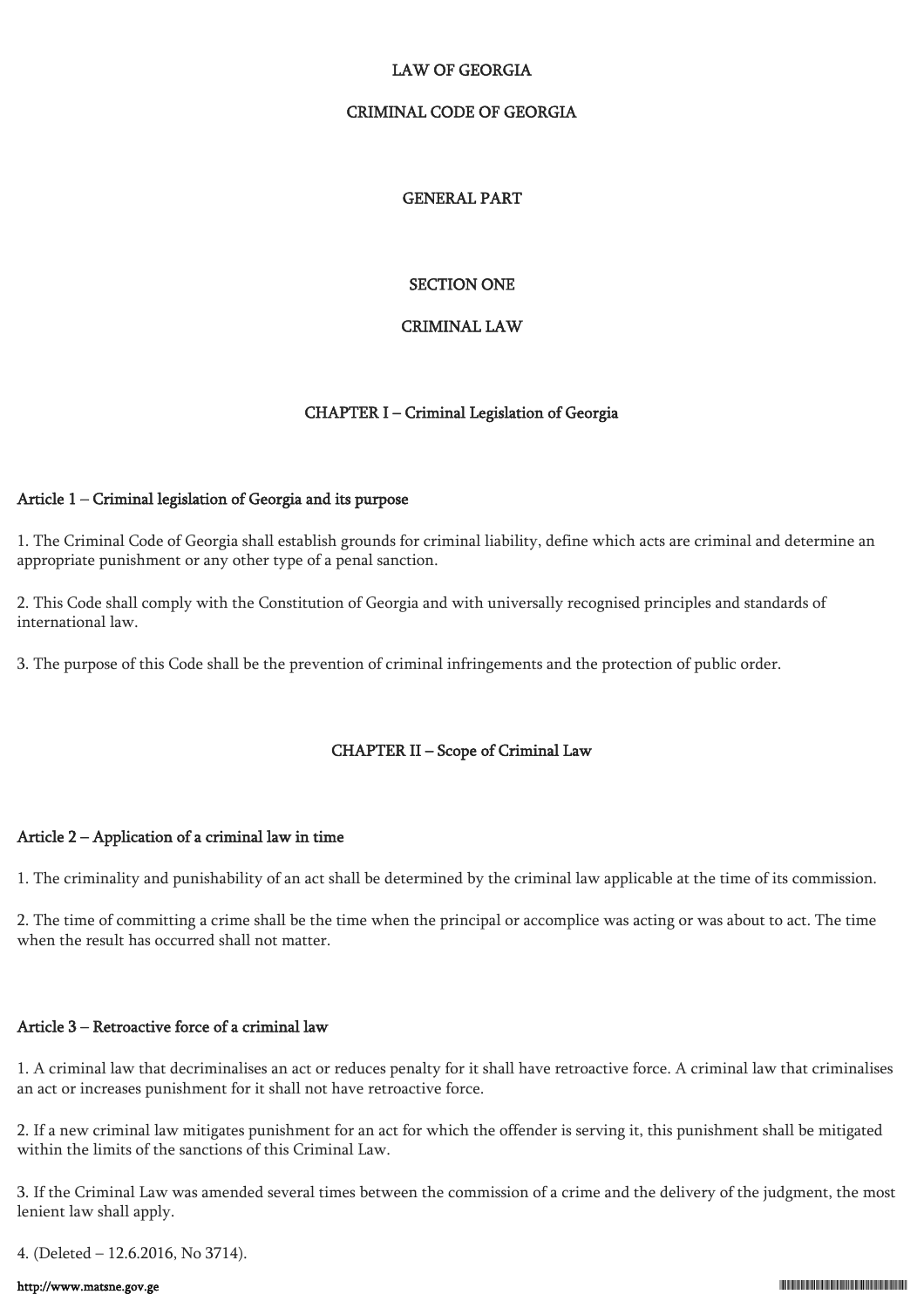Law of Georgia No 292 of 5 May 2000 – LHG I, No 18, 15.5.2000, Art. 45

Law of Georgia No 333 of 30 May 2000 – LHG I, No 20, 31.5.2000, Art. 51

Law of Georgia No 5181 of 3 July 2007 – LHG I. No 28, 18.7.2007, Art. 278

Law of Georgia No 3714 of 12 June 2015 – website, 24.6.2015

#### Article 4 – Operation of the Criminal Law with respect to crimes committed in the territory of Georgia

1. A person who has committed a crime in the territory of Georgia shall be criminally liable under this Code.

2. A crime shall be considered to have been committed in the territory of Georgia if it began, continued and terminated or ended in the territory of Georgia. This Code shall also apply to crimes committed on the continental shelf and in the Special Economic Zone of Georgia.

3. A person, who has committed a crime on or against a ship authorised to fly the national flag or national insignia of Georgia, shall be criminally liable under this Code, unless otherwise provided for by an international agreement of Georgia.

4. If foreign diplomatic representatives or persons enjoying diplomatic immunity have committed a crime in the territory of Georgia, the question of their criminal liability shall be decided under the international law.

### Article 5 – Criminal liability for crimes committed abroad

1. Citizens of Georgia and persons having a status of stateless person in Georgia, who have committed abroad an act under this Code, which is considered as a crime under the legislation of the state where it was committed, shall be criminally liable under this Code.

2. Citizens of Georgia and persons having a status of stateless person in Georgia who have committed abroad an act under this Code, which is not considered as a crime under the legislation of the state where it was committed, shall be criminally liable under this Code, provided that the act constitutes a serious or a particularly serious crime against the interests of Georgia, or if criminal liability for this crime is provided for by an international agreement of Georgia.

3. Foreigners and stateless persons who commit a crime abroad shall be criminally liable under this Code, provided that the act constitutes a serious or a particularly serious crime against the interests of Georgia, or if criminal liability for this crime is provided for by an international agreement of Georgia.

4. Citizens of Georgia and persons having a status of stateless person in Georgia who have committed abroad an act under Articles 221, 223<sup>1</sup>, 223<sup>2</sup>, 223<sup>3</sup>, 223<sup>4</sup>, 338, 339 or 339<sup>1</sup> of this Code, which is not considered as a crime under the legislation of the state where it was committed, shall be criminally liable under this Code.

5. Foreign citizens and stateless persons who have committed abroad an act under this Code and who exercise public legal powers for Georgia shall be criminally liable under this Code for committing a crime provided for by Articles 221, 338, 339 or 339 $^{\rm l}$  of this Code.

6. A person who has committed a crime in the territory of a diplomatic mission or a consular office of Georgia abroad shall be criminally liable under this Code, unless otherwise provided for by an international agreement of Georgia.

Law of Georgia No 333 of 30 May 2000 – LHG I, No 20, 31.5.2000, Art. 51

Law of Georgia No 5170 of 28 October 2011 – website, 11.11.2011

Law of Georgia No 6301 of 25 May 2012 – website, 12.6.2012

Law of Georgia No 2152 of 18 April 2018 – website, 1.5.2018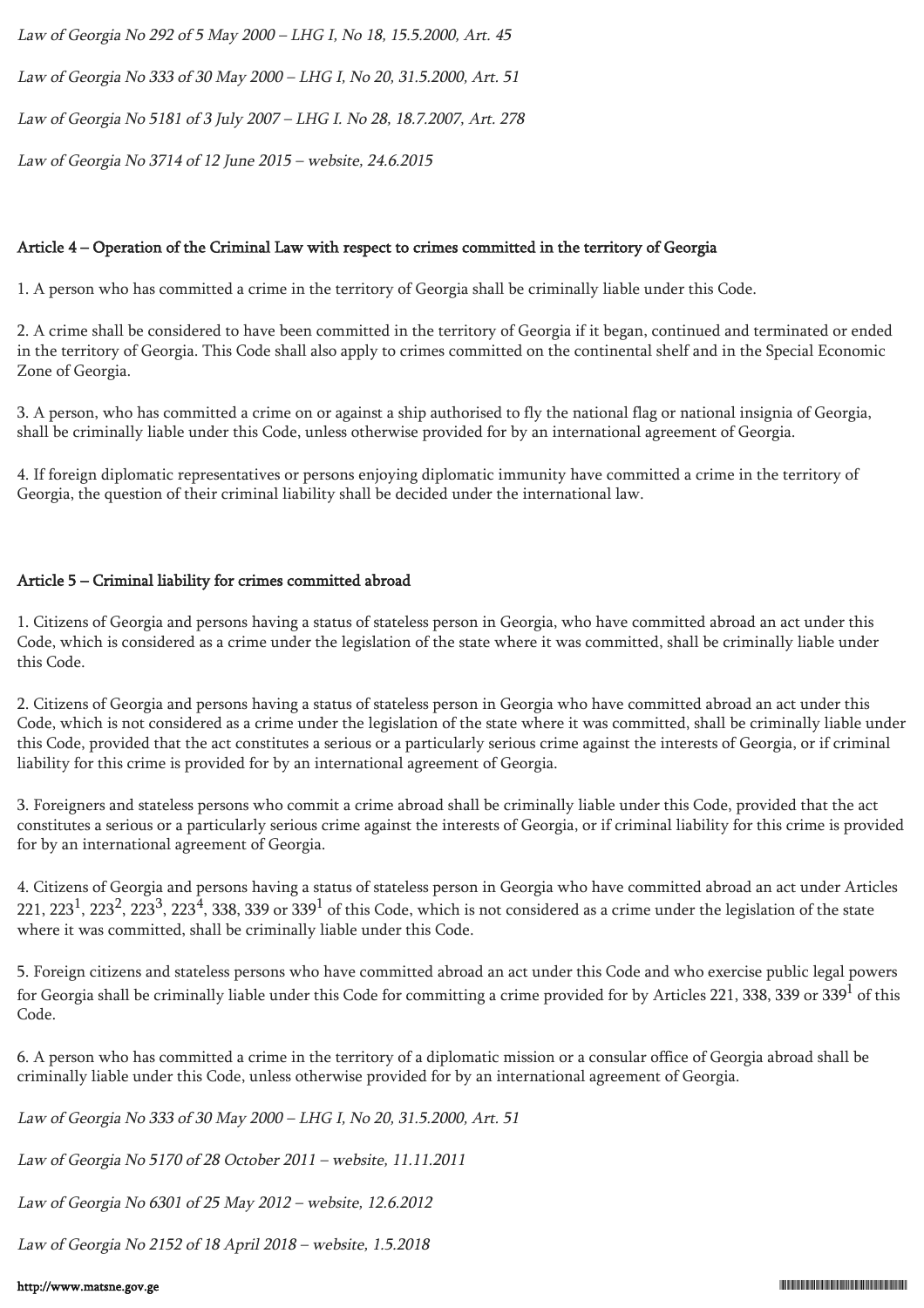#### Article 6 – Surrender and extradition of offenders

1. Citizens of Georgia and persons having a status of stateless person in Georgia may not be extradited to another state for the purpose of criminal prosecution or serving a sentence, unless otherwise provided for by an international agreement of Georgia. Citizens of Georgia and persons having a status of stateless person in Georgia shall be surrendered to the International Criminal Court (ICC) in cases and under the procedure provided for by the Statute of the ICC (Rome Statute) and the Law of Georgia on International Cooperation in Criminal Matters.

2. Foreigners and stateless persons that have committed a crime and who are staying in Georgia may be extradited to another state or surrendered to the International Criminal Court for the purpose of criminal prosecution or serving a sentence under an international agreement of Georgia.

3. It shall be inadmissible to surrender an asylum seeker who has committed a crime and who is persecuted because of his/her political beliefs, or a person who has committed an act that is not considered a crime under the legislation of Georgia, or if the crime committed is subject to death penalty in the country seeking the surrender. The question of the criminal liability of such persons shall be decided under the international law.

Law of Georgia No 333 of 30 May 2000 – LHG I, No 20, 31.5.2000, Art. 51

Law of Georgia No 2980 of 14 August 2003 – LHG I, No 26, 5.9.2003, Art. 191

Law of Georgia No 6301 of 25 May 2012 – LHG I, website, 12.6.2012

#### SECTION TWO

#### CRIME

### CHAPTER III – Grounds for Criminal Liability and Categories of a Crime

#### Article 7 – Grounds for criminal liability

1. The grounds for criminal liability shall be a crime, i.e. an unlawful and guilty act provided for by this Code. The grounds for criminal liability of legal persons shall be determined by the relevant provisions of this Code.

2. An act that, although formally containing the signs of an act provided for by this Code, has not caused, due to its insignificance, such harm or has not created the risk of such harm that would require criminal prosecution of its perpetrator shall not be deemed a crime.

Law of Georgia No 3530 of 25 July 2006 – LHG I, No 37, 7.8.2006, Art. 271

### Article 8 – Causation

1. If, under the relevant article of this Code, a crime is considered completed only when an act has caused an unlawful result or created a specific threat of the occurrence of such result, it shall be necessary to establish causation between this act and the result or threat.

2. Causation shall exist when an act constituted a necessary condition for the unlawful result or specific threat provided for under the relevant article of this Code, without which the result or such threat would not have occurred this time.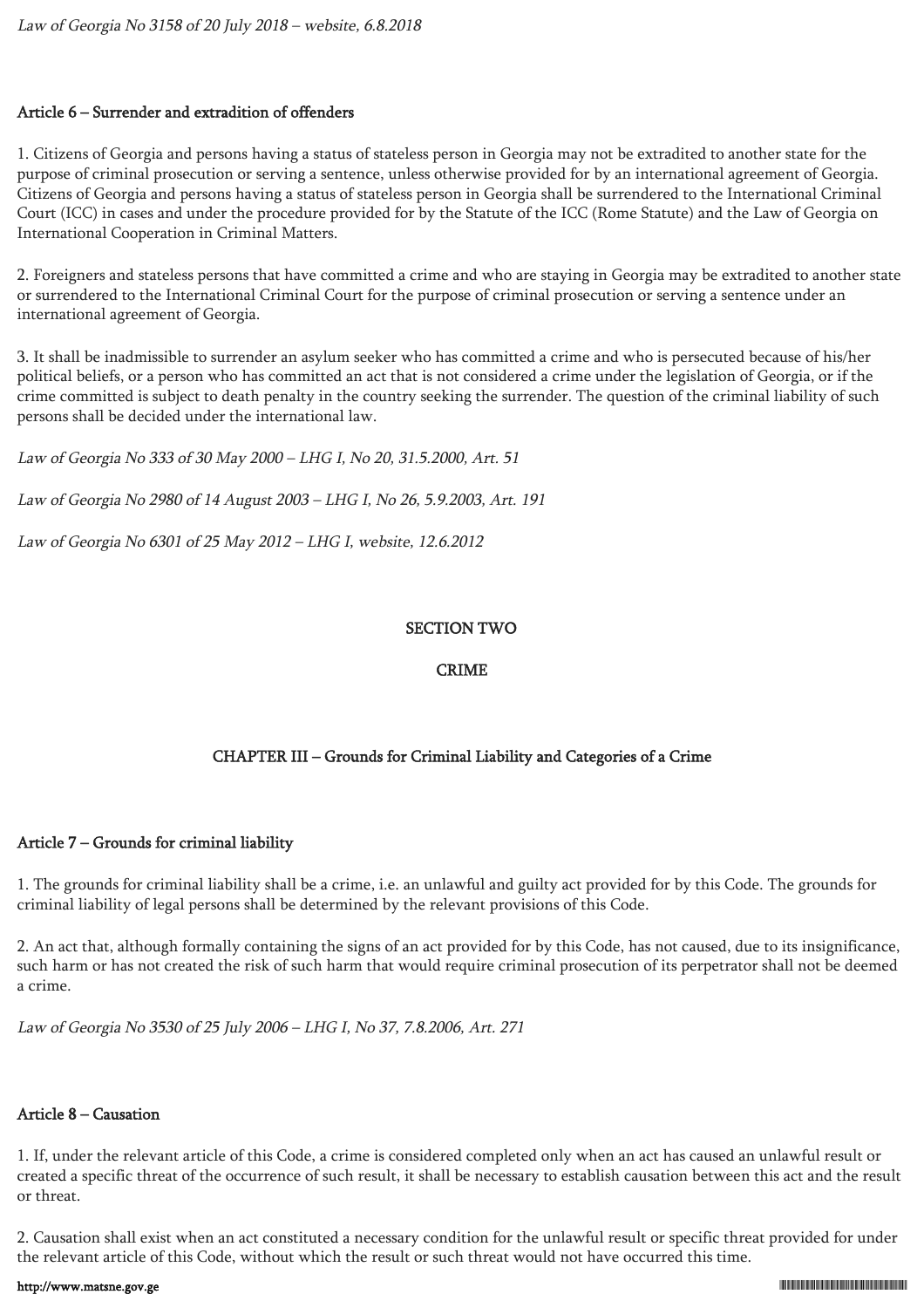3. Omission shall be considered to be a necessary condition for the occurrence of an unlawful result or a specific threat provided for under the relevant article of this Code, when a person had a special legal obligation to act, was able to act and the result would have been avoided by taking mandatory and possible action.

### Article 9 – Intentional crime

1. An act committed with direct or indirect intent shall constitute an intentional crime.

2. An act shall be considered to have been committed with direct intent if the person is aware of the unlawfulness of the act, foresees its unlawful consequences and desires those consequences, or foresees the inevitability of the occurrence of such consequences.

3. An act shall be considered to have been committed with indirect intent if the person was aware of the unlawfulness of his/her action, was able to foresee the occurrence of the unlawful consequences and did not desire those consequences, but consciously permitted them or was negligent about the occurrence of those consequences.

### Article 10 – Crime of negligence

1. An act that has been committed through reckless misconduct or negligence shall be considered a crime of negligence.

2. An act shall be considered to have been committed with reckless misconduct if the person was aware that the act was prohibited under the standard of care, foresaw the possibility of the occurrence of the unlawful consequences, but groundlessly counted on their being prevented.

3. An act shall be considered to have been committed with negligence if a person was not aware that the act was prohibited under the standard of care, did not foresee the possibility of the occurrence of the unlawful consequences, although he/she was obliged and was able to foresee them.

4. An act committed through negligence shall be considered a crime only if so provided by the relevant article of this Code.

### Article 11 – Liability for intentional crime with attendant consequences

1. If a criminal law provides for an increase of punishment for the occurrence of the attendant consequences that were not intended by the offender, then such increase shall be permitted only when the person caused these consequences through negligence. Such crime shall be considered an intentional crime.

2. Other elements qualifying intentional crime shall be imputed to a person only when his/her intent contained this element.

# Article  $11^1$  – Liability for a domestic crime

A domestic crime shall mean a crime under Articles 109, 115, 117, 118, 120, 126, 133<sup>1</sup>, 133<sup>2</sup>, 137-141, 143, 144-144<sup>3</sup>, 149-151<sup>1</sup>, 160, 171, 187, 253-255<sup>1</sup>, 381<sup>1</sup> and 381<sup>2</sup> of this Code, which is committed by one family member against another family member. Criminal liability for a domestic crime shall be determined according to an appropriate article of the Criminal Code of Georgia specified in this article, with reference to that article.

### Note:

1. For the purposes of this Code, the following persons shall be considered family members: a mother, father, grandfather, grandmother, spouse, child (stepchild), adopted child, foster child, adopting parent, adopting parent's spouse, foster carer (foster mother, foster father), stepmother, stepfather, grandchild, sister, brother, a parent of the spouse, son-in-law, daughter-in-law, former spouse, a person in an unregistered marriage and his/her family member, guardian, custodian, supporter, as well as any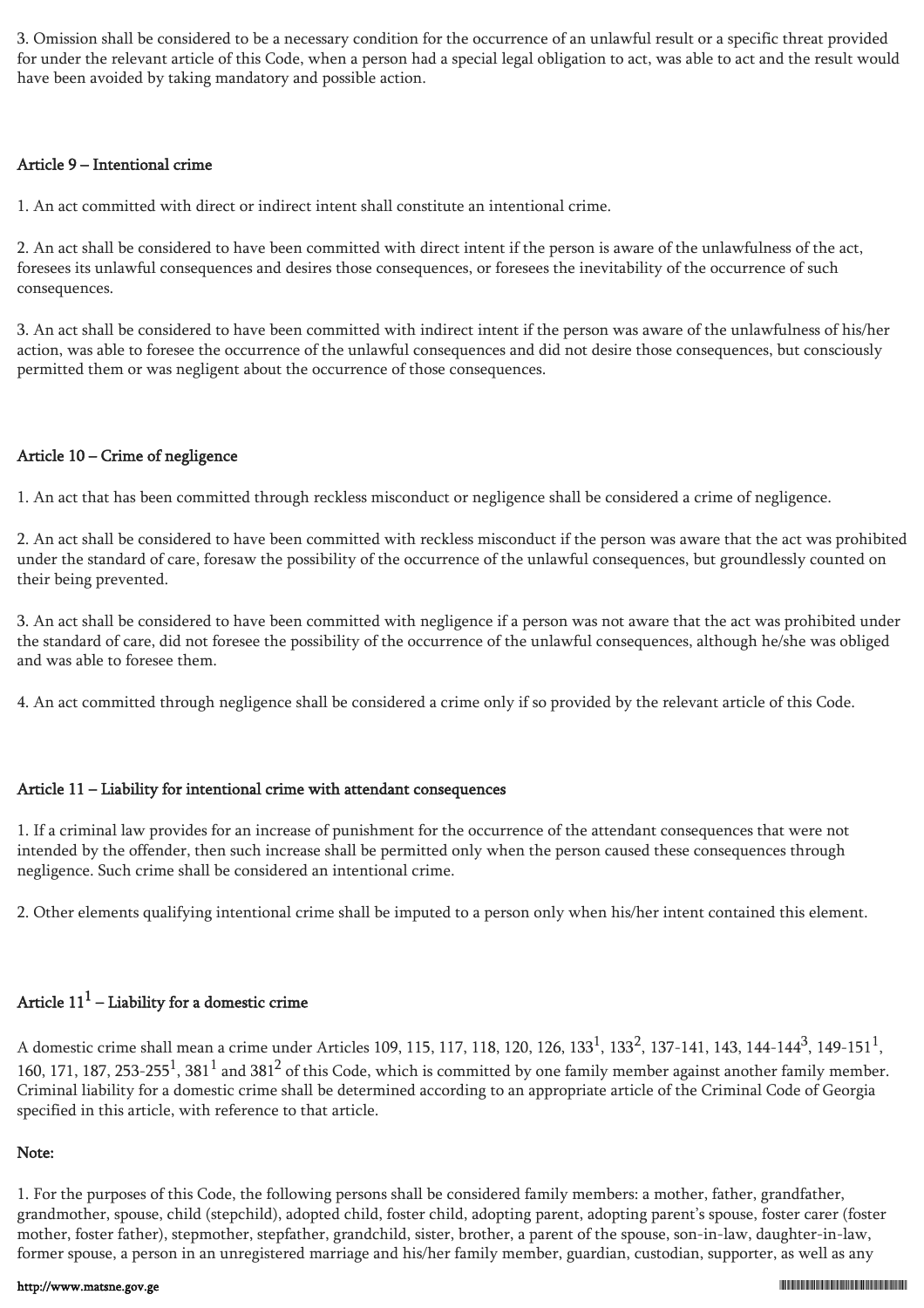other persons that maintain or maintained a common household.

2. A domestic crime under Articles 109, 115, 117, 118, 120, 126, 126<sup>1</sup>, 137-139, 141, 143 and 144-144<sup>3</sup> of this Code shall be considered committed repeatedly if commission of a domestic crime under Article  $126^1$  or any other aforementioned article preceded that domestic crime.

Law of Georgia No 6434 of 12 June 2012 – website, 25.6.2012 Law of Georgia No 2704 of 17 October 2014 – website, 31.10.2014 Law of Georgia No 3052 of 18 February 2015 – website, 26.2.2015 Law of Georgia No 59 of 1 December 2016 – website, 13.12.2016 Law of Georgia No 754 of 4 May 2017 – website, 24.5.2017 Law of Georgia No 763 of 4 May 2017 – website, 25.5.2017 Law of Georgia No 2354 of 17 May 2018 – website, 29.5.2018 Law of Georgia No 3772 of 30 November 2018 – website, 14.12.2018 Law of Georgia No 5750 of 17 March 2020 – website, 23.3.2020

### Article 12 – Categories of a crime

1. On the basis of the maximum term of imprisonment provided for as a punishment under an article or part of an article of this Code, a crime shall be of the following three categories:

- a) a less serious crime;
- b) a serious crime;
- c) a particularly serious crime.

2. An intentional crime or a crime of negligence for the commission of which the maximum sentence provided for under this Code does not exceed 5 years of imprisonment shall constitute a less serious crime.

3. An intentional crime for the commission of which the maximum sentence provided for under this Code does not exceed 10 years of imprisonment, also a crime of negligence for the commission of which the maximum sentence under this Code exceed 5 years of imprisonment shall constitute a serious crime.

4. An intentional crime for the commission of which this Code provides for a sentence exceeding 10 years of imprisonment or life imprisonment shall constitute a particularly serious crime.

Law of Georgia No 292 of 5 May 2000 – LHG I, No 18, 15.5.2000, Art. 45

# CHAPTER IV – Types of a Single Crime

### Article 13 – Continuing crime

1. A crime provided for by one article or part of an article of this Code the commission of which starts with an action or inaction and which then is committed continuously, shall constitute a continuing crime.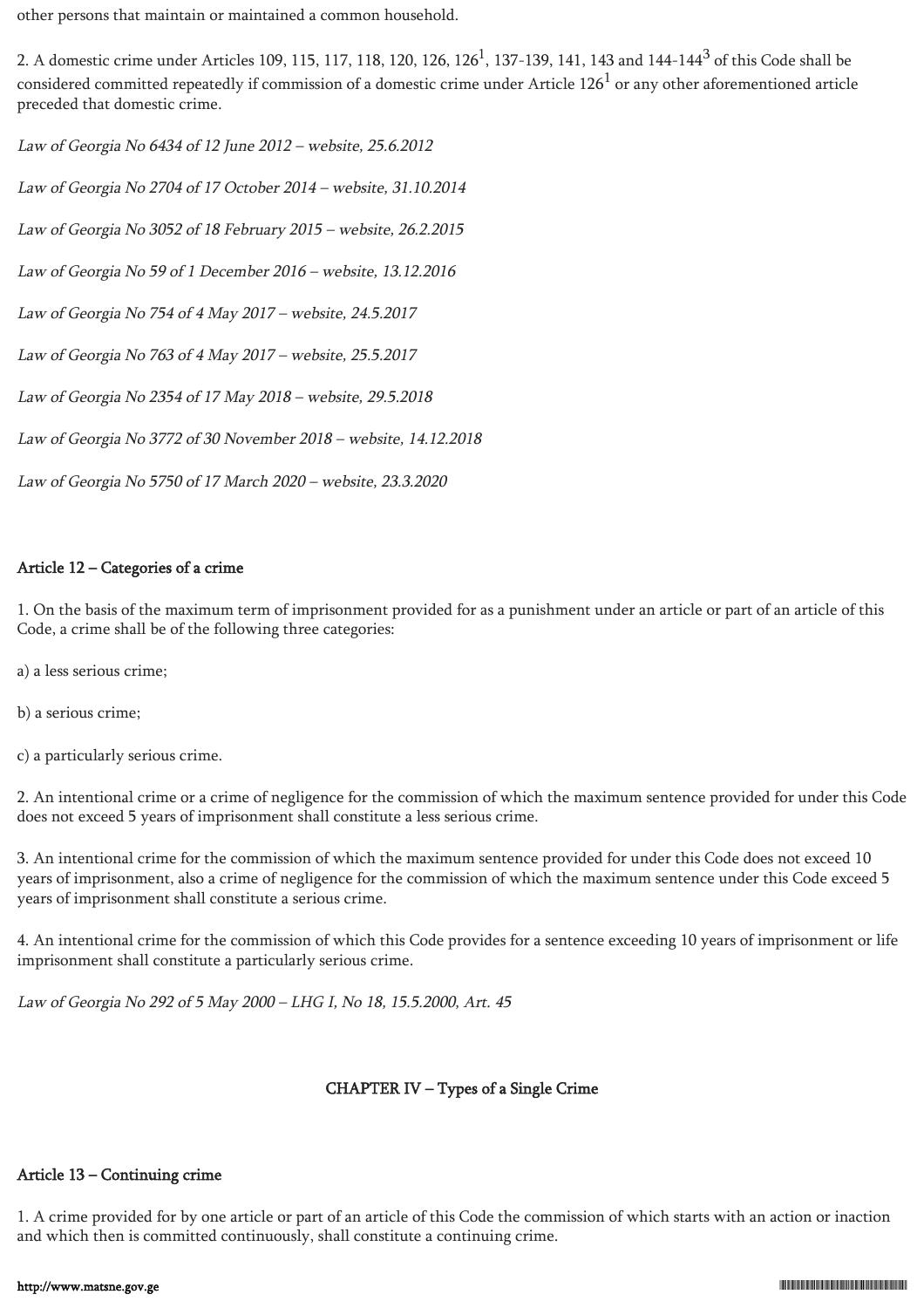2. A continuing crime shall be considered completed upon the termination of the act.

#### Article 14 – Continuous crime

1. A crime provided for by one article or part of an article of this Code, which includes two or more acts committed with a single purpose and intent shall constitute a continuous crime.

2. A continuous crime shall be considered completed upon the termination of the last act.

### CHAPTER V – Multiple Crimes

#### Article 15 – Repeated crime

1. Repeated crime shall mean the commission by a previously convicted person of the crime provided for by the same article of this Code. Two or more crimes provided for by different articles of this Code shall be considered a repeated crime if so provided for by the relevant article of this Code.

2. A crime shall not be considered as repeated if the person was released from criminal liability for the previous crime in accordance with the law, or if this person's conviction for the previously committed crime was cancelled or expunged.

3. (Deleted).

Law of Georgia No 5196 of 4 July 2007 – LHG I, No 28, 18.7.2007, Art. 283

### Article 16 – Cumulative crimes

1. Cumulative crimes shall mean commission of two or more acts provided for by an article or part of an article of this Code for committing none of which the person has been convicted. Commission of an act that contains elements of crimes provided for by two or more articles or part of an article of this Code shall also constitute a cumulative crime.

2. If an act is provided for by general and special provisions, the cumulative crime does not exist and the person shall be criminally liable according to the special provisions.

Law of Georgia No 333 of 30 May 2000 – LHG I, No 20, 31.5.2000, Art. 51

### Article 17 – Recidivism

1. Recidivism shall mean the commission of an intentional crime by a person who has previously been convicted for an intentional crime.

- 2. (Deleted).
- 3. (Deleted).

4. When establishing recidivism, a previous conviction for a crime committed before 18 years of age, and a conviction that has been cancelled or expunged under Article 79 of this Code shall not be taken into account.

5. In the case of recidivism, a stricter punishment may be ordered based on the grounds and within the scope provided for by this Code.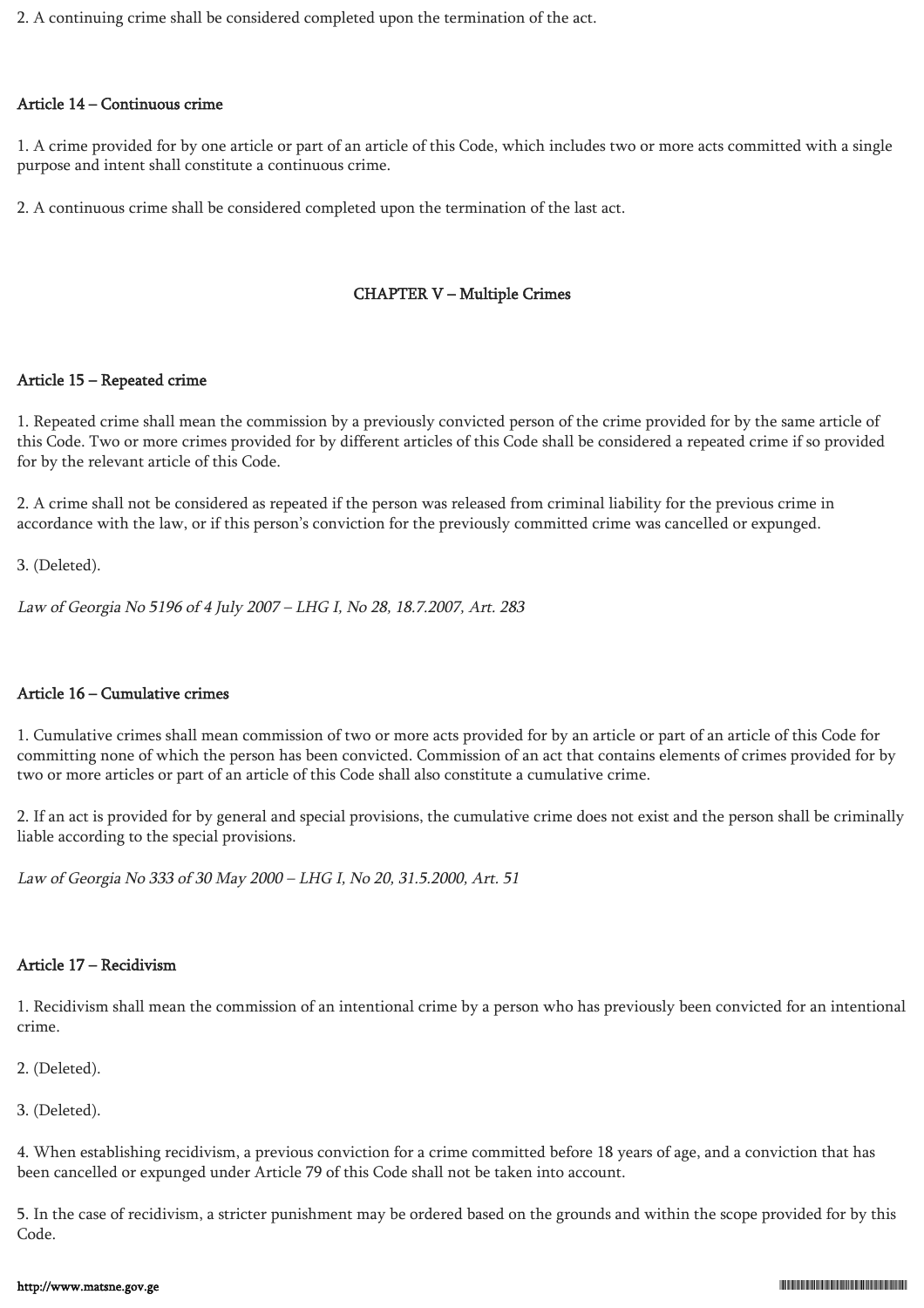# Article 17 $^1$  – Racketeering, racketeering group, racketeers

1. Racketeering is a multiple and organised activity carried out to obtain regular income or other material benefit that is related to the commission of an intentional crime (unless the conviction has been nullified or expunged) if it has been conducted at least twice during five calendar years; this term does not include the period of detention and serving the sentence by a racketeer.

2. A legal person or any association of natural and/or legal persons whose activities are related to racketeering shall be considered a racketeering group.

3. A person who independently or jointly with other person(s) is engaged or otherwise participates in the activities of a racketeering group and who knows that this groups in engaged in racketeering, and who also illegally resolves or participates in the resolution of disputes between racketeering groups or the racketeering group and other persons, shall be considered a racketeer.

Law of Georgia No 212 of 24 June 2004 – LHG I, No 18, 9.7.2004, Art. 61

# CHAPTER VI – Inchoate Crimes

# Article 18 – Preparation of a crime

1. Intentional creation of conditions for committing a crime shall be considered preparation of a crime.

2. Criminal liability shall be determined only for the preparation of serious and particularly serious crimes and for the preparation of crimes provided for by articles 182(1), 186(1) and (2), 194<sup>1</sup>(1) and (2), 202(1), 221(1-3), 332(1) and (2), 339(1), 339<sup>1</sup>(1) and (2), 365(1-3) and 372(1) of this Code.

3. Criminal liability for the preparation of a crime shall be defined under a respective article of this Code providing for liability for a completed crime, by making reference to this article.

Law of Georgia No 292 of 5 May 2000 – LHG I, No 18, 15.5.2000, Art. 45

Law of Georgia No 4213 of 29 December 2006 – LHG I, No 1, 3.1.2007, Art. 16

Law of Georgia No 403 of 23 October 2008 – LHG I, No 29, 4.11.2008, Art. 176

Law of Georgia No 5170 of 28 October 2011 – website, 11.11.2011

# Article 19 – Attempted crime

1. An attempted crime shall be an intentional act that was aimed at committing a crime but the crime was inchoate.

2. Criminal liability for an attempted crime shall be determined under a respective article of this Code providing for liability for a completed crime, by making reference to this article.

# Article 20 – Releasing from liability for inchoate crimes

A person shall not be criminally liable for the preparation of a crime or for an attempt if, due to his/her ignorance or other personal defect, the intended unlawful consequences could not have been accomplished through the means by which it was to be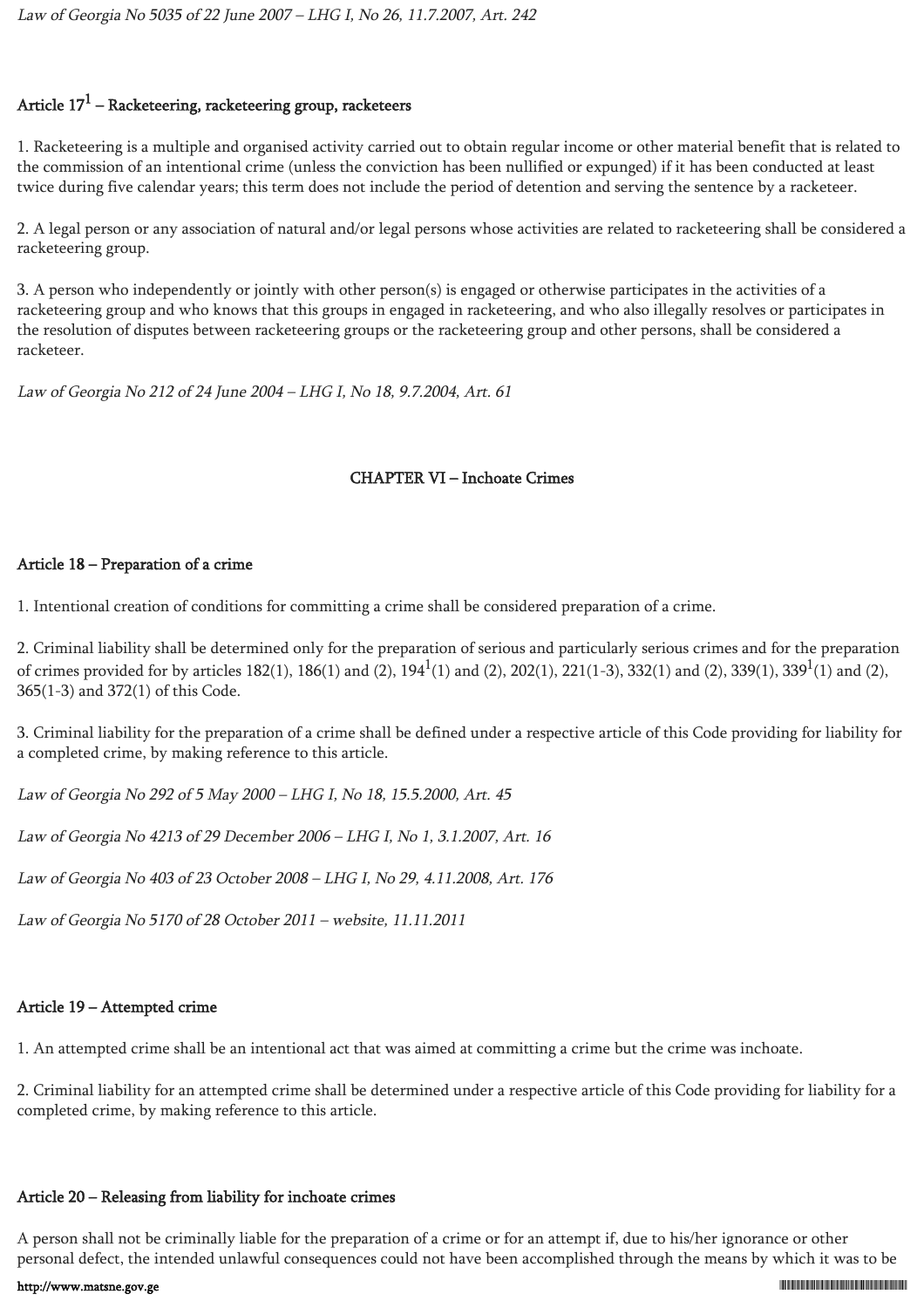committed.

### Article 21 – Voluntary abandonment of a crime

1. A person shall not be criminally liable, if he/she voluntarily and for good abandons the completion of a crime.

2. A person who voluntarily abandons the completion of a crime shall be criminally liable if the act actually committed by him/her comprises some other crime.

3. Organisers, abettors and aiders of a crime shall not be criminally liable if they dissuaded the principal, timely informed relevant authorities or otherwise prevented the principal or other accomplices from completing the crime. An aider shall not be criminally liable either if he/she, before the principal started the commission of the crime, refused to perform the promised act, or before the principal completed the crime he/she took back the instrument or means he/she has made available for the commission of the crime.

4. If, through their actions, the organiser, abettor and a person providing psychological assistance have failed to preclude the principal from completing the crime, then the court, in imposing punishment, may consider the measures taken by them as a circumstance mitigating their liability.

5. A person who has done everything he/she could to accomplish the relevant consequences of corpus delicti, but later, prevented those consequence through his/her voluntary act, shall also not be criminally liable.

Law of Georgia No 292 of 5 May 2000 – LHG I, No 18, 15.5.2000, Art. 45

### CHAPTER VII – Perpetration and Complicity in Crime

### Article 22 – Perpetration

A principal is a person who immediately commits or has immediately participated in the commission of a crime together with another person (joint principal), also a person who has committed a crime through another person who, under this Code, shall not be criminally liable due to his/her age, insanity or other circumstances.

# Article 23 – Complicity in a crime

Complicity in a crime shall mean joint participation of two or more persons in the commission of an intentional crime.

### Article 24 – Types of accomplices

1. A person who organised the commission of a crime or directed its execution, as well as a person who created and guided an organised group, shall be deemed an organiser.

2. A person who persuaded another person to commit an intentional crime shall be deemed an abettor.

3. A person who provided assistance in the commission of the crime shall be an aider.

# Article 25 – Liability of the principal and accomplice

1. A principal and accomplice shall be criminally liable only according to their own guilt based on the single unlawful act, taking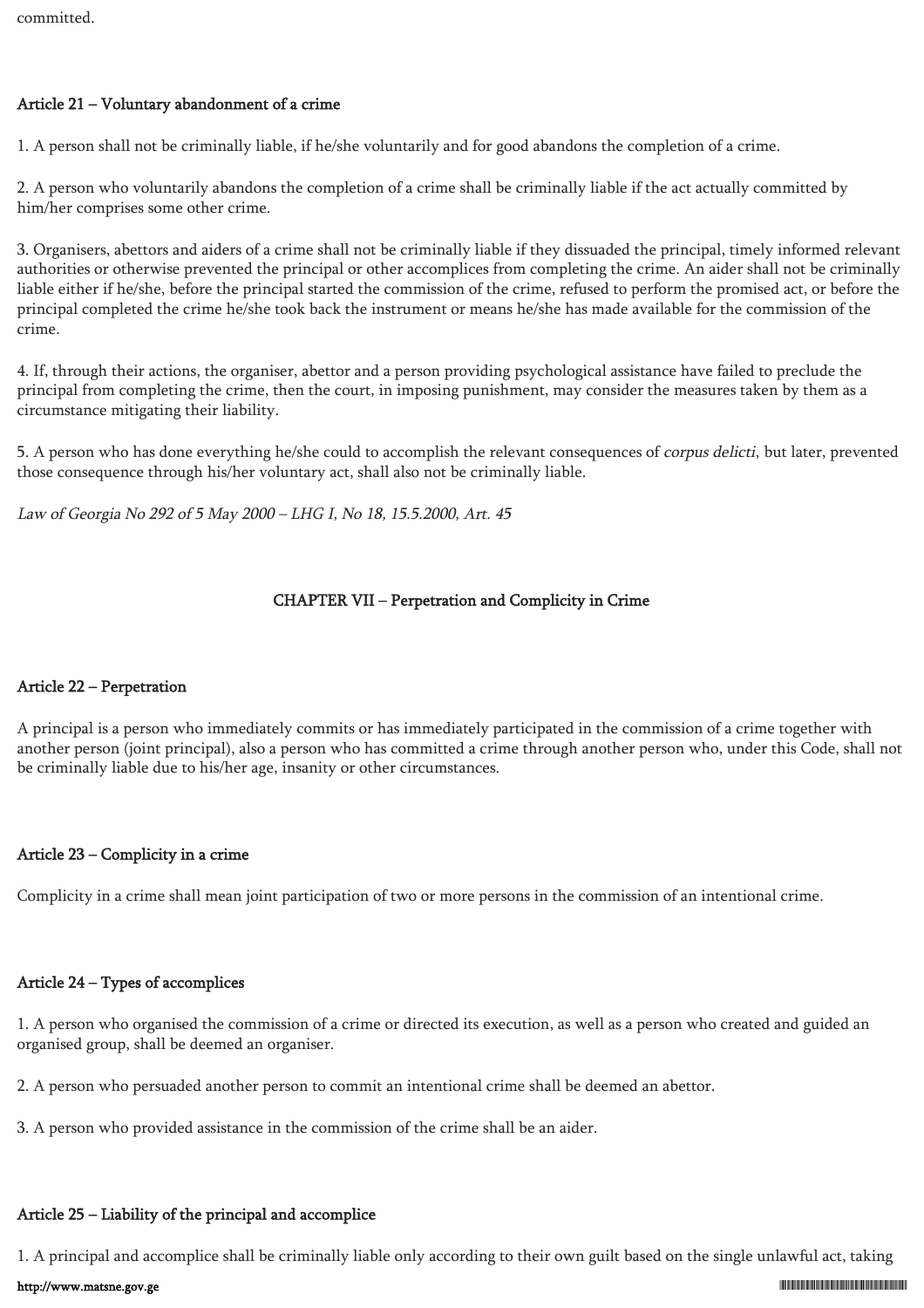into consideration the nature and extent of participation of each of them in the commission of the crime.

2. Criminal liability of a joint principal shall be determined under the relevant article of this Code, without making reference to this article.

3. Criminal liability of the organiser, abettor and aider shall be determined under the relevant article of this Code, by making reference to this article, except when they, at the same time, are joint principals of the crime.

4. When there is an element present in the personality of the principal or accomplice that is characteristic of an unlawful act, then this element shall be attributed to another principal or accomplice in whose person it was not present, if he/she was aware of this element.

5. Personal feature that is characteristic of guilt or personality of one of the principals or accomplices shall be attributed to the principal or accomplice who is characterised by that feature.

6. For complicity in a crime in which the principal may be a special subject of the relevant crime under this Code, the person shall be criminally liable as the organiser, abettor or aider.

7. If the principal has not completed the crime, the accomplice shall bear criminal liability for complicity in the preparation of the crime or in the attempt. Criminal liability for the preparation of a crime shall also be imposed on the person who, due to the circumstances beyond his/her control, failed to persuade another person to commit the crime.

# Article 26 – Excessive acts of the principal

1. Excessive acts of the principal shall mean the commission by the principal of such unlawful act that the other joint principals or accomplices did not intend to commit.

2. The other joint principals or accomplices shall not be criminally liable for the excessive acts of the principal.

# Article 27 – Crimes committed jointly by more than one person

1. A crime shall be considered to have been committed jointly by more than one person if two or more principals jointly participated in its commission without preliminary agreement.

2. A crime shall be considered to have been committed jointly by more than one person with preliminary agreement if persons participating in its commission united in advance to jointly commit the crime.

3. A crime shall be considered to have been committed by an organised group if it was committed by a structured group formed and acting jointly within a specific period of time and members of which have come together in advance to commit one or several crimes, or the purpose of which is to unlawfully obtain direct or indirect financial or other material benefit.

4. In cases provided for by the relevant articles of this Code, criminal liability for setting up or directing an organised group shall be imposed on the person who created or directed such a group. Liability for all the crimes committed by this group shall be imposed on the same person if the latter intended to commit those crimes. Other participants of an organised group shall bear liability for the participation of the group in cases provided for by the relevant article of this Code, as well as for the crime in the preparation or commission of which they participated.

Note: For the purposes of paragraph 3 of this article, a structured group shall be the group that has not been casually set up for immediate commission of a crime and that does not require formal distribution of roles among its members, or continuous membership or a developed structure.

Law of Georgia No 3530 of 25 July 2006 – LHG I, No 37, 7.8.2006, Art. 271

### CHAPTER VIII – Circumstances Excluding the Criminality of an Action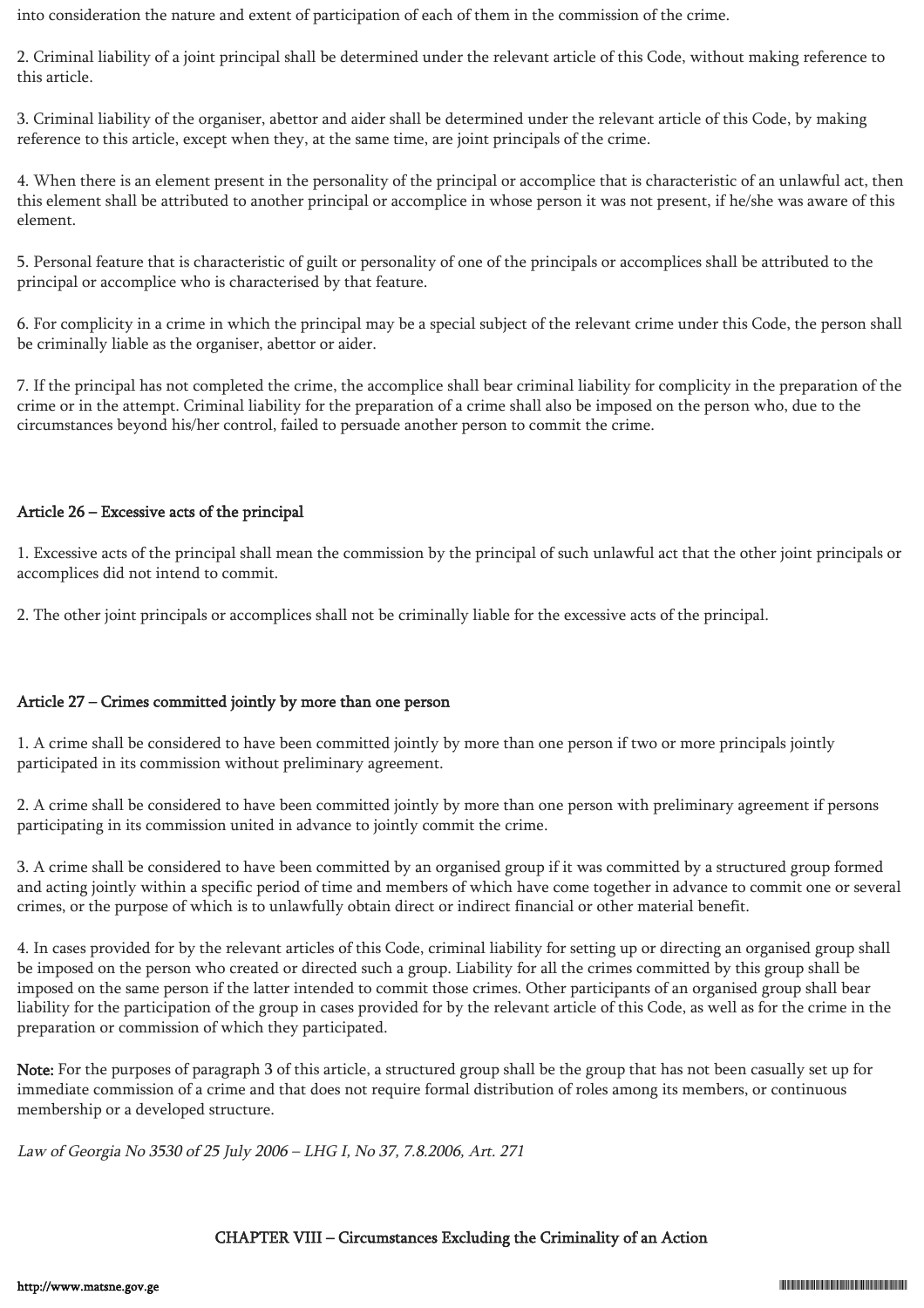#### Article 28 – Self-defence

1. A person shall not be considered to have acted unlawfully if he/she commits an act provided for by this Code in self-defence, i.e. injures the wrongdoer during the unlawful infringement to protect his/her or other person's legally protected interests.

2. A person shall have the right to self-defence regardless of whether or not he/she is able to prevent infringement or seek assistance from another person.

3. Injuring a perpetrator for the purpose of recovering the property or other legally protected interests that have been taken away through unlawful infringement shall be considered lawful even when it has occurred immediately after the wrongdoer took possession of the legally protected interests, and if the legally protected interests could still have been immediately recovered.

4. An excessive act of self-defence shall mean an act of the person acting in self-defence that is clearly disproportionate to the character and threat of the assault.

#### Article 29 – Seizure of an offender

1. A person shall not be considered to have acted unlawfully if he/she seizes the offender to bring him/her before public authorities without exceeding the measures required for this purpose.

2. Exceeding the measures required for seizing an offender shall mean clear incompatibility of this measure with the gravity of the crime committed by the person to be seized and the circumstances of the seizure.

#### Article 30 – Extreme necessity

A person shall not be considered to have acted unlawfully if he/she commits an act provided for by this Code in absolute necessity, i.e. if he/she injures another person to avert the danger facing the legally protected interests of an injurer or of an any other person, provided that the danger could not have been avoided through other means and if the harm caused to these interests was less significant than the harm averted.

Law of Georgia No 292 of 5 May 2000 – LHG I, No 18, 15.5.2000, Art. 45

### Article 31 – Justified risk

1. A person shall not be considered to have acted unlawfully if he/she harms the legally protected interests under the conditions of a justified risk to achieve socially useful goals.

2. Risk shall be considered justified if this goal could not have been achieved without acting under risk and if the person has taken all measures to prevent harm to legally protected interests.

#### Article 32 – Releasing from criminal liability for other legally justifiable acts

A person shall not act unlawfully if he/she commits an act provided for in this Code under such another circumstance which, although not specifically mentioned in this Code, fully satisfies the requirements for the lawfulness of this act.

### CHAPTER IX – Circumstances Excluding and Mitigating Guilt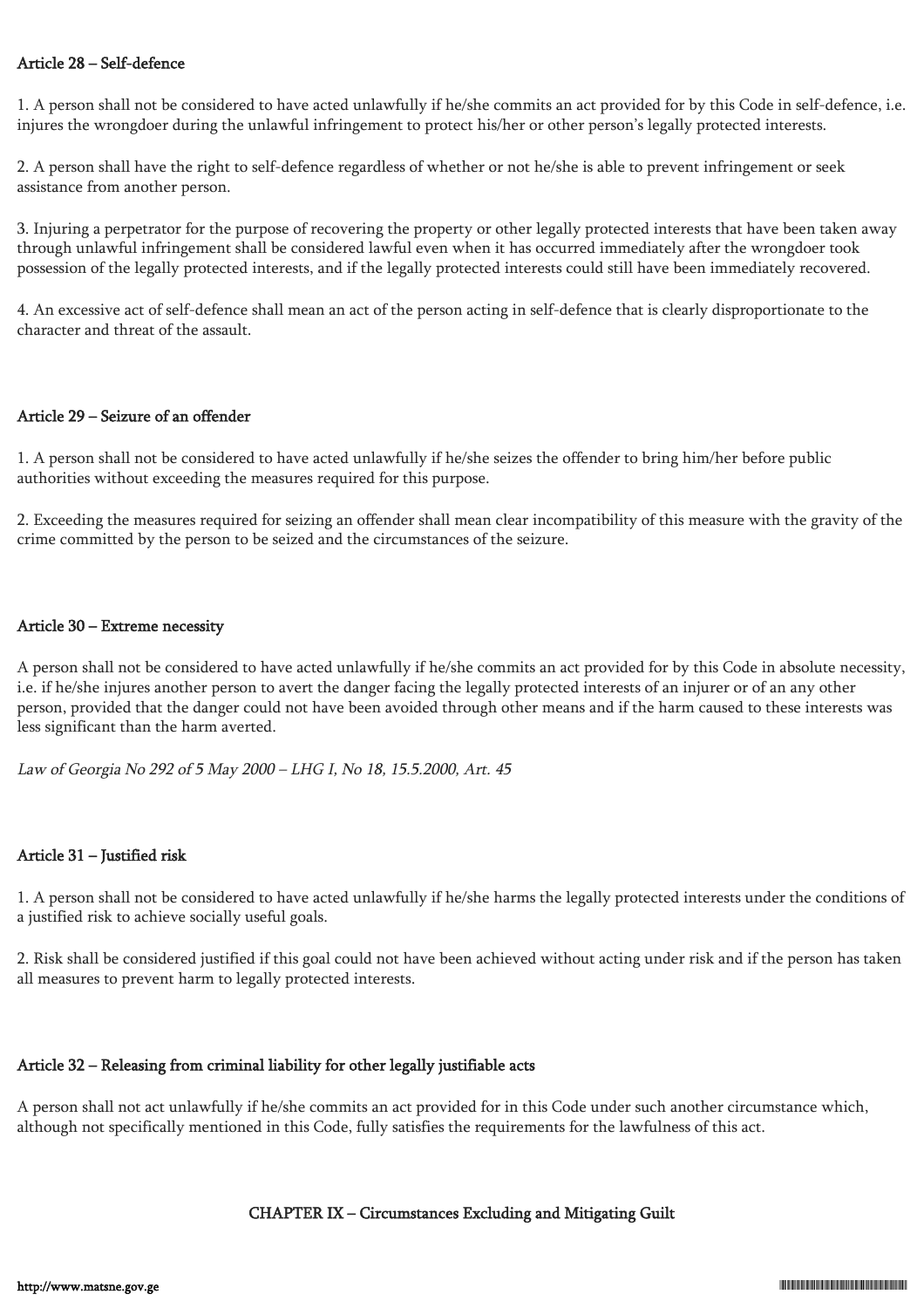#### Article 33 – Releasing from criminal liability due to age

A person shall not be blamed for an unlawful act provided for by this Code if he/she has not attained 14 years of age before the act was committed.

Law of Georgia No 292 of 5 May 2000 – LHG I, No 18, 15.5.2000, Art. 45 Law of Georgia No 333 of 30 May 2000 – LHG I, No 20, 31.5.2000, Art. 51 Law of Georgia No 4785 of 23 May 2007 – LHG I, No 19, 1.6.2007, Art. 166 Law of Georgia No 2641 of 23 February 2010 – LHG I, No 9, 15.3.2010, Art. 31

#### Article 34 – Releasing from liability due to mental Illness

1. Any person who at the time of the commission of an unlawful act provided for by this Code is incapable of appreciating the actual nature or unlawfulness of his/her actions or controlling those actions due to his/her chronic mental illness, temporary mental disturbance, debility or other mental condition shall be considered to act without guilt.

2. (Deleted).

3. If a sane person commits a crime and becomes mentally ill before his/her conviction, due to which he/she is unable to control or guide his/her acts, shall serve the sentence imposed by the court in the relevant medical institution until his/her recovery.

Law of Georgia No 2264 of 16 December 2005 – LHG I, No 55, 27.12.2005, Art. 367

Law of Georgia No 5181 of 3 July 2007 – LHG I, No 28, 18.7.2007, Art. 278

### Article 35 – Diminished capacity

1. An adult person who at the time of committing a crime was in a state of diminished capacity, i.e. due to his/her mental illness was unable to fully appreciate the actual nature or unlawfulness of his/her acts or control those acts shall not be released from criminal liability.

2. The court shall take into consideration the diminished capacity in imposing punishment.

3. (Deleted – 12.6.2016, No 3714).

Law of Georgia No 292 of 5 May 2000 – LHG I, No 18, 15.5.2000, Art. 45

Law of Georgia No 5181 of 3 July 2007 – LHG I. No 28, 18.7.2007, Art. 278

Law of Georgia No 3714 of 12 June 2015 – website, 24.6.2015

### Article 36 – Mistake of law

1. A person who lacks awareness that the act he/she is committing is prohibited shall not be punished only if the mistake is pardonable.

2. A mistake shall be considered pardonable if, under the given circumstances, the person was not and could not have been aware of the fact that he/she was committing a prohibited act.

3. When a mistake is not pardonable, the person may be held liable only for negligence, provided that the commission of this act is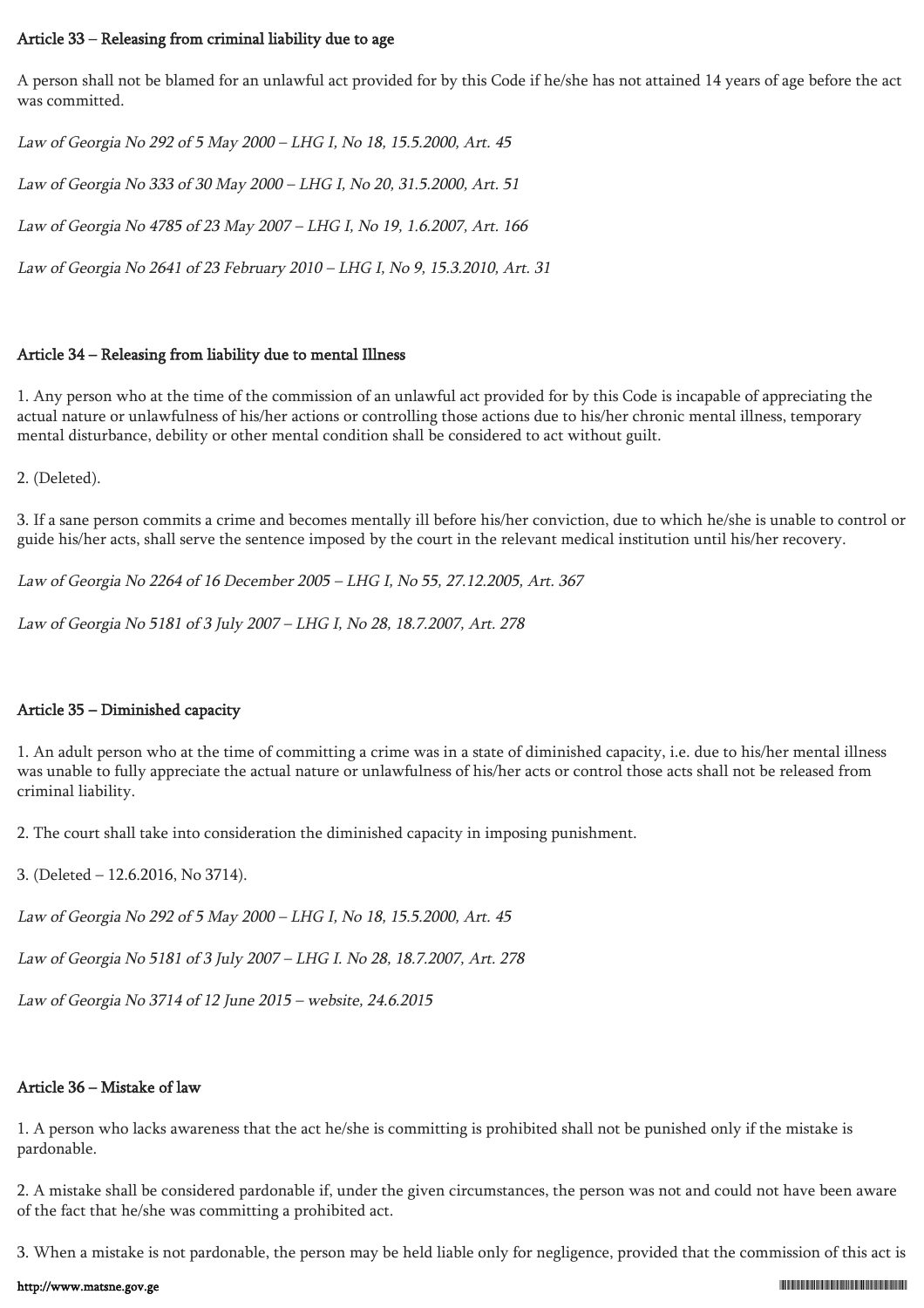punished under this Code.

# Article 37 – Execution of orders or instructions

1. A person who harms the legally protected interests when executing a mandatory order or instruction shall not bear criminal liability. Criminal liability for such harm shall be imposed on the person who issued the unlawful order or instruction.

2. A person who knowingly executes an unlawful order or instruction shall be criminally liable according to the general rules, unless there are other circumstances that exclude the guilt.

# Article 38 – Releasing from criminal liability for other non-culpable actions

A person shall act culpably if he/she commits an act provided for in this Code under such another circumstance that, although not specifically mentioned in this Code, fully satisfies the requirements for non-culpability of this act.

### SECTION THREE

### **SENTENCE**

# CHAPTER X – Goals and Types of Sentences

### Article 39 – The goal of a sentence

1. The goal of a sentence is to restore justice, prevent repeated commission of a crime and re-socialise the offender.

2. The goal of a sentence shall be accomplished by exerting influence on the convicted person and other persons in order to ensure that they develop a sense of responsibility before the law and the observance of public order. Such forms and measures of influence on convicted persons are provided for by the corrections legislation of Georgia.

3. The purpose of a sentence shall not be the physical torture or humiliation of a person.

Law of Georgia No 2697 of 9 March 2010 – LHG I, No 12, 24.3.2010, Art. 70

# Article 40 – Types of sentences

1. Types of sentences are as follows:

a) a fine;

- b) deprivation of the right to hold an office or carry out activities;
- c) community service;
- d) corrective labour;
- e) service restrictions for military personnel;
- f) (deleted 1.6.2017, No 944);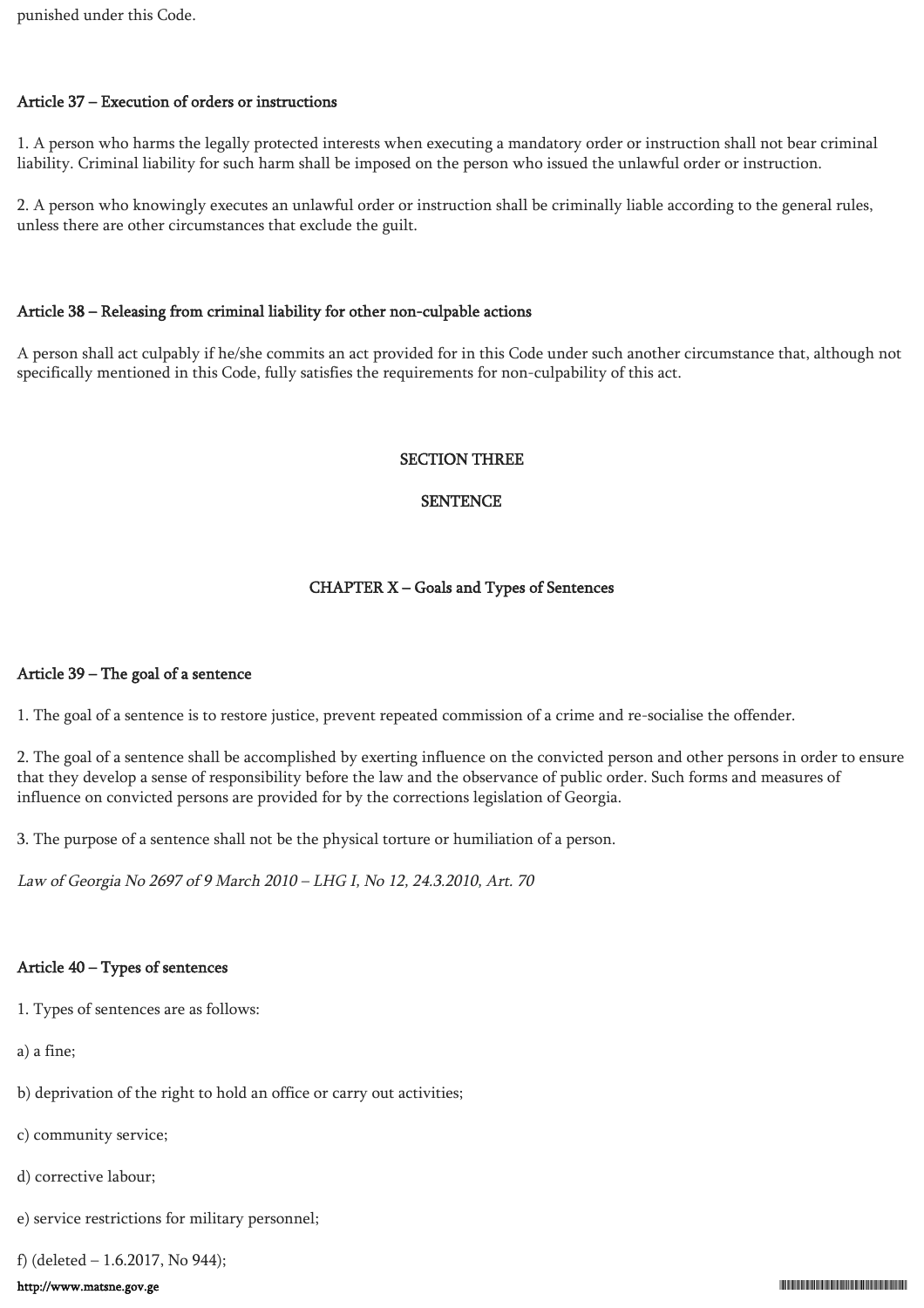- $\mathrm{f}^{1}$ ) house arrest;
- g) fixed term imprisonment;
- h) life imprisonment;
- i) confiscation of property;
- j) restriction of the rights regarding weapons.
- 2. Types of sentences for a legal person shall be defined under the relevant provisions of this Code.

Law of Georgia No 649 of 5 December 2000 – LHG I, No 47, 14.12.2000, Art. 134

Law of Georgia No 2619 of 28 December 2005 – LHG I, No 4, 18.1.2006, Art. 39

Law of Georgia No 2937 of 28 April 2006 – LHG I, No 14, 15.5.2006, Art. 90

Law of Georgia No 3530 of 25 July 2006 – LHG I, No 37, 7.8.2006, Art. 271

Law of Georgia No 944 of 1 June 2017 – website, 20.6.2017

Law of Georgia No 2395 of 30 May 2018 – website, 8.6.2018

### Article 41 – Basic and supplementary punishments

1. Corrective labour, service restrictions for military personnel, fixed term imprisonment and life imprisonment may be imposed only as a basic punishment.

2. Community service, house arrest, fine and deprivation of the right to hold an office or carry out activities may be imposed as both basic and supplementary punishments. Confiscation of property and restriction of the rights regarding weapons may be imposed only as a supplementary punishment.

 $2<sup>1</sup>$ . Several supplementary punishments may be imposed simultaneously.

3. (Deleted).

Law of Georgia No 292 of 5 May 2000 – LHG I, No 18, 15.5.2000, Art. 45

Law of Georgia No 649 of 5 December 2000 – LHG I, No 47, 14.12.2000, Art. 134

Law of Georgia No 1627 of 4 July 2002 – LHG I, No 23, 24.7.2002, Art. 113

Law of Georgia No 2619 of 28 December 2005 – LHG I, No 4, 18.1.2006, Art. 39

Law of Georgia No 2937 of 28 April 2006 – LHG I, No 14, 15.5.2006, Art. 90

Law of Georgia No 4785 of 23 May 2007 – LHG I, No 19, 1.6.2007, Art. 166

Law of Georgia No 893 of 26 December 2008 – LHG I, No 41, 30.12.2008, Art. 317

Law of Georgia No 944 of 1 June 2017 – website, 20.6.2017

Law of Georgia No 2395 of 30 May 2018 – website, 8.6.2018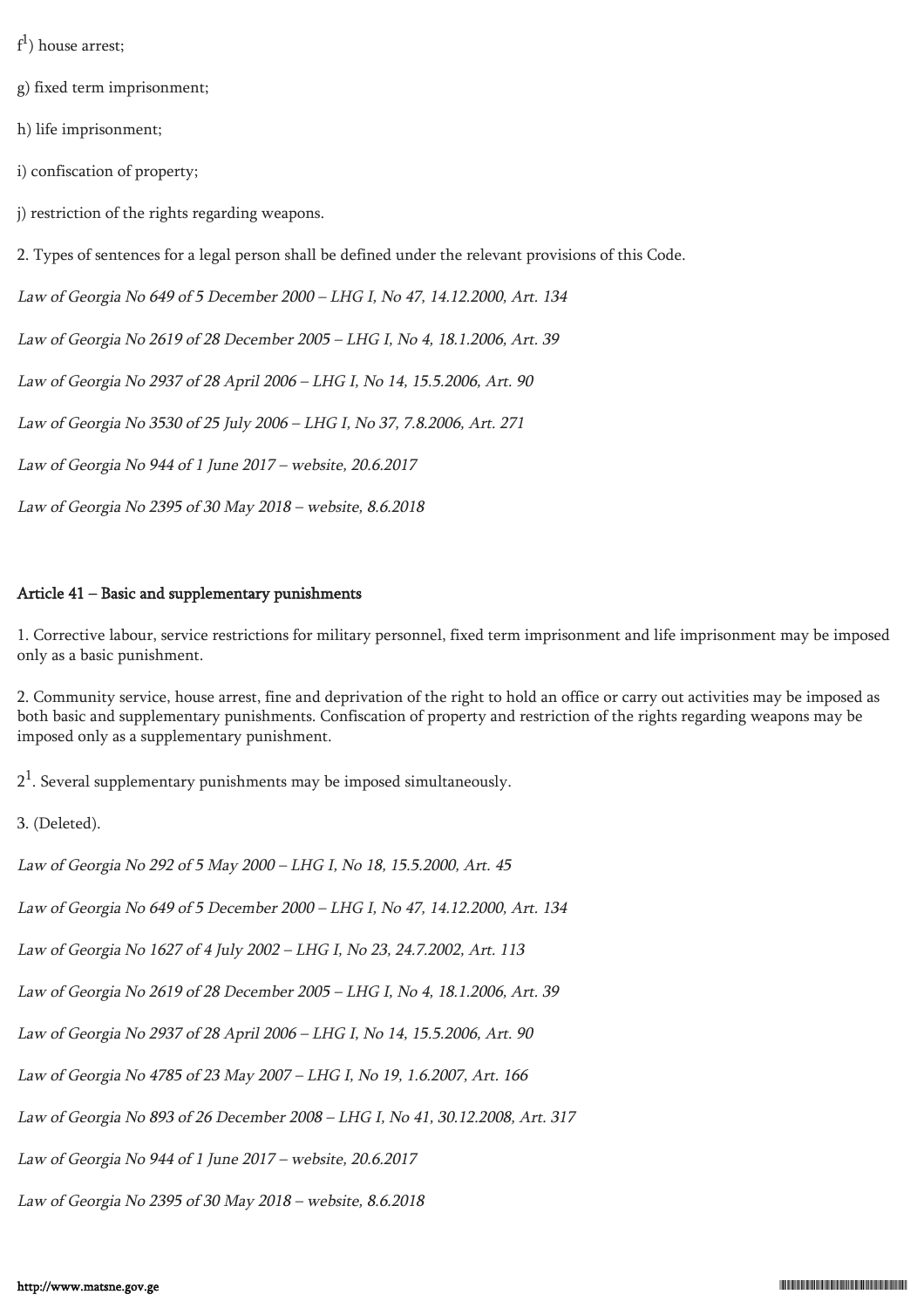### Article 42 – A fine

1. A fine shall be a monetary penalty.

2. The minimum amount of a fine shall be GEL 2 000. If an appropriate article of the Special Part of this Code provides for imprisonment for up to three years, the minimum amount of the fine shall be at least GEL 500.

3. The court shall determine the amount of a fine according to the gravity of the crime committed and the material status of the convicted person. The material status shall be determined based on the person's property, income and other circumstances.

4. The court shall, in its judgment, refer to the amount of a payable fine in laris.

5. A fine may also be imposed as a supplementary punishment when it is not considered as a supplementary punishment under an appropriate article of this Code, except for a crime under Article  $126^{\rm 1}$  of this Code.

 $5<sup>1</sup>$ . (Deleted – 12.6.2016, No 3714).

6. If a convicted person evades paying the fine or if the payment cannot be enforced, this punishment shall be substituted by community service, corrective labour, house arrest or imprisonment. At the same time, the period of time during which the convicted person was serving this sentence shall be counted towards the term of the community service, corrective labour or house arrest based on the following calculation: GEL 50 of the imposed fine – 4 hours of community service, one day of corrective labour, one day of house arrest. In addition, if a person maliciously evades the community service, corrective labour or house arrest imposed instead of the fine, it shall be substituted by imprisonment, to the extent and under the procedure determined by this Code for this type of punishment.

7. A fine may not be imposed as basic punishment for domestic violence under Article  $126^1$  of this Code, or for committing domestic crime under  $11^1$  of this Code.

Law of Georgia No 945 of 19 June 2001 – LHG I, No 20, 3.7.2001, Art. 75

Law of Georgia No 1822 of 30 June 2005 – LHG I, No 38, 15.7.2005, Art. 255

Law of Georgia No 2937 of 28 April 2006 – LHG I, No 14, 15.5.2006, Art. 90

Law of Georgia No 4213 of 29 December 2006 – LHG I, No 1, 3.1.2007, Art. 16

Law of Georgia No 3052 of 18 February 2015 – website, 26.2.2015

Law of Georgia No 3714 of 12 June 2015 – website, 24.6.2015

Law of Georgia No 944 of 1 June 2017 – website, 20.6.2017

Law of Georgia No 5027 of 20 September 2019 – website, 01.10.2019

# Article 43 – Deprivation of the right to hold an office or carry out activities

1. Deprivation of the right to hold an office or carry out activities shall mean that a convicted person is prohibited from holding an appointed office in public service or in local self-government bodies or from pursuing professional or other activities.

2. Deprivation of the right to hold an office or carry out activities shall be imposed as a basic punishment for a term of one to five years and as a supplementary punishment for a term of six months to three years.

3. Deprivation of the right to hold an office or to carry out a particular activity may be imposed as a supplementary punishment even when it has not been considered as a punishment for the committed crime under the relevant article of this Code provided that, based on the character and quality of the threat of the crime and the offender's personality, the court considers it impossible to reserve him/her the right to hold an office or carry out activities.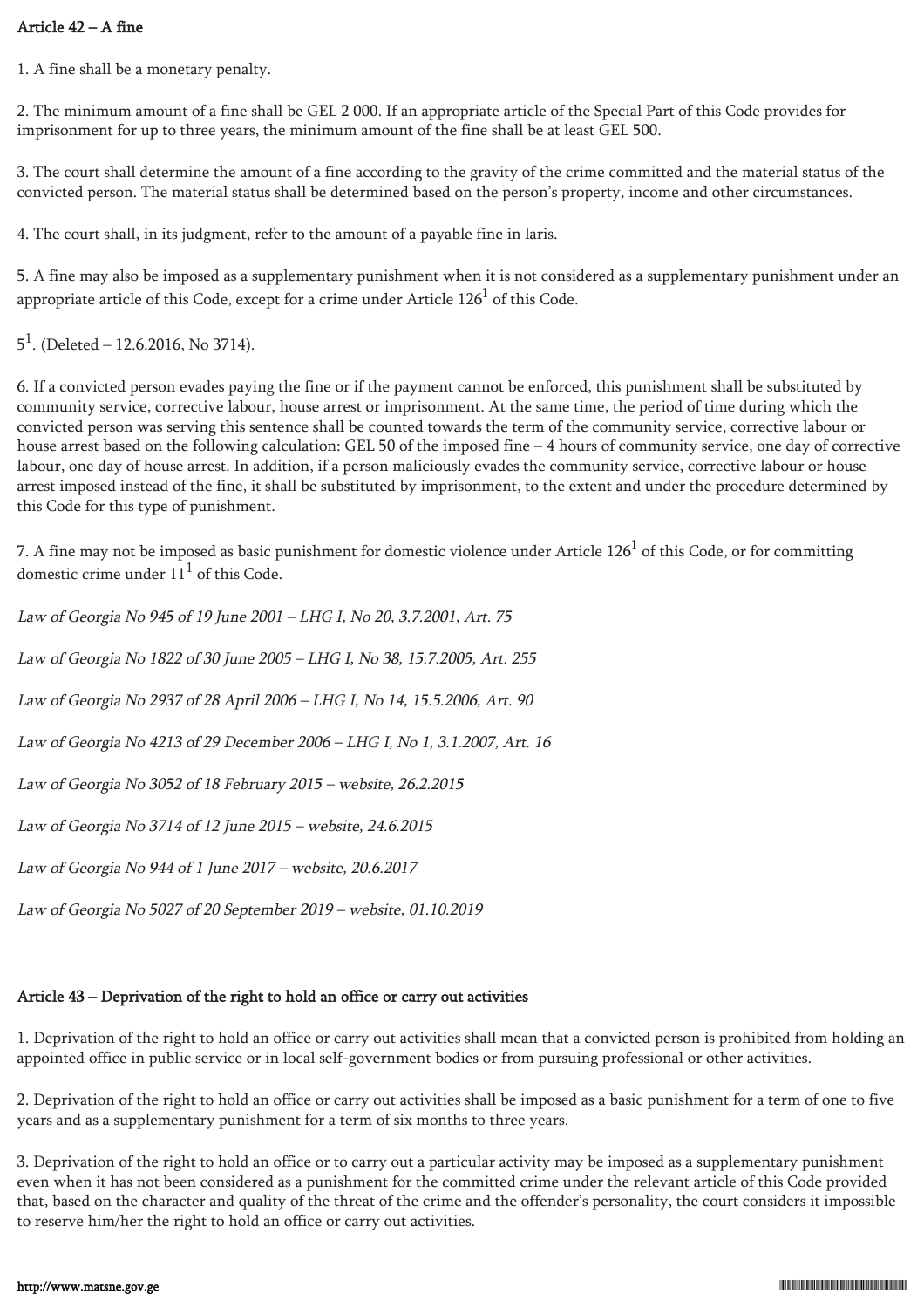4. At the time of imposing community service or corrective labour as a basic punishment, also, in the case of a conditional sentence, the term of a supplementary punishment imposed in the form of the deprivation of the right to hold an office or carry out activities shall be calculated from the moment when the court judgment enters into force. The term of a supplementary punishment imposed in the form of the deprivation of the right to hold an office or carry out activities in addition to the house arrest or imprisonment imposed as a basic punishment, shall be calculated from the moment when the court judgment enters into force and shall extend over the entire term of service of the basic punishment.

Law of Georgia No 649 of 5 December 2000 – LHG I, No 47, 14.12.2000, Art. 134

Law of Georgia No 2937 of 28 April 2006 – LHG I, No 14, 15.5.2006, Art. 90

Law of Georgia No 3649 of 10 November 2006 – LHG I, No 44, 27.11.2006, Art. 297

Law of Georgia No 944 of 1 June 2017 – website, 20.6.2017

### Article 44 – Community service

1. Community service shall mean free labour of a convicted person where the type of labour is determined by the Bureau of Crime Prevention, Execution of Non-custodial Sentences and Probation, a territorial body of the Legal Entity under Public Law within the governance of the Ministry of Justice of Georgia – the National Agency of Crime Prevention, Execution of Non-custodial Sentences and Probation ('the Agency').

2. Community service shall be imposed for a term of 40 to 800 hours. If a fine is substituted by community service, or in the case provided for by Article 73(3) and (7) of this Code, or if a plea bargain is concluded between the parties, it may also be imposed for a longer period. The daily length of the community service must not exceed eight hours.

3. If a convicted person refuses to render or deliberately evades community service, this punishment shall be substituted by a fine, house arrest or imprisonment. In addition, the time during which the convicted person was serving this sentence shall be counted towards the term of the house arrest or imprisonment based on the following calculation: five hours of community service – one day of house arrest, one day of imprisonment.

4. Community service shall not be imposed on disabled persons of first and second categories, pregnant women, and women with children under 7 years of age, persons of retirement age, as well as for recruited military service persons.

5. Community service may be imposed as a supplementary punishment even when it has not been considered as a sentence under the relevant article of this Code.

Law of Georgia No 2937 of 28 April 2006 – LHG I, No 14, 15.5.2006, Art. 90

Law of Georgia No 893 of 26 December 2008 – LHG I, No 41, 30.12.2008, Art. 317

Law of Georgia No 2697 of 9 March 2010 – LHG I, No 12, 24.3.2010, Art. 70

Law of Georgia No 4430 of 11 March 2011 – website, 22.3.2011

Law of Georgia No 6252 of 22 May 2012 – website, 29.5.2012

Law of Georgia No 6504 of 19 June 2012 – website, 2.7.2012

Law of Georgia No 944 of 1 June 2017 – website, 20.6.2017

Law of Georgia No 5402 of 29 November 2019 – website, 10.12.2019

# Article 45 – Corrective labour

1. Corrective labour shall be imposed for a term of one month to two years and it shall be served at the place of work of the convicted person.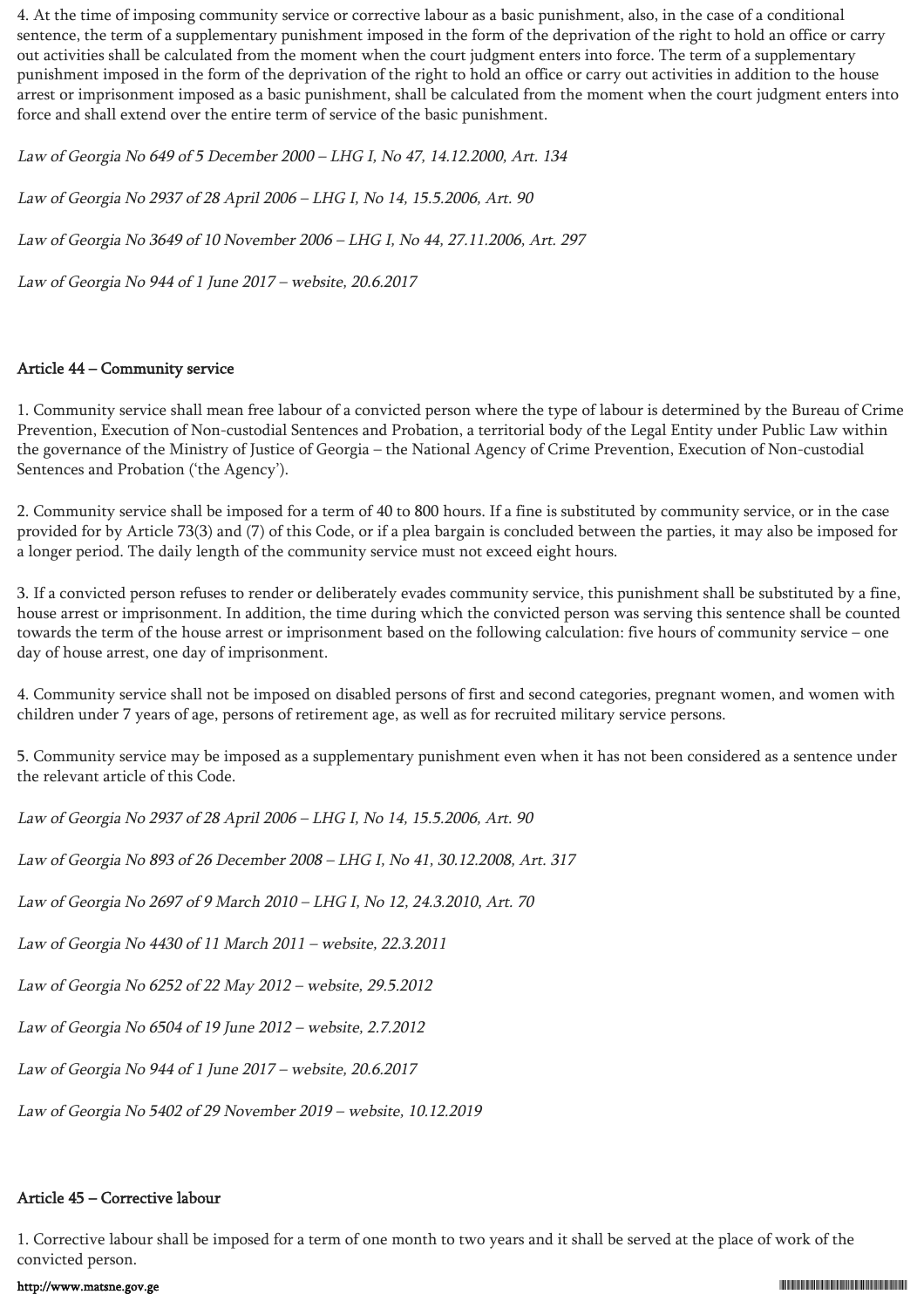2. When imposing corrective labour, at least five and not more than twenty percent of the amount established by the judgment shall be deducted from the convicted person's salary in favour of the State.

3. If a convicted person deliberately evades corrective labour, this punishment shall be substituted by house arrest or imprisonment. In addition, the time during which the convicted person was serving this sentence shall be counted towards the term of the house arrest or imprisonment based on the following calculation: one day of corrective labour – one day of house arrest; three days of corrective labour – one day of imprisonment.

Law of Georgia No 292 of 5 May 2000 – LHG I, No 18, 15.5.2000, Art. 45

Law of Georgia No 2937 of 28 April 2006 – LHG I, No 14, 15.5.2006, Art. 90

Law of Georgia No 944 of 1 June 2017 – website, 20.6.2017

### Article 46 – Service restriction of military persons

1. Service restrictions for military personnel shall be imposed on a military person for committing the crime against military service provided for by the special section of this Code, also on a military servant convicted of another crime instead of the corrective labour provided for under the relevant article of this Code.

2. Service restrictions for military personnel shall be imposed for a term of three months to two years.

3. When imposing service restrictions for military personnel, the sum in the amount established by the verdict, but not more than twenty percent, shall be deducted from the convicted person's salary in favour of the State. When serving this sentence, the convicted person may not be promoted or granted a higher military rank. The term of sentence shall not be counted towards the term of service for granting him/her the next military rank.

Law of Georgia No 292 of 5 May 2000 – LHG I, No 18, 15.5.2000, Art. 45

### Article 47 – (Deleted)

Law of Georgia No 292 of 5 May 2000 – LHG I, No 18, 15.5.2000, Art. 45

Law of Georgia No 458 of 30 June 2000 – LHG I, No 27, 17.7.2000, Art. 83

Law of Georgia No 5626 of 27 December 2011 – website, 12.1.2012

Law of Georgia No 944 of 1 June 2017 – website, 20.6.2017

# Article 47 $^{\rm 1}$  – House arrest

1. House arrest shall mean imposition on a convicted person of the obligation to stay in his/her place of residence during the specific period of day.

2. House arrest shall be imposed on a person with no criminal record for a term of six months to two years.

3. If imprisonment, community service, corrective labour or fine is substituted by the house arrest, it may be imposed even for a term less than six months and more than two years.

4. If a convicted person deliberately evades house arrest, this punishment shall be substituted by imprisonment – for a term of the house arrest imposed under the court judgment. In addition, the time during which the convicted person was serving this sentence shall be counted towards the term of the imprisonment based on the following calculation: one day of house arrest – one day of imprisonment.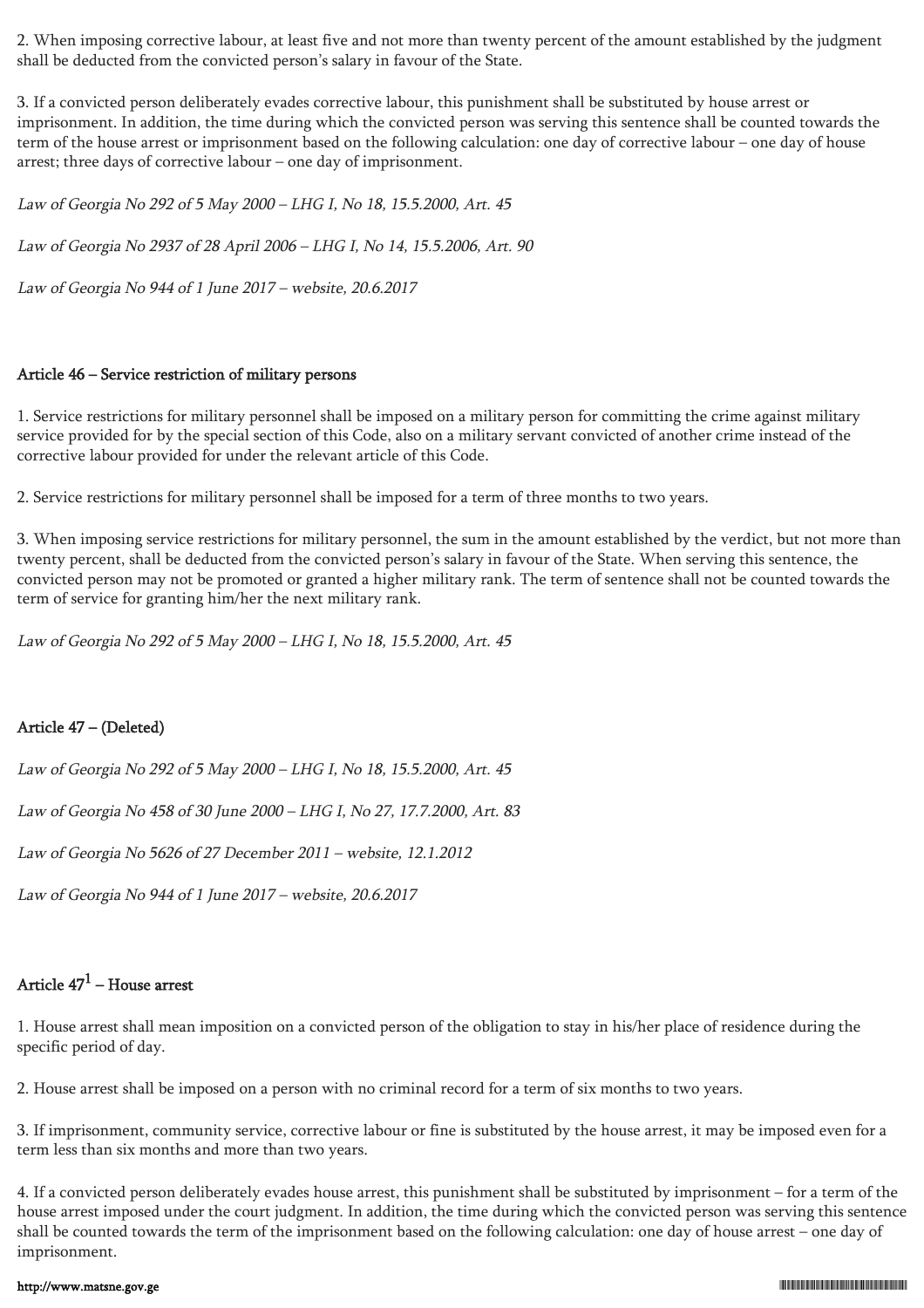5. Generally, house arrest shall be enforced with the use of a means of electronic supervision. The decision about not using a means of electronic supervision shall be made by the Agency. 6. House arrest shall not be imposed on a conscripted military servant and on a person who has committed a domestic crime.

7. It shall be forbidden for a convicted person to cross the border of Georgia during the period of his/her serving the house arrest.

Law of Georgia No 944 of 1 June 2017 – website, 20.6.2017

Law of Georgia No 3125 of 5 July 2018 – website, 11.7.2018

Law of Georgia No 5402 of 29 November 2019 – website, 10.12.2019

### Article 48 – (Deleted)

Law of Georgia No 2458 of 20 June 2003 – LHG I, No 21, 15.7.2003, Art. 149

Law of Georgia No 2937 of 28 April 2006 – LHG I, No 14, 15.5.2006, Art. 90

### Article 49 – (Deleted)

Law of Georgia No 649 of 5 December 2000 – LHG I, No 47, 14.12.2000, Art. 134

### Article 50 – Fixed term imprisonment

1. Fixed term imprisonment shall mean the isolation of a convicted person from the society and his/her placement in a penitentiary institution provided for by law.

2. Fixed term imprisonment shall be imposed for a term of six months to twenty years, except as provided for by Article 59 of this Code.

 $2^1$ . The Court may impose a sentence less than the lowest limit of the sentence under paragraph 2 of this article, provided that a plea bargain is concluded between the parties.

[2<sup>2</sup>. Fixed term imprisonment shall not apply to minors under Article 26(8) of the Code on Child Rights, except for the cases provided for by the legislation of Georgia. (Shall become effective from 1 September 2020)]

3. If community service, corrective labour, house arrest or a fine is substituted by fixed-term imprisonment, it may be imposed for a term of less than six months.

4. (Deleted – 17.4.2013, No 546).

5. When imposing a fixed term imprisonment, the court may, by its judgment order the service of a certain part of the sentence and count the other part as a conditional sentence provided the accused (convicted) person admits the crime (unless the person has been caught at the scene of the crime or immediately after the crime has been committed), names accomplices and collaborates with the investigation authorities. If, except for the conclusion of a plea bargain agreement, a particularly serious crime has been committed, a conditional sentence may be counted as a quarter of the sentence imposed, as one third of the sentence in the case of a serious crime, and as a half of the sentence in the case of a less serious crime.

6. (Deleted).

Law of Georgia No 292 of 5 May 2000 – LHG I, No 18, 15.5.2000, Art. 45

Law of Georgia No 2264 of 16 December 2005 – LHG I, No 55, 27.12.2005, Art. 367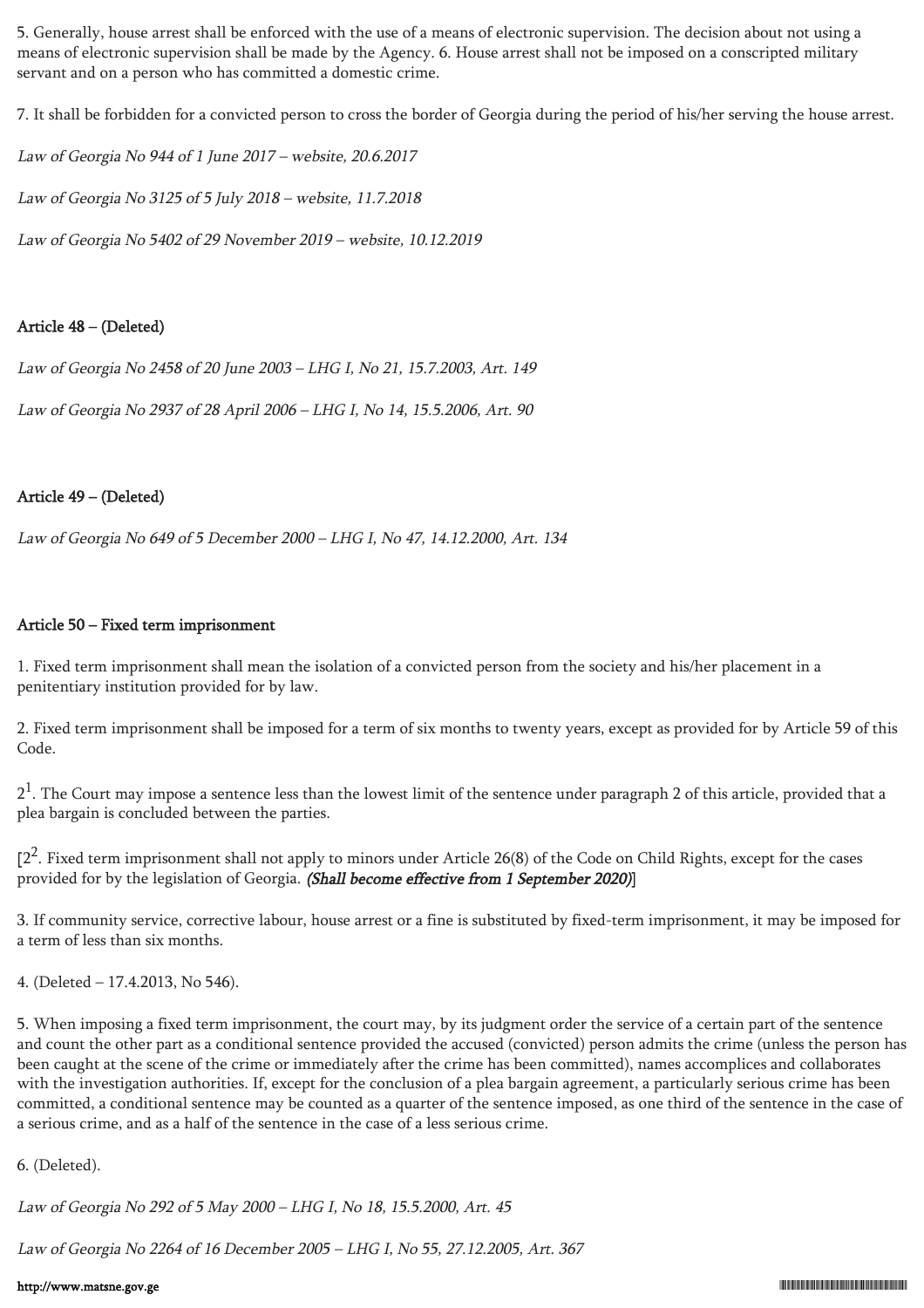Law of Georgia No 2937 of 28 April 2006 – LHG I, No 14, 15.5.2006, Art. 90

Law of Georgia No 4213 of 29 December 2006 – LHG I, No 1, 3.1.2007, Art. 16

Law of Georgia No 5196 of 4 July 2007 – LHG I, No 28, 18.7.2007, Art. 283

Law of Georgia No 2697 of 9 March 2010 – LHG I, No 12, 24.3.2010, Art. 70

Law of Georgia No 3619 of 24 September 2010 – LHG I, No 51, 29.9.2010, Art. 332

Law of Georgia No 546 of 17 April 2013 – website, 8.5.2013

Law of Georgia No 2243 of 16 April 2014 – website, 2.5.2014

Law of Georgia No 3714 of 12 June 2015 – website, 24.6.2015

Law of Georgia No 944 of 1 June 2017 – website, 20.6.2017

Law of Georgia No 5009 of 20 September 2019 – website, 27.9.2019

Law of Georgia No 5909 of 21 May 2020 – website, 25.5.2020

# Article 51 – Life imprisonment

1. Life imprisonment may be imposed only for particularly serious crimes.

2. Life imprisonment shall not be imposed on persons who have attained the 60 years of age by the time the judgment is delivered.

Law of Georgia No 3714 of 12 June 2015 – website, 24.6.2015

# Article 52 – Confiscation of property

1. Confiscation of property shall mean gratuitous deprivation in favour of the State of the object and/or the instrument of crime or of the article intended for the commission of a crime, and/or of the criminally obtained property.

2. Confiscation of the object and/or the instrument of crime, or of the article intended for the commission of a crime shall mean the deprivation in favour of the State of property owned or rightfully held by the accused or convicted person, which was used for the commission of an intentional crime or of property that was in any form intended for this purpose. The object and/ or the instrument of crime, or the article intended for committing a crime shall be confiscated by the court for the commission of all intentional crimes provided for by this Code, when the object and/or the instrument of crime or the article intended for committing a crime is available and their confiscation is necessary due to public and social interests or for protecting the rights and freedoms of individuals or for preventing new crimes.

3. Confiscation of criminally obtained property shall mean gratuitous deprivation in favour of the State from the convicted person of the criminally acquired property (all property and intangible assets as well as title deeds for property), also of any income from this property or of property that is equivalent in value. The court shall order the confiscation of criminally obtained property for all intentional crimes provided for by this Code if it can be proved that this property has been obtained criminally.

Law of Georgia No 2361 of 8 September 1999 – LHG I, No 43(50), 21.9.1999, Art. 212

Law of Georgia No 292 of 5 May 2000 – LHG I, No 18, 15.5.2000, Art. 45

Law of Georgia No 2619 of 28 December 2005 – LHG I, No 4, 18.1.2006, Art. 39

Law of Georgia No 3619 of 24 September 2010 – LHG I, No 51, 29.9.2010, Art. 332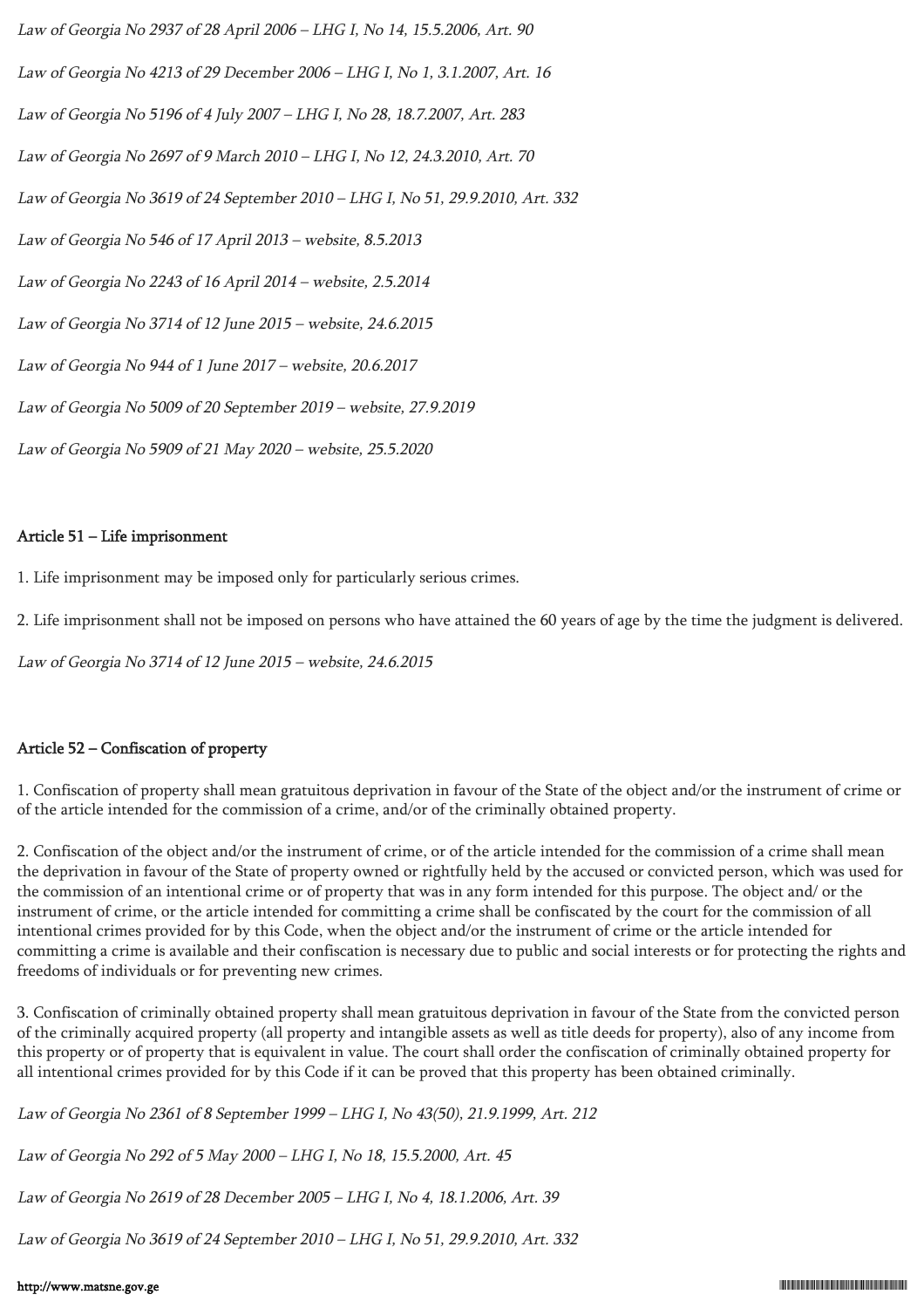# Article 52 $^{\rm 1}$  – Restriction of the rights regarding weapons

1. Restriction of the rights regarding weapons shall mean the restriction and/or prohibition of manufacturing or purchasing of weapons, and/or of keeping or carrying and/or using of weapons (including service weapons).

2. Restriction of the rights regarding weapons may be imposed as a supplementary punishment only when it is provided for under a respective article for commission of an offence.

3. When the restriction of the rights regarding weapons is imposed as a supplementary punishment, it is not necessary that a weapon be the instrument of crime or be intended for commission of crime.

4. The restriction of the rights regarding weapons shall be imposed as a punishment for a term of one to five years.

5. When community service, corrective labour or house arrest is imposed as a basic punishment, also in the case of a conditional sentence, the term of the restriction of the rights regarding weapons imposed as a supplementary punishment shall be calculated from the moment of entry of the court judgment into force. When imprisonment is imposed as a basic punishment, the term of the restriction of the rights regarding weapons imposed as a supplementary punishment shall be calculated from the moment of serving the basic punishment.

6. In the case of the restriction of the rights regarding weapons, a weapon shall be seized and the seized weapon shall be stored under the procedure established by the legislation of Georgia.

Note: For the purposes of this punishment, the word 'weapons' shall have the meaning provided for in Article 2(a) of the Law of Georgia on Weapons.

Law of Georgia No 2395 of 30 May 2018 – website, 8.6.2018

# CHAPTER XI – Sentencing

### Article 53 – Principles of sentencing

1. The court shall impose a fair sentence on an offender within the scope provided for by the relevant article of the Special Part of this Code and taking into consideration the provisions of the general part of this Code. A stricter sentence may be imposed only when less severe sentence fails to achieve the goal of the sentence.

2. A sentence more severe than the one provided for by the relevant article of the Special Part of this Code may be imposed in the case of cumulative crimes and cumulative sentences, according to Articles 59 and 60 of this Code. The grounds for imposing a sentence that is less severe than the one provided for by the relevant article of the Special Part are defined under Article 55 of this Code.

3. When imposing a sentence, the court shall take into consideration circumstances that mitigate or aggravate the liability of the offender, in particular, the motive and goal of the crime, the unlawful intent demonstrated in the act, the character and degree of the breach of obligations, the modus operandi and unlawful consequence of the act, prior history of the offender, personal and financial circumstances, and conduct of the offender after the offence, in particular, the offender's desire to indemnify the damage and reconcile with the victim.

 $3<sup>1</sup>$ . (Deleted – 4.5.2017, No 763).

4. If mitigating or aggravating circumstances are considered as a component of *corpus delicti* under an article or part of an article of the Special Part of this Code, the same circumstances shall not be taken into account when imposing a sentence.

Law of Georgia No 5925 of 27 March 2012 – website, 19.4.2012

Law of Georgia No 763 of 4 May 2017 – website, 25.5.2017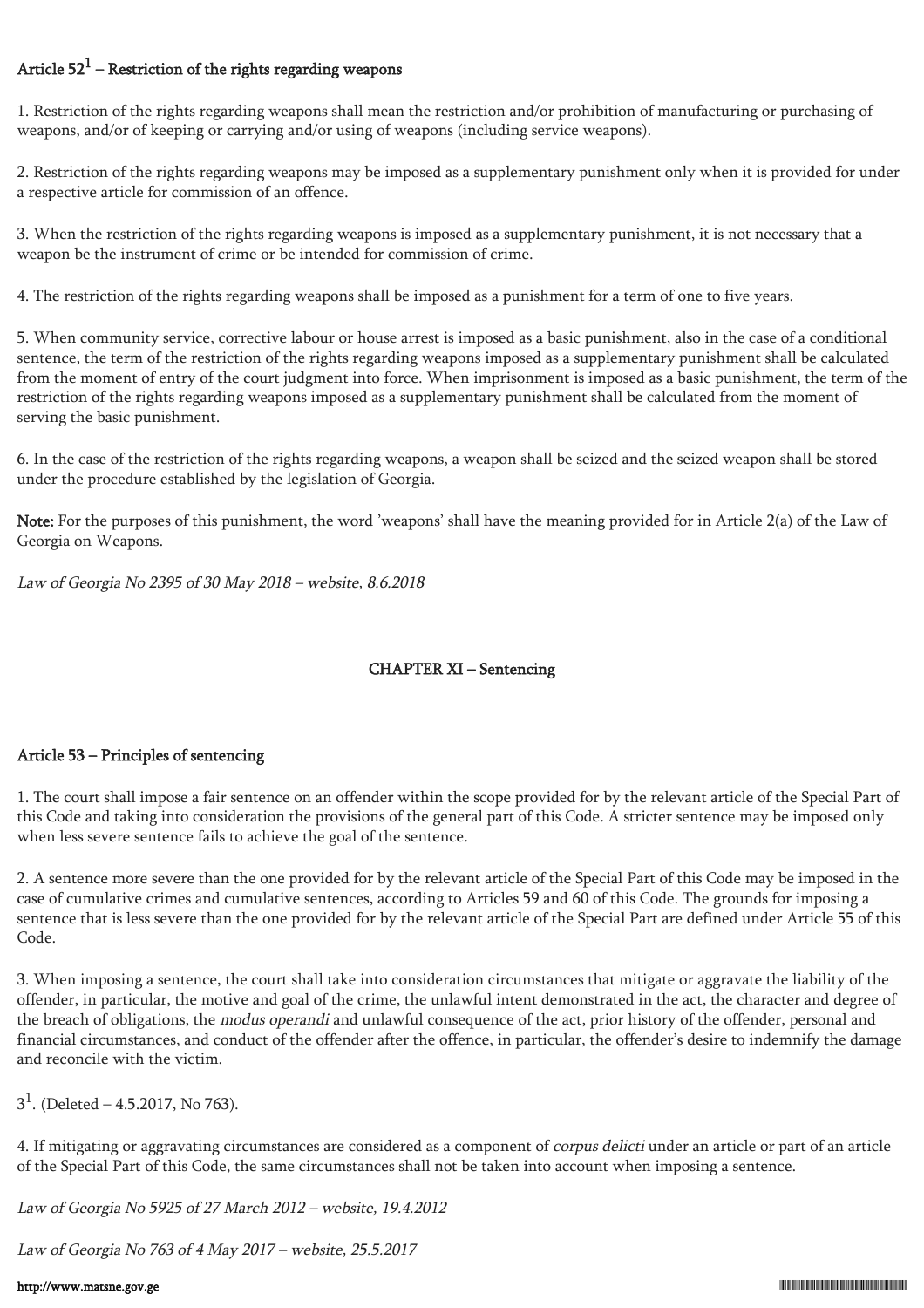# Article 53 $^1$  – Aggravating factors for punishment

1. Commission of crime on the basis of race, skin colour, language, sex, sexual orientation, gender, gender identity, age, religion, political or other views, disability, citizenship, national, ethnic or social affiliation, origin, property or birth status, place of residence or other signs of discrimination with the reason of intolerance shall be an aggravating factor for liability for all respective crimes.

2. Commission of crime by one family member against another family member, against a helpless person, a minor or in his/her presence, with the extreme cruelty, with the use of a weapon or under the threat of using a weapon, by abusing the official position shall be an aggravating factor for liability for all respective crimes.

3. When imposing a fixed term imprisonment for a crime committed with an aggravating factor under paragraph 1 or 2 of this article, the term of a sentence to be served shall exceed, at least by one year, the minimum term of sentence provided for the committed crime under the respective article or part of an article of this Code.

4. If an article or part of an article of the Special Part of this Code refers to a factor under paragraph 1 or 2 of this article as to an element qualifying the crime, and if there are grounds under Article 55 or 63(1) of this Code, the procedure under paragraph 1 of this article shall not be taken into consideration when imposing a sentence.

Law of Georgia No 763 of 4 May 2017 – website, 25.5.2017

Law of Georgia No 3772 of 30 November 2018 – website, 14.12.2018

### Article 54 – Imposing a sentence under mitigating circumstances

If, after committing a crime, the offender appears and pleads guilty, actively assists in the discovery of a crime and there are no aggravating circumstances, the term or measure of the sentence shall not exceed three fourths of the maximum term or measure of the most severe sentence under the respective article or part of an article of the Special Part of this Code.

### Article 55 – Imposing more lenient sentences than provided for by law

The court may impose a sentence that is less than the lowest limit of the measure of a sentence provided for by an appropriate article of this Code, or another, more lenient sentence if a plea bargain is concluded between the parties.

Law of Georgia No 3295 of 13 February 2004 – LHG I, No 6, 9.3.2004, Art. 22

Law of Georgia No 2352 of 20 December 2005 – LHG I, No 55, 27.12.2005, Art. 374

Law of Georgia No 2937 of 28 April 2006 – LHG I, No 14, 15.5.2006, Art. 90

### Article 56 – Imposing a sentence for an inchoate crime

1. When imposing a sentence for an inchoate crime, account shall be taken of the circumstances due to which the crime was not completed.

- 2. (Deleted).
- 3. (Deleted).

4. Life imprisonment may not be imposed for the preparation or attempt of a crime.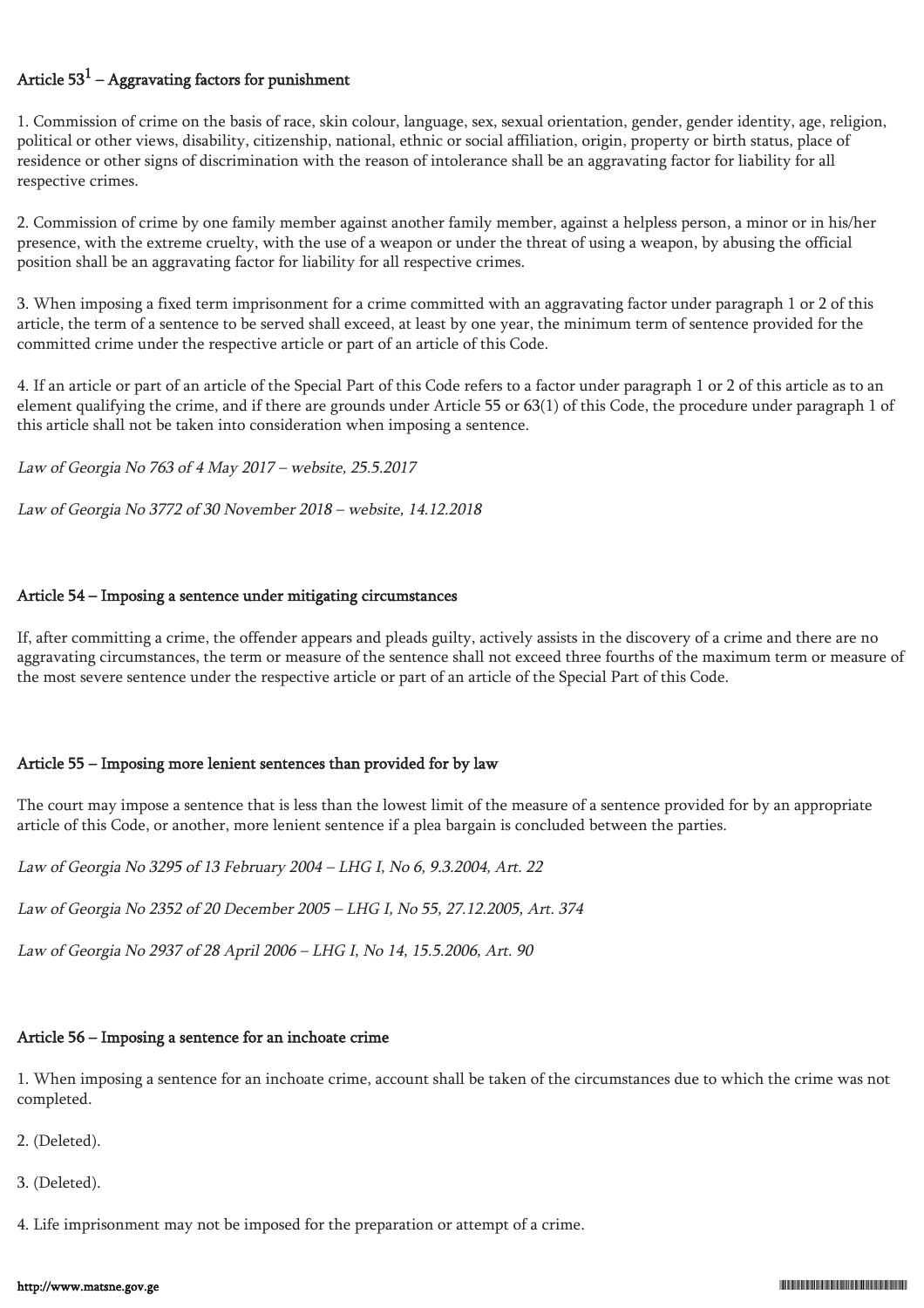### Article 57 – Imposing a sentence for complicity in or perpetration of a crime

1. When imposing a sentence for complicity in or perpetration of a crime, account shall be taken of the character and degree of the actual participation of the person, importance of his/her participation for the accomplishment of the goal of the crime, his/her influence on the character and degree of the caused or potential damage.

2. Mitigating or aggravating circumstances that relate to the personality of one of the accomplices or the principal shall be taken into consideration only when imposing a sentence on this accomplice or principal.

### Article 58 – Imposing a sentence in cases of recidivism

1. When imposing a fixed term imprisonment for recidivism, the term of a sentence to be served shall exceed, at least by one year, the minimum term of the sentence provided for this crime under the respective article or part of an article of this Code.

2. If an article or part of an article of the Special Part of this Code refers to conviction as an element qualifying the crime, as well as in case of circumstances provided for by Article 55 or 63(1) of this Code, the procedure under paragraph 1 of this article shall not be taken into consideration when imposing a sentence for recidivism.

Law of Georgia No 4785 of 23 May 2007 – LHG I, No 19, 1.6.2007, Art. 166

Law of Georgia No 5035 of 22 June 2007 – LHG I, No 26, 11.7.2007, Art. 242

### Article 59 – Imposing a sentence in the case of cumulative crimes and cumulative sentences

1. In the case of cumulative crimes, the sentence shall be imposed for each individual crime.

2. When imposing a final sentence for cumulative crimes, the more severe sentence shall absorb the less severe sentence, while when imposing equal sentences, one sentence shall absorb the other sentence.

3. In the case of recidivism, when imposing a final sentence for cumulative crimes, a more severe sentence shall absorb a less lenient sentence or the sentences provided for these crimes shall be added up in part or in full. In the case of recidivism, the term of imprisonment imposed as a final sentence may not exceed 30 years.

4. A sentence shall be imposed in the manner provided for by paragraph 2 or 3 of this article if after delivering a judgment it is established that the convicted person is also guilty of another crime, which he/she committed before a judgment was delivered on the first case. In this case, the sentence that has been served in full or in part under the first judgment shall be considered to be the final sentence.

5. When imposing a sentence in the case of cumulative crimes, the court shall, fully or partially, add to the sentence imposed under the latest judgment the outstanding part of the sentence imposed under the previous judgment, or the sentence imposed under the latest judgment shall absorb the outstanding part of the sentence imposed under the previous sentence.

6. The final sentence imposed in the case of cumulative sentences shall be calculated from the day when the final judgment is delivered, except when the probation period for the conditional sentence imposed on the convicted person under the previous judgment has not expired by the time the last crime is committed. In this case, the sentence shall be calculated from the day when the person was arrested for committing the crime provided for by the latest judgment. In the case of cumulative sentences, the term of imprisonment imposed as the final sentence may not exceed 35 years.

7. In the case of cumulative crimes or sentences, the extent of the final sentence, if it is more lenient than imprisonment, may not exceed the maximum extent provided for under the general part of this Code for the given type of sentence.

8. In the case of cumulative crimes or sentences, a supplementary punishment may be imposed along with the basic punishment. The final supplementary punishment imposed at the time of accumulation may not exceed the maximum extent provided for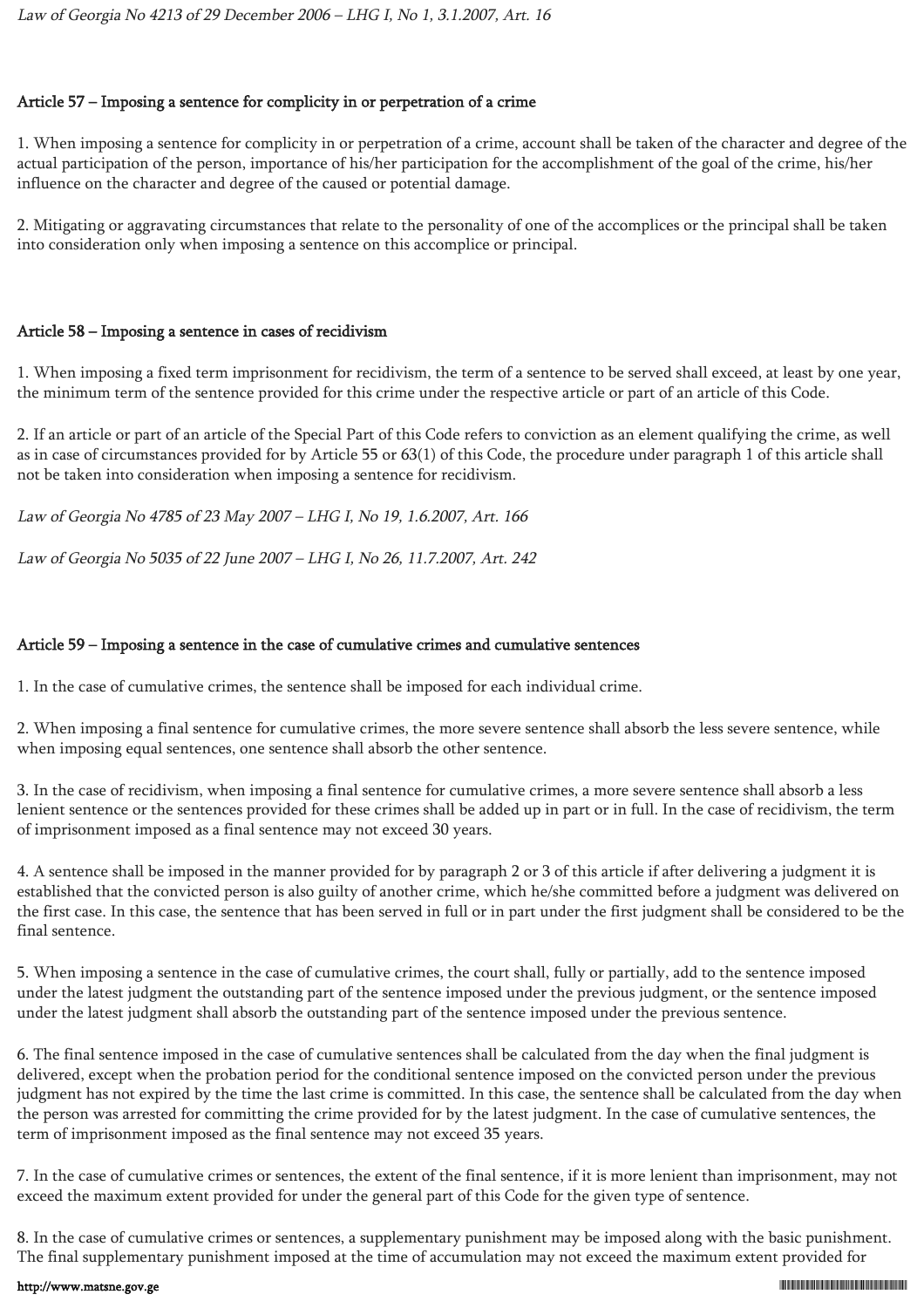under the general part of this Code for a given type of sentence.

Law of Georgia No 292 of 5 May 2000 – LHG I, No 18, 15.5.2000, Art. 45

Law of Georgia No 4213 of 29 December 2006 – LHG I, No 1, 3.1.2007, Art. 16

Law of Georgia No 2644 of 23 February 2010 – LHG I, No 9, 15.3.2010, Art. 34

Law of Georgia No 546 of 17 April 2013 – website, 8.5.2013

## Article 60 – (Deleted)

Law of Georgia No 292 of 5 May 2000 – LHG I, No 18, 15.5.2000, Art. 45

Law of Georgia No 4213 of 29 December 2006 – LHG I, No 1, 3.1.2007, Art. 16

### Article 61 – Accumulation of sentences

1. When summing up sentences in the case of cumulative crimes and cumulative sentences, one day of imprisonment shall be equal to:

a) two days of house arrest;

b) three days of corrective labour or service restrictions for military personnel;

c) five hours of community service.

2. A fine or deprivation of the right to hold an office or carry out activities, when added to house arrest or imprisonment, shall apply separately.

Law of Georgia No 649 of 5 December 2000 – LHG I, No 47, 14.12.2000, Art. 134

Law of Georgia No 2937 of 28 April 2006 – LHG I, No 14, 15.5.2006, Art. 90

Law of Georgia No 4213 of 29 December 2006 – LHG I, No 1, 3.1.2007, Art. 16

Law of Georgia No 4430 of 11 March 2011 – website, 22.3.2011

Law of Georgia No 944 of 1 June 2017 – website, 20.6.2017

# Article 62 – Calculation of the term of a sentence and credit towards the sentence

1. The term for the deprivation of the right to hold an office or carry out activities, for corrective labour, service restrictions for military personnel, house arrest and imprisonment shall be calculated in years and months, while the term for community service shall be calculated in hours, except when a plea bargain is concluded between the parties.

2. When altering and accumulating sentences provided for by paragraph 1 of this article, as well as when crediting sentences, the term of the sentence may be calculated in days.

3. The period of pre-trial detention shall be counted towards the term of the sentence, based on the following calculation: one day of detention – one day of imprisonment, two days of house arrest, and three days of corrective labour or service restrictions for military personnel, five hours of community service.

4. The period of detention before the entry into force of the judgment on the crime committed abroad, as well as the term of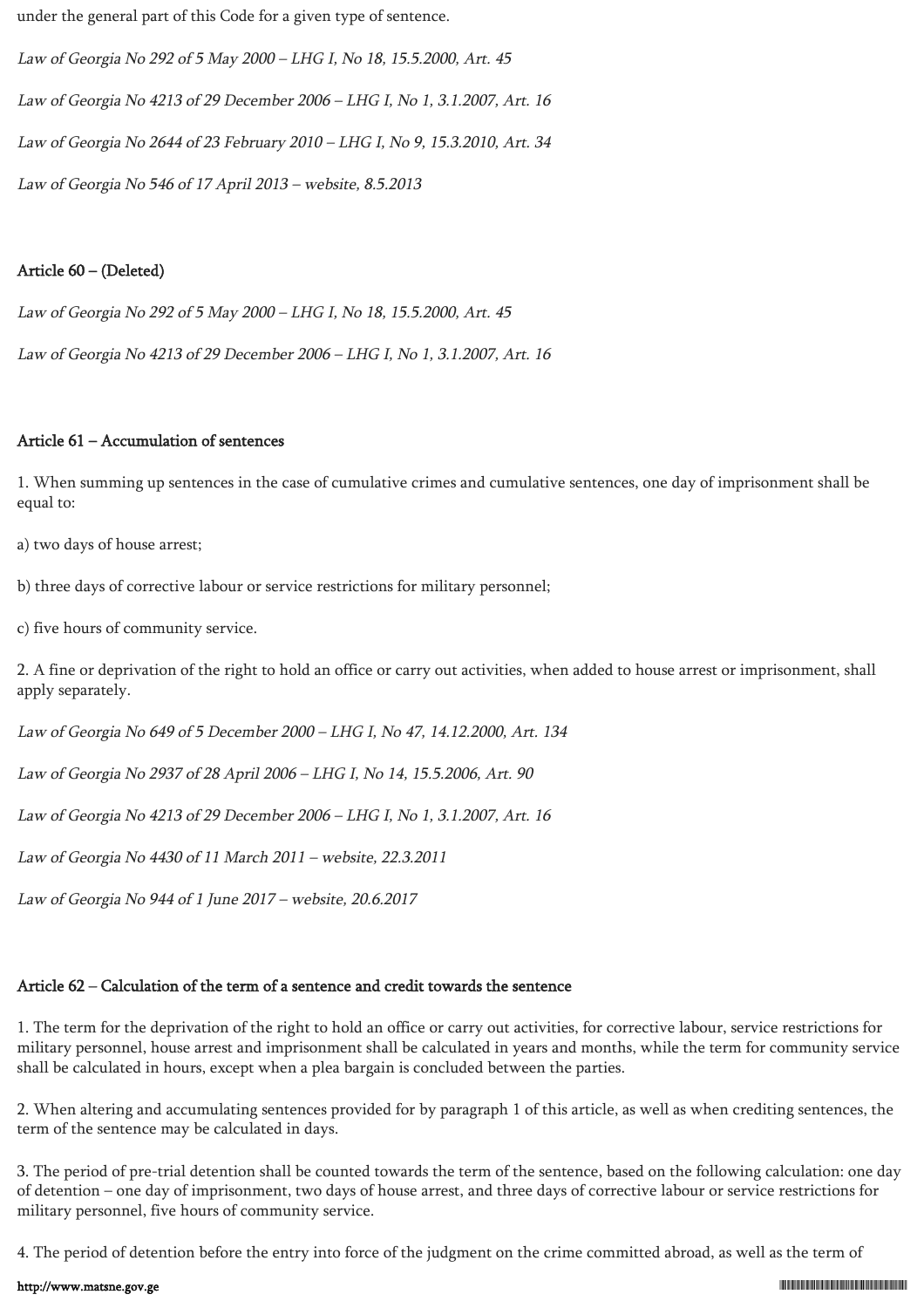imprisonment served under the judgment, in the case of extraditing a person for enforcement of the judgment under Article 6 of this Code shall be counted in the following manner: one day for one day.

5. If a fine or deprivation of the right to hold an office or carry out activities was imposed on a person, who was in pre-trial detention, as a basic punishment, the court shall, taking the period of detention into account, either mitigate the sentence imposed or completely release him/her from serving it.

Law of Georgia No 649 of 5 December 2000 – LHG I, No 47, 14.12.2000, Art. 134

Law of Georgia No 2937 of 28 April 2006 – LHG I, No 14, 15.5.2006, Art. 90

Law of Georgia No 4213 of 29 December 2006 – LHG I, No 1, 3.1.2007, Art. 16

Law of Georgia No 893 of 26 December 2008 – LHG I, No 41, 30.12.2008, Art. 317

Law of Georgia No 4430 of 11 March 2011 – website, 22.3.2011

Law of Georgia No 6504 of 19 June 2012 – website, 2.7.2012

Law of Georgia No 944 of 1 June 2017 – website, 20.6.2017

### CHAPTER XII – Conditional Sentence

#### Article 63 – Grounds for imposing conditional sentences

1. If a plea bargain is concluded between the parties, the court may rule that the sentence imposed be considered conditional.

[1. If a plea bargain is concluded between the parties, the court may rule that the sentence imposed be considered conditional. This rule shall not apply to the case provided for by paragraph  $1^1$  of this article.

 $1<sup>1</sup>$ . If the convicted person has committed crimes under Article 137-139, 141 and 253-255<sup>2</sup> of this Code, the sentence imposed may not be considered as fully conditional. (Shall become effective from 3 August 2020)]

2. If the convicted person has committed a particularly serious or intentional serious crime, the sentence imposed may not be considered as conditional.

3. If the convicted person has committed a less serious crime or a crime of negligence and he/she admits it and/or collaborates with investigative authorities, the court may rule that the sentence imposed be considered as a conditional sentence, provided that the convicted person was not previously convicted of committing a particularly serious or intentional serious crime.

4. If the convicted person was previously convicted of committing two or more intentional serious crimes, the sentence imposed may not be considered as conditional.

5. (Deleted – 12.6.2016, No 3714).

6. A supplementary punishment may be imposed in the case of a conditional sentence.

Law of Georgia No 649 of 5 December 2000 – LHG I, No 47, 14.12.2000, Art. 134

Law of Georgia No 2937 of 28 April 2006 – LHG I, No 14, 15.5.2006, Art. 90

Law of Georgia No 3714 of 12 June 2015 – website, 24.6.2015

Law of Georgia No 6753 of 13 July 2020 – website, 20.7.2020

# Article 64 – Probation period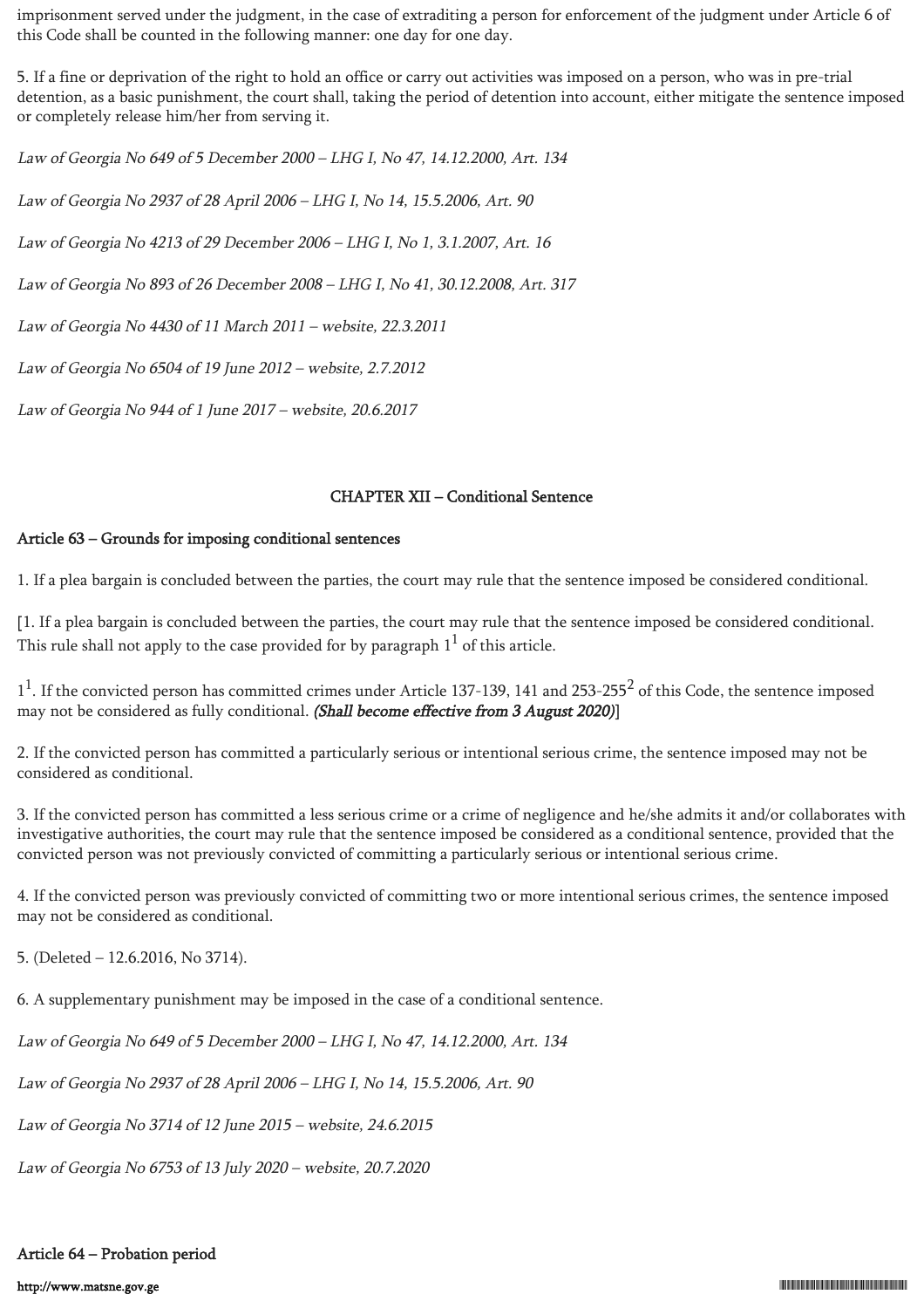1. In the case of the circumstances provided for in Articles 50(5) and 63 of this Code, the court shall determine a probation period during which the convicted person must not commit another crime and must fulfil the duty imposed on him/her. When a more lenient punishment than imprisonment is imposed, the probation period must not be less than one and more than three years; and when imprisonment is imposed, the probation period must not be less than one and more than six years, and when the final punishment is imposed based on the accumulation of sentences in the case of cumulative crimes and cumulative sentences, the probation period must not be less than two and more than six years.

2. When there is a ground under Article 72 $^1$ (1) of this Code, the court shall fix the probation period of not less than two and not more than seven years.

Law of Georgia No 2644 of 23 February 2010 – LHG I, No 9, 15.3.2010, Art. 34

Law of Georgia No 3619 of 24 September 2010 – LHG I, No 51, 29.9.2010, Art. 332

Law of Georgia No 1471 of 4 October 2013 – website, 16.10.2013

Law of Georgia No 944 of 1 June 2017 – website, 20.6.2017

### Article 65 – Imposing obligations

In the case of a conditional sentence, if there are relevant grounds, the court may impose on the convicted person certain obligations: not to change permanent place of residence without the permission of the Bureau of Crime Prevention, Execution of Non-custodial Sentences and Probation, not to establish relationships with persons who may engage him/ her in anti-social activities, not to visit a particular place, to provide material support to the family, to undergo a treatment course for alcoholism, drug addiction, toxic addiction or venereal disease, and if the convicted person has committed a domestic crime, to undergo a mandatory training course directed at changing violent behaviour and conduct. The court may also impose on the convicted person other obligations which will help in correcting him/her.

Law of Georgia No 945 of 19 June 2001 – LHG I, No 20, 3.7.2001, Art. 75 Law of Georgia No 2160 of 7 May 2003 – LHG I, No 13, 2.6.2003, Art. 72 Law of Georgia No 2704 of 17 October 2014 – website, 31.10.2014 Law of Georgia No 5402 of 29 November 2019 – website, 10.12.2019

### Article 66 – Monitoring and assistance

1. The Bureau of Crime Prevention, Execution of Non-custodial Sentences and Probation shall monitor the conduct of a probationer and assist him/her. This agency shall supervise the fulfilment of obligations imposed on a person, and shall, in the case of the non-fulfilment thereof, immediately notify the court to this effect.

2. The functions provided for by paragraph 1 of this article shall be performed with regard to a military service person on probation by the administration of the military unit.

3. During the probation period, the court may, upon recommendation of the body responsible for monitoring and assisting the probationer, cancel, in full or in part, the obligation imposed on the probationer or impose a new obligation on him/her.

Law of Georgia No 945 of 19 June 2001 – LHG I, No 20, 3.7.2001, Art. 75

Law of Georgia No 2160 of 7 May 2003 – LHG I, No 13, 2.6.2003, Art. 72

Law of Georgia No 5402 of 29 November 2019 – website, 10.12.2019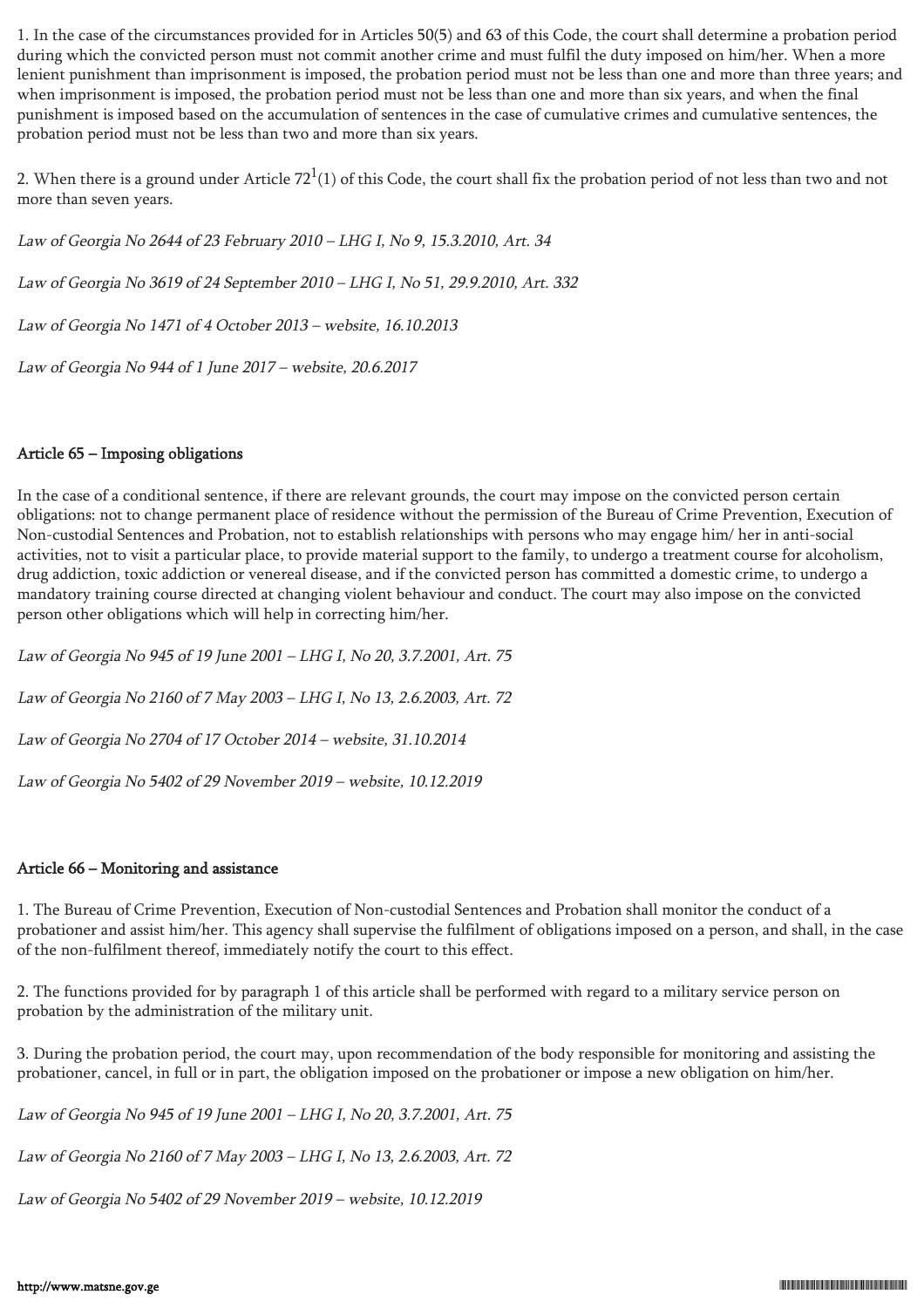### Article 67 – Lifting the conditional sentence or extending/reducing the probation period

1. If, after the lapse of at least half of the probation period, the probationer proves his/her correction by his/her conduct, the Standing Commission on Revocation of Conditional Sentences within the Agency shall, based on the petition of the agency responsible for monitoring the conduct of and assisting probationers, make a decision on revoking a conditional sentence and removing the previous conviction of the probationer.

 $1<sup>1</sup>$ . (Deleted – 1.6.2017, No 944).

2. Taking into consideration the conduct of the probationer, the court, upon recommendation of the agency specified in paragraph 1 of this article, may extend (for not longer than one year) or reduce the probation period.

3. If, during the probation period, the probationer systematically or persistently avoids the fulfilment of the assigned obligations, the court may, upon recommendation of the agency specified in paragraph 1 of this article, order the revocation of the conditional sentence and the enforcement of the sentence imposed under the judgment.

4. If during the probation period the probationer commits a crime of negligence, the court shall decide whether to revoke the conditional sentence or leave it in force.

5. If, during the probation period, the probationer commits an intentional crime, the court shall revoke the conditional sentence and impose a sentence on the convicted person under Article 59 of this Code. The same procedure shall apply when imposing a sentence in cases provided for by paragraph 4 of this article. As an exception, a conditional sentence may be imposed when concluding a plea bargain under Chapter XXI of the Criminal Procedure Code of Georgia, which shall be agreed with the General Prosecutor of Georgia or his/her deputy.

Law of Georgia No 4213 of 29 December 2006 – LHG I, No 1, 3.1.2007, Art. 16

Law of Georgia No 466 of 1 November 2008 – LHG I, No 30, 7.11.2008, Art. 186

Law of Georgia No 3619 of 24 September 2010 – LHG I, No 51, 29.9.2010, Art. 332

Law of Georgia No 5266 of 11 November 2011 – website, 24.11.2011

Law of Georgia No 5924 of 27 March 2012 – website, 19.4.2012

Law of Georgia No 1796 of 13 December 2013 – website, 28.12.2013

Law of Georgia No 944 of 1 June 2017 – website, 20.6.2017

Law of Georgia No 3125 of 5 July 2018 – website, 11.7.2018

Law of Georgia No 3813 of 30 November 2018 – website, 13.12.2018

Law of Georgia No 5402 of 29 November 2019 – website, 10.12.2019

# Article 67 $^{\rm 1}$  – Civil law agreement

1. The agency specified in Article 67(1) of this Code may revoke a conditional sentence and remove the previous conviction of the probationer before half of the probation period expires if the prosecutor has concluded a civil law agreement with the probationer and the probationer has duly fulfilled the obligations imposed under the civil law agreement, and if there are no grounds provided for under Article 67(3-5) of this Code and the court has not decided to extend the probation period under Article 67(2) of this Code.

2. The prosecutor may, taking into consideration the conduct of the probationer, conclude a civil law agreement with the probationer, if he/she is willing and able to share his/her knowledge and experience in a certain field with others. The civil law agreement shall define the obligations of the probationer and the time limits within which these obligations are to be fulfilled and after the expiration of which the conditional sentence may be revoked and the record of conviction of the probationer may be removed.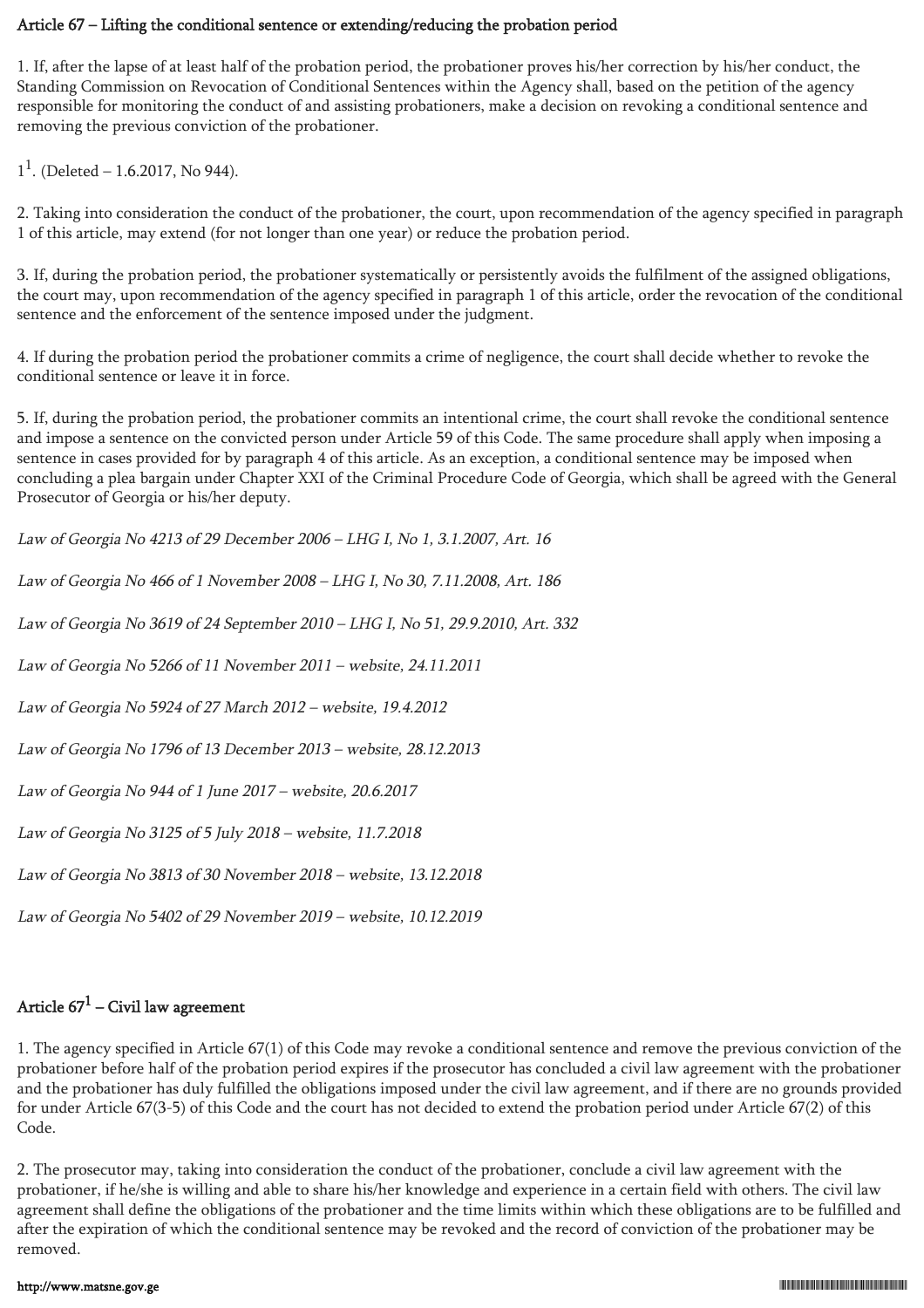3. The Bureau of Crime Prevention, Execution of Non-custodial Sentences and Probation shall supervise the fulfilment of obligations undertaken by the probationer under the civil law agreement. The Probation Bureau shall periodically provide the prosecutor with information on the performance of the terms of this agreement.

Law of Georgia No 6252 of 22 May 2012 – website, 29.5.2012

Law of Georgia No 5402 of 29 November 2019 – website, 10.12.2019

### SECTION FOUR

### RELEASING FROM CRIMINAL LIABILITY AND PUNISHMENT

### CHAPTER XIII – Releasing from Criminal Liability

#### Article 68 – Releasing from criminal liability due to active repentance

1. A person who has, for the first time, committed a crime for which the maximum sentence provided for by an article or part of an article of the Special Part of this Code does not exceed three years of imprisonment, may be released from criminal liability if, after committing the crime, he/she has voluntarily appeared to admit his/her guilt, assisted in solving the crime and indemnified the damage.

2. A person who has committed a crime of any other category, may be released from criminal liability if so provided for by the relevant article of the Special Part of this Code.

Law of Georgia No 292 of 5 May 2000 – LHG I, No 18, 15.5.2000, Art. 45

### Article 69 – (Deleted)

Law of Georgia No 292 of 5 May 2000 – LHG I, No 18, 15.5.2000, Art. 45

Law of Georgia No 3619 of 24 September 2010 – LHG I, No 51, 29.9.2010, Art. 332

# Article 70 – Releasing from criminal liability due to changed circumstances

The offender may be released from criminal liability if it is established that the imposition of criminal liability for the given act is not appropriate due to the changed circumstances.

Law of Georgia No 292 of 5 May 2000 – LHG I, No 18, 15.5.2000, Art. 45

# Article 70 $^1$  – Releasing from criminal liability due to cooperation of an accused person with investigative authorities

In exceptional cases, when the cooperation of an accused person with investigative authorities has revealed the identity of an official and/or a person(s) who committed a particularly serious crime, and the accused personally assisted in creating essential conditions required for solving the crime, the court may release the accused person from criminal liability.

Law of Georgia No 3295 of 13 February 2004 – LHG I, No 6, 9.3.2004, Art. 22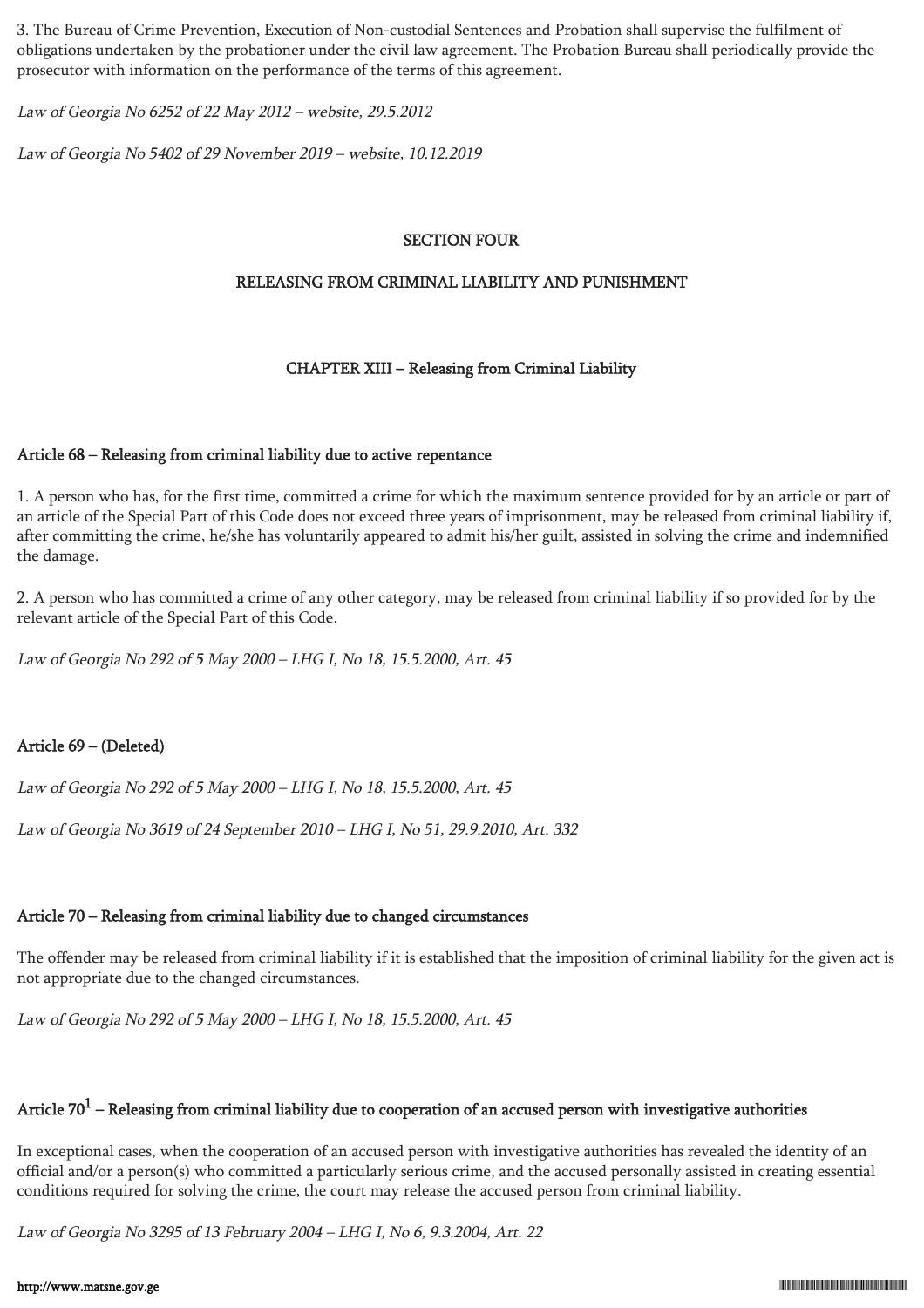### Article 71 – Releasing from criminal liability due to expiration of the limitation period

1. A person shall be released from criminal liability if:

a) two years have passed after committing a crime for which the maximum sentence provided for under the Special Part of this Code does not exceed a two-year term of imprisonment;

b) six years have passed after committing another less serious crime;

c) ten years have passed after committing a serious crime;

 ${\rm c}^1$ ) fifteen years have passed after committing crimes provided for in Articles 332-342 $^1$  of this Code, unless they constitute particularly serious crimes;

c<sup>2</sup>) twenty years have passed after committing crimes provided for in Articles 137-141 of this Code, unless they constitute particularly serious crimes;

d) thirty years have passed after committing a particularly serious crime.

2. The limitation period shall be calculated starting from the day when the crime is committed up to the day when formal charges are brought against the person. If another crime is committed, the limitation period shall be calculated for each individual crime.

3. The running of the limitation period shall be suspended if the offender absconds during the investigation or trial. In this case, the running of the limitation period shall be resumed from the moment the offender gets arrested or appears with the confession of guilt.

4. The court shall decide whether to apply the limitation period to a person sentenced to life imprisonment. If the court considers it impossible to apply the limitation period, life imprisonment shall be substituted by a fixed term imprisonment.

5. The limitation period shall not apply in the case provided for by an international agreement of Georgia.

 $5<sup>1</sup>$ . The limitation period shall not apply to the acts provided for by Articles 144<sup>1</sup>-144<sup>3</sup> of this Code.

[5<sup>1</sup>. The limitation period shall not apply to the acts provided for by Articles 144<sup>1</sup>-144<sup>3</sup> of this Code, as well as in respect of minors where the acts provided for by Articles 137-141 and 253-255<sup>2</sup> of this article have been committed. *(Shall become effective* from 3 August 2020)]

6. The limitation period shall be suspended for the period during which the person is protected by immunity.

7. Except as provided for by paragraphs 3 and 6 of this article, the running of the limitation period shall also be suspended during the time when it is impossible to carry out appropriate procedural actions under Article 16(2) of the Law of Georgia on International Cooperation in Criminal Matters against a person extradited to Georgia.

8. When criminal case materials and their duly certified copies are transmitted for their use in subsequent legal proceedings in Georgia according to Article 42 of the Law of Georgia on International Cooperation in Criminal Matters, the grounds provided for by the legislation of the foreign country for suspending the limitation period shall be taken into consideration by the agency in Georgia responsible for the proceedings only if these grounds are similar to the grounds provided for by this article for suspending the limitation period.

Law of Georgia No 333 of 30 May 2000 – LHG I, No 20, 31.5.2000, Art. 51

Law of Georgia No 3530 of 25 July 2006 – LHG I, No 37, 7.8.2006, Art. 271

Law of Georgia No 3619 of 24 September 2010 – LHG I, No 51, 29.9.2010, Art. 332

Law of Georgia No 59 of 1 December 2016 – website, 13.12.2016

Law of Georgia No 4224 of 27 December 2018 – website, 27.12.2018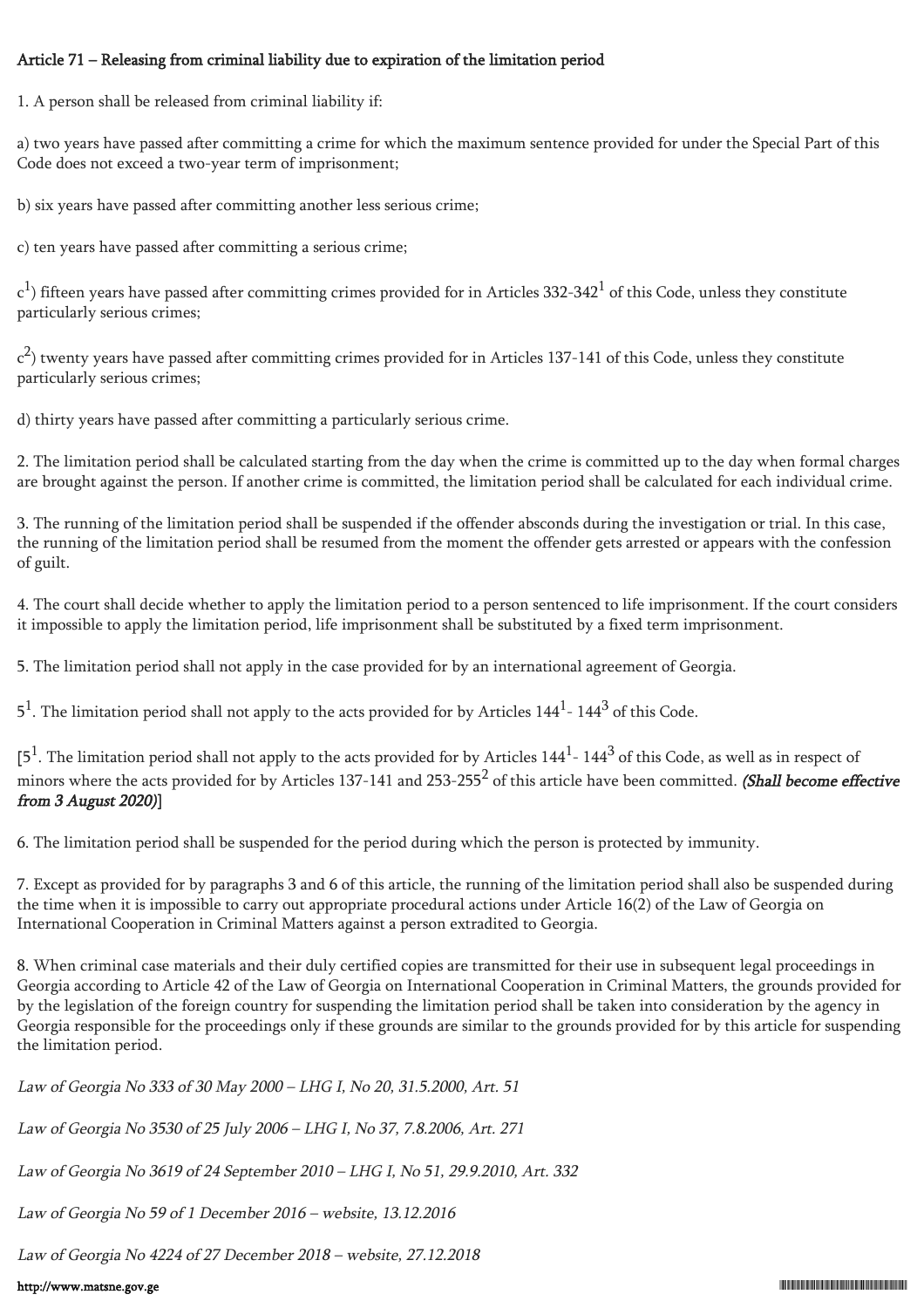Law of Georgia No 5750 of 17 March 2020 – website, 23.3.2020

Law of Georgia No 6753 of 13 July 2020 – website, 20.7.2020

#### CHAPTER XIV – Releasing from Punishment

#### Article 72 – Release on parole

1. A person, on whom the community service, corrective labour, service restrictions for military personnel or house arrest are imposed, may be released on parole if the court considers that serving of the full sentence is no longer required for his/her correction, and a person who has been sentenced to the fixed term imprisonment, except for a convicted person placed in a penitentiary institution of special risk, may be released on parole if the Local Council of the Ministry of Justice of Georgia considers that serving of the full sentence is no longer required for his/her correction. In addition, this person may, in full or in part, be released from serving the supplementary punishment.

2. Upon the release of the convicted person on parole, the obligation provided for by Article 65 of this Code may be imposed on him/her, which he/she must fulfil during the period of the outstanding sentence.

3. A convicted person may be released on parole only when he/she has actually served:

a) at least half of the sentence for a less serious crime;

b) at least two thirds of the sentence for a serious crime;

c) at least three fourths of the sentence for a particularly serious crime;

d) three fourths of the sentence imposed on a person who was released on parole in the past and the release on parole was revoked under paragraph 6 of this article;

e) three fourths of the sentence if it was imposed on a person whose unserved sentence was substituted by a more lenient punishment and the substituted punishment was cancelled under Article 73(10) of this Code.

4. The term of imprisonment actually served by the convicted person shall be at least six months.

5. The conduct of a convicted person who has been released on parole shall be monitored by the duly authorised Bureau of Crime Prevention, Execution of Non-custodial Sentences and Probation, and the conduct of the military servant, by the military unit's administration.

6. If, during the outstanding term of the sentence, the convicted person:

a) persistently avoids the fulfilment of the obligation imposed on him/ her upon the release on parole, the court may, upon recommendation of the authorities specified in paragraph 5 of this article, revoke the parole and order the service of the outstanding sentence;

b) commits a crime of negligence, the court shall decide whether to revoke the parole or leave it in force;

c) commits an intentional crime, the court shall impose a sentence on him/her under the procedure provided for by Article 59 of this Code. A sentence for a crime of negligent shall be imposed in the same manner if the court revokes the parole.

7. (Deleted – 1.6.2017, No 944).

8. For a convicted person who is released on parole from a sentence imposed in the form of community service provided for by Article 73(3) of this Code, the term of the sentence actually served in the form of community service shall be counted towards the term provided for by paragraph 3 of this article, based on the following calculation: five hours of community service – one day of imprisonment.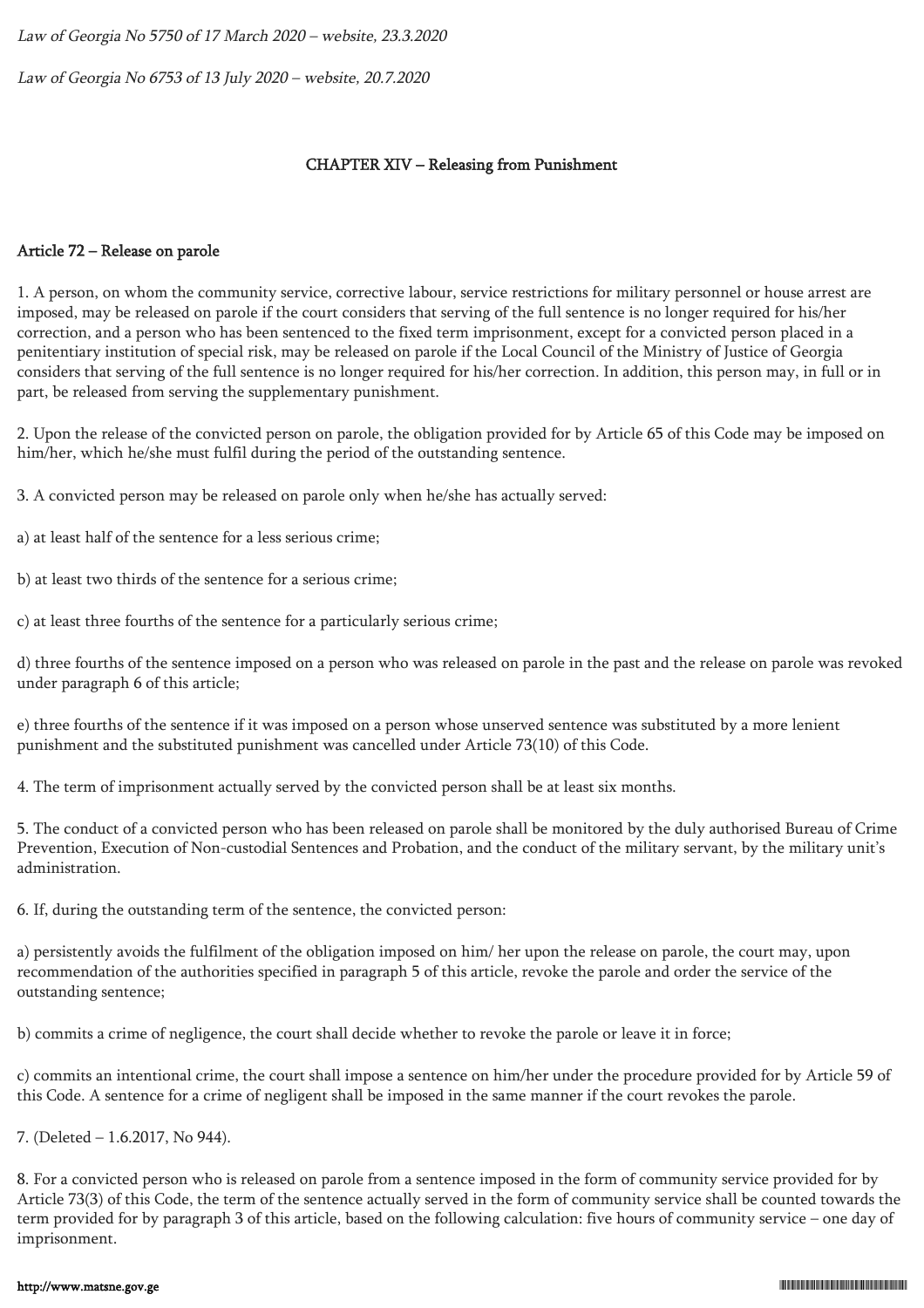9. For a convicted person who is released on parole from serving the house arrest imposed as a punishment under Article 73(3 $^{\rm l}$ ) of this Code, the actually served term of the house arrest as a punishment shall be counted towards the term defined in paragraph 3 of this article based on the following calculation: one day of house arrest – one day of imprisonment.

Law of Georgia No 292 of 5 May 2000 – LHG I, No 18, 15.5.2000, Art. 45

Law of Georgia No 649 of 5 December 2000 – LHG I, No 47, 14.12.2000, Art. 134

Law of Georgia No 945 of 19 June 2001 – LHG I, No 20, 3.7.2001, Art. 75

Law of Georgia No 2619 of 28 December 2005 – LHG I, No 4, 18.1.2006, Art. 39

Law of Georgia No 2937 of 28 April 2006 – LHG I, No 14, 15.5.2006, Art. 90

Law of Georgia No 893 of 26 December 2008 – LHG I, No 41, 30.12.2008, Art. 317

Law of Georgia No 2697 of 9 March 2010 – LHG I, No 12, 24.3.2010, Art. 70

Law of Georgia No 4630 of 5 May 2011 – website, 19.5.2011

Law of Georgia No 5626 of 27 December 2011 – website, 12.1.2012

Law of Georgia No 6504 of 19 June 2012 – website, 2.7.2012

Law of Georgia No 1796 of 13 December 2013 – website, 28.12.2013

Law of Georgia No 2757 of 31 October 2014 – website, 11.11.2014

Law of Georgia No 944 of 1 June 2017 – website, 20.6.2017

Law of Georgia No 3125 of 5 July 2018 – website, 11.7.2018

Law of Georgia No 5402 of 29 November 2019 – website, 10.12.2019

# Article 72 $^{\rm 1}$  – Revision of life imprisonment imposed as a punishment

1. If a convicted person on whom life imprisonment is imposed as a punishment has actually served 20 years of life imprisonment, the court may release him/her on parole from further serving the sentence for the probation period provided for in Article 64(2) of this Code. When making the decision, the court shall consider the character of crime, the way in which the convicted person behaved during his/her service of sentence, the fact of committing a crime by him/her in the past, his/her criminal record, the risk of repeated commission of crime, the family circumstances and the personality of the convicted person.

2. If, within the probation period, a convicted person:

a) deliberately evaded performance of a duty imposed on him/her, the court may, upon recommendation of the bodies provided for in Article 72(5) of this Code, hold that the probation period be revoked and the life imprisonment be enforced;

b) committed a crime of negligence, the question of whether the probation period be revoked or remain effective shall be decided by the court;

c) committed an intentional crime, the court shall impose a punishment on him/her under the procedure established by Article 59 of this Code. The same procedure shall apply when a punishment is imposed on a convicted person for committing a crime of negligence if the court revokes the probation period.

Law of Georgia No 944 of 1 June 2017 – website, 20.6.2017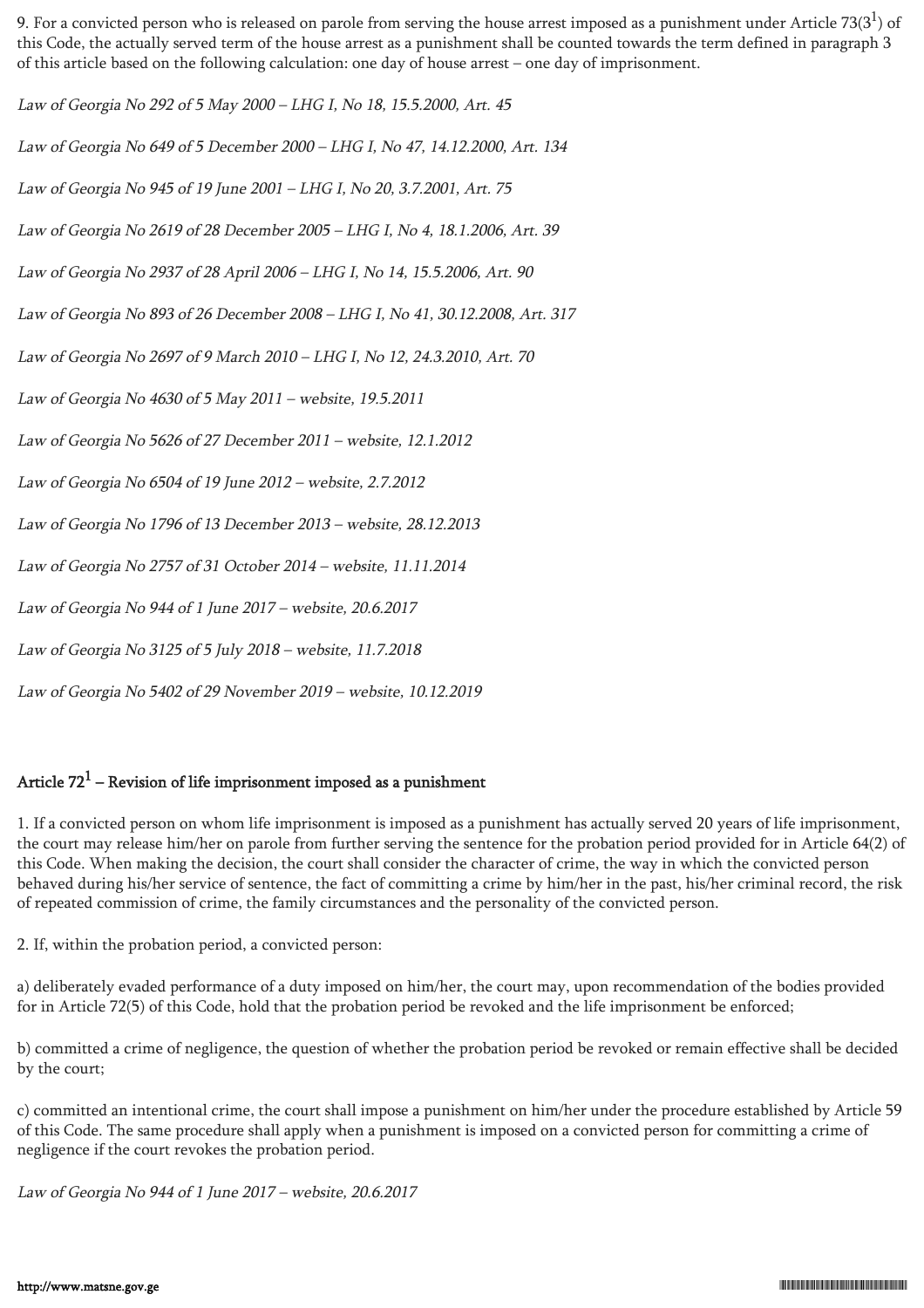### Article 73 – Commutation of the outstanding sentence

1. The Local Council of the state sub-agency institution operating within the system of the Ministry of Justice of Georgia – the Special Penitentiary Service may substitute the outstanding sentence of the person sentenced to imprisonment for a less serious crime by a more lenient sentence, based on his/her conduct during the service of the sentence. In addition, this person may, in full or in part, be released from serving the supplementary punishment (except for the confiscation of property).

2. The outstanding sentence may be substituted by a more lenient sentence only if the convicted person has actually served at least one third of the term of the sentence.

3. The Local Council of the state sub-agency institution operating within the system of the Ministry of Justice of Georgia – the Special Penitentiary Service can substitute the unserved portion of a sentence of a convicted person on whom a fixed term imprisonment is imposed as a punishment, except for a convicted person placed in a special risk penitentiary institution, by community service with his/her own consent. In this case, the provisions of Article 44 (except for paragraphs 1 and 2) of this Code shall not apply. In addition, it is possible that a convicted person be released, in full or in part, from serving the supplementary punishment (except for the confiscation of property).

 $3<sup>1</sup>$ . The Local Council of the state sub-agency institution operating within the system of the Ministry of Justice of Georgia – the Special Penitentiary Service can substitute the unserved portion of a sentence of a convicted person on whom a fixed term imprisonment is imposed as a punishment, except for a convicted person placed in a special risk penitentiary institution, by house arrest. In this case, provisions of Article 47<sup>1</sup>(2), (4) and (6) of this Code shall not apply. In addition, it is possible that a convicted person be released, in full or in part, from serving the supplementary punishment (except for the confiscation of property).

4. The unserved portion of a sentence of a convicted person under paragraphs 3 and  $3^1$  of this article may only be substituted by community service or house arrest if he/she has actually served:

a) at least one third of a sentence to be served for a less serious crime;

b) at least half of a sentence to be served for a serious crime;

c) at least two thirds of a sentence to be served for a particularly serious crime;

d) two thirds of a sentence which was imposed on a person who was released on parole in the past and the release on parole was revoked under Article 72(6) of this Code;

e) two thirds of a sentence which was imposed on a person whose unserved portion of a sentence was substituted by a more lenient punishment in the past and the substituted sentence was revoked under paragraph 10 of this article.

5. (Deleted – 12.6.2016, No 3714).

6. The term of an actually served term of imprisonment of the convicted person specified in paragraph 3 or  $3^1$  of this article shall be at least three months.

7. Life imprisonment of a convicted person may be substituted by a community service or house arrest if he/she has actually served 15 years of imprisonment and if the court considers that it is no longer required that the convict continue serving this sentence. When making the decision, the court shall consider the character of crime, the way in which the convicted person behaved during his/her service of sentence, the fact of committing a crime by him/her in the past, his/her criminal record, the risk of repeated commission of crime, the family circumstances and the personality of the convicted person. Life imprisonment of a convicted person may be substituted by house arrest for a term of at least five and not more than ten years, and by community service – for the same term, based on the calculation under Article 62(3) of this Code.

8. If a portion of the imprisonment imposed as a punishment on a convicted person under paragraph 3 or  $3^1$  of this article has been counted as conditional, the probation period shall commence from the moment of serving the community service or house arrest imposed as a punishment.

9. The conduct of the convicted person specified in paragraph 3 or  $3^1$  of this article shall be monitored by the duly authorised Bureau of Crime Prevention, Execution of Non-custodial Sentences and Probation.

10. If, when serving community service, a convicted person under paragraph 3 or 7 of this article: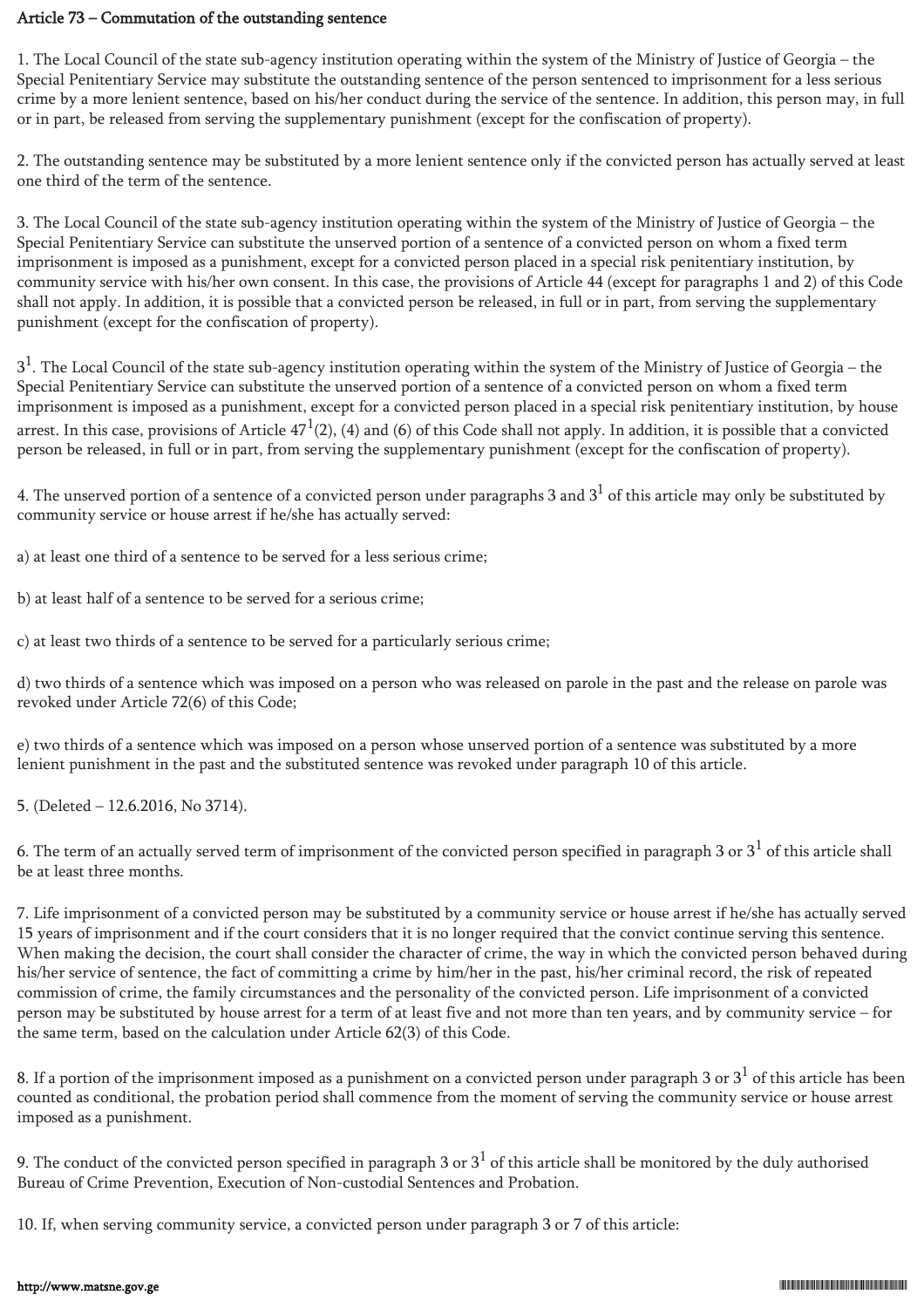a) deliberately evaded community service, or if further serving of a sentence is not appropriate due to any other reason, the court may, upon recommendation of the Bureau of Crime Prevention, Execution of Non-custodial Sentences and Probation, hold that the community service be revoked and the unserved portion of imprisonment imposed as a punishment be enforced;

b) committed a crime of negligence, the court shall decide whether to revoke the community service or leave it in force;

c) committed an intentional crime, the court shall revoke the community service and impose a punishment on a convicted person under the procedure established by Article 59 of this Code. A punishment for committing a crime of negligence shall be imposed on him/her under the same procedure if the court revokes the community service. In exceptional cases, community service may only be applied when a plea bargain is concluded between the parties under Chapter XXI of the Criminal Procedure Code of Georgia, which must be agreed upon with the Chief Prosecutor or a deputy Chief Prosecutor of Georgia.

11. In cases specified in paragraph 10 of this article, the period during which the convicted person served community service shall be included in the term of imprisonment, based on the following calculation: five hours of community service – one day of imprisonment.

12. If, during serving the house arrest, a convicted person under paragraph  $3<sup>1</sup>$  or 7 of this article:

a) deliberately evaded fulfilment of the duties imposed, or if further serving of a sentence is not appropriate due to any other reason, the court may, upon recommendation of the Bureau of Crime Prevention, Execution of Non-custodial Sentences and Probation, hold that the house arrest be revoked and the unserved portion of the imprisonment imposed as a punishment be enforced;

b) committed a crime of negligence, the court shall decide whether to revoke house arrest or leave it in force;

c) committed an intentional crime, the court shall revoke the house arrest and impose a punishment on a convicted person under the procedure established by Article 59 of this Code. A punishment for committing a crime of negligence shall be imposed under the same procedure if the court revokes the house arrest. In an exceptional case, house arrest may only be applied when a plea bargain is concluded between the parties under Chapter XXI of the Criminal Procedure Code of Georgia, which shall be agreed upon with the General Prosecutor of Georgia or his/her Deputy.

13. In cases specified in paragraph 12 of this article, the period during which a convicted person served the sentence in the form of house arrest shall be included in the term of imprisonment, based on the following calculation: one day of house arrest – one day of imprisonment.

14. In cases specified in paragraph 12 of this article, the court decision may be appealed in accordance with the legislation of Georgia.

Law of Georgia No 2619 of 28 December 2005 – LHG I, No 4, 18.1.2006, Art. 39

Law of Georgia No 893 of 26 December 2008 – LHG I, No 41, 30.12.2008, Art. 317

Law of Georgia No 1398 of 11 July 2009 – LHG I, No 20, 28.7.2009, Art. 94

Law of Georgia No 2697 of 9 March 2010 – LHG I, No 12, 24.3.2010, Art. 70

Law of Georgia No 3619 of 24 September 2010 – LHG I, No 51, 29.9.2010, Art. 332

Law of Georgia No 5626 of 27 December 2011 – website, 12.1.2012

Law of Georgia No 6504 of 19 June 2012 – website, 2.7.2012

Law of Georgia No 1796 of 13 December 2013 – website, 28.12.2013

Law of Georgia No 2757 of 31 October 2014 – website, 11.11.2014

Law of Georgia No 3714 of 12 June 2015 – website, 24.6.2015

Law of Georgia No 944 of 1 June 2017 – website, 20.6.2017

Law of Georgia No 3125 of 5 July 2018 – website, 11.7.2018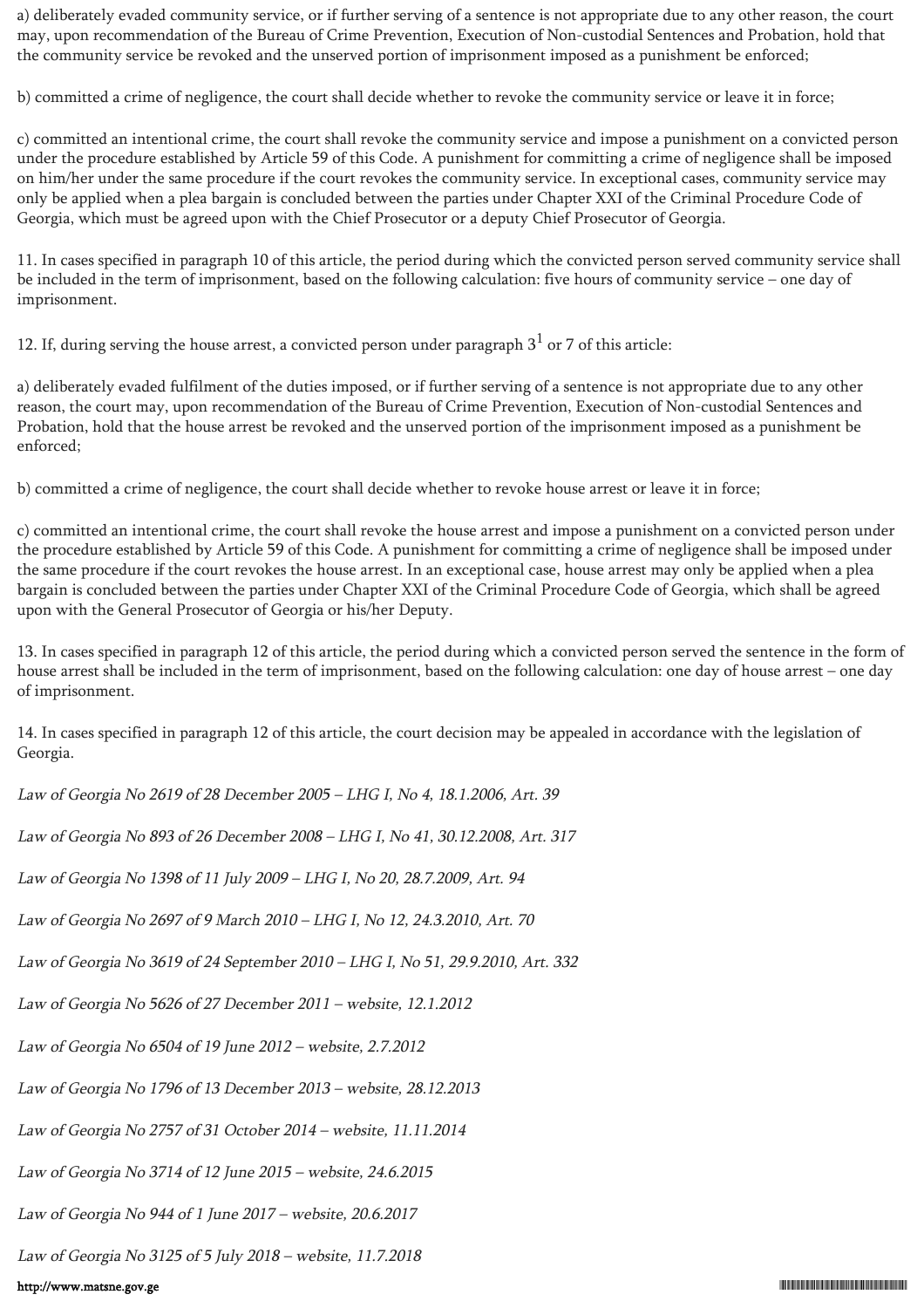Law of Georgia No 3813 of 30 November 2018 – website, 13.12.2018

Law of Georgia No 5402 of 29 November 2019 – website, 10.12.2019

# Article 73 $^1$  – Review of the sentence of a person sentenced to imprisonment as a result of his/her collaboration with investigative authorities

1. In exceptional cases, when the identity of an official and/or of a person who has committed a particularly serious crime is revealed as a result of the cooperation of a person sentenced to imprisonment with investigative authorities, and if this person assists in creating essential conditions for solving the crime, the General Prosecutor of Georgia may file a motion with the court requesting the review of the sentence imposed on the convicted person.

2. If the motion is granted, the court shall deliver the relevant decision to reduce the term of the sentence or to change the type of the sentence or to fully exempt the convicted person from the sentence.

3. A convicted person may not be fully released from serving the sentence in the criminal cases provided for by Articles 144<sup>1</sup>, 144<sup>2</sup> and  $144^3$  of this Code.

[3. A convicted person may not be fully released from serving the sentence in the criminal cases provided for by Articles  $144^{1}$ - $144^{3}$ of this Code, as well as where the crimes provided for by Articles 137-139, 141 and 253-255<sup>2</sup> of this Code have been committed against a minor. (Shall become effective from 3 August 2020)]

Law of Georgia No 3619 of 24 September 2010 – LHG I, No 51, 29.9.2010, Art. 332

Law of Georgia No 3813 of 30 November 2018 – website, 13.12.2018

Law of Georgia No 6753 of 13 July 2020 – website, 20.7.2020

### Article 74 – Releasing from punishment due to illness or old age

1. The court may release a convicted person from further serving the sentence if his/her health status is not compatible with serving the sentence and if, based on the expert report, the recovery and/or substantial improvement of the health status of the convicted person is not expected.

2. The joint standing commission of the Ministry of Justice of Georgia and the Ministry of Internally Displaced Persons from the Occupied Territories, Labour, Health and Social Affairs of Georgia may release a convicted person placed in a penitentiary institution from further serving the sentence if he/ she has an illness or a combination of illnesses and it is difficult to maintain his/her basic life indicators irrespective of the treatment being administered, and if, furthermore, the expectation of lethality determined by the council of physicians on the basis of consensus is high.

3. Criminal liability may again be imposed on a convicted person released from further serving the sentence under this article, and a sentence may be fixed again in the case of his/her recovery if the periods of limitation provided for in Articles 71 and 76 of this Code have not passed.

4. The court may release a person that has attained an elderly age during his/her service of sentence (65 years for women, and 70 years for men) from further serving the sentence if life imprisonment is not imposed on him/her as a punishment and he/she has served at least half of the sentence.

5. When reviewing the issues under paragraphs 1 and 4 of this article, the court shall consider the appropriateness of enforcement of the imprisonment imposed as a punishment, personality of the convicted person, the fact of his/her commission of a crime in the past, the character of crime, its motive and purpose, the consequence, the risk of repeated commission of crime, the way in which the convicted person behaved during his/her service of sentence, and other circumstances that may have an influence on the court decision.

6. The grounds under this article for the release from further serving the sentence shall not apply to the punishment under Article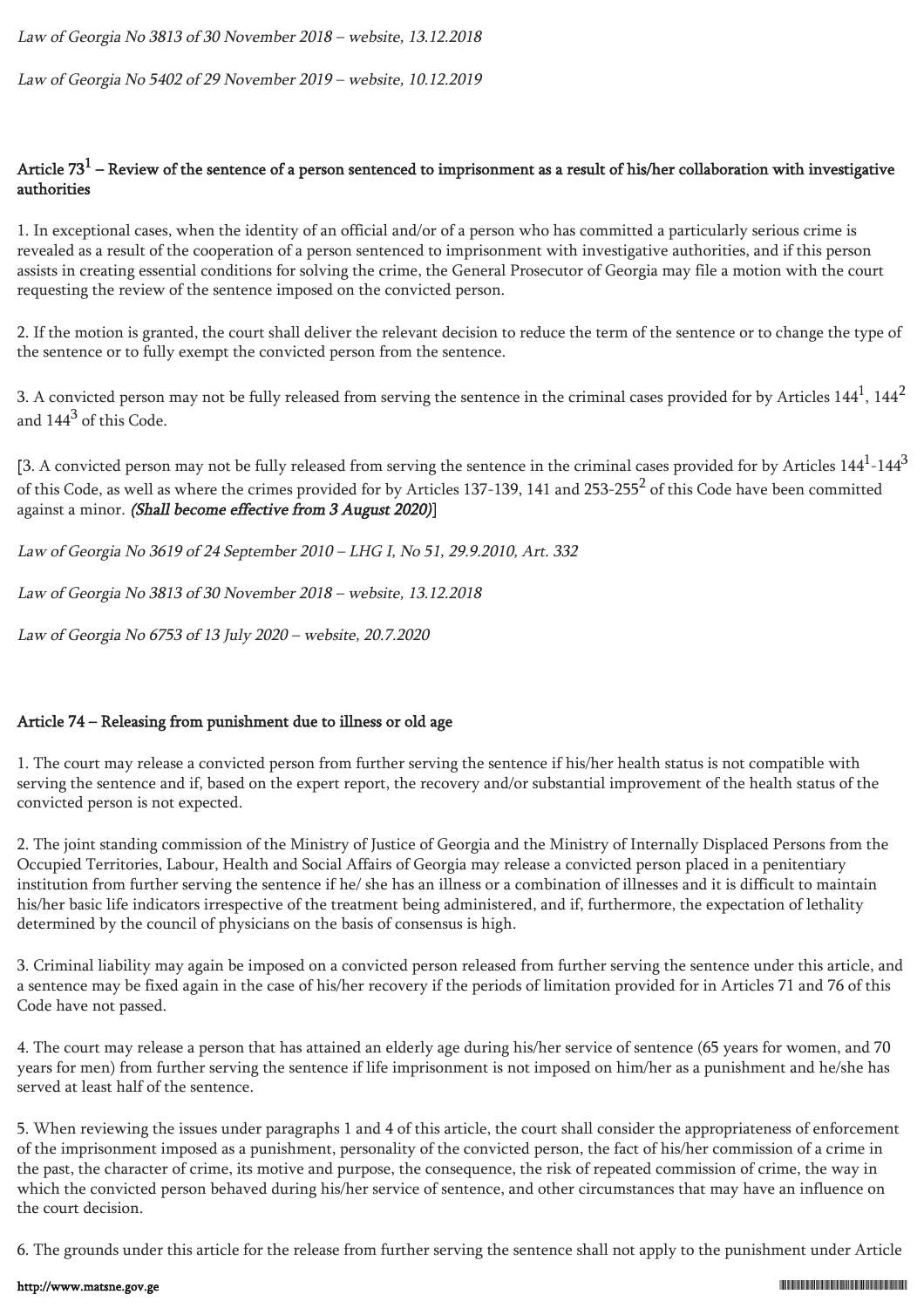40(1)(i) of this Code.

7. If a convicted person is released from further serving the sentence under this article, he/she may also be released from serving a supplementary punishment.

Law of Georgia No 292 of 5 May 2000 – LHG I, No 18, 15.5.2000, Art. 45

Law of Georgia No 649 of 5 December 2000 – LHG I, No 47, 14.12.2000, Art. 134

Law of Georgia No 1629 of 4 July 2007 – LHG I, No 23, 24.7.2002, Art. 114

Law of Georgia No 2619 of 28 December 2005 – LHG I, No 4, 18.1.2006, Art. 39

Law of Georgia No 5181 of 3 July 2007 – LHG I. No 28, 18.7.2007, Art. 278

Law of Georgia No 2697 of 9 March 2010 – LHG I, No 12, 24.3.2010, Art. 70

Law of Georgia No 1796 of 13 December 2013 – website, 28.12.2013

Law of Georgia No 2243 of 16 April 2014 – website, 2.5.2014

Law of Georgia No 944 of 1 June 2017 – website, 20.6.2017

Law of Georgia No 3125 of 5 July 2018 – website, 11.7.2018

### Article 75 – Deferral of serving a sentence by pregnant women

1. A court may defer the serving of a sentence for a pregnant woman for a term of up to one year after the labour.

2. If, after being warned by the Bureau of Crime Prevention, Execution of Non-custodial Sentences and Probation, a convicted person rejects the child or evades nurturing the child, the court may, upon recommendation of the Probation Bureau, cancel the deferral of serving the sentence and send the convicted person to serve the sentence at the place assigned under the judgment.

3. When the child attains the age of 12 months, the court shall release the convicted person from serving the outstanding sentence or substitute the outstanding sentence with a more lenient sentence, or deliver a decision to return the convicted person to the respective institution to serve the outstanding sentence.

4. If, during the period of deferral of serving the sentence, the convicted person commits another crime, the court shall impose a punishment on him/her under Article 61 of this Code.

Law of Georgia No 292 of 5 May 2000 – LHG I, No 18, 15.5.2000, Art. 45

Law of Georgia No 945 of 19 June 2001 – LHG I, No 20, 3.7.2001, Art. 75

Law of Georgia No 2160 of 7 May 2003 – LHG I, No 13, 2.6.2003, Art. 72

Law of Georgia No 3619 of 24 September 2010 – LHG I, No 51, 29.9.2010, Art. 332

Law of Georgia No 5402 of 29 November 2019 – website, 10.12.2019

# Article 76 – Releasing from serving the punishment due to the expiry of periods of limitation of judgment of conviction

1. A convicted person shall be released from serving the sentence if the judgment of conviction that has become effective is not enforced within the following time limits:

a) two years from the commission of a crime for which the maximum sentence imposed under the Special Part of this Code does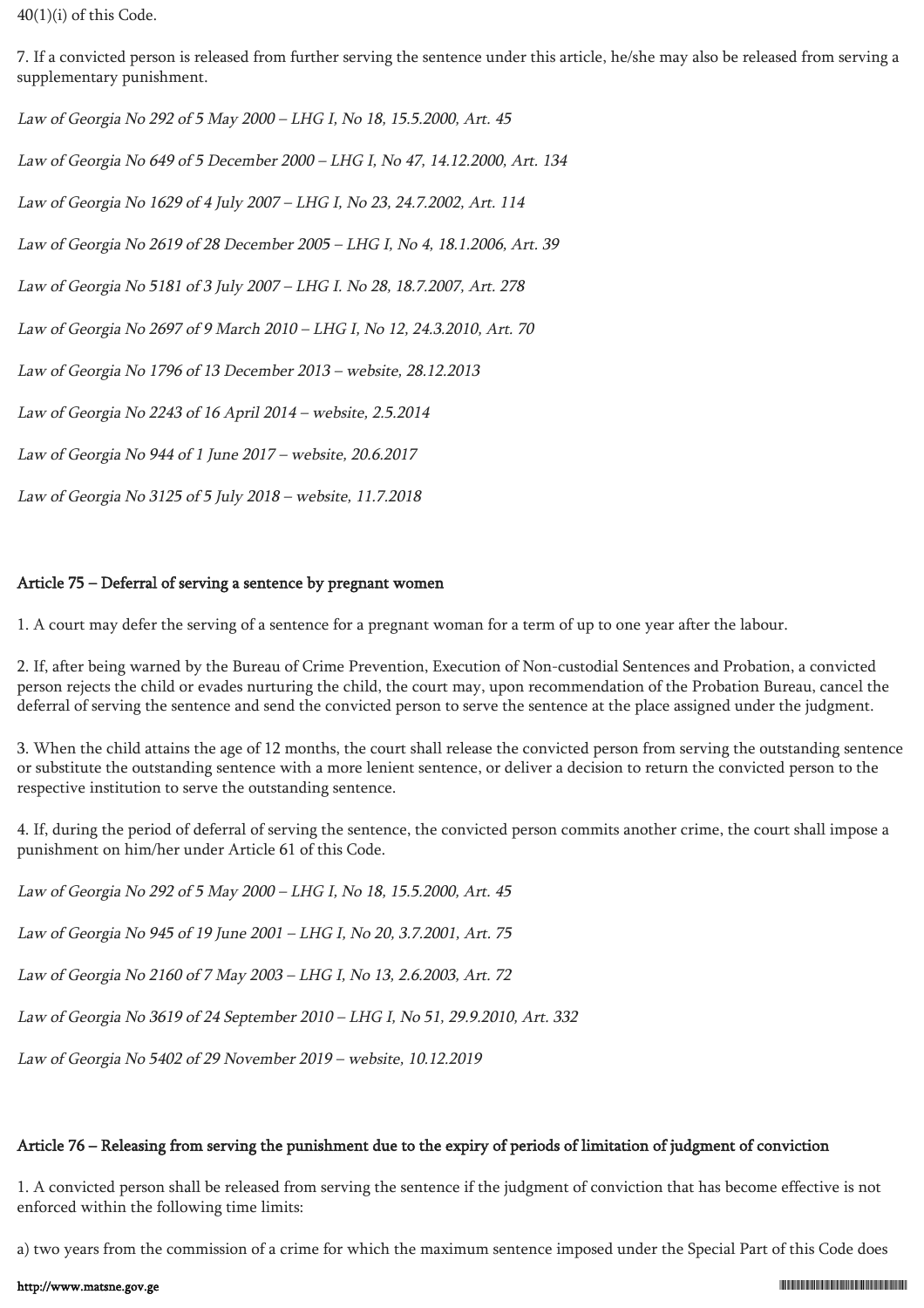not exceed two years of imprisonment;

b) six years in the event of conviction for another less serious crime;

c) ten years in the event of conviction for a serious crime;

d) fifteen years in the event of conviction for a particularly serious crime.

2. The running of the limitation period shall be suspended if the convicted person evades serving the sentence. In this case, the limitation period shall be resumed from the moment the convicted person gets arrested or appears with the confession of guilt. The time elapsed until the avoidance of serving the sentence shall be counted towards the limitation period.

3. The court shall decide whether to apply the limitation period to a person sentenced to life imprisonment. If the court considers it impossible to apply the limitation period, life imprisonment shall be substituted by a fixed term imprisonment.

4. The limitation shall not apply in the case provided for in an international agreement of Georgia.

5. The running of the limitation period shall be suspended for the period during which the person is protected by immunity.

6. Except as provided for by paragraphs 2, 4 and 5 of this article, the running of the limitation period shall also be suspended for a period during which it is impossible to carry out appropriate procedural actions under Article 16(2) of the Law of Georgia on International Cooperation in Criminal Matters against a convicted person extradited to Georgia.

7. When a judgment passed by an authorised foreign court is transmitted to Georgia for enforcement under Chapter VI of the Law of Georgia on International Cooperation in Criminal Matters, the relevant authorities of Georgia shall consider the grounds for suspending the running of the limitation period only when they are similar to the grounds for suspending the running of the limitation period provided for by this article.

Law of Georgia No 292 of 5 May 2000 – LHG I, No 18, 15.5.2000, Art. 45

Law of Georgia No 3619 of 24 September 2010 – LHG I, No 51, 29.9.2010, Art. 332

# CHAPTER XV – Amnesty, Pardon, Record of Conviction

# Article 77 – Amnesty

1. Amnesty shall be declared by the Parliament of Georgia with respect to individually undefined persons.

2. Under an act of amnesty, an offender may be released from criminal liability and a convicted person may be exempted from punishment, or the sentence imposed on him/her may be reduced or substituted by a more lenient punishment.

3. Under an act of amnesty, the record of conviction may be removed from persons who have served the sentence.

# Article 78 – Pardon

1. Pardon shall be granted by the President of Georgia in relation to an individually defined person, under the procedure established by the edict of the President of Georgia.

2. Under an act of pardon, a convicted person may be released from further serving the sentence, or the sentence imposed on him/her may be reduced or substituted by a more lenient sentence.

3. Under an act of pardon, the record of conviction may be removed from a person who has served the sentence.

Law of Georgia No 5041 of 1 October 2019 – website, 4.10.2019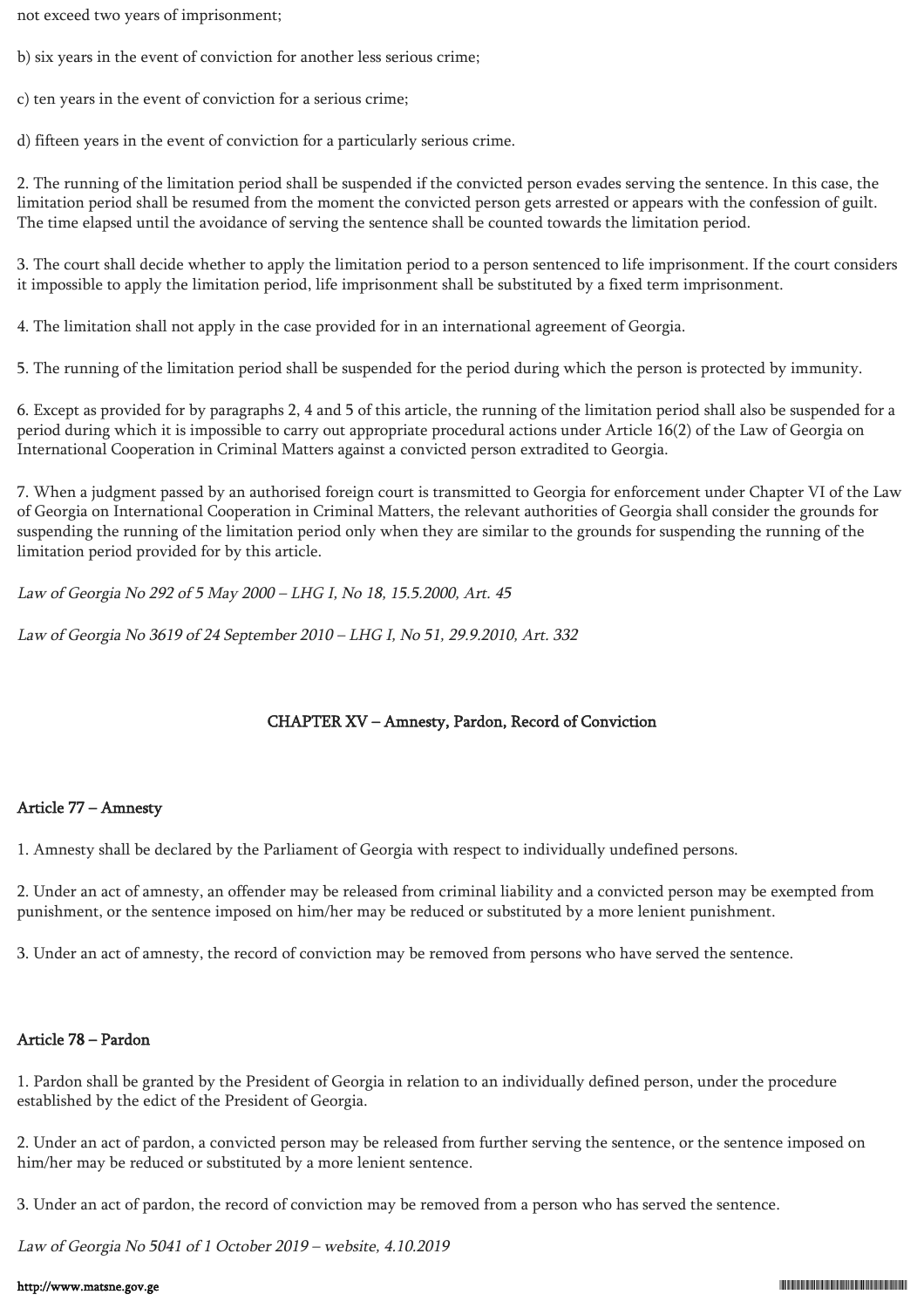#### Article 79 – Record of conviction

1. A convicted person shall be considered to have a record of conviction from the day of entry into force of the judgment of conviction up to the moment when the record of conviction is expunged or removed. The record of conviction shall be taken into consideration when making a decision on matters relating to criminal liability, qualification of crime and measures of correction and prevention.

2. A person exempted from punishment shall be considered as a person having no record of conviction.

3. A record of conviction shall be expunged with respect to:

a) probationers – after the probation period expires;

b) persons sentenced to a milder punishment than imprisonment – upon expiry of one year from serving the sentence;

c) persons sentenced to imprisonment for a less serious crime – upon expiry of three years from serving the sentence;

d) persons sentenced to imprisonment for a serious crime – upon expiry of six years from serving the sentence;

e) persons sentenced to imprisonment for a particularly serious crime – upon expiry of eight years from serving the sentence.

4. If a convicted person is released on parole under a statutory procedure or if his/her outstanding sentence has been substituted by a more lenient sentence, the time limit for the expungement of the record of conviction shall be calculated accordingly from the actually served sentence or from the moment of serving a more lenient punishment (basic and supplementary).

5. If, after serving the sentence, the convicted person's conduct is impeccable, the court may, at his/her request, remove his/her record of conviction before the expiry of the term for the expungement of the record of conviction.

6. Expunged or removed conviction shall not be taken into consideration when deciding matters relating to criminal liability, qualification of a crime and coercive measures.

### SECTION FIVE – (Deleted)

Law of Georgia No 3714 of 12 June 2015 – website, 24.6.2015

# CHAPTER XVI – (Deleted)

Law of Georgia No 3714 of 12 June 2015 – website, 24.6.2015

### Article 80 – (Deleted)

Law of Georgia No 4785 of 23 May 2007 – LHG I, No 19, 1.6.2007, Art. 166

Law of Georgia No 2641 of 23 February 2010 – LHG I, No 9, 15.3.2010, Art. 31

Law of Georgia No 3714 of 12 June 2015 – website, 24.6.2015

# Article 81 – (Deleted)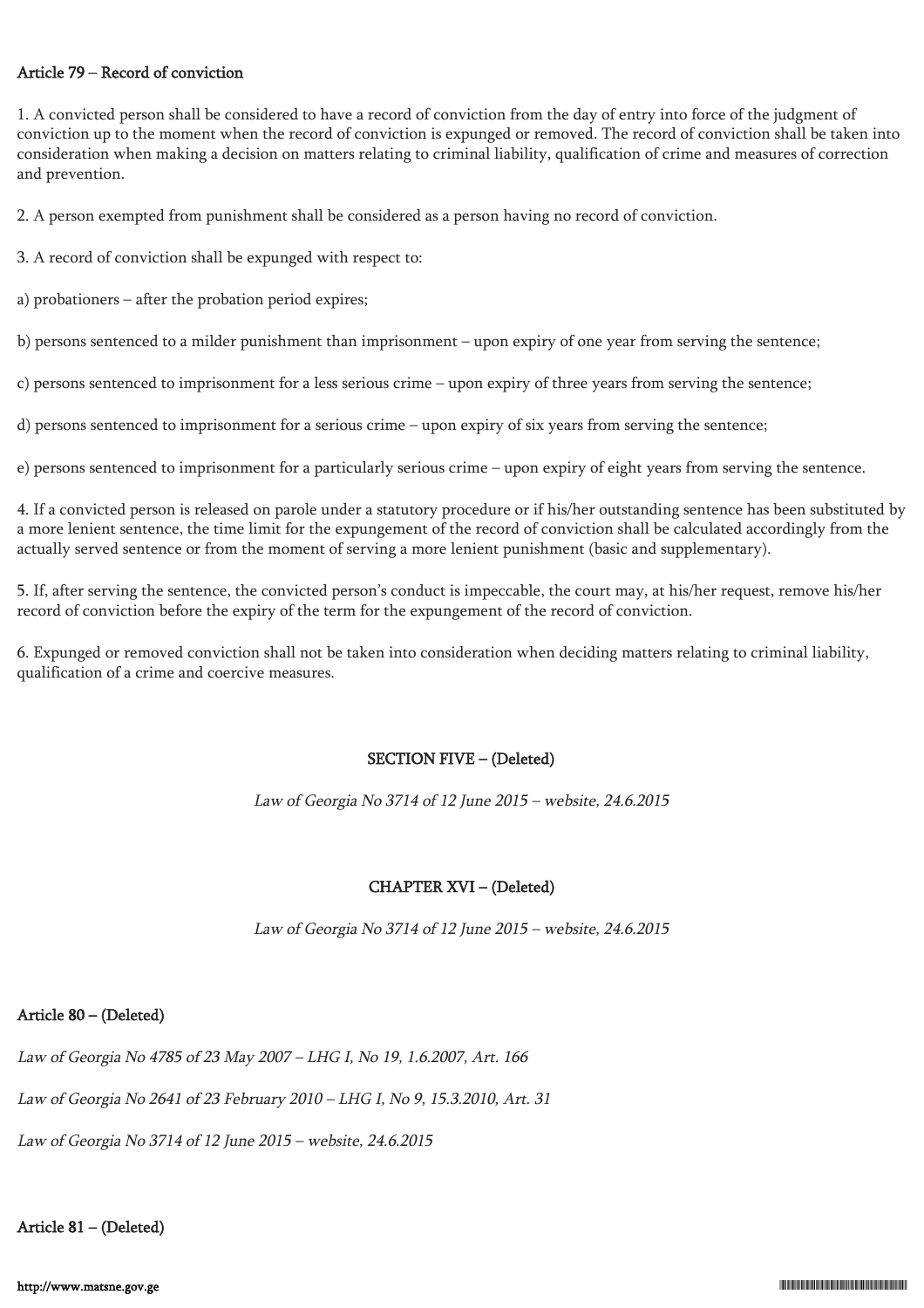#### Article 82 – (Deleted)

Law of Georgia No 292 of 5 May 2000 – LHG I, No 18, 15.5.2000, Art. 45 Law of Georgia No 2458 of 20 June 2003 – LHG I, No 21, 15.7.2003, Art. 149 Law of Georgia No 3714 of 12 June 2015 – website, 24.6.2015

#### Article 83 – (Deleted)

Law of Georgia No 4213 of 29 December 2006 – LHG I, No 1, 3.1.2007, Art. 16 Law of Georgia No 5196 of 4 July 2007 – LHG I, No 28, 18.7.2007, Art. 283 Law of Georgia No 3714 of 12 June 2015 – website, 24.6.2015

#### Article 84 – (Deleted)

Law of Georgia No 3714 of 12 June 2015 – website, 24.6.2015

#### Article 85 – (Deleted)

Law of Georgia No 893 of 26 December 2008 – LHG I, No 41, 30.12.2008, Art. 317 Law of Georgia No 3714 of 12 June 2015 – website, 24.6.2015

### Article 86 – (Deleted)

Law of Georgia No 3714 of 12 June 2015 – website, 24.6.2015

# Article  $86^1$  – (Deleted)

Law of Georgia No 292 of 5 May 2000 – LHG I, No 18, 15.5.2000, Art. 45 Law of Georgia No 458 of 30 June 2000 – LHG I, No 27, 17.7.2000, Art. 83 Law of Georgia No 3714 of 12 June 2015 – website, 24.6.2015

# Article 87 – (Deleted)

Law of Georgia No 2458 of 20 June 2003 – LHG I, No 21, 15.7.2003, Art. 149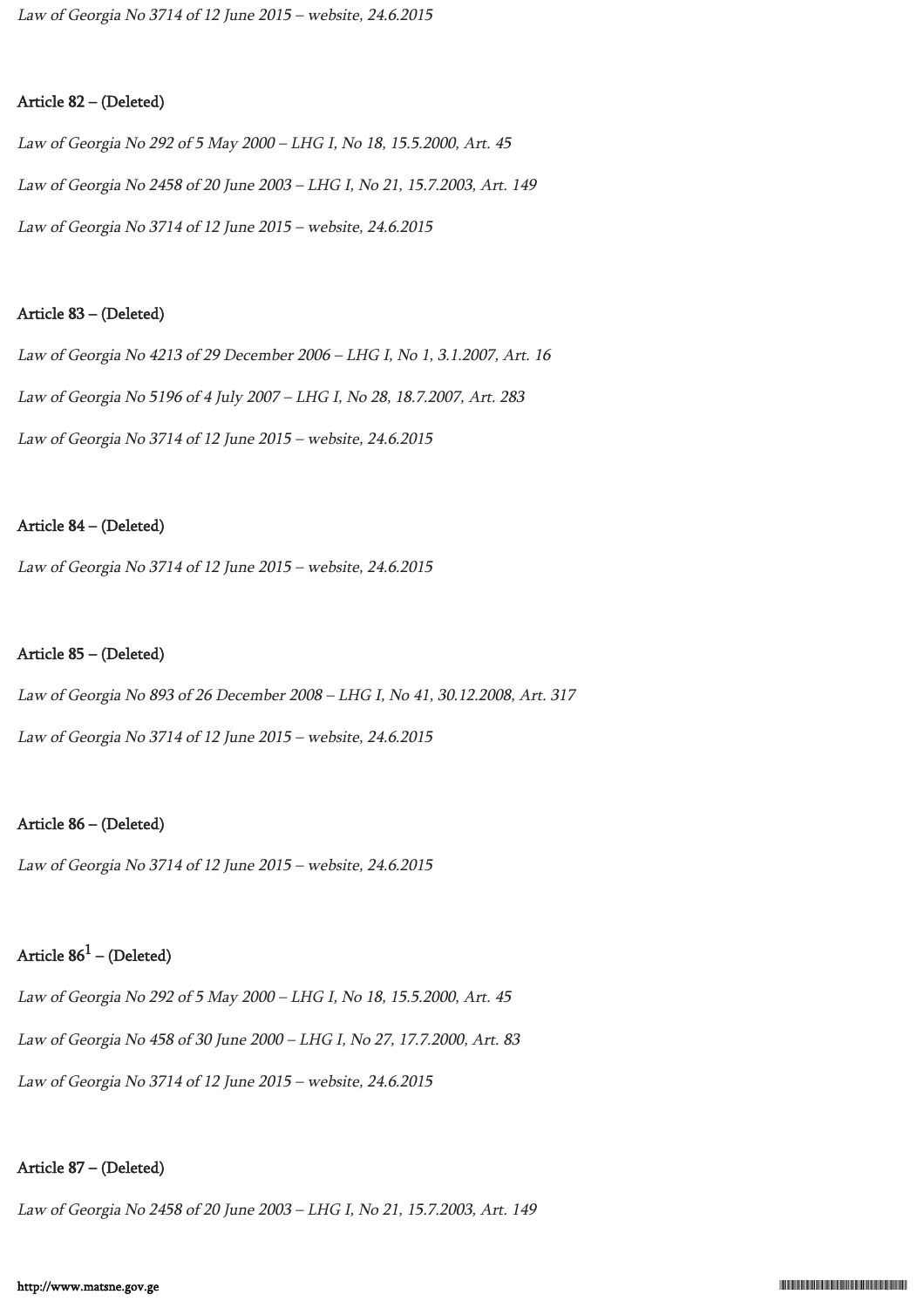### Article 88 – (Deleted)

Law of Georgia No 292 of 5 May 2000 – LHG I, No 18, 15.5.2000, Art. 45 Law of Georgia No 5196 of 4 July 2007 – LHG I, No 28, 18.7.2007, Art. 283 Law of Georgia No 2641 of 23 February 2010 – LHG I, No 9, 15.3.2010, Art. 31 Law of Georgia No 3714 of 12 June 2015 – website, 24.6.2015

### Article 89 – (Deleted)

Law of Georgia No 3714 of 12 June 2015 – website, 24.6.2015

### CHAPTER XVII – (Deleted)

Law of Georgia No 3714 of 12 June 2015 – website, 24.6.2015

# Article  $89^1$  – (Deleted)

Law of Georgia No 2458 of 20 June 2003 – LHG I, No 21, 15.7.2003, Art. 149

Law of Georgia No 3619 of 24 September 2010 – LHG I, No 51, 29.9.2010, Art. 332

## Article 90 – (Deleted)

Law of Georgia No 3714 of 12 June 2015 – website, 24.6.2015

## Article 91 – (Deleted)

Law of Georgia No 3714 of 12 June 2015 – website, 24.6.2015

## Article 92 – (Deleted)

Law of Georgia No 3714 of 12 June 2015 – website, 24.6.2015

# Article 93 – (Deleted)

Law of Georgia No 3714 of 12 June 2015 – website, 24.6.2015

# Article 94 – (Deleted)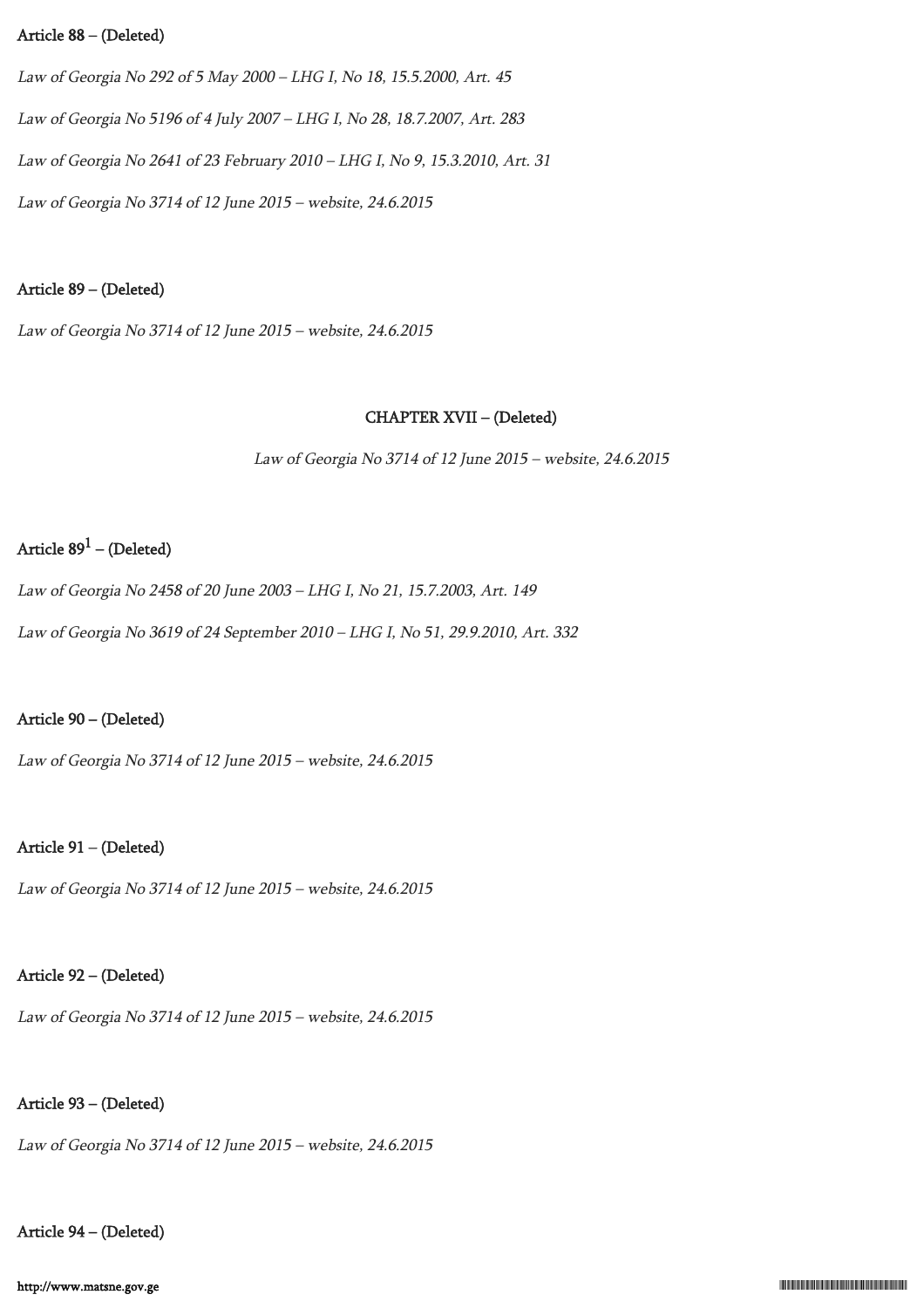Law of Georgia No 3714 of 12 June 2015 – website, 24.6.2015

### Article 95 – (Deleted)

Law of Georgia No 3714 of 12 June 2015 – website, 24.6.2015

## Article 96 – (Deleted)

Law of Georgia No 3714 of 12 June 2015 – website, 24.6.2015

# Article 97 – (Deleted)

Law of Georgia No 3714 of 12 June 2015 – website, 24.6.2015

# Article 98 – (Deleted)

Law of Georgia No 893 of 26 December 2008 – LHG I, No 41, 30.12.2008, Art. 317 Law of Georgia No 2697 of 9 March 2010 – LHG I, No 12, 24.3.2010, Art. 70 Law of Georgia No 5626 of 27 December 2011 – website, 12.1.2012 Law of Georgia No 6504 of 19 June 2012 – website, 2.7.2012 Law of Georgia No 1796 of 13 December 2013 – website, 28.12.2013 Law of Georgia No 3714 of 12 June 2015 – website, 24.6.2015

# Article 99 – (Deleted)

Law of Georgia No 3714 of 12 June 2015 – website, 24.6.2015

# Article 100 – (Deleted)

Law of Georgia No 5196 of 4 July 2007 – LHG I, No 28, 18.7.2007, Art. 283

Law of Georgia No 3714 of 12 June 2015 – website, 24.6.2015

# SECTION SIX – (Deleted)

Law of Georgia No 5181 of 3 July 2007 – LHG I. No 28, 18.7.2007, Art. 278

# CHAPTER XVIII – (Deleted)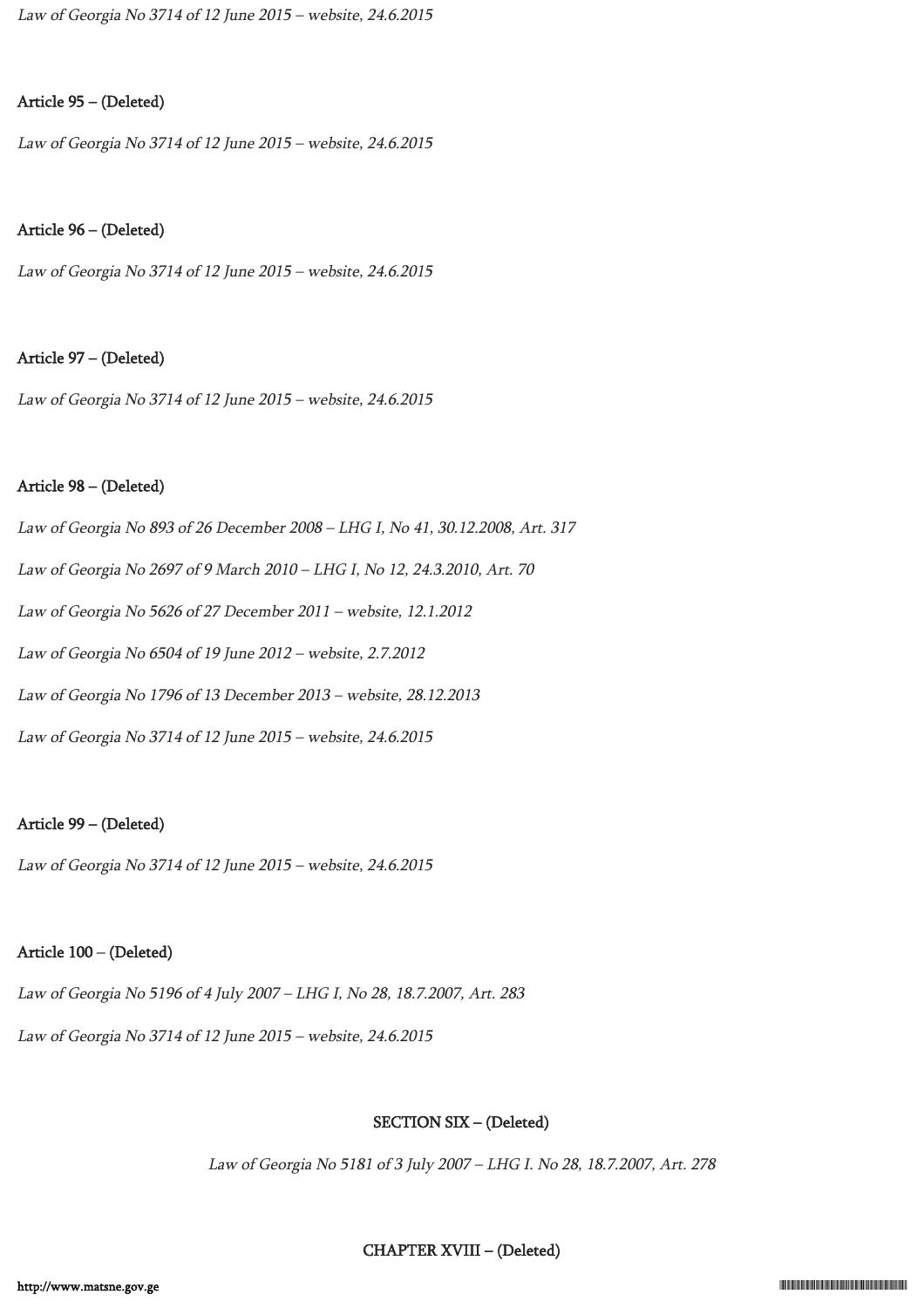#### Article 101 – (Deleted)

Law of Georgia No 292 of 5 May 2000 – LHG I, No 18, 15.5.2000, Art. 45 Law of Georgia No 5181 of 3 July 2007 – LHG I. No 28, 18.7.2007, Art. 278

### Article 102 – (Deleted)

Law of Georgia No 5181 of 3 July 2007 – LHG I. No 28, 18.7.2007, Art. 278

## Article 103 – (Deleted)

Law of Georgia No 5181 of 3 July 2007 – LHG I. No 28, 18.7.2007, Art. 278

### Article 104 – (Deleted)

Law of Georgia No 2264 of 16 December 2005 – LHG I, No 55, 27.12.2005, Art. 367 Law of Georgia No 5181 of 3 July 2007 – LHG I. No 28, 18.7.2007, Art. 278

## Article 105 – (Deleted)

Law of Georgia No 2264 of 16 December 2005 – LHG I, No 55, 27.12.2005, Art. 367 Law of Georgia No 5181 of 3 July 2007 – LHG I. No 28, 18.7.2007, Art. 278

#### Article 106 – (Deleted)

Law of Georgia No 5181 of 3 July 2007 – LHG I. No 28, 18.7.2007, Art. 278

#### Article 107 – (Deleted)

Law of Georgia No 292 of 5 May 2000 – LHG I, No 18, 15.5.2000, Art. 45 Law of Georgia No 2264 of 16 December 2005 – LHG I, No 55, 27.12.2005, Art. 367 Law of Georgia No 5181 of 3 July 2007 – LHG I. No 28, 18.7.2007, Art. 278

## SECTION SIX<sup>1</sup>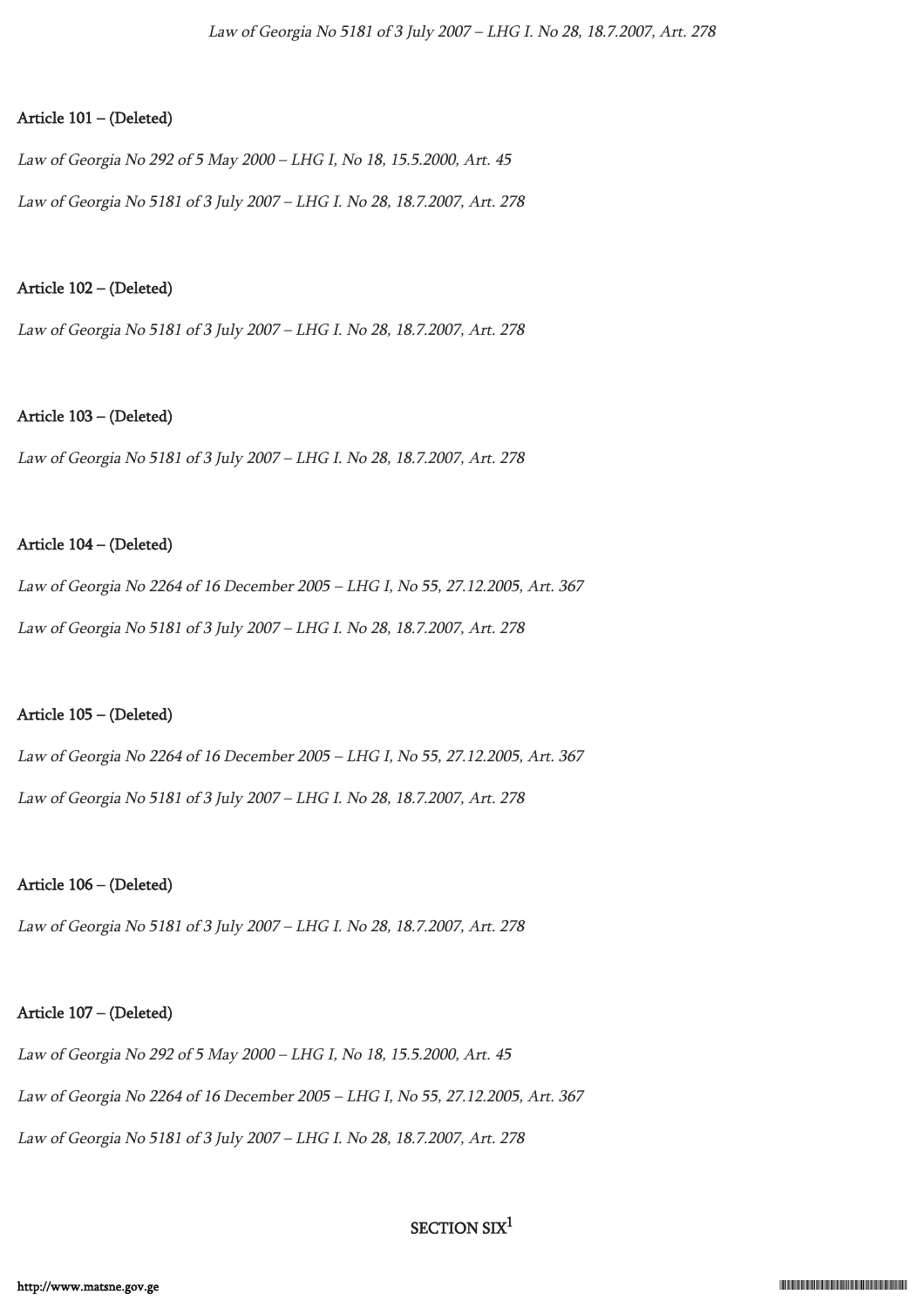### CRIMINAL LIABILITY OF LEGAL PERSONS

Law of Georgia No 3530 of 25 July 2006 – LHG I, No 37, 7.8.2006, Art. 271

# CHAPTER XVIII $^1$  – Criminal Liability of Legal Persons, Types of Punishment, Procedures and Terms for their Application

Law of Georgia No 3530 of 25 July 2006 – LHG I, No 37, 7.8.2006, Art. 271

# Article  $107^1$  – Grounds for criminal liability of a legal person

1. The regulations established under this Code shall apply to legal persons. For the purposes of this Code, a legal person shall mean an entrepreneurial (commercial) or non-entrepreneurial (non-commercial) legal person (his/her legal successor).

2. A legal person shall be criminally liable for a crime under this Code, which is committed on behalf of or through and/or in favour of the legal person by a responsible person.

3. The responsible person specified in paragraph 2 of this article shall be a person responsible for the management and representation of the legal person and for making decisions on behalf of the legal person, and/or a member of the supervisory, monitoring or audit body of the legal person.

4. A legal person shall also be criminally liable when the crime has been committed on behalf of or through and/or in favour of the legal person, regardless of whether or not the identity of a natural person who committed the crime has been established.

 $4<sup>1</sup>$ . A legal person shall also be criminally liable if, due to the improper performance of supervision and monitoring by the responsible person specified in paragraph 3 of this article, a natural person under the subordination of the legal person was able to commit the crime in favour of the legal person.

5. Releasing the responsible person from criminal liability shall not serve as grounds for releasing the legal person from criminal liability.

6. Criminal liability of a legal person shall not exclude the criminal liability of a natural person with respect to the same crime.

7. Criminal liability shall not release the legal person from the obligation to indemnify the damage that he/she has caused as a result of the crime, or from other penalties established against him/her under the legislation.

8. If the circumstances excluding the guilt or unlawfulness of the actions of a legal person are established, the legal person shall be released from criminal liability.

Law of Georgia No 3530 of 25 July 2006 – LHG I, No 37, 7.8.2006, Art. 271

Law of Georgia No 296 of 26 September 2008 – LHG I, No 22, 9.10.2008, Art. 153

# Article  $107^2$  – Criminal liability of legal persons

A legal person shall be criminally liable only when it is defined by an appropriate article of this Code.

Law of Georgia No 3530 of 25 July 2006 – LHG I, No 37, 7.8.2006, Art. 271

Law of Georgia No 5035 of 22 June 2007 – LHG I, No 26, 11.7.2007, Art. 242

Law of Georgia No 5953 of 19 March 2008 – LHG I, No 8, 28.3.2008, Art. 56

Law of Georgia No 403 of 23 October 2008 – LHG I, No 29, 4.11.2008, Art. 176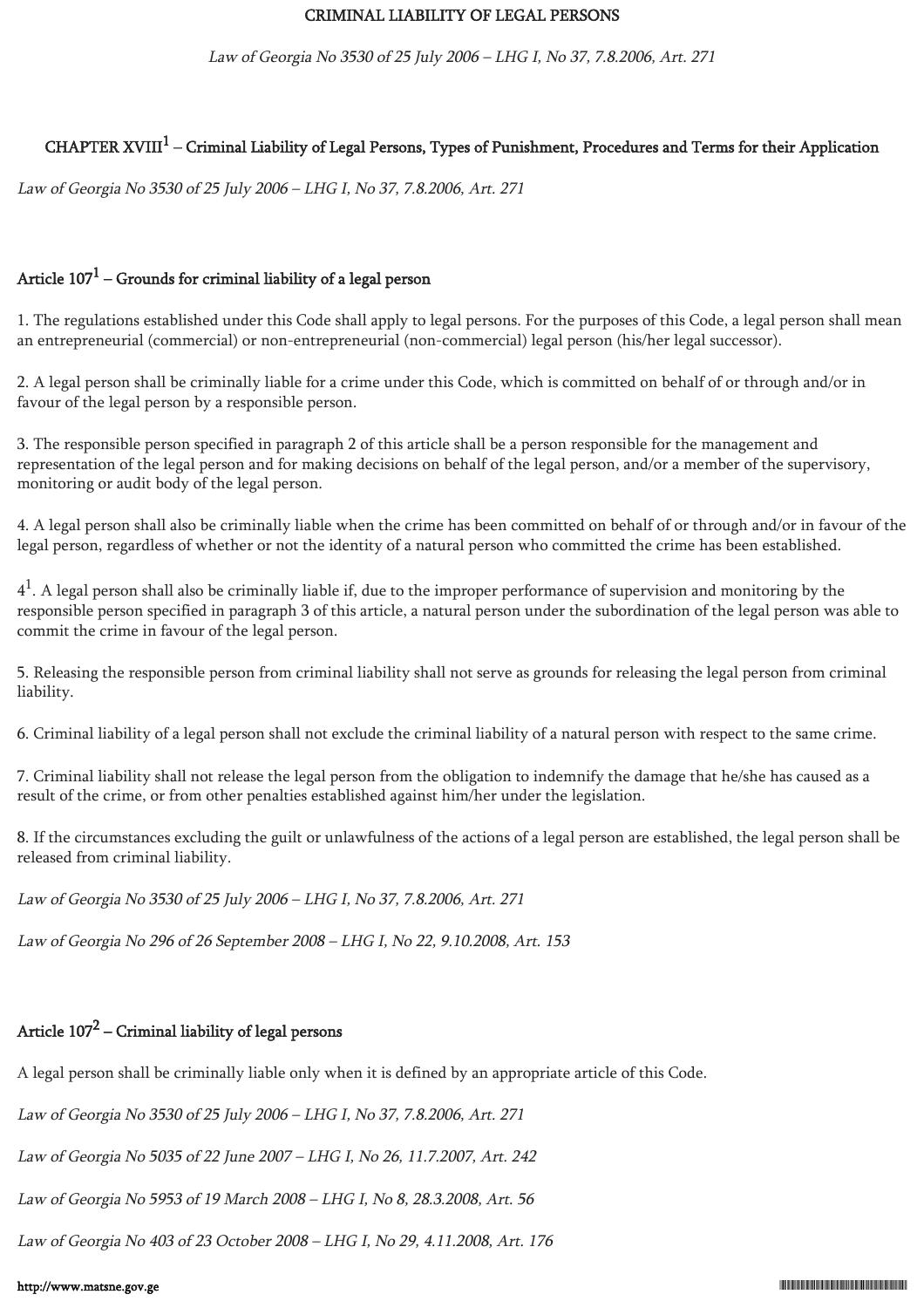Law of Georgia No 795 of 19 December 2008 – LHG I, No 40, 29.12.2008, Art. 282 Law of Georgia No 2477 of 25 December 2009 – LHG I, No 50, 31.12.2009, Art. 395 Law of Georgia No 2641 of 23 February 2010 – LHG I, No 9, 15.3.2010, Art. 31 Law of Georgia No 3446 of 16 July 2010 – LHG I, No 44, 28.7.2010, Art. 274 Law of Georgia No 3619 of 24 September 2010 – LHG I, No 51, 29.9.2010, Art. 332 Law of Georgia No 5170 of 28 October 2011 – website, 11.11.2011 Law of Georgia No 6117 of 8 May 2012 – website, 29.5.2012

# Article  $107^3$  – Types of sentences

- 1. Types of punishment for legal persons shall be as follows:
- a) liquidation;
- b) deprivation of the right to carry out activities;
- c) fine;
- d) confiscation of property.
- 2. Liquidation and deprivation of the right to carry out activities may be imposed only as a basic punishment.
- 3. A fine may be imposed both as a basic and a supplementary punishment.
- 4. The Confiscation of property may be imposed only as a supplementary punishment.

Law of Georgia No 3530 of 25 July 2006 – LHG I, No 37, 7.8.2006, Art. 271

# Article 107<sup>4</sup> – Liquidation

1. When imposing liquidation as a sentence, the court shall, except for the cases provided for by the Organic Law of Georgia on the National Bank of Georgia, appoint the liquidator(s) who shall ensure the liquidation of the legal person under the statutory procedure for liquidating a legal person. Costs associated with the liquidation shall be borne by the convicted legal person.

2. In cases provided for by this Code, commercial banks and non-banking depositary institutions shall be liquidated by the liquidator (liquidators) appointed by the National Bank of Georgia, based on the legally effective final judgment of conviction.

3. Liquidation may be applied if it is established that criminal activities are the main purpose of setting up of the legal person or a major part of its activities.

Law of Georgia No 3530 of 25 July 2006 – LHG I, No 37, 7.8.2006, Art. 271

Law of Georgia No 4191 of 3 September 2015 – website, 10.9.2015

Law of Georgia No 451 of 10 March 2017 – website, 22.3.2017

# Article 107<sup>5</sup> – Deprivation of the right to carry out activities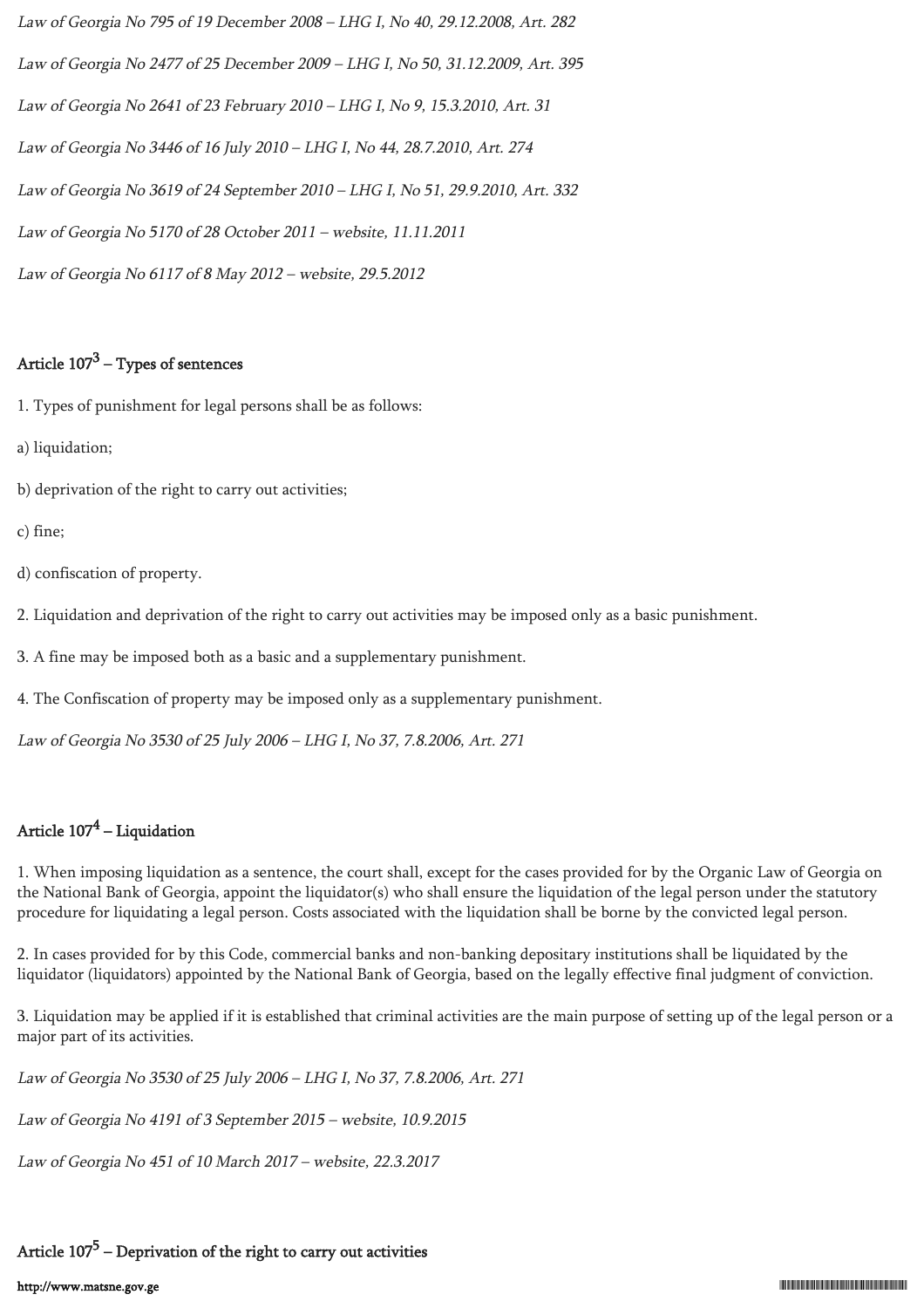1. Deprivation of the right to carry out activities shall mean prohibiting a legal person from carrying out one or several types of activities indefinitely or for a term of one to ten years.

2. Deprivation of the right to carry out activities may apply to the activities during or with regard to performance of which the crime was committed.

Law of Georgia No 3530 of 25 July 2006 – LHG I, No 37, 7.8.2006, Art. 271

# Article 107<sup>6</sup> – A fine

1. The minimum amount of a fine for a legal person shall correspond to a 50-fold amount of a fine considered for a natural person under Article 42 of this Code.

2. The amount of a fine shall be determined by the court taking into consideration the gravity of the crime, the benefit obtained from the crime and the material status of the legal person, which shall be defined by his/her property, income and other circumstances.

3. If it is impossible to enforce payment of a fine by a legal person as a basic punishment, this punishment shall be substituted by deprivation of the right to carry out activities or by liquidation.

4. If a fine is specified as both a basic and a supplementary punishments in the note to an article of the Special Part of this Code, the fine shall not be applied as a supplementary punishment when it is applied as a basic punishment.

5. (Deleted).

Law of Georgia No 3530 of 25 July 2006 – LHG I, No 37, 7.8.2006, Art. 271

Law of Georgia No 2477 of 25 December 2009 – LHG I, No 50, 31.12.2009, Art. 395

# Article 107<sup>7</sup> – Confiscation of property

Provisions of Article 52 of this Code shall apply to the confiscation of property of a natural person.

Law of Georgia No 3530 of 25 July 2006 – LHG I, No 37, 7.8.2006, Art. 271

## SPECIAL PART

## SECTION SEVEN

#### CRIME AGAINST HUMAN BEINGS

#### CHAPTER XIX – Crimes against Life

## Article 108 – Intentional killing

Intentional killing, –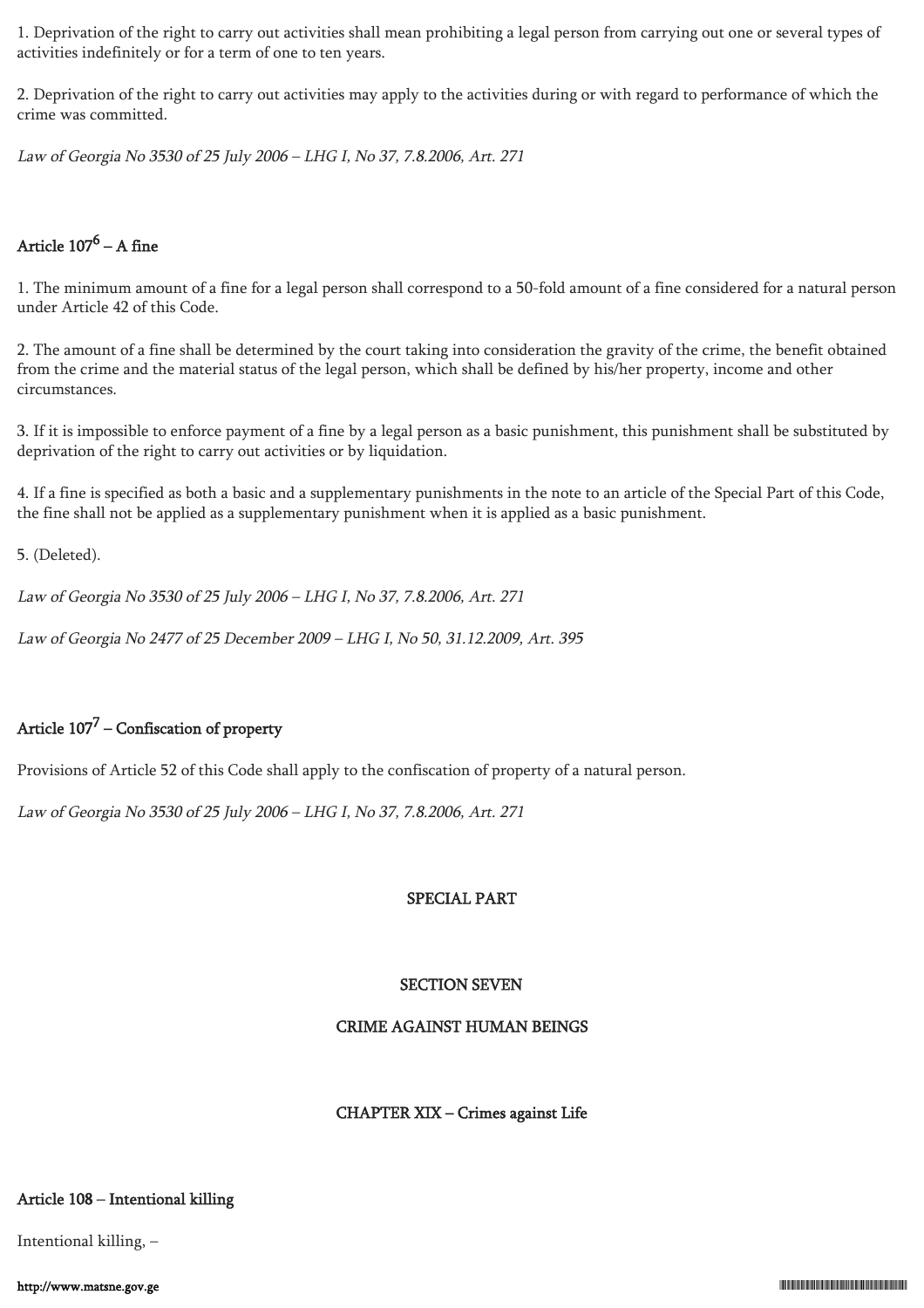shall be punished by imprisonment for a term of seven to fifteen years, with or without restriction of the rights regarding weapons.

Law of Georgia No 2395 of 30 May 2018 – website, 8.6.2018

## Article 109 – Intentional killing under aggravating circumstances

- 1. Intentional killing:
- a) related to hostage taking;
- b) using the means that intentionally endanger the life or health of others;
- c) aimed at concealing any other crime or facilitating its commission, –

shall be punished by imprisonment for a term of eleven to fourteen years, with or without restriction of the rights regarding weapons.

- 2. Intentional killing:
- a) of a pregnant woman knowingly by an offender;
- b) of a minor or a helpless person knowingly by an offender;
- c) with hooligan motives;
- d) due to racial, religious, national or ethnic intolerance;
- $d^1$ ) on grounds of gender identity;
- e) by a group of persons;
- f) against a family member, –

shall be punished by imprisonment for a term of thirteen to seventeen years, with or without restriction of the rights regarding weapons.

- 3. Intentional murder:
- a) of two or more persons;
- b) with the extreme cruelty;
- c) for mercenary purposes or by contract;

d) aimed at transplanting or otherwise using an organ, part of an organ or a tissue of a victim's body;

e) repeatedly (except for murders provided for in Articles 110-114 of this Code);

f) related to the official activities or performance of public duties of a victim or his/her close relative, –

shall be punished by imprisonment for a term of sixteen to twenty years or by life imprisonment, with or without restriction of the rights regarding weapons.

Note: In this Code, a close relative shall be a parent, adopting parent, child, foster child, grandfather, grandmother, grandchild, sister, brother, and spouse.

Law of Georgia No 292 of 5 May 2000 – LHG I, No 18, 15.5.2000, Art. 45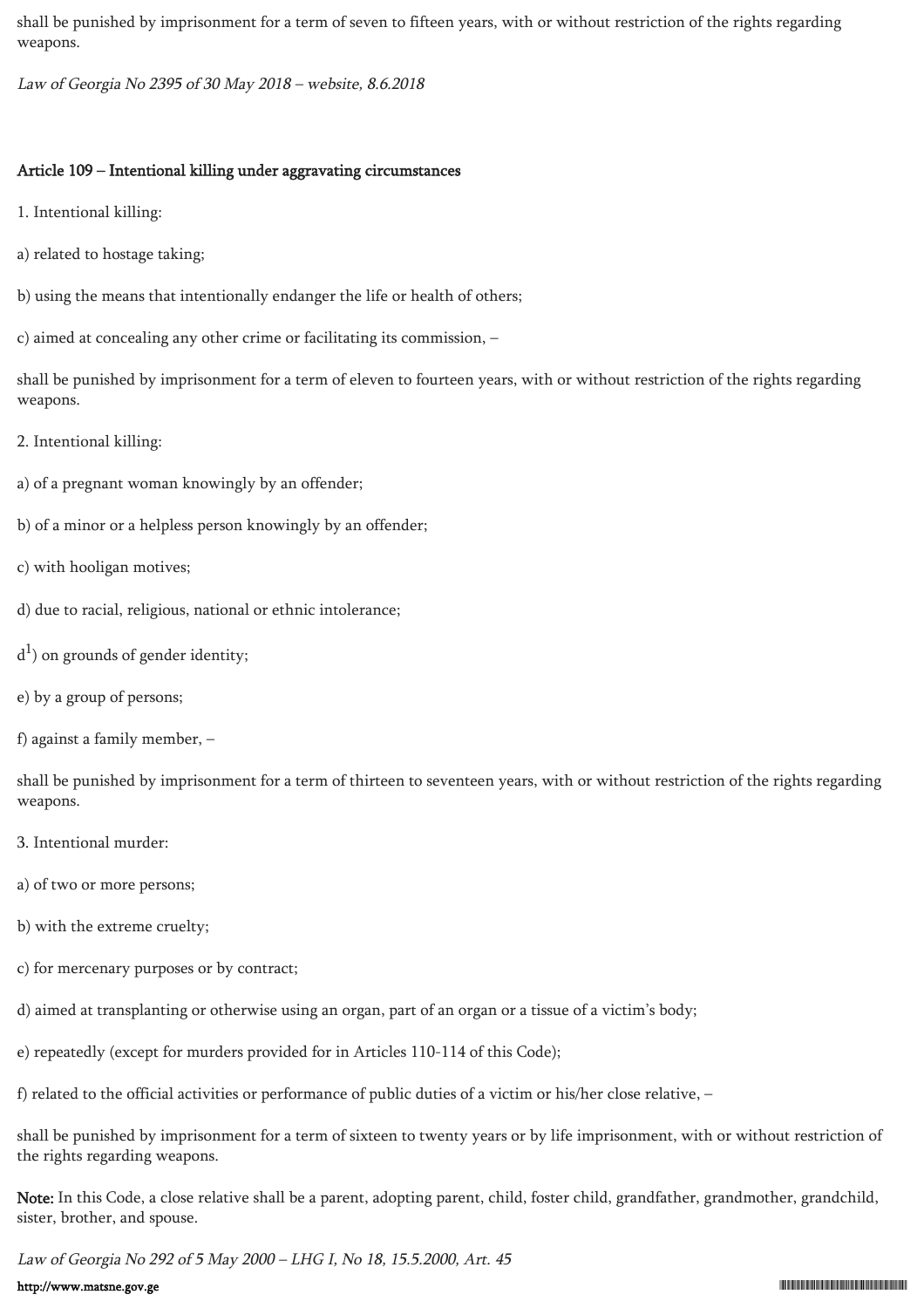Law of Georgia No 333 of 30 May 2000 – LHG I, No 20, 31.5.2000, Art. 51 Law of Georgia No 2458 of 20 June 2003 – LHG I, No 21, 15.7.2003, Art. 149 Law of Georgia No 2937 of 28 April 2006 – LHG I, No 14, 15.5.2006, Art. 90 Law of Georgia No 3446 of 16 July 2010 – LHG I, No 44, 28.7.2010, Art. 274 Law of Georgia No 754 of 4 May 2017 – website, 24.5.2017 Law of Georgia No 2395 of 30 May 2018 – website, 8.6.2018

Law of Georgia No 3772 of 30 November 2018 – website, 14.12.2018

## Article 110 – Killing at victim's request

Killing at the victim's express request and according to his/her true will, committed for the purpose of relieving a dying person from severe physical pains,–

shall be punished by house arrest for a term of six months to two years or imprisonment for a term of two to five years.

Law of Georgia No 458 of 30 June 2000 – LHG I, No 27, 17.7.2000, Art. 83

Law of Georgia No 2937 of 28 April 2006 – LHG I, No 14, 15.5.2006, Art. 90

Law of Georgia No 944 of 1 June 2017 – website, 20.6.2017

#### Article 111 – Intentional murder in a state of sudden, strong emotional excitement

1. An intentional murder in a state of sudden, strong emotional excitement caused by wrongful violence, grave insult, or any other grave immoral act committed by a victim against an offender or his/her close relative, or by a psychological trauma caused by multiple wrongful or immoral behaviour of the victim, –

shall be punished by house arrest for a term of six months to one year, or imprisonment for a term of one to three years.

2. The same act committed against two or more persons, –

shall be punished by house arrest for a term of one to two years or imprisonment for a term of two to five years.

Law of Georgia No 333 of 30 May 2000 – LHG I, No 20, 31.5.2000, Art. 51

Law of Georgia No 2937 of 28 April 2006 – LHG I, No 14, 15.5.2006, Art. 90

Law of Georgia No 944 of 1 June 2017 – website, 20.6.2017

#### Article 112 – Intentional infanticide by a mother

An intentional murder of an infant by a mother during the childbirth or immediately after the childbirth, –

shall be punished by house arrest for a term of six months to two years or imprisonment for a term of three to five years.

Law of Georgia No 2937 of 28 April 2006 – LHG I, No 14, 15.5.2006, Art. 90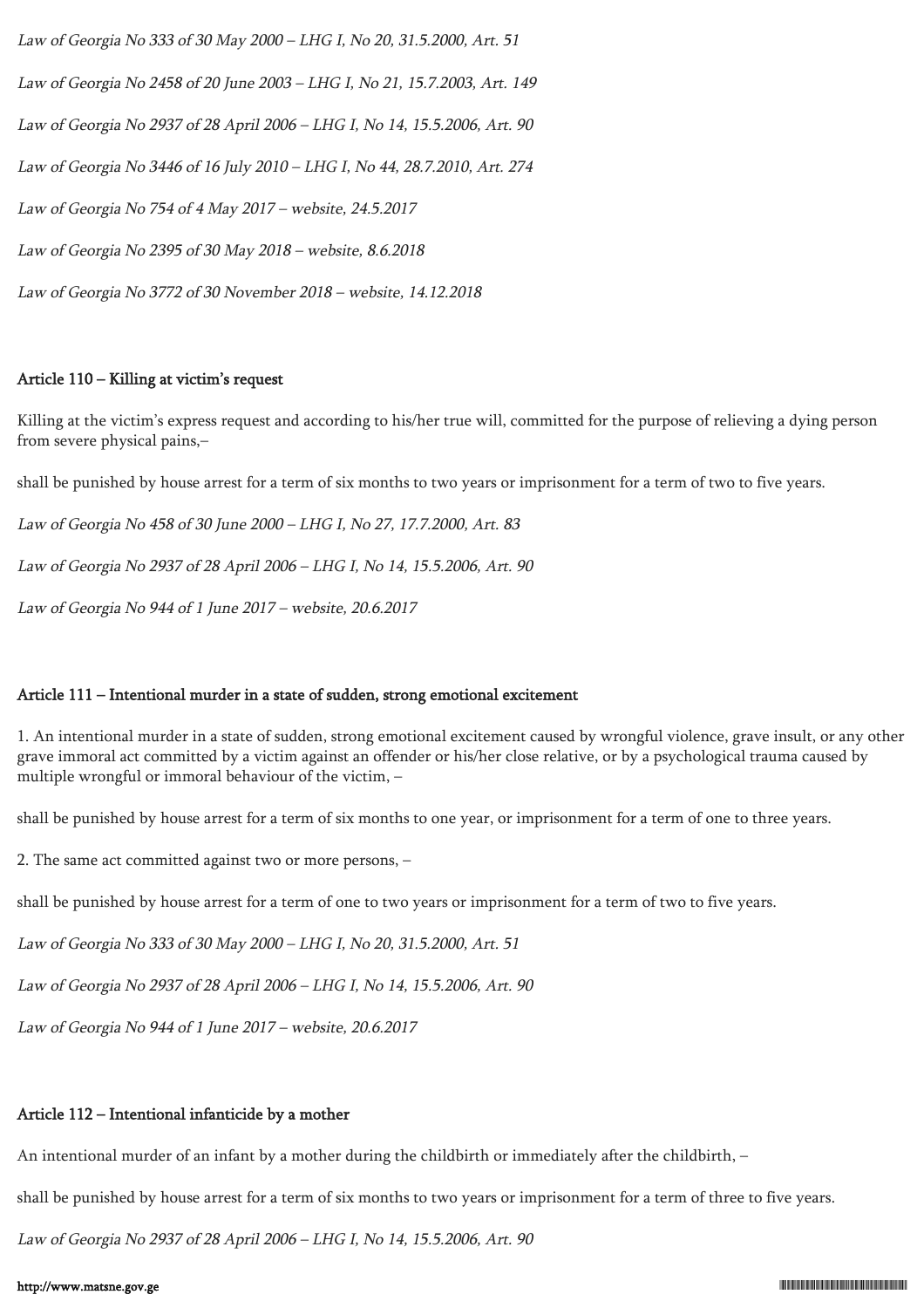## Article 113 – Murder exceeding the self-defence limits

Murder exceeding the self-defence limits, –

shall be punished by corrective labour for a term of up to two years or house arrest for a term of six months to two years, or by imprisonment for a term of one to three years.

Law of Georgia No 458 of 30 June 2000 – LHG I, No 27, 17.7.2000, Art. 83

Law of Georgia No 2937 of 28 April 2006 – LHG I, No 14, 15.5.2006, Art. 90

Law of Georgia No 944 of 1 June 2017 – website, 20.6.2017

# Article 114 – Murder exceeding the degree required for seizing a perpetrator

Murder exceeding the degree necessary for seizing the perpetrator, –

shall be punished by corrective labour for a term of up to two years or house arrest for a term of six months to two years, or imprisonment for a term of one to three years.

Law of Georgia No 458 of 30 June 2000 – LHG I, No 27, 17.7.2000, Art. 83

Law of Georgia No 2937 of 28 April 2006 – LHG I, No 14, 15.5.2006, Art. 90

Law of Georgia No 944 of 1 June 2017 – website, 20.6.2017

# Article 115 – Incitement to suicide

1. Incitement to suicide or attempted suicide by threatening or ill-treating the victim or by humiliating his/her honour or dignity,

shall be punished by imprisonment for a term of two to four years, with or without the restriction of the rights regarding weapons.

2. The same act committed:

a) on the grounds of gender identity;

b) repeatedly, –

–

shall be punished by imprisonment for a term of three to six years, with or without the restriction of the rights regarding weapons.

Law of Georgia No 2937 of 28 April 2006 – LHG I, No 14, 15.5.2006, Art. 90

Law of Georgia No 944 of 1 June 2017 – website, 20.6.2017

Law of Georgia No 2395 of 30 May 2018 – website, 8.6.2018

Law of Georgia No 3772 of 30 November 2018 – website, 14.12.2018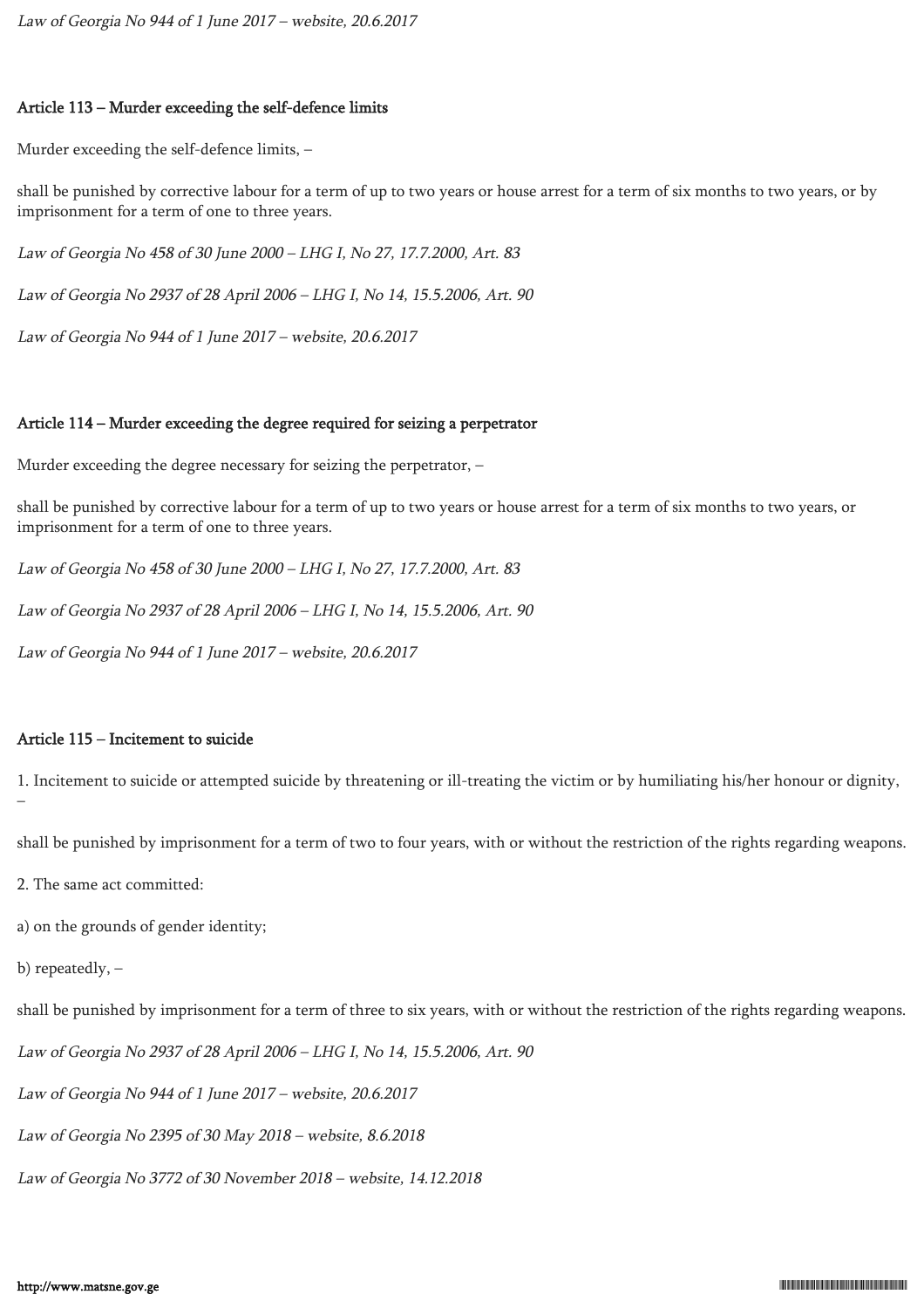### Article 116 – Killing by negligence

1. Killing by negligence, –

shall be punished by house arrest for a term of six months to two years or imprisonment for a term of two to four years.

2. The same act committed against two or more persons, –

shall be punished by imprisonment for a term of three to five years.

Law of Georgia No 292 of 5 May 2000 – LHG I, No 18, 15.5.2000, Art. 45

Law of Georgia No 2937 of 28 April 2006 – LHG I, No 14, 15.5.2006, Art. 90

Law of Georgia No 944 of 1 June 2017 – website, 20.6.2017

### CHAPTER XX – Crimes against Health

### Article 117 – Intentional infliction of grave injury

1. Intentional serious damage to health, i.e. bodily injury that is dangerous for life or which has caused the loss of eyesight, hearing, speech or any organ or its function, mental illness, interruption of pregnancy, permanent disfigurement of the face or other such bodily injury that is dangerous for life and causes permanent loss of general working ability by at least one third, or complete loss of professional working ability knowingly, –

shall be punished by imprisonment for a term of three to six years, with or without the restriction of the rights regarding weapons.

2. The same act that caused death, –

shall be punished by imprisonment for a term of four to seven years, with or without the restriction of the rights regarding weapons.

3. Intentional grave bodily injury inflicted:

a) in connection with the official activities or performance of public duties of a victim or his/her close relative;

b) with regard to hostage-taking;

c) by the means that intentionally endanger the life or health of others;

d) with the aim of concealing any other crime or facilitating its commission;

e) against a family member, -

shall be punished by imprisonment for a term of five to eight years, with or without the restriction of the rights regarding weapons.

4. The act provided for in paragraph 3 of this article, which has caused the loss of life, –

shall be punished by imprisonment for a term of six to nine years, with or without the restriction of the rights regarding weapons.

5. Intentional grave bodily injury inflicted:

- a) by an offender knowingly on a pregnant women;
- b) by an offender knowingly on a minor or a helpless person;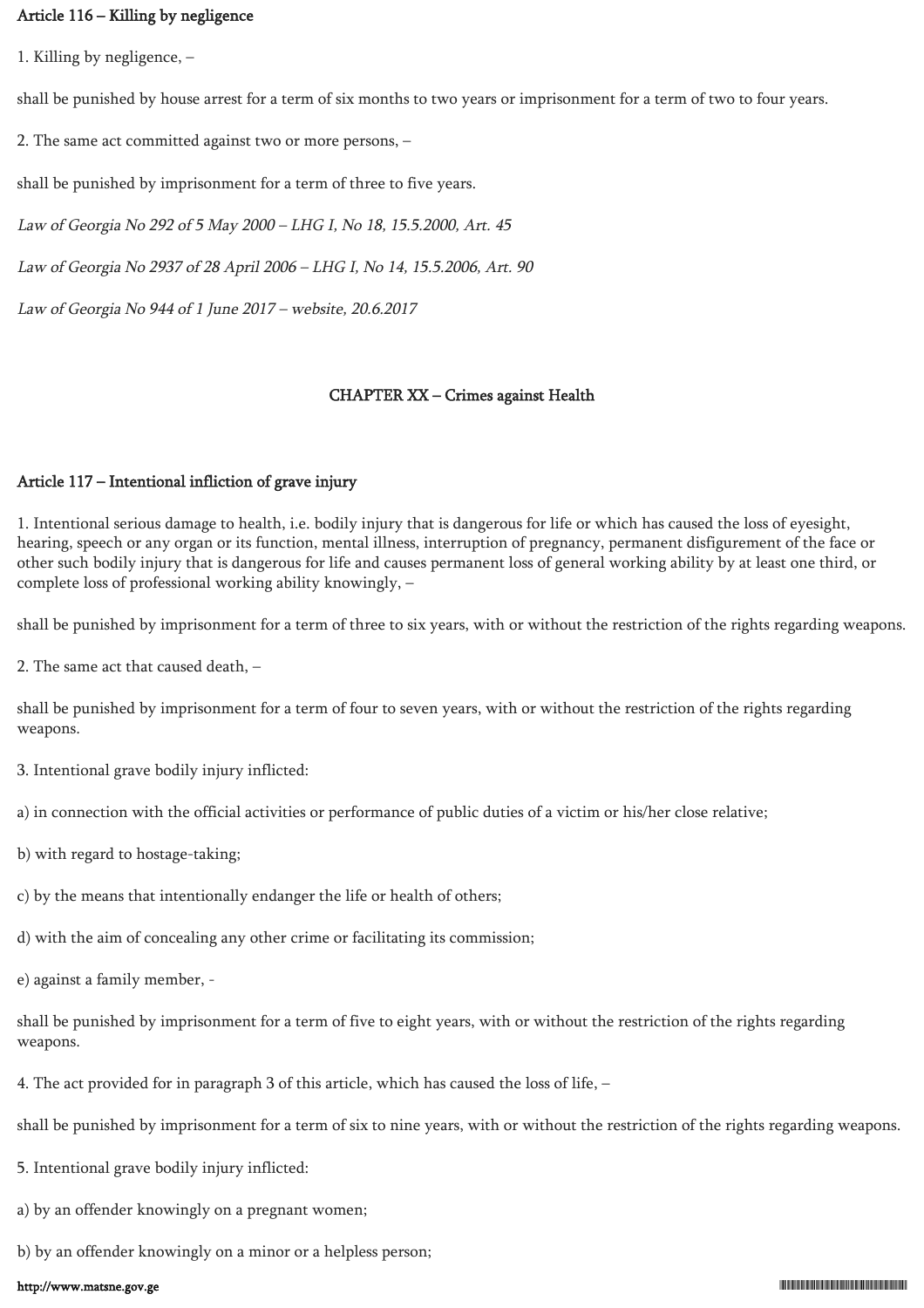c) with hooligan motives;

d) on the grounds of race, religion, national or ethnic intolerance;

 $d<sup>1</sup>$ ) on the grounds of gender identity;

e) by a group of persons, –

shall be punished by imprisonment for a term of seven to ten years, with or without the restriction of the rights regarding weapons.

6. The act provided for in paragraph 5 of this article, which has caused the loss of life, –

shall be punished by imprisonment for a term of eight to eleven years, with or without the restriction of the rights regarding weapons.

7. Intentional grave bodily injury inflicted:

a) on two or more persons;

b) with an extreme cruelty;

c) for mercenary purposes or by contract;

d) with the aim of transplanting or otherwise using an organ, part of an organ or a tissue of a victim's body;

e) repeatedly (except for murders under Articles 110-114 of this Code);

f) by a person who had previously committed a murder under Article 108 or 109 of this Code, –

shall be punished by imprisonment for a term of nine to thirteen years, with or without the restriction of the rights regarding weapons.

8. The act provided for in paragraph 7 of this article, which has caused the loss of life, –

shall be punished by imprisonment for a term of ten to fourteen years, with or without the restriction of the rights regarding weapons.

Law of Georgia No 2937 of 28 April 2006 – LHG I, No 14, 15.5.2006, Art. 90

Law of Georgia No 3705 of 12 June 2015 – website, 30.6.2015

Law of Georgia No 2395 of 30 May 2018 – website, 8.6.2018

Law of Georgia No 3772 of 30 November 2018 – website, 14.12.2018

Law of Georgia No 5027 of 20 September 2019 – website, 01.10.2019

# Article 118 – Intentional less grave bodily injury

1. An intentional less grave bodily injury that is not dangerous for life and has not entailed a consequence provided for by Article 117 of this Code but which is related to a long-term deterioration of health or to a stable and less than one-third loss of general working ability, –

shall be punished by corrective labour for a term of up to 18 months or house arrest for a term of six months to two years, or by imprisonment for a term of one to three years, with or without the restriction of the rights regarding weapons.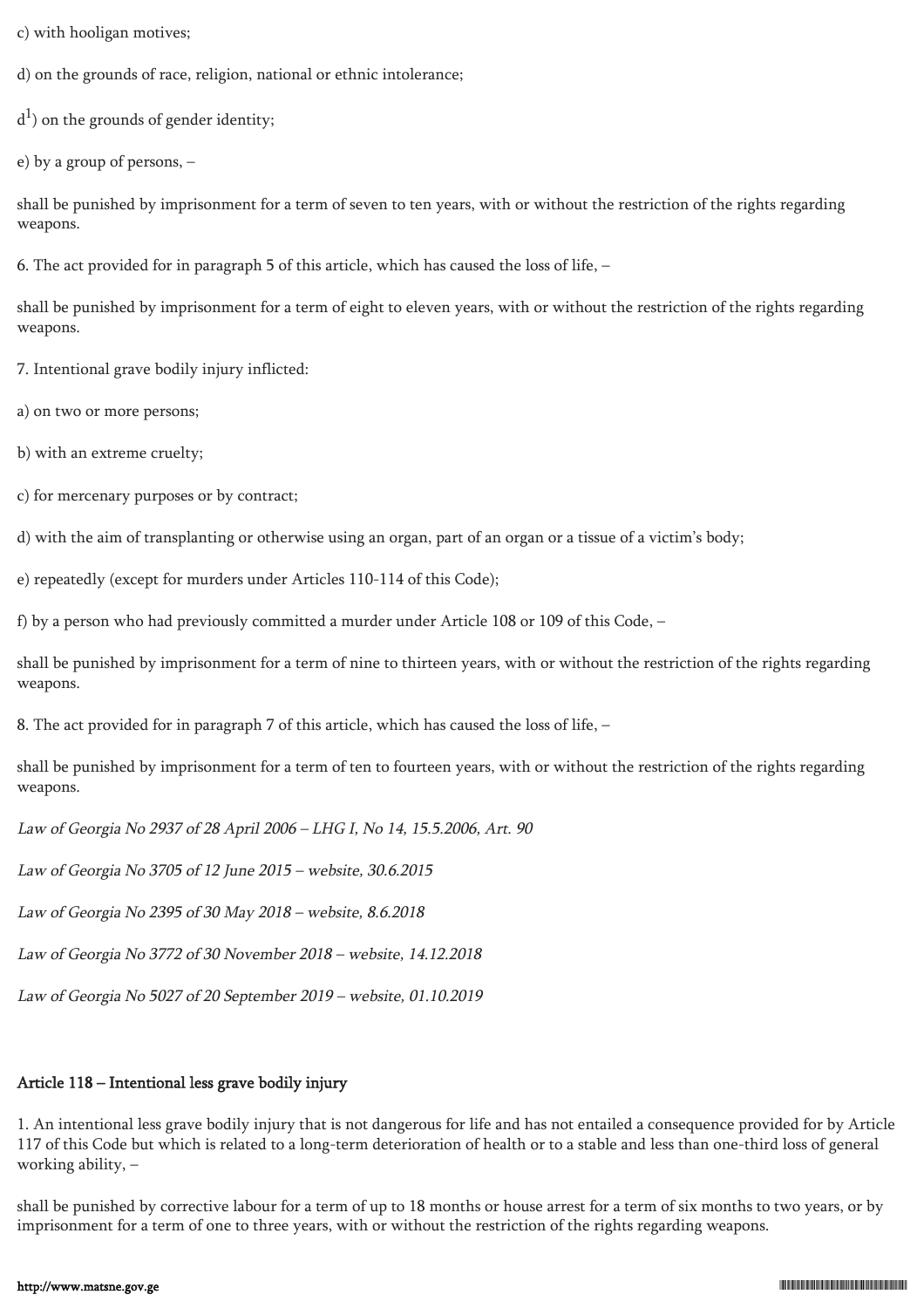2. The same act that has caused the loss of life, –

shall be punished by imprisonment for a term of two to four years, with or without the restriction of the rights regarding weapons.

3. An intentional less grave bodily injury committed under the aggravating circumstances provided for by Article 117(3), (5) or (7) of this Code, or by a person who had previously committed an intentional grave bodily injury or an act provided for in Article 108 or 109 of this Code, –

shall be punished by imprisonment for a term of three to five years, with or without the restriction of the rights regarding weapons.

4. An act provided for in paragraph 3 of this article, which has caused the loss of life, –

shall be punished by imprisonment for a term of four to six years, with or without the restriction of the rights regarding weapons.

Law of Georgia No 292 of 5 May 2000 – LHG I, No 18, 15.5.2000, Art. 45

Law of Georgia No 2937 of 28 April 2006 – LHG I, No 14, 15.5.2006, Art. 90

Law of Georgia No 3530 of 25 July 2006 – LHG I, No 37, 7.8.2006, Art. 271

Law of Georgia No 944 of 1 June 2017 – website, 20.6.2017

Law of Georgia No 2395 of 30 May 2018 – website, 8.6.2018

## Article 119 – (Deleted)

Law of Georgia No 458 of 30 June 2000 – LHG I, No 27, 17.7.2000, Art. 83

Law of Georgia No 2937 of 28 April 2006 – LHG I, No 14, 15.5.2006, Art. 90

## Article 120 – Intentional less grave bodily injury

1. An intentional less grave bodily injury which has entailed a short- term deterioration of health or an insignificant or unstable loss of general working ability, –

shall be punished by a fine or corrective labour for a term of up to six months, or house arrest for a term of six months to two years, or imprisonment for a term of up to three years, with or without the restriction of the rights regarding weapons.

2. The same act committed:

a) knowingly against a minor, a helpless person, a person with disability or a pregnant woman;

- b) against a family member, –
- c) against two or more persons;
- d) by a group of persons;
- e) repeatedly, –

shall be punished by imprisonment for a term of two to four years, with or without restriction of the rights regarding weapons.

Law of Georgia No 5592 of 24 June 2016 – website 12.7.2016

Law of Georgia No 944 of 1 June 2017 – website, 20.6.2017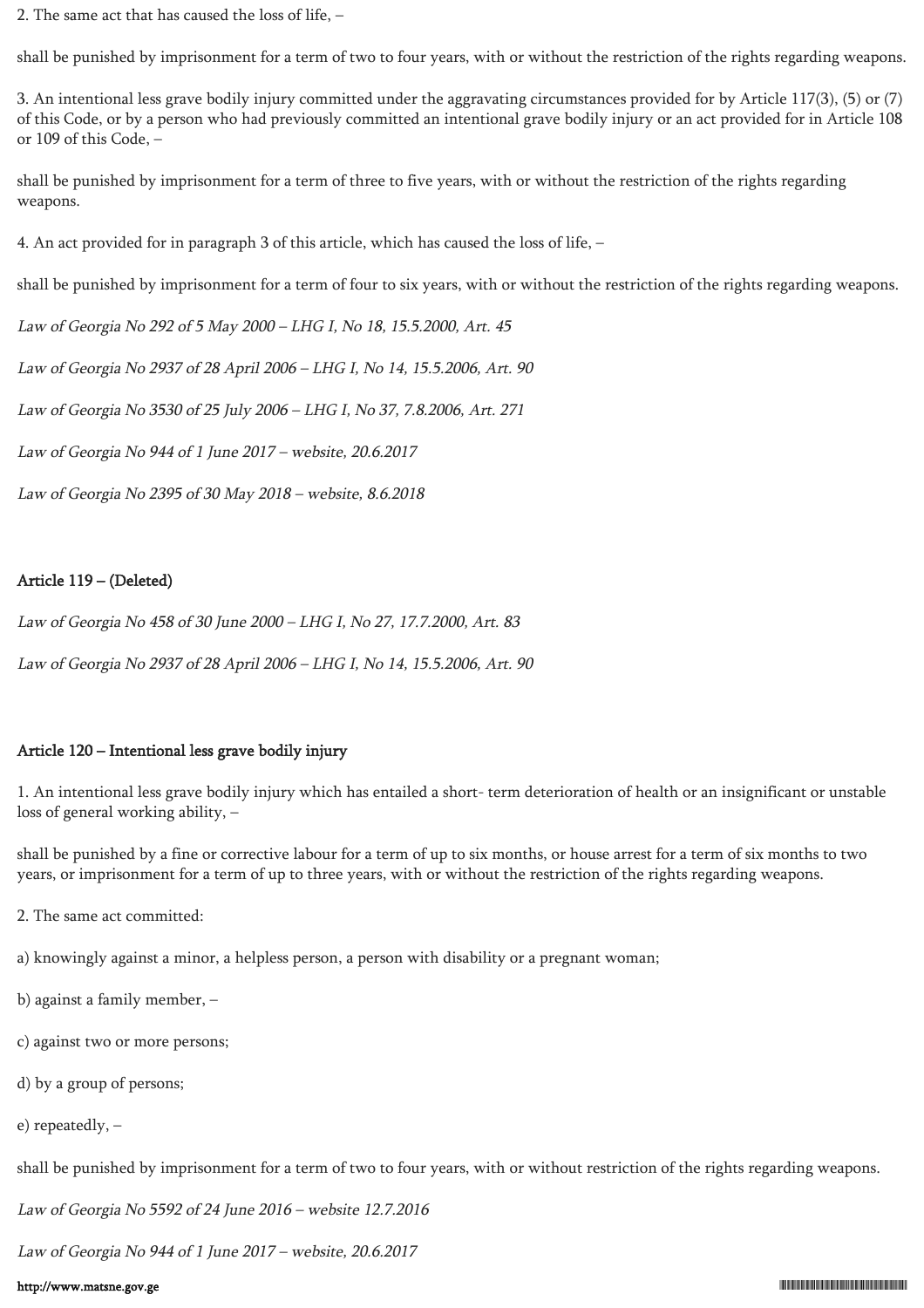Law of Georgia No 2395 of 30 May 2018 – website, 8.6.2018

Law of Georgia No 3772 of 30 November 2018 – website, 14.12.2018

Law of Georgia No 5027 of 20 September 2019 – website, 01.10.2019

# Article 121 – Intentional grave or less grave bodily injury caused in the state of sudden and strong emotional excitement

Intentional infliction of grave or less grave bodily injury in the state of sudden and strong emotional excitement caused by wrongful violence, gross insult, or any other grievous immoral act committed by an affected person against the offender or his/her close relative, or by the psychological trauma caused by the repeated wrongful or immoral behaviour of the affected person, –

shall be punished by a fine or community service for a term of 80 to 240 hours or house arrest for a term of six months to two years, or by imprisonment for a term of up to two years.

Law of Georgia No 2937 of 28 April 2006 – LHG I, No 14, 15.5.2006, Art. 90

Law of Georgia No 944 of 1 June 2017 – website, 20.6.2017

# Article 122 – Intentional grave or less grave bodily injury by exceeding the self-defence limits

An intentional grave or less grave bodily injury caused by exceeding the self-defence limits, –

shall be punished by a fine or corrective labour for a term of up to six months or house arrest for a term of six months to two years, or imprisonment for a term of up to one year.

Law of Georgia No 944 of 1 June 2017 – website, 20.6.2017

# Article 123 – Intentional grave or less grave bodily injury by exceeding the degree necessary for seizing an offender

An intentional grave or less grave bodily injury caused by exceeding the degree necessary for seizing an offender, –

shall be punished by a fine or corrective labour for a term of up to six months or house arrest for a term of six months to two years, or imprisonment for a term of up to one year.

Law of Georgia No 944 of 1 June 2017 – website, 20.6.2017

# Article 124 – Grave or less grave bodily injury inflicted by negligence

Grave or less grave bodily injury inflicted by negligence, –

shall be punished by a fine or imprisonment for a term of up to two years.

Law of Georgia No 2937 of 28 April 2006 – LHG I, No 14, 15.5.2006, Art. 90

Law of Georgia No 2477 of 25 December 2009 – LHG I, No 50, 31.12.2009, Art. 395

# Article 125 – (Deleted)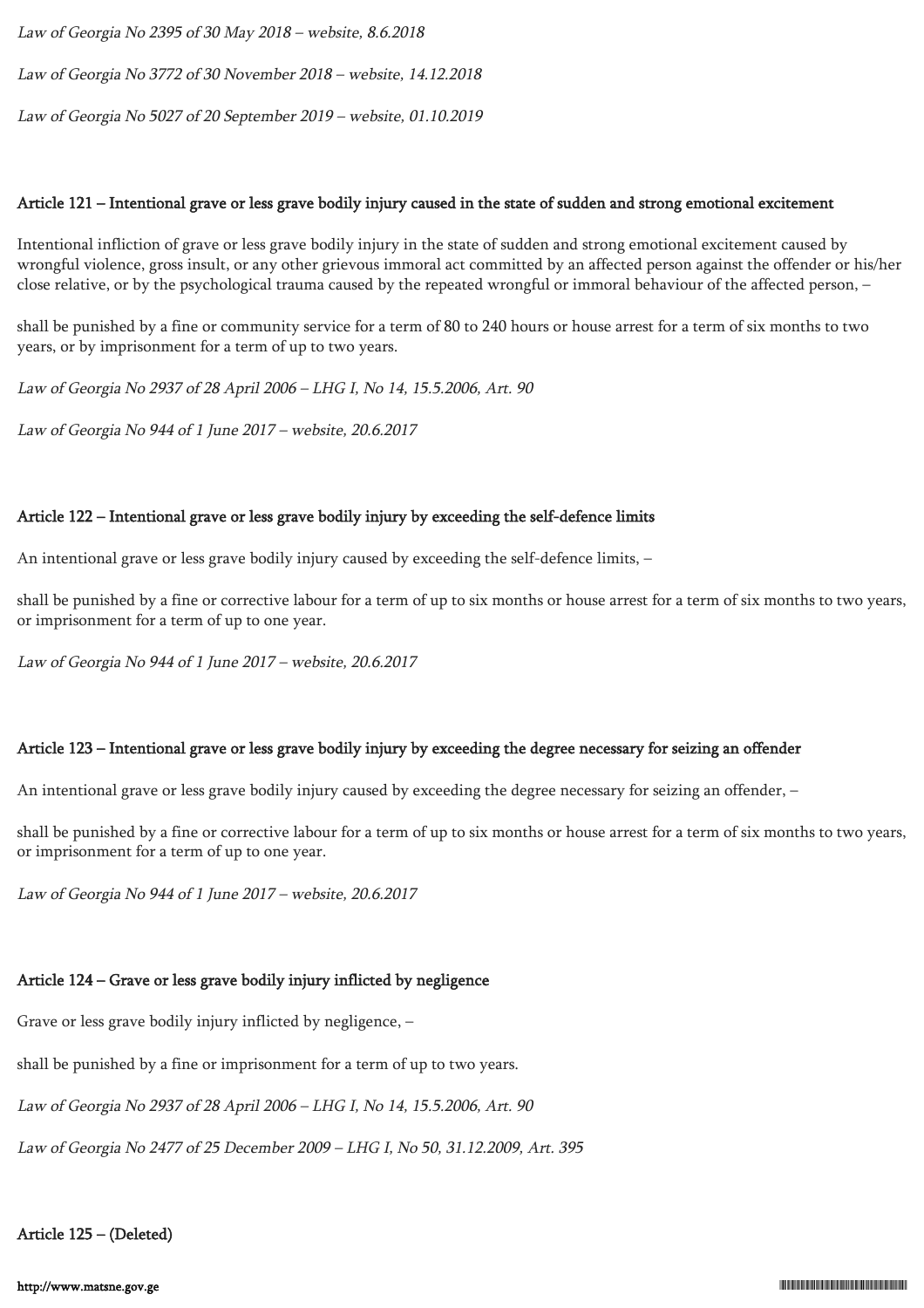Law of Georgia No 2458 of 20 June 2003 – LHG I, No 21, 15.7.2003, Art. 149

Law of Georgia No 2937 of 28 April 2006 – LHG I, No 14, 15.5.2006, Art. 90

Law of Georgia No 59 of 1 December 2016 – website, 13.12.2016

# Article 126 – Violence

1. Beating or another type of violence that caused the victim's physical pain but did not entail the consequence provided for by Article 120 of this Code, –

shall be punished by a fine or community service for a term of 120 to 180 hours or house arrest for a term of six months to two years, or imprisonment for a term of up to one year, with or without the restriction of the rights regarding weapons.

 $1<sup>1</sup>$ . The same act committed:

a) knowingly against a minor, a helpless person, a person with disability or a pregnant woman;

b) by a group of persons;

c) against two or more persons;

d) repeatedly, –

shall be punished by a fine or community service from 180 to 240 hours or imprisonment for a term of up to two years, with or without the restriction of the rights regarding weapons.

1<sup>2</sup>. Regular beating or another type of violence which caused physical or mental suffering of an affected person but did not entail a consequence provided for by Article 117 or 118 of this Code, –

shall be punished by house arrest for a term of one to two years, or imprisonment for a term of one to three years, with or without the restriction of the rights regarding weapons.

2. An act provided for in paragraph  $1^2$  of this article committed:

a) against two or more persons;

b) knowingly by the offender against a pregnant woman;

c) in connection with the official duties of the victim or his/her close relative;

d) knowingly by an offender against a minor, a helpless person or a person who depends on the offender materially or otherwise;

e) for hostage taking purposes;

- f) by contract;
- g) due to racial, religious, national or ethnic intolerance;
- h) by abusing one's official position;
- i) repeatedly;
- j) against a minor's family member in the presence of the minor;
- k) by a group of persons;

l) using a weapon, –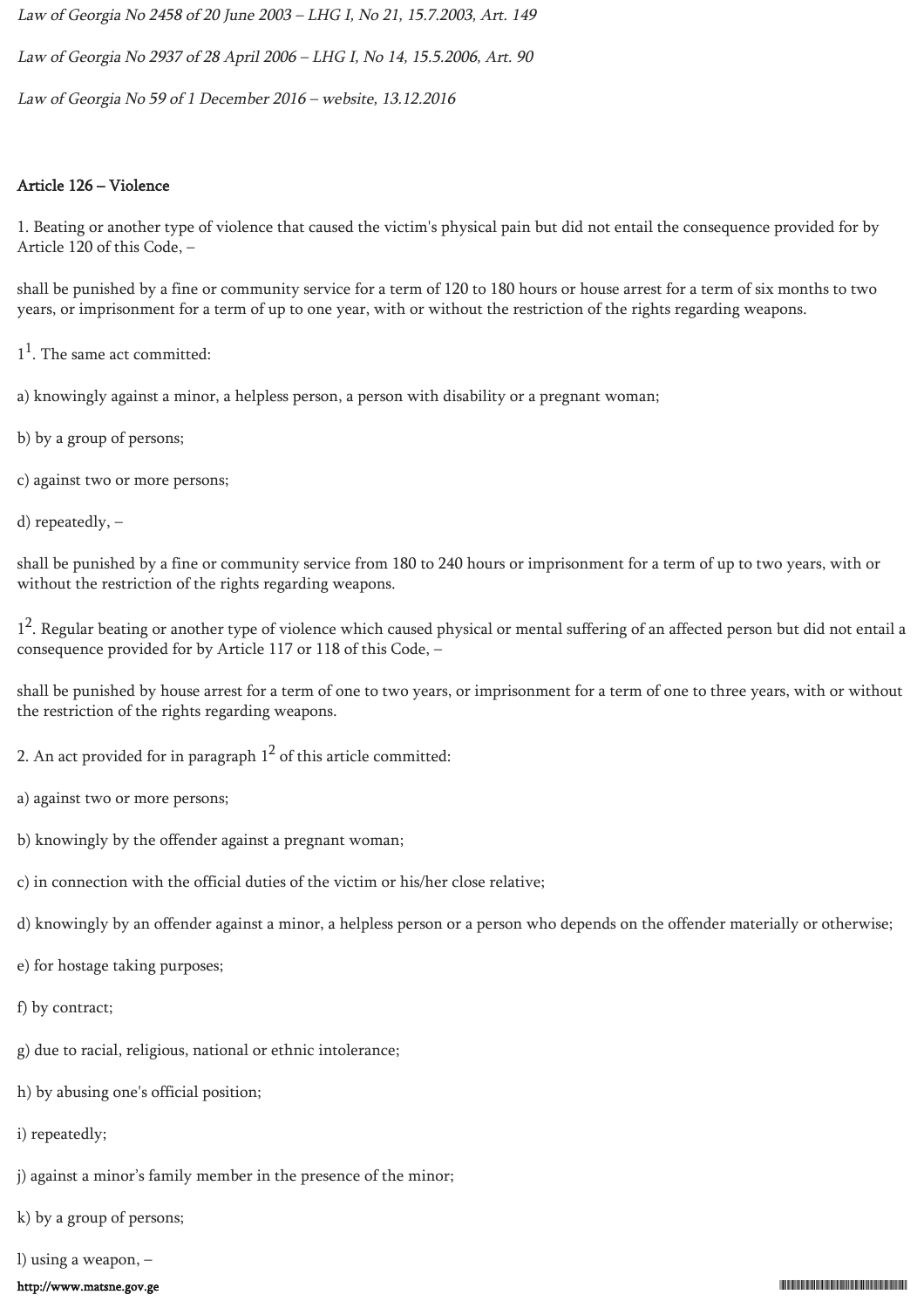shall be punished by imprisonment for a term of four to six years, with or without the deprivation of the right to hold an office or carry out activities for up to three years, with or without the restriction of the rights regarding weapons.

Law of Georgia No 1751 of 23 June 2005 – LHG I, No 38, 15.7.2005, Art. 250 Law of Georgia No 2937 of 28 April 2006 – LHG I, No 14, 15.5.2006, Art. 90 Law of Georgia No 2704 of 17 October 2014 – website, 31.10.2014 Law of Georgia No 59 of 1 December 2016 – website, 13.12.2016 Law of Georgia No 763 of 4 May 2017 – website, 25.5.2017 Law of Georgia No 944 of 1 June 2017 – website, 20.6.2017 Law of Georgia No 2395 of 30 May 2018 – website, 8.6.2018

# Article  $126^1$  – Domestic violence

1. Violence, regular insult, blackmail, humiliation by one family member against another family member, which has resulted in physical pain or anguish and which has not entailed the consequences provided for by Articles 117, 118 or 120 of this Code, –

shall be punished by community service from 80 to 150 hours or imprisonment for a term of up to two years, with or without the restriction of the rights regarding weapons.

- 2. The same act committed:
- a) knowingly against a minor, a helpless person, a person with disability or a pregnant woman;
- b) in the presence of a minor against his/her family member;
- c) against two or more persons;
- d) by a group of persons;
- e) repeatedly, –

shall be punished by community service from 200 to 400 hours or imprisonment for a term of one to three years, with or without the restriction of the rights regarding weapons.

Law of Georgia No 6434 of 12 June 2012 – website, 25.6.2012

Law of Georgia No 3052 of 18 February 2015 – website, 26.2.2015

Law of Georgia No 754 of 4 May 2017 – website, 24.5.2017

Law of Georgia No 763 of 4 May 2017 – website, 25.5.2017

Law of Georgia No 2395 of 30 May 2018 – website, 8.6.2018

Law of Georgia No 3772 of 30 November 2018 – website, 14.12.2018

## CHAPTER XXI – Endangering Human Life and Health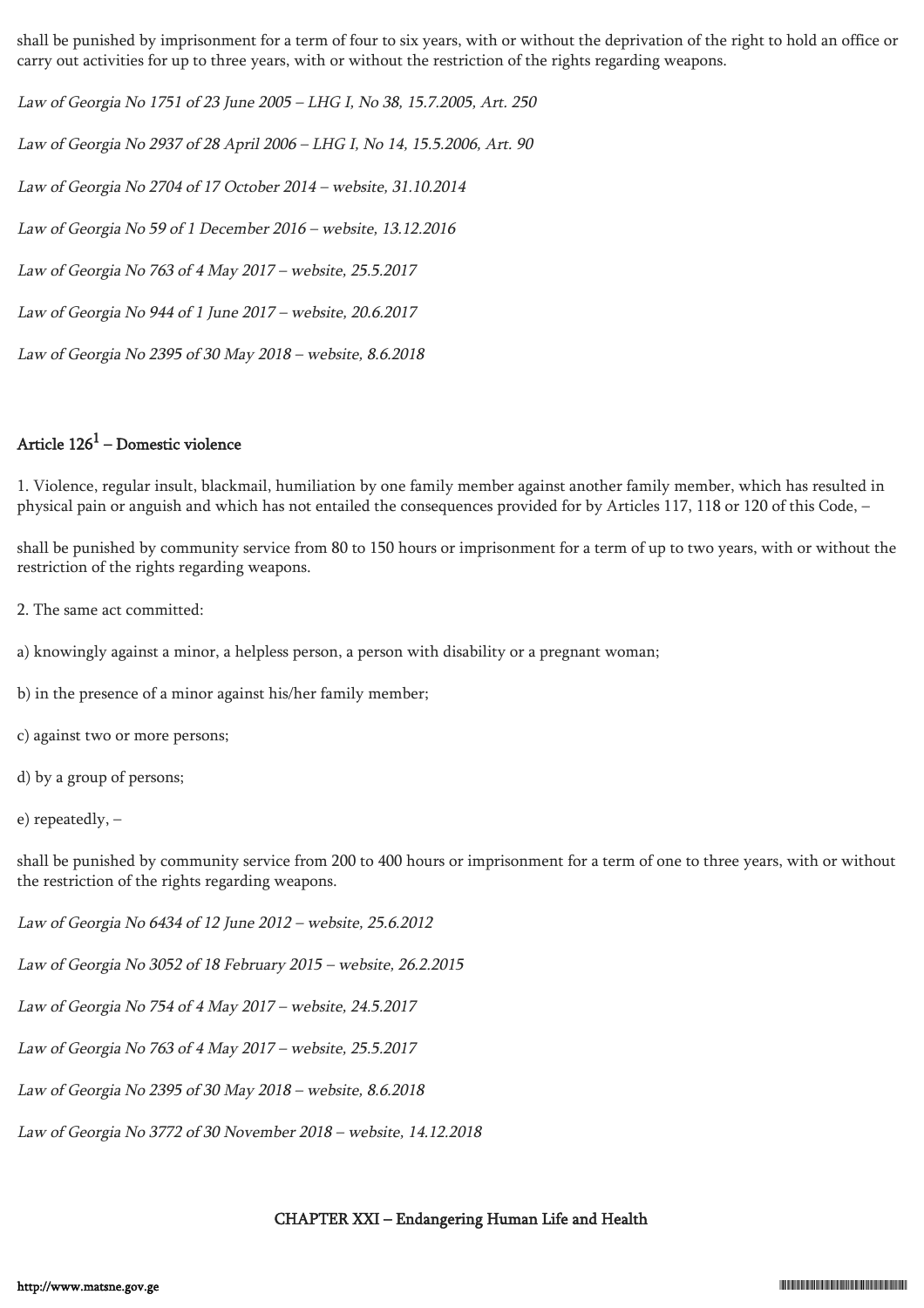### Article 127 – Endangering life

Endangering life of those who is not able to take measures to defend himself/ herself, –

shall be punished by a fine or house arrest for a term of six months to two years, or imprisonment for a term of up to two years.

Law of Georgia No 944 of 1 June 2017 – website, 20.6.2017

#### Article 128 – Leaving in danger

Leaving without help of a person whose life was endangered and who was not able to take actions to protect himself/herself if a person who left was obliged to take care of and could help him/her, –

shall be punished by a fine or corrective labour for a term of up to one year or community service for a term of 120 to 240 hours or house arrest for a term of six months to two years, or by imprisonment for a term of up to two years.

Law of Georgia No 292 of 5 May 2000 – LHG I, No 18, 15.5.2000, Art. 45

Law of Georgia No 2937 of 28 April 2006 – LHG I, No 14, 15.5.2006, Art. 90

Law of Georgia No 944 of 1 June 2017 – website, 20.6.2017

#### Article 129 – Failure to help

Failure to provide necessary and obviously urgent help to a person whose life is endangered if the offender was able to provide assistance without seriously endangering himself/herself or any other person, or failure to notify the appropriate agency or person about the need for help, –

shall be punished by a fine or corrective labour for a term of up to two years or house arrest for a term of six months to two years, or imprisonment for a term of up to two years.

Law of Georgia No 292 of 5 May 2000 – LHG I, No 18, 15.5.2000, Art. 45

Law of Georgia No 2937 of 28 April 2006 – LHG I, No 14, 15.5.2006, Art. 90

Law of Georgia No 944 of 1 June 2017 – website, 20.6.2017

#### Article 130 – Leaving a sick person in danger

1. Failure of a medical worker to provide urgent medical aid, without a valid reason, to a sick person whose life is endangered, –

shall be punished by a fine or corrective labour for a term of up to 15 months, with or without the deprivation of the right to hold an office or to carry out activities for a term of up to three years, or by house arrest for a term of six months to one year.

2. The same act which has resulted in a serious damage to health or death of a sick person, –

shall be punished by imprisonment for a term of three to five years, with the deprivation of the right to hold an office or to carry out activities for up to three years, or by house arrest for a term of one to two years.

Law of Georgia No 458 of 30 June 2000 – LHG I, No 27, 17.7.2000, Art. 83

Law of Georgia No 2937 of 28 April 2006 – LHG I, No 14, 15.5.2006, Art. 90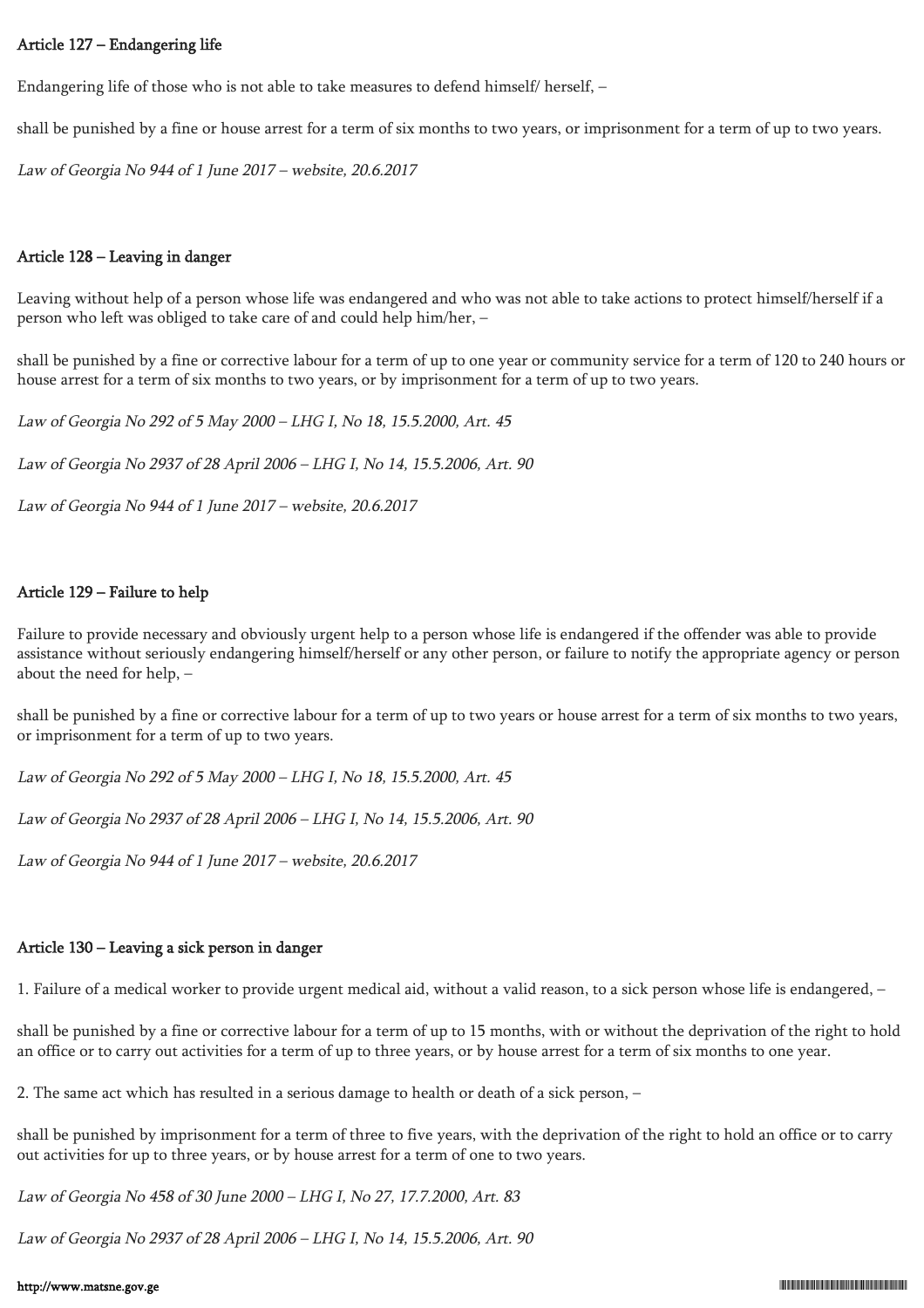# Article 131 – Infecting with AIDS

1. Creation of a threat of intentional infection of another person with AIDS, –

shall be punished by imprisonment for a term of three to five years.

2. Intentional infection of another person with AIDS, –

shall be punished by imprisonment for a term of four to seven years.

3. Infection of another person with AIDS by negligence when performing professional duties, –

shall be punished by imprisonment for a term of two to five years, with the deprivation of the right to hold an office or to carry out activities for a term of up to three years.

4. An act provided for in paragraphs 1, 2 or 3 of this article committed:

a) against two or more persons;

b) knowingly by an offender against a pregnant woman or a minor, –

shall be punished by imprisonment for a term of five to nine years, with the deprivation of the right to hold an office or to carry out activities for a term of up to three years.

Law of Georgia No 2937 of 28 April 2006 – LHG I, No 14, 15.5.2006, Art. 90

# Article 132 – Infecting with particularly dangerous infectious diseases

1. Creation of a threat of infecting another person with a particularly dangerous infectious disease, –

shall be punished by a fine or corrective labour for a term of up to six months or house arrest for a term of six months to two years, or imprisonment for a term of up to one year.

2. Infection of another person with a particularly dangerous infectious disease, –

shall be punished by a fine or corrective labour for a term of up to one year or house arrest for a term of one to two years, or imprisonment for a term of up to two years.

3. An act provided for in paragraph 1 or 2 of this article committed:

a) against two or more persons;

b) knowingly by an offender against a pregnant woman or a minor, –

shall be punished by a fine or imprisonment for a term of two to five years.

Law of Georgia No 2937 of 28 April 2006 – LHG I, No 14, 15.5.2006, Art. 90

Law of Georgia No 944 of 1 June 2017 – website, 20.6.2017

# Article 133 – Illegal abortion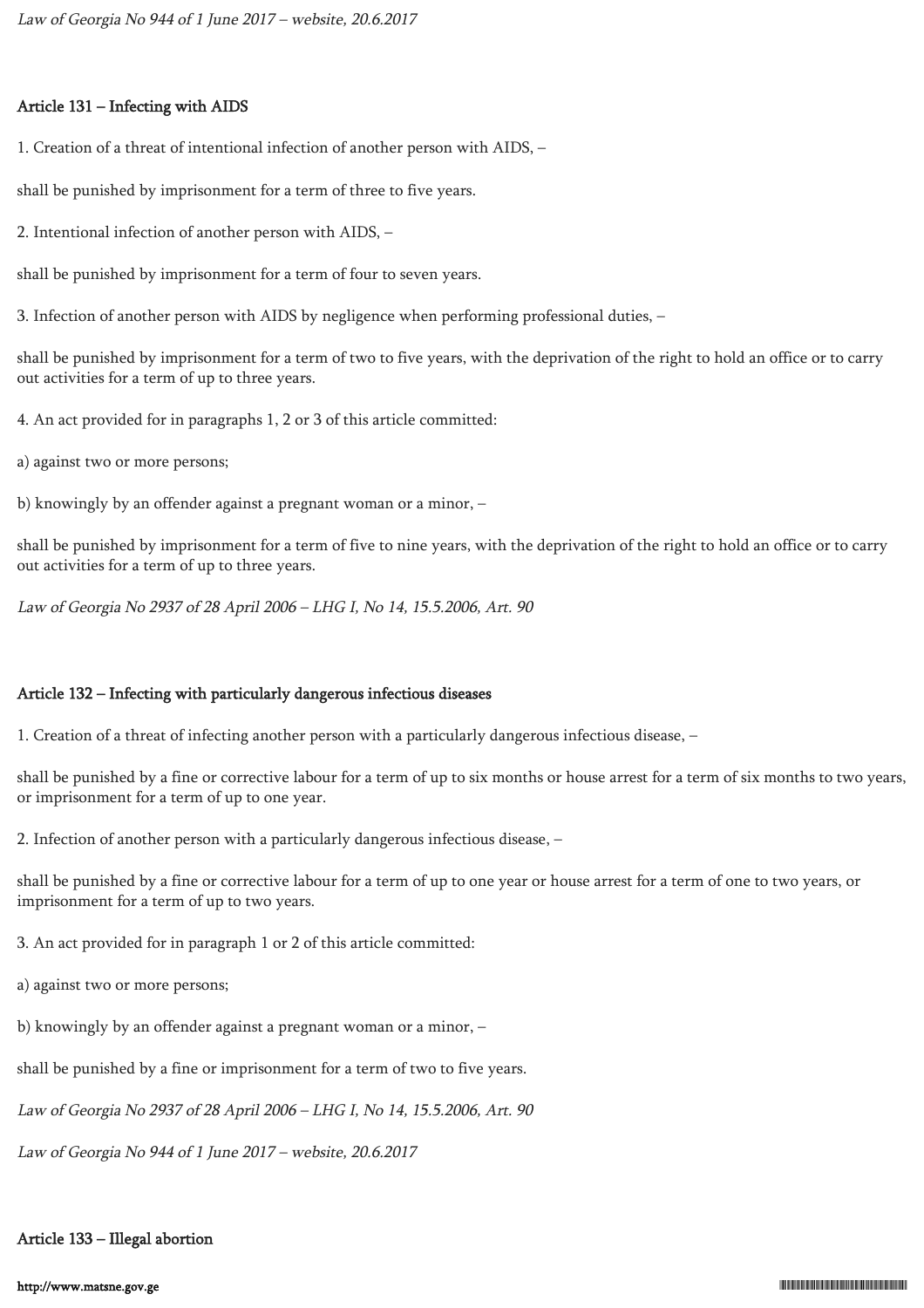1. Illegal abortion, –

shall be punished by community service from 120 to 300 hours or house arrest for a term of six months to two years, or imprisonment for a term of one to two years.

2. The same act committed by a person convicted of illegal abortion, or which has resulted in a permanent loss of ability to procreate children or other grave consequences, –

shall be punished by imprisonment for a term of two to five years, with the deprivation of the right to hold an office or to carry out activities for a term of up to three years.

3. Illegal abortion having resulted in death, –

shall be punished by imprisonment for a term of four to six years, with the deprivation of the right to hold an office or to carry out activities for a term of up to three years.

Law of Georgia No 458 of 30 June 2000 – LHG I, No 27, 17.7.2000, Art. 83

Law of Georgia No 2937 of 28 April 2006 – LHG I, No 14, 15.5.2006, Art. 90

Law of Georgia No 2671 of 21 October 2014 – website, 6.10.2014

Law of Georgia No 944 of 1 June 2017 – website, 20.6.2017

# Article  $133^1$  – Sterilisation without consent

1. Conducting an operation or manipulation on a person with the purpose of destroying his/her reproduction ability, –

shall be punished by imprisonment for a term of two to six years.

- 2. The same act committed:
- a) by a group of persons;
- b) knowingly by an offender against a minor, a helpless person, a person with disability or a pregnant woman;
- c) repeatedly, –

shall be punished by imprisonment for a term of three to seven years.

3. The same act that caused death or other serious consequences, –

shall be punished by imprisonment for a term of seven to eleven years.

Law of Georgia No 763 of 4 May 2017 – website, 25.5.2017

# Article  $133^2$  – Female genital mutilation

1. Under the influence of a religious, ceremonial, ethnic or another tradition, or without such influence, complete or partial cutting, infibulation or another mutilation of female genitals, or coercion or persuasion of a woman to undergo such an operation, –

shall be punished by imprisonment for a term of two to six years.

2. The same act committed: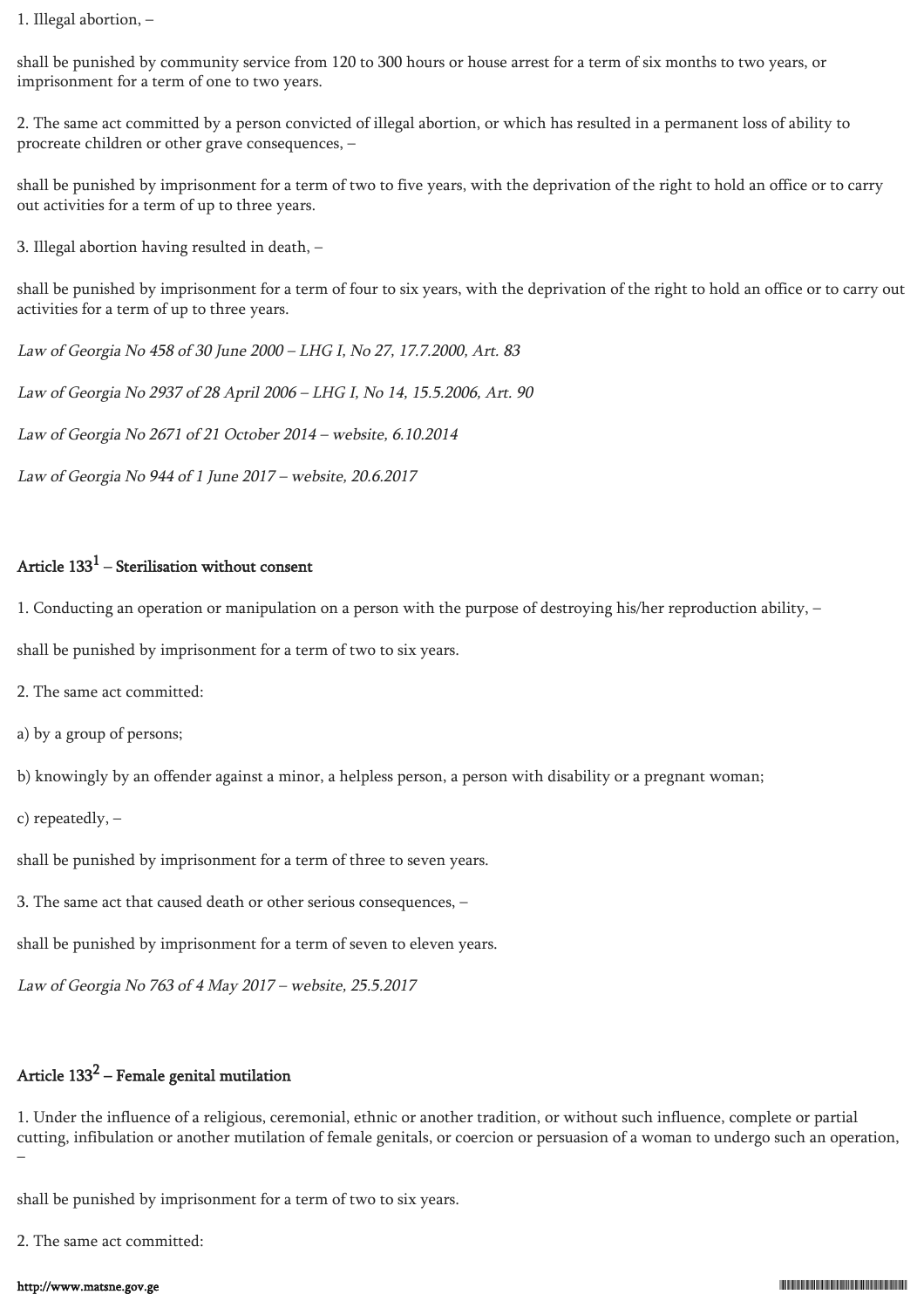a) by a group of persons;

b) knowingly by an offender against a minor, a helpless person, a person with disability or a pregnant woman;

c) repeatedly, –

shall be punished by imprisonment for a term of three to seven years.

3. The same act that caused death or another serous consequence, –

shall be punished by imprisonment for a term of seven to eleven years.

Law of Georgia No 763 of 4 May 2017 – website, 25.5.2017

### Article 134 – Coercion into removing a human organ, part or tissue of an organ

1. Coercion into removing a human organ, part or tissue of an organ for the purposes of treatment, transplantation, experiment or manufacturing of medicinal products, –

shall be punished by imprisonment for a term of two to four years, with or without the deprivation of the right to hold an office or carry out activities for a term of up to three years.

2. The same act committed knowingly by an offender against a pregnant woman, minor or helpless person, or a person who materially or otherwise depends on the offender, –

shall be punished by imprisonment for a term of three to five years, with the deprivation of the right to hold an office or to carry out activities for a term of up to three years.

Law of Georgia No 292 of 5 May 2000 – LHG I, No 18, 15.5.2000, Art. 45

Law of Georgia No 2937 of 28 April 2006 – LHG I, No 14, 15.5.2006, Art. 90

## Article 135 – Illegal trade in blood or blood components

Illegal trade in blood or blood components for mercenary reasons, –

shall be punished by a fine or house arrest for a term of six months to two years, or imprisonment for a term of up to one year.

Law of Georgia No 944 of 1 June 2017 – website, 20.6.2017

# Article 135 $^{\rm 1}$  – Trade in human organs

1. Trade in human organs, –

shall be punished by imprisonment for a term of six to nine years.

2. The same act committed repeatedly, –

shall be punished by imprisonment for a term of eight to twelve years.

3. The same act committed by an organised group, –

shall be punished by imprisonment for a term of eleven to fifteen years.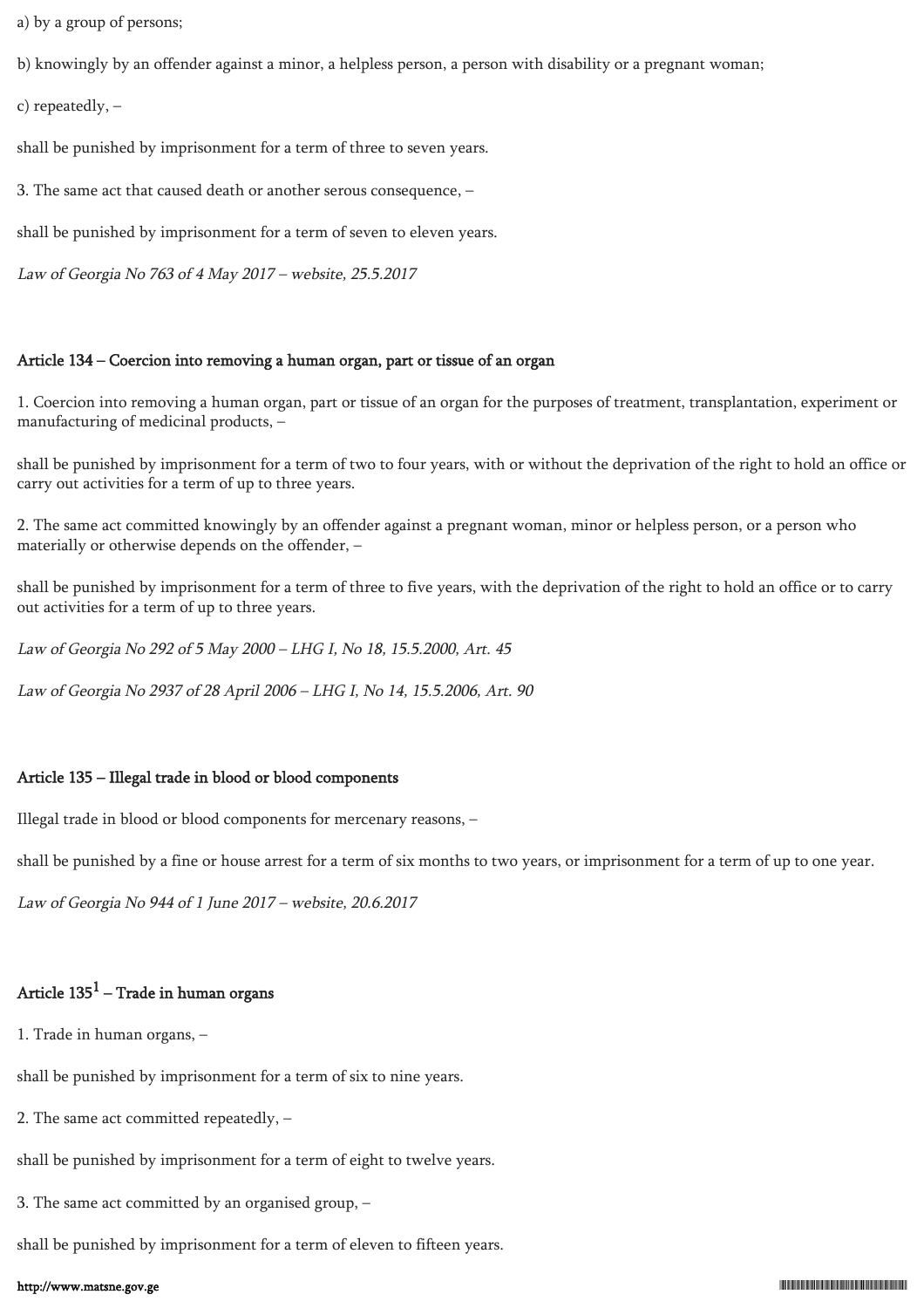Law of Georgia No 1710 of 6 November 2002 – LHG I, No 30, 27.11.2002, Art. 134

Law of Georgia No 2937 of 28 April 2006 – LHG I, No 14, 15.5.2006, Art. 90

#### Article 136 – Genetic manipulations

Genetic manipulations, i.e. creation of human-like beings, –

shall be punished by imprisonment for a term of up to three years.

#### CHAPTER XXII – Crime against Sexual Freedom and Sexual Inviolability

#### Article 137 – Rape

1. Rape, that is any form of penetration of a sexual nature of the body of a person with any bodily part or object, committed with violence, under the threat of violence or by abusing a helpless condition of a person affected, –

shall be punished by imprisonment for a term of six to eight years, with or without restriction of the rights regarding weapons.

2. The same act:

a) committed by abusing the official position;

b) that caused a serious damage to the health of a person affected, or other serious consequence, –

shall be punished by imprisonment for a term of eight to ten years, with or without restriction of the rights regarding weapons.

3. The same act committed:

a) repeatedly;

b) by a person who had previously committed any crime under Articles 138-141 of this Code;

c) by a group of persons;

d) knowingly by an offender against a person with disability or a pregnant woman;

e) against a person under the custodianship, guardianship or surveillance, or a family member, of an offender, –

shall be punished by imprisonment for a term of ten to thirteen years, with or without restriction of the rights regarding weapons.

4. The same act:

a) committed against a person affected or any other person with extreme cruelty;

b) that caused death of a person affected;

c) committed knowingly against a minor;

[d) committed against a minor using trust, and authoritative and influential position,  $-$  (Shall become effective from 3 August 2020)]

shall be punished by imprisonment for a term of fifteen to twenty years, or life imprisonment, with or without restriction of the http://www.matsne.gov.ge 080.000.000.05.001.000.648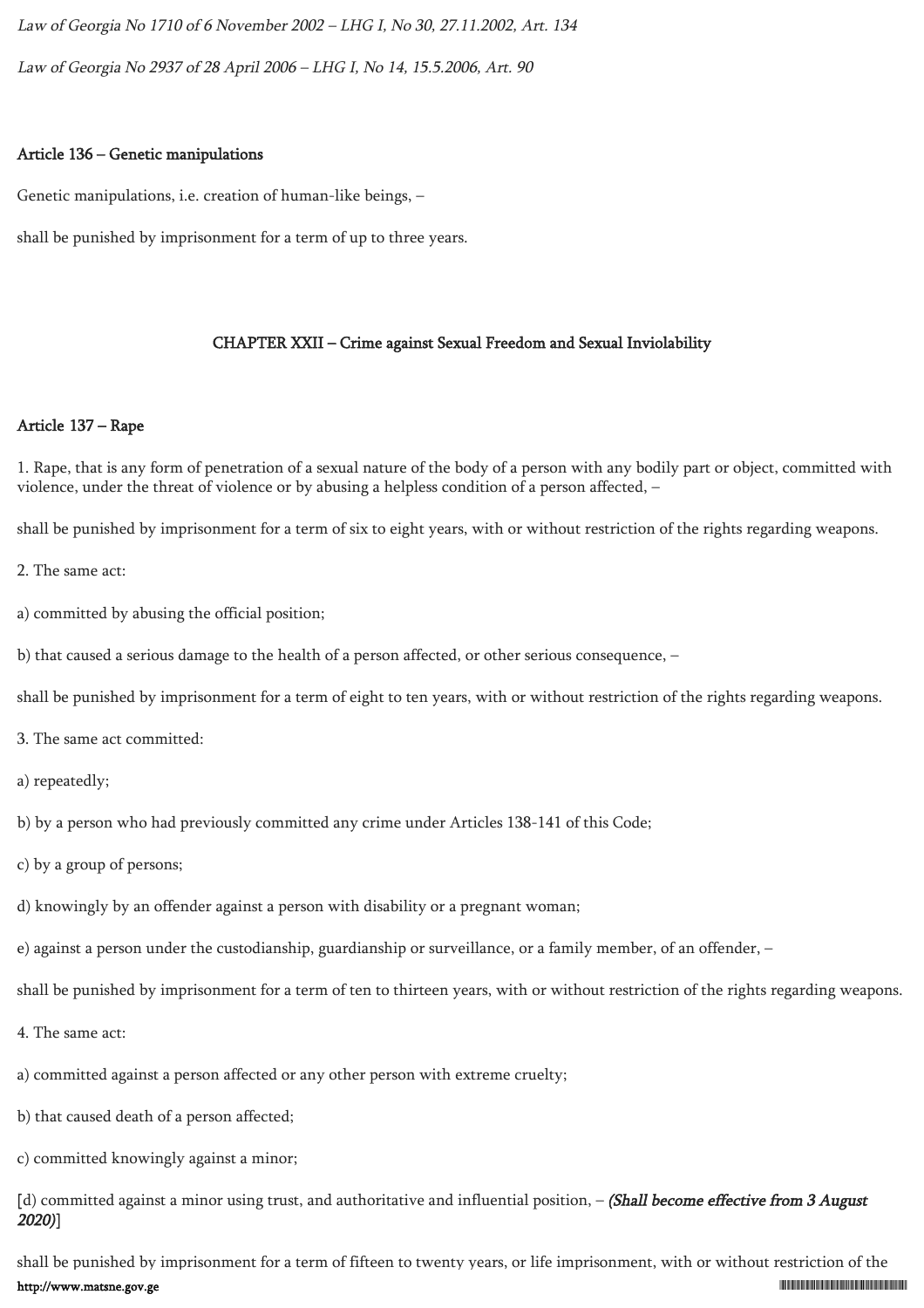rights regarding weapons.

Law of Georgia No 458 of 30 June 2000 – LHG I, No 27, 17.7.2000, Art. 83 Law of Georgia No 2937 of 28 April 2006 – LHG I, No 14, 15.5.2006, Art. 90 Law of Georgia No 1642 of 27 November 2013 – website, 16.12.2013 Law of Georgia No 763 of 4 May 2017 – website, 25.5.2017 Law of Georgia No 2395 of 30 May 2018 – website, 8.6.2018 Law of Georgia No 5750 of 17 March 2020 – website, 23.3.2020 Law of Georgia No 6753 of 13 July 2020 – website, 20.7.2020

### Article 138 – Another action of a sexual nature

1. Another action of a sexual nature, which does not contain elements of crime under Article 137 of this Code, committed with violence, under the threat of violence or a helpless condition of a victim, –

shall be punished by imprisonment for a term of four to six years, with or without restriction of the rights regarding weapons.

2. The same act:

- a) committed repeatedly;
- b) committed by abusing the official position;
- c) committed by a group of persons;

d) committed knowingly by an offender against a person with disability or a pregnant woman;

e) committed by a person who had previously committed any crime under Articles 137, 139, 140 and 141 of this Code;

f) committed against a person under the custodianship, guardianship or surveillance, or a family member, of an offender;

g) that has caused a serious damage to the health of a person affected, or other serious consequence, –

shall be punished by imprisonment for a term of six to nine years, with or without restriction of the rights regarding weapons.

3. The same act:

a) committed against a person affected or another person with the extreme cruelty;

- b) that caused death of a person affected;
- c) committed knowingly against a minor, –

shall be punished by imprisonment for a term of eleven to fifteen years, with or without restriction of the rights regarding weapons.

[3. The same act:

a) committed knowingly against a minor;

b) committed knowingly against a minor using trust, and authoritative and influential position;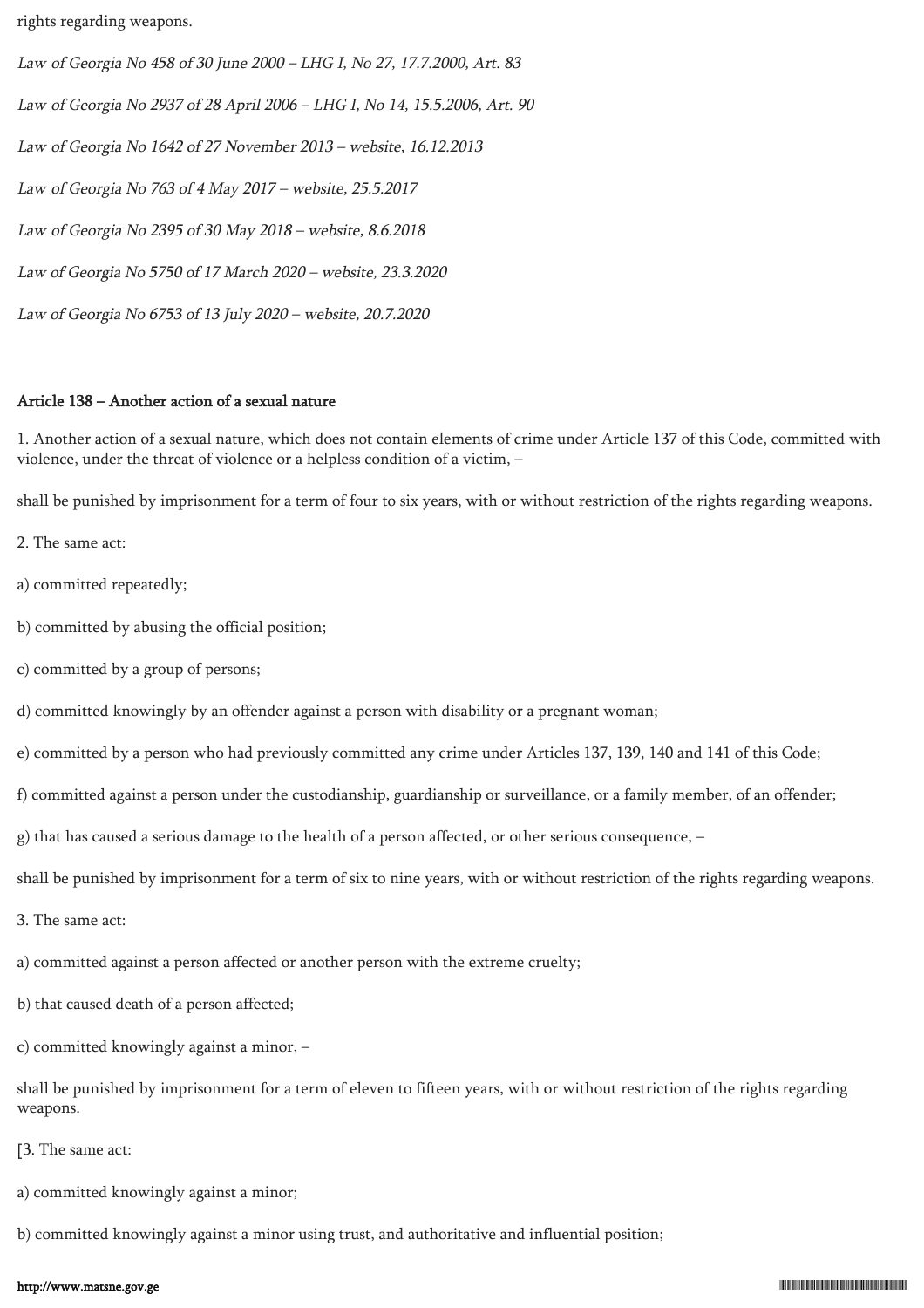c) that caused death of a person affected, –

shall be punished by imprisonment for a term of eleven to fifteen years, with or without restriction of the rights regarding weapons.

4. The same act:

a) committed knowingly by an offender against a person that has not reached 14 years of age;

b) committed with the extreme cruelty, –

shall be punished by imprisonment for a term of fifteen to twenty years, with or without restriction of the rights regarding weapons. (Shall become effective from 3 August 2020)]

Law of Georgia No 292 of 5 May 2000 – LHG I, No 18, 15.5.2000, Art. 45

Law of Georgia No 458 of 30 June 2000 – LHG I, No 27, 17.7.2000, Art. 83

Law of Georgia No 2937 of 28 April 2006 – LHG I, No 14, 15.5.2006, Art. 90

Law of Georgia No 1642 of 27 November 2013 – website, 16.12.2013

Law of Georgia No 763 of 4 May 2017 – website, 25.5.2017

Law of Georgia No 2395 of 30 May 2018 – website, 8.6.2018

Law of Georgia No 5750 of 17 March 2020 – website, 23.3.2020

Law of Georgia No 6753 of 13 July 2020 – website, 20.7.2020

#### Article 139 – Coercion into penetration of a sexual nature into the body of a person, or into another action of a sexual nature

1. Coercion into penetration of a sexual nature into the body of a person, or into another action of a sexual nature, committed under the threat of damaging property, disclosing defamatory information, information representing private life or such information that may substantially affect the right of that person, and/or by abusing a helpless condition of a person affected, or material, official or other kind of dependence, –

shall be punished by a fine or imprisonment for a term of up to five years, with or without restriction of the rights regarding weapons.

2. The same act that has caused a serious damage to the health of a person affected, or other serious consequence, –

shall be punished by imprisonment for a term of five to seven years, with or without restriction of the rights regarding weapons.

3. The same act committed:

a) repeatedly;

b) by a person who had previously committed any crime under Articles 137, 138, 140 and 141 of this Code;

c) by a group of persons;

d) knowingly by an offender against a person with disability or a pregnant woman;

e) against a person under the custodianship, guardianship or surveillance, or a family member, of an offender, –

shall be punished by imprisonment for a term of seven to nine years, with or without restriction of the rights regarding weapons.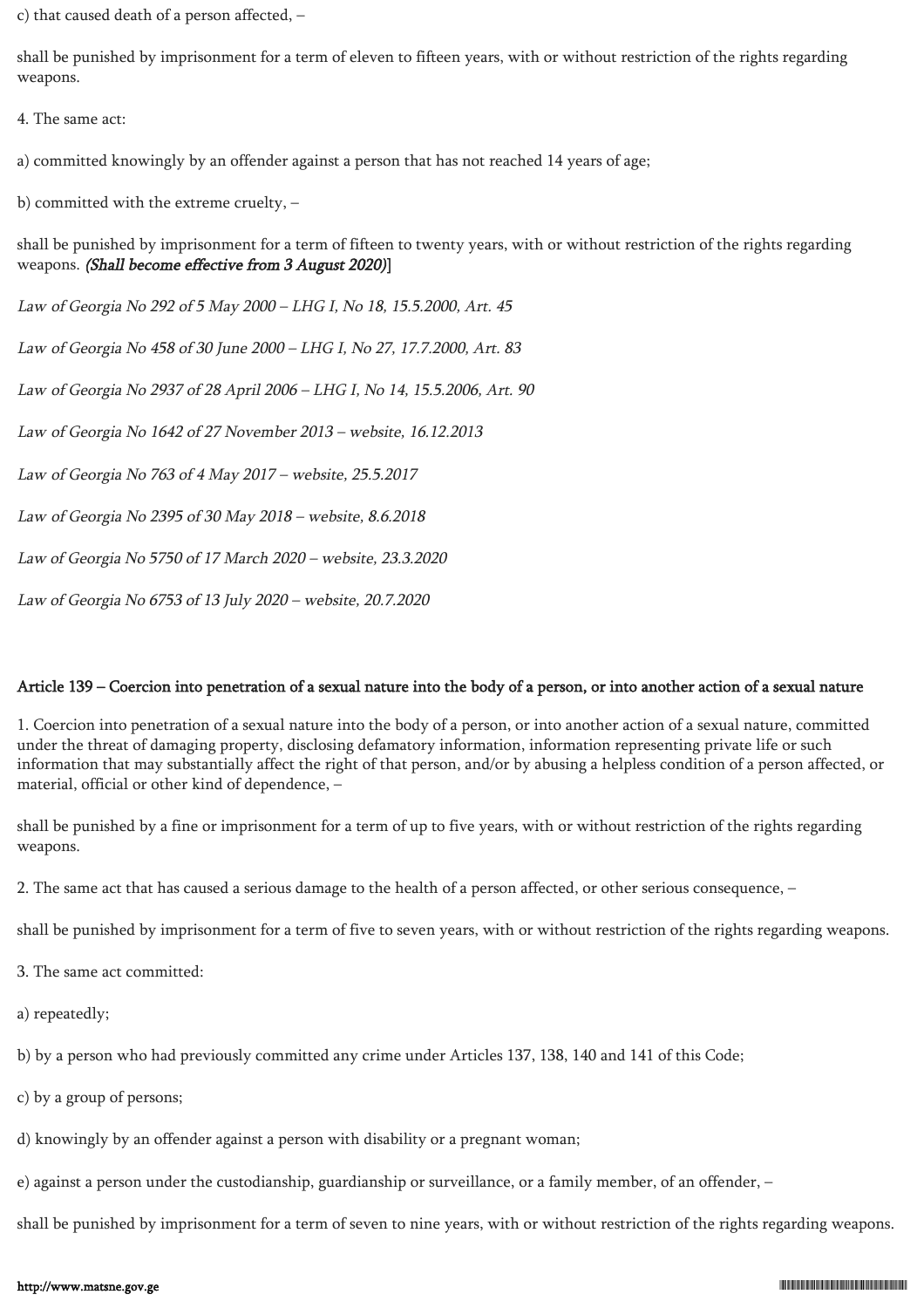- 4. The same act:
- a) having caused death of a person affected;
- b) committed knowingly against a minor, –
- shall be punished by imprisonment for a term of nine to fifteen years, with or without restriction of the rights regarding weapons.
- Law of Georgia No 2458 of 20 June 2003 LHG I, No 21, 15.7.2003, Art. 149
- Law of Georgia No 2937 of 28 April 2006 LHG I, No 14, 15.5.2006, Art. 90
- Law of Georgia No 1642 of 27 November 2013 website, 16.12.2013
- Law of Georgia No 763 of 4 May 2017 website, 25.5.2017
- Law of Georgia No 2395 of 30 May 2018 website, 8.6.2018
- Law of Georgia No 5750 of 17 March 2020 website, 23.3.2020

## Article 140 – Penetration of a sexual nature into the body of a person below 16 years of age

- 1. Penetration of a sexual nature into the body of a person below 16 years of age, committed knowingly by an adult, –
- shall be punished by imprisonment for a term of seven to nine years.
- 2. The same act committed:
- a) knowingly by an offender against a person with disability or a pregnant woman;
- b) by a group of persons;
- c) against two or more persons;
- d) repeatedly;
- e) by a person who had previously committed any crime under Articles 137, 138, 139 and 141 of this Code, –
- shall be punished by imprisonment for a term of eight to ten years.
- [2. The same act committed:
- a) knowingly by an offender against a person with disability or a pregnant woman;
- b) by a group of persons;
- c) against two or more persons;
- d) repeatedly;
- e) by a person who had previously committed any crime under Articles 137-139 and 141 of this Code, –

shall be punished by imprisonment for a term of eight to twelve years. (Shall become effective from 3 August 2020)]

Law of Georgia No 2937 of 28 April 2006 – LHG I, No 14, 15.5.2006, Art. 90

Law of Georgia No 1642 of 27 November 2013 – website, 16.12.2013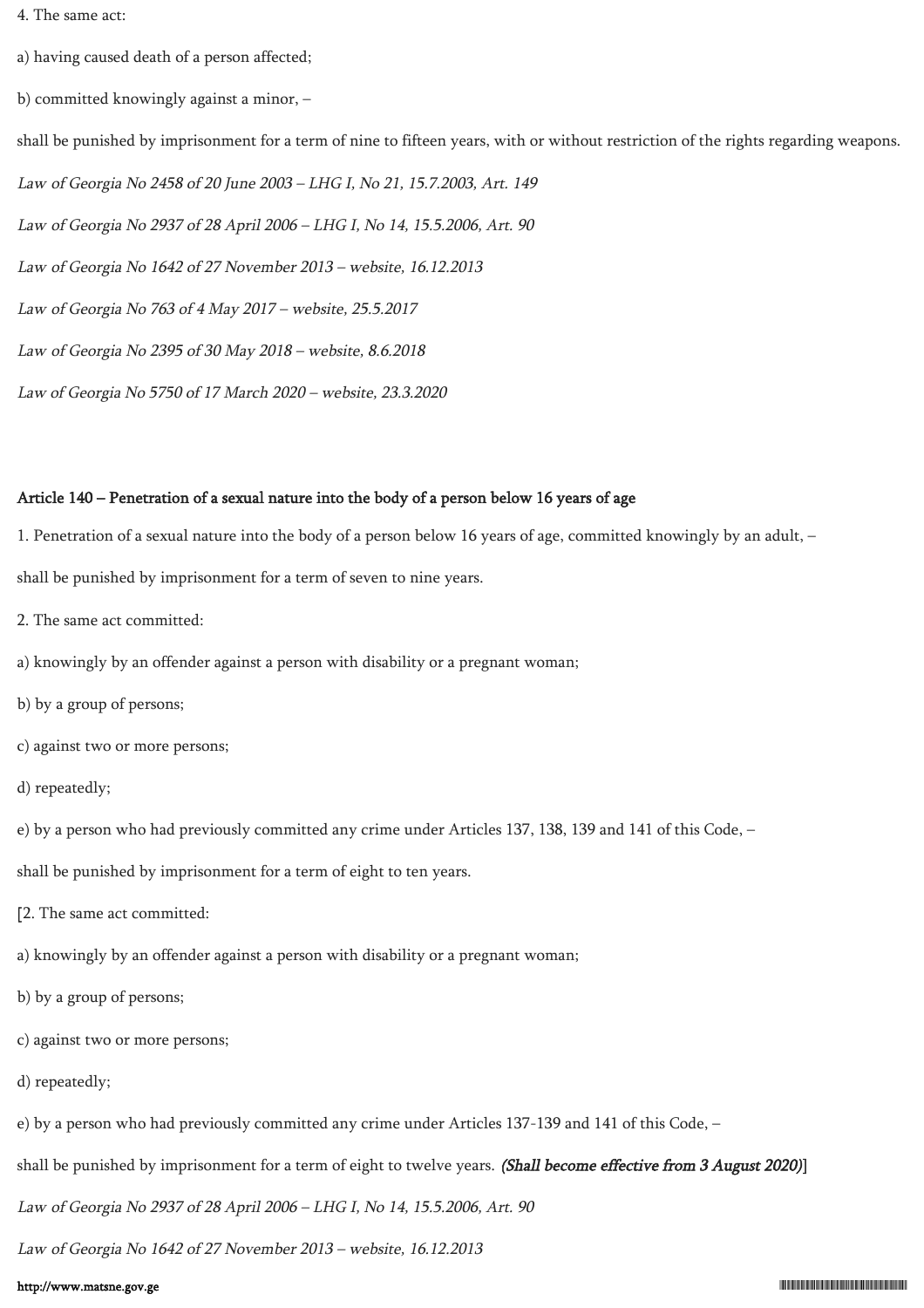Law of Georgia No 763 of 4 May 2017 – website, 25.5.2017 Law of Georgia No 5750 of 17 March 2020 – website, 23.3.2020 Law of Georgia No 6753 of 13 July 2020 – website, 20.7.2020

### Article 141 – Lewd act

1. A lewd act of an adult committed knowingly by an offender without violence against a person below 16 years of age, – shall be punished by imprisonment for a term of five to seven years.

- 2. The same act committed:
- a) knowingly by an offender against a person with disability or a pregnant woman;
- b) by a group of persons;
- c) repeatedly;
- d) against two or more persons;
- e) by a person who had previously committed any crime under Articles 137, 138, 139 and 140 of this Code;

f) knowingly by an offender against a person that has not reached 14 years of age, –

shall be punished by imprisonment for a term of eight to ten years.

Law of Georgia No 1642 of 27 November 2013 – website, 16.12.2013

Law of Georgia No 763 of 4 May 2017 – website, 25.5.2017

Law of Georgia No 5750 of 17 March 2020 – website, 23.3.2020

#### [Article 141 – Lewd act

1. A lewd act of an adult committed knowingly by an offender without violence against a person that has not reached 16 years of age, –

shall be punished by imprisonment for a term of five to nine years.

- 2. The same act committed:
- a) knowingly by an offender against a person with disability or a pregnant woman;
- b) by a group of persons;
- c) repeatedly;
- d) against two or more persons;
- e) by a person who had previously committed any crime under Articles 137-140 of this Code;
- f) knowingly by an offender against a person that has not reached 14 years of age;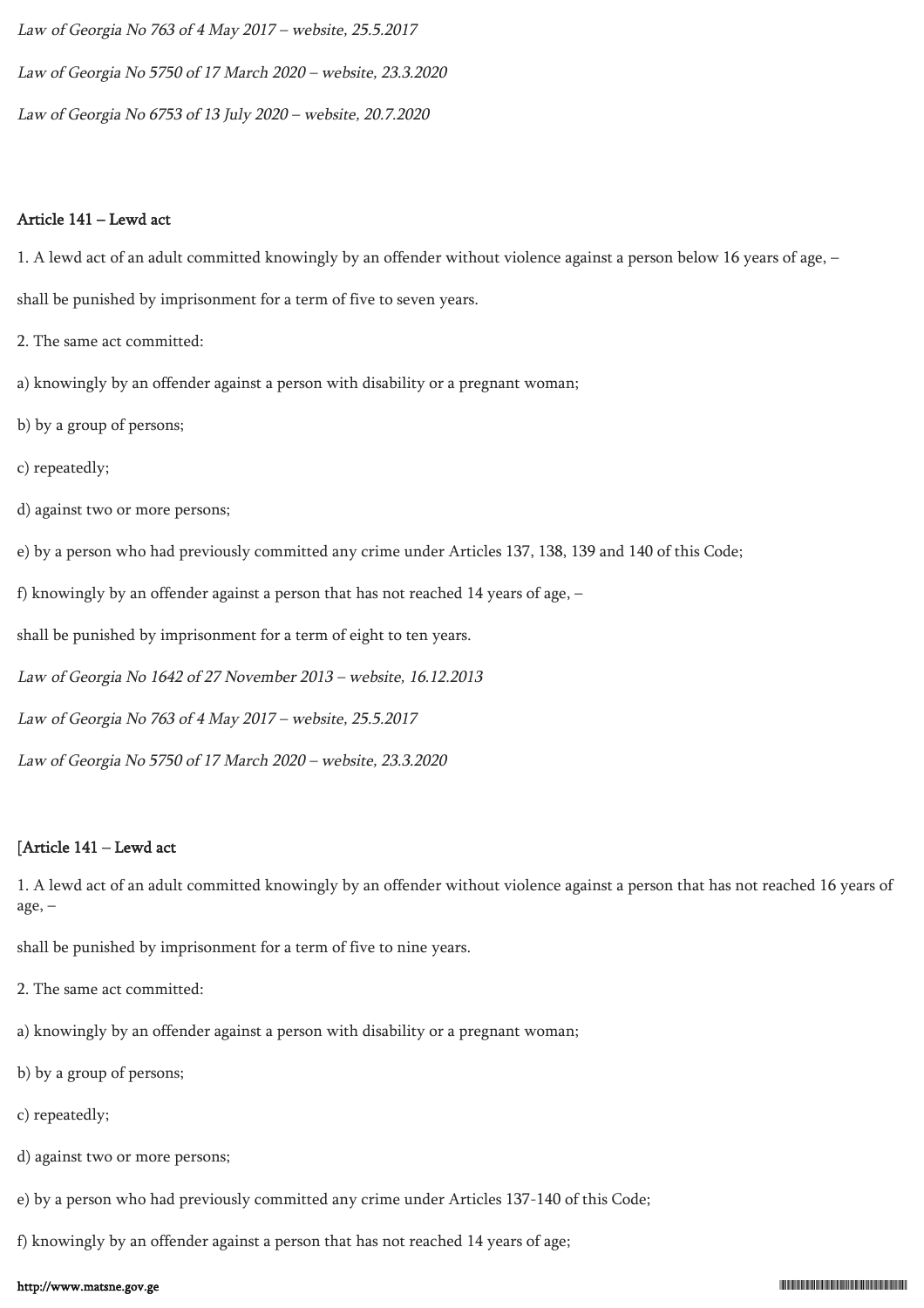g) using trust, and authoritative and influential position, –

shall be punished by imprisonment for a term of eight to twelve years. (Shall become effective from 3 August 2020)]

Law of Georgia No 6753 of 13 July 2020 – website, 20.7.2020

## CHAPTER XXIII – Crime against Human Rights and Freedoms

### Article 142 – Violation of human equality

1. Violation of human equality on the grounds of language, sex, age, nationality, origin, birthplace, place of residence, material or rank status, religion or belief, social belonging, profession, marital status, health status, sexual orientation, gender identity and expression, political or other views or of any other signs that have substantially breached human rights, –

shall be punished by a fine or corrective labour for up to one year and/or by imprisonment for up to two years.

2. The same act:

a) committed by abusing the official position;

b) causing grave consequences, –

shall be punished by a fine or imprisonment for up to three years, with or without deprivation of the right to hold an office or to carry out activities for up to three years.

Note: For the act provided for by this article, a legal person shall be punished by liquidation or deprivation of the right to carry out activities and/or by a fine.

Law of Georgia No 2393 of 2 May 2014 – website, 7.5.2014

# Article  $142^1$  – Racial discrimination

1. Racial discrimination, i.e. an act committed to incite national or racial rivalry or discord in order to humiliate national honour and dignity, as well as direct or indirect restriction of human rights or giving advantage to the person based on race, colour, national or ethnic belonging, which has substantially breached his/her right, –

shall be punished by imprisonment for up to three years.

- 2. The same act committed:
- a) using violence or threat of violence dangerous for life or health;
- b) by abusing the official position, –
- shall be punished by imprisonment for a term of two to five years.
- 3. The act provided for by paragraph 1 or 2 of this article which:
- a) has been committed by an organised group;
- b) has caused the death of the victim or resulted in other grave consequences, –

shall be punished by imprisonment for a term of four to seven years.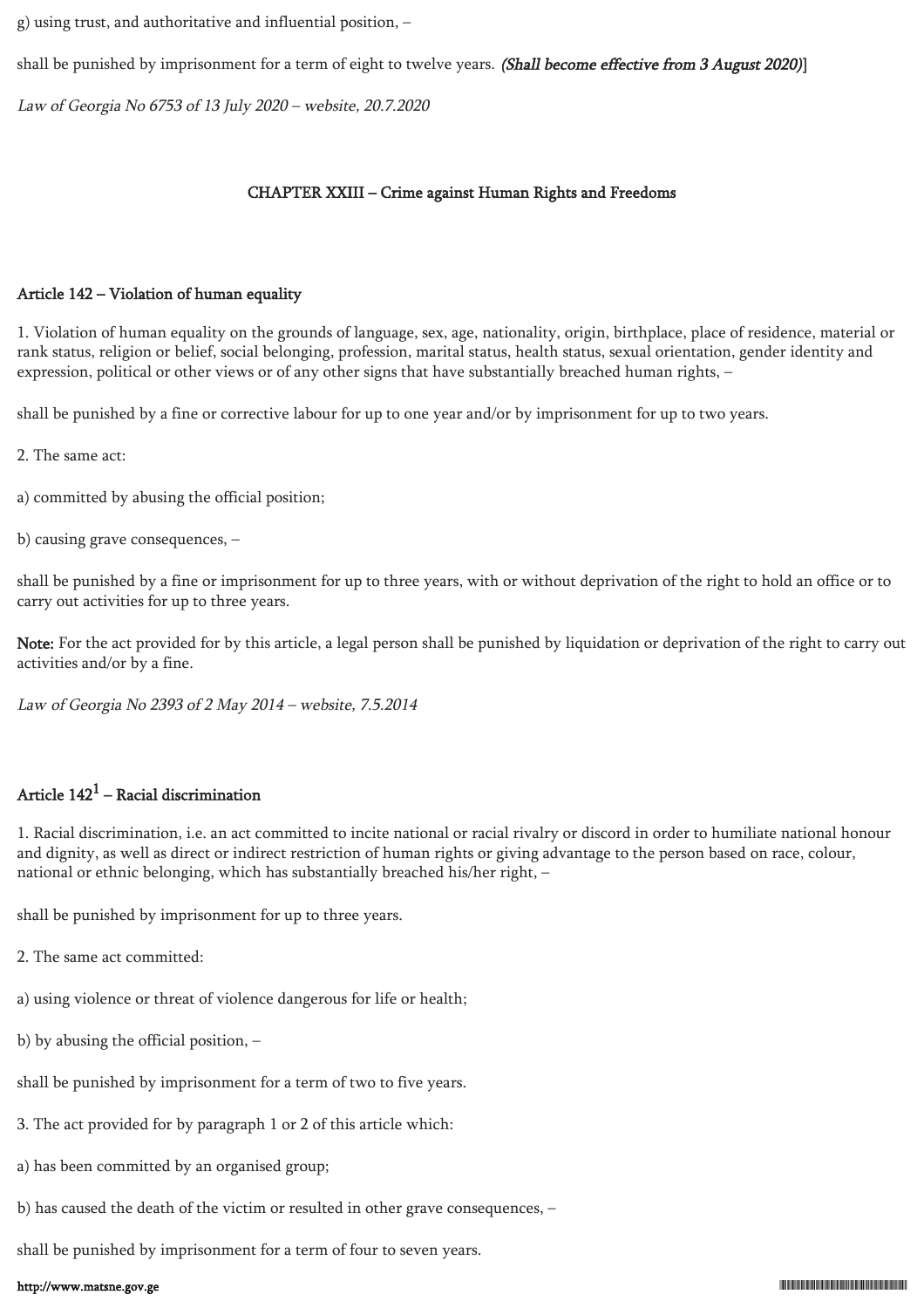Note: For the act provided for by this article, a legal person shall be punished by liquidation or deprivation of the right to carry out activities and/or by a fine.

Law of Georgia No 2355 of 6 June 2003 – LHG I, No 18, 24.6.2003, Art. 117

Law of Georgia No 2937 of 28 April 2006 – LHG I, No 14, 15.5.2006, Art. 90

Law of Georgia No 2393 of 2 May 2014 – website, 7.5.2014

# Article  $142^2$  – Restriction of rights of persons with disabilities

1. Refusing a person with disabilities to exercise the right granted by law and/or an international agreement of Georgia based on his/her disabilities, which substantially encroached on his/her right, –

shall be punished by a fine or house arrest for a term of six months to two years and/or by imprisonment for a term of up to three years.

- 2. The same act:
- a) committed repeatedly;
- b) committed by abusing official position;
- c) committed with violence or threat of violence;
- d) which caused serious consequences, –

shall be punished by a fine or imprisonment for a term of two to five years.

Note: For the act provided for by this article, a legal person shall be punished by liquidation or deprivation of the right to carry out activities and/or by a fine.

Law of Georgia No 2355 of 6 June 2003 – LHG I, No 18, 24.6.2003, Art. 117

Law of Georgia No 2937 of 28 April 2006 – LHG I, No 14, 15.5.2006, Art. 90

Law of Georgia No 2393 of 2 May 2014 – website, 7.5.2014

Law of Georgia No 944 of 1 June 2017 – website, 20.6.2017

#### Article 143 – Unlawful imprisonment

1. Unlawful imprisonment, –

shall be punished by imprisonment for a term of two to four years, with or without restriction of the rights regarding weapons.

- 2. The same act committed:
- a) by taking the victim abroad;
- b) against official foreign representatives or persons subject to international legal protection;
- c) for the purpose of concealing or facilitating any other crime, –

shall be punished by imprisonment for a term of four to seven years, with or without restriction of the rights regarding weapons.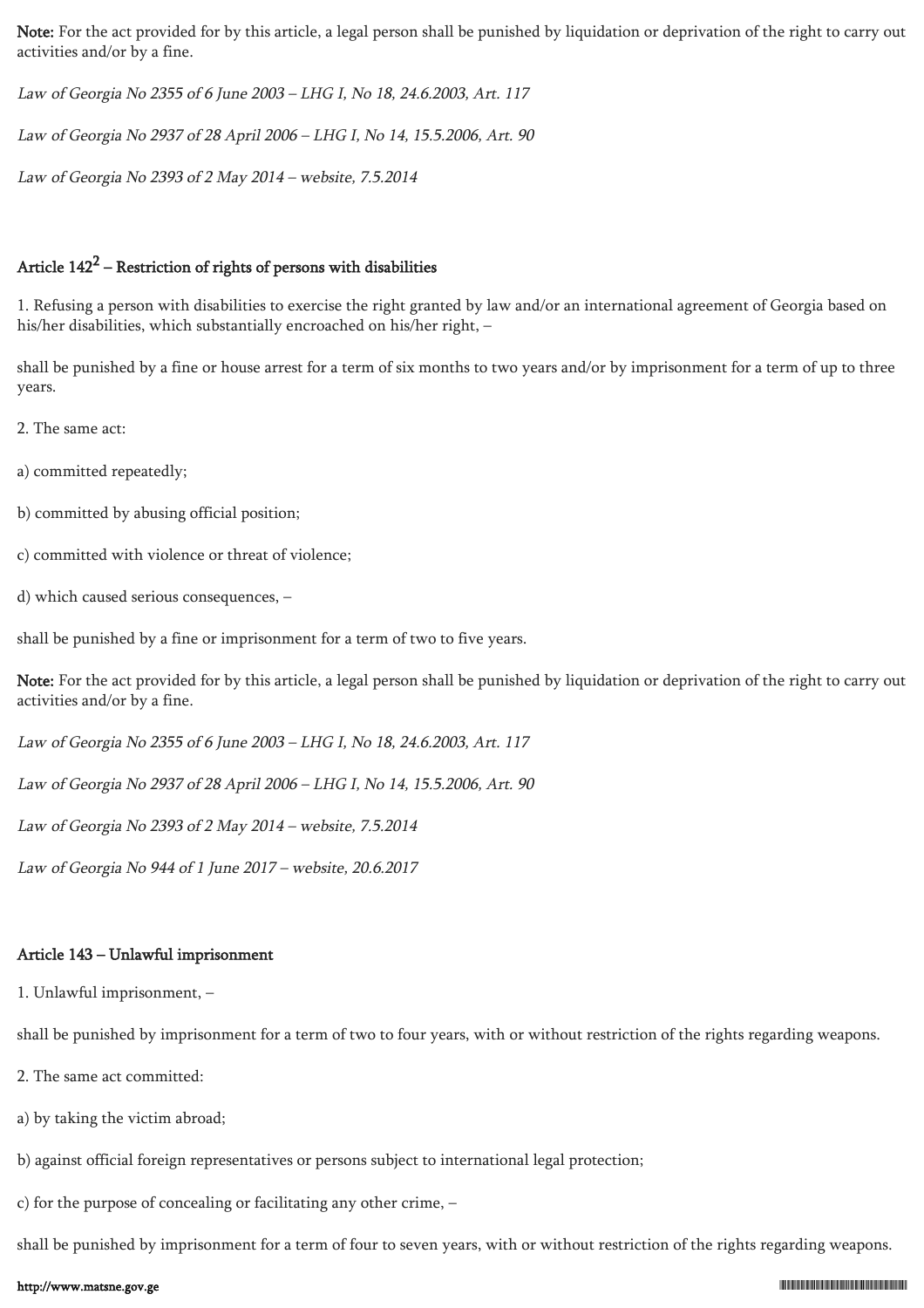3. The same act committed:

- a) with a preliminary agreement by a group of persons;
- b) repeatedly;
- c) against two or more persons;
- d) knowingly by the offender against a pregnant woman, a minor or a helpless person;
- e) using violence or threat of violence dangerous for life or health, –

shall be punished by imprisonment for a term of seven to ten years, with or without restriction of the rights regarding weapons.

- 4. The act provided for by paragraphs 1, 2 or 3 of this article:
- a) committed by an organised group;
- b) that caused the death of the victim or resulted in other grave consequences, –

shall be punished by imprisonment for a term of eight to twelve years, with or without restriction of the rights regarding weapons.

Law of Georgia No 292 of 5 May 2000 – LHG I, No 18, 15.5.2000, Art. 45

Law of Georgia No 458 of 30 June 2000 – LHG I, No 27, 17.7.2000, Art. 83

Law of Georgia No 2937 of 28 April 2006 – LHG I, No 14, 15.5.2006, Art. 90

Law of Georgia No 3530 of 25 July 2006 – LHG I, No 37, 7.8.2006, Art. 271

Law of Georgia No 2395 of 30 May 2018 – website, 8.6.2018

# Article  $143^1$  – Human trafficking

1. Purchase or sale of human beings, or any unlawful transactions in relation to them, by means of threat, use of force or other forms of coercion, of abduction, blackmail, fraud, deception, by abuse of a position of vulnerability or power or by means of giving or receiving of payment or benefits to achieve the consent of a person having control over another person, as well as recruitment, carriage, concealing, hiring, transporting, providing, harbouring or receiving of a human being for exploitation, –

shall be punished by imprisonment for a term of seven to twelve years, with deprivation of the right to hold an office or to carry out activities for up to three years.

- 2. The same act committed:
- a) by the offender knowingly to a pregnant woman;

b) knowingly by the offender against a helpless person or a person who financially or otherwise depends on the offender;

c) by abusing the official position, –

shall be punished by imprisonment for a term of nine to fourteen years, with deprivation of the right to hold an office or to carry out activities for up to three years.

- 3. The same act committed:
- a) repeatedly;

b) against two or more persons;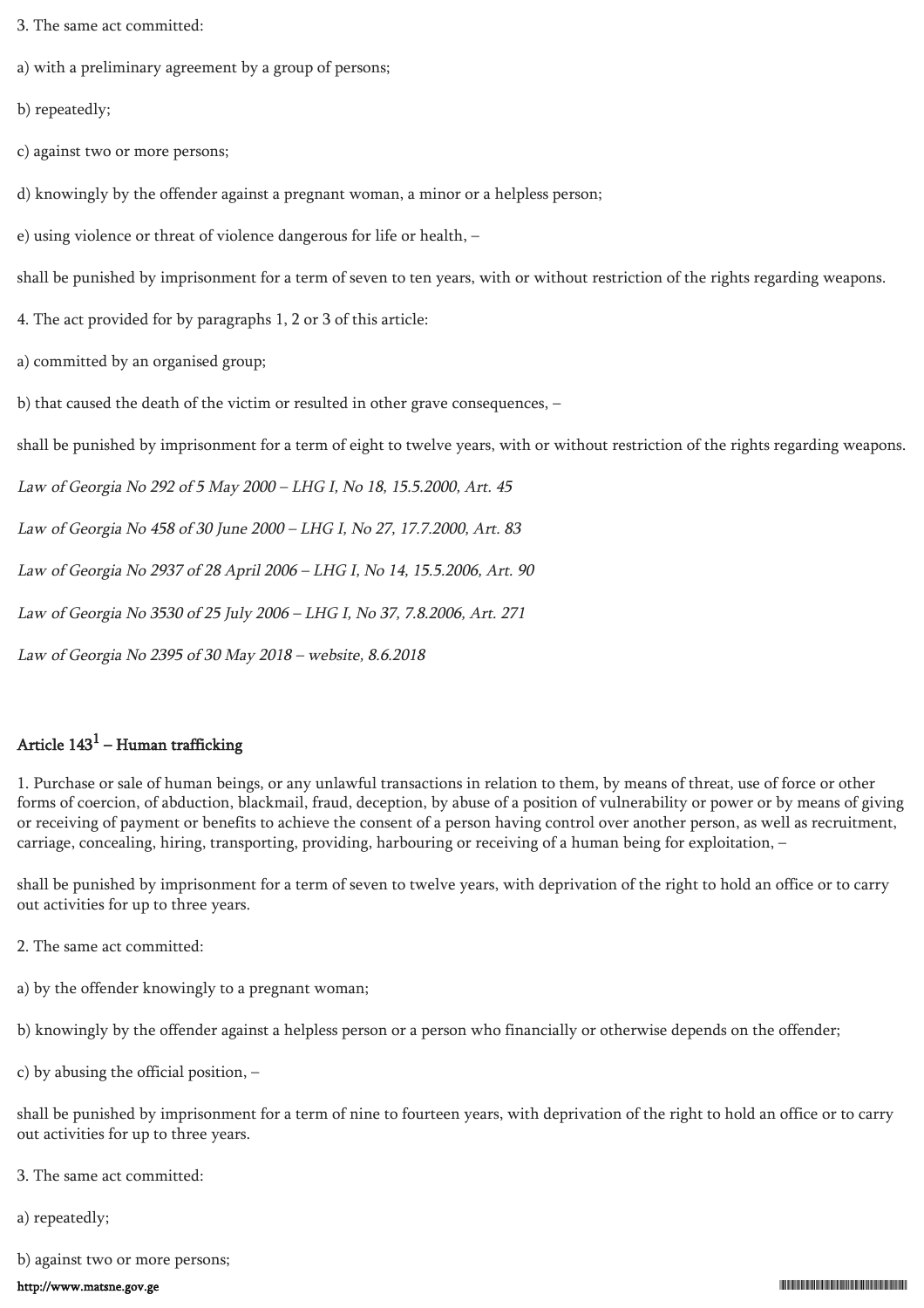c) by taking the victim abroad;

d) using violence or threat of violence which is dangerous for life or health;

e) by a group of persons with preliminary agreement, –

shall be punished by imprisonment for a term of 12 to 15 years, with deprivation of the right to hold an office or to carry out activities for up to three years.

4. The act provided for in paragraphs 1, 2 or 3 of this article:

a) committed by an organised group;

b) that caused the death of the victim or resulted in other grave consequences, –

shall be punished by imprisonment for a term of 15 to 20 years, with deprivation of the right to hold an office or to carry out activities for up to three years.

### Note:

1. For the purposes of this article and Article  $143^2$  of this Code, the following shall constitute exploitation for the purpose of gaining material or other benefit:

a) inducing a person to perform labour or other services;

b) inducing a person to provide sexual services;

c) engaging a person in criminal activities, prostitution, pornographic or other anti-social activities;

d) removing, transplanting or otherwise using an organ, part of an organ or tissue of the human body by force or deception;

e) subjecting a human being to practices similar to slavery or to modern-day slavery. Subjecting a human being to modern-day slavery shall mean creation of such conditions when the person performs certain work or renders services in favour of another person in return for payment, inadequate payment or without payment, and he/she is not able to change these circumstances because of his/her dependence on that person. Dependence on a person may be caused by, among other things:

e.a) confiscation, control or intentional unlawful handling of personal identification documents;

e.b) restriction of the right to free movement or control of free movement;

e.c) restriction or control of communication (including correspondence and phone calls) with family members or other persons;

e.d) creation of coercive or threatening environment.

2. For the purposes of this article and Article  $143^2$  of this Code, it does not matter whether a person consents to his/her predetermined exploitation.

3. For the acts provided for by this article, a legal person shall be punished by deprivation of the right to carry out activities or by liquidation and a fine.

Law of Georgia No 2355 of 6 June 2003 – LHG I, No 18, 24.6.2003, Art. 117

Law of Georgia No 2937 of 28 April 2006 – LHG I, No 14, 15.5.2006, Art. 90

Law of Georgia No 3309 of 20 June 2006 – LHG I, No 25, 13.7.2006, Art. 196

Law of Georgia No 3530 of 25 July 2006 – LHG I, No 37, 7.8.2006, Art. 271

Law of Georgia No 2473 of 29 May 2014 – website, 4.6.2014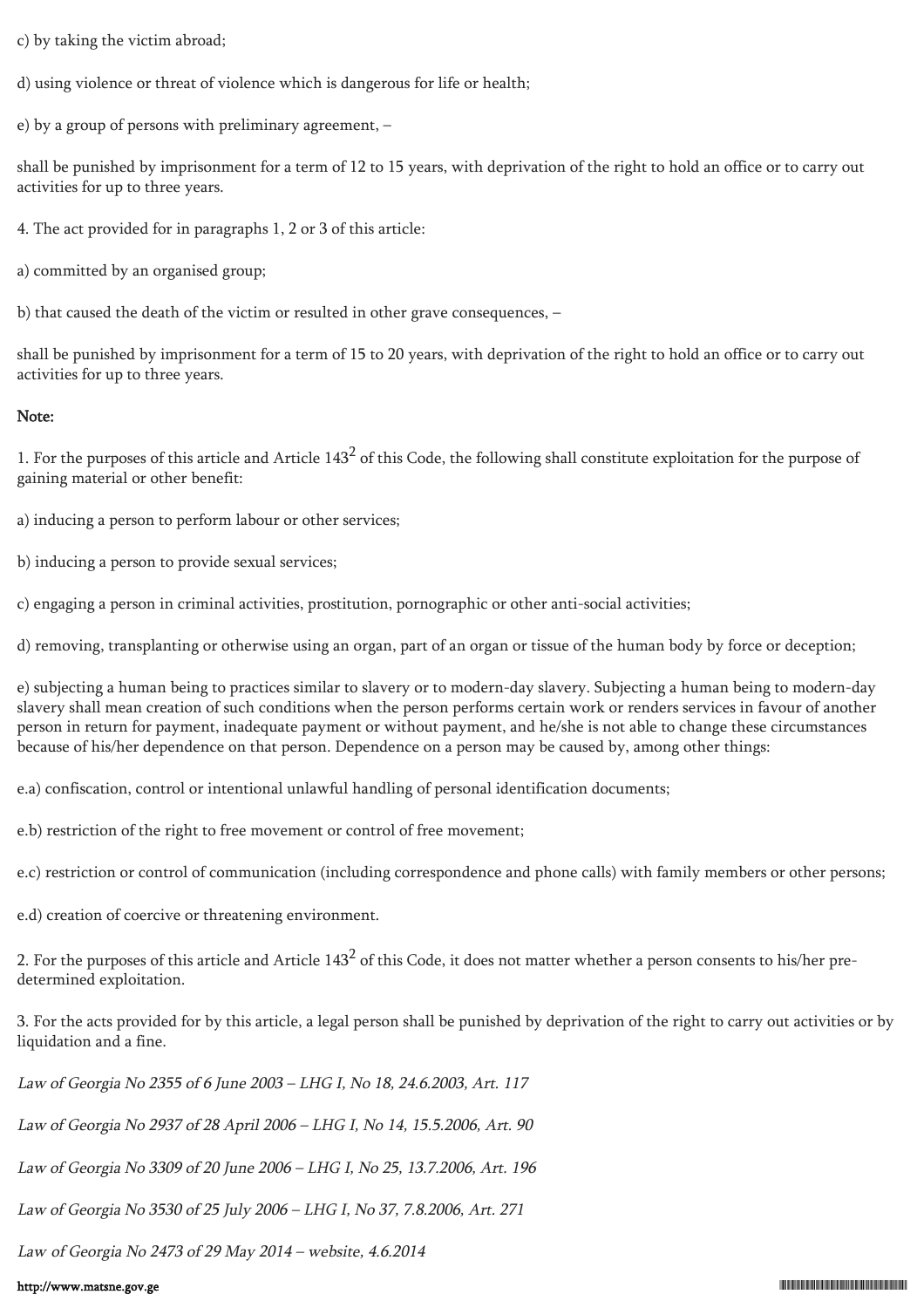# Article  $143^2$  – Child trafficking

1. Purchase or sale of children, or other unlawful transactions in relation to them, as well as their recruitment, carriage, concealment, hiring, transportation, provision, harbouring or reception for exploitation, –

shall be punished by imprisonment for eight to twelve years, with deprivation of the right to hold an office or to carry out activities for up to three years.

- 2. The same act committed:
- a) by the offender knowingly to a pregnant woman;

b) knowingly by the offender against a helpless person or a person who financially or otherwise depends on the offender;

c) by abusing the official position, –

shall be punished by imprisonment for a term of 11 to 15 years, with deprivation of the right to hold an office or to carry out activities for up to three years.

- 3. The same act committed:
- a) repeatedly;
- b) using coercion, blackmail or deception;
- c) against two or more children;
- d) by taking the victim abroad;
- e) using violence or threat of violence dangerous for life or health;
- f) by a group of persons with preliminary agreement, –

shall be punished by imprisonment for a term of 14 to 17 years, with deprivation of the right to hold an office or to carry out activities for up to three years.

- 4. The act provided for by paragraphs 1, 2 or 3 of this article:
- a) committed by an organised group;

b) causing the death of the victim or other grave consequences, –

shall be punished by imprisonment for a term of 17 to 20 years, with deprivation of the right to hold an office or to carry out activities for up to three years, or by life imprisonment.

Note: For the acts provided for by this article, a legal person shall be punished by deprivation of the right to carry out activities or by liquidation and a fine.

Law of Georgia No 2355 of 6 June 2003 – LHG I, No 18, 24.6.2003, Art. 117

Law of Georgia No 2980 of 14 August 2003 – LHG I, No 26, 5.9.2003, Art. 191

Law of Georgia No 2937 of 28 April 2006 – LHG I, No 14, 15.5.2006, Art. 90

Law of Georgia No 3309 of 20 June 2006 – LHG I, No 25, 13.7.2006, Art. 196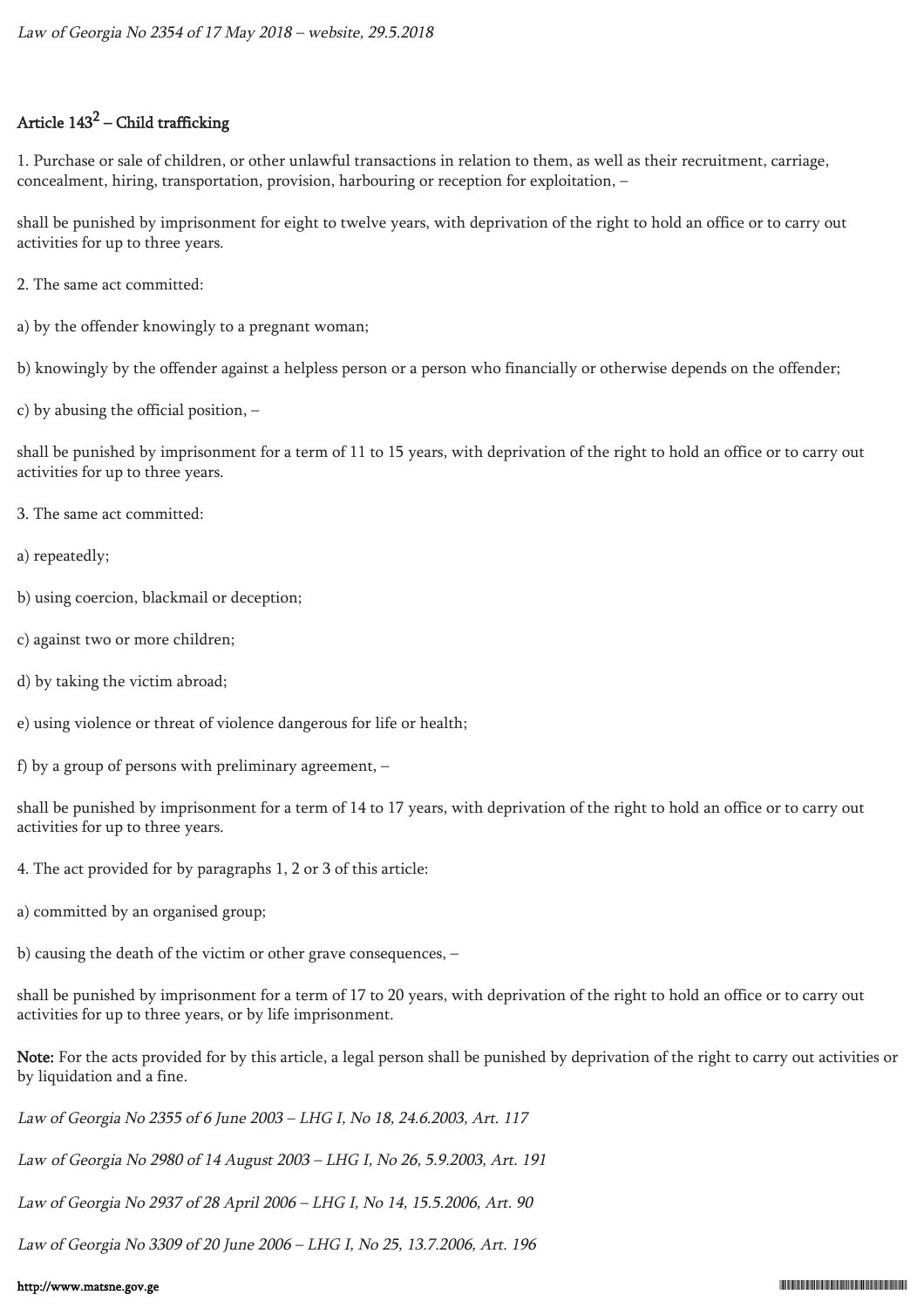Law of Georgia No 3530 of 25 July 2006 – LHG I, No 37, 7.8.2006, Art. 271 Law of Georgia No 2473 of 29 May 2014 – website, 4.6.2014 Law of Georgia No 2354 of 17 May 2018 – website, 29.5.2018

# Article  $143^3$  – Abuse of services of a victim of (a person affected by) human trafficking

1. Premeditatedly using the services of a victim of a crime or of an affected person under Articles  $143^1$  and  $143^2$  of this Code, which is an exploitation under Article  $143^{\rm 1}$  of the same Code, –

shall be punished by imprisonment for a term of three to five years.

2. The same act committed:

a) repeatedly;

b) knowingly by the offender against a pregnant woman;

c) knowingly by the offender against a helpless person or a person who financially or otherwise depends on the offender;

d) by abusing the official position, –

shall be punished by imprisonment for a term of five to seven years, with deprivation of the right to hold an office or to carry out activities for up to three years.

- 3. The same act committed:
- a) against two or more persons;

b) with violence or under the threat of violence which is dangerous for life or health;

c) by a group of persons with preliminary agreement, –

shall be punished by imprisonment for a term of seven to twelve years, with deprivation of the right to hold an office or to carry out activities for up to three years.

4. The act provided for in paragraphs 1, 2 or 3 of this article committed by an organised group, –

shall be punished by imprisonment for a term of 12 to 15 years, with deprivation of the right to hold an office or to carry out activities for up to three years.

Note: A person who committed a crime under this Code shall be released from criminal liability if he/she voluntarily provided information about this to the investigative authorities in writing or by using any technical means of communication, contributed to the conduct of investigation and his/her actions do not contain elements of any other crime.

Law of Georgia No 4706 of 8 May 2007 – LHG I, No 18, 22.5.2007, Art. 136

Law of Georgia No 2473 of 29 May 2014 – website, 4.6.2014

Law of Georgia No 4106 of 24 July 2015 – website, 4.8.2015

Law of Georgia No 944 of 1 June 2017 – website, 20.6.2017

Law of Georgia No 2354 of 17 May 2018 – website, 29.5.2018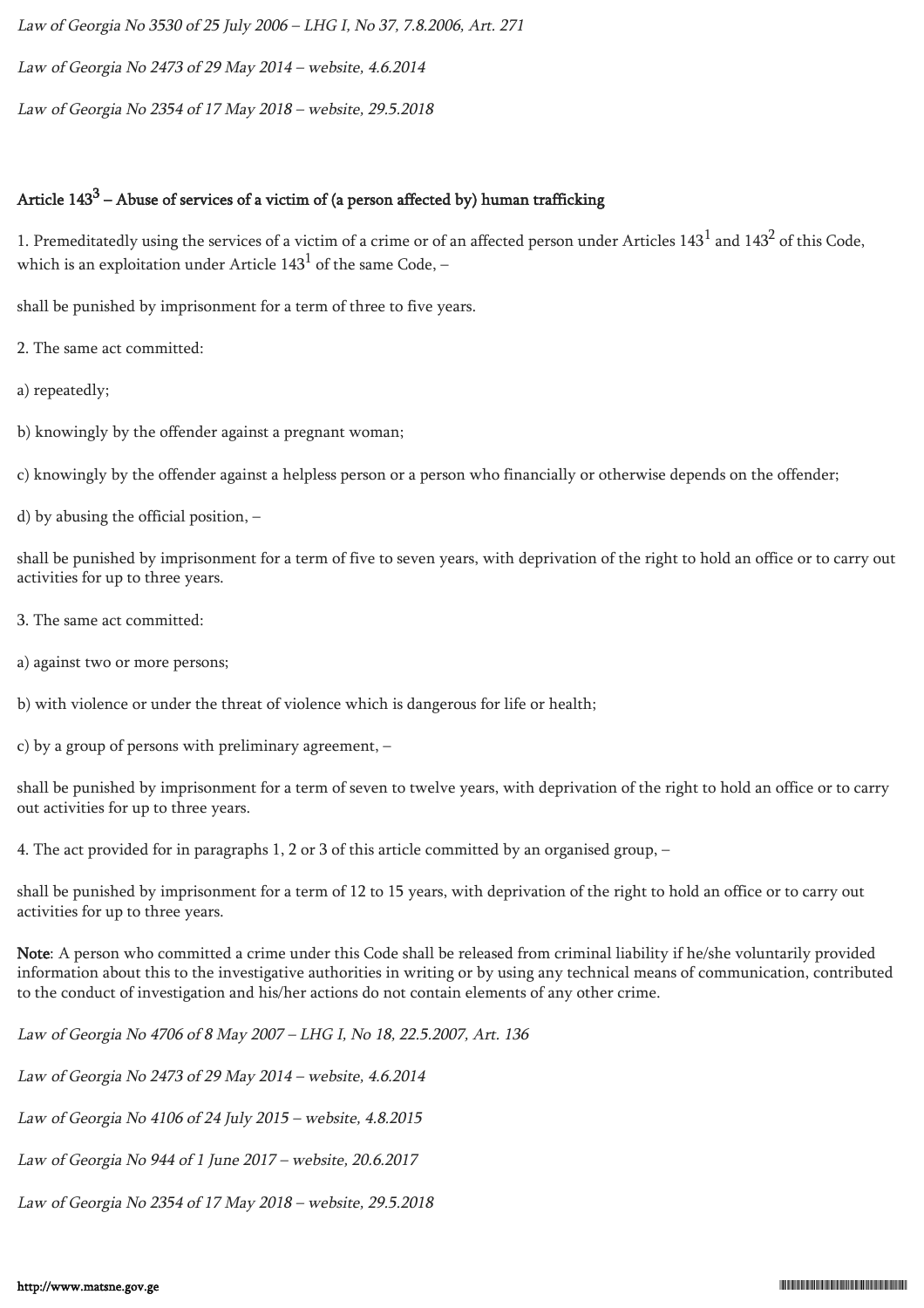### Article 144 – Taking a hostage

1. Taking a hostage in order to force an organisation or a person to perform or not to perform certain acts as a condition for the hostage's release, –

shall be punished by imprisonment for a term of seven to ten years, with or without restriction of the rights regarding weapons.

- 2. The same act committed:
- a) with a preliminary agreement by a group of persons;
- b) repeatedly;
- c) against two or more persons;
- d) by taking the victim abroad;
- e) for longer than seven days;
- f) for mercenary purposes;
- g) knowingly by the offender against a pregnant woman, a minor or a helpless person;

h) against official foreign representatives or persons subject to international legal protection;

i) using violence or threat of violence which is dangerous for life or health, –

shall be punished by imprisonment for a term of nine to fourteen years, with or without restriction of the rights regarding weapons.

- 3. The act provided for in paragraph 1 or 2 of this article which:
- a) is committed by an organised group;
- b) has caused the death of the victim or resulted in other grave consequences, –

shall be punished by imprisonment for a term of thirteen to eighteen years, with or without restriction of the rights regarding weapons.

- Law of Georgia No 292 of 5 May 2000 LHG I, No 18, 15.5.2000, Art. 45
- Law of Georgia No 458 of 30 June 2000 LHG I, No 27, 17.7.2000, Art. 83
- Law of Georgia No 2937 of 28 April 2006 LHG I, No 14, 15.5.2006, Art. 90

Law of Georgia No 2395 of 30 May 2018 – website, 8.6.2018

# Article  $144^{\rm 1}$  – Torture

1. Torture, i.e. exposing a person, or a third person to such conditions or treating him/her in a manner that causes severe physical pain or psychological or moral anguish, and which aims to obtain information, evidence or confession, threaten or coerce, or punish the person for the act he/she or a third person has committed or has allegedly committed, –

shall be punished by imprisonment for a term of seven to ten years, with or without restriction of the rights regarding weapons.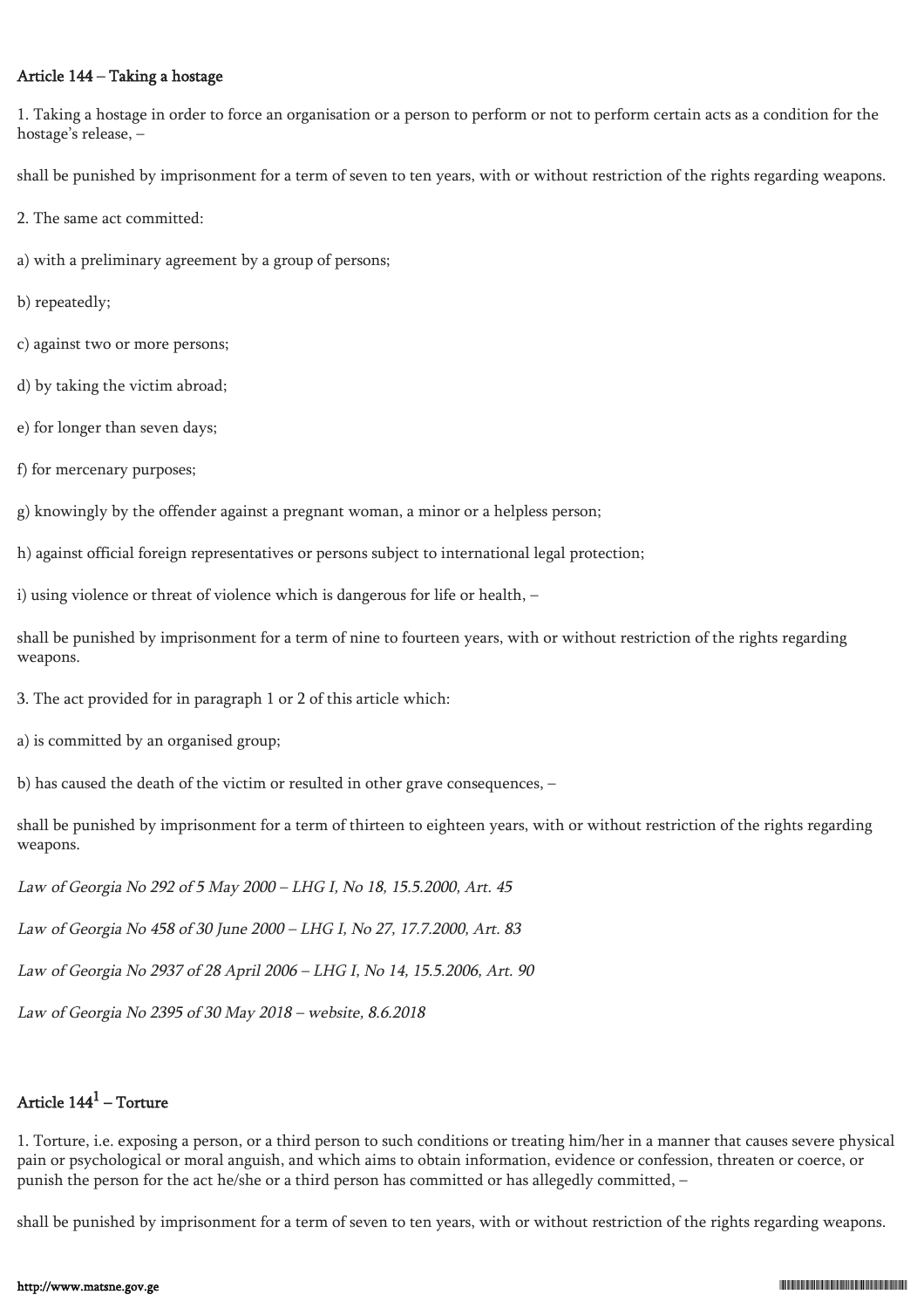- 2. The same act committed:
- a) by an official or a person holding equivalent position;
- b) by abusing the official position;
- c) repeatedly;
- d) against two or more persons;
- e) by a group of persons;

f) by violating the equality of persons, or due to their race, colour, language, sex, religion, belief, political or other views, national, ethnic, social belonging, origin, place of residence, material status or title;

g) knowingly by the offender against a pregnant woman, a minor, a person arrested or otherwise deprived of freedom, a helpless person or a person dependent on the offender materially or otherwise;

h) by contract;

- i) for the purpose of hostage taking;
- j) by way of medical manipulations, using medicines or special instruments (tools);
- k) for mercenary purposes;

l) for the purpose of making a person confess in having committed a particularly serious crime, or for the purpose of making a false denunciation concerning the commission of a crime by a third person, –

shall be punished by imprisonment for a term of nine to fifteen years, with deprivation of the right to hold an office or to carry out activities for up to five years, with or without restriction of the rights regarding weapons.

3. The same act:

- a) committed by way of sexual abuse;
- b) committed by an organised group;

c) that caused death, –

shall be punished by imprisonment for a term of twelve to twenty years or life imprisonment, with deprivation of the right to hold an office or to carry out activities for up to five years, with or without restriction of the rights regarding weapons.

Law of Georgia No 1751 of 23 June 2005 – LHG I, No 38, 15.7.2005, Art. 250

Law of Georgia No 2937 of 28 April 2006 – LHG I, No 14, 15.5.2006, Art. 90

Law of Georgia No 3530 of 25 July 2006 – LHG I, No 37, 7.8.2006, Art. 271

Law of Georgia No 59 of 1 December 2016 – website, 13.12.2016

Law of Georgia No 2395 of 30 May 2018 – website, 8.6.2018

# Article  $144^2$  – Threat of torture

1. The threat of the creation of the conditions, or of the application of the treatment or punishment specified in Article  $144<sup>1</sup>$  of this Code, which is carried out for the same purpose, if the threat is real and instant, –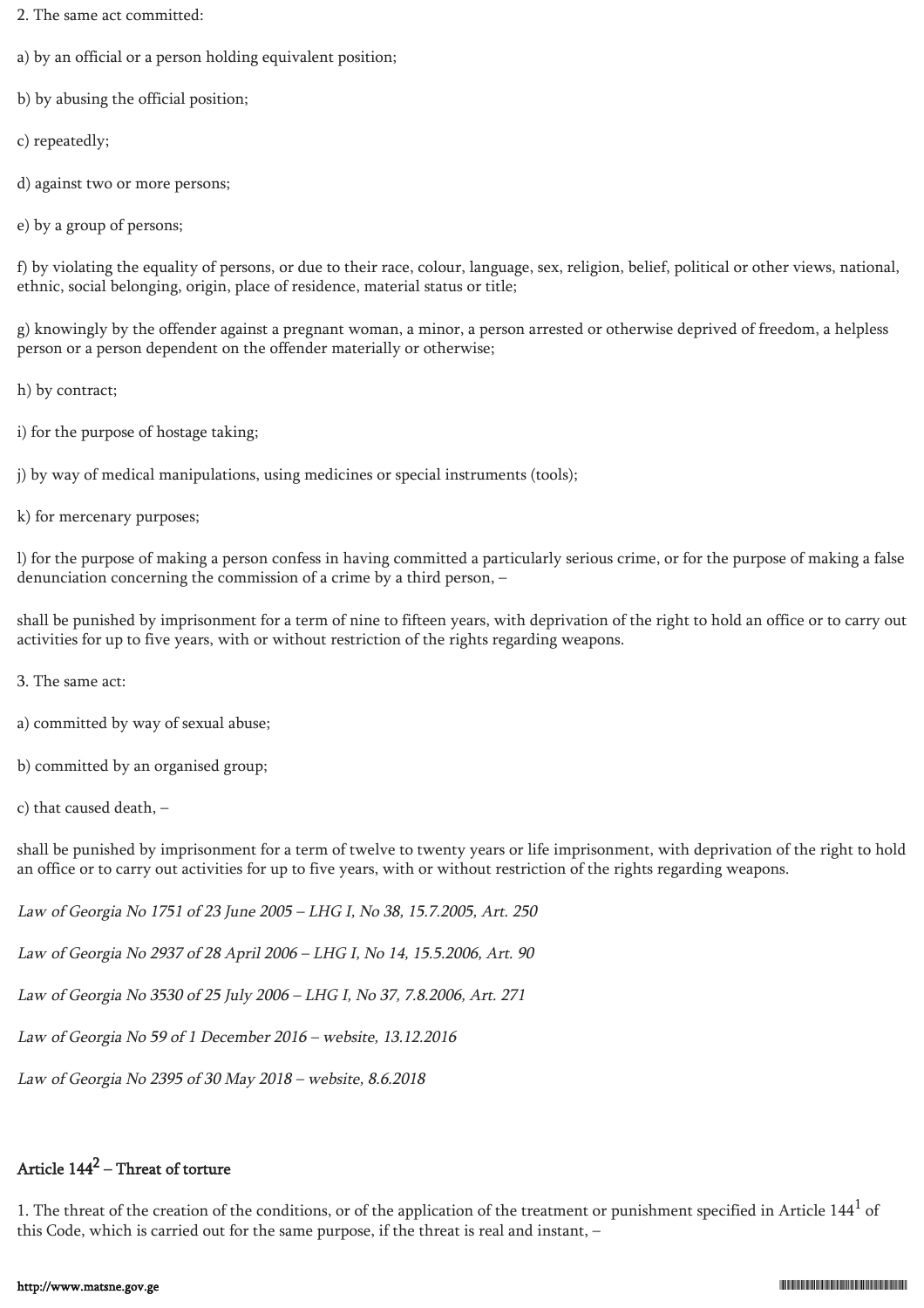shall be punished by a fine or imprisonment for up to two years, with or without restriction of the rights regarding weapons.

2. The same act committed repeatedly, –

shall be punished by imprisonment for a term of two to four years, with or without restriction of the rights regarding weapons.

Law of Georgia No 1751 of 23 June 2005 – LHG I, No 38, 15.7.2005, Art. 250

Law of Georgia No 59 of 1 December 2016 – website, 13.12.2016

Law of Georgia No 2395 of 30 May 2018 – website, 8.6.2018

Law of Georgia No 3772 of 30 November 2018 – website, 14.12.2018

# Article  $144^3$  – Humiliation or inhuman treatment

1. Humiliating or coercing a person, placing him/her in an inhuman, degrading and humiliating condition, which inflicts severe physical and psychological suffering on him/her, –

shall be punished by a fine or imprisonment for a term of three to seven years, with or without restriction of the rights regarding weapons.

- 2. The same act committed:
- a) by an official or a person holding equivalent position;
- b) by abusing the official position;
- c) repeatedly;
- d) against two or more persons;
- e) by more than one person;

f) by violating the equality of persons, or due to their race, colour, language, sex, religion, belief, political or other views, national, ethnic, social belonging, origin, place of residence, material status or title;

g) knowingly by the offender against a pregnant woman, a minor, a person arrested or otherwise deprived of freedom, a helpless person or a person dependent on the offender materially or otherwise;

h) by contract;

i) for the purpose of hostage taking, –

shall be punished by imprisonment for a term of five to ten years, with or without deprivation of the right to hold an office or to carry out activities for up to five years, with or without restriction of the rights regarding weapons.

Law of Georgia No 1751 of 23 June 2005 – LHG I, No 38, 15.7.2005, Art. 250

Law of Georgia No 2937 of 28 April 2006 – LHG I, No 14, 15.5.2006, Art. 90

Law of Georgia No 59 of 1 December 2016 – website, 13.12.2016

Law of Georgia No 944 of 1 June 2017 – website, 20.6.2017

Law of Georgia No 2395 of 30 May 2018 – website, 8.6.2018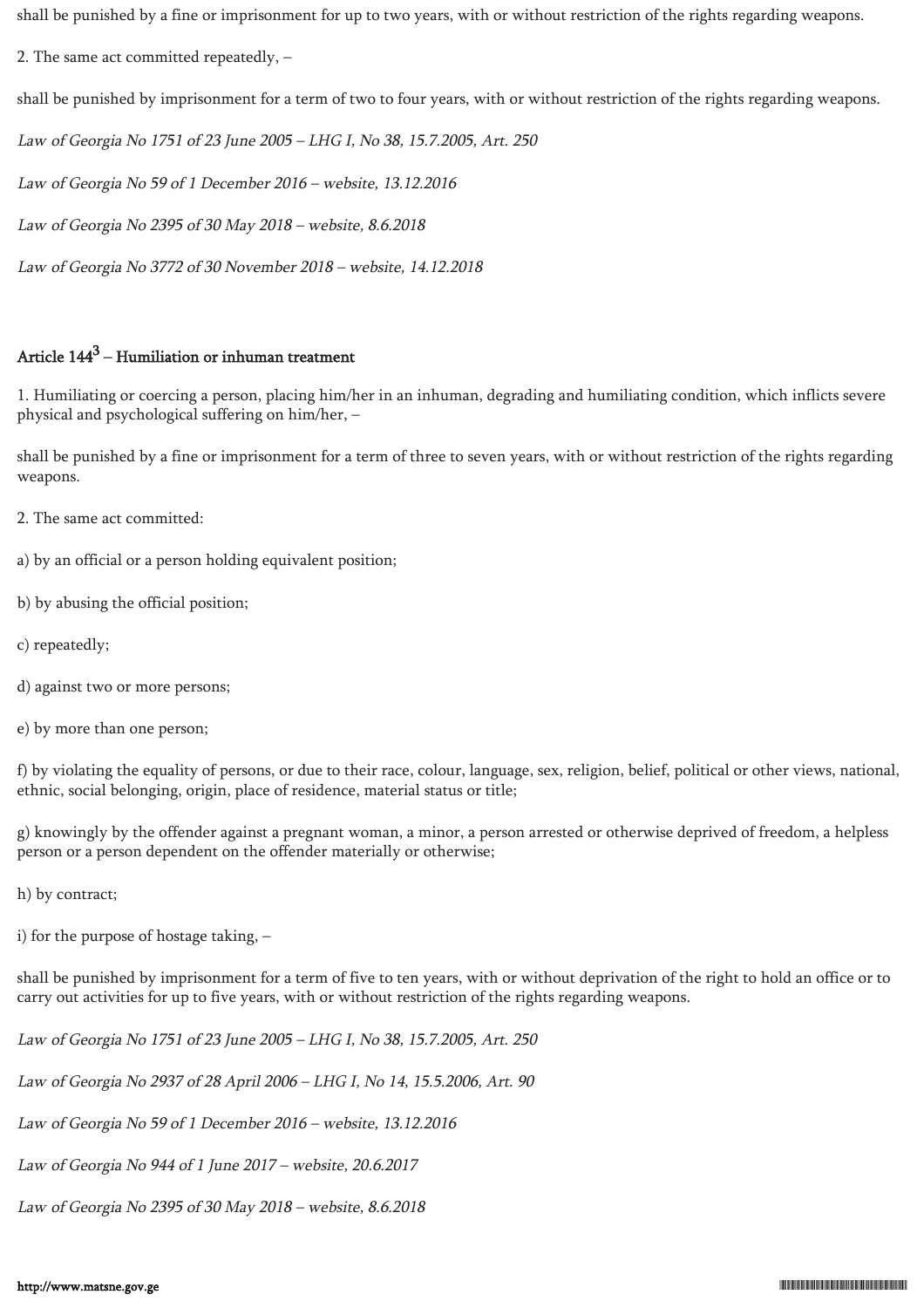### Article 145 – Provocation of crime

Provocation of crime, i.e. inducing another person to commit a crime for the purpose of his/her criminal prosecution, –

shall be punished by house arrest for a term of six months to two years or by imprisonment for a term of one to three years.

Law of Georgia No 2937 of 28 April 2006 – LHG I, No 14, 15.5.2006, Art. 90

Law of Georgia No 944 of 1 June 2017 – website, 20.6.2017

#### Article 146 – Malicious criminal prosecution of innocent persons

1. Malicious criminal prosecution of innocent persons, –

shall be punished by imprisonment for a term of two to five years, with or without deprivation of the right to hold an office or to carry out activities for up to three years.

2. The same act, if accompanied by a charge of a serious or a particularly serious crime, –

shall be punished by imprisonment for a term of four to seven years.

Law of Georgia No 2937 of 28 April 2006 – LHG I, No 14, 15.5.2006, Art. 90

#### Article 147 – Intentional illegal arrest or detention

1. An intentional illegal arrest, –

shall be punished by imprisonment for a term of five to eight years, or with or without deprivation of the right to hold an office or to carry out activities for a term of up to three years.

2. An intentional illegal detention, –

shall be punished by imprisonment for a term of seven to ten years.

3. The act provided for by paragraph 1 or 2 of this article, which has resulted in grave consequences, –

shall be punished by imprisonment for a term of nine to twelve years.

Law of Georgia No 292 of 5 May 2000 – LHG I, No 18, 15.5.2000, Art. 45

Law of Georgia No 458 of 30 June 2000 – LHG I, No 27, 17.7.2000, Art. 83

Law of Georgia No 2937 of 28 April 2006 – LHG I, No 14, 15.5.2006, Art. 90

Law of Georgia No 944 of 1 June 2017 – website, 20.6.2017

## Article 148 – (Deleted)

Law of Georgia No 224 of 24 June 2004 – LHG I, No 19, 15.7.2004, Art. 80

## Article 149 – Illegal placement or arrest in a psychiatric hospital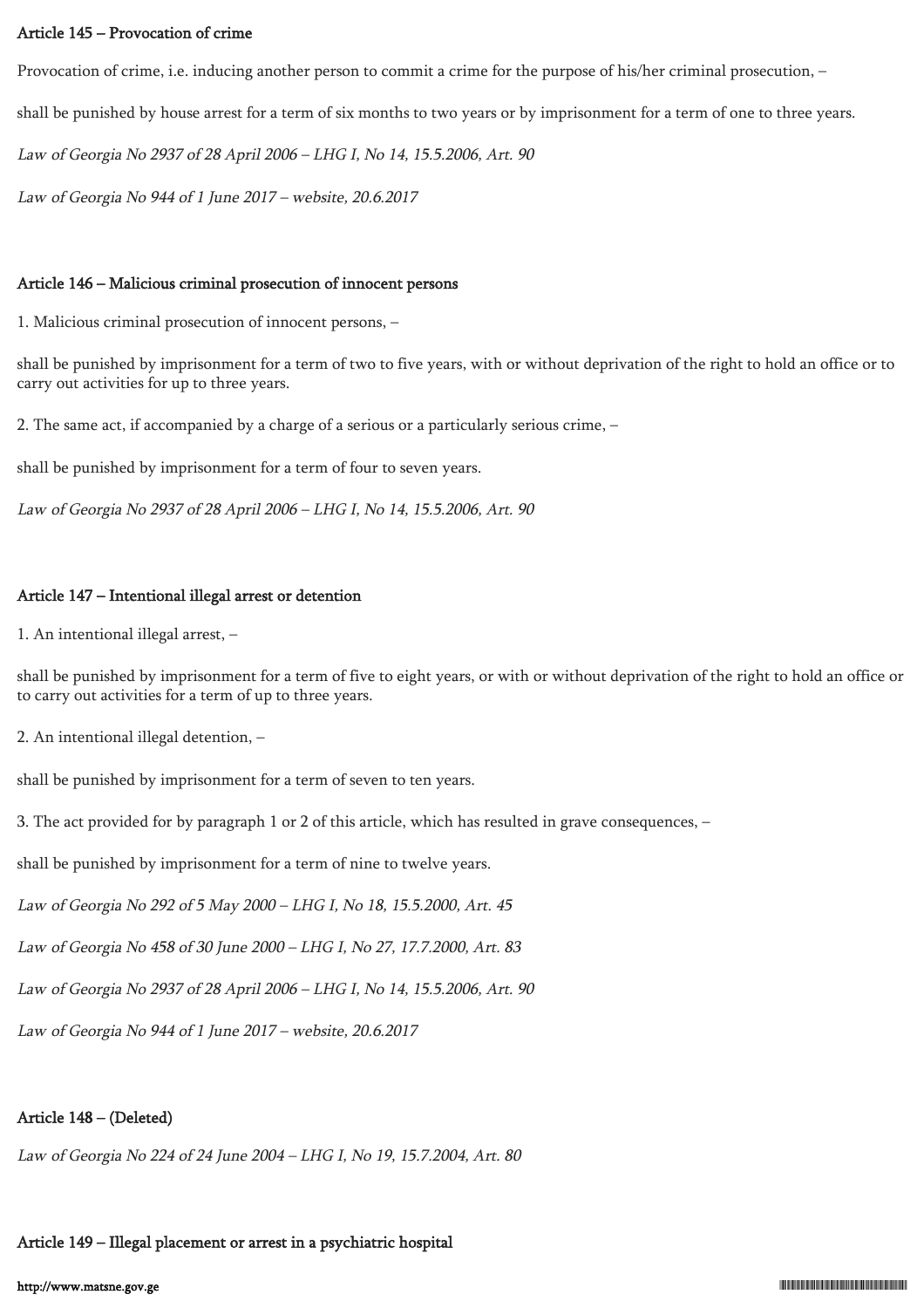1. Illegal placement or arrest in a psychiatric hospital, –

shall be punished by imprisonment for a term of three to six years, with or without restriction of the rights regarding weapons.

2. The same act:

a) committed by abusing one's official position;

b) which resulted in the death of an affected person by negligence, or another grave consequence;

c) committed repeatedly, –

shall be punished by imprisonment for a term of five to nine years, with or without deprivation of the right to hold an office or to carry out activities for a term of up to three years, with or without restriction of the rights regarding weapons.

Law of Georgia No 292 of 5 May 2000 – LHG I, No 18, 15.5.2000, Art. 45

Law of Georgia No 458 of 30 June 2000 – LHG I, No 27, 17.7.2000, Art. 83

Law of Georgia No 2937 of 28 April 2006 – LHG I, No 14, 15.5.2006, Art. 90

Law of Georgia No 2395 of 30 May 2018 – website, 8.6.2018

Law of Georgia No 3772 of 30 November 2018 – website, 14.12.2018

## Article 150 – Coercion

1. Illegal restriction of a person's freedom to act, i.e. coercing him/her physically or mentally to perform or not to perform an action, performance of or abstaining from performance of which is his/her right, or to make him/her experience an influence against his/her own will, –

shall be punished by a fine, or corrective labour for a term of up to one year or house arrest for a term of six months to two years, or imprisonment for a term of up to one year, with or without restriction of the rights regarding weapons.

2. The same act committed:

a) knowingly by an offender against a minor, a person in a helpless condition, a person with disability or a pregnant woman;

b) by a group of persons;

c) repeatedly, –

shall be punished by corrective labour for a term of up to two years, or imprisonment for a term of up to eighteen months, with or without restriction of the rights regarding weapons.

Law of Georgia No 2458 of 20 June 2003 – LHG I, No 21, 15.7.2003, Art. 149

Law of Georgia No 763 of 4 May 2017 – website, 25.5.2017

Law of Georgia No 944 of 1 June 2017 – website, 20.6.2017

Law of Georgia No 2395 of 30 May 2018 – website, 8.6.2018

# Article  $150^1$  – Forced marriage

1. Forced marriage (including an unregistered marriage), –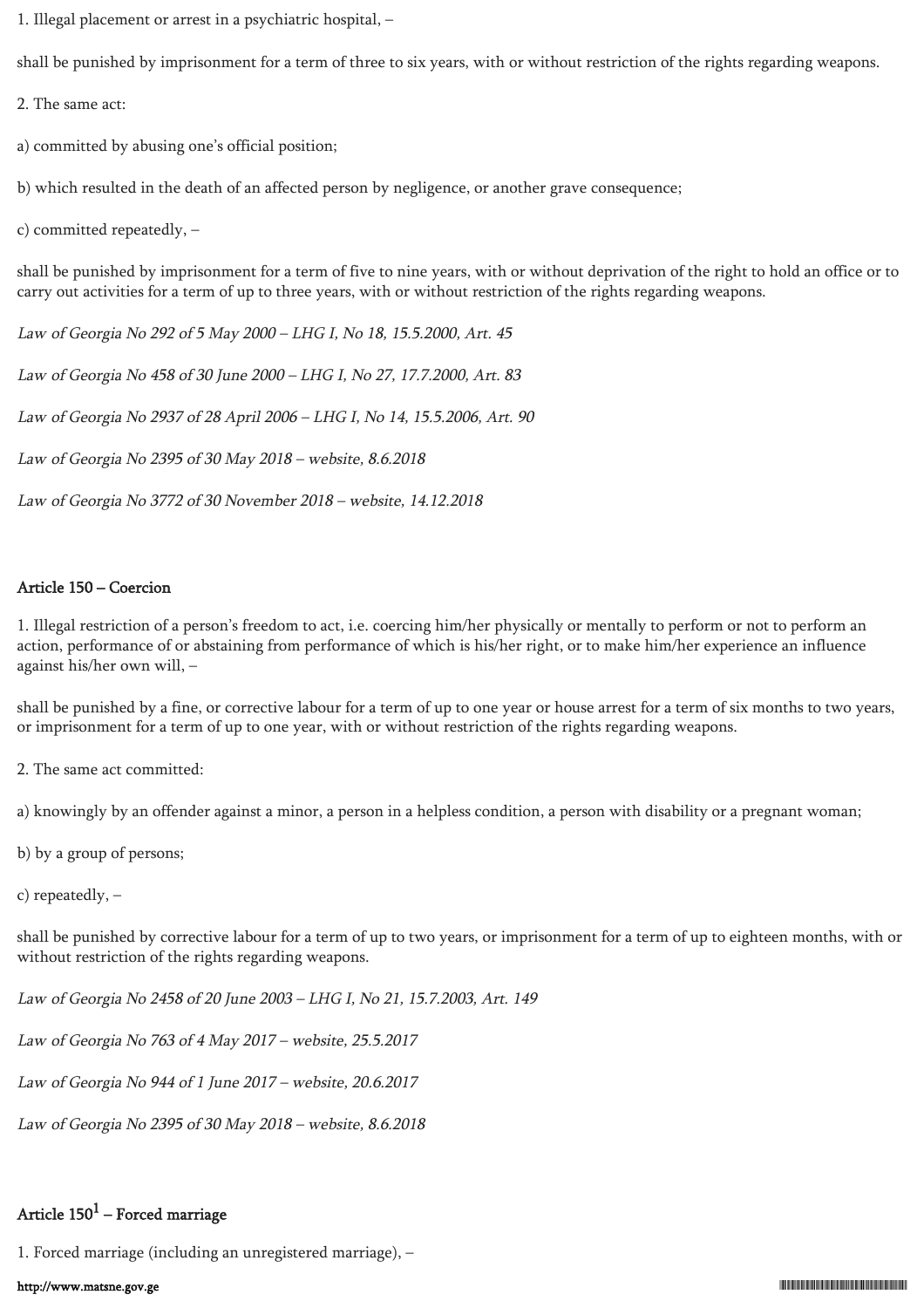shall be punished by community service for two hundred to four hundred hours or by imprisonment for up to two years, with or without restriction of the rights regarding weapons.

2. The same act committed:

a) knowingly against a minor;

b) repeatedly, –

shall be punished by imprisonment for a term of two to four years, with or without restriction of the rights regarding weapons.

Law of Georgia No 2704 of 17 October 2014 – website, 31.10.2014

Law of Georgia No 2395 of 30 May 2018 – website, 8.6.2018

Law of Georgia No 3772 of 30 November 2018 – website, 14.12.2018

## Article 151 – Threat

1. A threat of killing, damaging health or destroying property, when a person threatened has started to have a reasonable sensation of fear that the threat will be carried out, –

shall be punished by a fine or community service for a term of 120 to 180 hours, or by corrective labour for a term of up to one year or house arrest for a term of six months to two years, or by imprisonment for a term of up to one year, with or without restriction of the rights regarding weapons.

- 2. The same act committed:
- a) by a group of persons;

b) repeatedly;

c) premeditatedly by a perpetrator against a pregnant woman, a person in a helpless condition, a person with disabilities or a minor, –

d) against a family member, –

shall be punished by a fine or community service for a term of 170 to 200 hours, or by corrective labour for a term of up to two years and/or imprisonment for a term of up to three years, with or without restriction of the rights regarding weapons.

Law of Georgia No 2937 of 28 April 2006 – LHG I, No 14, 15.5.2006, Art. 90

Law of Georgia No 763 of 4 May 2017 – website, 25.5.2017

Law of Georgia No 944 of 1 June 2017 – website, 20.6.2017

Law of Georgia No 2395 of 30 May 2018 – website, 8.6.2018

Law of Georgia No 5027 of 20 September 2019 – website, 01.10.2019

# Article  $151^1$  – Stalking

1. An illegal monitoring, personally or through a third person, of a person, his/her family member or a close relative, or establishment of an undesirable communication by a telephone, an electronic or other means, or any other intentional action conducted regularly and causing mental torture to a person, and/or a reasonable fear of using coercion against a person and/or his/her family member or a close relative, and/or of destroying property, which makes the person substantially change his/her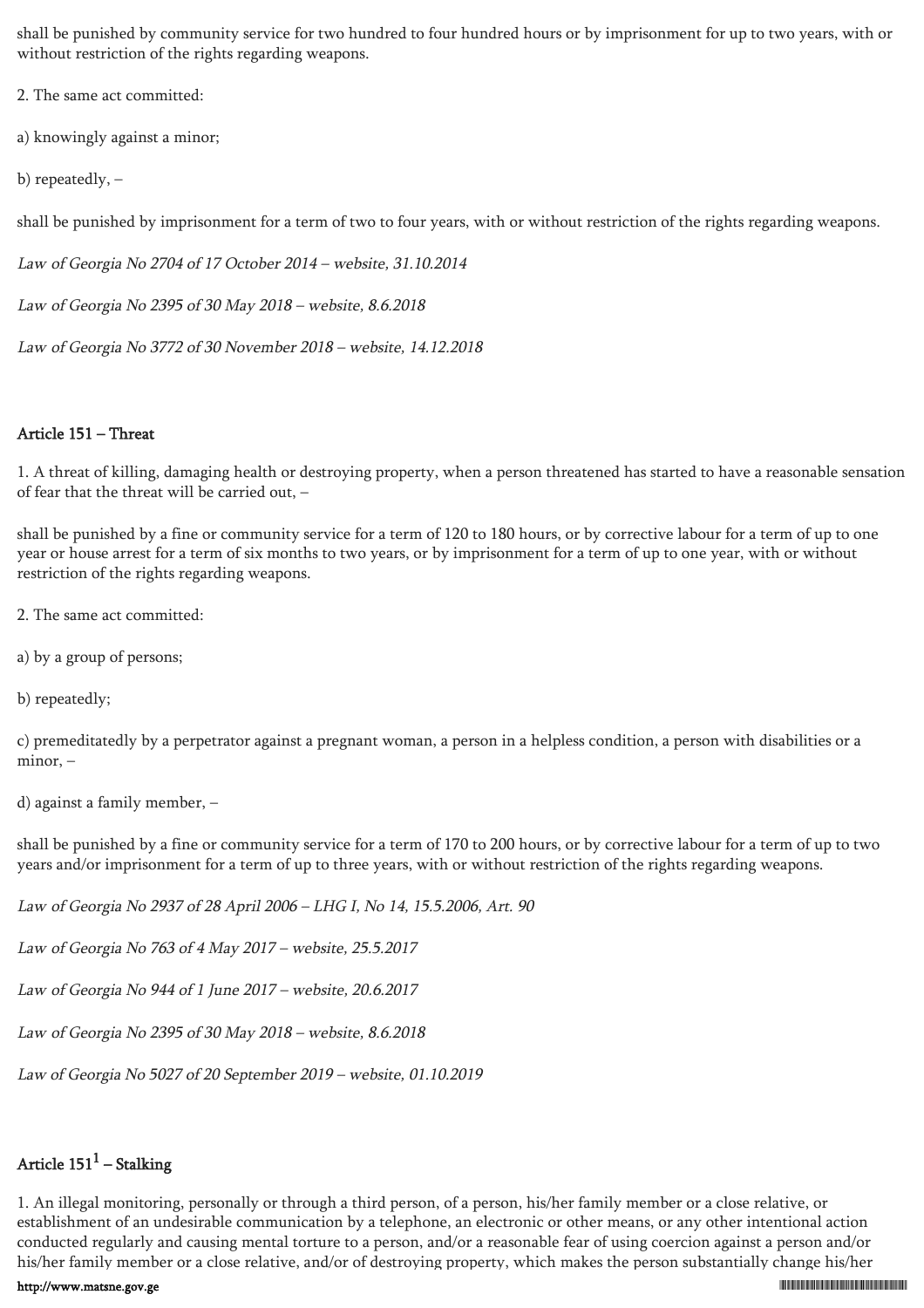lifestyle, or creates a real need for changing it, –

shall be punished by a fine or community service for a term of 120 to 180 hours, or by imprisonment for a term of up to two years, with or without restriction of the rights regarding weapons.

2. The same act committed:

a) knowingly by an offender against a minor, a person in a helpless condition, a person with disability or a pregnant woman;

b) by a group of persons;

c) repeatedly;

d) by abusing the official position, –

shall be punished by imprisonment for a term of two to five years, with or without restriction of the rights regarding weapons.

Law of Georgia No 763 of 4 May 2017 – website, 25.5.2017

Law of Georgia No 2395 of 30 May 2018 – website, 8.6.2018

## Article 152 – Breach of the right to freely choose the place of residence

1. Infringement of the right of a person legally residing in Georgia to freely move across the entire territory of the country, to freely choose place of residence or to freely leave Georgia, or the right of Georgian nationals to freely enter Georgia, which has resulted in considerable damage, –

shall be punished by a fine or corrective labour for up to six months or house arrest for a term of six months to one year, or by imprisonment for a term of up to one year.

2. The same act committed with violence, threat of violence or the use of official position, –

shall be punished by a fine or corrective labour for a term of up to one year or house arrest for a term of one to two years, or by imprisonment for a term of up to two years, with deprivation of the right to hold an office or to carry out activities for a term of up to three years.

Law of Georgia No 944 of 1 June 2017 – website, 20.6.2017

## Article 153 – Encroachment upon freedom of speech

Illegal interference with the exercise of the freedom of speech or of the right to obtain or disseminate information, which has resulted in considerable damage, or performed by abusing one's official position, –

shall be punished by a fine or corrective labour for a term of up to one year or house arrest for a term of six months to one year, or by imprisonment for a term of up to two years, with or without deprivation of the right to hold an office or to carry out activities for a term of up to three years.

Law of Georgia No 944 of 1 June 2017 – website, 20.6.2017

## Article 154 – Unlawful interference with the journalist's professional activities

1. Unlawful interference with the journalist's professional activities, i.e. coercing a journalist into disseminating or not disseminating information, –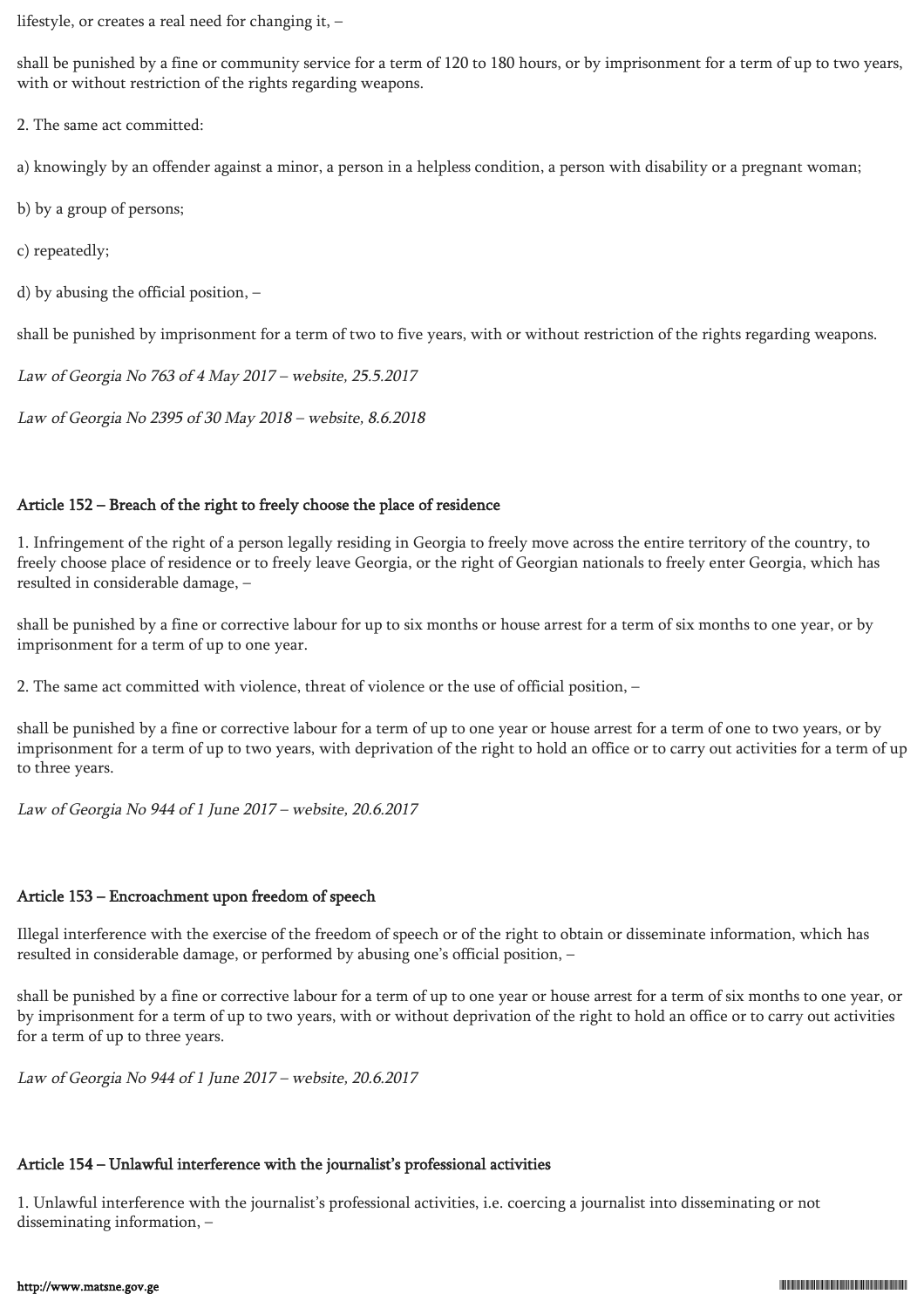shall be punished by a fine or community service for a term of 120 to 140 hours or by corrective labour for a term of up to two years, or house arrest for a term of six months to two years.

2. The same act committed using threat of violence or official position, –

shall be punished by a fine or imprisonment for up to two years, with or without the deprivation of the right to hold an office or to carry out activities for up to three years.

Law of Georgia No 2937 of 28 April 2006 – LHG I, No 14, 15.5.2006, Art. 90

Law of Georgia No 944 of 1 June 2017 – website, 20.6.2017

## Article 155 – Unlawful interference with the performance of a religious rite

1. Unlawful interference with the performance of divine services or other religious rites or customs using violence or threat of violence, or if it was accompanied by an insult to a believer's religious feelings, –

shall be punished by a fine or corrective labour for a term of up to one year or house arrest for a term of six months to one year, or by imprisonment for a term of up to two years.

2. The same act committed with the abuse of official position, –

shall be punished by a fine or house arrest for a term of one to two years, or imprisonment for a term of one to five years, with or without deprivation of the right to hold an office or to carry out activities for a term of up to three years.

Law of Georgia No 944 of 1 June 2017 – website, 20.6.2017

## Article 156 – Persecution

1. Persecution of persons because of their speech, opinion, conscience, confession, faith or creed, or political, social, professional, religious or scientific activities, –

shall be punished by a fine or house arrest for a term of six months to one year, or by imprisonment for a term of up to two years.

- 2. The same act:
- a) committed with violence or threat of violence;
- b) committed with the abuse of the official position;
- c) which has resulted in considerable damage, –

shall be punished by a fine or house arrest for a term of one to two years, or by imprisonment for a term of up to three years, with or without deprivation of the right to hold an office or to carry out activities for a term of up to three years.

Law of Georgia No 2937 of 28 April 2006 – LHG I, No 14, 15.5.2006, Art. 90

Law of Georgia No 944 of 1 June 2017 – website, 20.6.2017

#### Article 157 – Disclosure of information on private life or of personal data

1. Unlawful obtaining, storage, use, dissemination of or otherwise making available information on private life or personal data, which has resulted in considerable damage, –

shall be punished by a fine or corrective labour for up to two years, or by imprisonment for up to three years.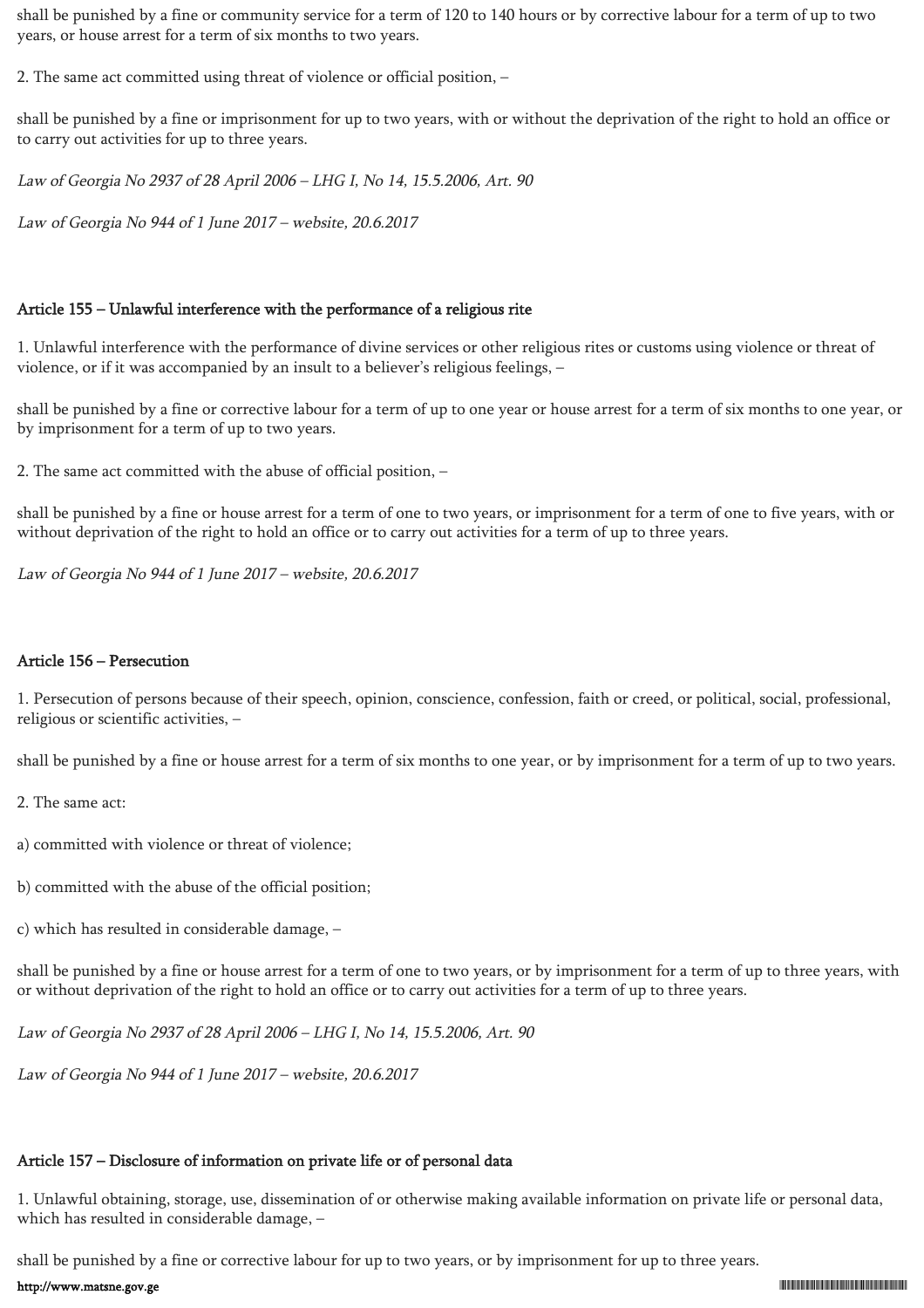2. Unlawful use and/or dissemination of information on private life or of personal data through a piece of work disseminated in a certain way, through internet, including social network, mass media or other public appearance, which has resulted in considerable damage, –

shall be punished by a fine or corrective labour for up to two years, or by imprisonment for up to four years.

3. The act provided for in paragraph 1 or 2 of this article committed:

a) for mercenary purposes;

b) repeatedly, –

shall be punished by a fine or imprisonment for a term of up to five years.

4. The act under paragraphs 1, 2 or 3 of this article committed by a person, who, due to his/her official position, professional activities or other circumstances, was obliged to keep this information or data confidential, or who committed the above act using his/her official position, –

shall be punished by imprisonment for a term of four to seven years, with or without deprivation of the right to hold an office or to carry out activities for up to three years.

#### Note:

1. A person shall not incur criminal liability for a crime (obtaining, storage) under paragraph 1 of this article if he/she has submitted the obtained/stored information specified in paragraph 1 of this article to investigative authorities and communicated information on any other committed/anticipated criminal act in this manner.

2. For committing an act under this article, a legal person shall be punished by a fine, with deprivation of the right to carry out activities, or by liquidation and a fine.

Law of Georgia No 2937 of 28 April 2006 – LHG I, No 14, 15.5.2006, Art. 90

Law of Georgia No 6326 of 25 May 2012 – website, 12.6.2012

Law of Georgia No 2378 of 2 May 2014 – website, 16.5.2014

Law of Georgia No 5152 of 3 June 2016 – website, 10.6.2016

Law of Georgia No 944 of 1 June 2017 – website, 20.6.2017

## Article  $157^1$  – Disclosure of secrets of personal life

1. Unlawful obtaining, storage, use, dissemination of or otherwise making available secrets of personal life, –

shall be punished by imprisonment for a term of four to seven years.

2. Unlawful use and/or dissemination of secrets of personal life through a piece of work disseminated in a certain way, through internet, including social network, mass media or other public appearance, –

shall be punished by imprisonment for a term of five to eight years.

3. The act provided for in paragraph 1 or 2 of this article committed:

a) for mercenary purposes;

b) repeatedly, –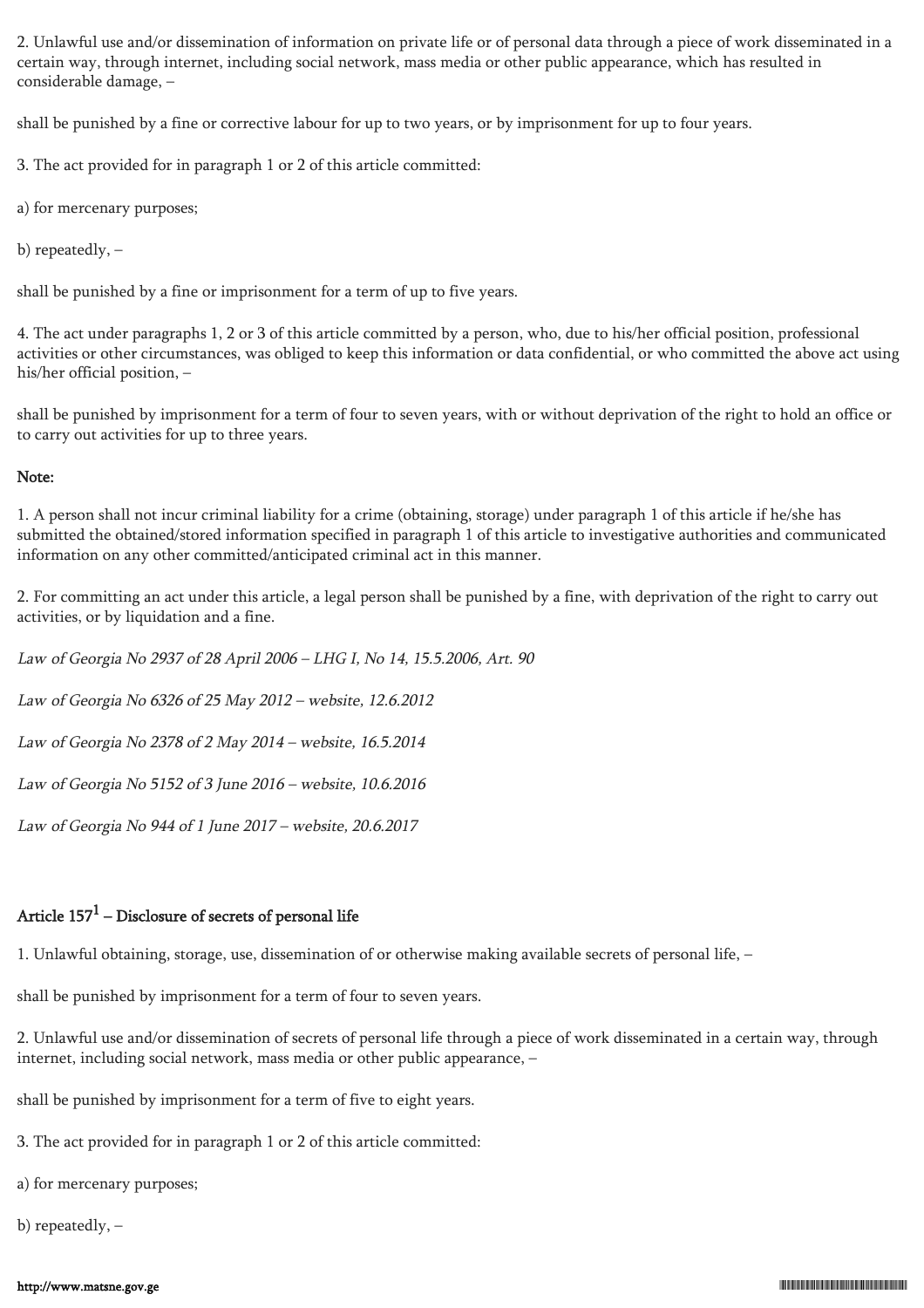shall be punished by imprisonment for a term of six to nine years.

4. The act under paragraphs 1, 2 or 3 of this article committed by a person, who, due to his/her official position, professional activities or other circumstances, was obliged to keep this secret confidential, or who committed the above act using his/her official position, –

shall be punished by imprisonment for a term of seven to ten years.

## Note:

1. A person shall not incur criminal liability for a crime (obtaining, storage) under paragraph 1 of this article if he/she has submitted the obtained/stored information specified in paragraph 1 of this article to investigative authorities and communicated information on any other committed/anticipated criminal act in this manner.

2. For committing an act under this article, a legal person shall be punished by deprivation of the right to carry out activities, or by liquidation and a fine.

Law of Georgia No 5152 of 3 June 2016 – website, 10.6.2016

## Article 158 – Violation of the secrecy of private communication

1. Unauthorised recording of or eavesdropping on private conversations, or unauthorised obtaining of the computer data or of the electromagnetic waves containing such data transmitted through or from a computer system during private communication using technical means, or unlawful storage of recordings of private communications or of the information or computer data obtained through technical means, –

shall be punished by a fine or imprisonment for a term of two to four years.

2. Unlawful use, dissemination of or otherwise making available of recordings of private communication, or information or computer data obtained through technical means, –

shall be punished by a fine or imprisonment for a term of two to five years.

3. The act provided for by paragraph 1 or 2 of this article which has been committed:

a) for mercenary purposes;

b) repeatedly, –

- shall be punished by imprisonment for a term of three to six years.
- 4. The act provided for by paragraphs 1, 2 or 3 of this article, which:
- a) has resulted in considerable damage;
- b) was committed by abusing one's official position, –

shall be punished by imprisonment for a term of three to seven years, with deprivation of the right to hold an office or to carry out activities for up to three years.

## Note:

1. For the purposes of this article, 'computer data', 'computer system' and 'unauthorised' shall be construed according to the definitions provided for by Chapter XXXV of this Code.

2. A person who has submitted the obtained/stored information specified in paragraph 1 of this article to investigative authorities and communicated the information on any other committed/anticipated criminal act in this manner shall not incur criminal liability for the crime (obtaining, storage) provided for by paragraph 1 of this article.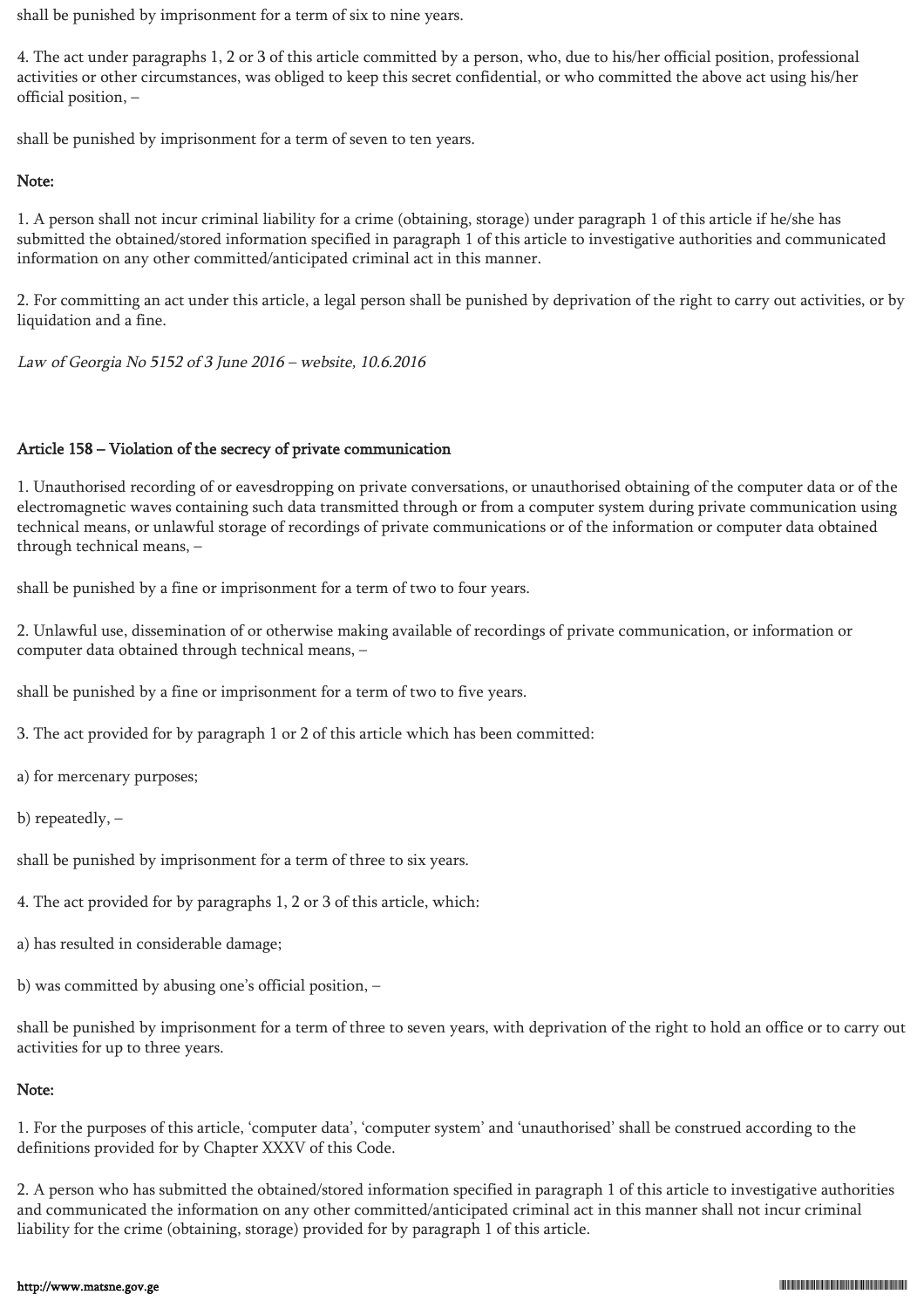3. For the acts specified in this article, a legal person shall be punished by a fine, with deprivation of the right to carry out activities, or by liquidation and a fine.

Law of Georgia No 2937 of 28 April 2006 – LHG I, No 14, 15.5.2006, Art. 90

Law of Georgia No 3619 of 24 September 2010 – LHG I, No 51, 29.9.2010, Art. 332

Law of Georgia No 2378 of 2 May 2014 – website, 16.5.2014

Law of Georgia No 944 of 1 June 2017 – website, 20.6.2017

## Article 159 – Violation of secrecy of personal correspondence, phone conversations or other kinds of communication

1. Unlawful obtaining, opening or reading or storage of personal correspondence or mail messages, of the recordings of phone conversations or of conversations made with other technical means or of messages received or transmitted through telegraph, computer system, fax or other technical means, –

shall be punished by a fine or corrective labour for up to two years, or by imprisonment for up to three years.

2. Unlawful use, dissemination or otherwise making available of personal correspondence or mail, of recordings of phone conversations or conversations made with other technical means or of messages received or transmitted through telegraph, computer system, fax or other technical means, –

shall be punished by imprisonment for a term of two to five years.

- 3. The act provided for by paragraph 1 or 2 of this article which has been committed:
- a) for mercenary purposes;
- b) repeatedly, –

shall be punished by imprisonment for a term of three to six years.

- 4. The act provided for by paragraphs 1, 2 or 3 of this article that:
- a) has resulted in considerable damage;

b) was committed by abusing one's official position, –

shall be punished by imprisonment for a term of three to seven years, with deprivation of the right to hold an office or to carry out activities for up to three years.

## Note:

1. A person who has submitted the obtained/stored information specified in paragraph 1 of this article to investigative authorities and communicated the information on any other committed/anticipated criminal act in this manner shall not incur criminal liability for the crime (obtaining, storage) provided for by paragraph 1 of this article.

2. For the acts specified in this article, a legal person shall be punished by a fine, with deprivation of the right to carry out activities, or by liquidation and a fine.

Law of Georgia No 2378 of 2 May 2014 – website, 16.5.2014

## Article 160 – Violation of inviolability of domicile or of any other property

1. Unlawful entry into, unlawful search or any other act in a domicile or any other property against the will of its owner which violates the inviolability of the domicile or any other property, –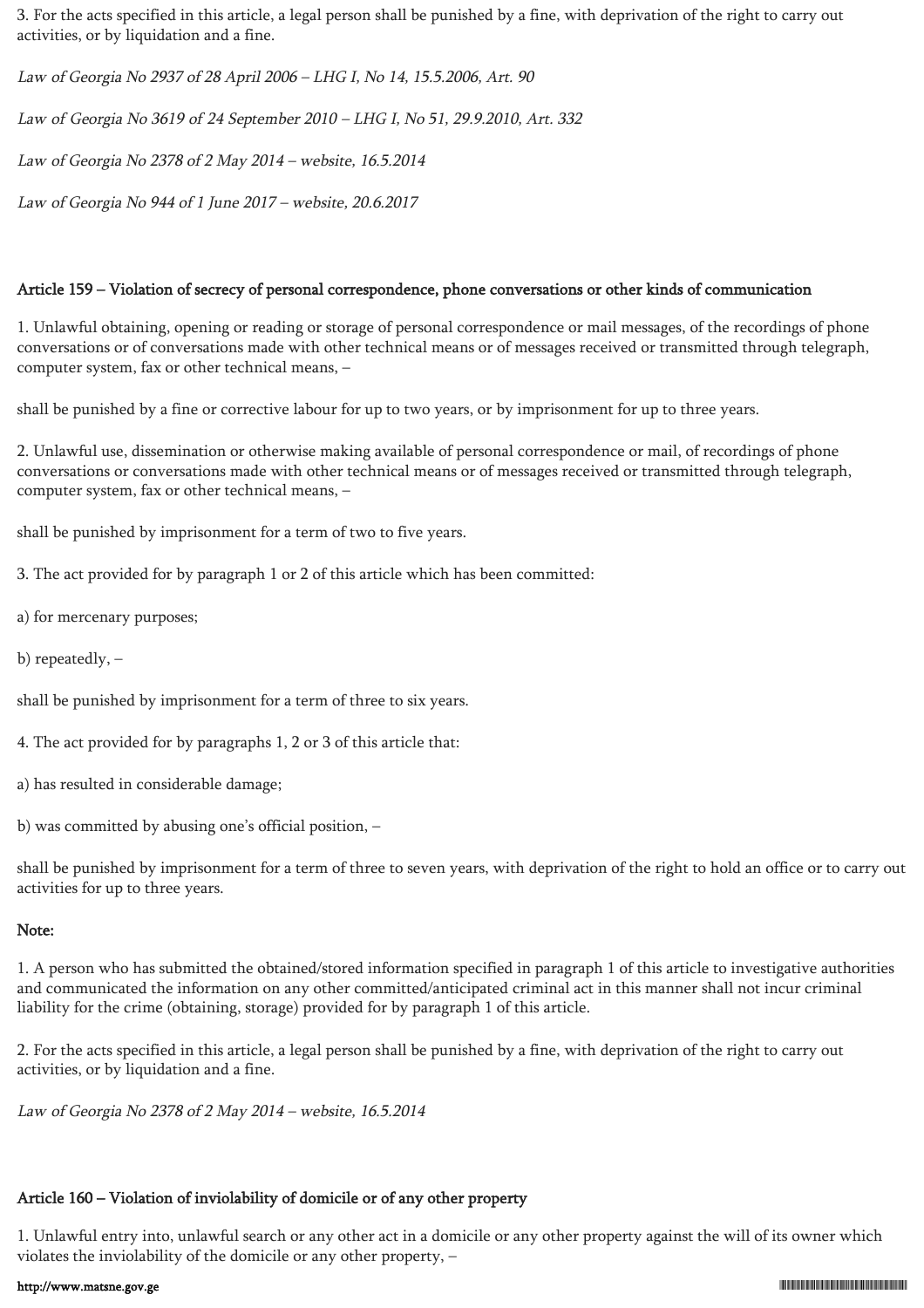shall be punished by a fine or corrective labour for a term of up to two years or house arrest for a term of six months to two years, or by imprisonment for a term of two years.

2. The same act:

a) committed using violence or threat of violence;

b) causing substantial damage, –

shall be punished by a fine or house arrest for a term of one to two years, or by imprisonment for a term of one to three years, with or without restriction of the rights regarding weapons.

3. An act under paragraph 1 or 2 of this article committed:

a) by a group of persons;

- b) by using one's official position or arms;
- c) repeatedly, –

shall be punished by a fine or imprisonment for a term of two to five years, with deprivation of the right to hold an office or to carry out activities for a term of up to three years, with or without restriction of the rights regarding weapons.

Law of Georgia No 2937 of 28 April 2006 – LHG I, No 14, 15.5.2006, Art. 90

Law of Georgia No 944 of 1 June 2017 – website, 20.6.2017

Law of Georgia No 2395 of 30 May 2018 – website, 8.6.2018

Law of Georgia No 3772 of 30 November 2018 – website, 14.12.2018

## Article 161 – Encroachment upon the right to assembly or demonstration

1. Unlawful interference with the exercise of the right to hold or participate in an assembly or demonstration using violence, threat of violence or official position, –

shall be punished by a fine or corrective labour for up to one year, or by imprisonment for up to two years, with deprivation of the right to hold an office or to carry out activities for up to three years.

2. The same act committed using arms or causing mass disorders, death or other grave consequences, –

shall be punished by imprisonment for a term of two to five years, with deprivation of the right to hold an office or to carry out activities for up to three years.

Law of Georgia No 458 of 30 June 2000 – LHG I, No 27, 17.7.2000, Art. 83

Law of Georgia No 2937 of 28 April 2006 – LHG I, No 14, 15.5.2006, Art. 90

## Article 162 – Interference with the expression of will in the elections, referendum or plebiscite

1. Interference with the expression of will in the elections, referendum or plebiscite, –

shall be punished by a fine or corrective labour for a term of up to one year, or by imprisonment for a term of up to two years.

2. The same act committed: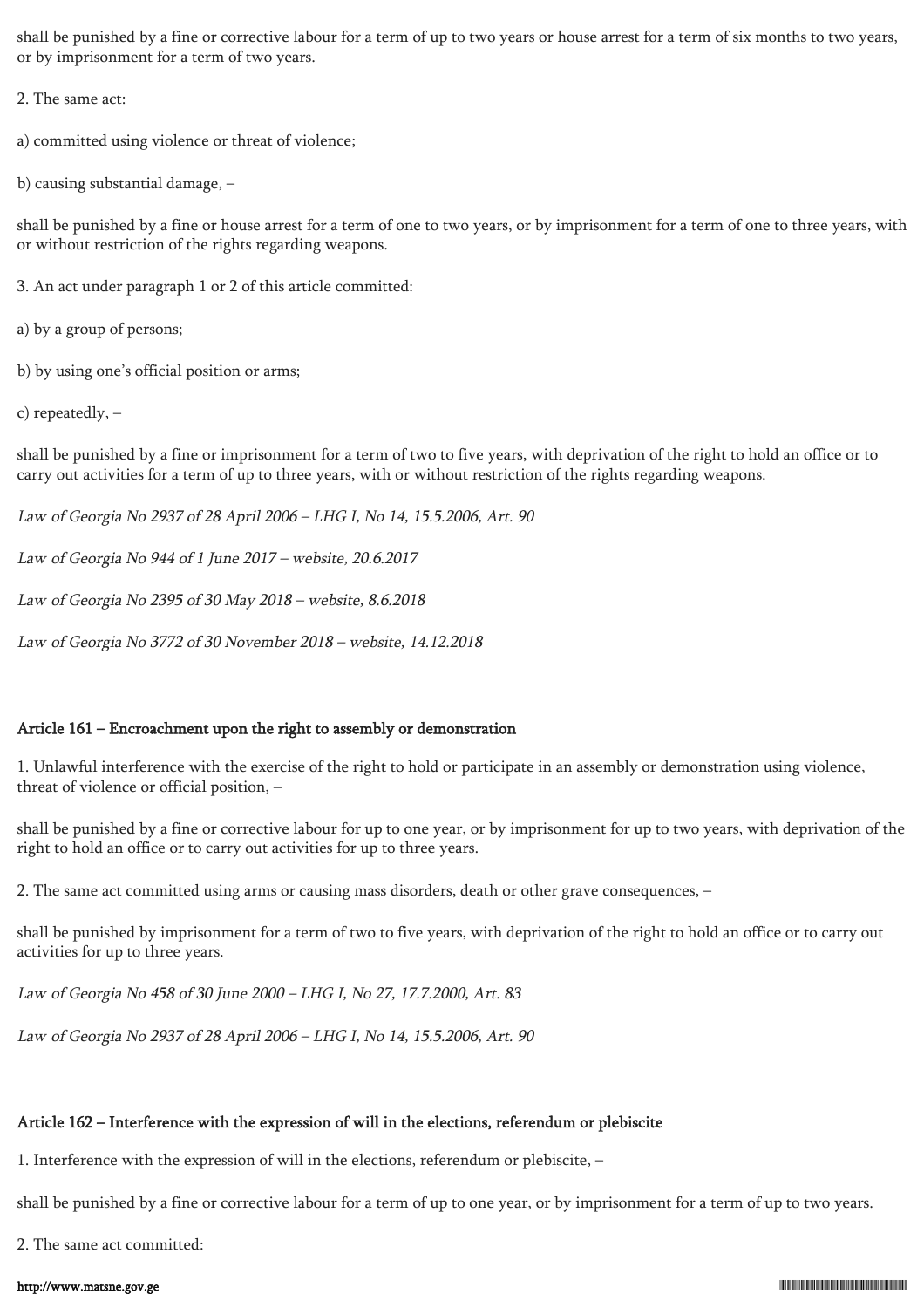a) using the official position or arms;

b) by deceit;

c) using violence or threat of violence;

d) by more than one person, –

shall be punished by a fine or imprisonment for a term of two to three years.

Law of Georgia No 2937 of 28 April 2006 – LHG I, No 14, 15.5.2006, Art. 90

Law of Georgia No 944 of 1 June 2017 – website, 20.6.2017

## Article  $162^1$  – Violence or threat of violence at a polling station, an election commission premises, or their adjacent territory, or violence or threat of violence during canvassing or election campaign

1. Battery or other violence, that has not incurred the consequences provided for by Article 120 of this Code, or threat of violence at a polling station, an election commission premises, or their adjacent territory, from the day of calling an election till the day of summing up the final results of the election, or during canvassing or an election campaign event, –

shall be punished by a fine and/or by imprisonment for up to two years.

2. Violence that has resulted in an intentional less grave deterioration of health at a polling station, an election commission premises, or their adjacent territory from the day of calling an election till the day of summing up the final results of the election, or during canvassing or an election campaign event, –

shall be punished by a fine and/or by imprisonment for up to three years.

3. The act provided for by paragraph 2 of this article committed by more than one person, –

shall be punished by imprisonment for a term of two to five years.

Law of Georgia No 5592 of 24 June 2016 – website 12.7.2016

## Article 163 – Interference with the work of electoral or referendum commissions

Interference with the work of electoral or referendum commissions which has resulted in the disruption of the elections, referendum or plebiscite or of the voting process at the polling station, –

shall be punished by corrective labour for up to two years or by imprisonment for a term of two to four years.

Law of Georgia No 2937 of 28 April 2006 – LHG I, No 14, 15.5.2006, Art. 90

#### Article 164 – Breach of the secrecy of the ballot, miscounting of votes or incorrect summing up of vote returns

Breach of the secrecy of the ballot during elections, referendum or plebiscite, forgery of documents related to the elections, referendum or plebiscite, intentional vote miscounting, incorrect summing up of vote returns or intentional incorrect determination of referendum or plebiscite results by a member of an electoral or referendum commission or by a person appointed as a trustee or observer to such commission, –

shall be punished by a fine or corrective labour for a term of up to one year, or by imprisonment for up to two years.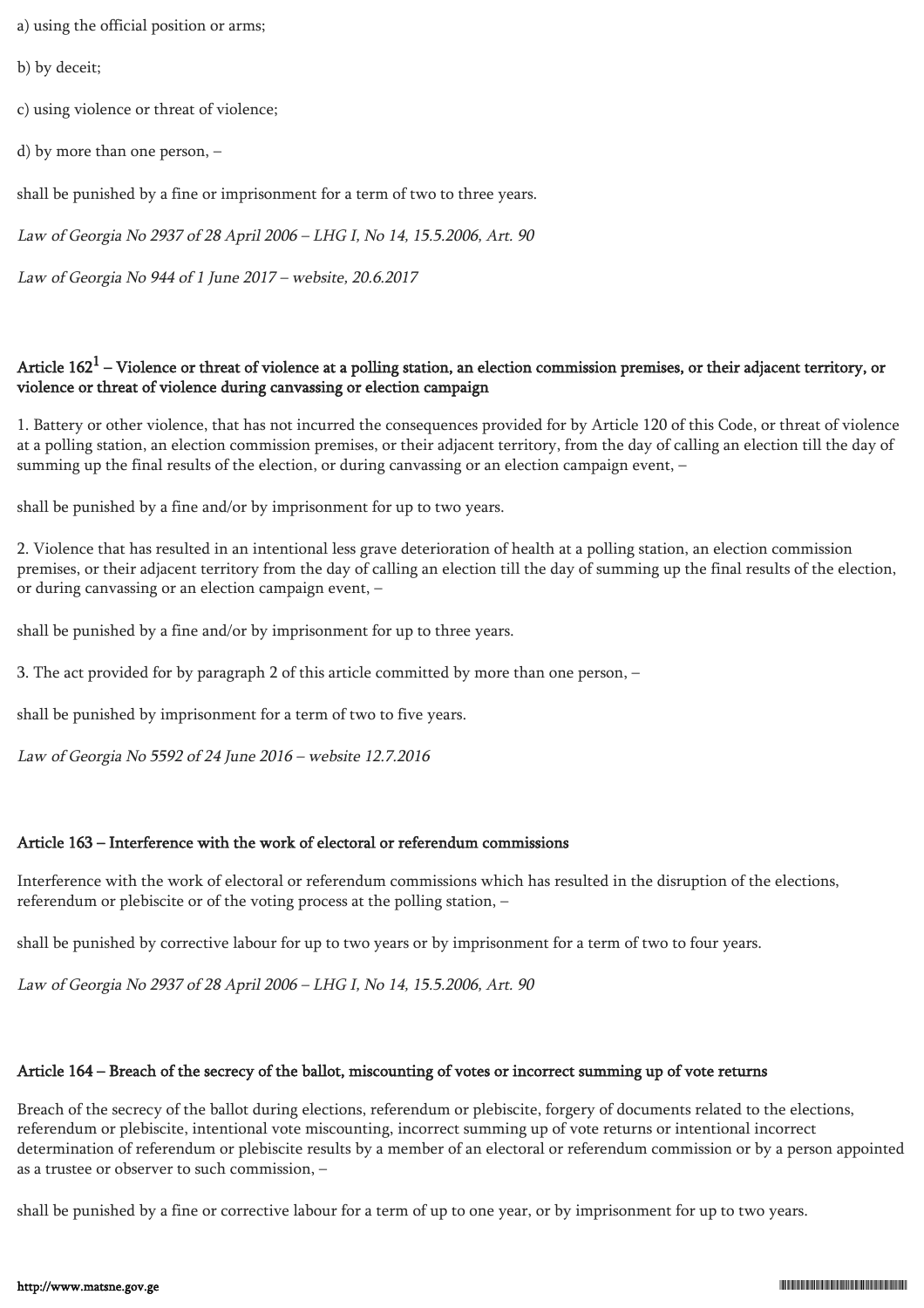# Article  $164^1$  – Vote buying

1. For election purposes offering, promising, handing over or rendering directly or indirectly money, securities (including financial instruments), other property, title in property, services or any other advantage, or knowingly accepting such offering, or entering into fraudulent, sham or other transactions to avoid statutory restrictions, if the value of such transaction does not exceed GEL 100, –

shall be punished by a fine.

2. For election purposes offering, promising, handing over or rendering directly or indirectly money, securities (including financial instruments), other property, title in property, services or any other advantage, or knowingly accepting such offering, or entering into fraudulent, sham or other transactions to avoid statutory restrictions, if the value of such transaction exceeds GEL 100, –

shall be punished by imprisonment for up to three years or by a fine.

#### Note:

1. The property provided for by this article shall not include inexpensive property associated with the campaign of a citizens' political union: T-shirts, caps, hats, flags and other similar property.

2. A person shall not incur criminal liability for offering, promising or handing over as a present the inexpensive property with the total value of not more than GEL 5 000, also for accepting this kind of presents within the scope of the celebration of festive events during a year.

3. A person who, for the election purposes, was offered or promised the provision or rendering, directly or indirectly, of money, securities (including financial instruments), other property, title in property, services or any other advantages, or participation in fraudulent, sham or other transactions for the purpose of avoiding statutory restrictions, shall be discharged from criminal liability if he/she has voluntarily reported this fact to the agency conducting criminal proceedings. A decision whether or not to discharge a person from criminal liability shall be made by the agency conducting criminal proceedings.

4. A person shall not incur criminal liability for political and election promises related to the future distribution of budgetary resources and to the implementation of the state policy in the future.

5. For the acts provided for by this article, a legal person (except for the party which is not held criminally liable) shall be punished by liquidation or deprivation of the right to carry out activities and/or by a fine.

Law of Georgia No 2261 of 16 December 2005 – LHG I, No 55, 27.12.2005, Art. 366

Law of Georgia No 5662 of 28 December 2011 – website, 29.12.2011

Law of Georgia No 6117 of 8 May 2012 – website, 29.5.2012

Law of Georgia No 6726 of 2 July 2020 – website, 3.7.2020

# Article  $164^2$  – Participation in the elections, referendum or plebiscite with forged documents

Voting or multiple voting in the elections, referendum or plebiscite using the identity or forged documents of another person, –

shall be punished by imprisonment for up to two years.

Law of Georgia No 2261 of 16 December 2005 – LHG I, No 55, 27.12.2005, Art. 366

# Article  $164^3$  – Electoral fraud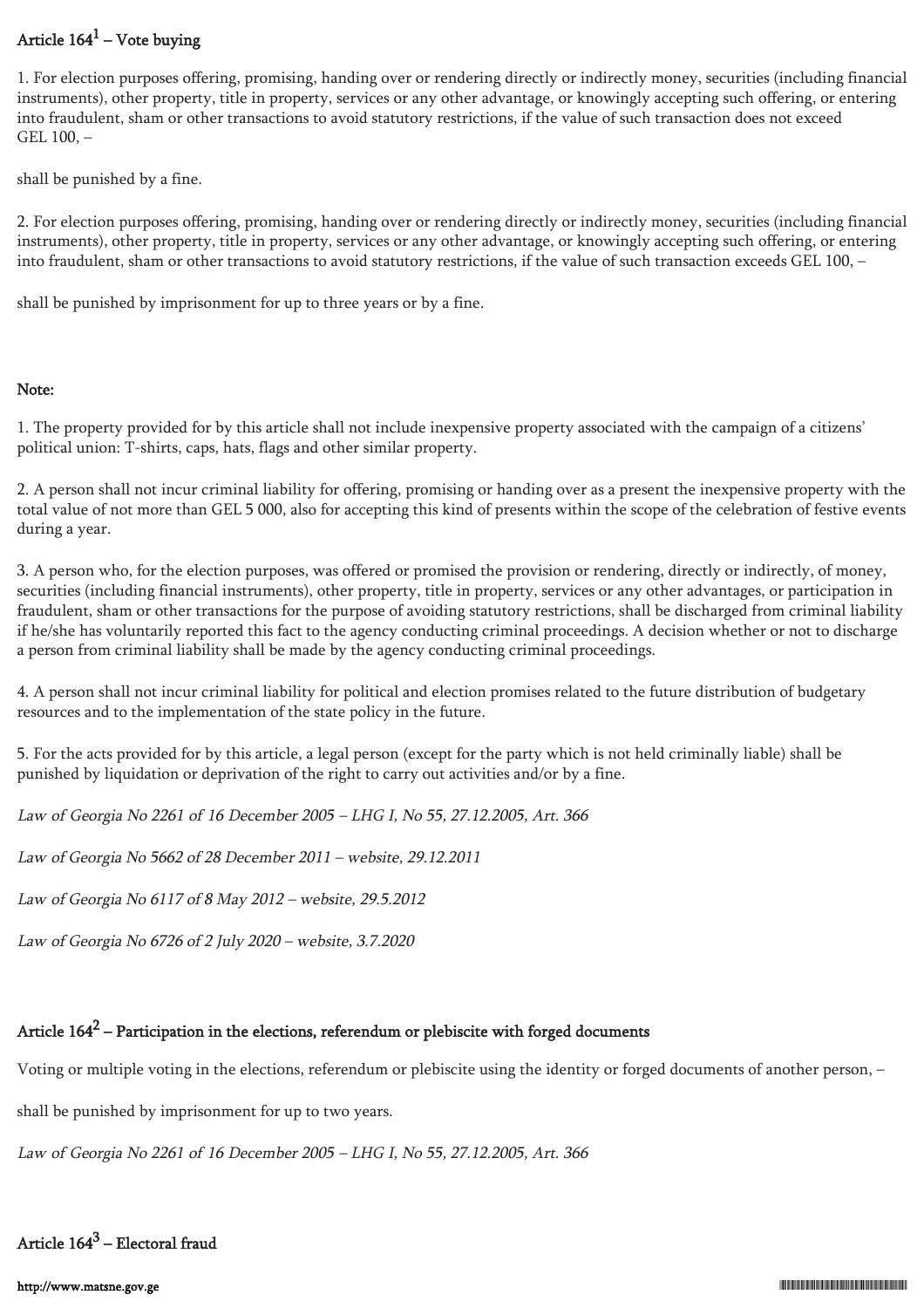Intentional falsification of documents related to elections: of voters lists, protocols, voting bulletins and control sheets, –

shall be punished by imprisonment for up to two years.

Law of Georgia No 2261 of 16 December 2005 – LHG I, No 55, 27.12.2005, Art. 366

# Article 165 – Encroachment upon the right to strike

Unlawful interference with the exercise of the right to strike using violence or threat of violence, or coercing persons into refraining from strike by using financial, official or other kind of dependence, –

shall be punished by a fine or corrective labour for a term of up to one year or house arrest for a term of six months to two years, or by imprisonment for a term of up to two years.

Law of Georgia No 944 of 1 June 2017 – website, 20.6.2017

# Article 166 – Interference with the establishment of political, public or religious associations or with their activities

Unlawful interference with the establishment of political, public or religious associations or with their activities committed with violence, threat of violence or the use of official position, –

shall be punished by a fine or corrective labour for a term of up to one year or house arrest for a term of six months to two years, or by imprisonment for a term of up to two years.

Law of Georgia No 944 of 1 June 2017 – website, 20.6.2017

# Article 167 – Refusal to provide access to information or provision of incorrect information

Unlawful refusal to provide a person with information or official documents existing about that person, or to provide documents or materials directly affecting his/her rights and freedoms, also incomplete or distorted provision of or prevention in any other way of access to such information, documents or materials, which has resulted in considerable damage, –

shall be punished by a fine or corrective labour for up to one year, with deprivation of the right to hold an office or to carry out activities for up to three years.

# Article 168 – Encroachment upon the freedom to work

Encroachment upon the freedom to work, i.e. interference with any type of lawful labour activity using violence or threat of violence, –

shall be punished by a fine or corrective labour for up to one year, or by imprisonment for up to two years.

# Article 169 – Violation of the labour legislation

Coercion of a person into writing a resignation application on his/her own initiative or non-compliance with a court's decision on the reinstatement in work, –

shall be punished by a fine or imprisonment for up to two years, with or without the deprivation of the right to hold an office or to carry out activities for up to three years.

Law of Georgia No 246 of 6 March 2013 – website, 20.3.2013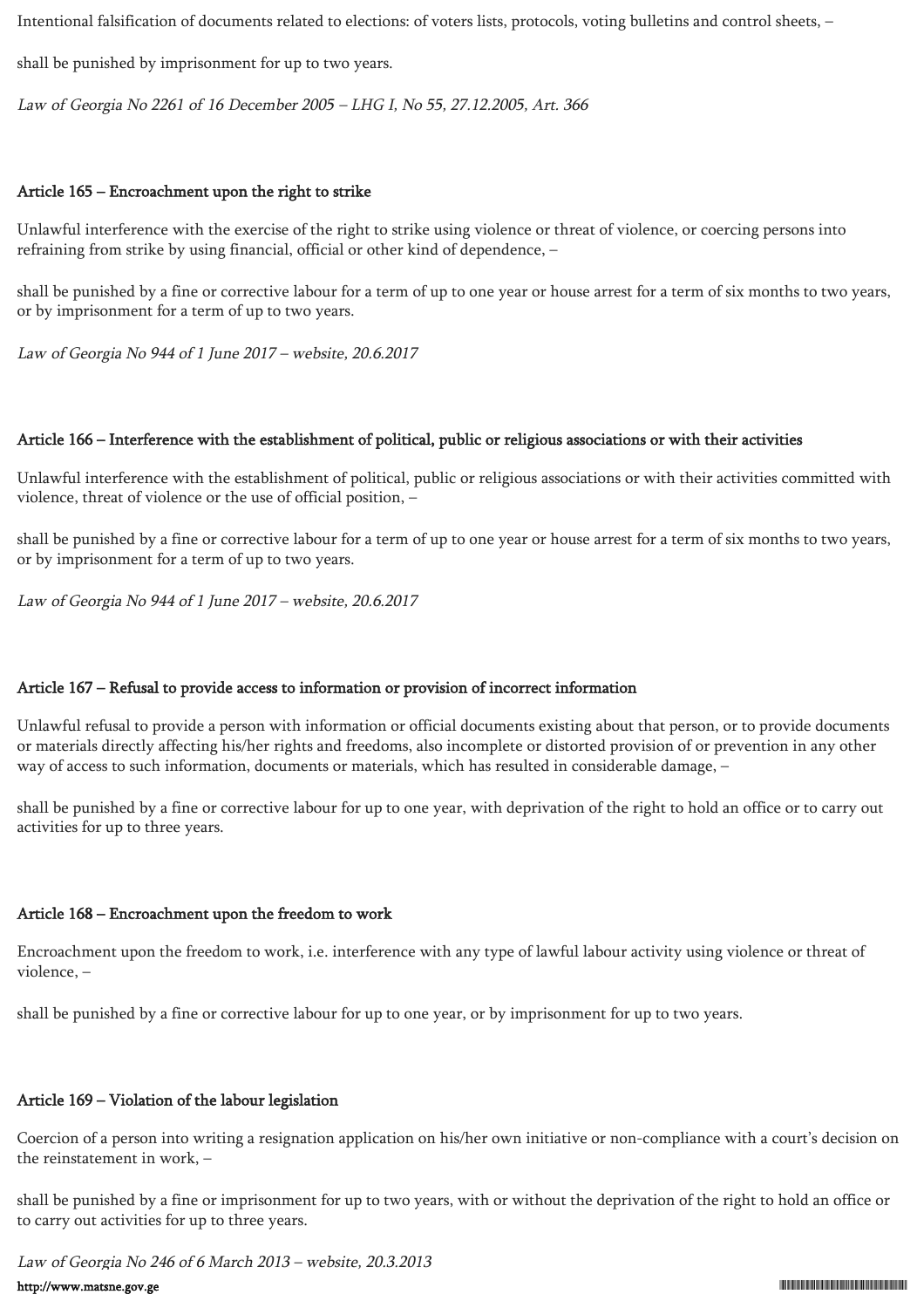### Article 170 – Breach of workplace safety rules

1. Breach of operational safety or other workplace safety rules by a person responsible for the observance of these rules, which has resulted in serious or less serious injury, –

shall be punished by a fine or corrective labour for up to one year, or by imprisonment for up to two years.

2. The same act that caused death, –

shall be punished by imprisonment for a term of two to five years, with or without deprivation of the right to hold an office or to carry out activities for up to three years.

3. The act specified in paragraph 1 of this article that has resulted in the death of two or more persons, –

shall be punished by imprisonment for a term of four to seven years, with deprivation of the right to hold an office or to carry out activities for up to three years.

Law of Georgia No 458 of 30 June 2000 – LHG I, No 27, 17.7.2000, Art. 83

Law of Georgia No 2937 of 28 April 2006 – LHG I, No 14, 15.5.2006, Art. 90

## CHAPTER XXIV – Crime against Family and Minors

## Article 171 – Engagement of minors into anti-social activities

1. Persuading minors to get involved in beggary or other anti-social activities, –

shall be punished by community service from 170 to 240 hours or by corrective labour for up to two years or by imprisonment for up to two years.

2. Involving minors into the abuse of intoxicating drugs or medications, –

shall be punished by imprisonment for a term of up to three years.

3. (Deleted – 17.5.2018, No 2354).

4. The act under paragraph 1 or 2 of this article committed repeatedly, –

shall be punished by imprisonment for a term of three to six years.

Note: For the acts provided for in this article, a legal person shall be punished by a fine, with deprivation of the right to carry out activities, or by liquidation and a fine.

Law of Georgia No 2458 of 20 June 2003 – LHG I, No 21, 15.7.2003, Art. 149

Law of Georgia No 2937 of 28 April 2006 – LHG I, No 14, 15.5.2006, Art. 90

Law of Georgia No 1728 of 11 December 2013 – website, 25.12.2013

Law of Georgia No 944 of 1 June 2017 – website, 20.6.2017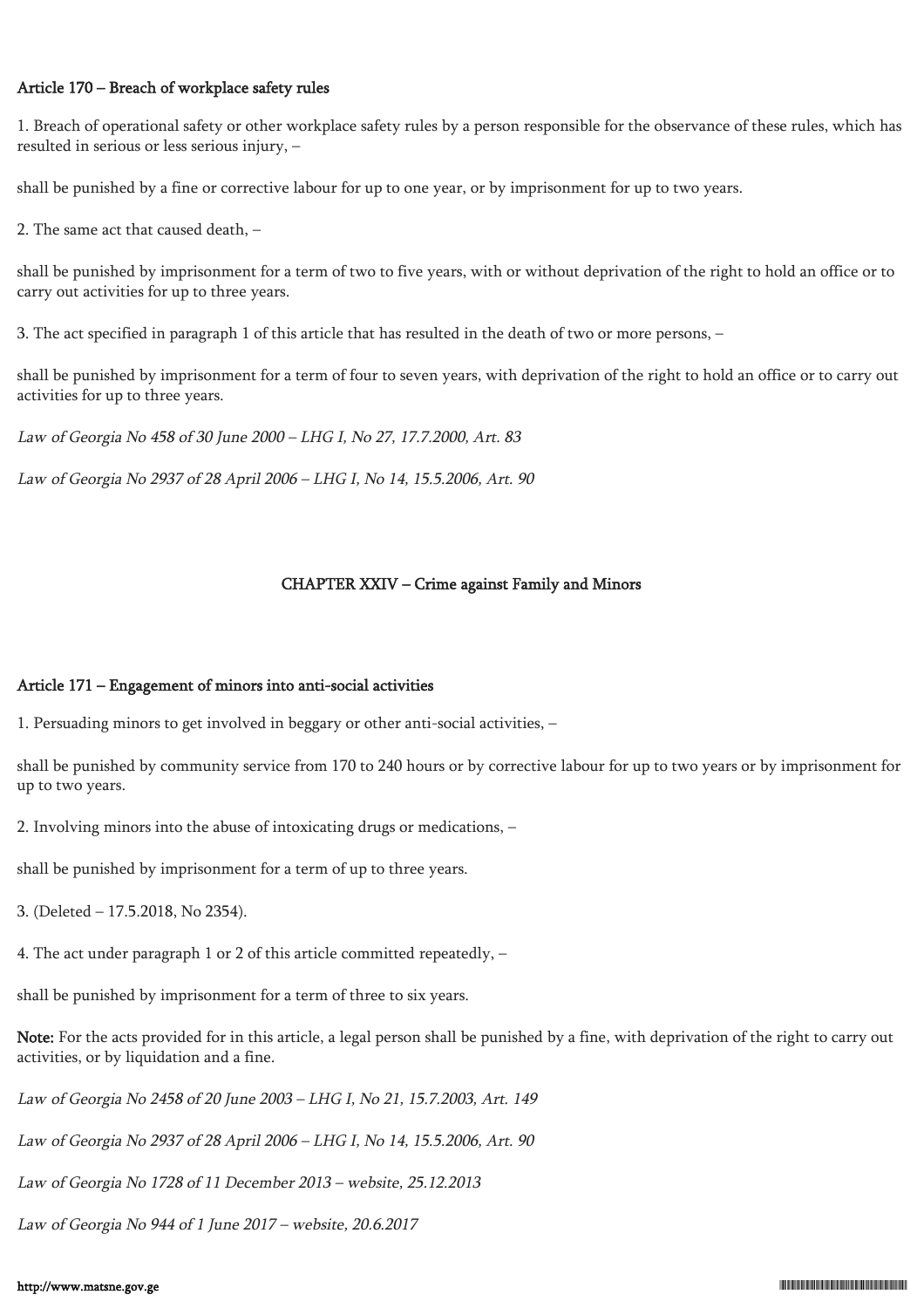Law of Georgia No 2354 of 17 May 2018 – website, 29.5.2018

Law of Georgia No 3772 of 30 November 2018 – website, 14.12.2018

#### Article 172 – Unlawful transactions with respect to minors for the purpose of their adoption

1. Purchase of minors or any other unlawful transaction with respect to minors for the purpose of their adoption, –

shall be punished by a fine or imprisonment for up to one year.

2. The sale of minors or any other unlawful transaction with respect to minors for the purpose of their adoption, –

shall be punished by imprisonment for a term of two to five years.

Law of Georgia No 458 of 30 June 2000 – LHG I, No 27, 17.7.2000, Art. 83

Law of Georgia No 2355 of 6 June 2003 – LHG I, No 18, 24.6.2003, Art. 117

Law of Georgia No 2477 of 25 December 2009 – LHG I, No 50, 31.12.2009, Art. 395

Law of Georgia No 4630 of 5 May 2011 – website, 19.5.2011

## Article 172 $^1$  – Preliminary selection of pregnant women and creation of opportunities for taking pregnant women out of Georgia for childbirth or assistance in such placement for adoption

1. Preliminary selection, for adoption purposes, of pregnant women and creation of opportunities for taking pregnant women out of Georgia for childbirth or assistance in such placement for adoption, –

shall be punished by imprisonment for a term of three to seven years.

2. The same act committed repeatedly or by more than one person, –

shall be punished by imprisonment for a term of six to nine years.

Law of Georgia No 3078 of 26 August 2003 – LHG I, No 29, 18.9.2003, Art. 223

Law of Georgia No 2937 of 28 April 2006 – LHG I, No 14, 15.5.2006, Art. 90

## Article 173 – Violation of child adoption procedure or foster care procedure

1. Violation of the child adoption procedure or the foster care procedure, which has resulted in grave consequences, –

shall be punished by a fine or corrective labour for up to two years, or by imprisonment for up to two years.

2. The same act committed by abusing one's official position, –

shall be punished by a fine or imprisonment for up to four years, with or without deprivation of the right to hold an office or to carry out activities for up to three years.

Law of Georgia No 2937 of 28 April 2006 – LHG I, No 14, 15.5.2006, Art. 90

Law of Georgia No 754 of 4 May 2017 – website, 24.5.2017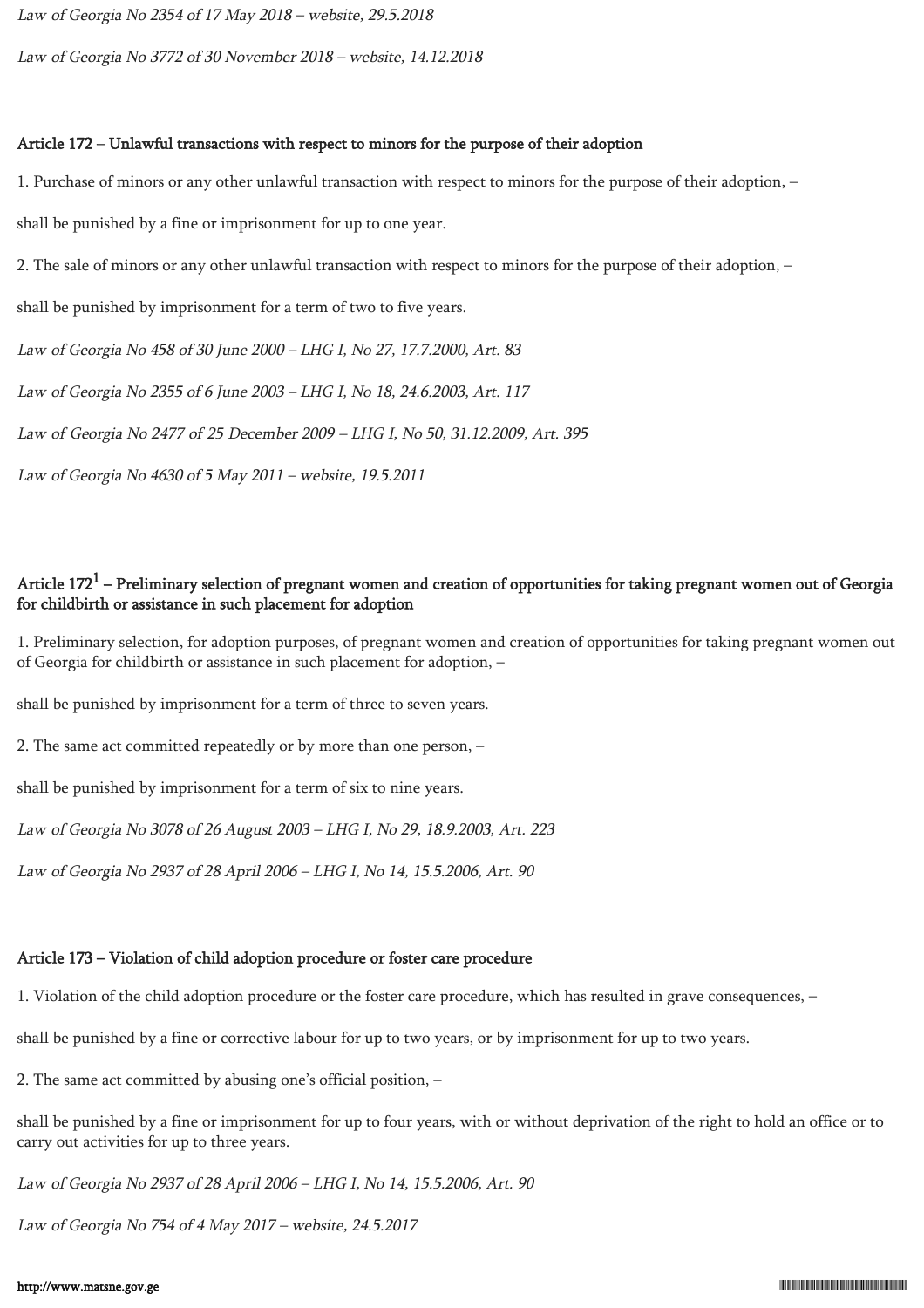#### Article 174 – Substitution of children

Substitution of children for mercenary purposes or with other base motives, –

shall be punished by a fine or imprisonment for a term of three to five years, with or without deprivation of the right to hold an office or to carry out activities for up to three years.

Law of Georgia No 2937 of 28 April 2006 – LHG I, No 14, 15.5.2006, Art. 90

#### Article 175 – Disclosure of confidentiality of adoption

1. Disclosure of confidentiality of adoption without the will of the adopting parent, –

shall be punished by a fine or corrective labour for up to six months.

2. The same act:

a) committed by a person who is obliged to keep confidential the fact of adoption as an official or professional secret;

b) which has resulted in grave consequences, –

shall be punished by a fine or imprisonment for a term of up to three years, with deprivation of the right to hold an office or to carry out activities for a term of up to three years.

Law of Georgia No 944 of 1 June 2017 – website, 20.6.2017

## Article 176 – Persistent avoidance of the payment of alimony

Persistent avoidance of the payment of the alimony assigned under a court ruling, –

shall be punished by a fine or community service from 120 to 240 hours or by corrective labour of up to one year.

## SECTION EIGHT

## ECONOMIC CRIME

## CHAPTER XXV – Crime against Property

## Article 177 – Theft

1. Theft, i.e. secretly taking another person's movable property for its unlawful appropriation, –

shall be punished by a fine or house arrest for a term of six months to one year, or by imprisonment for a term of one to three years.

2. The same act: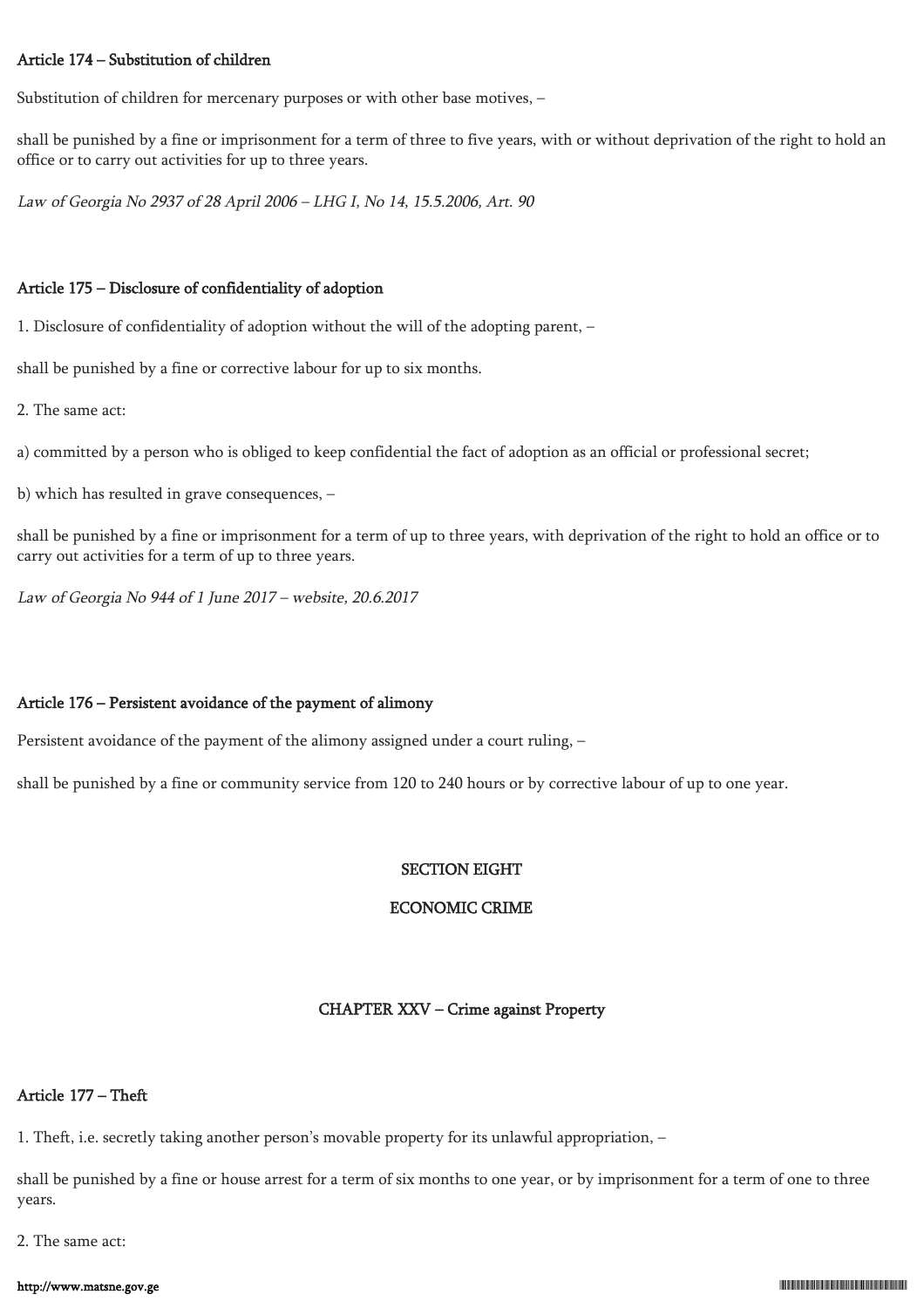- a) which has resulted in considerable damage;
- b) committed by illegally entering the premises or any other storage facility, –

shall be punished by house arrest for a term of one to two years or by imprisonment for a term of three to five years.

- 3. The same act committed:
- a) with a preliminary agreement by a group;
- b) repeatedly;
- c) by illegal entry into a dwelling place;
- d) against a vehicle, –
- shall be punished by imprisonment for a term of four to seven years.
- 4. The same act committed:
- a) by an organised group;
- b) in large quantities;

c) by a person who has two or more previous convictions for unlawful appropriation or extortion of another person's property;

d) with respect to the oil or gas flowing in the main pipeline, –

shall be punished by imprisonment for a term of six to ten years.

## Note:

1. Under this Chapter, 'large quantities' shall mean property (properties) worth more than GEL 10 000.

2. A crime provided for in Articles 177-186 of this Code shall be deemed as having been committed repeatedly if it has been preceded by any of the crimes provided for by these articles and Articles 224, 231, 237 and 264 of this Code.

3. Under this Chapter of the Code, a considerable damage shall mean the value of a property (properties) worth more than GEL 150.

Law of Georgia No 292 of 5 May 2000 – LHG I, No 18, 15.5.2000, Art. 45

Law of Georgia No 333 of 30 May 2000 – LHG I, No 20, 31.5.2000, Art. 51

Law of Georgia No 2937 of 28 April 2006 – LHG I, No 14, 15.5.2006, Art. 90

Law of Georgia No 4213 of 29 December 2006 – LHG I, No 1, 3.1.2007, Art. 16

Law of Georgia No 944 of 1 June 2017 – website, 20.6.2017

# Article 178 – Robbery

1. Robbery, i.e. explicit seizure of another person's movable property for its unlawful appropriation, –

shall be punished by a fine or house arrest for a term of six months to two years, or by imprisonment for a term of three to five years.

2. The same act: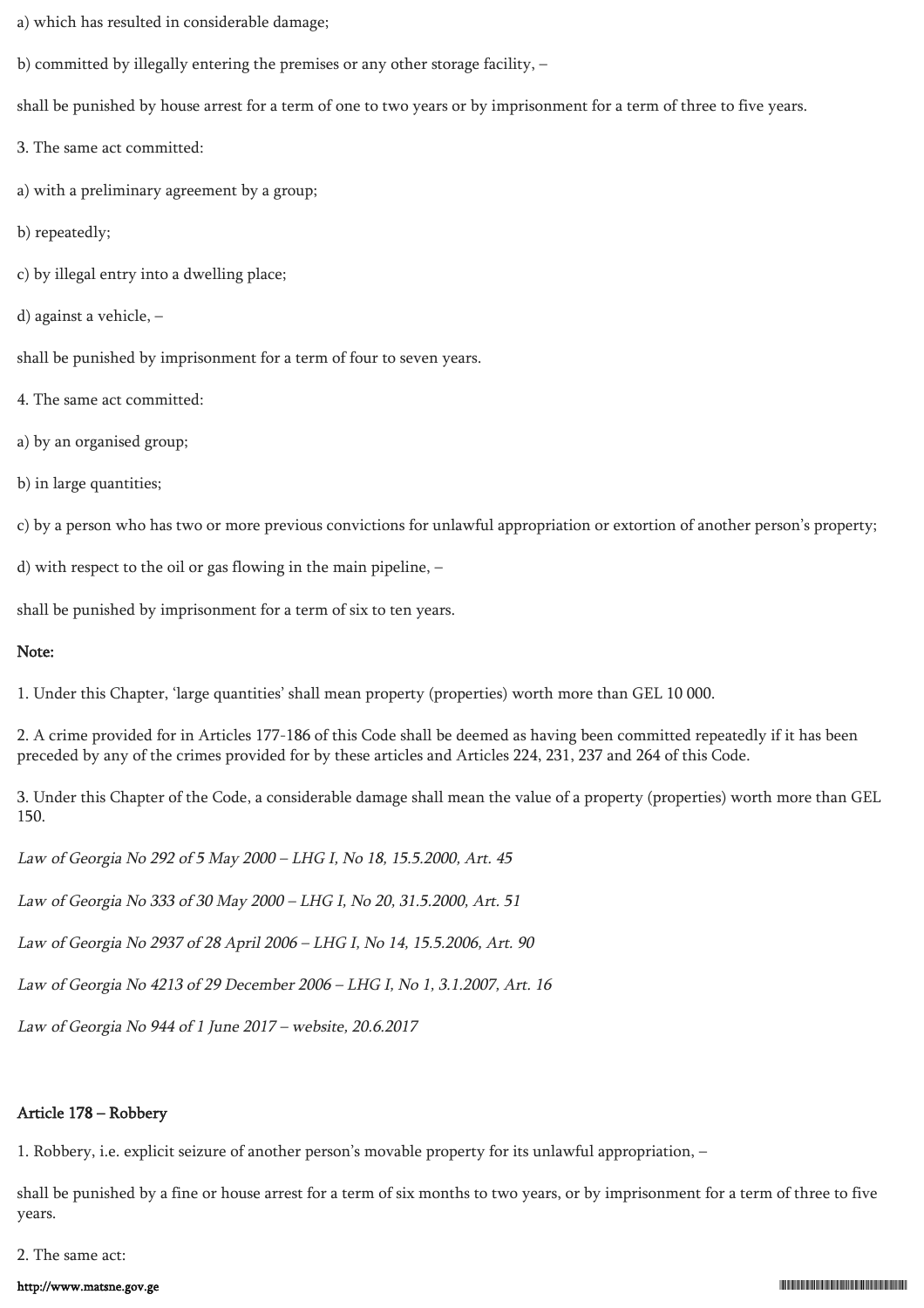- a) that has resulted in considerable damage;
- b) committed by illegally entering the premises or any other storage facility, –
- shall be punished by imprisonment for a term of four to six years.
- 3. The same act committed:
- a) with a preliminary agreement by a group;
- b) repeatedly;
- c) by illegal entry into a dwelling place;
- d) using violence or threat of violence which does not endanger human life or health;
- e) against a vehicle, –
- shall be punished by imprisonment for a term of five to eight years.
- 4. The same act committed:
- a) by an organised group;
- b) in large quantities;
- c) by a person who has two or more convictions for unlawful appropriation or extortion of another person's property, –
- shall be punished by imprisonment for a term of seven to eleven years.
- Law of Georgia No 292 of 5 May 2000 LHG I, No 18, 15.5.2000, Art. 45
- Law of Georgia No 333 of 30 May 2000 LHG I, No 20, 31.5.2000, Art. 51
- Law of Georgia No 2937 of 28 April 2006 LHG I, No 14, 15.5.2006, Art. 90
- Law of Georgia No 4213 of 29 December 2006 LHG I, No 1, 3.1.2007, Art. 16
- Law of Georgia No 5196 of 4 July 2007 LHG I, No 28, 18.7.2007, Art. 283
- Law of Georgia No 944 of 1 June 2017 website, 20.6.2017

#### Article 179 – Aggravated robbery

1. Aggravated robbery, i.e. an assault for unlawfully appropriating another person's movable property using violence or threat of violence which endangers life or health, –

shall be punished by imprisonment for a term of five to seven years.

- 2. The same act committed:
- a) by illegal entry into the premises or other storage facility;
- b) by more than one person;
- c) against a vehicle, –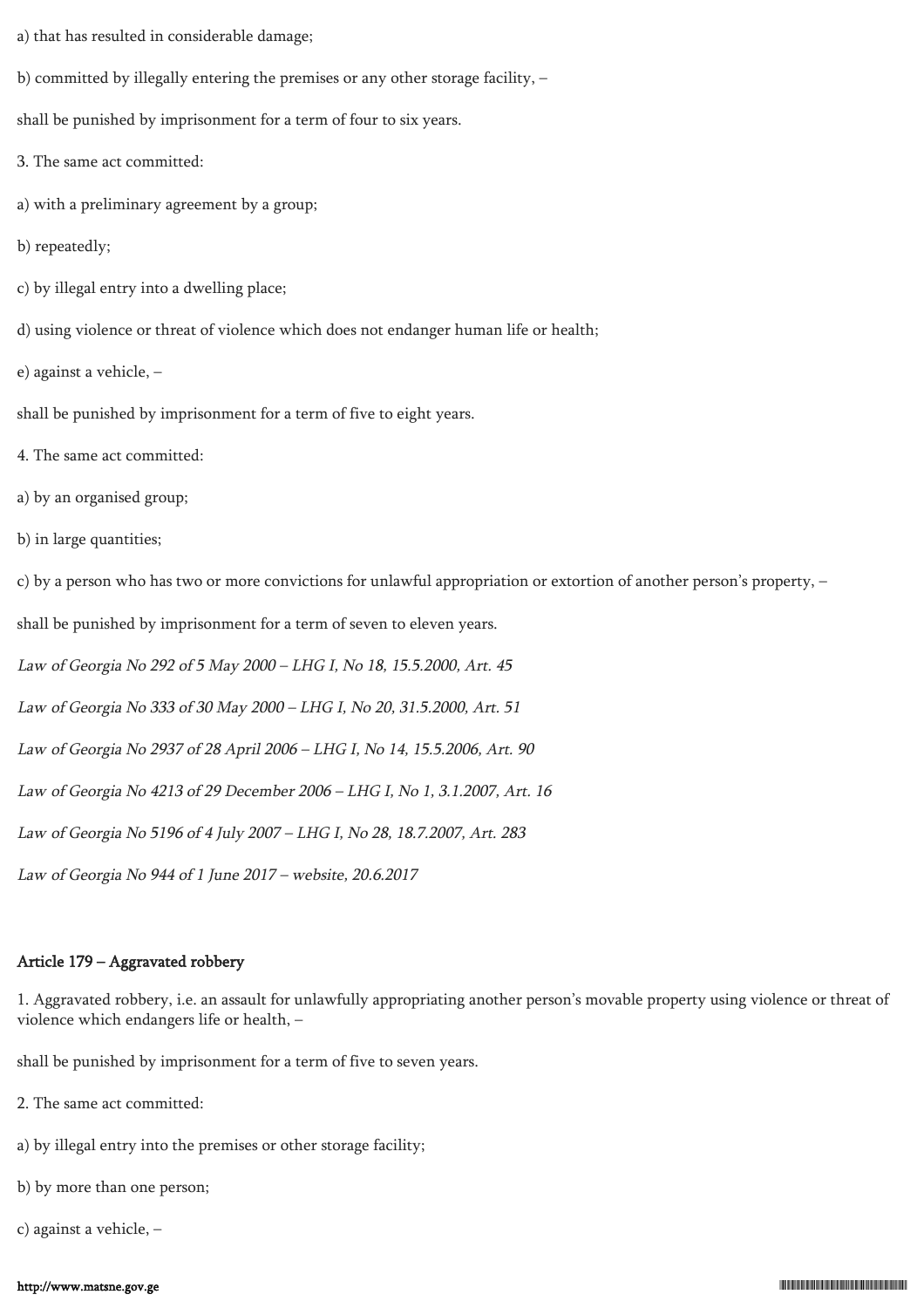shall be punished by imprisonment for a term of six to nine years.

3. The same act committed:

a) repeatedly;

b) by illegal entry into a dwelling place;

c) to seize large quantities of property, –

shall be punished by imprisonment for a term of eight to twelve years.

4. The same act committed:

a) by an organised group;

b) by a person who has two or more previous convictions for unlawful appropriation or extortion of another person's property, –

shall be punished by imprisonment for a term of eleven to fifteen years.

Law of Georgia No 292 of 5 May 2000 – LHG I, No 18, 15.5.2000, Art. 45

Law of Georgia No 2937 of 28 April 2006 – LHG I, No 14, 15.5.2006, Art. 90

Law of Georgia No 4213 of 29 December 2006 – LHG I, No 1, 3.1.2007, Art. 16

#### Article 180 – Fraud

1. Fraud, i.e. taking property of another person or obtaining of title to the property by deceit for its unlawful appropriation, –

shall be punished by a fine or community service from 170 to 200 hours, or by corrective labour or house arrest for a term of one to two years, or by imprisonment for a term of two to four years.

2. The same act:

- a) committed by more than one person with a preliminary agreement;
- b) causing substantial damage, –

shall be punished by a fine or by imprisonment for a term of four to seven years.

- 3. The same act committed:
- a) using the official position;
- b) in large quantities;
- c) repeatedly, –

shall be punished by a fine or by imprisonment for a term of six to nine years.

- 4. The same act committed:
- a) by an organised group;

b) by a person who has two or more previous convictions for unlawful appropriation or extortion of another person's property, –

shall be punished by imprisonment for a term of seven to ten years.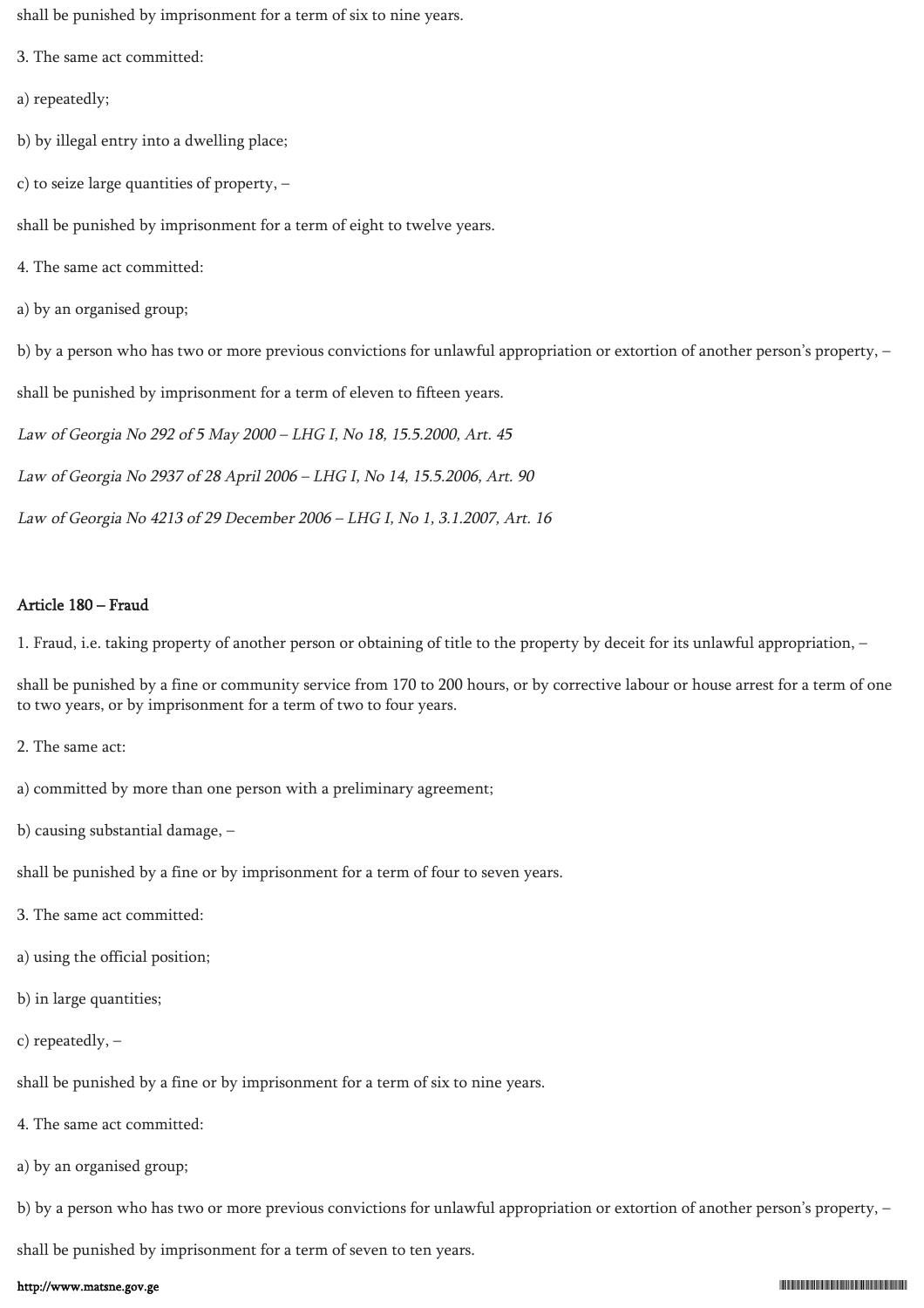Law of Georgia No 292 of 5 May 2000 – LHG I, No 18, 15.5.2000, Art. 45 Law of Georgia No 2937 of 28 April 2006 – LHG I, No 14, 15.5.2006, Art. 90 Law of Georgia No 3530 of 25 July 2006 – LHG I, No 37, 7.8.2006, Art. 271 Law of Georgia No 944 of 1 June 2017 – website, 20.6.2017

#### Article 181 – Extortion

1. Extortion, i.e. demanding another person to hand over property or title in property or the right to use property by threatening to use violence against the victim or the victim's close relative or to destroy or damage their property or to make public the information that may damage their reputation or otherwise damage substantially their rights, –

shall be punished by a fine or by imprisonment for a term of two to four years.

2. The same act committed:

a) jointly by more than one person;

b) repeatedly;

c) for obtaining property in large quantities, –

shall be punished by imprisonment for a term of four to seven years.

3. The same act committed:

a) by an organised group;

b) by a person who has two or more previous convictions for unlawful appropriation or extortion of another person's property, –

shall be punished by imprisonment for a term of six to nine years.

Law of Georgia No 292 of 5 May 2000 – LHG I, No 18, 15.5.2000, Art. 45

Law of Georgia No 212 of 24 June 2004 – LHG I, No 18, 9.7.2004, Art. 61

Law of Georgia No 2937 of 28 April 2006 – LHG I, No 14, 15.5.2006, Art. 90

Law of Georgia No 3530 of 25 July 2006 – LHG I, No 37, 7.8.2006, Art. 271

Law of Georgia No 4213 of 29 December 2006 – LHG I, No 1, 3.1.2007, Art. 16

## Article 182 – Misappropriation or embezzlement

1. Unlawful appropriation or embezzlement of another person's property or property rights provided this property or property rights were lawfully held or managed by the misappropriator or embezzler, –

shall be punished by a fine or house arrest for a term of six months to two years, or by imprisonment for a term of three to five years.

2. The same act:

a) with a preliminary agreement by a group;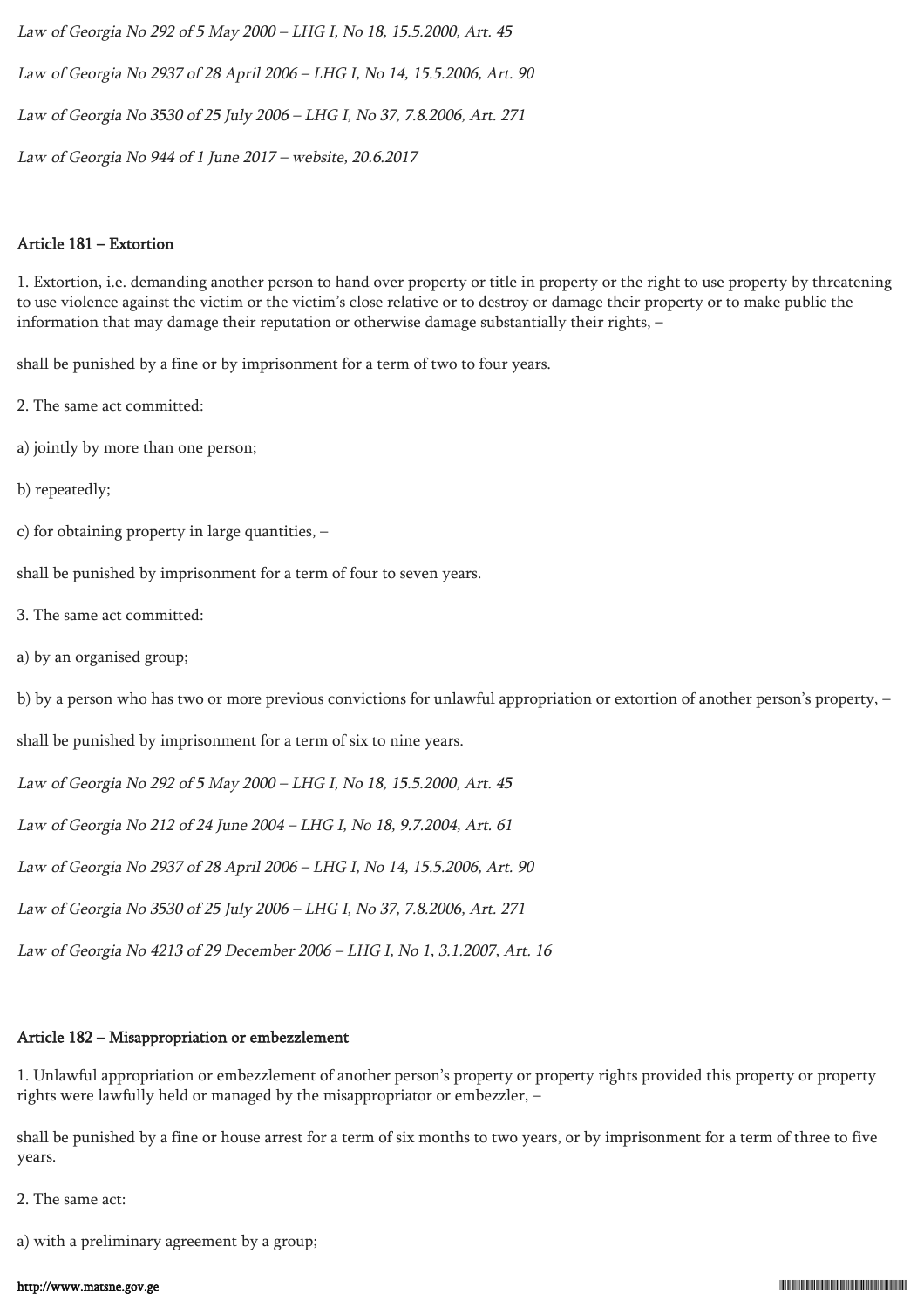b) repeatedly;

c) that has resulted in considerable damage;

d) using the official position, –

shall be punished by a fine or imprisonment for a term of four to seven years, with deprivation of the right to hold an office or to carry out activities for up to three years.

3. The act provided for by paragraph 1 or 2 of this article which has been committed:

a) by an organised group;

b) in large quantities;

c) by a person who has two or more convictions for unlawful appropriation or extortion of another person's property, –

shall be punished by imprisonment for a term of seven to eleven years, with deprivation of the right to hold an office or to carry out activities for up to three years.

Law of Georgia No 292 of 5 May 2000 – LHG I, No 18, 15.5.2000, Art. 45 Law of Georgia No 2937 of 28 April 2006 – LHG I, No 14, 15.5.2006, Art. 90 Law of Georgia No 403 of 23 October 2008 – LHG I, No 29, 4.11.2008, Art. 176

Law of Georgia No 944 of 1 June 2017 – website, 20.6.2017

# Article  $182^1$  – (Deleted)

Law of Georgia No 1565 of 21 June 2002 – LHG I, No 21, 12.7.2002, Art. 93

Law of Georgia No 595 of 11 November 2004 – LHG I, No 34, 16.11.2004, Art. 162

# Article  $182^2$  – Enforcement activities without a licence

Enforcement activities without a licence provided for by the Law of Georgia on Enforcement Activities, –

shall be punished by a fine or by imprisonment for up to one year.

Law of Georgia No 827 of 19 December 2008 – LHG I, No 41, 30.12.2008, Art. 305

## Article 183 – Taking of property or documents holding particular historical, cultural, scientific or national value for their unlawful appropriation

1. Taking of property or documents holding particular historical, cultural, scientific or national value for their unlawful appropriation, –

shall be punished by imprisonment for a term of six to nine years.

2. The same act committed:

a) jointly by more than one person;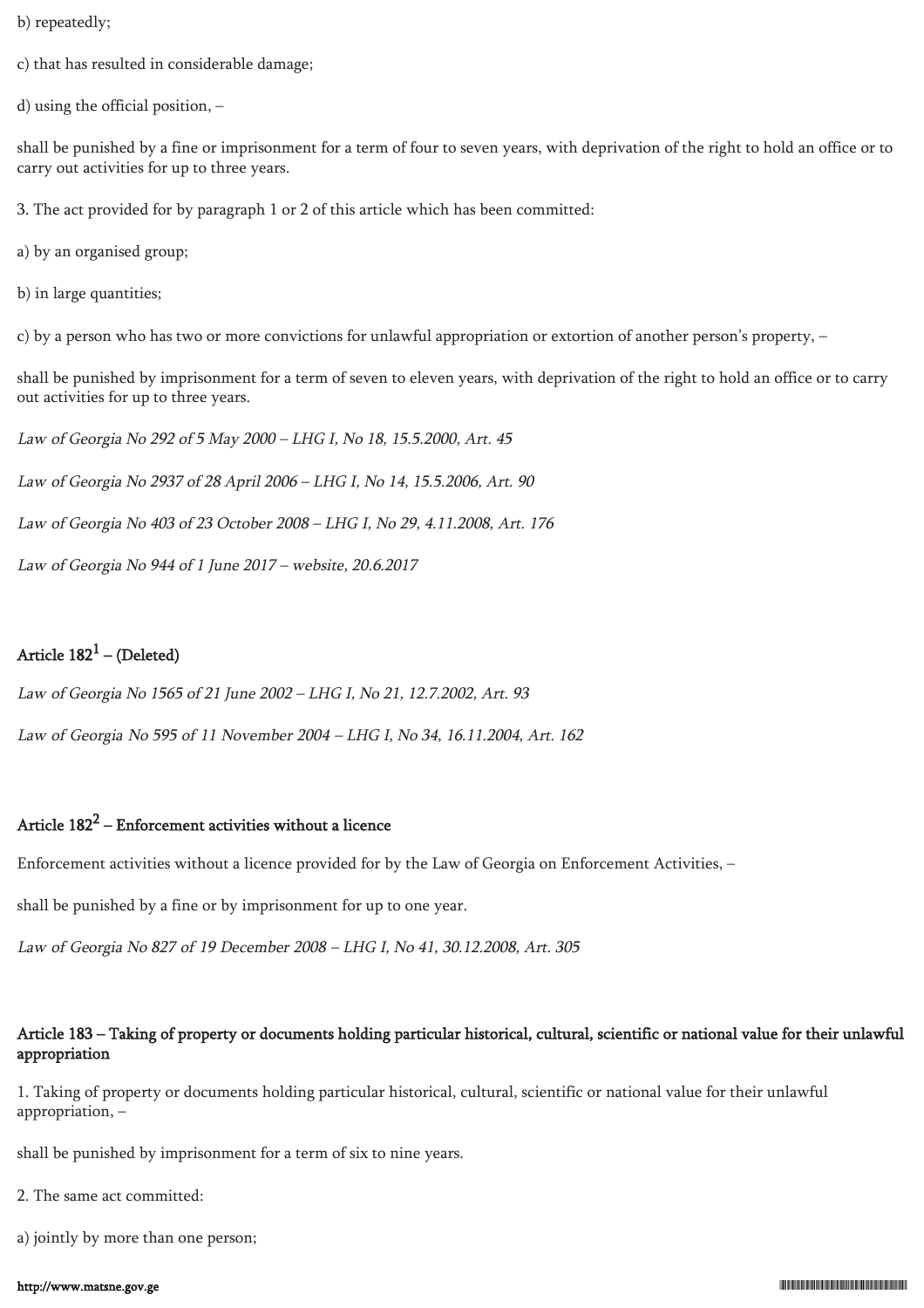b) repeatedly, –

shall be punished by imprisonment for a term of nine to twelve years.

3. The same act committed by an organised group, –

shall be punished by imprisonment for a term of eleven to fifteen years.

Law of Georgia No 2937 of 28 April 2006 – LHG I, No 14, 15.5.2006, Art. 90

#### Article 184 – (Deleted)

Law of Georgia No 292 of 5 May 2000 – LHG I, No 18, 15.5.2000, Art. 45 Law of Georgia No 2937 of 28 April 2006 – LHG I, No 14, 15.5.2006, Art. 90 Law of Georgia No 4785 of 23 May 2007 – LHG I, No 19, 1.6.2007, Art. 166

#### Article 185 – Damage of property by deception

1. Damage of the property of the owner or holder of the property by deception unless there are elements of crime provided for by Article 180 of this Code, –

shall be punished by a fine or community service for a term of 120 to 180 hours or by corrective labour for a term of up to one year, or by house arrest for a term of six months to two years or by imprisonment for a term of up to two years.

2. The same act:

a) with a preliminary agreement by a group;

b) repeatedly;

c) which has resulted in considerable damage, –

shall be punished by a fine or by imprisonment for a term of one to three years.

- 3. The act provided for by paragraph 1 or 2 of this article which has been committed:
- a) by an organised group;
- b) in large quantities;

c) by a person who has two or more previous convictions for unlawful appropriation or extortion of another person's movable property, –

shall be punished by imprisonment for a term of four to six years.

Law of Georgia No 2937 of 28 April 2006 – LHG I, No 14, 15.5.2006, Art. 90

Law of Georgia No 944 of 1 June 2017 – website, 20.6.2017

#### Article 186 – Purchase or sale of property obtained knowingly by illegal means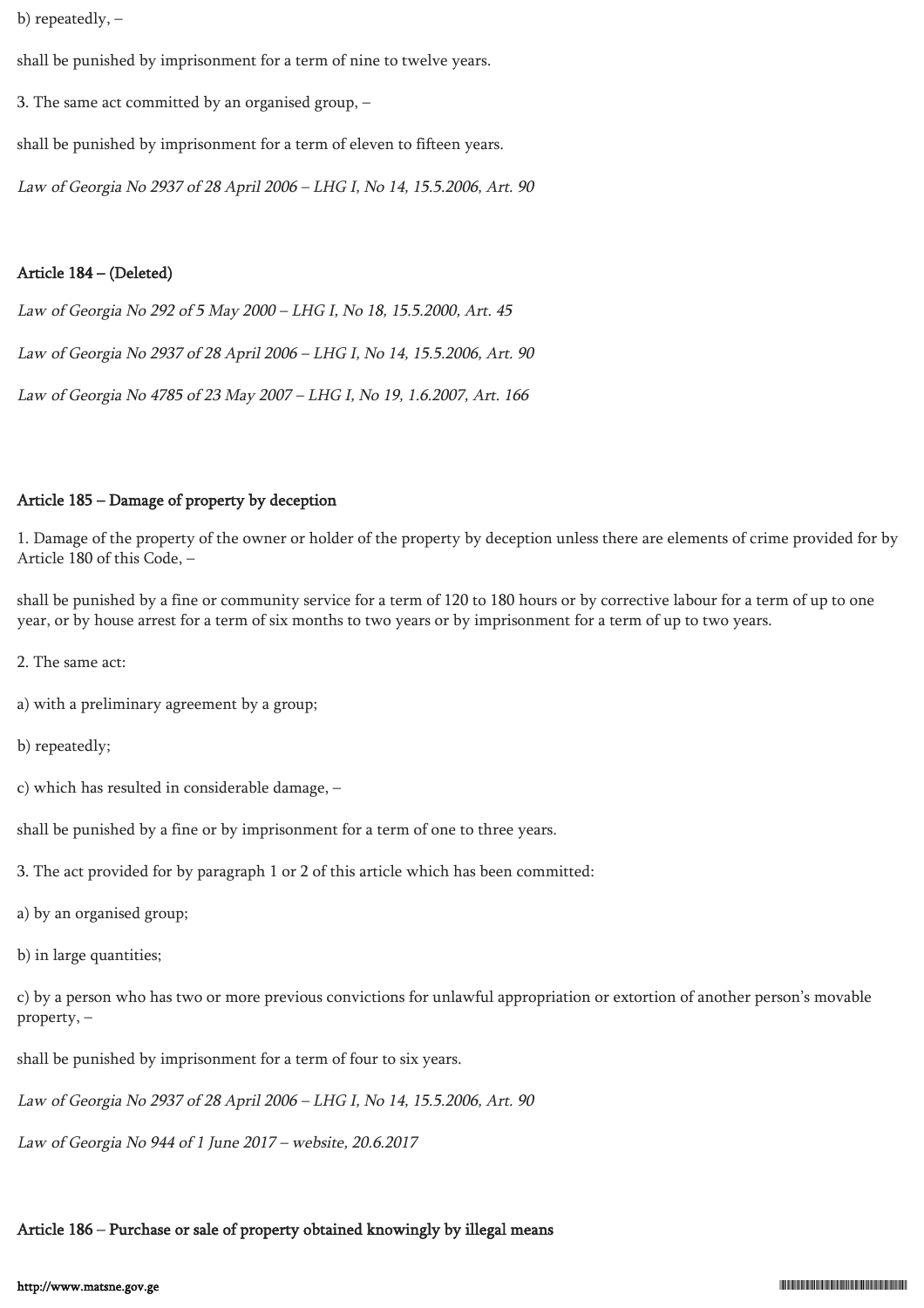1. The use, purchase or sale of property obtained knowingly by illegal means, – shall be punished by a fine or community service from 180 to 200 hours or by corrective labour for up to one year or house arrest for a term of six months to two years or by imprisonment for up to two years.

2. The same act committed:

a) by a group of persons with the preliminary agreement;

b) repeatedly;

c) against a motor car;

d) in large quantities;

e) by a person who has two or more previous convictions for unlawful appropriation or extortion of another person's movable property, –

shall be punished by a fine or by imprisonment for a term of two to five years.

3. The act provided for by paragraph 1 or 2 of this article which has been committed:

a) by an organised group;

b) using the official position, –

shall be punished by imprisonment for a term of four to seven years.

Note: For the act provided for by this article, a legal person shall be punished by liquidation or by deprivation of the right to carry out activities and a fine.

Law of Georgia No 2937 of 28 April 2006 – LHG I, No 14, 15.5.2006, Art. 90

Law of Georgia No 5953 of 19 March 2008 – LHG I, No 8, 28.3.2008, Art. 56

Law of Georgia No 403 of 23 October 2008 – LHG I, No 29, 4.11.2008, Art. 176

Law of Georgia No 5170 of 28 October 2011 – website, 11.11.2011

Law of Georgia No 944 of 1 June 2017 – website, 20.6.2017

## Article 187 – Damage or destruction of property

1. Damaging or destroying another person's property which has resulted in substantial damage, –

shall be punished by a fine or community service from 100 to 180 hours, or by corrective labour for up to one year or house arrest for a term of six months to two years, or by imprisonment for a term of one to three years.

2. The same act committed:

a) by setting fire, explosion or using any other universally dangerous means;

b) repeatedly, –

shall be punished by imprisonment for a term of three to five years, with or without restriction of the rights regarding weapons.

3. The act provided for in paragraph 2 of this article, which has caused human death by negligence or other grave consequences, –

shall be punished by imprisonment for a term of six to ten years, with or without restriction of the rights regarding weapons.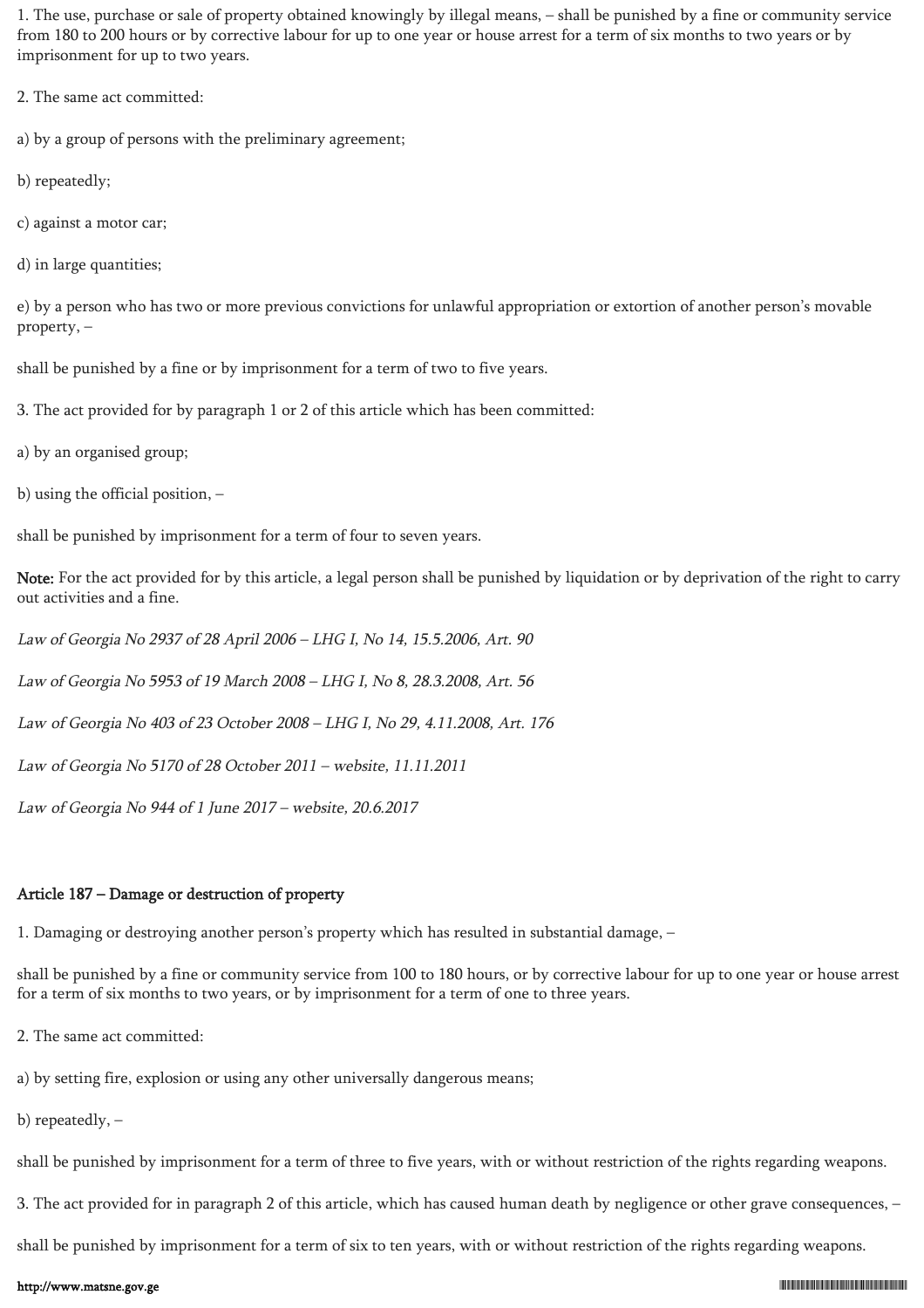4. The act provided for in paragraph 2 of this article, which has caused death by negligence of two or more persons, –

shall be punished by imprisonment for a term of nine to twelve years, with or without restriction of the rights regarding weapons.

Law of Georgia No 458 of 30 June 2000 – LHG I, No 27, 17.7.2000, Art. 83

Law of Georgia No 2937 of 28 April 2006 – LHG I, No 14, 15.5.2006, Art. 90

Law of Georgia No 944 of 1 June 2017 – website, 20.6.2017

Law of Georgia No 2395 of 30 May 2018 – website, 8.6.2018

Law of Georgia No 3772 of 30 November 2018 – website, 14.12.2018

#### Article 188 – Negligent damage or destruction of property

1. Negligent damage or destruction of another person's property which has resulted in substantial damage, –

shall be punished by a fine or corrective labour for up to one year, or by house arrest for a term of six months to one year.

2. The same act committed by careless handling of fire or other source of heightened danger, –

shall be punished by a fine or corrective labour for up to two years or by house arrest for a term of one to two years, or by imprisonment for up to two years.

3. The act provided for by paragraph 2 of this article which has resulted in death or other grave consequences, –

shall be punished by imprisonment for a term of three to five years.

Law of Georgia No 458 of 30 June 2000 – LHG I, No 27, 17.7.2000, Art. 83

Law of Georgia No 2937 of 28 April 2006 – LHG I, No 14, 15.5.2006, Art. 90

Law of Georgia No 944 of 1 June 2017 – website, 20.6.2017

## Article 189 – Encroachment upon the rights of a holder of copyright or related rights and upon the rights of database manufacturers

1. Appropriation of authorship of a copyrighted work or coercion into co- authorship, –

shall be punished by a fine or corrective labour for up to two years.

2. The act provided for by paragraph 1 of this article committed repeatedly, –

shall be punished by house arrest for a term of six months to one year or by imprisonment for up to three years.

3. Reproduction or unauthorised purchase, import, storage, sale, rent, transfer of a work, audio or video recording or database and/or otherwise encroaching on the rights of a holder of the copyright, related rights or of the manufacturer of a database in violation of the Law of Georgia on Copyrights and Related Rights and committed to gain large income, –

shall be punished by a fine or by house arrest for a term of one to two years.

4. The act provided for by paragraph 3 of this article committed:

a) to gain particularly large income;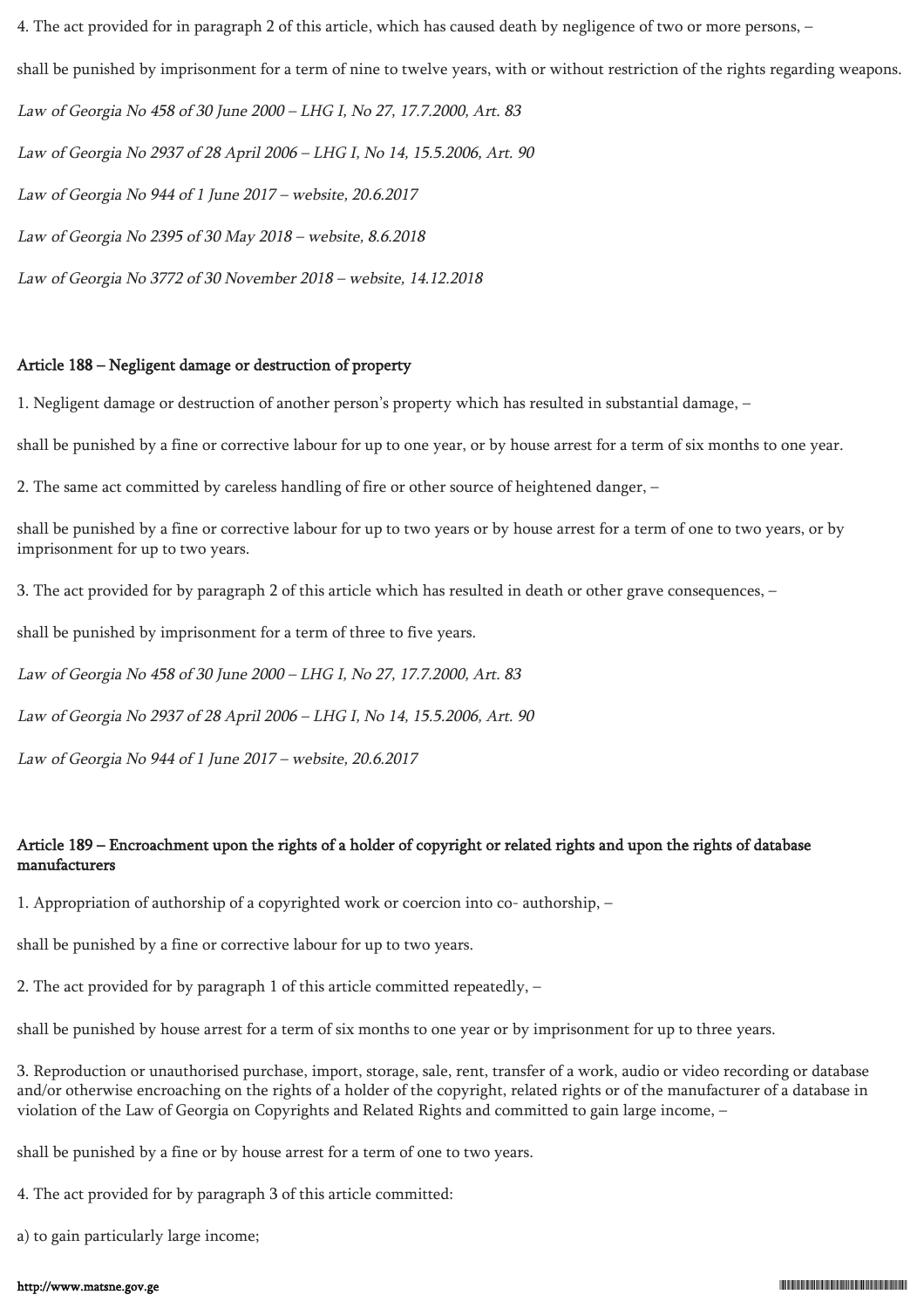b) by a group of persons with preliminary agreement, –

shall be punished by imprisonment for up to three years.

#### Note:

1. The act provided for by this article shall be considered to have been committed to gain large income if the cost of the copies of the work, audio or video recording, or database or the income to be gained by the holder of the copyright, related rights or by the manufacturer of a database in the case of lawful use of his/her rights exceeds GEL 5 000, and shall be considered to have been committed to gain particularly large income if the above cost or income exceeds GEL 10 000.

2. For the acts specified in this article a legal person shall be punished by a fine, with deprivation of the right to carry out activities, or by liquidation and a fine.

Law of Georgia No 292 of 5 May 2000 – LHG I, No 18, 15.5.2000, Art. 45

Law of Georgia No 1733 of 23 June 2005 – LHG I, No 38, 15.7.2005, Art. 247

Law of Georgia No 3619 of 24 September 2010 – LHG I, No 51, 29.9.2010, Art. 332

Law of Georgia No 944 of 1 June 2017 – website, 20.6.2017

# Article  $189^1$  – Encroachment upon industrial property right

1. Appropriation of authorship or coercion into co-authorship with respect to an invention, useful model, design, topographies of integrated circuits, or new species of plants or animals, –

shall be punished by a fine or corrective labour for up to two years.

2. The act provided for by paragraph 1 of this article committed repeatedly, –

shall be punished by house arrest for a term of six months to one year or by imprisonment for up to three years.

3. Illegal use knowingly of another person's invention, useful model, design, integrated circuit topography, new species of plants or animals to gain income, –

shall be punished by a fine or house arrest for a term of one to two years.

4. The act provided for by paragraph 3 of this article which has been committed jointly by more than one person with preliminary agreement, –

shall be punished by imprisonment for up to three years.

Law of Georgia No 1733 of 23 June 2005 – LHG I, No 38, 15.7.2005, Art. 247

Law of Georgia No 3033 of 4 May 2010 – LHG I, No 27, 24.5.2010, Art. 185

Law of Georgia No 944 of 1 June 2017 – website, 20.6.2017

## CHAPTER XXVI – Crimes against Entrepreneurial or Other Economic Activities

## Article 190 – Interference with lawful entrepreneurial activities

Unjustified refusal to register an enterprise, or to issue a permit or licence, or restriction of the right or freedom to carry out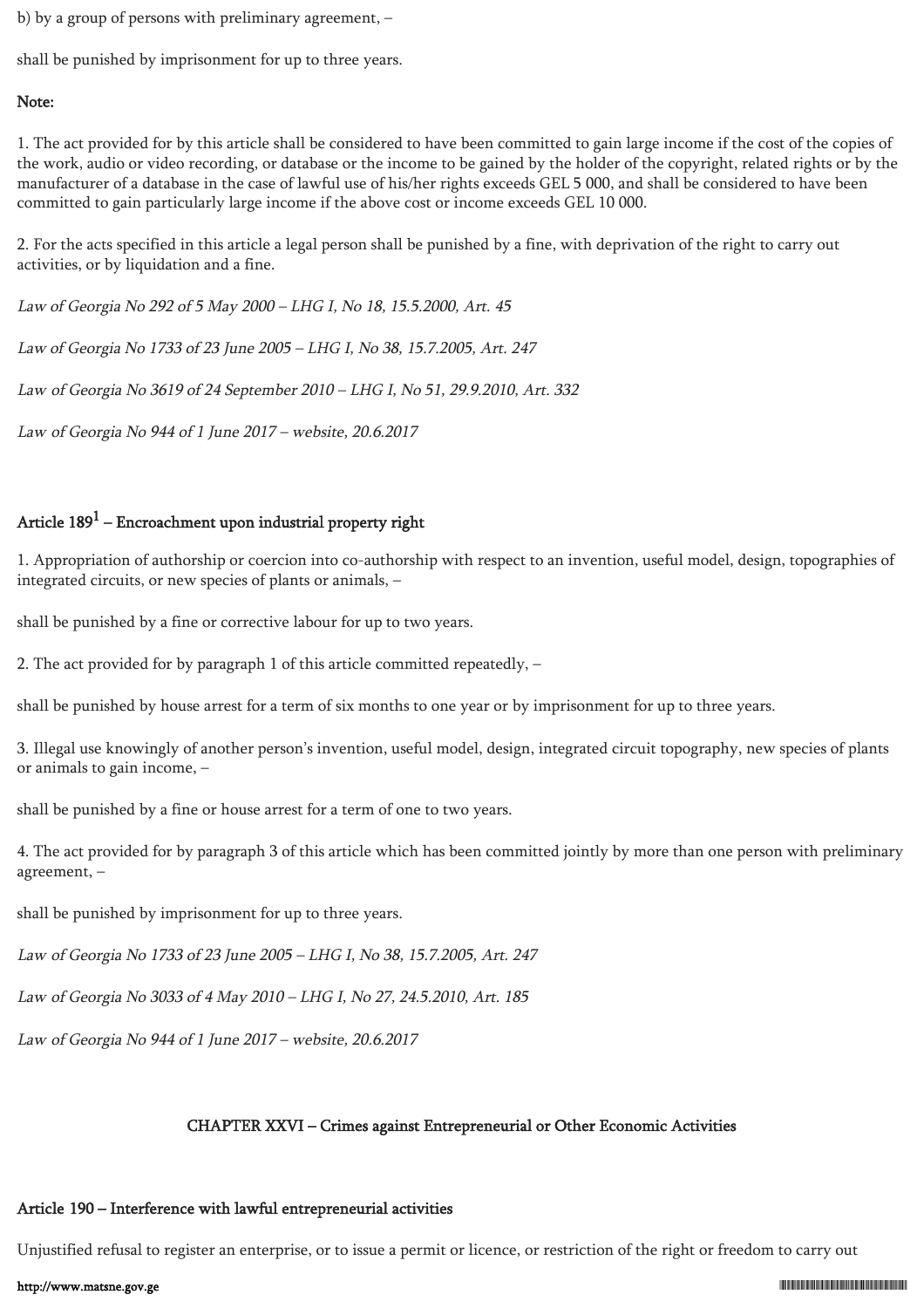economic activities, exercise of control over the operation of the enterprise in violation of the legislation of Georgia, or interference with the activities of an enterprise, which has resulted in considerable damage, –

shall be punished by a fine or community service from 120 to 180 hours, with deprivation of the right to hold an office or to carry out activities for up to three years, or by imprisonment for a term of up to one year.

Law of Georgia No 923 of 8 June 2001 – LHG I, No 18, 28.6.2001, Art. 59

Law of Georgia No 2937 of 28 April 2006 – LHG I, No 14, 15.5.2006, Art. 90

Law of Georgia No 5035 of 22 June 2007 – LHG I, No 26, 11.7.2007, Art. 242

## Article 191 – Illegal registration of transactions related to land

Illegal registration of transactions related to land, distortion of registration data in the public land cadastre or reduction of the land tax for mercenary purposes or any other personal motives, –

shall be punished by a fine or community labour from 120 to 180 hours or by deprivation of the right to hold an office or to carry out activities for up to three years or by imprisonment for up to one year.

Law of Georgia No 2937 of 28 April 2006 – LHG I, No 14, 15.5.2006, Art. 90

## Article 192 – Illegal entrepreneurial activities

1. Carrying out illegal entrepreneurial activities without registration, permit or licence, or in violation of the permit or licence terms, which has resulted in substantial damage or which was accompanied by receipt of large income, –

shall be punished by a fine or house arrest for a term of six months to two years, or by imprisonment for a term of one to three years.

2. The same act committed:

a) jointly by more than one person;

b) repeatedly;

c) by a person convicted for this kind of offence, –

shall be punished by a fine or by imprisonment for a term of three to five years. Note:

For the act specified in this article a legal person shall be punished by a fine, with deprivation of the right to carry out activities, or by liquidation and a fine.

Law of Georgia No 2937 of 28 April 2006 – LHG I, No 14, 15.5.2006, Art. 90

Law of Georgia No 5035 of 22 June 2007 – LHG I, No 26, 11.7.2007, Art. 242

Law of Georgia No 944 of 1 June 2017 – website, 20.6.2017

# Article  $192^1$  – Illegal educational activities

1. Conducting an educational activity subject to authorisation without appropriate authorisation, and/or disseminating some misleading information in connection with the conduct of such activity, and/or using the name of a general, vocational or higher educational institution without appropriate authorisation, –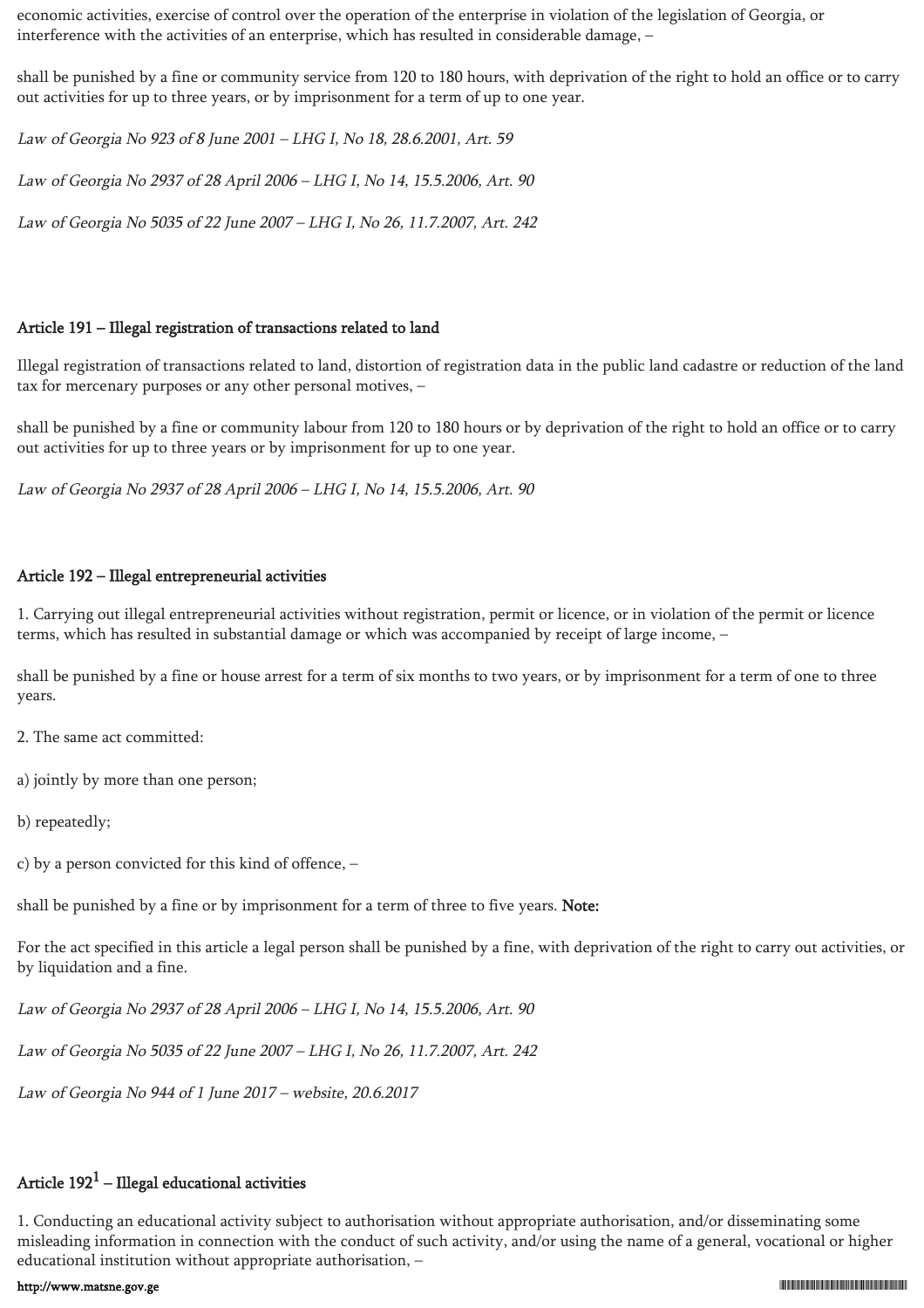shall be punished by a fine.

2. The same act committed:

a) repeatedly;

b) by a person convicted for this kind of offence, –

shall be punished by a fine or by imprisonment for a term of one to three years. Note: For the acts provided for by this article, a legal person shall be punished by a fine or by liquidation and a fine.

Law of Georgia No 3538 of 21 July 2010 – LHG I, No 47, 5.8.2010, Art. 307

Law of Georgia No 1226 of 26 July 2017 – website, 28.7.2017

# Article  $192^2$  – Illegal upbringing activities

Upbringing activities without a licence for upbringing activities provided for by the Law of Georgia on Licensing of Upbringing Activities, or upbringing activities of a branch specified in the same Law without observance of procedures under the Law of Georgia on Licensing of Upbringing Activities, which are carried out by a person who has been punished by an administrative penalty for such an act, or by a person who has had a previous conviction for this offence, –

shall be punished by a fine or by imprisonment for up to two years.

## Note:

1. A fine imposed on a natural person for committing an act under this article may not be less than double the amount of a fine defined under Article  $46^2$  of the Administrative Offences Code of Georgia.

2. For committing an act under this article, a legal person shall be punished by deprivation of the right to carry out activities, or by liquidation and a fine.

Law of Georgia No 5363 of 8 June 2016 – website, 17.6.2016

## Article 193 – Pseudo-entrepreneurship

Pseudo-entrepreneurship, i.e. establishment of an enterprise without an intention to carry out entrepreneurial activities in order to borrow a loan or gain other kind of material benefit, or to conceal prohibited activities, which has resulted in substantial damage, –

shall be punished by a fine or house arrest for a term of six months to two years, or by imprisonment for up to three years, with deprivation of the right to hold an office or to carry out activities for up to three years.

Law of Georgia No 944 of 1 June 2017 – website, 20.6.2017

## Article 194 – Legalisation of illegal income (money laundering)

1. Legalisation of illegal income, i.e. giving legal form to illicit and/or undocumented property (use, purchase, possession, conversion, transfer or other actions in connection with property) in order to conceal its illegal and/or undocumented origin or to assist another person in evading liability, as well as concealment or disguising of its genuine nature, source of origin, location, dislocation, movement, its title and/or of other rights related to it, –

shall be punished by a fine or by imprisonment for a term of three to six years.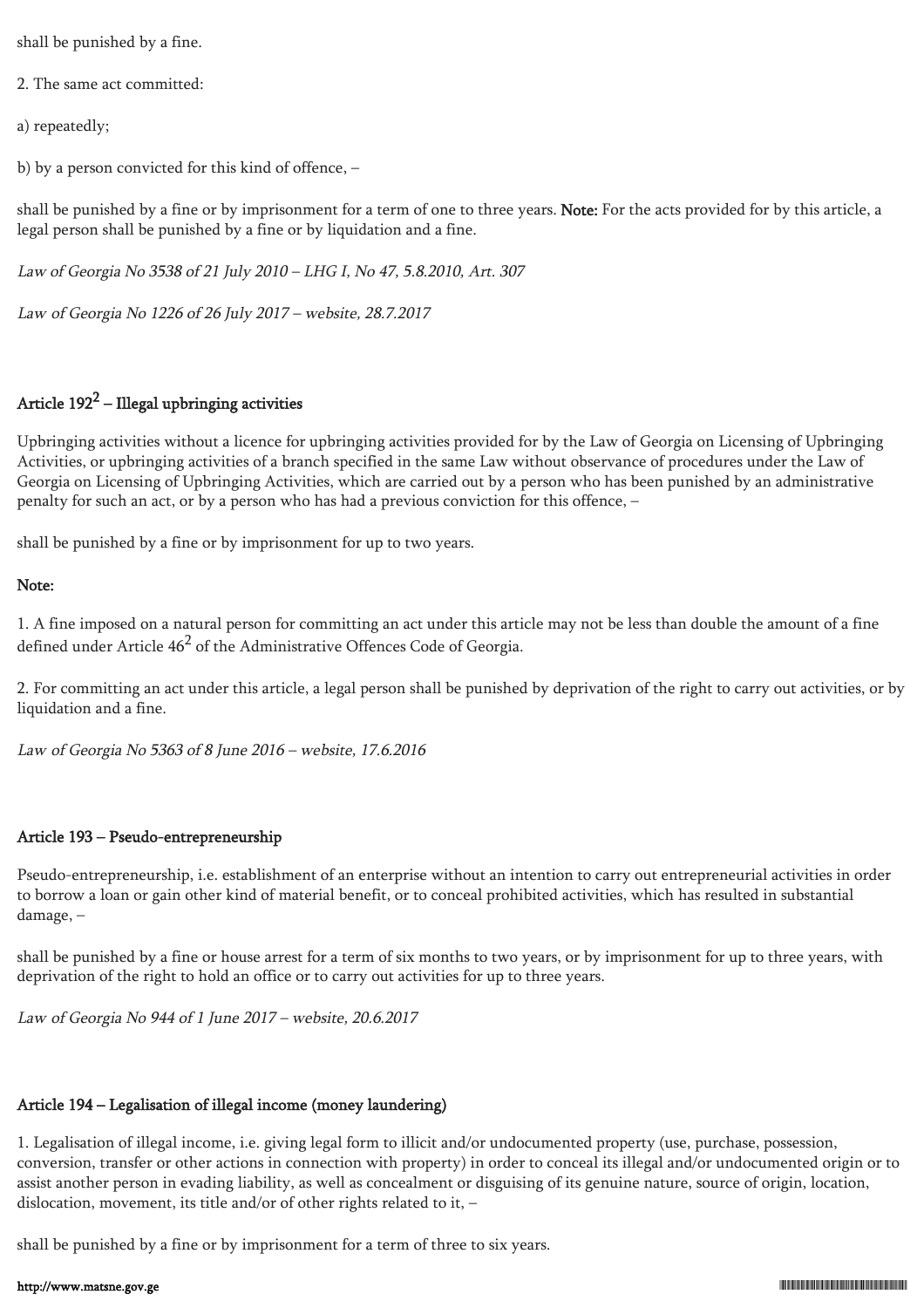- 2. The same act:
- a) committed jointly by more than one person;
- b) committed repeatedly;
- c) which was accompanied by receipt of large income, –

shall be punished by imprisonment for a term of six to nine years.

- 3. The same act:
- a) committed by an organised group;
- b) committed using one's official position;
- c) accompanied by receipt of particularly large income, –

shall be punished by imprisonment for a term of nine to twelve years.

## Note:

1. For the purposes of this article, property, as well as income, or shares (interest) gained from this property shall be considered illicit if acquired unlawfully by the person, the person's family member, close relative or related person.

2. For the purposes of this article, property, as well as income, or shares (interest) gained from this property shall be considered undocumented if the person, the person's family member, close relative or related person does not have the documents that confirm that it has been acquired by legal means or if it has been obtained by the monetary resources gained from the alienation of the illicit property.

3. Under this article, large income shall mean income from GEL 30 000 to GEL 50 000, and particularly large income shall mean income exceeding GEL 50 000.

4. For the act provided for by this article, a legal person shall be punished by liquidation or by deprivation of the right to carry out activities and a fine.

Law of Georgia No 458 of 30 June 2000 – LHG I, No 27, 17.7.2000, Art. 83

Law of Georgia No 2619 of 28 December 2005 – LHG I, No 4, 18.1.2006, Art. 39

Law of Georgia No 2937 of 28 April 2006 – LHG I, No 14, 15.5.2006, Art. 90

Law of Georgia No 3530 of 25 July 2006 – LHG I, No 37, 7.8.2006, Art. 271

Law of Georgia No 5196 of 4 July 2007 – LHG I, No 28, 18.7.2007, Art. 283

Law of Georgia No 5953 of 19 March 2008 – LHG I, No 8, 28.3.2008, Art. 56

Law of Georgia No 4630 of 5 May 2011 – website, 19.5.2011

Law of Georgia No 5170 of 28 October 2011 – website, 11.11.2011

# Article 194 $^{\rm 1}$  – Use, purchase, possession or sale of property acquired through the legalisation of illegal income

1. The use, purchase, possession or sale of property acquired through the legalisation knowingly of illegal income, –

shall be punished by a fine or community service from 180 to 200 hours or by corrective labour for up to one year or by imprisonment for up to two years.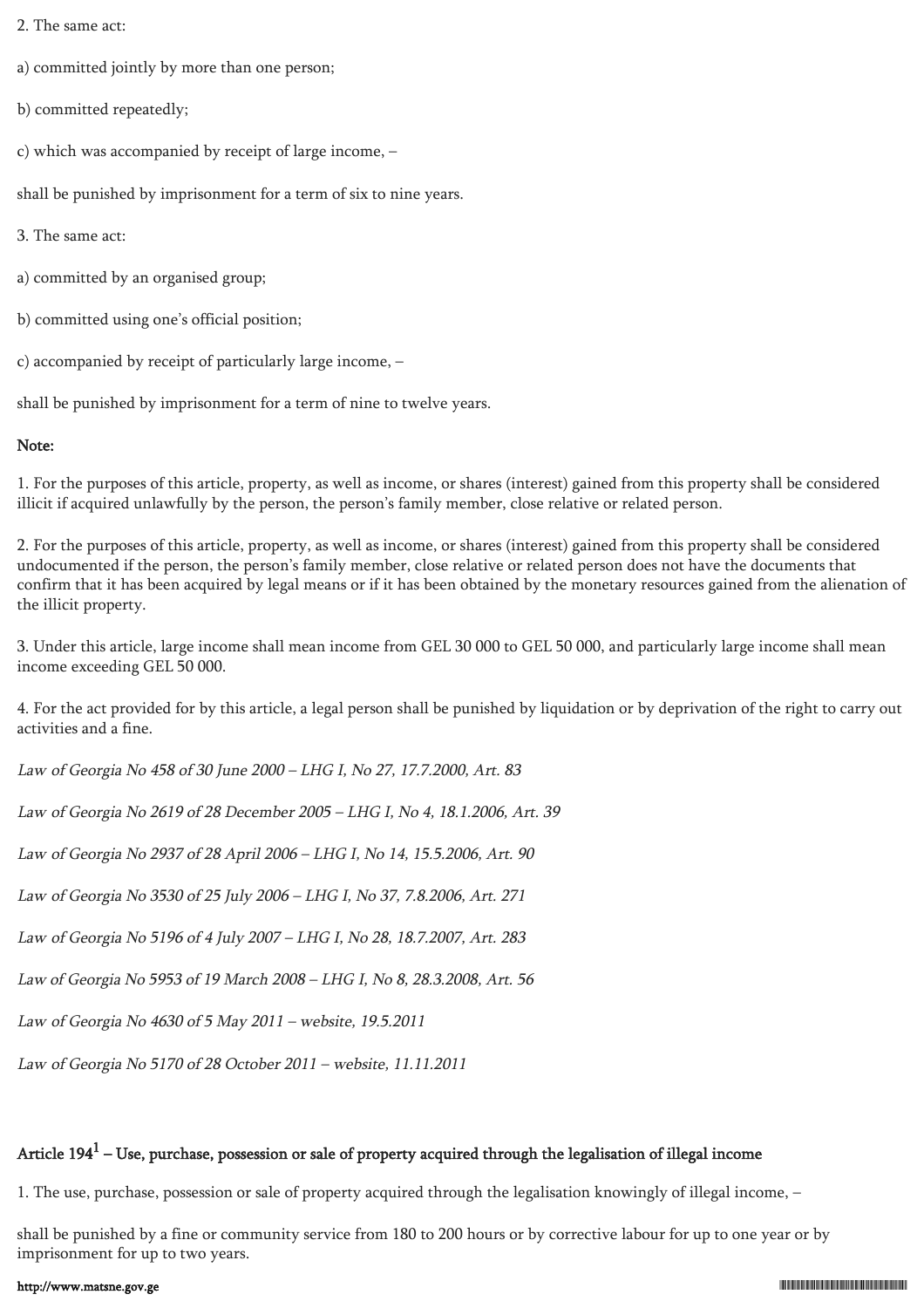- 2. The same act committed:
- a) by a group of persons with the preliminary agreement;
- b) repeatedly;
- c) in large quantities, –

shall be punished by a fine or by imprisonment for a term of two to five years.

- 3. The act provided for by paragraph 1 or 2 of this article which has been committed:
- a) by an organised group;
- b) using the official position;
- c) in particularly large quantities, –

shall be punished by imprisonment for a term of four to seven years.

## Note:

1. Under this article, large income shall mean income from GEL 30 000 to GEL 50 000, and particularly large income shall mean income exceeding GEL 50 000.

2. For the act specified in this article a legal person shall be punished by liquidation or by deprivation of the right to carry out activities and a fine.

Law of Georgia No 5953 of 19 March 2008 – LHG I, No 8, 28.3.2008, Art. 56

Law of Georgia No 5170 of 28 October 2011 – website, 11.11.2011

## Article 195 – (Deleted)

Law of Georgia No 2937 of 28 April 2006 – LHG I, No 14, 15.5.2006, Art. 90 Law of Georgia No 6153 of 8 May 2012 – LHG I, website, 25.5.2012

# Article  $195^1$  – Violation of the procedure for participating in public procurements

1. In the case of participation in the procedures provided for by the Law of Georgia on Public Procurement, a preliminary agreement between the entities participating in a procurement process or any other arrangement for gaining material benefit or advantage for themselves or other persons which results in substantial violation of the legitimate interests of the contracting agency, –

shall be punished by a fine or house arrest for a term of six months to two years, or by imprisonment for up to two years.

2. The same act committed repeatedly, –

shall be punished by a fine or by imprisonment for a term of two to four years. Note: For the act specified in this article a legal person shall be punished by deprivation of the right to carry out activities or by liquidation and a fine.

Law of Georgia No 3446 of 16 July 2010 – LHG I, No 44, 28.7.2010, Art. 274

Law of Georgia No 944 of 1 June 2017 – website, 20.6.2017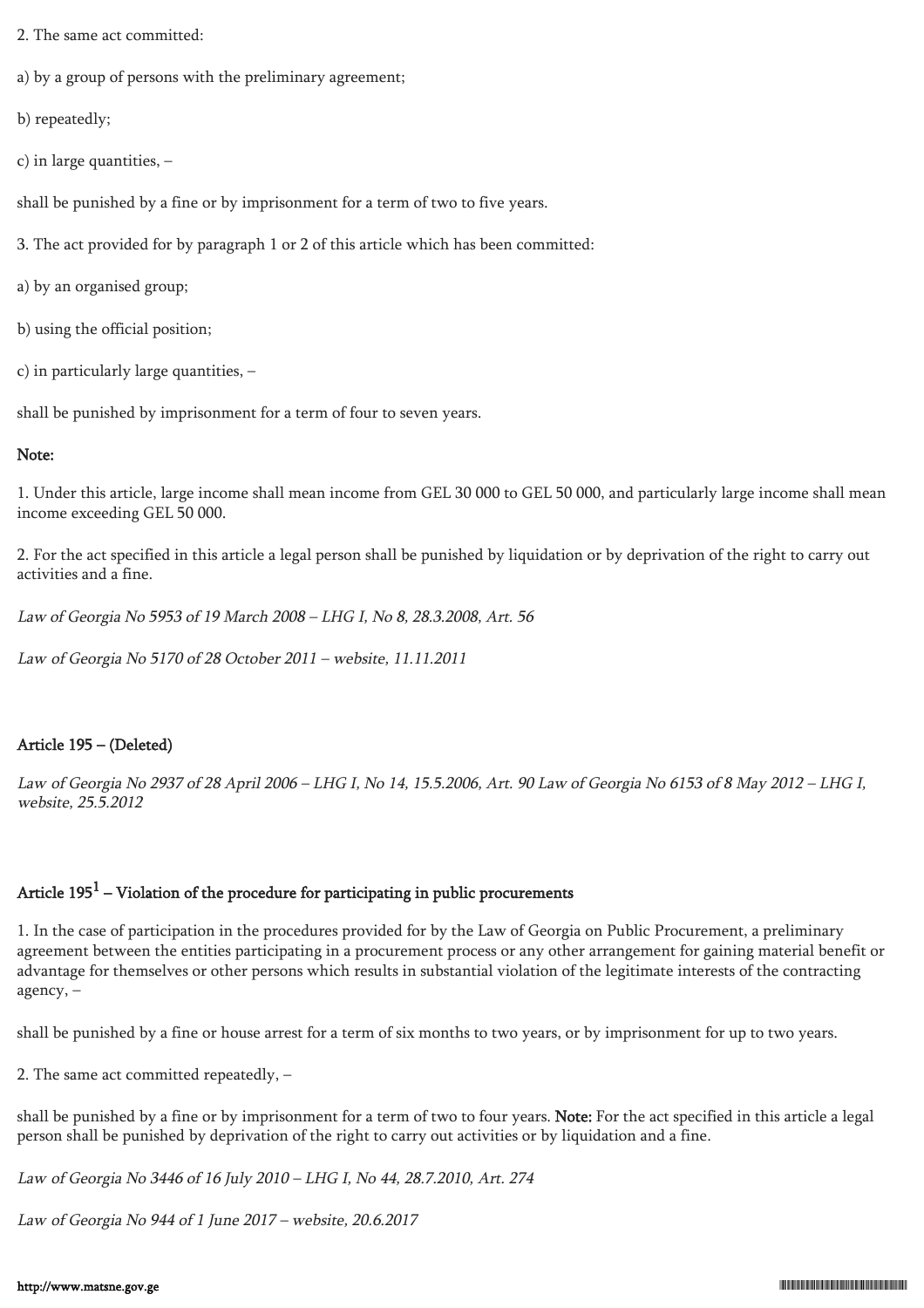#### Article 196 – Unlawful use of trade (service) marks or other commercial designations

1. Illegal manufacturing or use of another person's trade (service) marks, designations of origin or geographical indications in large quantities, as well as production or introduction into civil circulation of goods illegally marked with another person's trade (service) marks, designation of origin or geographical indications or with the registered brand name, which has resulted in considerable damage, –

shall be punished by a fine or corrective labour for up to two years or by imprisonment for the same term.

2. False indication of a warning mark along with a non-registered trade (service) mark, designation of origin or geographical indication, –

shall be punished by a fine or community service from 120 to 180 hours and/or by corrective labour for up to one year or by imprisonment for a term of two to three years.

3. The act provided for by paragraph 1 or 2 of this article which has been committed:

a) repeatedly;

b) by a person convicted for this kind of offence;

c) by a group of persons with the preliminary agreement, –

shall be punished by a fine or by imprisonment for a term of three to five years.

Note: The illegal manufacturing of another person's trade (service) mark, designation of origin or geographical indication of goods is considered to be in large quantities if their total quantity is over 1 000, and an offence shall be deemed to have resulted in considerable damage if the cost of the goods manufactured or introduced into civil circulation and illegally marked with another person's trade (service) marks, designation of origin, geographical indication or registered brand name exceeds GEL 5 000.

Law of Georgia No 292 of 5 May 2000 – LHG I, No 18, 15.5.2000, Art. 45

Law of Georgia No 1733 of 23 June 2005 – LHG I, No 38, 15.7.2005, Art. 247

Law of Georgia No 2937 of 28 April 2006 – LHG I, No 14, 15.5.2006, Art. 90

Law of Georgia No 944 of 1 June 2017 – website, 20.6.2017

#### Article 197 – Falsification

1. Falsification, i.e. changing of an item's qualitative properties by deception by the manufacturer or seller, committed for mercenary purposes, –

shall be punished by a fine or corrective labour for up to two years, or by house arrest for a term of six months to two years, or by imprisonment for a term of one to three years, with or without deprivation of the right to hold an office or to carry out activities for up to three years.

2. The same act committed repeatedly, –

shall be punished by imprisonment for a term of three to five years, with deprivation of the right to hold an office or to carry out activities for up to three years.

3. For the act provided for by paragraph 1 or 2 of this article which could have endangered human life or health, –

shall be punished by imprisonment for a term of five to seven years, with deprivation of the right to hold an office or to carry out activities for up to three years.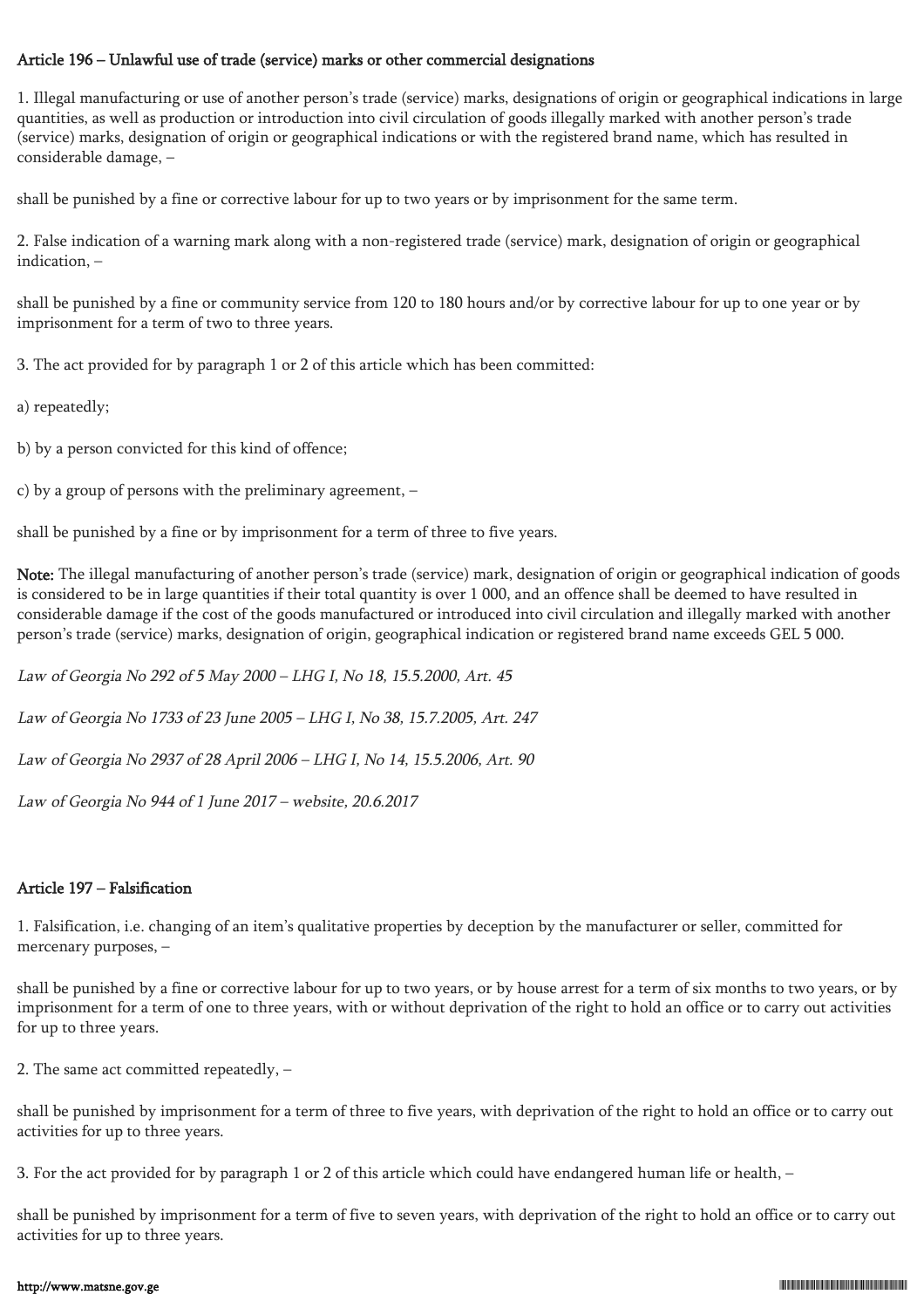4. The act provided for by paragraph 1 or 2 of this article which has resulted in death or other grave consequences, –

shall be punished by imprisonment for a term of seven to ten years, with deprivation of the right to hold an office or to carry out activities for up to five years.

Law of Georgia No 292 of 5 May 2000 – LHG I, No 18, 15.5.2000, Art. 45

Law of Georgia No 2937 of 28 April 2006 – LHG I, No 14, 15.5.2006, Art. 90

Law of Georgia No 4785 of 23 May 2007 – LHG I, No 19, 1.6.2007, Art. 166

Law of Georgia No 944 of 1 June 2017 – website, 20.6.2017

## Article  $197^1$  – Illegal transportation or sale of forged goods

Illegal transportation or sale knowingly of the forged goods, –

shall be punished by a fine or corrective labour for up to two years, house arrest for a term of six months to two years, or by imprisonment for up to two years. Law of Georgia No 2477 of 25 December 2009 – LHG I, No 50, 31.12.2009, Art. 395

Law of Georgia No 944 of 1 June 2017 – website, 20.6.2017

## Article 198 – Manufacturing, import or sale of products hazardous to human life or health

1. Manufacturing, import or sale of products hazardous to human life or health, or illegal usage of labels on such products, –

shall be punished by a fine or corrective labour for up to three years, by house arrest for a term of six months to two years, or by imprisonment for a term of three to five years.

2. The same act that has endangered human life or health, –

shall be punished by imprisonment for a term of five to eight years.

The same act that has caused human's death or other grave consequences, –

shall be punished by imprisonment for a term of eight to twelve years.

Law of Georgia No 2937 of 28 April 2006 – LHG I, No 14, 15.5.2006, Art. 90

Law of Georgia No 944 of 1 June 2017 – website, 20.6.2017

## Article 199 – Illegal use of Ecomark

Illegal use of Ecomark that has resulted in considerable damage, –

shall be punished by a fine or house arrest for a term of six months to two years.

Law of Georgia No 944 of 1 June 2017 – website, 20.6.2017

# Article 200 – Release, storage, sale or transportation of excisable goods without excise stamps

1. Release, storage, sale or transportation of excisable goods without excise stamps, –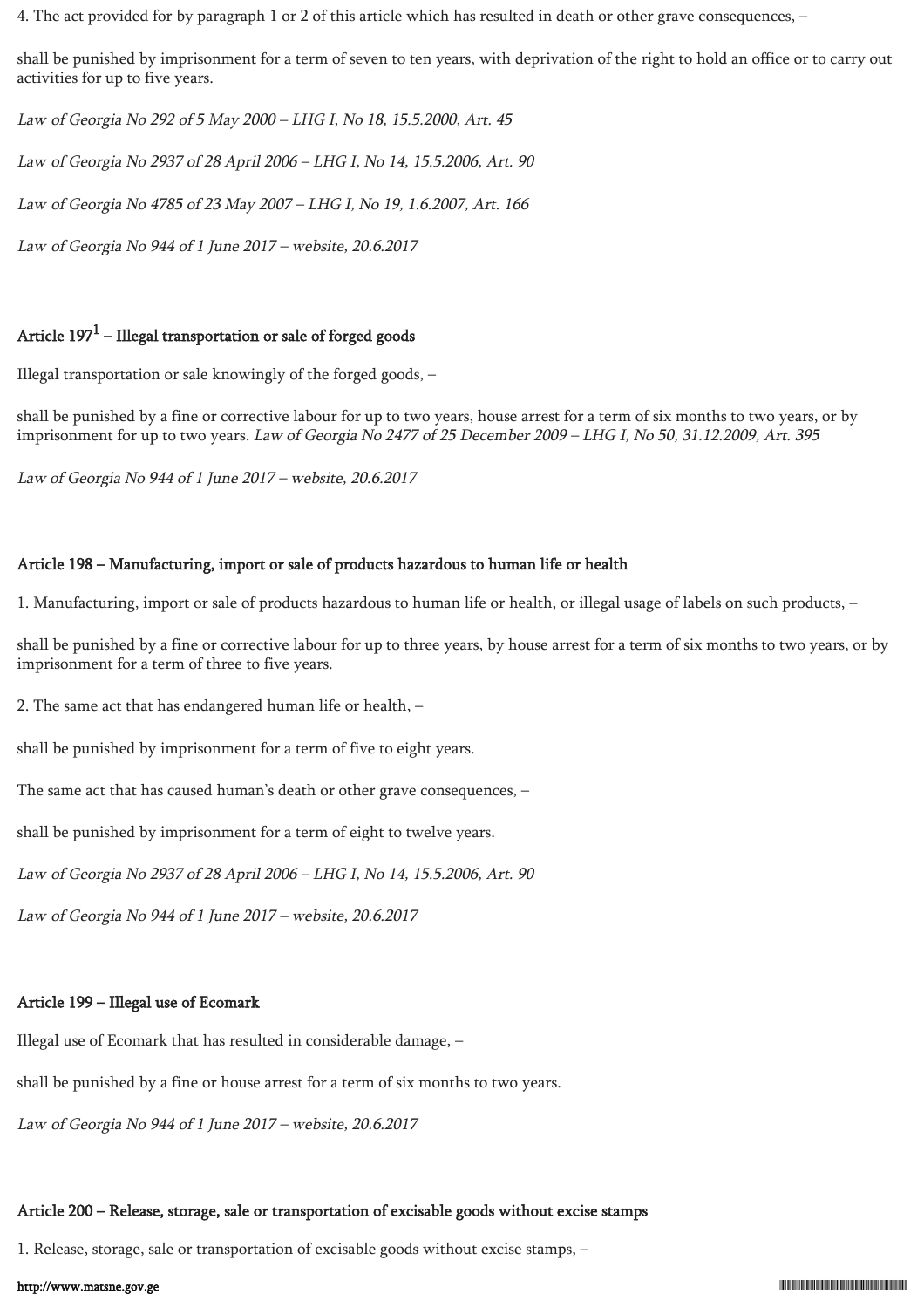shall be punished by a fine or house arrest for a term of six months to two years, or by imprisonment for a term of two to four years.

2. The same act committed:

a) repeatedly;

b) in large quantities;

c) by more than one person, –

shall be punished by imprisonment for a term of four to six years.

3. The act provided for by paragraph 1 or 2 of this article, committed in particularly large quantities, –

shall be punished by imprisonment for a term of six to eight years.

4. The act provided for by paragraphs 1, 2 or 3 of this article committed:

a) by an organised group;

b) by a person who has two or more previous convictions for the act provided for under this Chapter, –

shall be punished by imprisonment for a term of seven to ten years.

## Note:

1. For the act provided for by paragraph 1 of this article a person shall incur criminal liability if the cost of the goods subject to mandatory excise stamping exceeds GEL 2 000.

2. Under this article, large quantities shall mean the cost of excisable goods that exceeds GEL 5 000, and particularly large quantities shall mean the cost of such goods that exceeds GEL 10 000.

Law of Georgia No 1822 of 30 June 2005 – LHG I, No 38, 15.7.2005, Art. 255

Law of Georgia No 2264 of 16 December 2005 – LHG I, No 55, 27.12.2005, Art. 367

Law of Georgia No 2937 of 28 April 2006 – LHG I, No 14, 15.5.2006, Art. 90

Law of Georgia No 944 of 1 June 2017 – website, 20.6.2017

# Article 200 $^{\rm 1}$  – Manufacturing, sale and/or use of counterfeit excise stamps

1. Production, sale and/or use of counterfeit excise stamps, –

shall be punished by imprisonment for a term of two to four years.

2. The same act committed:

a) repeatedly;

b) by a group of persons with preliminary agreement;

c) in large quantities, –

shall be punished by imprisonment for a term of four to six years.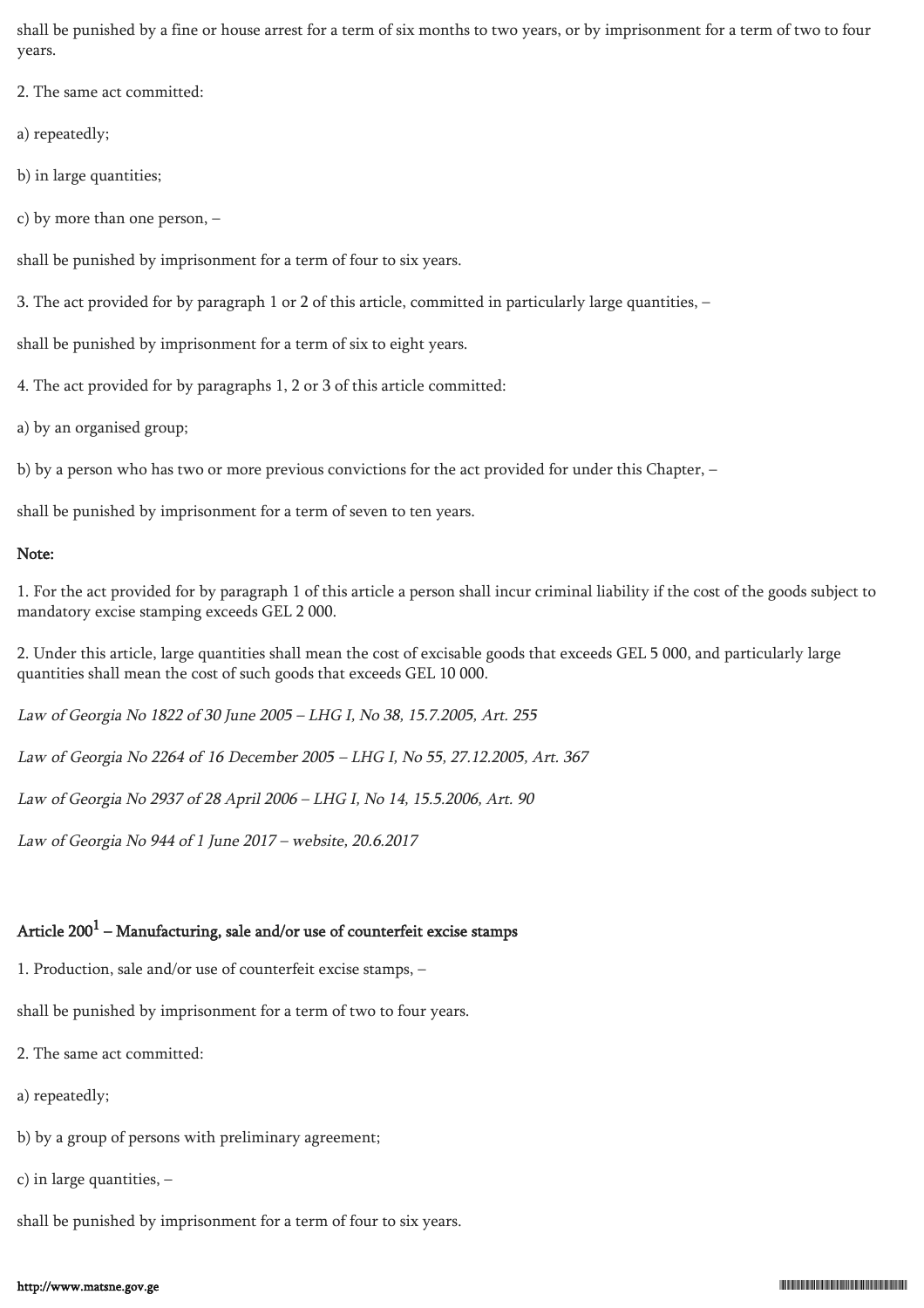3. The same act committed by a government servant by abusing the official position, –

shall be punished by imprisonment for a term of six to nine years.

4. The same act committed:

a) in particularly large quantities;

b) by an organised group;

c) by a person who has two or more previous convictions for the act provided for under this Chapter, –

shall be punished by imprisonment for a term of nine to twelve years.

Note: With respect to the act provided for by this article, large quantities shall mean the manufacturing, sale and/or use of over 1 000 counterfeit excise stamps, and particularly large quantities shall mean manufacturing, sale and/or use of over 5 000 counterfeit excise stamps.

Law of Georgia No 917 of 29 December 2004 – LHG I, No 5, 18.1.2005, Art. 27

Law of Georgia No 2937 of 28 April 2006 – LHG I, No 14, 15.5.2006, Art. 90

Law of Georgia No 4377 of 27 October 2015 – website, 11.11.2015

Law of Georgia No 163 of 21 December 2016 – website, 28.12.2016

# Article 200<sup>2</sup> – Sale, purchase and use and/or transfer to another person of excise stamps for their reuse

1. Sale, purchase and use and/or transfer by a person to another person of excise stamps for their reuse, except when the importer of excisable goods transfers to the manufacturer of the imported excise goods excise stamps for affixing them to the goods, –

shall be punished by imprisonment for up to six months.

- 2. The same act committed:
- a) repeatedly;
- b) by a group of person with preliminary agreement;
- c) in large quantities, –
- shall be punished by imprisonment for a term of one to three years.
- 3. The same act committed by a government servant by abusing the official position, –

shall be punished by imprisonment for a term of three to five years.

- 4. The same act committed:
- a) in particularly large quantities;
- b) by an organised group;

c) by a person who has two or more previous convictions for the act provided for under this Chapter, –

shall be punished by imprisonment for a term of five to eight years.

Note: For the act provided for by this article, large quantities shall mean the sale, purchase and use and/or transfer for reuse to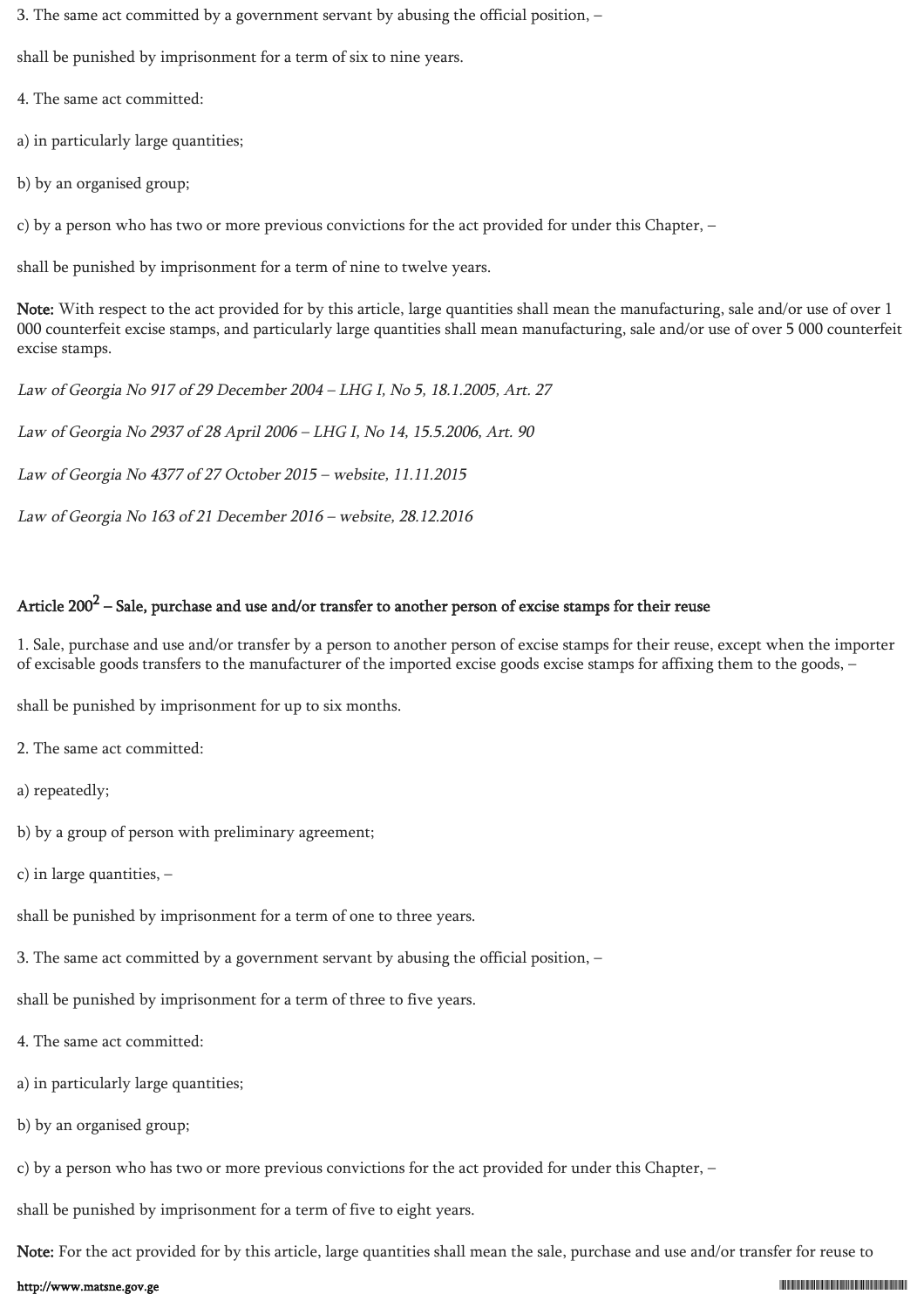another person of over 1 000 excise stamps, and particularly large quantities shall mean the sale, purchase and use and/or transfer for reuse to another person of over 5 000 excise stamps. Removal of excise stamps from the marked goods and their placement on other, non-marked goods of similar kind shall be considered to be the reuse of excise stamps.

Law of Georgia No 917 of 29 December 2004 – LHG I, No 5, 18.1.2005, Art. 27

Law of Georgia No 2937 of 28 April 2006 – LHG I, No 14, 15.5.2006, Art. 90

Law of Georgia No 4377 of 27 October 2015 – website, 11.11.2015

Law of Georgia No 163 of 21 December 2016 – website, 28.12.2016

# Article 200<sup>3</sup> – (Deleted)

Law of Georgia No 2477 of 25 December 2009 – LHG I, No 50, 31.12.2009, Art. 395 Law of Georgia No 3806 of 12 November 2010 – LHG I, No 66, 3.12.2010, Art. 414 Law of Georgia No 5950 of 27 March 2012 – website, 12.4.2012 Law of Georgia No 6447 of 12 June 2012 – website, 25.6.2012 Law of Georgia No 1183 of 30 June 2017 – website, 13.7.2017

# Article  $200^4$  – (Deleted)

Law of Georgia No 6254 of 22 May 2012 – website, 6.6.2012 Law of Georgia No 1183 of 30 June 2017 – website, 13.7.2017

# Article 200<sup>5</sup> – Production, sale and/or use of counterfeit marking of non- excisable goods subject to mandatory marking

1. Production, sale and/or use of counterfeit marking of non-excisable goods subject to mandatory marking, –

shall be punished by imprisonment for a term of two to four years.

- 2. The same act committed:
- a) repeatedly;
- b) by a group of persons with preliminary agreement;
- c) in large quantities, –
- shall be punished by imprisonment for a term of four to six years.
- 3. The same act committed by a government servant by abusing the official position, –

shall be punished by imprisonment for a term of six to nine years.

- 4. The same act committed:
- a) in particularly large quantities;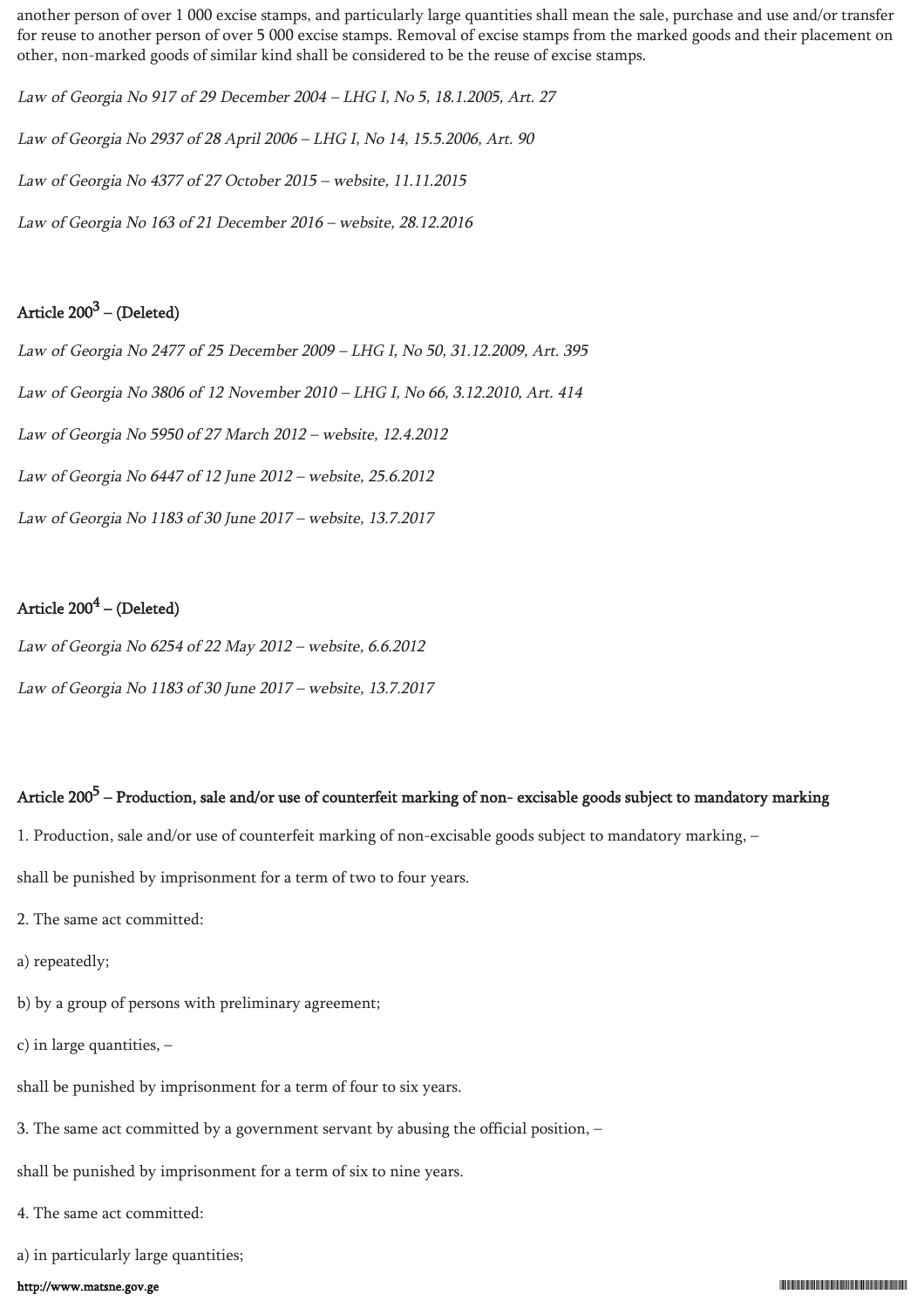b) by an organised group;

c) by a person who has two or more previous convictions for the act provided for under this Chapter, –

shall be punished by imprisonment for a term of nine to twelve years.

Note: For the act provided for by this article, large quantities shall mean the manufacturing, sale and/or use of over 1 000 counterfeit markings for non-excisable goods subject to mandatory marking, and particularly large quantities shall mean the manufacturing, sale and/or use of over 5 000 counterfeit markings for non-excisable goods subject to mandatory marking.

Law of Georgia No 6254 of 22 May 2012 – website, 6.6.2012

Law of Georgia No 4377 of 27 October 2015 – website, 11.11.2015

Law of Georgia No 163 of 21 December 2016 – website, 28.12.2016

## Article 200<sup>6</sup> – Sale, purchase and use and/or transfer to another person for reuse of markings of non-excisable goods subject to mandatory marking

1. Sale, purchase and use and/or transfer by a person to another person for reuse of markings of non-excisable goods subject to mandatory marking, except when the importer of non-excisable goods subject to mandatory marking transfers the markings to the manufacturer of the imported goods to mark the goods, –

shall be punished by imprisonment for up to six months.

- 2. The same act committed:
- a) repeatedly;
- b) by a group of persons with preliminary agreement;
- c) in large quantities, –

shall be punished by imprisonment for a term of one to three years.

3. The same act committed by a government servant by abusing the official position, –

shall be punished by imprisonment for a term of three to five years.

- 4. The same act committed:
- a) in particularly large quantities;
- b) by an organised group;

c) by a person who has two or more previous convictions for the act provided for under this Chapter, –

shall be punished by imprisonment for a term of five to eight years.

## Note:

1. For the act provided for by this article, large quantities shall mean the sale, purchase and use and/or transfer to another person for reuse of over 1 000 counterfeit markings of non-excisable goods subject to mandatory marking, and particularly large quantities shall mean the sale, purchase and use and/or transfer to another person for reuse of over 5 000 counterfeit markings of nonexcisable goods subject to mandatory marking.

2. Marking other non-marked goods of similar type with the marking of non- excisable goods subject to mandatory marking shall be considered to be the reuse of markings.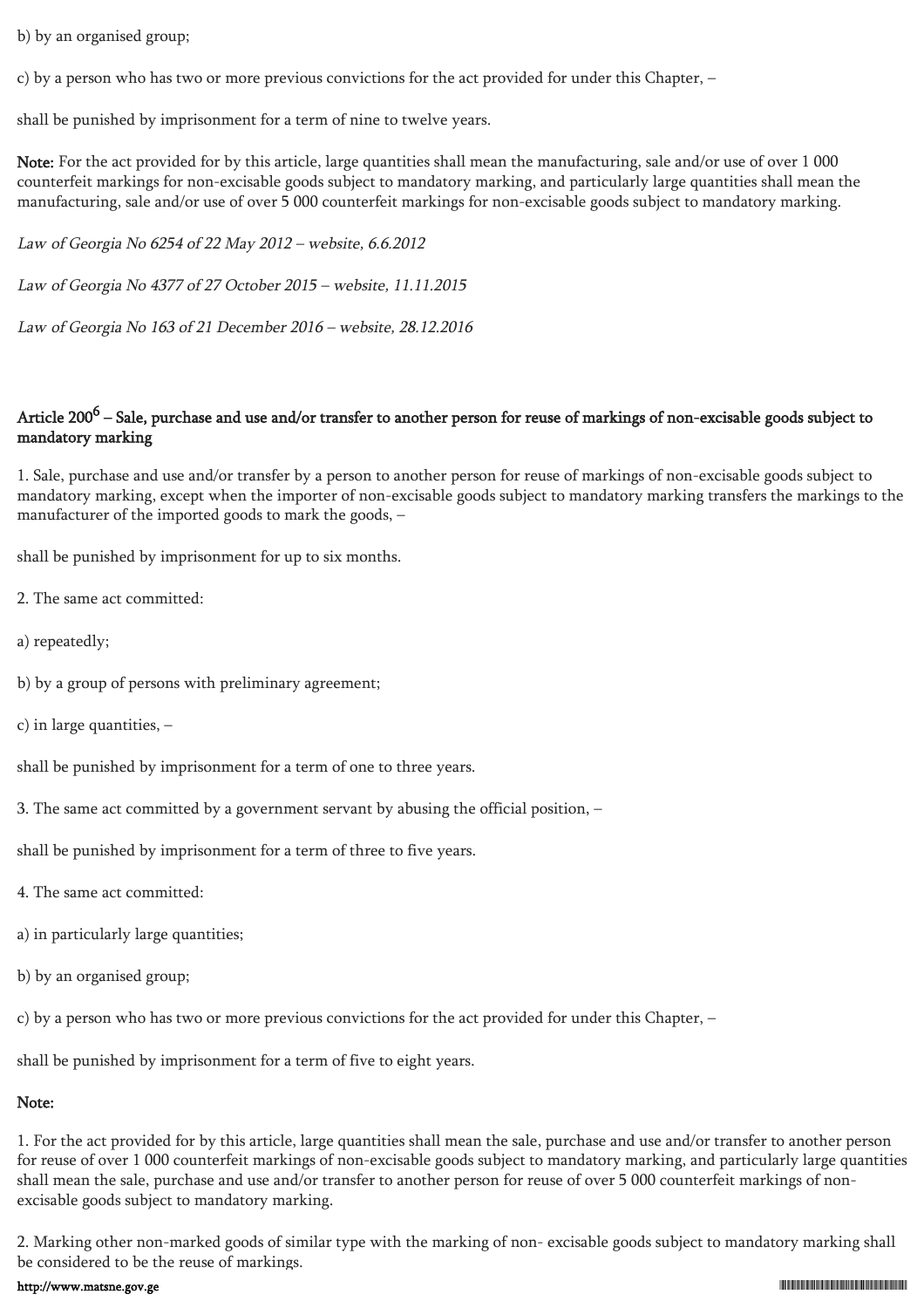Law of Georgia No 6254 of 22 May 2012 – website, 6.6.2012

Law of Georgia No 4377 of 27 October 2015 – website, 11.11.2015

Law of Georgia No 163 of 21 December 2016 – website, 28.12.2016

## Article 201 – False advertising

Intentionally misleading of consumers by an advertising customer, producer or disseminator, which has resulted in considerable damage, –

shall be punished by a fine or corrective labour for up to one year, house arrest for a term of six months to two years, or by imprisonment for up to one year.

Law of Georgia No 2937 of 28 April 2006 – LHG I, No 14, 15.5.2006, Art. 90

Law of Georgia No 944 of 1 June 2017 – website, 20.6.2017

## Article 202 – Illegal collection, transfer, disclosure or use of inside information or of information containing commercial or bank secrets

1. Illegal collection, transfer, disclosure or use of inside information or of information containing commercial or bank secrets for the purpose of its transfer, disclosure or use, also illegal transfer, disclosure or use of such information, –

shall be punished by a fine or corrective labour for up to one year, or by imprisonment for a term of two to four years, with or without deprivation of the right to hold an office or to carry out activities for up to three years.

2. The same act:

a) committed by a group of persons with preliminary agreement;

b) committed repeatedly;

c) committed by abusing one's official position;

d) committed for mercenary purposes or with other personal motives;

e) which has resulted in considerable damage, –

shall be punished by a fine or imprisonment for a term of four to seven years, with or without deprivation of the right to hold an office or to carry out activities for up to five years.

Law of Georgia No 2937 of 28 April 2006 – LHG I, No 14, 15.5.2006, Art. 90

Law of Georgia No 5170 of 28 October 2011 – website, 11.11.2011

Law of Georgia No 944 of 1 June 2017 – website, 20.6.2017

# Article 202 $^1$  – Violation of an obligation to maintain the confidentiality of relevant information provided for by the Law of Georgia on Facilitating the Prevention of Money Laundering and the Financing of Terrorism

1. Disclosure by the head or employee of the Financial Monitoring Service of Georgia or an accountable person of the fact of providing the competent authorities with information on the preparation, conclusion, or execution of, or an attempt to conclude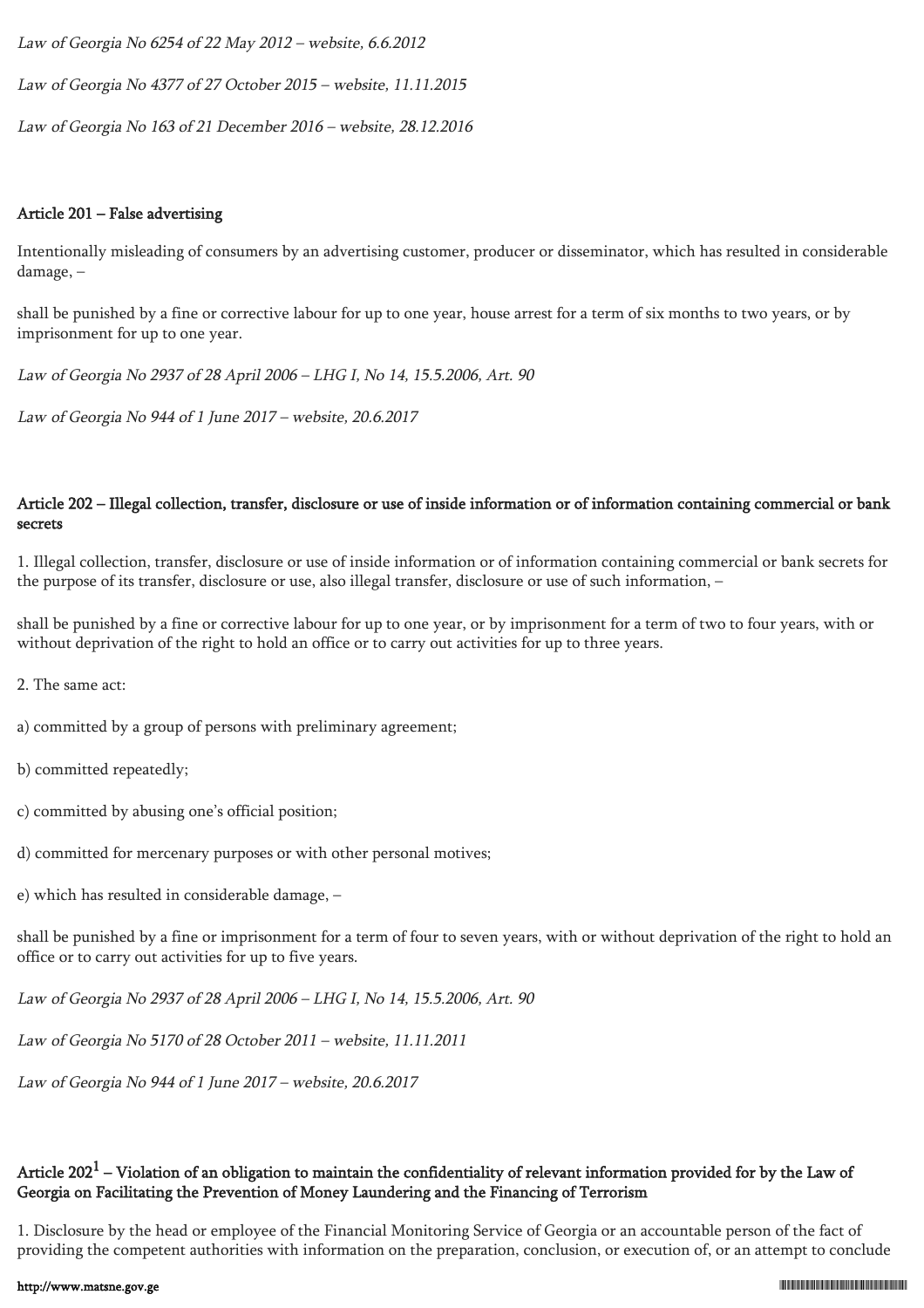or attempt to execute a suspicious transaction, and/or with information on the transaction provided for by a subordinate normative act of the head of the Financial Monitoring Service of Georgia, as well as the disclosure of an instruction of the head of the Financial Monitoring Service of Georgia or a person authorised by him/her to suspend the preparation, conclusion or execution of a transaction and/or any other transaction related to a person(s) participating in such transaction, –

shall be punished by a fine and/or by deprivation of the right to hold an office or to carry out activities for up to three years.

2. The same act that has caused considerable damage, –

shall be punished by imprisonment for up to two years, with deprivation of the right to hold an office or to carry out activities for up to three years.

Note: Criminal liability for an act provided for by this article shall not be imposed on the head or employee of the Financial Monitoring Service of Georgia, or the head or employee of an accountable person, if he/she performs the said act in the case permitted by the Law of Georgia on Facilitating the Prevention of Money Laundering and the Financing of Terrorism.

Law of Georgia No 5953 of 19 March 2008 – LHG I, No 8, 28.3.2008, Art. 56

Law of Georgia No 3902 of 3 July 2015 – website, 10.7.2015

Law of Georgia No 5237 of 30 October 2019 – website, 30.10.2019

## Article 203 – Bribing a participant or organisation in a professional sports or commercial entertaining competition

1. Bribing a participant, referee, trainer, team manager or organisation in a professional sports competition, or the organiser of the commercial entertaining competition or of judges, in order to influence the outcome of the competition or contest, –

shall be punished by a fine or community service from 120 to 180 hours or by corrective labour from six months to a year or by imprisonment for up to one year.

2. The same act committed repeatedly, –

shall be punished by imprisonment for a term of two to five years.

3. The act provided for by paragraph 1 or 2 of this article committed by an organised group, –

shall be punished by imprisonment for a term of four to six years.

4. Illegal acceptance of money, securities or other property or use of property services by a participant of a professional sports competition in order to influence the outcome of the competition or contest, –

shall be punished by imprisonment for up to two years, with deprivation of the right to hold an office or to carry out activities for up to three years.

5. Illegal acceptance of money, securities or other property or use of property services by the referee, trainer, team manager or organisation, or by the organiser or judges of the professional sports competition in order to influence the outcome of the competition or contest, –

shall be punished by a fine, with deprivation of the right to hold an office or to carry out activities for up to three years, or by imprisonment for up to one year.

Note: A person, who voluntarily informs public authorities that he/she has given money, securities or other property or provided property services to any of the persons provided for by paragraph 1 of this article, shall be discharged from criminal liability.

Law of Georgia No 2937 of 28 April 2006 – LHG I, No 14, 15.5.2006, Art. 90

Law of Georgia No 3530 of 25 July 2006 – LHG I, No 37, 7.8.2006, Art. 271

Law of Georgia No 944 of 1 June 2017 – website, 20.6.2017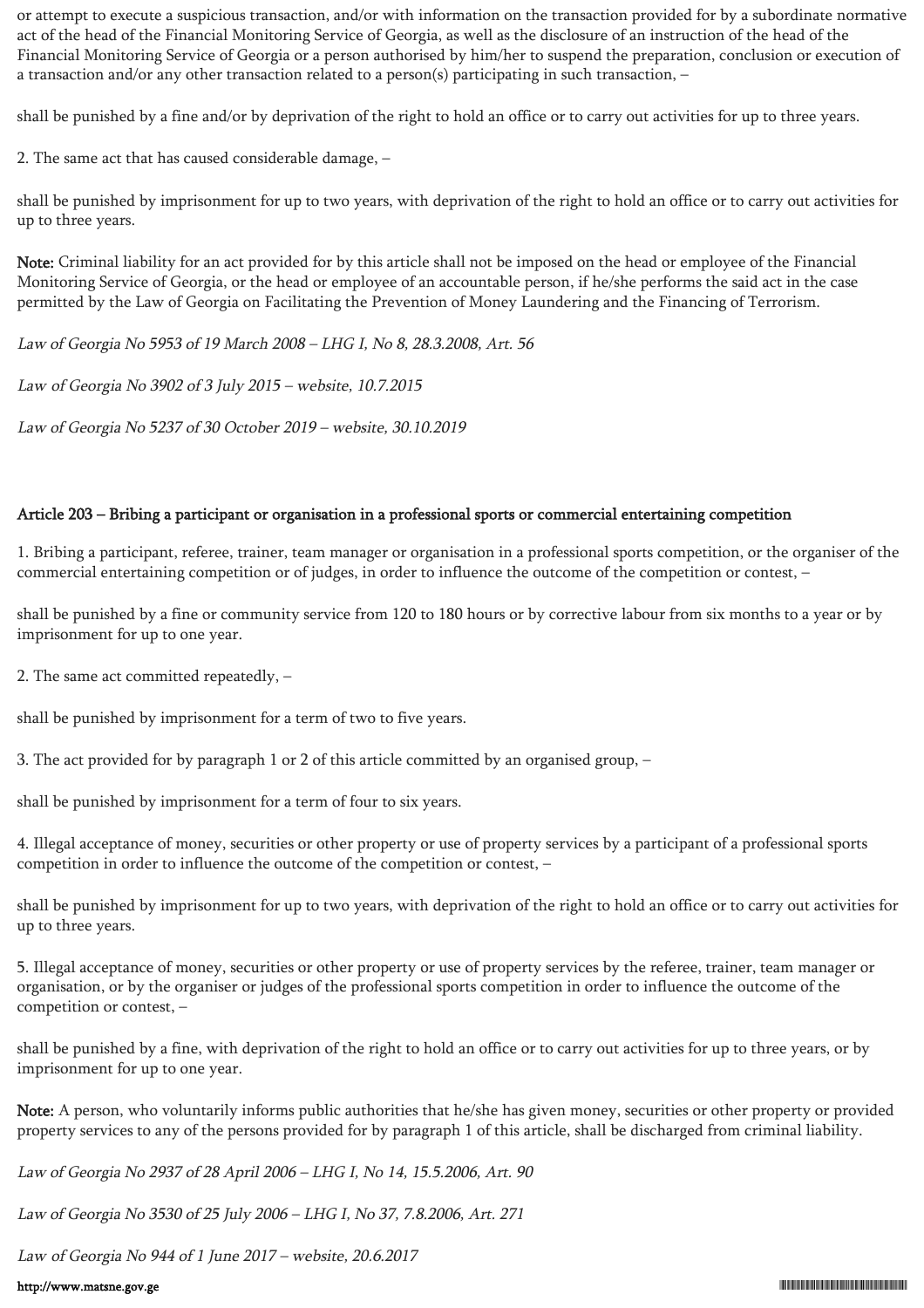## Article 204 – (Deleted)

Law of Georgia No 2937 of 28 April 2006 – LHG I, No 14, 15.5.2006, Art. 90

## Article 204 $^{\rm 1}$  – Violation of accounting rules

1. Creation and use by a person charged with keeping accounting records of an accounting document containing incorrect or incomplete information, or accounting for tax documents in order to gain some benefit or advantage for oneself or another person, to trade in influence or to conceal such activities, –

shall be punished by a fine.

2. The same act:

a) committed repeatedly;

b) which has resulted in considerable damage, –

shall be punished by imprisonment for up to one year.

Law of Georgia No 5920 of 14 March 2008 – LHG I, No 7, 26.3.2008, Art. 40

#### Article 205 – Unlawful actions in the case of insolvency

In the case of insolvency, disposal or concealment with the intention to make it inaccessible for creditors, of the part of the property that would have become trust property in the case of institution of insolvency proceedings, also damage or destruction of property in violation of the requirements for proper management of economic activities, –

shall be punished by a fine or house arrest for a term of six months to two years, or by imprisonment for up to three years.

Law of Georgia No 2937 of 28 April 2006 – LHG I, No 14, 15.5.2006, Art. 90

Law of Georgia No 4527 of 28 March 2007 – LHG I, No 9, 31.3.2007, Art. 92

Law of Georgia No 944 of 1 June 2017 – website, 20.6.2017

# Article 205 $^{\rm 1}$  – Concealment of property using fraudulent and/or sham transactions

1. Concealment of property by persons holding managerial, representative or other special powers in an enterprise or other organisation using fraudulent and/or sham transactions committed to avoid the expected and/or already existing material liability, –

shall be punished by a fine or community service from 170 to 200 hours or by corrective labour or by imprisonment for a term of two to four years.

2. The same act committed by a group with preliminary agreement, –

shall be punished by a fine or imprisonment for a term of four to seven years.

3. The same act committed: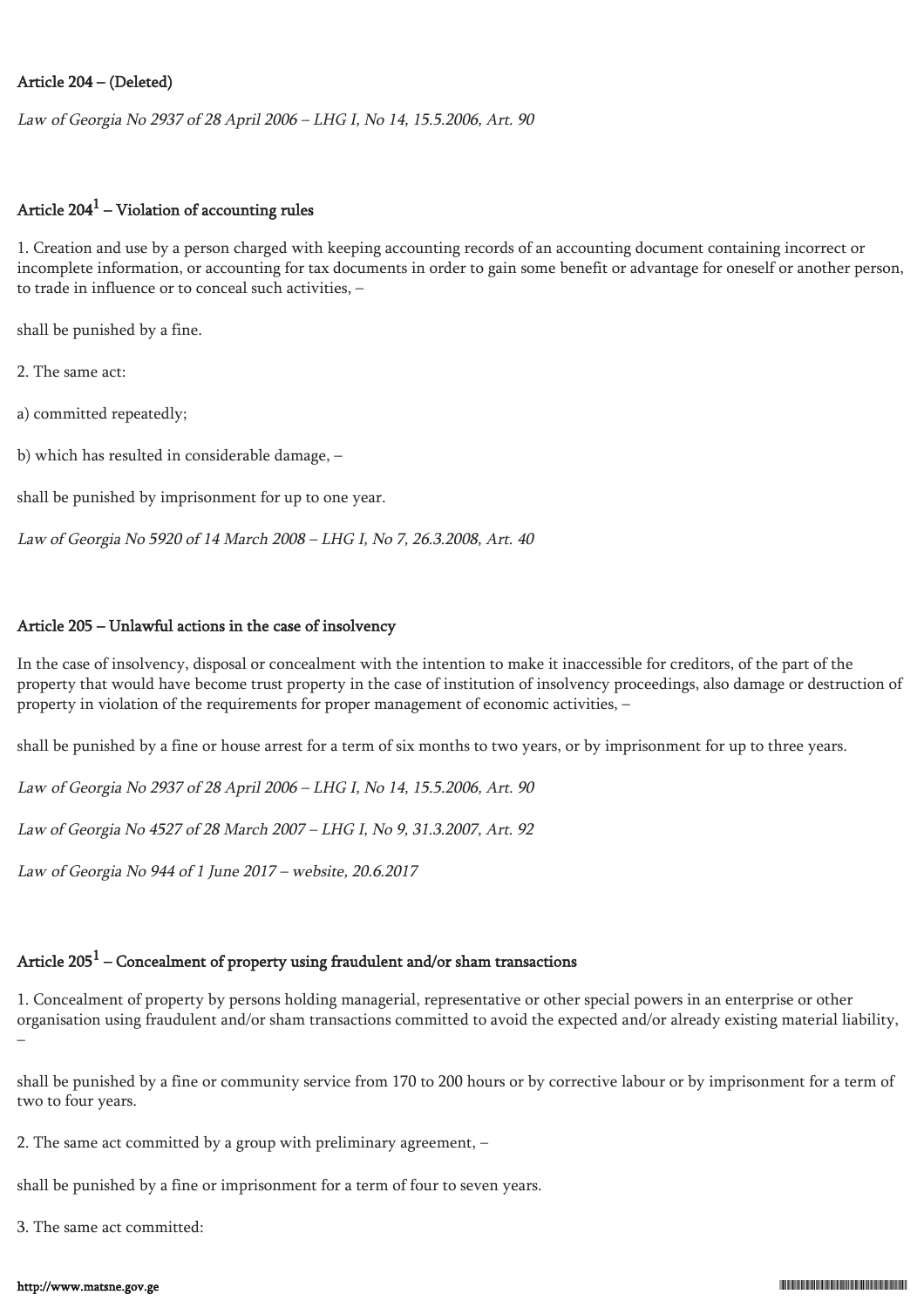a) using the official position;

b) in large quantities;

c) repeatedly, –

shall be punished by a fine or imprisonment for a term of six to nine years.

4. The same act committed by an organised group, –

shall be punished by imprisonment for a term of seven to ten years.

Note: Under this article, large quantities shall mean the cost of the property concealed using fraudulent and/or sham transactions which exceeds GEL 10 000.

Law of Georgia No 4981 of 1 July 2011 – website, 14.7.2011

#### Article 206 – Breach of the procedure for books of account in the case of insolvency

Breach of the procedure for keeping books of account in the case of insolvency, which has made it more difficult to evaluate the actual financial situation, –

shall be punished by a fine or imprisonment for up to two years.

Law of Georgia No 2937 of 28 April 2006 – LHG I, No 14, 15.5.2006, Art. 90

Law of Georgia No 4527 of 28 March 2007 – LHG I, No 9, 31.3.2007, Art. 92

## Article 207 – Failure to file an application for initiating insolvency proceedings in the case of insolvency

Failure of a person with managing powers or of the liquidator to file an application for initiating insolvency proceedings in the case of insolvency, –

shall be punished by a fine or corrective labour for up to one year or by imprisonment for the same term.

Law of Georgia No 4527 of 28 March 2007 – LHG I, No 9, 31.3.2007, Art. 92

## Article 207 $^1$  – Non-performance of the person responsible for the management and representation of the debtor of the obligation to provide information to the trustee

Failure of a person responsible for the management and representation of the debtor to provide information, under the established procedure, on the property, liabilities, financial status and activities of the debtor, or on the disputes pending in court, or intentional delay or provision of false information, –

shall be punished by a fine or corrective labour for up to one year or by imprisonment for the same term.

Law of Georgia No 4527 of 28 March 2007 – LHG I, No 9, 31.3.2007, Art. 92

# Article 207<sup>2</sup> – Import and/or export of living genetically modified organisms

Import of living genetically modified organisms (except for the case when they are imported for their use in the closed system as determined by the Legislation of Georgia) and/or their re-export, –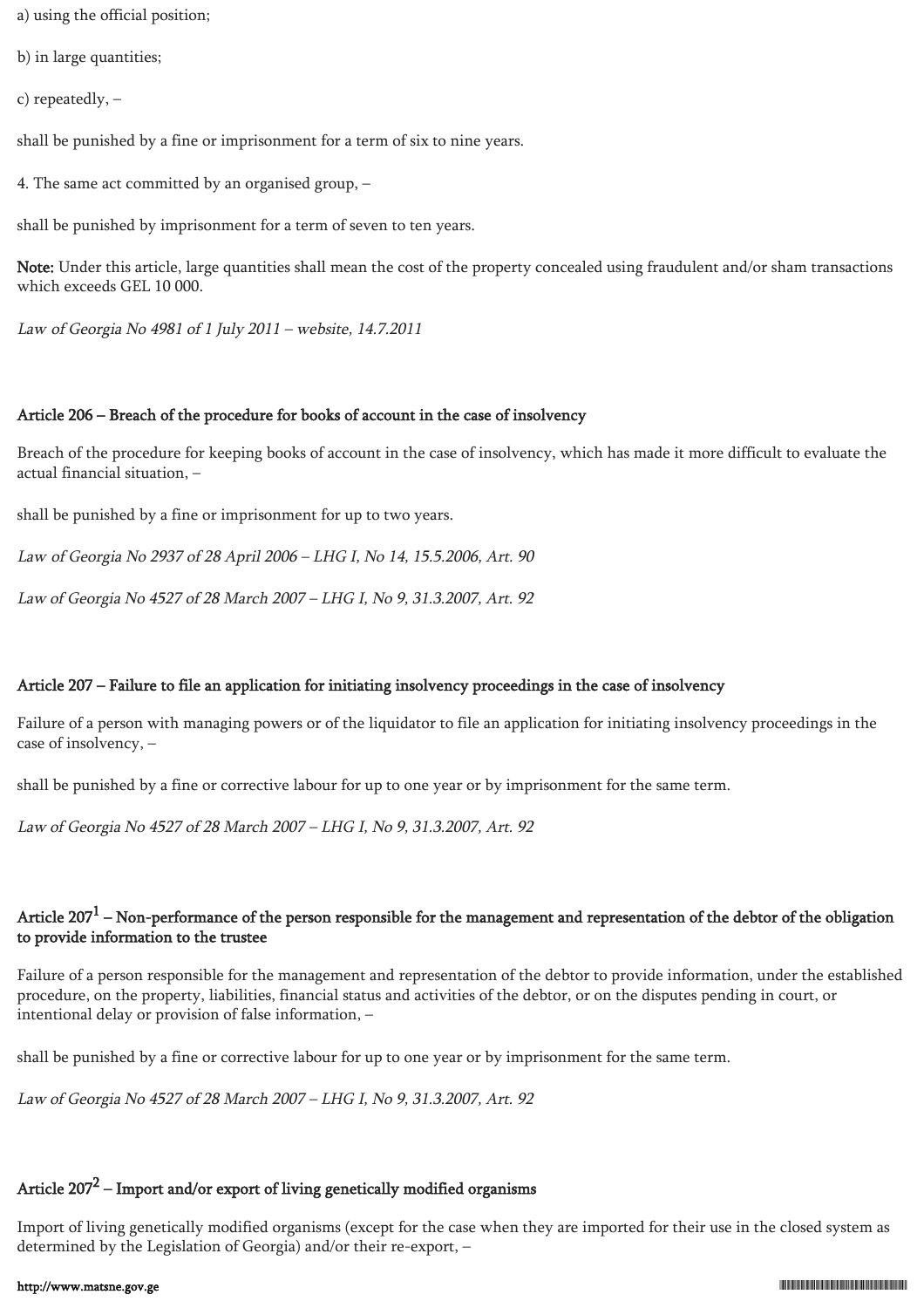shall be punished by imprisonment for a term of two to five years.

Note: For an act defined in this article, a legal person shall be punished by liquidation or deprivation of the right to carry out activities.

Law of Georgia No 4801 of 2 March 2016 – website 22.3.2016

## CHAPTER XXVII – Crime in Monetary and Credit System

#### Article 208 – Illegal obtaining of a credit

1. Provision to a bank or other creditors false information on the economic or financial status in order to obtain a credit or to increase its amount or to obtain preferential credit, also failure to use special-purpose loans for their intended purpose, which has resulted in considerable damage, –

shall be punished by a fine or house arrest for a term of six months to two years, by imprisonment for a term of two to five years.

2. Illegal obtaining of state special-purpose loans or failure to use them for the intended purpose, which has resulted in considerable damage, –

shall be punished by a fine or imprisonment for a term of five to eight years.

Law of Georgia No 292 of 5 May 2000 – LHG I, No 18, 15.5.2000, Art. 45

Law of Georgia No 2937 of 28 April 2006 – LHG I, No 14, 15.5.2006, Art. 90

Law of Georgia No 944 of 1 June 2017 – website, 20.6.2017

## Article 209 – (Deleted)

Law of Georgia No 2937 of 28 April 2006 – LHG I, No 14, 15.5.2006, Art. 90

Law of Georgia No 4280 of 29 December 2006 – LHG I, No 51, 31.12.2006, Art. 439

## Article 210 – Manufacturing, sale or use of forged credit cards or charge cards

1. manufacturing or purchasing forged credit cards or charge cards, or other payment documents or of title documents other than securities in order to sell or use them, also their sale or use, –

shall be punished by a fine or corrective labour for up to two years, or by house arrest for a term of six months to two years or imprisonment for a term of two to four years.

- 2. The same act committed:
- a) jointly by more than one person;

b) repeatedly, –

shall be punished by a fine or imprisonment for a term of four to seven years.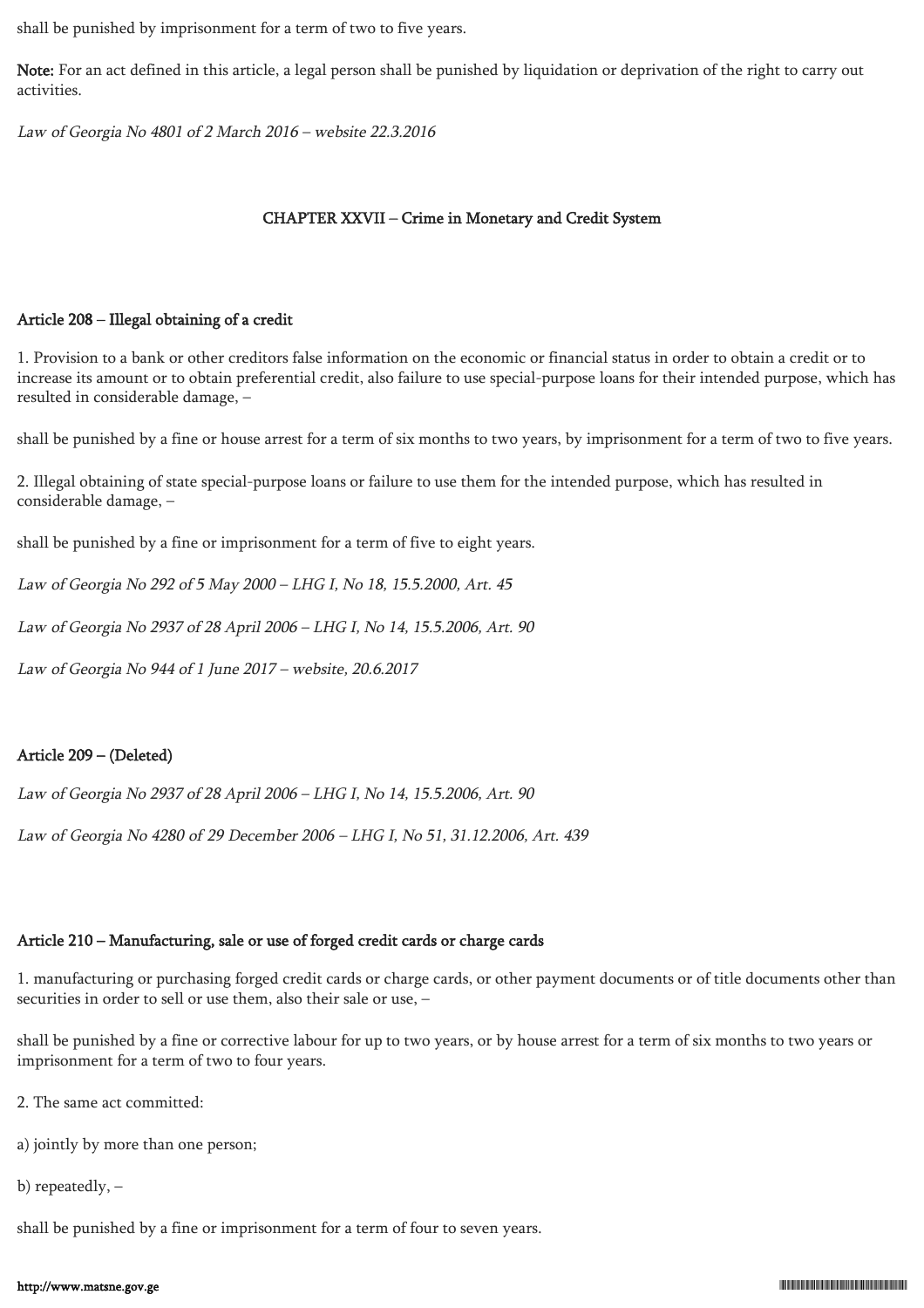Law of Georgia No 458 of 30 June 2000 – LHG I, No 27, 17.7.2000, Art. 83 Law of Georgia No 2937 of 28 April 2006 – LHG I, No 14, 15.5.2006, Art. 90 Law of Georgia No 3446 of 16 July 2010 – LHG I, No 44, 28.7.2010, Art. 274 Law of Georgia No 944 of 1 June 2017 – website, 20.6.2017

#### Article 211 – Misuse of cheques or credit cards

Misuse of cheques or credit cards which has caused considerable damage to the person who cashes it, –

shall be punished by a fine or imprisonment for up to three years.

#### Article 212 – Manufacturing or sale of forged money or securities

1. Manufacturing, purchase, storage for resale purposes or sale of forged banknotes, metal coins, securities or currency, –

shall be punished by imprisonment for a term of four to seven years.

2. The same act committed:

a) in large quantities;

b) by a person convicted for this kind of offence;

c) by a group of persons with the preliminary agreement, –

shall be punished by imprisonment for a term of seven to ten years.

3. The act provided for by paragraph 1 or 2 of this article committed by an organised group, –

shall be punished by imprisonment for a term of ten to fifteen years.

4. Illegal manufacturing, purchase, storage or transportation for resale purposes or sale of any printing form, matrix, paper, paint and other articles or substances used to produce forged banknotes, metal coins, securities or currency, –

shall be punished by imprisonment for a term of two to five years.

Note: Under this article, large quantities shall mean a forged banknote, metal coin, security or currency the quantitative indicator of which exceeds GEL 10 000.

Law of Georgia No 292 of 5 May 2000 – LHG I, No 18, 15.5.2000, Art. 45

Law of Georgia No 458 of 30 June 2000 – LHG I, No 27, 17.7.2000, Art. 83

Law of Georgia No 2937 of 28 April 2006 – LHG I, No 14, 15.5.2006, Art. 90

Law of Georgia No 2477 of 25 December 2009 – LHG I, No 50, 31.12.2009, Art. 395

## Article 213 – Breach of the securities market rules

1. Intentional public offer of securities without due authorisation, without the issue prospectus or with suspended issue prospectus, which has resulted in considerable damage, –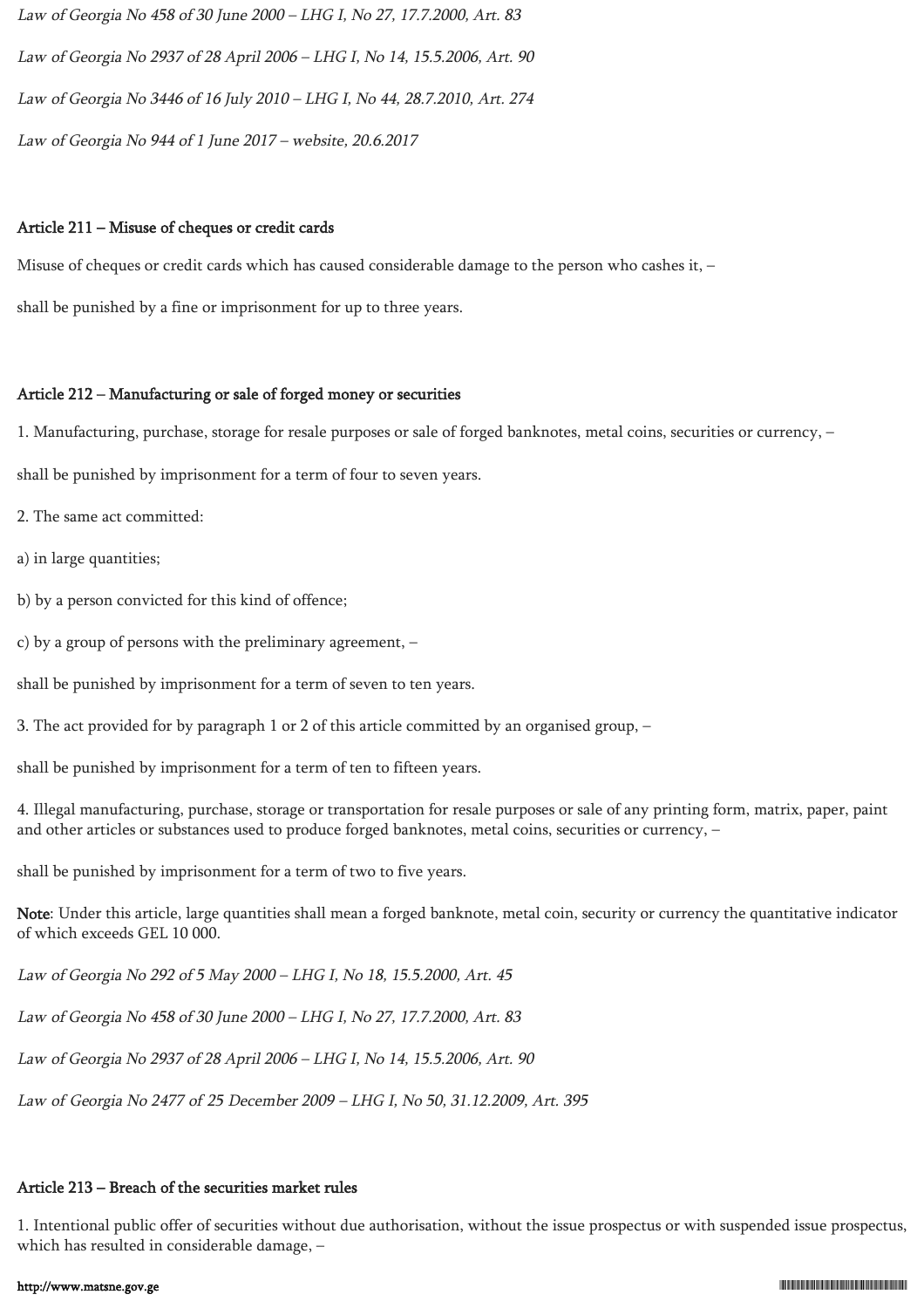shall be punished by a fine or corrective labour for up to two years, or by imprisonment for a term of one to three years. 2. Intentional omission of a substantial fact or event in the issue prospectus, which has resulted in considerable damage, – shall be punished by a fine or imprisonment for a term of two to four years. Law of Georgia No 292 of 5 May 2000 – LHG I, No 18, 15.5.2000, Art. 45

Law of Georgia No 2937 of 28 April 2006 – LHG I, No 14, 15.5.2006, Art. 90

### CHAPTER XXVIII – Crime in Financial Activities

Law of Georgia No 292 of 5 May 2000 – LHG I, No 18, 15.5.2000, Art. 45 Law of Georgia No 989 of 22 June 2001 – LHG I, No 22, 6.7.2001, Art. 79 Law of Georgia No 3110 of 26 August 2003 – LHG I, No 29, 18.9.2003, Art. 228 Law of Georgia No 2619 of 28 December 2005 – LHG I, No 4, 18.1.2006, Art. 39 Law of Georgia No 2937 of 28 April 2006 – LHG I, No 14, 15.5.2006, Art. 90 Law of Georgia No 4280 of 29 December 2006 – LHG I, No 51, 31.12.2006, Art. 439 Law of Georgia No 4718 of 8 May 2007 – LHG I, No 18, 22.5.2007, Art. 148 Law of Georgia No 3446 of 16 July 2010 – LHG I, No 44, 28.7.2010, Art. 274

## Article 214 – Breach of the procedure related to the movement of goods across the customs border of Georgia

1. Moving large quantities of movable property across the customs border of Georgia by circumventing customs control or in secret involving deceptive use of documents or means of identification, entry of false data into the customs declaration, –

shall be punished by a fine or imprisonment for a term of three to five years.

2. The same act committed by an organised group, –

shall be punished by a fine or imprisonment for a term of five to seven years.

3. Movement across the customs border of Georgia of monuments of cultural heritage or other articles of cultural heritage registered in accordance with the legislation of Georgia, or of jewellery made of precious metals or of scrap jewellery in violation of the rules, –

shall be punished by a fine or imprisonment for a term of four to seven years.

4. Movement across the customs border of Georgia of poisonous, toxic, radioactive or explosive substances, armament, explosive equipment, firearms, those materials or equipment that may be used for the production of weapons of mass destruction or strategically important raw materials in violation of the rules, –

shall be punished by imprisonment for a term of five to eight years.

5. The act provided for by paragraphs 2, 3 or 4 of this article which has been committed:

a) repeatedly;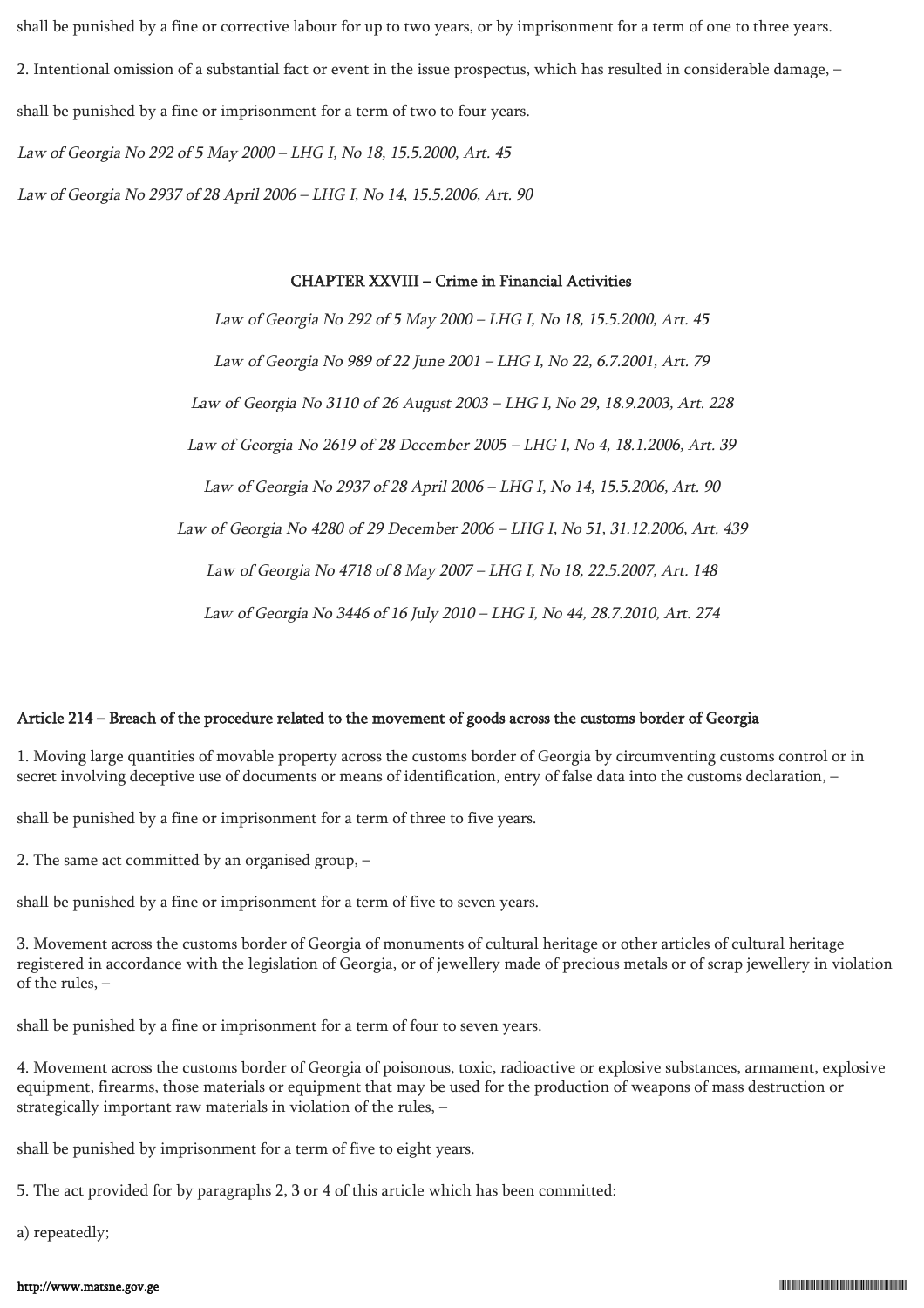b) by an official or a person of equal status by abusing the official position;

c) using violence against the person exercising customs control;

d) by a group with preliminary agreement, –

shall be punished by imprisonment for a term of eight to eleven years.

6. The act provided for by paragraphs 1, 2, 3 or 4 of this article committed by an organised group, –

shall be punished by imprisonment for a term of eleven to fifteen years.

## Note:

1. Under this article, except for paragraph 2 of this Note, the large quantities shall mean an article the customs value of which exceeds GEL 15 000, and particularly large quantities shall mean an article with customs value exceeding GEL 25 000.

2. In the case of articles imported using hiding places or by avoiding customs control by illegally crossing the customs border of Georgia, large quantities shall mean an article with customs value exceeding GEL 5 000, and particularly large quantities shall mean an article with the customs value exceeding GEL 15 000.

Law of Georgia No 3806 of 12 November 2010 – LHG I, No 66, 3.12.2010, Art. 414

Law of Georgia No 4630 of 5 May 2011 – website, 19.5.2011

Law of Georgia No 5950 of 27 March 2012 – website, 12.4.2012

# Article 215 – Failure to return to Georgia a cultural monument taken abroad or an object having the signs of a monument determined by the legislation of Georgia

Failure to return to Georgia, within the defined period, a cultural monument taken abroad or an object having the signs of a monument determined by the legislation of Georgia, –

shall be punished by a fine or imprisonment for a term of two to four years.

Law of Georgia No 989 of 22 June 2001 – LHG I, No 22, 6.7.2001, Art. 79

Law of Georgia No 2937 of 28 April 2006 – LHG I, No 14, 15.5.2006, Art. 90

# Article 216 – Breach of the procedure for using the national currency in circulation in the territory of Georgia

1. Breach of the procedure for using the national currency in circulation in the territory of Georgia, which has resulted in considerable damage, –

shall be punished by a fine, with deprivation of the right to hold an office or to carry out activities for up to three years.

2. The same act committed:

a) jointly by more than one person;

b) by a person convicted for this kind of offence, –

shall be punished by a fine or imprisonment for up to three years, with deprivation of the right to hold an office or to carry out activities for up to three years.

Law of Georgia No 2937 of 28 April 2006 – LHG I, No 14, 15.5.2006, Art. 90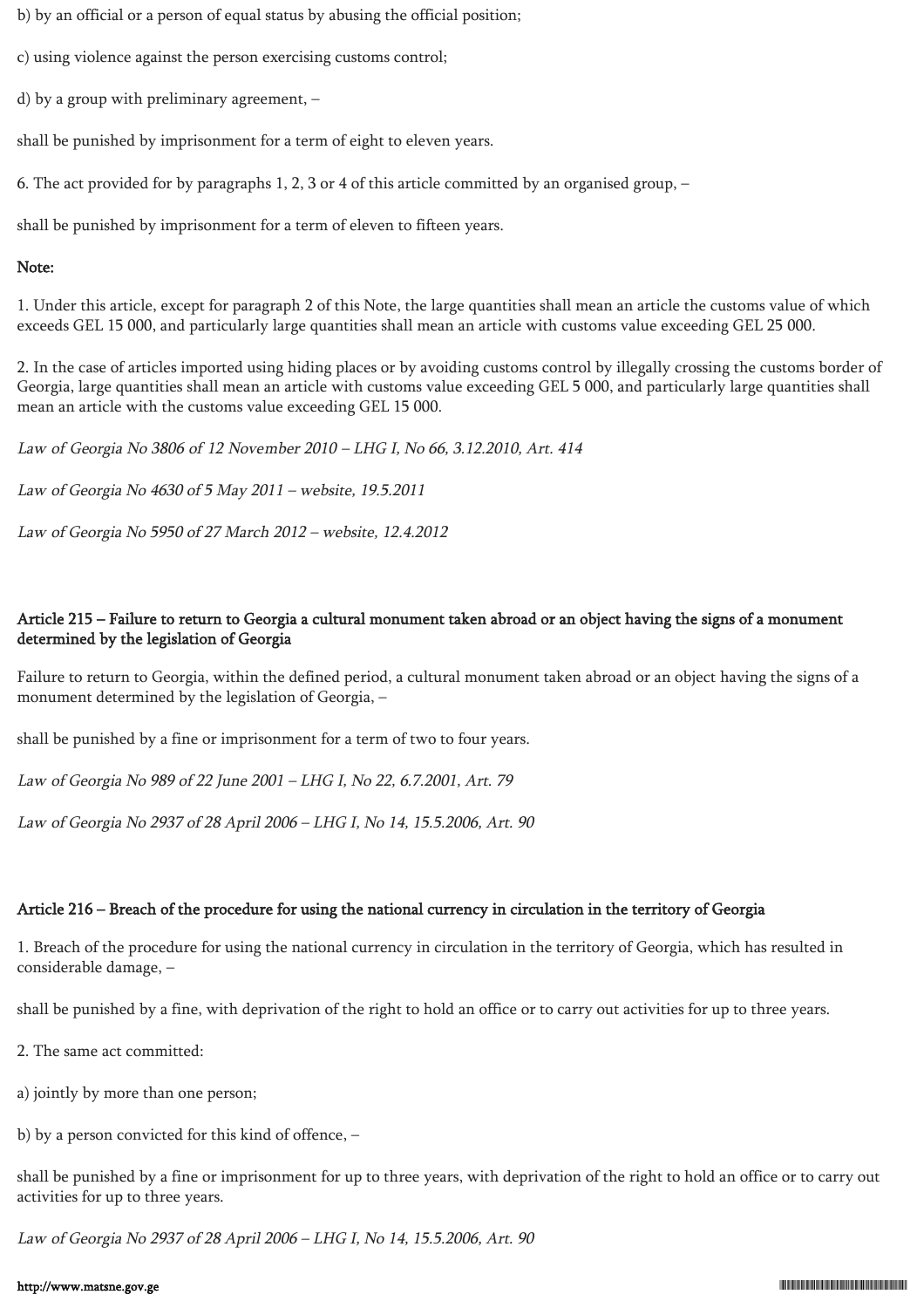### Article 217 – Failure to return a sum from abroad in a foreign currency

Failure to return a sum from abroad in a foreign currency, if, under the legislation of Georgia, it must be transferred to the account of an authorised bank in Georgia, which has resulted in considerable damage, –

shall be punished by a fine or imprisonment for up to three years.

### Article 218 – Tax evasion

1. Intentional evasion of taxes in large amount, –

shall be punished by a fine or imprisonment for a term of three to five years.

2. The same act committed:

a) repeatedly;

b) in particularly large quantities;

c) by a group with preliminary agreement, –

shall be punished by imprisonment for a term of five to eight years.

3. Alienation of property or its part to evade taxes, –

shall be punished by a fine or imprisonment for a term of two to three years.

#### Note:

1. Under this article, large amount shall mean the payable amount exceeding GEL 100 000, and particularly large amount shall mean the payable amount exceeding GEL 150 000.

2. A person shall not incur criminal liability under this article if the imposed principal payable amount has been paid, deferred or adjusted within 45 working days after receipt of a tax notice in response to a tax audit findings, or if the obligation of its payment has been suspended based on the law.

Law of Georgia No 917 of 29 December 2004 – LHG I, No 5, 18.1.2005, Art. 27

Law of Georgia No 1356 of 20 April 2005 – LHG I, No 19, 28.04.2005, Art. 128

Law of Georgia No 1822 of 30 June 2005 – LHG I, No 38, 15.7.2005, Art. 255

Law of Georgia No 2937 of 28 April 2006 – LHG I, No 14, 15.5.2006, Art. 90

Law of Georgia No 4280 of 29 December 2006 – LHG I, No 51, 31.12.2006, Art. 439

Law of Georgia No 2802 of 23 March 2010 – LHG I, No 14, 30.3.2010, Art. 88

Law of Georgia No 3446 of 16 July 2010 – LHG I, No 44, 28.7.2010, Art. 274

Law of Georgia No 3806 of 12 November 2010 – LHG I, No 66, 3.12.2010, Art. 414

Law of Georgia No 5648 of 27 December 2011 – website, 9.1.2012

Law of Georgia No 1183 of 30 June 2017 – website, 13.7.2017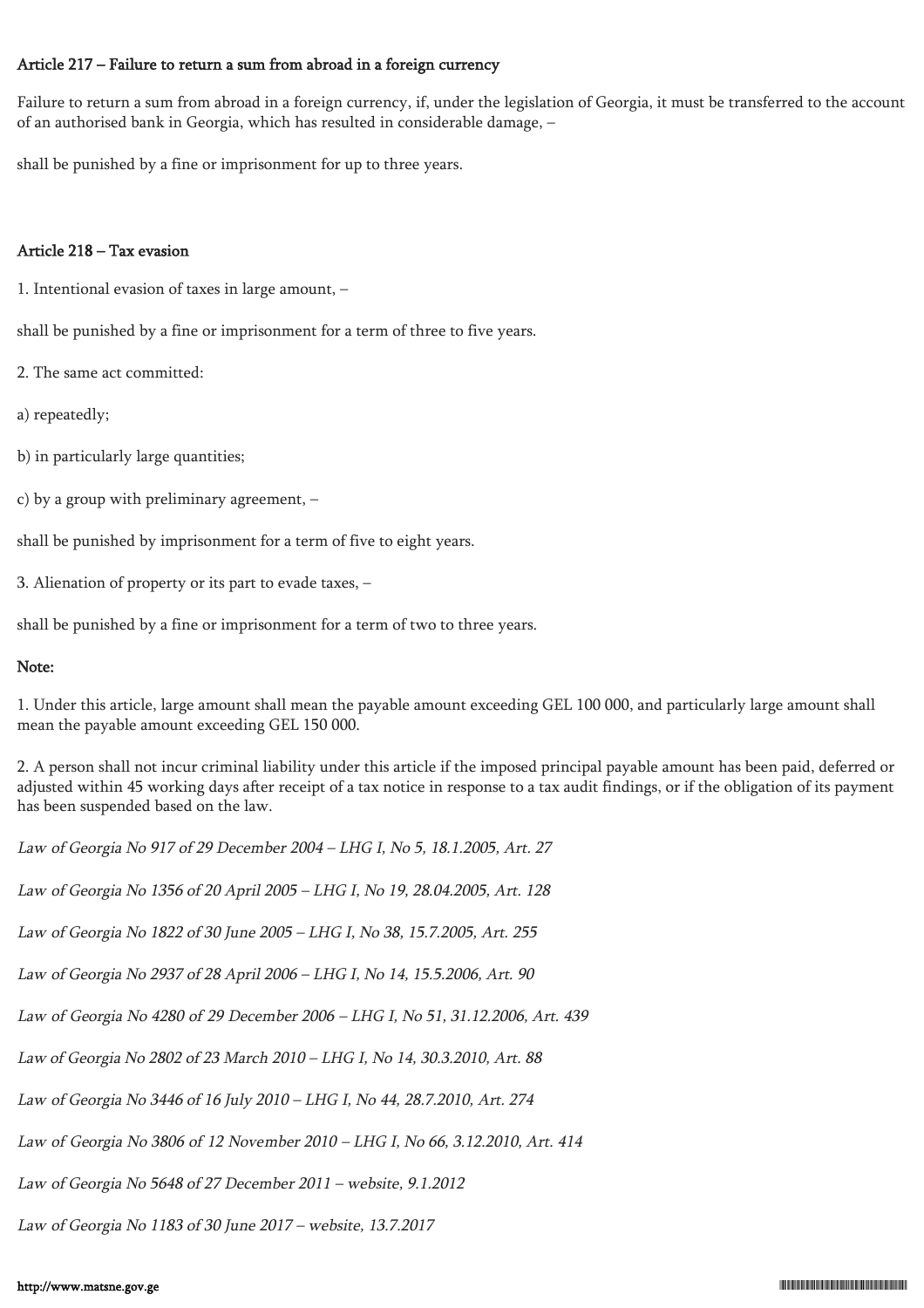### Article 219 – Cheating on consumers

1. Cheating on consumers as to the size, weight or calculation, or misleading consumers as to the consumer properties or quality of goods, as well as their deception in any other manner when rendering services, which has resulted in considerable damage to the consumers, –

shall be punished by a fine or corrective labour for a term of one to two years.

- 2. The same act committed:
- a) by a group of persons with preliminary agreement;
- b) in large quantities;
- c) by a person convicted for this kind of offence, –

shall be punished by a fine or house arrest for a term of six months to two years, or by imprisonment for up to two years.

Note: Under this article, large quantities shall mean the amount of damage caused by the cheating and exceeding 20 per cent of the cost payable by the consumer.

Law of Georgia No 458 of 30 June 2000 – LHG I, No 27, 17.7.2000, Art. 83

Law of Georgia No 944 of 1 June 2017 – website, 20.6.2017

# Article 219 $^1$  – (Deleted)

Law of Georgia No 3110 of 26 August 2003 – LHG I, No 29, 18.9.2003, Art. 228

Law of Georgia No 314 of 1 July 2004 – LHG I, No 20, 16.7.2004, Art. 107

## CHAPTER XXIX – Crime against the Interests of Service in Entrepreneurial or Other Organisations

## Article 220 – Abuse of powers

Abuse of managerial, representative or other special powers in an enterprise or other organisation against the lawful interests of this organisation for acquiring benefits or advantage for oneself or another person, which has resulted in considerable damage, –

shall be punished by a fine or corrective labour for up to two years, or by house arrest for a term of six months to two years or imprisonment for a term of three to five years.

Law of Georgia No 2937 of 28 April 2006 – LHG I, No 14, 15.5.2006, Art. 90

Law of Georgia No 2477 of 25 December 2009 – LHG I, No 50, 31.12.2009, Art. 395

Law of Georgia No 944 of 1 June 2017 – website, 20.6.2017

# Article 220<sup>1</sup> – Negligence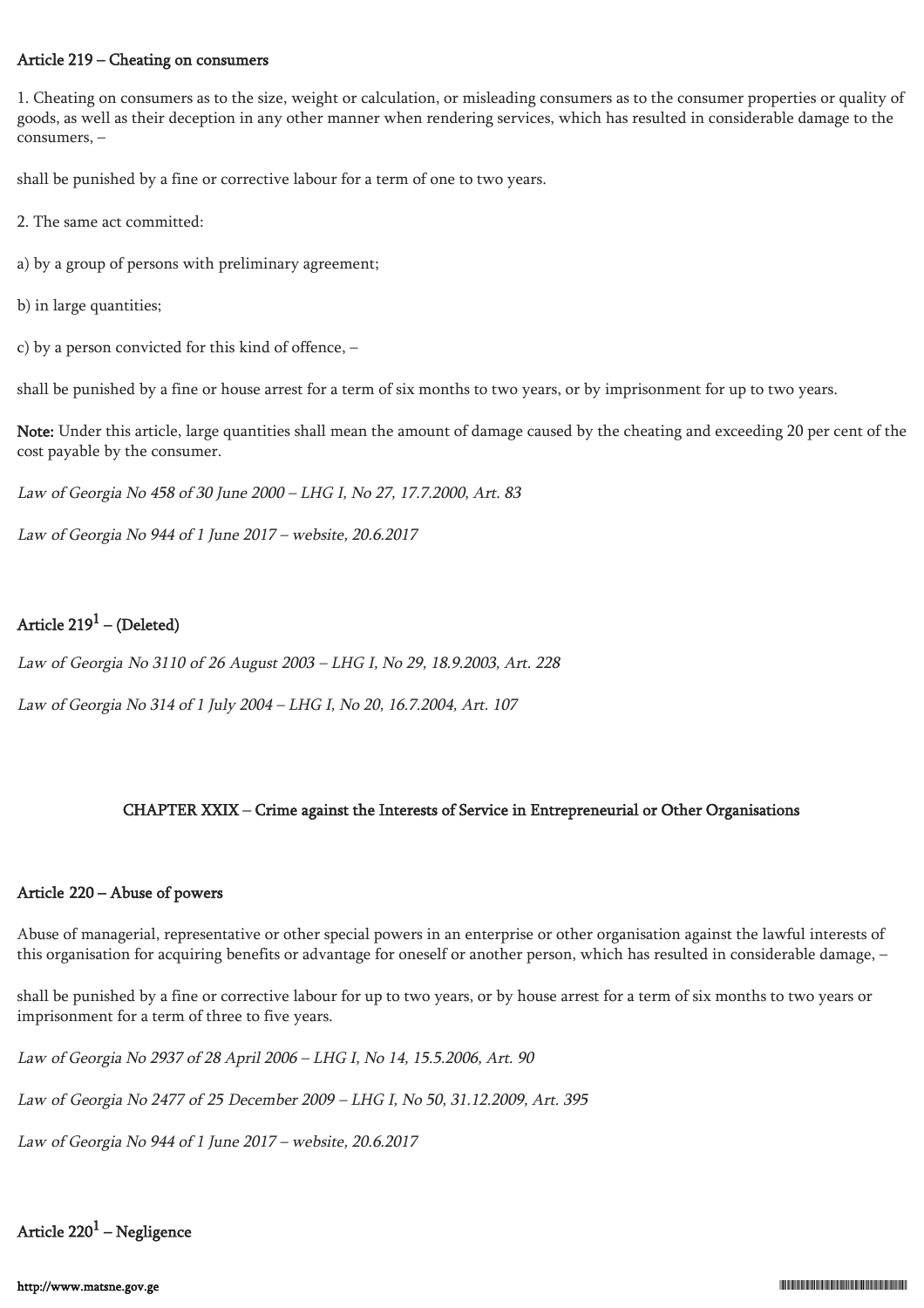1. Negligence, i.e. failure of a person holding managerial, representative or other special powers in an enterprise or other organisation to fulfil his/her official duties or inappropriate fulfilment of those duties due to this person's careless attitude, which has resulted in a substantial breach of the lawful interests of the state, –

shall be punished by a fine or house arrest for a term of six months to two years, or by imprisonment for up to three years.

2. The same act that caused the death of the victim or resulted in other grave consequences, –

shall be punished by imprisonment for a term of two to five years.

Law of Georgia No 4630 of 5 May 2011 – website, 19.5.2011

Law of Georgia No 944 of 1 June 2017 – website, 20.6.2017

# Article 221 – Commercial bribery

1. Promising, offering, transferring or rendering, directly or indirectly, money, securities, other property or property-services and/or other undue advantage to a person holding managerial, representative or other special powers in an enterprise or organisation or working in that enterprise or organisation, in his/her or other person's favour, in order that he/she act or refrain from certain actions, in violation of his/her official duties, –

shall be punished by a fine or house arrest for a term of six months to one year, or imprisonment for up to three years, with or without deprivation of the right to hold an office or to carry out activities for up to three years.

2. The same act committed:

a) by a group of persons;

b) repeatedly, –

shall be punished by a fine or imprisonment for a term of two to four years, with deprivation of the right to hold an office or to carry out activities for up to three years.

3. Request or acceptance of offering, promise, transfer or services, directly or indirectly, of money, securities, other property or property services and/or of other undue advantage by a person holding managerial, representative or other special powers or working in an enterprise or organisation, for his/her or another person's benefit, in order for that person to act or refrain from taking certain actions, in violation of his/her official duties in the interests of the briber or any other person, –

shall be punished by a fine or house arrest for a term of one to two years, or by imprisonment for a term of two to four years, with deprivation of the right to hold an office or to carry out activities for up to three years.

4. The act provided for by paragraph 3 of this article which has been committed:

a) jointly by more than one person;

b) repeatedly;

c) by extortion, –

shall be punished by a fine or imprisonment for a term of four to six years, with deprivation of the right to hold an office or to carry out activities for up to three years.

## Note:

1. A person who commits the act provided for by paragraph 1 or 2 of this article shall be discharged from criminal liability if he/she voluntarily notifies the agency conducting criminal proceedings of such commission. A decision to discharge a person from criminal liability shall be made by the agency conducting criminal proceedings.

2. For the act provided for by this article, a legal person shall be punished by liquidation or by deprivation of the right to carry out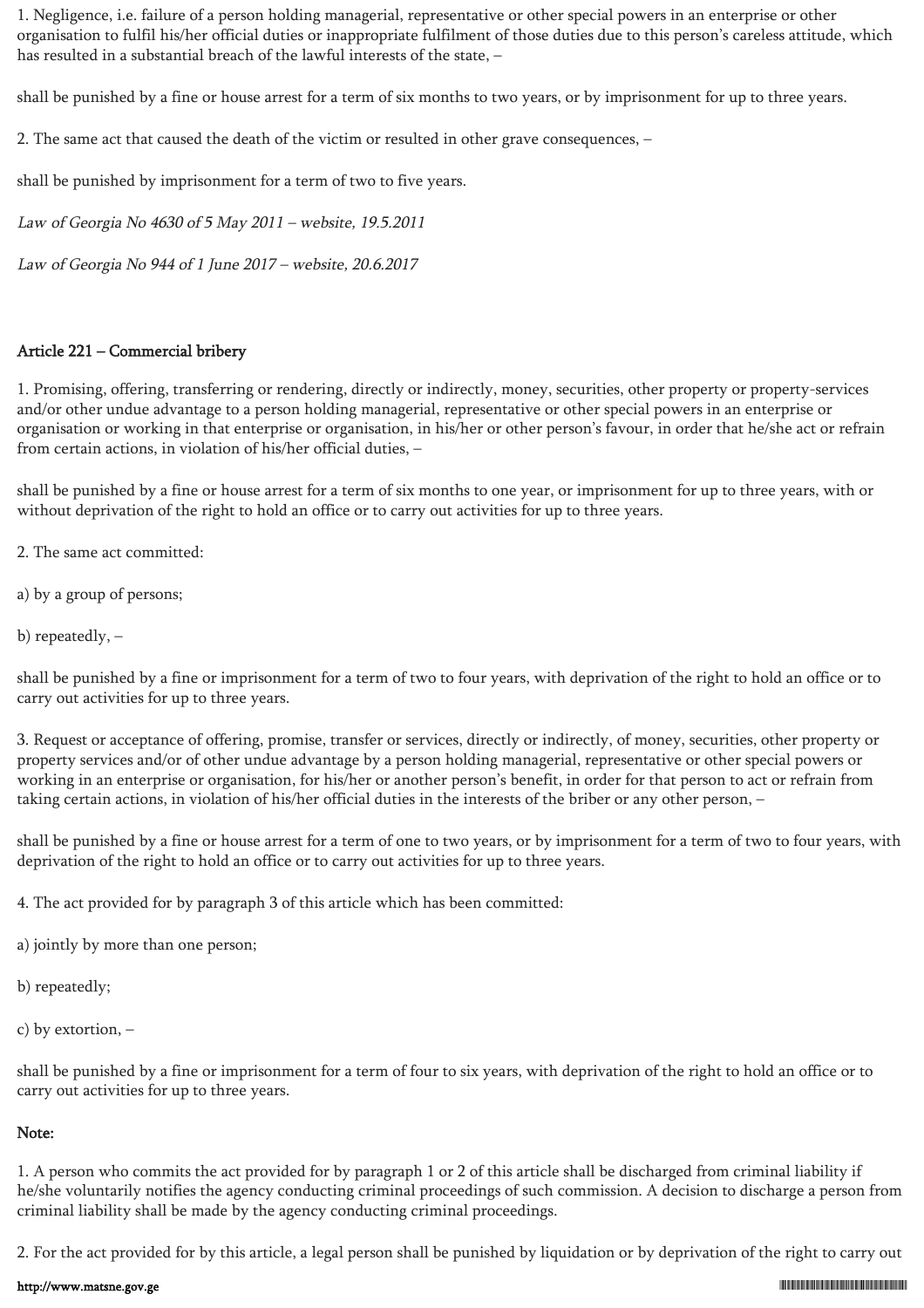activities and a fine.

Law of Georgia No 2937 of 28 April 2006 – LHG I, No 14, 15.5.2006, Art. 90

Law of Georgia No 3530 of 25 July 2006 – LHG I, No 37, 7.8.2006, Art. 271

Law of Georgia No 2641 of 23 February 2010 – LHG I, No 9, 15.3.2010, Art. 31

Law of Georgia No 4630 of 5 May 2011 – website, 19.5.2011

Law of Georgia No 5170 of 28 October 2011 – website, 11.11.2011

Law of Georgia No 944 of 1 June 2017 – website, 20.6.2017

## SECTION NINE

### CRIME AGAINST PUBLIC SECURITY AND PUBLIC ORDER

## CHAPTER XXX – Crime against Public Security and Public Order

## Article 222 – Seizure or blockage of a broadcasting or communications organisation or of a facility of strategic or special importance

1. Seizure or blockage of a broadcasting or communications organisation or of a facility of strategic or special importance, which has disrupted or could have disrupted the normal functioning of this organisation or facility, –

shall be punished by a fine or corrective labour for up to one year, or by imprisonment for up to two years.

2. The same act committed:

a) jointly by more than one person;

b) repeatedly, –

shall be punished by corrective labour for up to two years or by imprisonment for a term of two to four years.

Law of Georgia No 2937 of 28 April 2006 – LHG I, No 14, 15.5.2006, Art. 90

# Article 222 $^{\rm 1}$  – Blocking of transport communications

1. Organising a blocking of transport communications by putting up barriers, posts or by other illegal means that disrupted or could have disrupted the normal operation of railway, air, water transport or of the main pipeline, –

shall be punished by a fine or corrective labour for up to one year, or by imprisonment for up to three years.

2. The same act:

a) committed repeatedly;

b) which has endangered human life or health;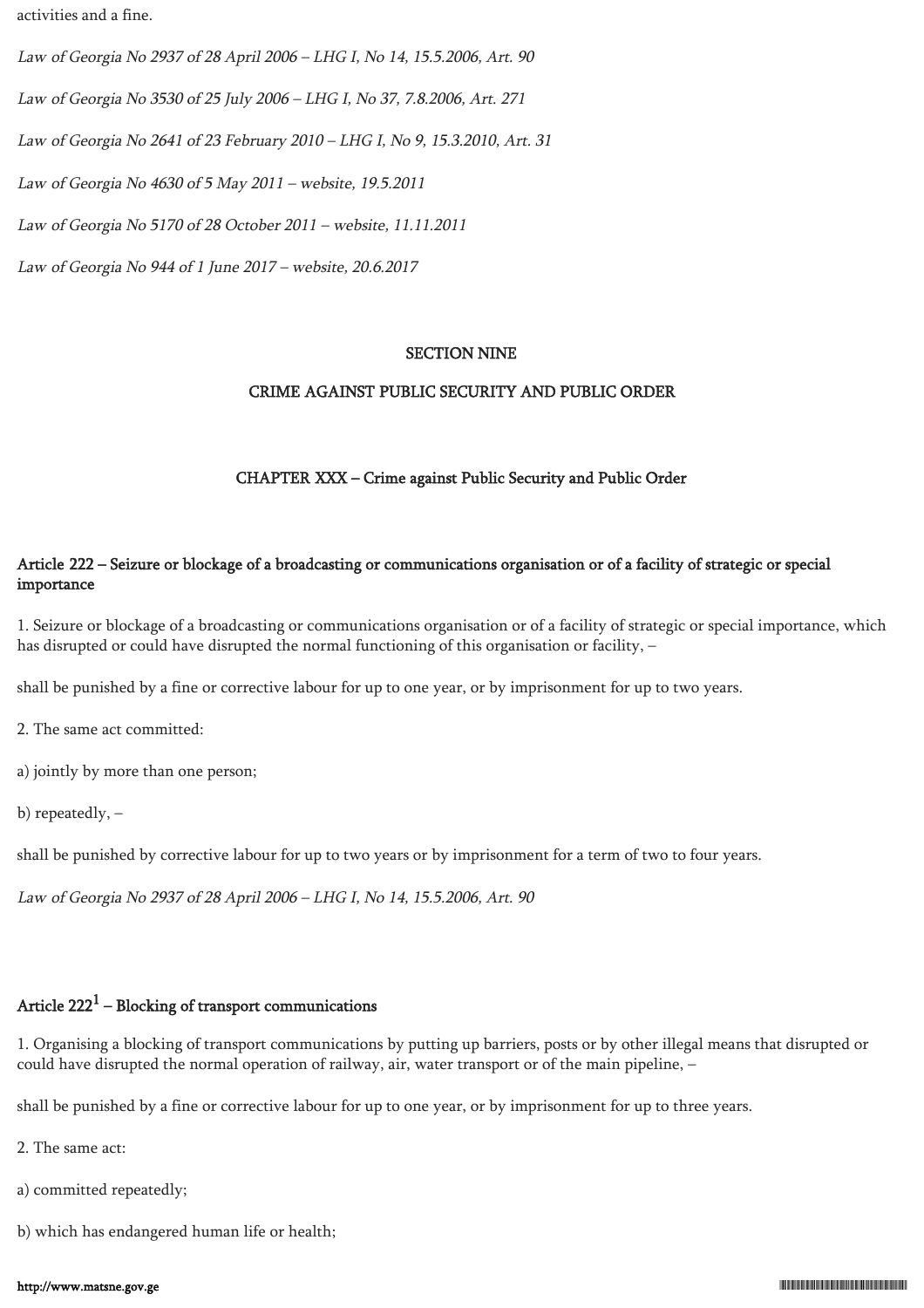c) accompanied by illegal inspection and examination of cargo, baggage or documents, –

shall be punished by imprisonment for a term of three to five years.

3.The act provided for by paragraphs 1 and 2 of this article, which has resulted in considerable damage or serious bodily injury or death, –

shall be punished by imprisonment for a term of five to eight years.

Law of Georgia No 1629 of 4 July 2002 – LHG I, No 23, 24.7.2002, Art. 114

Law of Georgia No 2937 of 28 April 2006 – LHG I, No 14, 15.5.2006, Art. 90

Law of Georgia No 944 of 1 June 2017 – website, 20.6.2017

# Article 223 – Creation or management of illegal formations, or joining and participation in such formations, and/or implementation of other activities in favour of illegal formations

1. Creation or management of an illegal formation (militia, units, detachments or other groups), –

shall be punished by imprisonment for a term of six to twelve years.

2. Joining and/or participation in illegal formations, participation in the trainings arranged by such formations, recruiting persons to join, participate in or otherwise support the activities of such formations, their training or collection of persons, –

shall be punished by imprisonment for a term of three to seven years.

3. Dissemination or use of information materials and/or symbols associated with joining and/or participation in illegal formations if such action poses clear, direct and substantial risk of the occurrence of unlawful consequences, –

shall be punished by imprisonment for up to three years.

4. Funding of illegal formations, i.e. collection or supply of financial resources or other assets knowingly for their use or for their possible use for the activities of illegal formations, –

shall be punished by imprisonment for a term of five to eight years.

5. The act provided for by paragraphs 1, 2, 3 or 4 of this article committed by abusing the official position, –

shall be punished by imprisonment for a term of eight to fifteen years.

6. Public incitement to the crime provided for by paragraphs 1,2,3 or 4 of this article if this poses clear, direct and substantial risk of the occurrence of illegal consequences, –

shall be punished by imprisonment for up to two years.

## Note:

1. For the purposes of this article, 'illegal formation' (militia, unit, detachment or other group) shall mean any formation (except the ones subordinated to a public authority), equipped with firearms, ammunition, explosive and highly flammable substances, explosive equipment, tear gas, radioactive substances, nerve agents, poisonous substances, melee weapons or such devices or objects that may be used to harm or destroy living or other objects, provided that such formation has been set up for criminal purposes.

2. A person who voluntarily ceases the act provided for by this article and hands in the property specified in paragraph 1 of this note (in the case of possession) shall be discharged from criminal liability, unless there are any other elements of crime in his/her actions.

3. For the act provided for by this article, a legal person shall be punished by liquidation or by deprivation of the right to carry out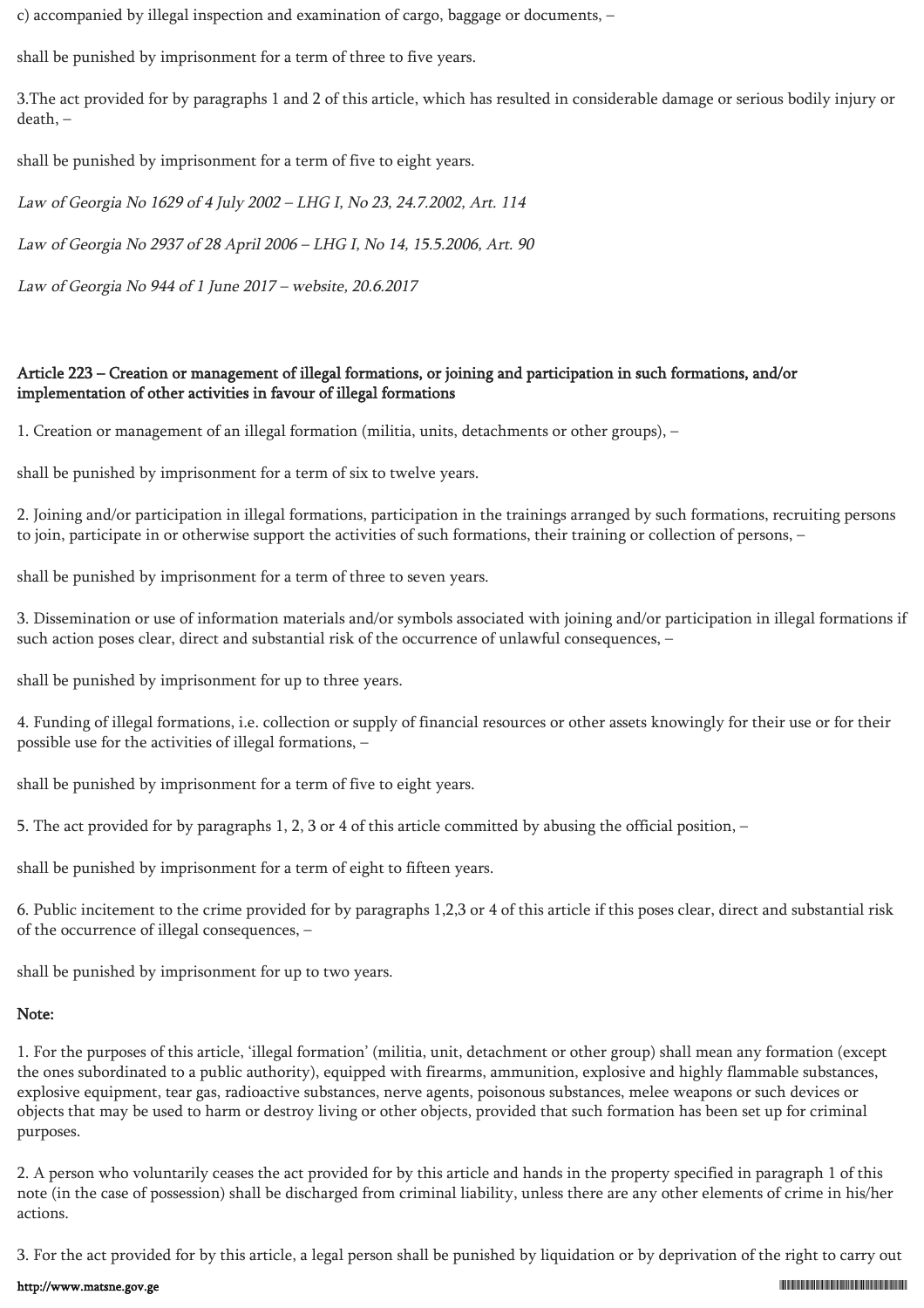activities and a fine.

Law of Georgia No 2937 of 28 April 2006 – LHG I, No 14, 15.5.2006, Art. 90

Law of Georgia No 4981 of 1 July 2011 – website, 14.7.2011

Law of Georgia No 3699 of 12 June 2015 – website, 29.06.2015

# Article 223 $^{\rm 1}$  – Membership of the 'criminal underworld'; 'being a thief in law'

1. Membership of the 'criminal underworld', –

shall be punished by imprisonment for a term of seven to ten years, with or without a fine.

2. 'Being a thief in law', –

shall be punished by imprisonment for a term of nine to fifteen years, with or without a fine.

Note: A person having committed a crime under paragraph 1 of this article shall be relieved from criminal liability if he/she has voluntarily notified the body conducting criminal proceedings, and as a result of his/her cooperation with the investigation bodies, a person that has committed a grievous or extremely grievous crime becomes identified, and/or if he/she directly assisted in creating the essential conditions for clearing such crime, unless elements of another crime are present in his/her action. The decision on the relief from criminal liability shall be made by the body conducting the criminal proceedings.

Law of Georgia No 2355 of 20 December 2005 – LHG I, No 57, 29.12.2005, Art. 439

Law of Georgia No 2937 of 28 April 2006 – LHG I, No 14, 15.5.2006, Art. 90

Law of Georgia No 2152 of 18 April 2018 – website, 1.5.2018

# Article 223<sup>2</sup> – Participation in an 'underworld meeting'

Participation in an 'underworld meeting', –

shall be punished by imprisonment for a term of seven to ten years, with or without a fine.

Law of Georgia No 2152 of 18 April 2018 – website, 1.5.2018

# Article 22 $3^3$  – Support of the 'criminal underworld' activities

1. Publicly supporting the 'criminal underworld' or a member of the 'criminal underworld'/a 'thief in law' in verbal or written form, or by another means of expression, if it poses an obvious, direct and significant threat of the 'criminal underworld' activities, –

shall be punished by imprisonment for a term of up to three years, with or without a fine.

2. Any act (except for the one under paragraph 1 of this article) committed by a person who is familiar with the 'criminal underworld' activities and who actively contributes to the conduct of the 'criminal underworld' activities, –

shall be punished by imprisonment for a term of three to six years, with or without a fine.

3. An act under this article committed by abusing the office, –

shall be punished by imprisonment for a term of four to seven years, with or without a fine.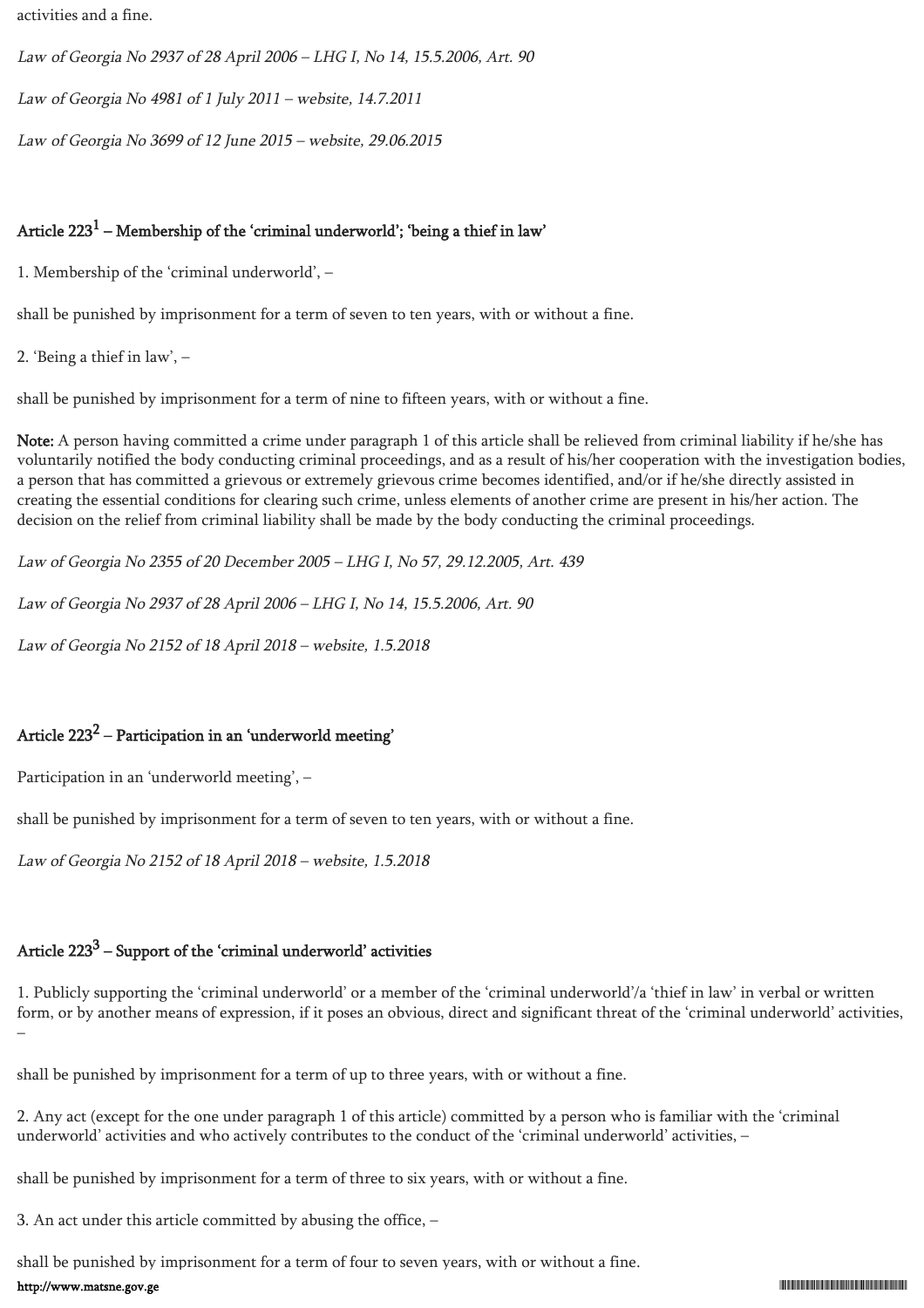### Note:

1. A crime under this article shall not be the transfer of food, cloths, or of an item allowed by the legislation of Georgia in a penitentiary institution to a member of the 'criminal underworld' and/or a 'thief in law', or the performance of an immediate act necessary for saving the life of a person, and the performance of a professional/official duty or activities.

2. A person having committed a crime under this article shall be relieved from criminal liability if he/she has voluntarily notified the body conducting criminal proceedings, and as a result of his/her cooperation with the investigation bodies, a person that has committed a grievous or extremely grievous crime becomes identified, and/or if he/she directly assisted in creating the essential conditions for clearing such crime, unless elements of another crime are present in his/her action. The decision on the relief from criminal liability shall be made by the body conducting the criminal proceedings.

3. A legal entity shall be punished for committing an act under this article by liquidation or by deprivation of the right to conduct business activities and a fine.

Law of Georgia No 2152 of 18 April 2018 – website, 1.5.2018

# Article 223<sup>4</sup> – Referral to a member of the 'criminal underworld'/a 'thief in law' or gaining of a material benefit or material superiority as a result of such referral

1. Referral by a person to a member of the 'criminal underworld'/a 'thief in law' for a 'criminal showdown', or for gaining a material benefit or material superiority for himself/herself and/or another person for the purpose of influencing any person or a decision made by any person, irrespective of whether the member of the 'criminal underworld'/a 'thief in law' has performed any act, and/or the result desirable for this person has been achieved, –

shall be punished by imprisonment for a term of three to seven years, with or without a fine.

2. Gaining of a material benefit or material superiority knowingly and intentionally by a third person as a result of conducting an act under paragraph 1 of this article, –

shall be punished by imprisonment for a term of three to seven years, with or without a fine.

3. An act under paragraph 1 of this article that has caused a grave consequence, –

shall be punished by imprisonment for a term of four to eight years, with or without a fine.

Note: A person having committed a crime under this article shall be relieved from criminal liability if he/she has voluntarily notified the body conducting criminal proceedings, and as a result of his/her cooperation with the investigation bodies, a person that has committed a grievous or extremely grievous crime becomes identified, and/or if he/she directly assisted in creating the essential conditions for clearing such crime, unless elements of another crime are present in his/her action. The decision on the relief from criminal liability shall be made by the body conducting the criminal proceedings.

Law of Georgia No 2152 of 18 April 2018 – website, 1.5.2018

## Article 224 – Banditry

1. Establishment or management of a stable armed group (gang) to attack persons or organisations, –

shall be punished by imprisonment for a term of twelve to twenty years.

2. Participation in the activities of or attacks undertaken by the group (gang) provided for by paragraph 1 of this article, –

shall be punished by imprisonment for a term of eight to twelve years.

Law of Georgia No 2937 of 28 April 2006 – LHG I, No 14, 15.5.2006, Art. 90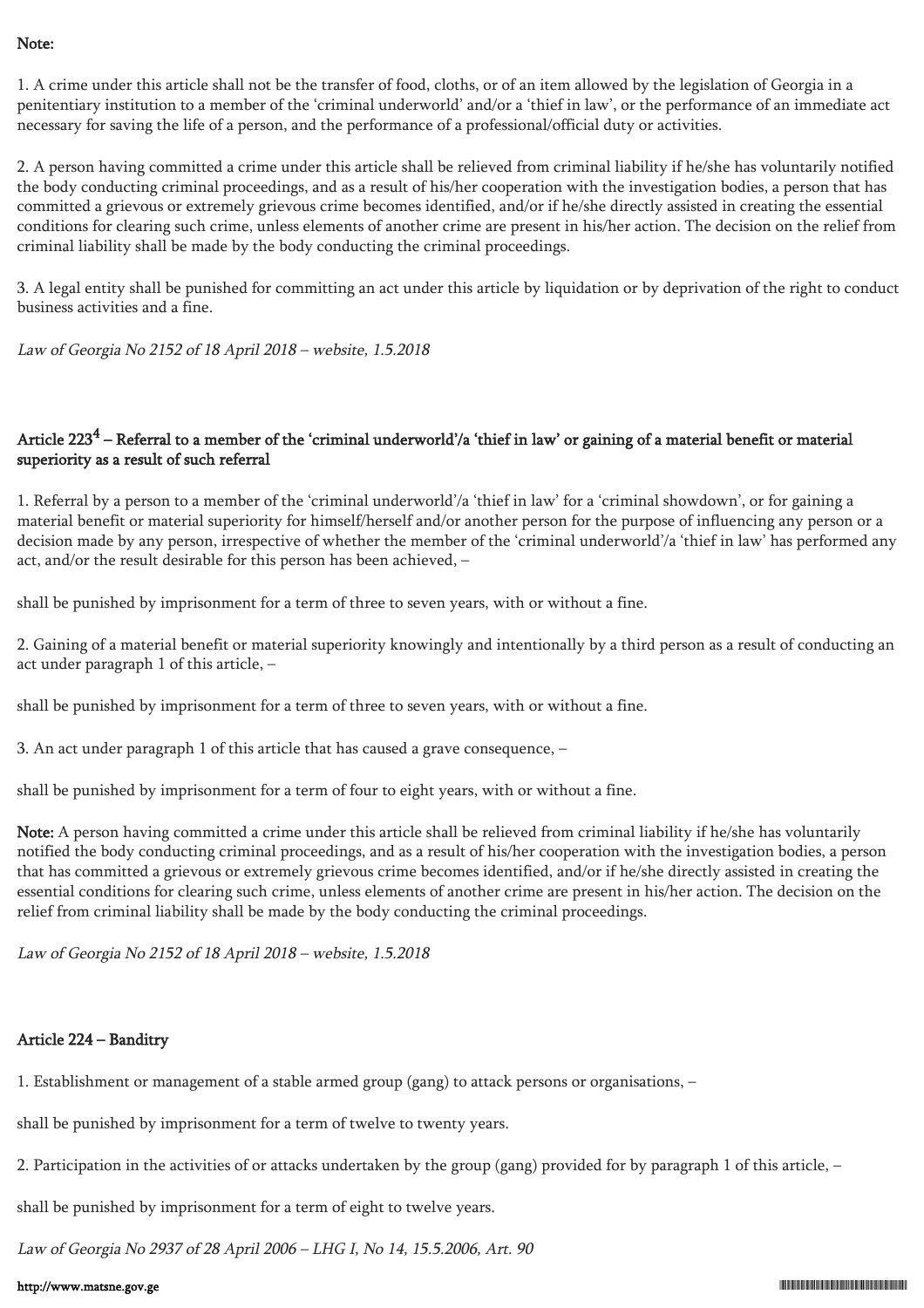# Article 224 $^{\rm 1}$  – Participation in the activities of racketeering groups

Management of the activities or participation in any other way in the activities of a racketeering group independently or together with another person(s), also illegal resolution of or participation in the illegal resolution of disputes between racketeering groups or between racketeering groups and other persons, –

shall be punished by imprisonment for a term of five to ten years.

Note: For the act provided for by this article, a legal person shall be punished by liquidation or by deprivation of the right to carry out activities and a fine.

Law of Georgia No 3530 of 25 July 2006 – LHG I, No 37, 7.8.2006, Art. 271

### Article 225 – Organisation, management or participation in group violence

1. Organisation or management of a group activity accompanied by violence, raid, damage or destruction of another person's property, use of arms, armed resistance to or assault on representatives of public authorities, –

shall be punished by imprisonment for a term of six to nine years.

2. Participation in the act provided for by paragraph 1 of this article, –

shall be punished by imprisonment for a term of four to six years.

Note: For the purposes of this article, arms shall mean firearms, ammunition, explosive or inflammable substances, explosive equipment, tear gas, radioactive substances, nerve agents, poisonous substances, melee weapons or any device or object which may be used to harm or destroy living or other objects.

Law of Georgia No 2937 of 28 April 2006 – LHG I, No 14, 15.5.2006, Art. 90

Law of Georgia No 4981 of 1 July 2011 – website, 14.7.2011

# Article 226 – Organisation of group activity disrupting public order or active involvement in it

Organisation of the group activity which grossly violates public order or is related to visible disobedience to a lawful requirement of a representative of public authorities, or which has disrupted the functioning of transport, enterprises, institutions or organisations, and active involvement in it, –

shall be punished by a fine or community service for a term of 120 to 180 hours or by corrective labour for up to two years, or by house arrest for a term of six months to two years or imprisonment for a term of up to three years.

Law of Georgia No 944 of 1 June 2017 – website, 20.6.2017

# Article 227 – Illegal seizure of aircraft, water vessels or railway rolling stock

1. Illegal seizure of aircraft, water vessels or railway rolling stock, –

shall be punished by imprisonment for a term of four to seven years.

2. The same act committed: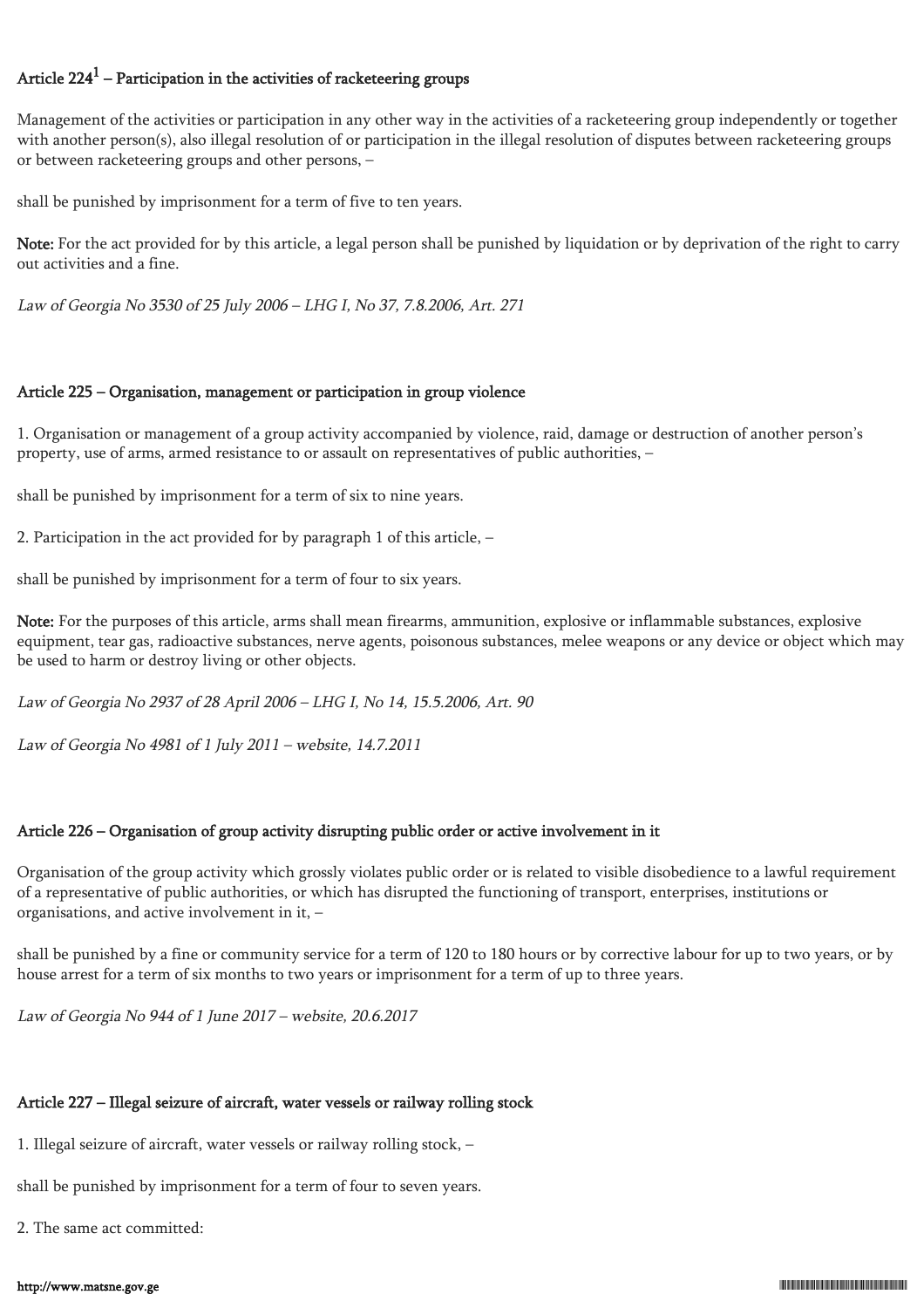a) by a group of persons with the preliminary agreement;

b) repeatedly;

c) using violence or threat of violence which is dangerous for life or health, –

shall be punished by imprisonment for a term of seven to ten years.

3. The act provided for by paragraph 1 or 2 of this article which has resulted in death or other grave consequences, –

shall be punished by imprisonment for a term of ten to fifteen years.

Law of Georgia No 292 of 5 May 2000 – LHG I, No 18, 15.5.2000, Art. 45

Law of Georgia No 458 of 30 June 2000 – LHG I, No 27, 17.7.2000, Art. 83

Law of Georgia No 2937 of 28 April 2006 – LHG I, No 14, 15.5.2006, Art. 90

# Article 227 $^1$  – Endangering the navigation of water vessels

1. Intentional provision of false information to a water vessel that endangers its navigation, –

shall be punished by imprisonment for a term of two to six years.

2. Violence or threat of violence against a person on board a water vessel that may endanger its navigation, –

shall be punished by imprisonment for a term of three to eight years.

3. Damage of marine navigation equipment or interference with its operation that endangers the navigation of the water vessel, –

shall be punished by imprisonment for a term of five to twelve years.

4. Placement on board a water vessel of such equipment or substances that may result in the destruction or damage of the water vessel or the cargo on board, which endangers the safe navigation of the water vessel, –

shall be punished by imprisonment for a term of seven to fifteen years.

5. Destruction or damage of a water vessel or its cargo, which may endanger its safe navigation, –

shall be punished by imprisonment for a term of eight to fifteen years.

Note: For the acts provided for by this article a legal person shall be punished by a fine, with deprivation of the right to carry out activities, or by liquidation.

Law of Georgia No 3542 of 25 July 2006 – LHG I, No 36, 4.8.2006, Art. 268

# Article 227 $^2$  – Illegal seizure, destruction or damage of a stationary platform

1. Illegal seizure, destruction or damage of a stationary platform (artificial island, equipment or structure fixed to the seabed for the purpose of prospecting or extracting natural resources or for other economic purposes) using violence or threat of violence, also violence against the persons on a stationary platform, which endangers its safety, –

shall be punished by imprisonment for a term of three to six years.

2. Placement on a stationary platform of such equipment or substances that may result in its destruction or damage, –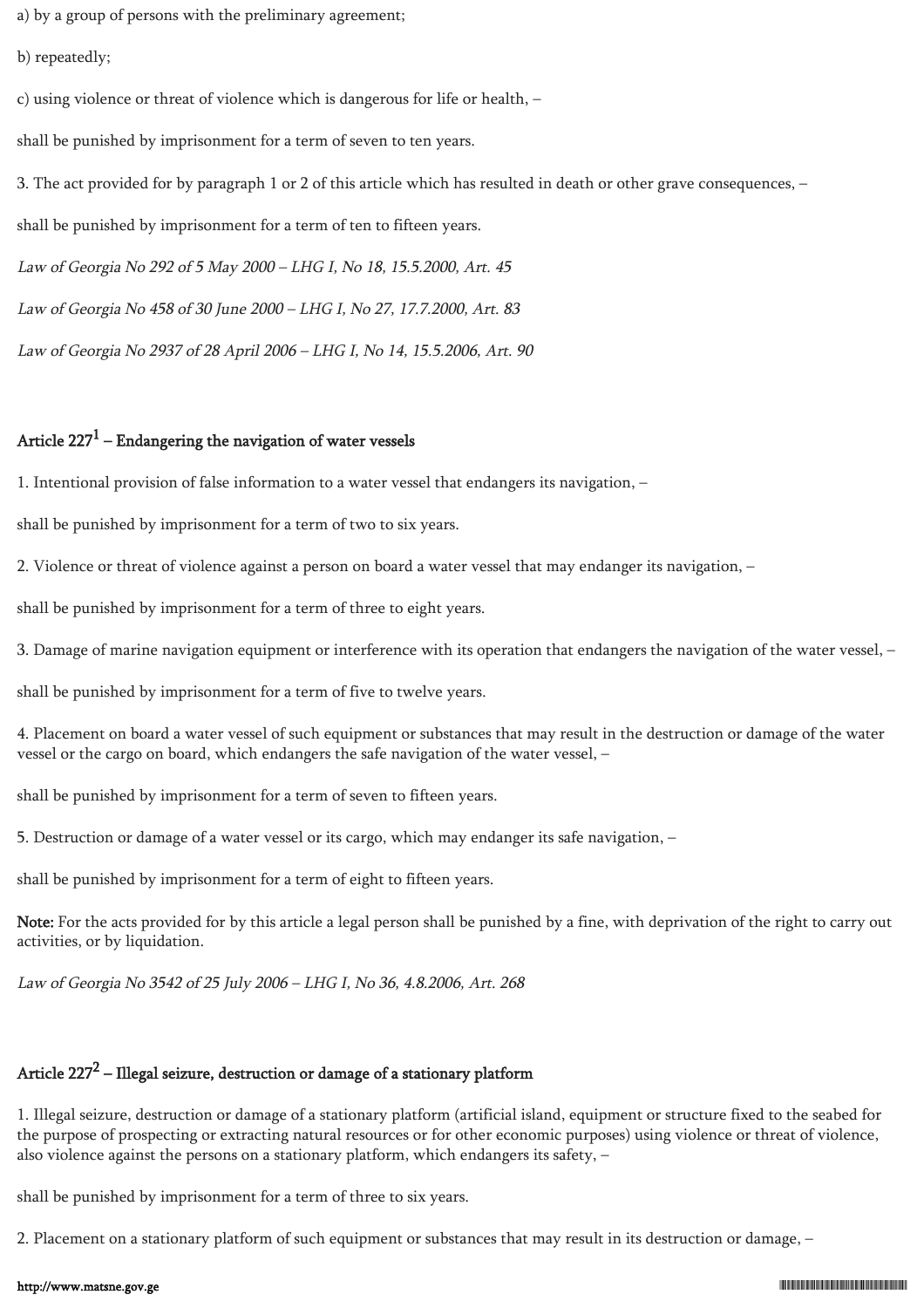shall be punished by imprisonment for a term of five to ten years.

3. Destruction or damage of a stationary platform, –

shall be punished by imprisonment for a term of seven to fifteen years or by life imprisonment.

Note: For the acts provided for by this article a legal person shall be punished by a fine, with deprivation of the right to carry out activities, or by liquidation.

Law of Georgia No 3542 of 25 July 2006 – LHG I, No 36, 4.8.2006, Art. 268

# Article 227 $3$  – Posing danger to aircraft

1. Intentional provision of false information to an aircraft which endangers the safety of the craft during its flight, –

shall be punished by imprisonment for a term of two to six years.

2. Violence or threat of violence against persons on board an aircraft which may endanger the safety of the aircraft, –

shall be punished by imprisonment for a term of three to eight years.

3. Damage or destruction of navigation equipment or interference with its operation which endangers the safe flight of the aircraft, –

shall be punished by imprisonment for a term of five to twelve years.

4. Placement or facilitation of placement on board an aircraft of equipment or substance that may result in the destruction or damage of the aircraft or its cargo, which makes it impossible to carry out the flight, or which may endanger the safety of the aircraft during its flight, –

shall be punished by imprisonment for a term of seven to fifteen years.

5. Destruction or damage of an aircraft or its cargo, which makes it impossible to carry out a flight, or which may endanger the safety of the aircraft during its flight, –

shall be punished by imprisonment for a term of eight to fifteen years.

Note: For the act specified in this article a legal person shall be punished by a fine, with deprivation of the right to carry out activities, or by liquidation.

Law of Georgia No 5744 of 2 March 2012 – website, 15.3.2012

# Article 228 – Piracy

1. Piracy, i.e. assaulting a water vessel or other floating object in order to seize another person's property, to unlawfully appropriate it, using violence or threat of violence, –

shall be punished by imprisonment for a term of seven to ten years.

- 2. The same act:
- a) committed repeatedly;
- b) causing death or other grave consequences, –

shall be punished by imprisonment for a term of ten to fifteen years.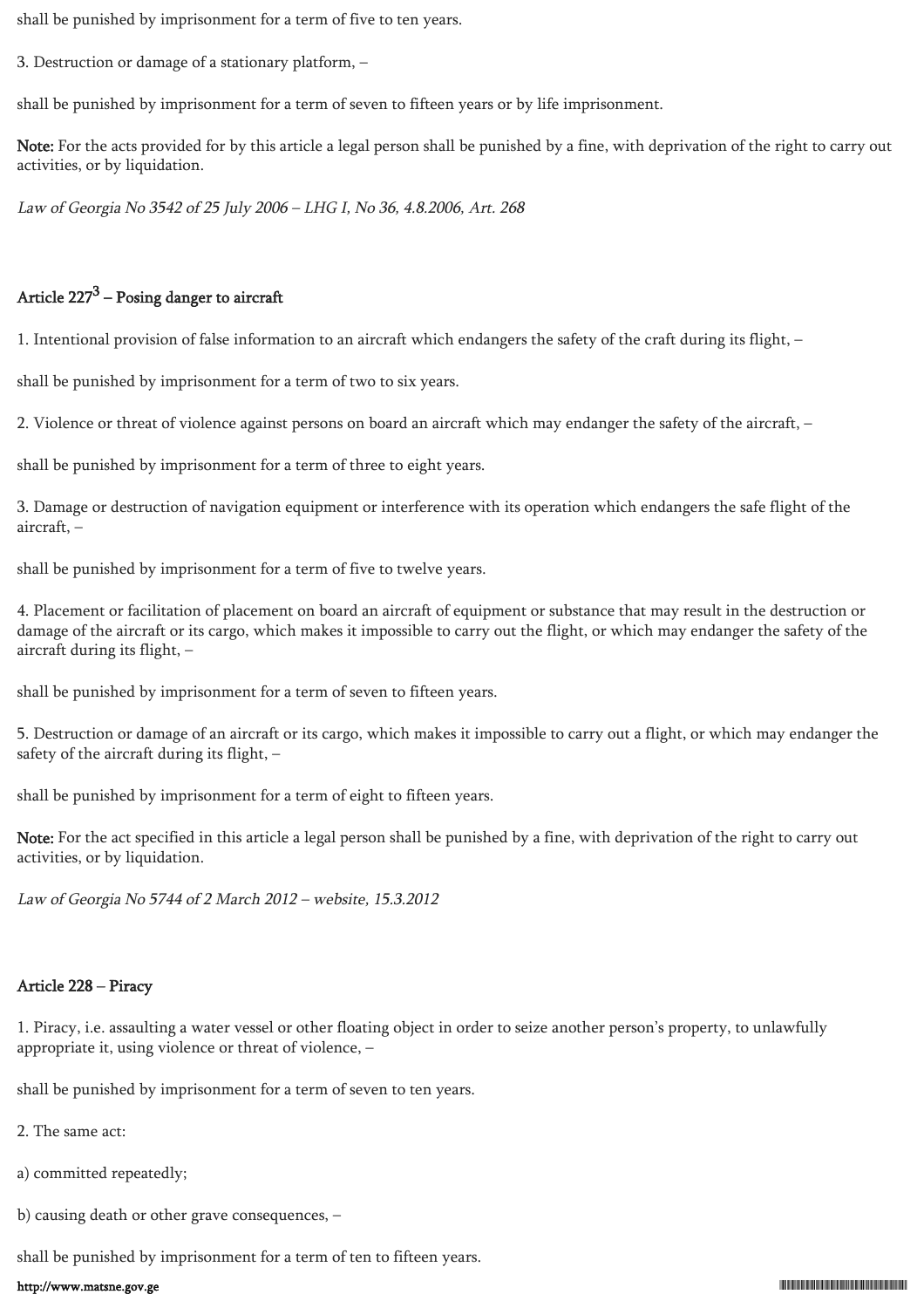Law of Georgia No 458 of 30 June 2000 – LHG I, No 27, 17.7.2000, Art. 83

Law of Georgia No 2937 of 28 April 2006 – LHG I, No 14, 15.5.2006, Art. 90

### Article 229 – Explosion

1. Transportation, placement, shooting, blasting of or other manipulation with explosive or other life and health endangering equipment or substances carried out for the purpose of causing death, grave bodily injury, substantial material damage or other grave consequences, –

shall be punished by imprisonment for a term of four to seven years.

2. The act provided for by paragraph 1 of this article, committed in public places, public institutions and public transport system or on or against an infrastructure facility for the purpose of causing death or grave bodily injury and/or damage the above places, institutions, system or facilities, where this damage results or may result in considerable economic loss, –

shall be punished by imprisonment for a term of six to nine years.

3. The act provided for by paragraph 1 or 2 of this article which has been committed:

a) repeatedly;

b) by a person who has two or more previous convictions for such crimes;

c) by a group of persons with preliminary agreement, –

shall be punished by imprisonment for a term of seven to ten years.

4. The act provided for by paragraph 1 or 2 of this article which:

a) has resulted in death or other grave consequences;

b) has been committed by an organised group, –

shall be punished by imprisonment for a term of ten to fifteen years.

Law of Georgia No 458 of 30 June 2000 – LHG I, No 27, 17.7.2000, Art. 83

Law of Georgia No 2937 of 28 April 2006 – LHG I, No 14, 15.5.2006, Art. 90

Law of Georgia No 5744 of 2 March 2012 – website, 15.3.2012

# Article 229 $^{\rm 1}$  – Breach of procedures for using energy resources

1. Breach of the procedures for using electrical power or thermal power, gas, oil or oil products, which has resulted in substantial damage, –

shall be punished by a fine or house arrest for a term of six months to two years.

2. The same act committed:

a) repeatedly;

b) using the means that have endangered human life or health, –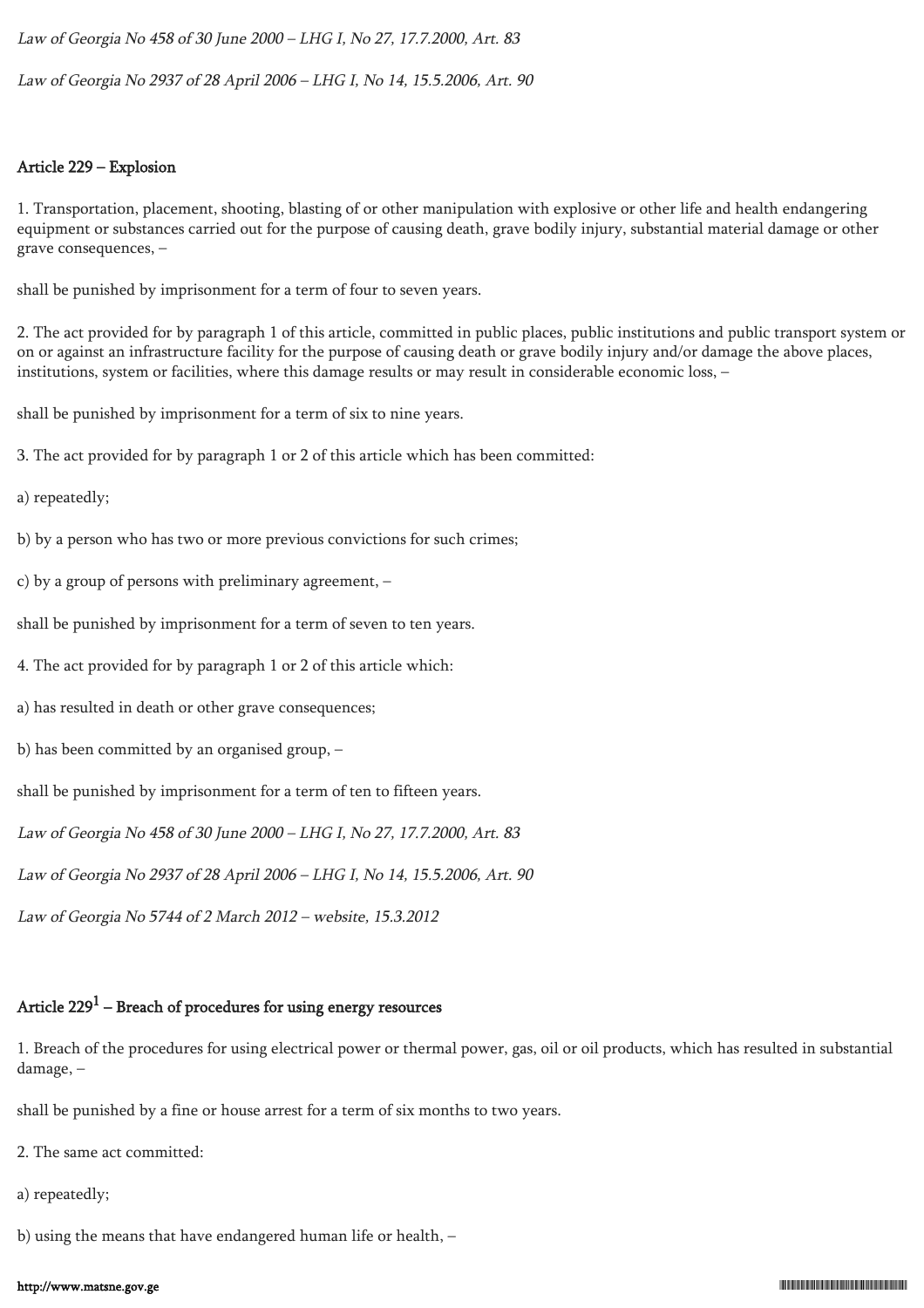shall be punished by imprisonment for up to three years.

3. The act provided for by paragraph 1 or 2 of this article that has caused an accident on a facility supplying electric or thermal power, gas, oil or oil products, or which has resulted in grave bodily injury or death or other grave consequences, –

shall be punished by imprisonment for a term of three to five years.

Law of Georgia No 1629 of 4 July 2002 – LHG I, No 23, 24.7.2002, Art. 114

Law of Georgia No 2937 of 28 April 2006 – LHG I, No 14, 15.5.2006, Art. 90

Law of Georgia No 944 of 1 June 2017 – website, 20.6.2017

### Article 230 – Illegal handling of nuclear material or equipment, radioactive waste and radioactive substances

1. Illegal purchase, storage, possession or disposal, use, processing, testing, transfer, transportation, export, import, sale or other kinds of illegal handling of nuclear material or equipment, radioactive waste (including used nuclear fuel), radioactive substances, also any type of device, equipment, tool or article containing radioactive substances, as well as any transaction related thereto, –

shall be punished by imprisonment for a term of five to ten years.

2. The same act:

a) committed repeatedly;

b) causing death or other grave consequences, –

shall be punished by imprisonment for a term of eight to fourteen years.

Law of Georgia No 458 of 30 June 2000 – LHG I, No 27, 17.7.2000, Art. 83

Law of Georgia No 2937 of 28 April 2006 – LHG I, No 14, 15.5.2006, Art. 90

Law of Georgia No 3053 of 4 May 2010 – LHG I, No 26, 20.5.2010, Art. 181

# Article 231 – Seizure of nuclear material, radioactive substances or other sources of ionising radiation

1. Seizure of nuclear material, radioactive substances or other sources of ionising radiation, –

shall be punished by imprisonment for a term of five to eight years.

2. The same act committed by using or threatening to use such violence that is dangerous for life or health, –

shall be punished by imprisonment for a term of eight to twelve years.

Law of Georgia No 2937 of 28 April 2006 – LHG I, No 14, 15.5.2006, Art. 90

# Article 231 $^{\rm 1}$  – Unlawful demand of nuclear materials

Demanding nuclear substances by using violence or threat of violence, –

shall be punished by imprisonment for a term of four to eight years.

Note: For the acts specified in this article a legal person shall be punished by deprivation of the right to carry out activities or by http://www.matsne.gov.ge 080.000.000.05.001.000.648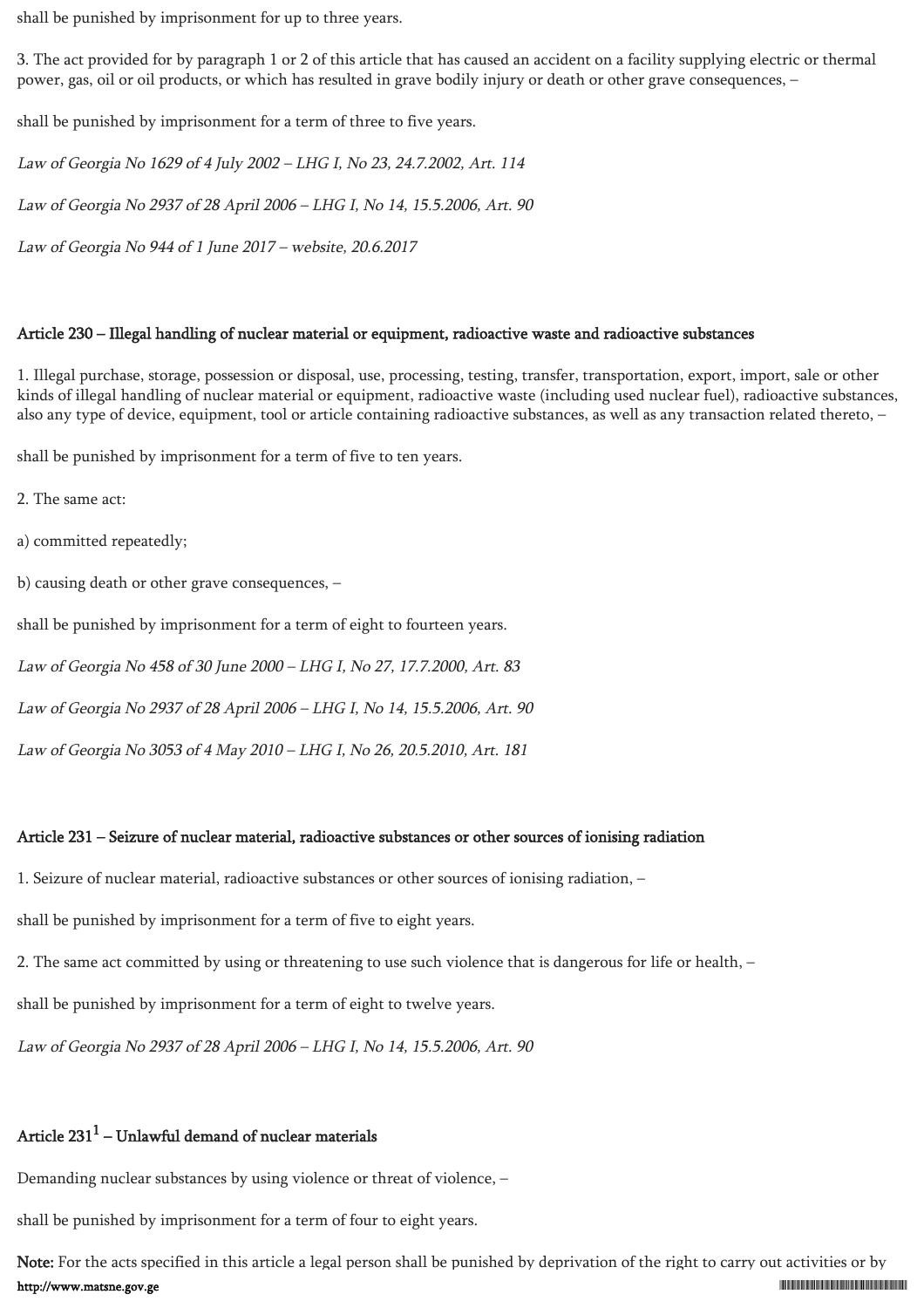liquidation and a fine.

Law of Georgia No 3542 of 25 July 2006 – LHG I, No 36, 4.8.2006, Art. 268

Law of Georgia No 5170 of 28 October 2011 – website, 11.11.2011

# Article 231<sup>2</sup> – Threat to illegally seize or use nuclear substances

Threats to illegally seize or use nuclear substances, –

shall be punished by imprisonment for a term of four to eight years.

Note: For the acts specified in this article a legal person shall be punished by deprivation of the right to carry out activities or by liquidation and a fine.

Law of Georgia No 5170 of 28 October 2011 – website, 11.11.2011

# Article 232 – Manufacturing of nuclear weapons or other nuclear explosive equipment

1. Manufacturing of nuclear weapons or other nuclear explosive equipment, –

shall be punished by imprisonment for a term of seven to ten years.

2. The same act committed:

- a) jointly by more than one person;
- b) repeatedly, –

shall be punished by imprisonment for a term of ten to fifteen years.

Law of Georgia No 2937 of 28 April 2006 – LHG I, No 14, 15.5.2006, Art. 90

# Article 233 – Concealment or distortion of information concerning an accident or breakdown on nuclear or radioactive facilities

1. Concealment or distortion of information concerning an accident or breakdown on nuclear or radioactive facilities which could have resulted in death or other grave consequences, –

shall be punished by a fine or imprisonment for a term of five to ten years.

2. The same act that has resulted in death or other grave consequences, – shall be punished by imprisonment for a term of seven to twelve years.

Law of Georgia No 2937 of 28 April 2006 – LHG I, No 14, 15.5.2006, Art. 90

# Article 234 – Transit or import of radioactive, toxic, industrial or household waste in the territory of Georgia

1. Transit or import of radioactive, hazardous waste, or import of non- hazardous waste in the territory of Georgia for the purpose of their storage, –

shall be punished by a fine or imprisonment for a term of five to ten years.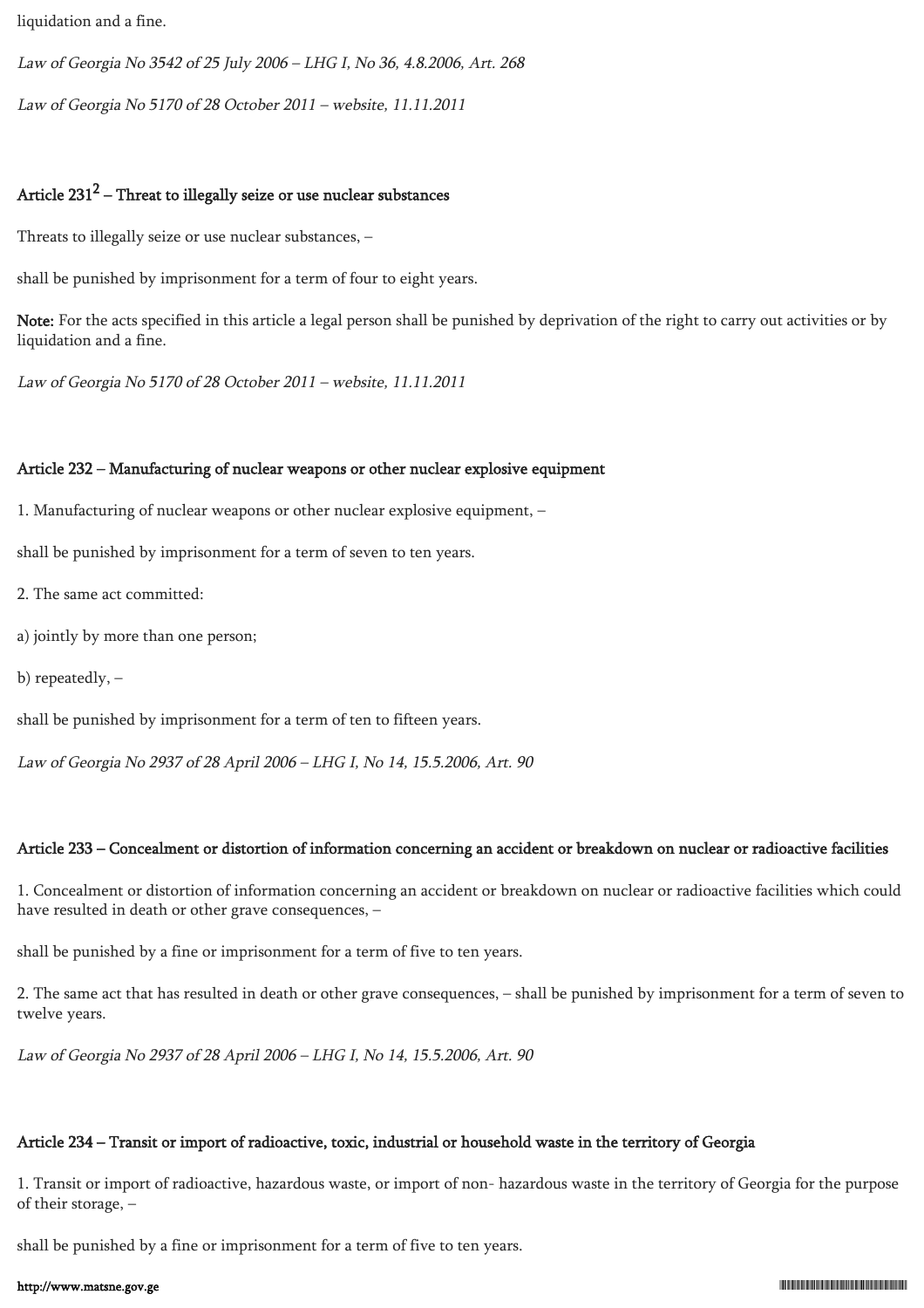2. The same act causing grave consequences, –

shall be punished by imprisonment for a term of eight to fourteen years.

Law of Georgia No 458 of 30 June 2000 – LHG I, No 27, 17.7.2000, Art. 83

Law of Georgia No 2937 of 28 April 2006 – LHG I, No 14, 15.5.2006, Art. 90

Law of Georgia No 4959 of 13 April 2016 – website, 26.4.2016

# Article 235 – Illegal export of the technologies, scientific-technical information or services related to the manufacturing of weapons of mass destruction, armament or military hardware

Illegal export of the technologies, scientific-technical information or services related to the manufacturing of weapons of mass destruction, armament or military hardware which are subject to a special export control, –

shall be punished by a fine or imprisonment for a term of three to five years.

# Article 235 $^1$  – Illegal manufacturing, purchase, storage, possession, disposal, usage, processing, testing, transfer, carrying, export, import, trading, or any other illegal handling of a toxic chemical or its precursor defined under the Chemical Weapons Convention, and any other illegal bargain involving it, including violation of the circulation rules under the international agreement of Georgia

1. Illegal manufacturing, purchase, storage, possession, disposal, usage, processing, testing, transfer, carrying, export, import, trading, or any other illegal handling of a toxic chemical or its precursor defined under the Chemical Weapons Convention, and any other illegal bargain involving it, including violation of the circulation rules under the international agreement of Georgia, –

shall be punished by imprisonment for a term of five to ten years.

2. The same act committed to manufacture a chemical weapon, –

shall be punished by imprisonment for a term of eight to fourteen years.

Note: For the commission of the act under this article, a legal person shall be punished by a fine, with deprivation of the right to carry out activities, or by liquidation and a fine.

Law of Georgia No 4027 of 22 December 2018 – website, 26.12.2018

# Article 236 – Illegal purchase, storage, carrying, manufacturing, transportation, forwarding or sale of firearms (other than hunting smooth-bore firearms (shotguns)), ammunition, explosives or explosive devices

1. Illegal purchase or storage of a hunting firearm or a sports firearm, or of ammunition intended for such a weapon, –

shall be punished by a fine or house arrest for a term of six months to two years, or by imprisonment for a term of up to two years.

- 2. An act under paragraph 1 of this article committed:
- a) by a group of persons;
- b) repeatedly, –

shall be punished by imprisonment for a term of two to five years.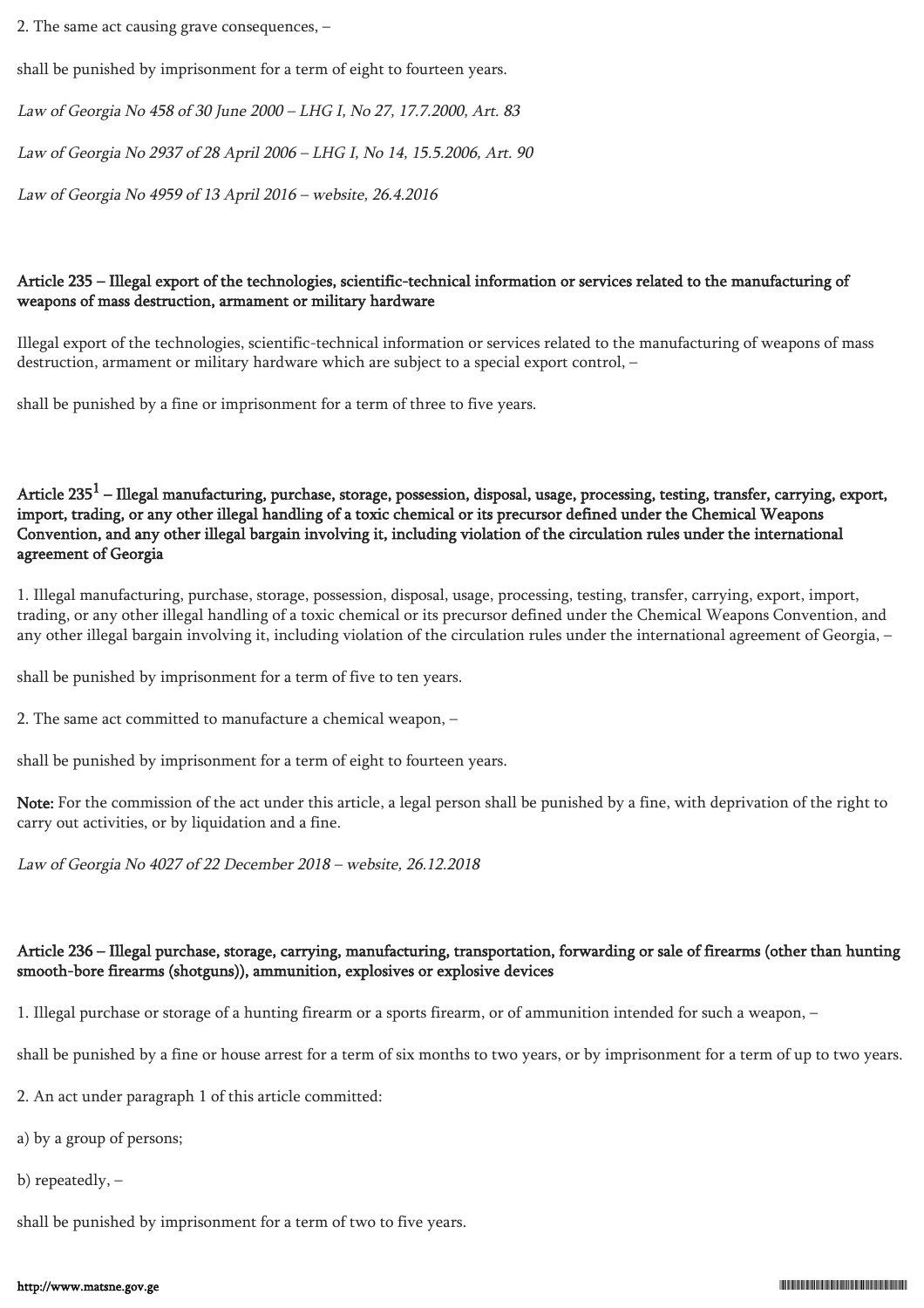3. Illegal purchase or storage of a firearm (except for the one provided for in paragraph 1 of this article), ammunition (except for the one provided for in paragraph 1 of this article), explosive substance or explosive device, –

shall be punished by imprisonment for a term of three to six years.

4. Illegal carrying of a firearm, ammunition, explosive substance or explosive device, –

shall be punished by imprisonment for a term of four to seven years.

5. Illegal manufacturing, transportation, forwarding or sale of a firearm, ammunition, explosive substance or explosive device, –

shall be punished by imprisonment for a term of six to nine years.

6. An act provided for in paragraph 3, 4 or 5 of this article committed by:

a) a group of persons;

b) a person who has previously been convicted for an offence under paragraph 3, 4 or 5 of this article, –

shall be punished by imprisonment for a term of eight to eleven years.

Note: A person who voluntarily hands in the items provided for in this article shall be discharged from criminal liability, unless there are other elements of crime in his/her act.

Law of Georgia No 292 of 5 May 2000 – LHG I, No 18, 15.5.2000, Art. 45

Law of Georgia No 2937 of 28 April 2006 – LHG I, No 14, 15.5.2006, Art. 90

Law of Georgia No 3530 of 25 July 2006 – LHG I, No 37, 7.8.2006, Art. 271

Law of Georgia No 3705 of 12 June 2015 – website, 30.6.2015

Law of Georgia No 4007 of 10 July 2015 – website, 13.7.2015

Law of Georgia No 944 of 1 June 2017 – website, 20.6.2017

Law of Georgia No 2453 of 6 June 2018 – website, 12.6.2018

## Article 237 – Illegal taking of arms, ammunition, explosive substances or equipment for their appropriation or extortion

1. Illegal taking of firearms (other than hunting smooth-bore firearms (shotguns)), its component parts, ammunition, explosive substances or equipment for their appropriation or extortion, –

shall be punished by imprisonment for a term of five to eight years.

2. Illegal taking of nuclear, chemical, biological or other mass destruction weapons or of the materials or equipment used for the production of such weapons for their appropriation or extortion, –

shall be punished by imprisonment for a term of eight to eleven years.

3. The act provided for by paragraph 1 or 2 of this article which has been

committed:

a) by a group with preliminary agreement;

b) repeatedly;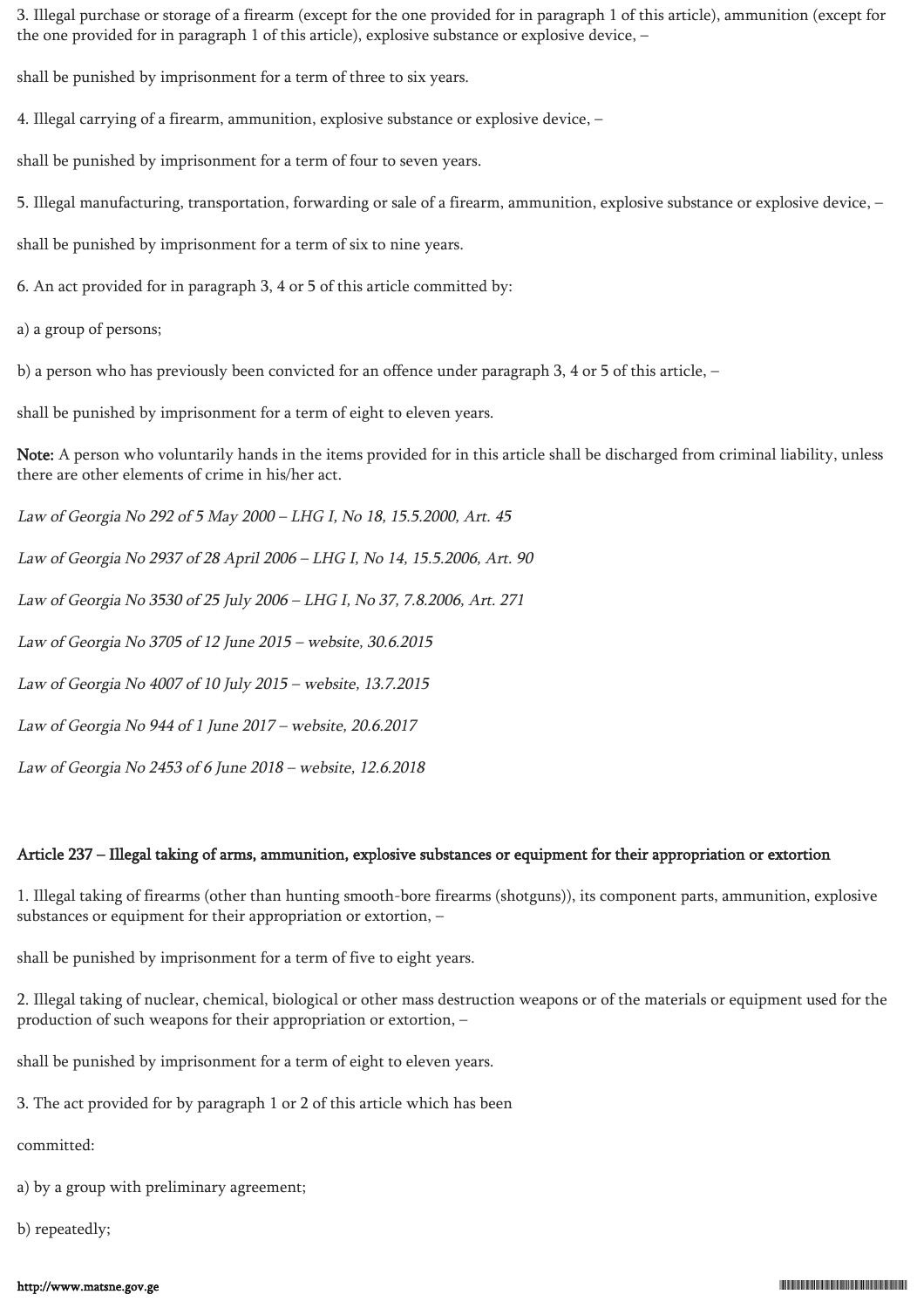c) using an official position;

d) using violence not endangering life or health, or the threat of the immediate use of such violence, –

shall be punished by imprisonment for a term of nine to thirteen years.

4. The act provided for by paragraph 1, 2 or 3 of this article committed:

a) by an organised group;

b) using violence or threat of violence endangering life or health or the threat of the immediate use of such violence;

c) by a person who has two or more convictions for unlawful appropriation or extortion of another person's property, –

shall be punished by imprisonment for a term of eleven to fifteen years.

Law of Georgia No 292 of 5 May 2000 – LHG I, No 18, 15.5.2000, Art. 45

Law of Georgia No 2937 of 28 April 2006 – LHG I, No 14, 15.5.2006, Art. 90

Law of Georgia No 3705 of 12 June 2015 – website, 30.6.2015

Law of Georgia No 4007 of 10 July 2015 – website, 13.7.2015

# Article 238 – Negligent storage of firearms (including hunting smooth-bore firearms (shotguns))

Negligent storage of firearms (including hunting smooth-bore firearms (shotguns)) which created conditions for their use by another person, which has resulted in death or in other grave consequences, –

shall be punished by a fine or corrective labour for up to one year, or house arrest for a term of six months to two years, or by imprisonment for up to three years.

Law of Georgia No 292 of 5 May 2000 – LHG I, No 18, 15.5.2000, Art. 45

Law of Georgia No 458 of 30 June 2000 – LHG I, No 27, 17.7.2000, Art. 83

Law of Georgia No 2937 of 28 April 2006 – LHG I, No 14, 15.5.2006, Art. 90

Law of Georgia No 3705 of 12 June 2015 – website, 30.6.2015

Law of Georgia No 4007 of 10 July 2015 – website, 13.7.2015

Law of Georgia No 944 of 1 June 2017 – website, 20.6.2017

# Article 238 $^{\rm 1}$  – Carrying melee weapons

1. Carrying of a melee weapon by a person subjected to an administrative penalty for repeated carriage of melee weapons, or for using drugs and/or by a person to whom a protective or a restraining order (during the validity period of such order) is issued, or by a person convicted of a less serious crime, –

shall be punished by a fine or house arrest for a term of six months to two years, and/or by imprisonment for six months.

2. Carrying of melee weapons by a person who has been convicted of an intentional serious or particularly serious crime and/or for carrying melee weapons, –

shall be punished by a fine or imprisonment for up to three years.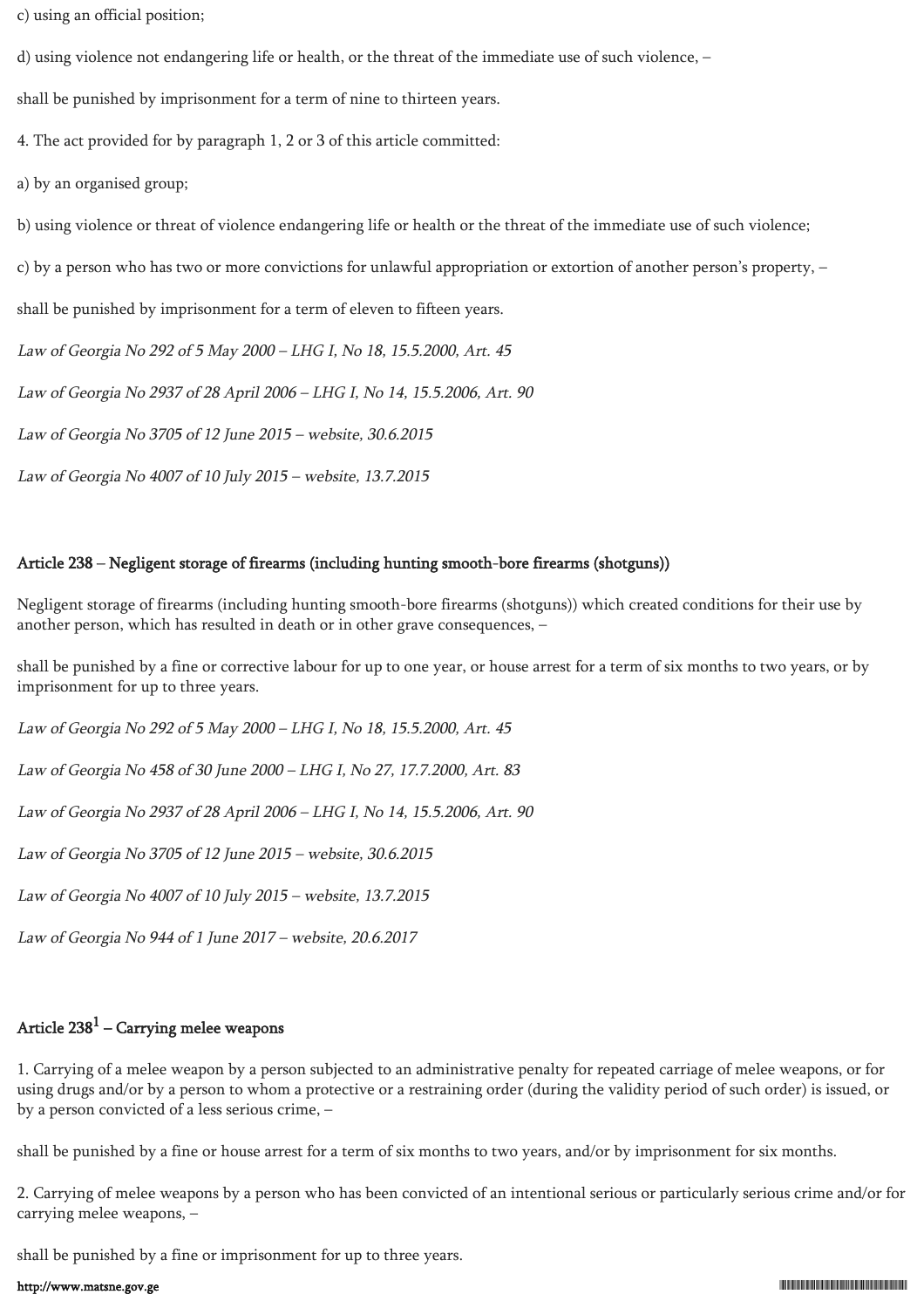#### Note:

1. Except when carrying of melee weapons causes the disturbance of public order, or poses clear risk thereof, this article shall not apply to a person who is carrying melee weapons:

a) for personal hygiene purposes;

b) for carrying out one's professional activities;

c) for the purposes of hunting, fishing and/or gathering of plant products;

d) for carrying out agricultural and/or cattle-breeding activities;

e) at the time of wearing national garment, and the melee weapons (dagger, sabre, etc.) are part of this garment.

2. For the purposes of this Code, 'carrying of melee weapons' shall mean the existence of such circumstances in which a person carries melee weapons – holds them in his/her hand, has them fastened to his/her body, or keeps them in his/her clothes.

3. This article shall not apply to a person against whom a protecting or a restraining order is issued, if the prohibition of carrying melee weapons is provided for by such order.

Law of Georgia No 4213 of 29 December 2006 – LHG I, No 1, 3.1.2007, Art. 16

Law of Georgia No 1701 of 11 December 2013 – website, 25.12.2013

Law of Georgia No 3705 of 12 June 2015 – website, 30.6.2015

Law of Georgia No 944 of 1 June 2017 – website, 20.6.2017

Law of Georgia No 5027 of 20 September 2019 – website, 01.10.2019

#### Article 239 – Hooliganism

1. Hooliganism, i.e. an act that grossly violates public order and demonstrates clear disrespect towards the public, using violence or threat of violence, –

shall be punished by a fine or community service for a term of 120 to 180 hours or by corrective labour for up to one year, or by house arrest for a term of six months to two years or imprisonment for a term of up to one year.

- 2. The same act committed:
- a) by a group of persons with preliminary agreement;
- b) against a representative of public authorities or a person preventing hooliganism;
- c) by a person convicted of hooliganism, –

shall be punished by a fine or community service from 180 to 200 hours or by corrective labour from one to two years or by imprisonment for a term of two to five years.

3. The act provided for by paragraph 1 or 2 of this article committed by using firearms or any other object as a weapon, –

shall be punished by imprisonment for a term of four to seven years.

Law of Georgia No 2937 of 28 April 2006 – LHG I, No 14, 15.5.2006, Art. 90

Law of Georgia No 944 of 1 June 2017 – website, 20.6.2017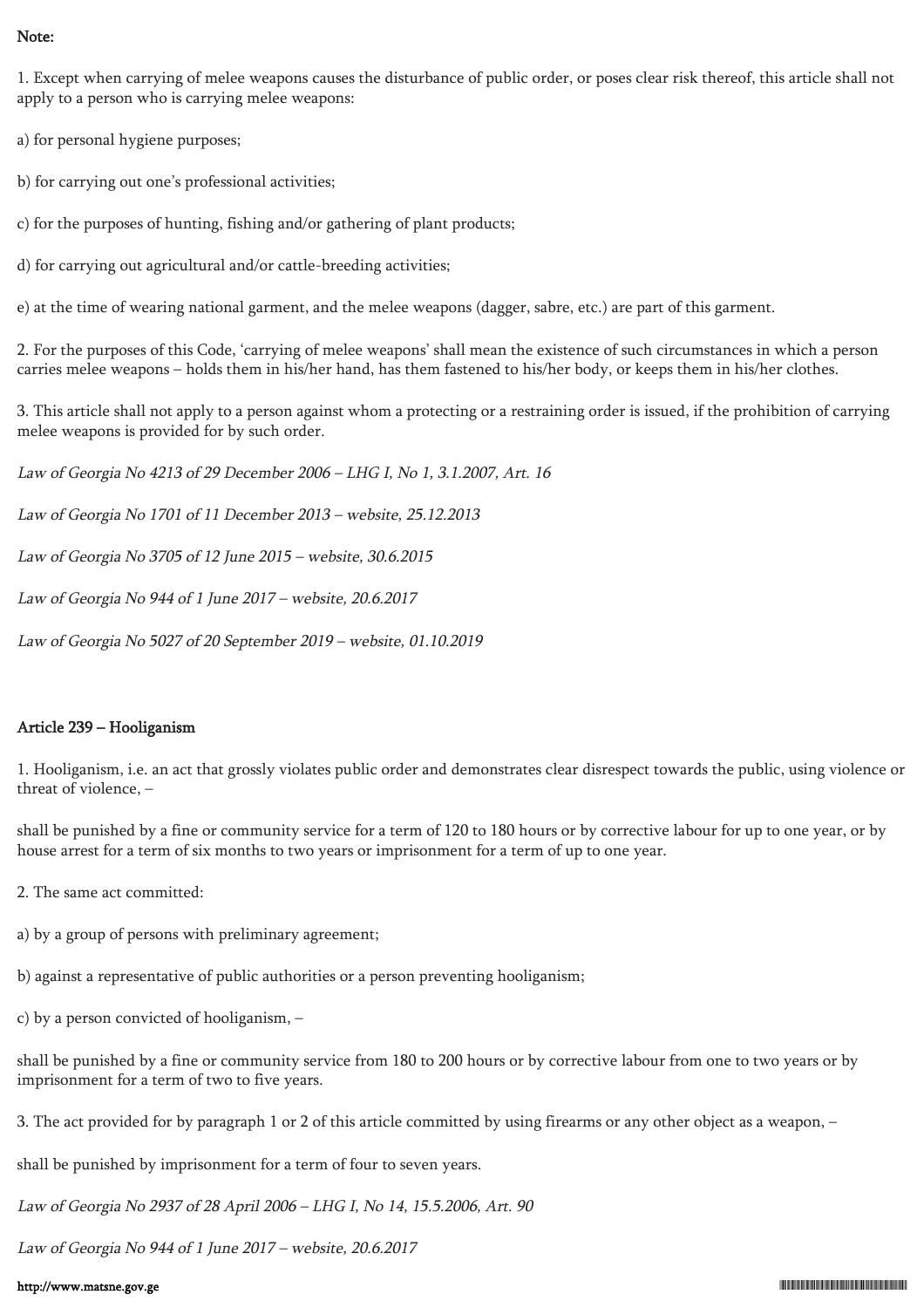# Article  $239^1$  – Public incitement to acts of violence

1. Public incitement to acts of violence orally, in writing or using other means of expression in order to cause a discord between certain groups based on their racial, religious, national, provincial, ethnic, social, political, linguistic and/or other characteristics, provided that this poses clear, direct and substantial risk of acts of violence, –

shall be punished by a fine or community service from 200 to 400 hours.

2. The same act causing grave bodily injury, death or other grave consequences, –

shall be punished by imprisonment for a term of two to five years.

Note: For the act provided for by this article, a legal person shall be punished by liquidation or by deprivation of the right to carry out activities and a fine.

Law of Georgia No 3699 of 12 June 2015 – website, 29.06.2015

## CHAPTER XXXI – Breach of Safety Regulations at Work

### Article 240 – Breach of safety regulations during mining, construction or other works

1. Breach of safety regulations during mining, construction or other works that results in less serious or serious bodily injury, –

shall be punished by a fine or corrective labour for up to two years, or by imprisonment for up to two years, with or without deprivation of the right to hold an office or to carry out activities for up to three years.

2. The same act that results in death or other grave consequences, –

shall be punished by house arrest for a term of six months to two years or imprisonment for a term of two to five years, with or without deprivation of the right to hold an office or to carry out activities for up to three years.

Law of Georgia No 458 of 30 June 2000 – LHG I, No 27, 17.7.2000, Art. 83

Law of Georgia No 2937 of 28 April 2006 – LHG I, No 14, 15.5.2006, Art. 90

Law of Georgia No 944 of 1 June 2017 – website, 20.6.2017

# Article 240 $^{\rm 1}$  – Breach of safety regulations at electric or thermal energy facilities, or at gas, oil or oil products facilities

1. Breach of safety regulations during the placement, design, construction or operation of electric or thermal energy facilities or gas, oil or oil products facilities that results in less serious or serious bodily injury or considerable damage, –

shall be punished by a fine or house arrest for a term of six months to two years, or by imprisonment for up to two years, with or without deprivation of the right to hold an office or to carry out activities for up to three years.

2. The same act that results in death or other grave consequences, –

shall be punished by imprisonment for a term of four to seven years, with deprivation of the right to hold an office or to carry out activities for up to three years.

3. The act defined in paragraph 1 of this article that results in death of two or more persons, –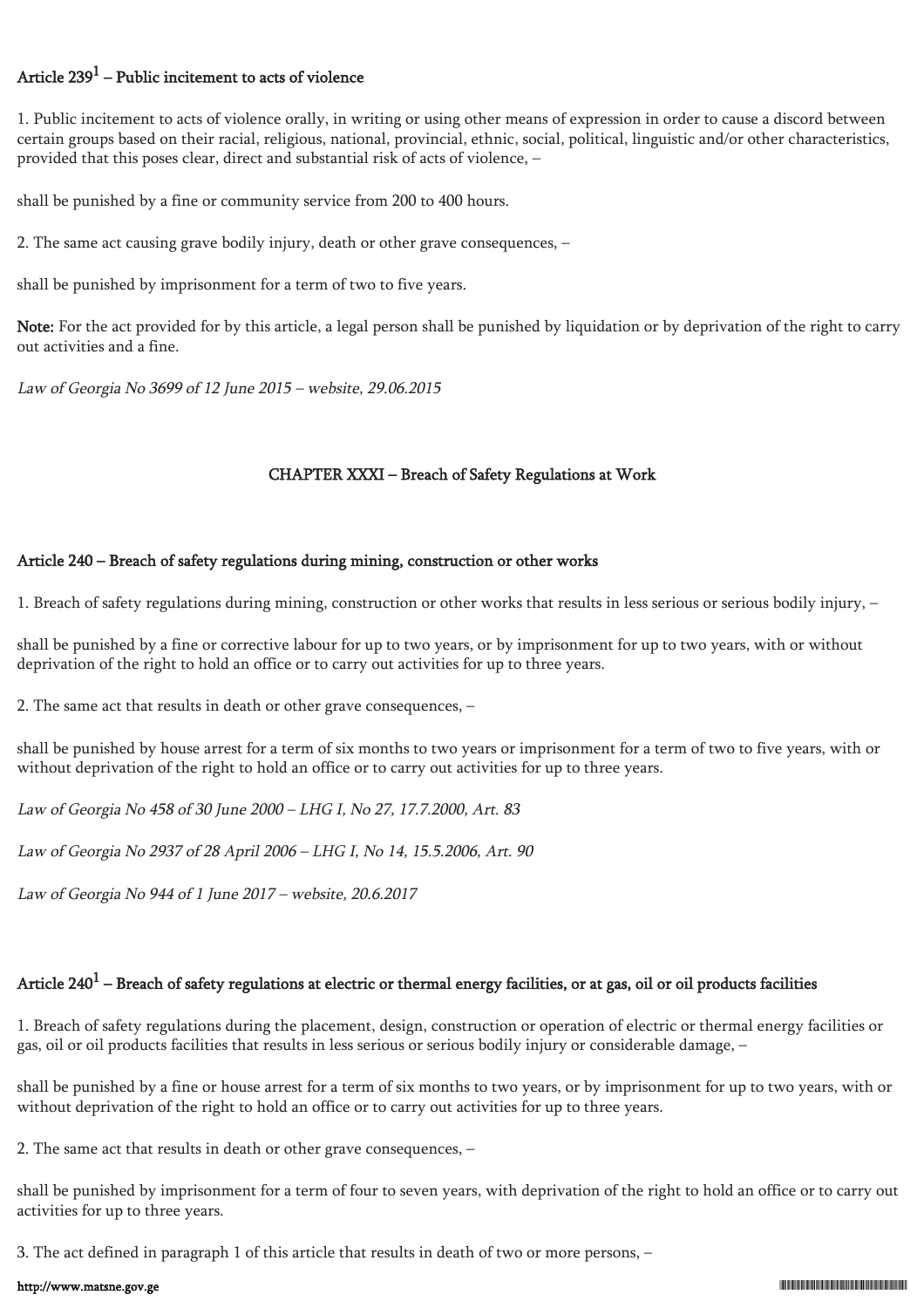shall be punished by imprisonment for a term of 6 to 10 years, with deprivation of the right to hold an office or to carry out activities for up to three years.

Law of Georgia No 1629 of 4 July 2002 – LHG I, No 23, 24.7.2002, Art. 114

Law of Georgia No 2937 of 28 April 2006 – LHG I, No 14, 15.5.2006, Art. 90

Law of Georgia No 944 of 1 June 2017 – website, 20.6.2017

### Article 241 – Breach of safety regulations at a nuclear power facility

1. Breach of safety rules during the placement, design, construction or operation of a nuclear power facility, that results in death by negligence or radioactive contamination of the environment, –

shall be punished by a fine or house arrest for a term of six months to two years, or by imprisonment for a term of two to four years, with or without deprivation of the right to hold an office or to carry out activities for up to three years.

2. The same act that results in death, –

shall be punished by imprisonment for a term of four to eight years, with deprivation of the right to hold an office or to carry out activities for up to three years.

3. The act defined in paragraph 1 of this article that results in death of two or more persons, radioactive contamination of the environment or other grave consequences, –

shall be punished by imprisonment for a term of 7 to 13 years, with deprivation of the right to hold an office or carry out activities for up to three years.

Law of Georgia No 458 of 30 June 2000 – LHG I, No 27, 17.7.2000, Art. 83

Law of Georgia No 2937 of 28 April 2006 – LHG I, No 14, 15.5.2006, Art. 90

Law of Georgia No 944 of 1 June 2017 – website, 20.6.2017

## Article 242 – Breach of safety regulations at an enterprise or workshop vulnerable to explosion

1. Breach of production and technical safety regulations in an enterprise or workshop vulnerable to explosion that results in grave consequences by negligence, –

shall be punished by a fine or house arrest for a term of six months to two years, or by imprisonment for up to one year, with or without deprivation of the right to hold an office or to carry out activities for up to three years.

2. Breach of production and technical safety regulations in an enterprise or workshop vulnerable to explosion that results in death or other grave consequences, –

shall be punished by imprisonment for a term of four to six years, with deprivation of the right to hold an office or carry out activities for up to three years.

3. Breach of production and technical safety regulations in an enterprise or workshop vulnerable to explosion that results in death of two or more persons, –

shall be punished by imprisonment for a term of five to eight years, with deprivation of the right to hold an office or to carry out activities for up to three years.

Law of Georgia No 292 of 5 May 2000 – LHG I, No 18, 15.5.2000, Art. 45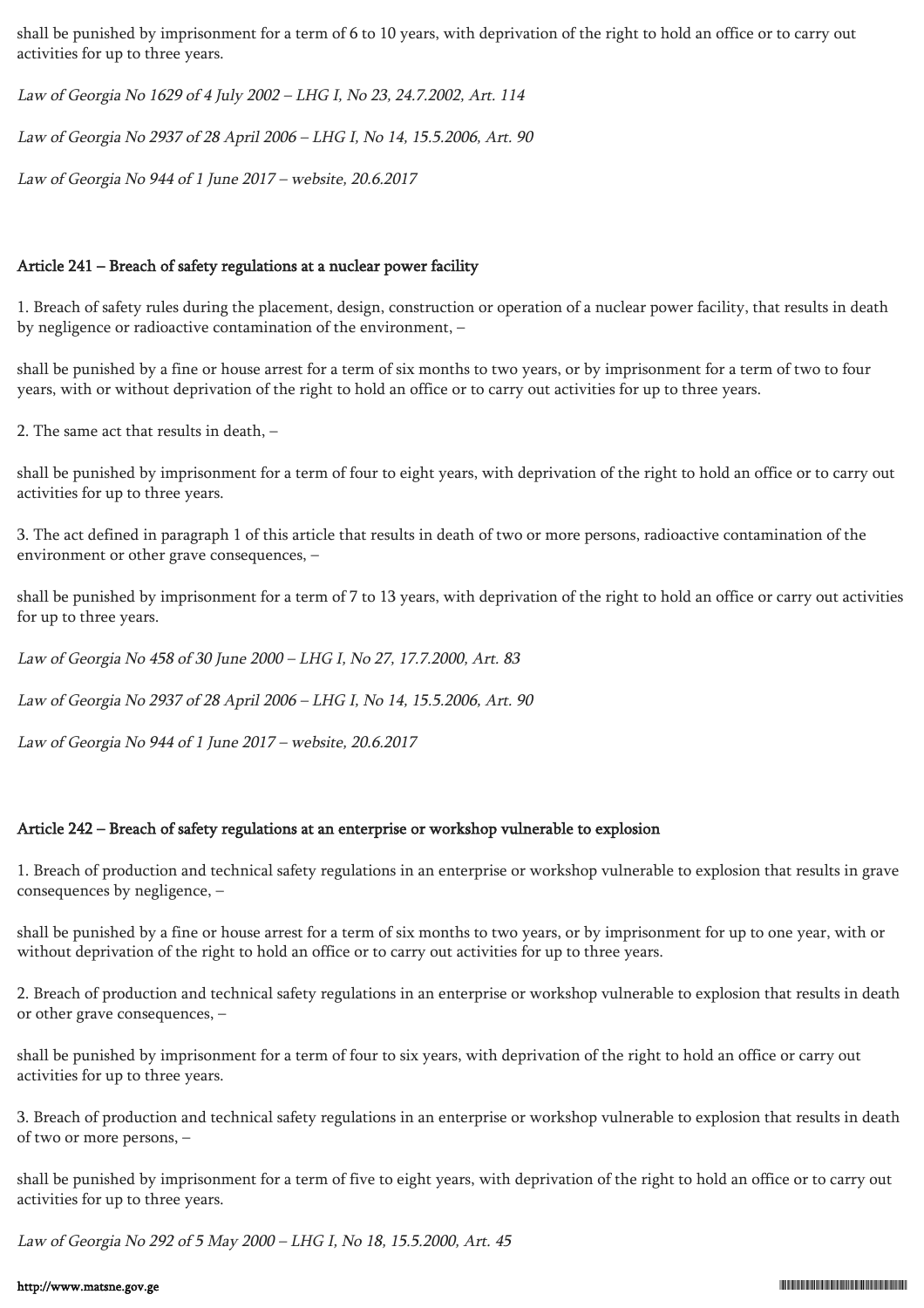Law of Georgia No 458 of 30 June 2000 – LHG I, No 27, 17.7.2000, Art. 83

Law of Georgia No 2937 of 28 April 2006 – LHG I, No 14, 15.5.2006, Art. 90

Law of Georgia No 944 of 1 June 2017 – website, 20.6.2017

### Article 243 – Breach of fire safety regulations

1. Breach of fire safety regulations by a person responsible for their observance that results in less serious or serious bodily injury, –

shall be punished by a fine or house arrest for a term of six months to two years, or by imprisonment for a term of up to three years, with or without deprivation of the right to hold an office or to carry out activities for up to three years.

2. The same act that caused loss of human's life or other serious consequence, –

shall be punished by imprisonment for a term of four to six years, with or without deprivation of the right to hold an office or to carry out activities for up to three years.

3. The act defined in paragraph 1 of this article that results in death of two or more persons or other grave consequences, –

shall be punished by imprisonment for a term of five to eight years, or with deprivation of the right to hold an office or to carry out activities for up to three years.

Law of Georgia No 292 of 5 May 2000 – LHG I, No 18, 15.5.2000, Art. 45

Law of Georgia No 458 of 30 June 2000 – LHG I, No 27, 17.7.2000, Art. 83

Law of Georgia No 2937 of 28 April 2006 – LHG I, No 14, 15.5.2006, Art. 90

Law of Georgia No 944 of 1 June 2017 – website, 20.6.2017

# Article 244 – Breach of regulations for keeping records of, storing, transporting, using or carrying explosive, highly flammable, toxic substances or pyrotechnic articles

Breach of regulations for keeping record of, storing, transporting or using explosive, highly flammable, toxic substances or pyrotechnic articles, as well as their illegal carriage by post or baggage, which results in grave consequences, –

shall be punished by a fine or house arrest for a term of six months to two years, or by imprisonment for a term of two to five years.

Law of Georgia No 458 of 30 June 2000 – LHG I, No 27, 17.7.2000, Art. 83

Law of Georgia No 2937 of 28 April 2006 – LHG I, No 14, 15.5.2006, Art. 90

Law of Georgia No 944 of 1 June 2017 – website, 20.6.2017

## Article 245 – Breach of regulations related to the handling of nuclear material, radioactive waste or other sources of ionising radiation

1. Breach of regulations related to purchase, storage, burying, possession, use, processing, testing, transfer, keeping record of, transport, export, import of or other handling of nuclear material, radioactive residues or other sources of ionising radiation that could result in death or other grave consequences, –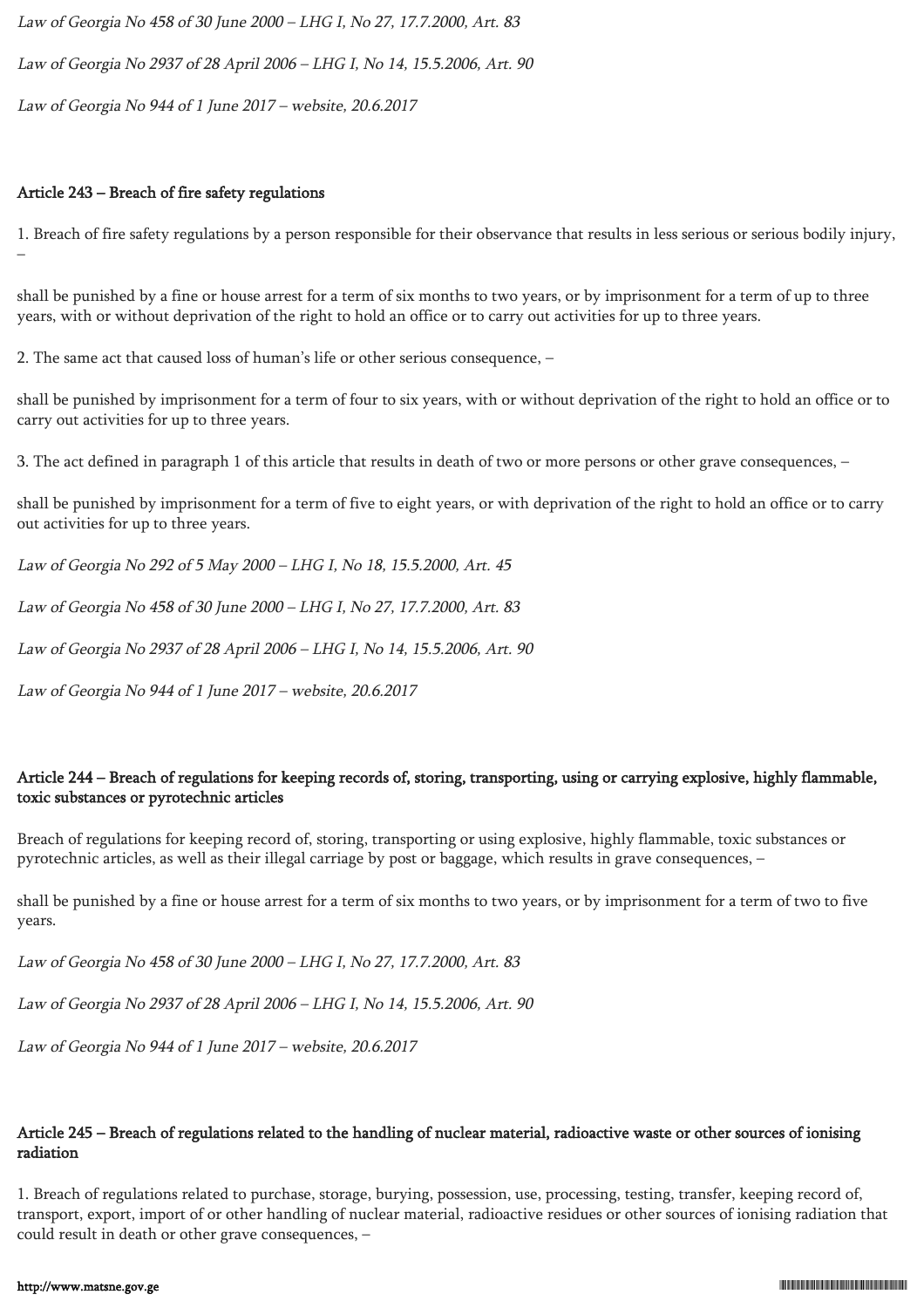shall be punished by imprisonment for up to three years.

2. The same act that results in death or other grave consequences, –

shall be punished by imprisonment for a term of six to nine years.

3. The act defined in paragraph 1 or 2 of this article that has been committed:

a) jointly by more than one person;

b) repeatedly, –

shall be punished by imprisonment for a term of eight to twelve years.

Law of Georgia No 458 of 30 June 2000 – LHG I, No 27, 17.7.2000, Art. 83

Law of Georgia No 2937 of 28 April 2006 – LHG I, No 14, 15.5.2006, Art. 90

# CHAPTER XXXII – Crime against Public Health and Public Morals

# Article 246 – Illegal medical or pharmaceutical practice

1. Illegal medical or pharmaceutical practice that results in health damage, –

shall be punished by a fine or imprisonment for up to three years.

2. The same act that has resulted in loss of human's life, –

shall be punished by imprisonment for a term of three to seven years, with or without deprivation of the right to hold an office or to carry out activities for up to three years.

Law of Georgia No 292 of 5 May 2000 – LHG I, No 18, 15.5.2000, Art. 45

Law of Georgia No 458 of 30 June 2000 – LHG I, No 27, 17.7.2000, Art. 83

Law of Georgia No 2937 of 28 April 2006 – LHG I, No 14, 15.5.2006, Art. 90

Law of Georgia No 944 of 1 June 2017 – website, 20.6.2017

# Article 247 – Concealment or falsification of information concerning the circumstances hazardous for human life or health

1. Concealment or falsification of information concerning the circumstance, fact or event hazardous for human life, health or environment that has been committed by a person obliged to provide this information to the public, –

shall be punished by a fine or imprisonment for up to two years, with or without deprivation of the right to hold an office or to carry out activities for up three years.

2. The same act committed by an official, or resulting in bodily injury or other grave consequences, –

shall be punished by a fine or imprisonment for a term of three to seven years, with deprivation of the right to hold an office or to carry out activities for up to three years.

Law of Georgia No 292 of 5 May 2000 – LHG I, No 18, 15.5.2000, Art. 45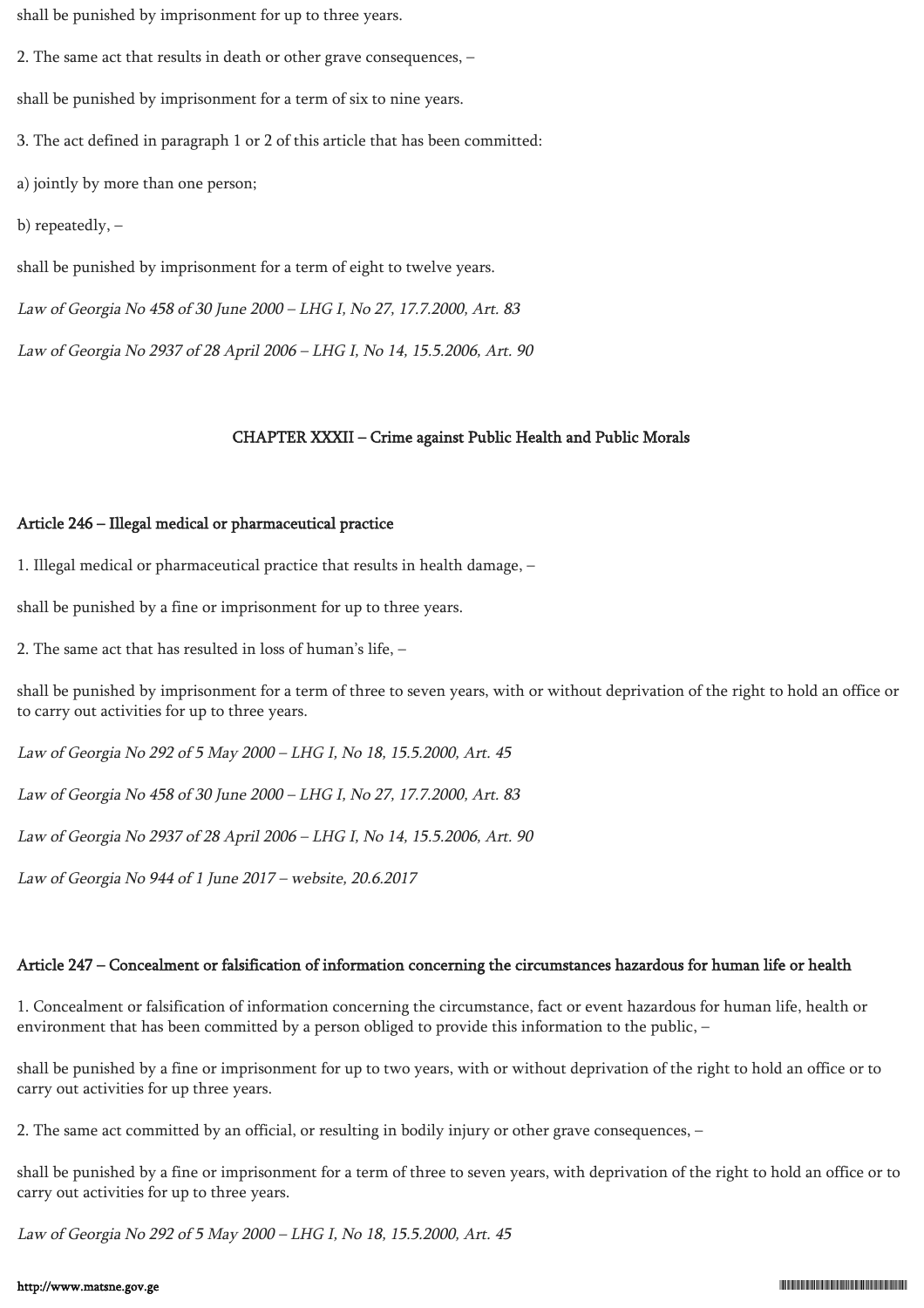Law of Georgia No 458 of 30 June 2000 – LHG I, No 27, 17.7.2000, Art. 83

Law of Georgia No 2937 of 28 April 2006 – LHG I, No 14, 15.5.2006, Art. 90

### Article 248 – Breach of sanitary-epidemiological standards

1. Breach of sanitary-epidemiological standards that results in mass disease or poisoning of human beings, –

shall be punished by a fine or house arrest for a term of six months to two years, or by imprisonment for up to two years, with or without deprivation of the right to hold an office or to carry out activities for up to three years.

2. The same act that has resulted in loss of human's life, –

shall be punished by imprisonment for a term of three to seven years, with deprivation of the right to hold an office or carry out activities for up to three years.

Law of Georgia No 292 of 5 May 2000 – LHG I, No 18, 15.5.2000, Art. 45 Law of Georgia No 458 of 30 June 2000 – LHG I, No 27, 17.7.2000, Art. 83 Law of Georgia No 2937 of 28 April 2006 – LHG I, No 14, 15.5.2006, Art. 90 Law of Georgia No 944 of 1 June 2017 – website, 20.6.2017

# Article  $248^1$  – Violation of isolation and/or quarantine rules

The violation of the isolation and/or quarantine rules established regarding the issues provided for by the Law of Georgia on Public Health, that has been committed by a person on whom an administrative penalty was previously imposed for committing an administrative offence under Article  $42^{10}$  of the Administrative Offences Code of Georgia and/or by a person who has been convicted of a crime under this article, –

shall be punished by house arrest for a term of six months to two years, or by imprisonment for a term of up to three years.

Note: For the act under this article, a legal person shall be punished by a fine, deprivation of the right to carry out activities or by liquidation and a fine.

Law of Georgia No 5889 of 23 April 2020 – website, 24.4.2020

# Article 249 – Breach of the regulations for poison circulation

1. Illegal manufacturing, production, purchase, storage, transportation or sale of poison for marketing purposes, –

shall be punished by a fine or house arrest for a term of six months to two years, or by imprisonment for a term of up to three years.

- 2. The same act committed:
- a) jointly by more than one person;
- b) repeatedly;
- c) in large quantities, –

shall be punished by imprisonment for a term of three to six years.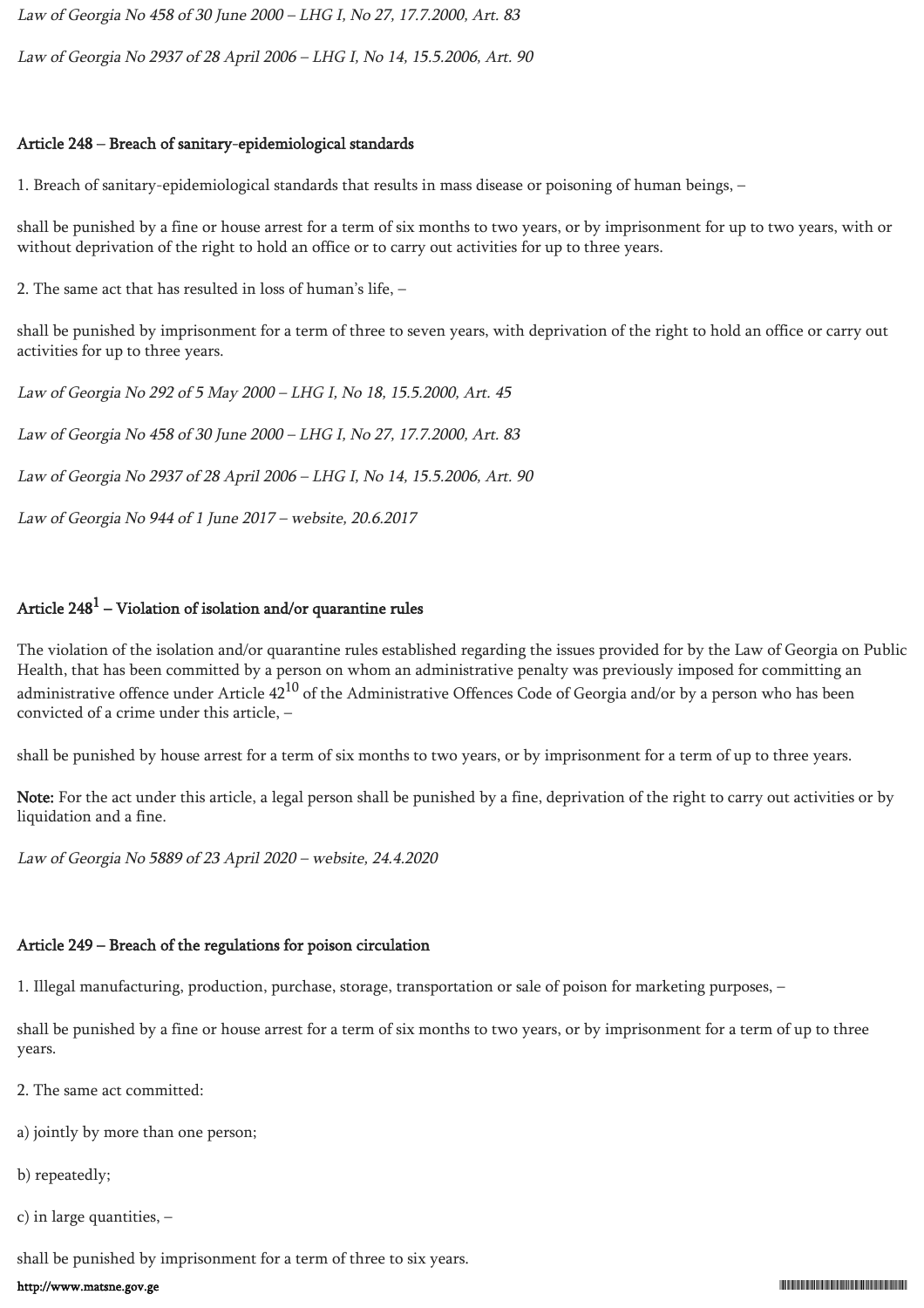3. Breach of regulations for production, purchase, storage, keeping records of, issuance, transport or forwarding of poison that results in illegal circulation of such substance, or other grave consequences, –

shall be punished by a fine or imprisonment for a term of three to six years.

Law of Georgia No 292 of 5 May 2000 – LHG I, No 18, 15.5.2000, Art. 45

Law of Georgia No 2937 of 28 April 2006 – LHG I, No 14, 15.5.2006, Art. 90

Law of Georgia No 944 of 1 June 2017 – website, 20.6.2017

### Article 250 – Unlawful appropriation or extortion of poison

1. Unlawful appropriation or extortion of poison, –

shall be punished by a fine or imprisonment for a term of two to four years.

2. The same act committed:

- a) jointly by more than one person;
- b) in large quantities, –

shall be punished by imprisonment for a term of four to eight years.

- 3. The same act committed:
- a) repeatedly;

b) using violence or threat of violence that is dangerous for life or health, –

shall be punished by imprisonment for a term of seven to ten years.

Law of Georgia No 2937 of 28 April 2006 – LHG I, No 14, 15.5.2006, Art. 90

# Article 251 – Production or sale of substandard goods not conforming to safety requirements or performance of low quality work or delivery of low quality services

1. Production or sale of substandard goods or performance of low quality work or delivery of low quality services not conforming to safety requirements for a consumer's life or health, as well as illegal issuance or use of official documents that confirm compliance of the goods, work or services with safety requirements that results in harm to human health, –

shall be punished by a fine or house arrest for a term of six months to one year, or by imprisonment for a term of up to two years.

2. The same act that results in serious bodily injury or a bodily injury of two or more persons, –

shall be punished by a fine or house arrest for a term of six months to two years, or by imprisonment for a term of two to five years.

3. The act defined in paragraph 7 of this article that results in death, –

shall be punished by imprisonment for a term of four to seven years.

Law of Georgia No 458 of 30 June 2000 – LHG I, No 27, 17.7.2000, Art. 83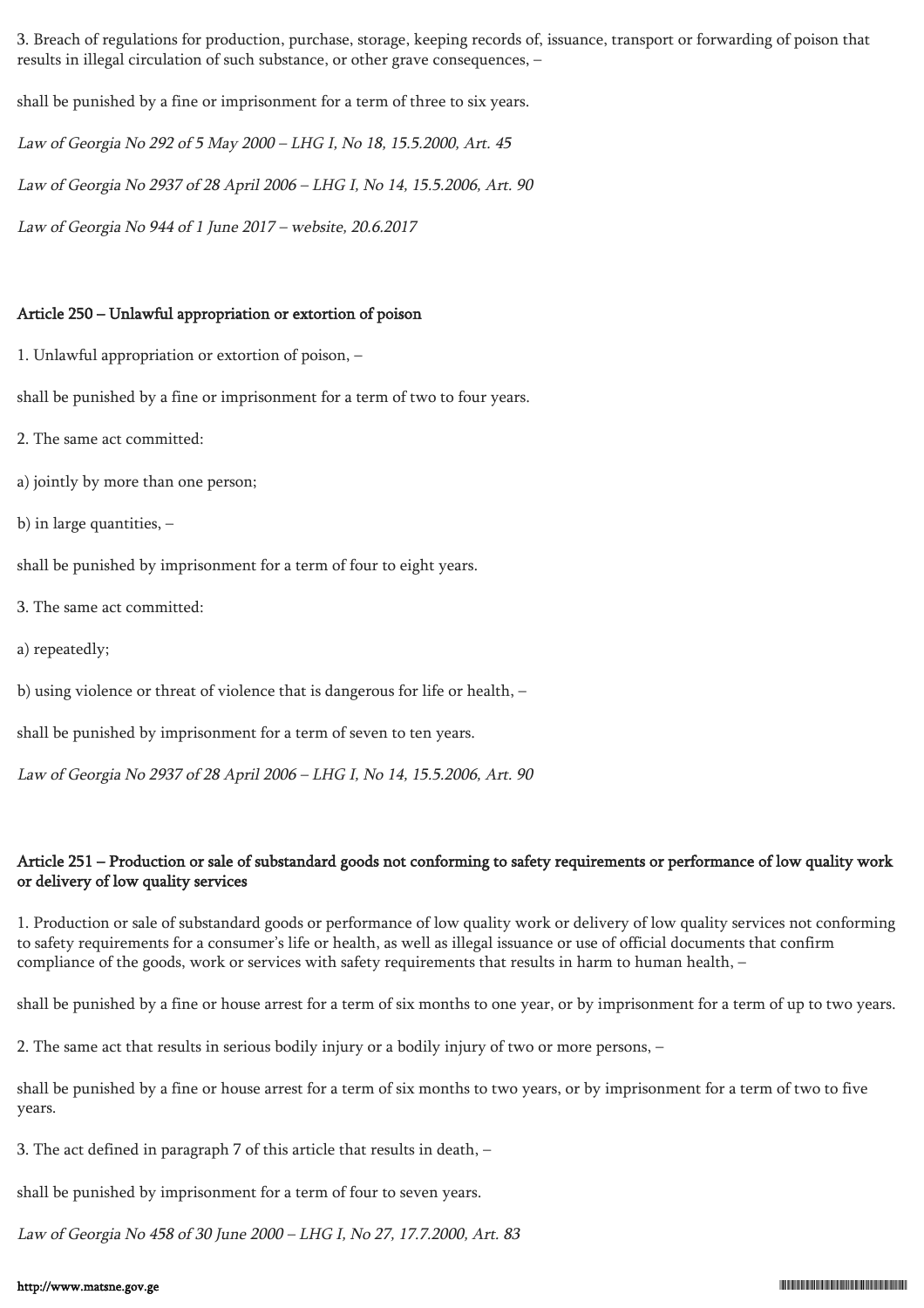Law of Georgia No 2937 of 28 April 2006 – LHG I, No 14, 15.5.2006, Art. 90

Law of Georgia No 944 of 1 June 2017 – website, 20.6.2017

# Article 252 – Setting up or management of illegal associations or participation in such associations

1. Setting up or management of religious, political or public associations the activities of which involve violence against human beings, –

shall be punished by a fine or imprisonment for up to three years.

2. Participation in an association defined in paragraph 1 of this article, –

shall be punished by a fine or imprisonment for up to two years.

# Article 253 – Engagement in prostitution

1. Engagement in prostitution using violence, threat of violence or of destruction of property, blackmail or deception, –

shall be punished by a fine or imprisonment for a term of up to three years, with or without restriction of the rights regarding weapons.

- 2. The same act committed:
- a) by a group of persons with preliminary agreement;
- b) knowingly against a minor or a pregnant woman;
- c) repeatedly, –

shall be punished by imprisonment for a term of five to seven years.

Note: For the act specified in this article, a legal person shall be punished by a fine, deprivation of the right to carry out activities or by liquidation and a fine.

Law of Georgia No 2458 of 20 June 2003 – LHG I, No 21, 15.7.2003, Art. 149

Law of Georgia No 1728 of 11 December 2013 website – 25.12.2013

Law of Georgia No 2354 of 17 May 2018 – website, 29.5.2018

Law of Georgia No 2395 of 30 May 2018 – website, 8.6.2018

# [Article 253 – Engagement in prostitution

1. Engagement in prostitution using threat of destruction of property, blackmail or deception, –

shall be punished by imprisonment for a term of two to five years, with or without restriction of the rights regarding weapons.

2. Engagement in prostitution using violence or threat of violence, –

shall be punished by imprisonment for a term of four to ten years, with or without restriction of the rights regarding weapons.

3. The act provided for by paragraph 1 of this article, committed: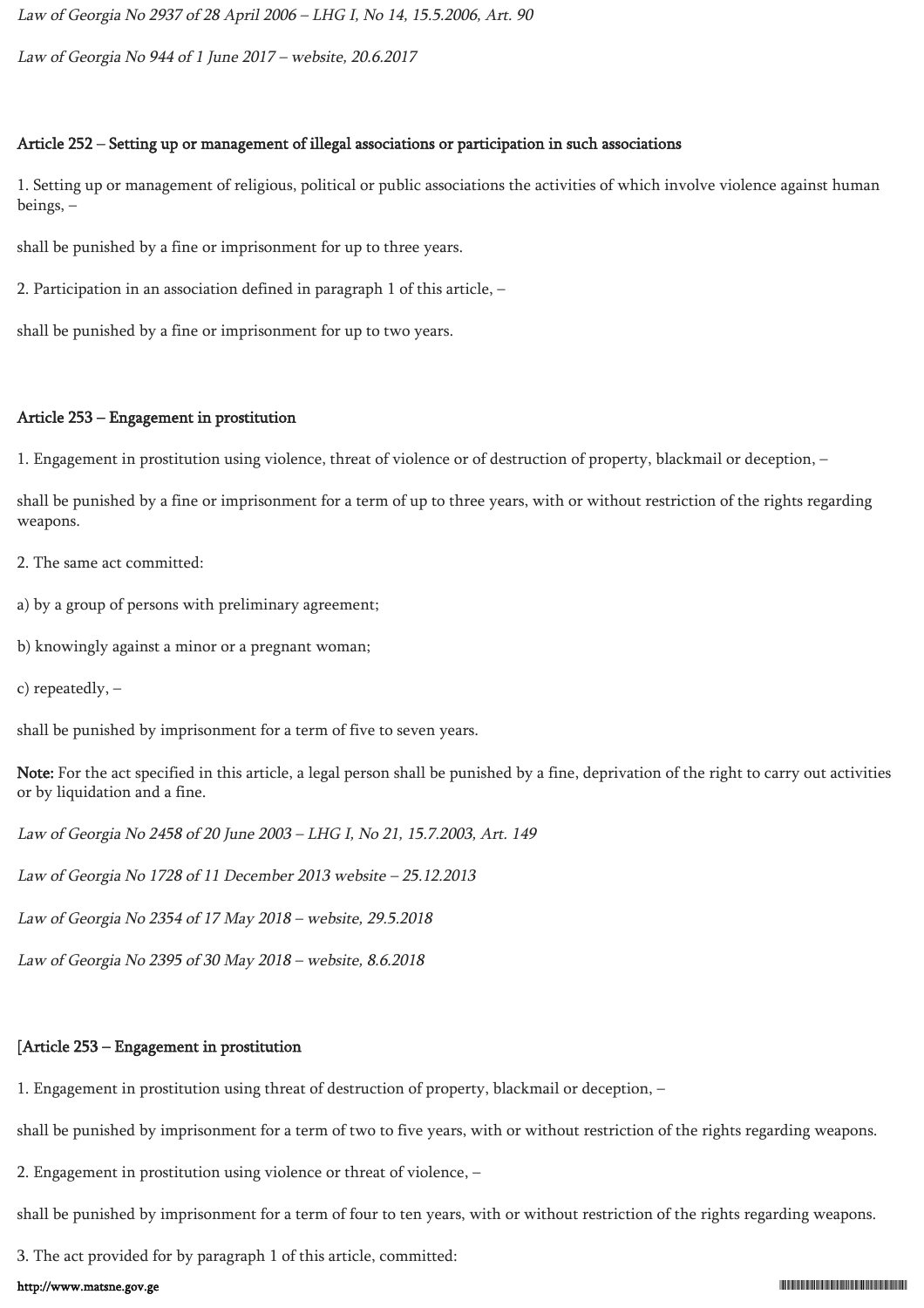a) by a group of persons with preliminary agreement;

b) knowingly against a person being in a helpless condition or a pregnant woman;

c) repeatedly;

d) against two or more persons;

e) against a person under the custodianship, guardianship or surveillance, or a family member, of an offender, –

shall be punished by imprisonment for a term of eight to thirteen years.

4. The act provided for by paragraph 2 of this article, committed:

a) by a group of persons with preliminary agreement;

b) knowingly against a person being in a helpless condition or a pregnant woman;

c) repeatedly;

d) against one or more persons;

e) against a person under the custodianship, guardianship or surveillance, or a family member, of an offender, –

shall be punished by imprisonment for a term of twelve to twenty years, with or without restriction of the rights regarding weapons.

5. The act under paragraph 1, 2, 3 or 4 of this article, committed knowingly by an offender against a minor, –

shall be punished by imprisonment for a term of fifteen to twenty years, with or without restriction of the rights regarding weapons.

Note: For the act specified in this article, a legal person shall be punished by a fine, with deprivation of the right to carry out activities, or by liquidation and a fine. (Shall become effective from 3 August 2020)]

Law of Georgia No 6753 of 13 July 2020 – website, 20.7.2020

## Article 254 – Promotion of prostitution

1. Inducing a person to prostitution and/or conducting any other nonviolent act that promotes the involvement of a person in prostitution, –

shall be punished by a fine or imprisonment for a term of up to two years.

2. Making available a place or residence for prostitution, –

shall be punished by a fine or imprisonment for a term of two to four years.

3. An act under paragraph 1 or 2 of this article committed:

a) by a group of persons with preliminary agreement;

b) knowingly against a minor or a pregnant woman;

c) repeatedly, –

shall be punished by imprisonment for a term of three to six years.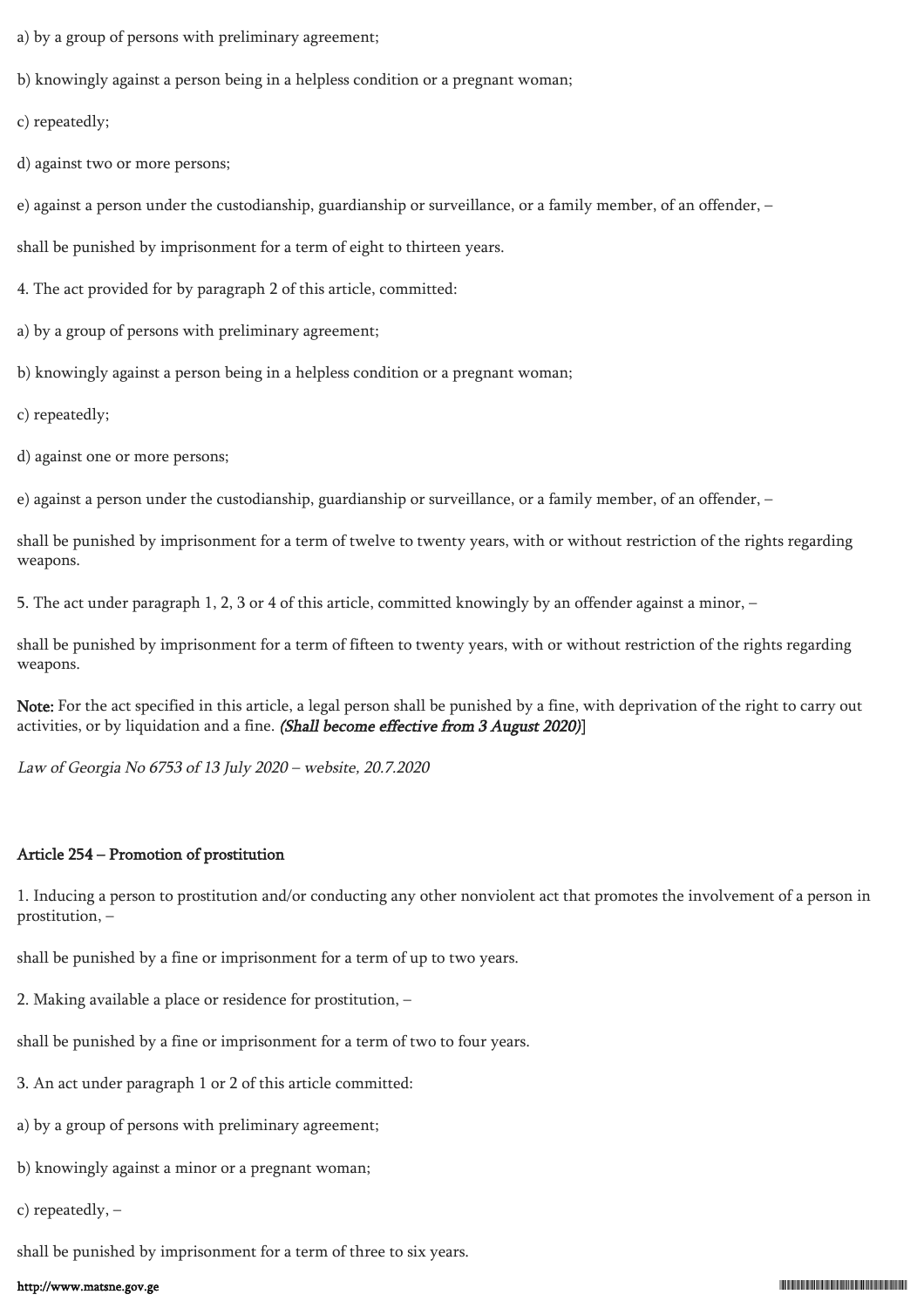[3. An act under paragraph 1 or 2 of this article committed:

a) by a group of persons with preliminary agreement;

b) knowingly against a pregnant woman;

c) repeatedly;

d) against a person under the custodianship, guardianship or surveillance, or a family member, of an offender, –

shall be punished by imprisonment for a term of four to seven years.

4. The act under paragraph 1, 2 or 3 of this article, committed knowingly by an offender against a minor, –

shall be punished by imprisonment for a term of seven to twelve years.

5. The act under paragraph 1, 2 or 3 of this article, committed knowingly by an offender against a person that has not reached 14 years of age, –

shall be punished by imprisonment for a term of twelve to twenty years. (Shall become effective from 3 August 2020)]

Note: For the act under this article, a legal person shall be punished by a fine, with deprivation of the right to carry out activities, or by liquidation and a fine.

Law of Georgia No 2458 of 20 June 2003 – LHG I, No 21, 15.7.2003, Art. 149

Law of Georgia No 2937 of 28 April 2006 – LHG I, No 14, 15.5.2006, Art. 90

Law of Georgia No 1728 of 11 December 2013 – website, 25.12.2013

Law of Georgia No 2354 of 17 May 2018 – website, 29.5.2018

Law of Georgia No 6753 of 13 July 2020 – website, 20.7.2020

### Article 255 – Illegal making or sale of a pornographic work or other items

1. Illegal making, dissemination or advertisement of pornographic works, printed publications, images or similar items, as well as trade in or storage of these items for marketing or dissemination purposes, –

shall be punished by a fine or corrective labour for up to two years or by imprisonment for the same term.

2. Knowingly purchasing, storing, attending the demonstration of, offering, disseminating, transferring, advertising, providing access to or using pornographic work containing images of minors, –

shall be punished by a fine or corrective labour for up to two years and/or by imprisonment for up to three years.

3. Knowingly making or selling pornographic work containing images of minors, –

shall be punished by imprisonment for a term of three to five years.

4. The act under paragraph 1, 2 or 3 of this article committed repeatedly, –

shall be punished by imprisonment for a term of four to six years.

#### Note:

1. A pornographic work containing images of minors shall mean a visual or audio-visual material produced by any method, also a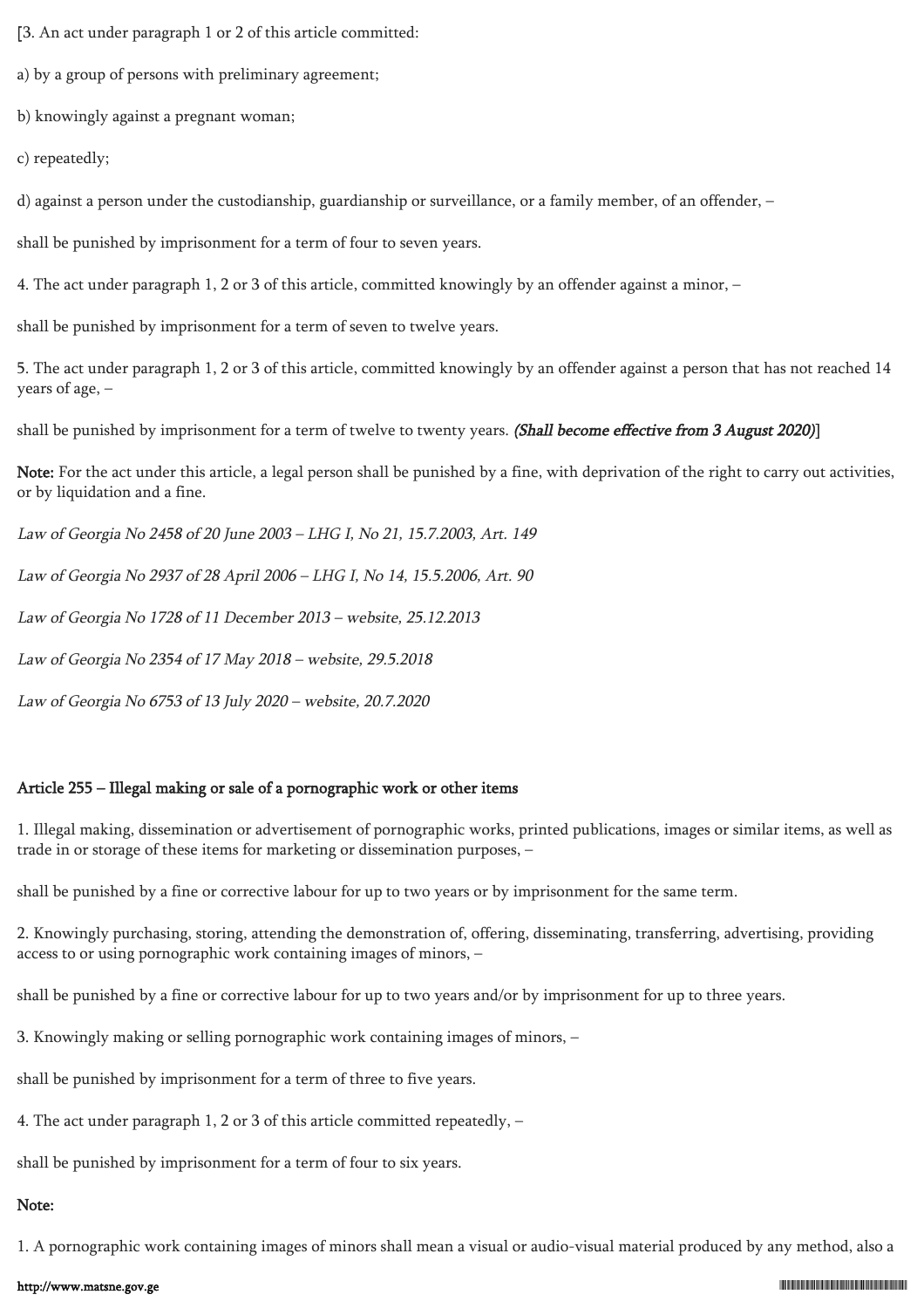staged performance which, using various means, depicts the participation of minors or of characters with the appearance of a minor in the actual, simulated or computer-generated sexual scenes or displays genitalia of a minor for the gratification of a consumer's sexual needs. A work shall not be considered to be pornography if it has medical, scientific, educational or artistic value.

2. For an act under this article, a legal person shall be punished by a fine, with deprivation of the right to carry out activities, or by liquidation and a fine.

Law of Georgia No 1584 of 3 June 2005 – LHG I, No 31, 27.6.2005, Art. 197 Law of Georgia No 3619 of 24 September 2010 – LHG I, No 51, 29.9.2010, Art. 332 Law of Georgia No 1728 of 11 December 2013 – website, 25.12.2013 Law of Georgia No 3772 of 30 November 2018 – website, 14.12.2018

### [Article 255 – Illegal making or sale of a pornographic work or other items

1. Illegal making, dissemination or advertisement of pornographic works, printed publications, images or similar items, as well as trade in or storage of these items for marketing or dissemination purposes, –

shall be punished by a fine or corrective labour for up to two years or by imprisonment for the same term.

2. The act under paragraph 1 of this article, committed repeatedly, –

shall be punished by imprisonment for a term of four to six years.

3. Knowingly purchasing, storing, possessing, attending the demonstration of, or using pornographic work containing images of minors, –

shall be punished by imprisonment for a term of five to ten years.

4. Knowingly offering, importing, exporting, disseminating, transferring, advertising, or providing access to pornographic work containing images of minors, –

shall be punished by imprisonment for a term of nine to fifteen years.

5. Knowingly making and selling pornographic work containing images of minors, –

shall be punished by imprisonment for a term of fifteen to twenty years.

6. The act under paragraph 3 of this article, committed:

a) repeatedly;

b) against a person under the custodianship, guardianship or surveillance, or a family member, of an offender, –

shall be punished by imprisonment for a term of ten to fifteen years.

7. The act under paragraph 4 or 5 of this article, committed:

a) repeatedly;

b) against a person under the custodianship, guardianship or surveillance, or a family member, of an offender, –

shall be punished by imprisonment for a term of fifteen to twenty years or by life imprisonment.

#### Note: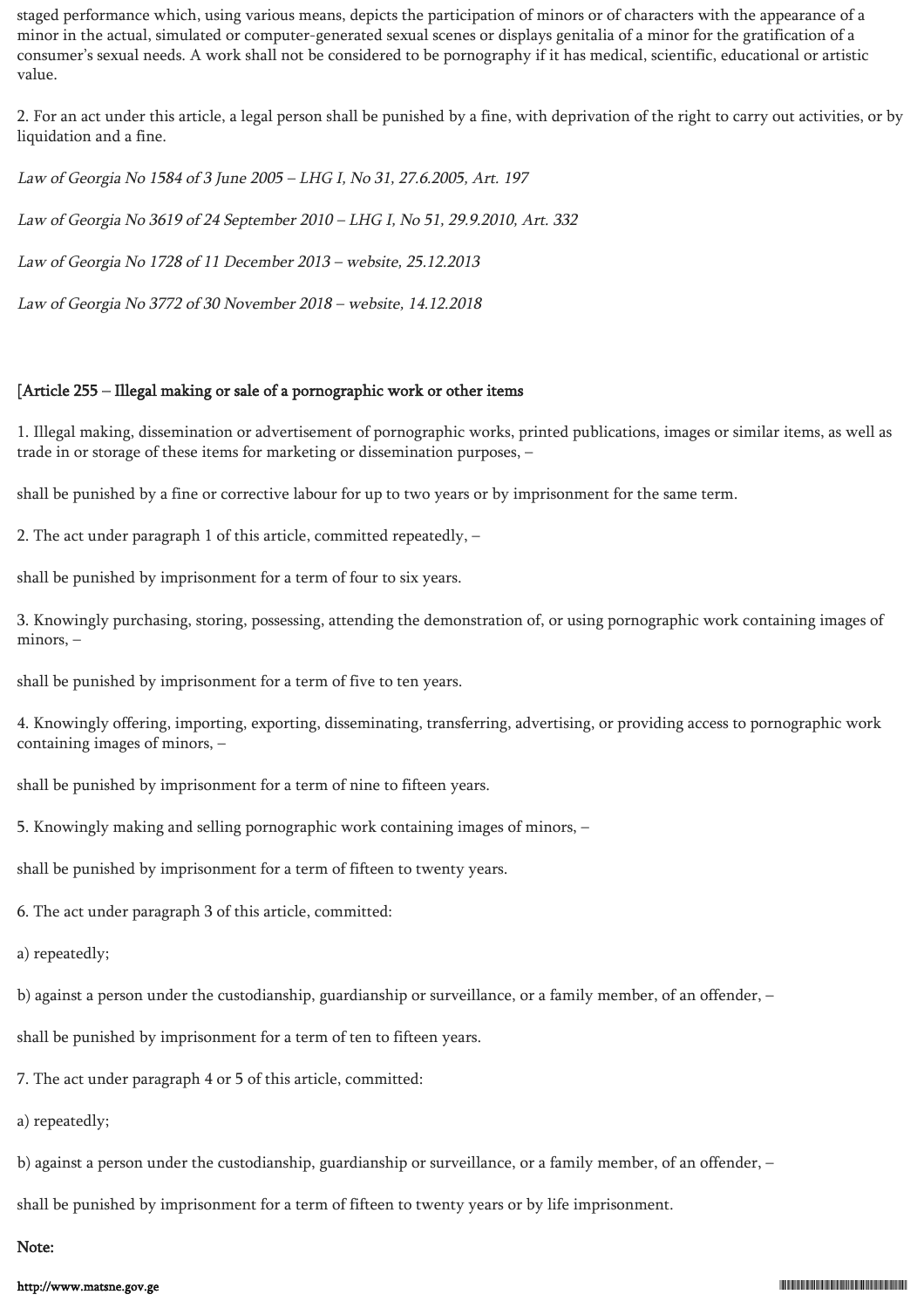1. A pornographic work containing images of minors shall mean a visual or audio-visual material produced by any method, also a staged performance which, using various means, depicts the participation of minors or of characters with the appearance of a minor in the actual, simulated or computer-generated sexual scenes or displays genitalia of a minor for the gratification of a consumer's sexual needs. A work shall not be considered to be pornography if it has medical, scientific, educational or artistic value.

2. For an act under this article, a legal person shall be punished by a fine, with deprivation of the right to carry out activities, or by liquidation and a fine. (Shall become effective from 3 August 2020)]

Law of Georgia No 6753 of 13 July 2020 – website, 20.7.2020

# Article 255 $^1$  – Engagement of minors in illegal production and sale of pornographic works or other similar items

1. Engagement of a minor in the illegal production of a pornographic work or any other item of pornographic nature, and dissemination, advertisement or sale of such material, –

shall be punished by imprisonment for a term of two to five years.

2. The same act committed repeatedly, –

shall be punished by imprisonment for a term of three to six years.

Note: For the act under this article, a legal person shall be punished by a fine, with deprivation of the right to carry out activities, or by liquidation and a fine.

Law of Georgia No 2458 of 20 June 2003 – LHG I, No 21, 15.7.2003, Art. 149

Law of Georgia No 1584 of 3 June 2005 – LHG I, No 31, 27.6.2005, Art. 197

Law of Georgia No 2937 of 28 April 2006 – LHG I, No 14, 15.5.2006, Art. 90

Law of Georgia No 3530 of 25 July 2006 – LHG I, No 37, 7.8.2006, Art. 271

Law of Georgia No 1728 of 11 December 2013 – website, 25.12.2013

Law of Georgia No 2354 of 17 May 2018 – website, 29.5.2018

Law of Georgia No 3772 of 30 November 2018 – website, 14.12.2018

# [Article 255 $^{\rm 1}$  – Engagement of minors in illegal production and sale of pornographic works or other similar items

1. Engagement of a minor in the illegal production of a pornographic work or any other item of pornographic nature, and dissemination, advertisement or sale of such material, which is not related to the participation of the minor concerned in the actual, simulated or computer-generated sexual scenes, –

shall be punished by imprisonment for a term of five to nine years.

- 2. The same act committed:
- a) repeatedly;
- b) against two or more persons;

c) against a person under the custodianship, guardianship or surveillance, or a family member, of an offender, –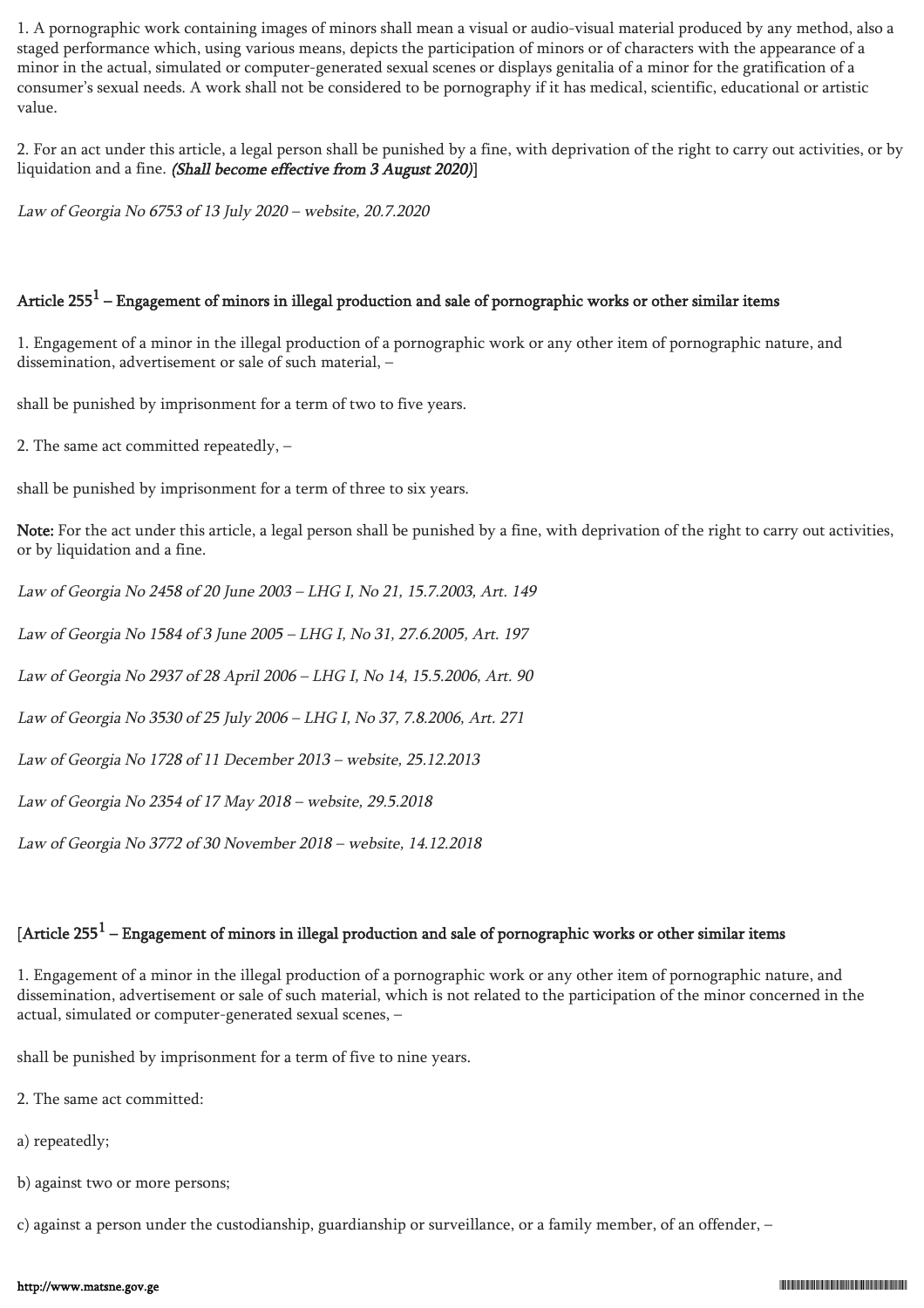shall be punished by imprisonment for a term of eight to twelve years.

Note: For the act under this article, a legal person shall be punished by a fine, with deprivation of the right to carry out activities, or by liquidation and a fine. (Shall become effective from 3 August 2020)]

Law of Georgia No 6753 of 13 July 2020 – website, 20.7.2020

# Article 255 $^2$  – Offering a meeting of a sexual character to a person under

The offer of a meeting knowingly made by an adult to a person under 16 years of age by using information and communication technologies for the purpose of committing the offence defined in Article 140 and/or Article 255(3) of this Code, where the offer was followed by actions directed towards the holding of such a meeting, –

shall be punished by imprisonment for a term of one to three years.

Law of Georgia No 1728 of 11 December 2013 – website, 25.12.2013

Law of Georgia No 944 of 1 June 2017 – website, 20.6.2017

# [Article 255<sup>2</sup> – Offering a meeting of a sexual character to a minor

1. The offer of a meeting knowingly made by an adult to a person under 16 years of age by using information and communication technologies for the purpose of committing the offence defined in Article 140, where the offer was followed by actions directed towards the holding of such a meeting, –

shall be punished by imprisonment for a term of two to six years.

2. The offer of a meeting knowingly made by an adult to a person under 1 8years of age by using information and communication technologies for the purpose of committing the offence defined in Article 255(5) of this Code, where the offer was followed by actions directed towards the holding of such a meeting, –

shall be punished by imprisonment for a term of three to eight years. (Shall become effective from 3 August 2020)]

Law of Georgia No 6753 of 13 July 2020 – website, 20.7.2020

# Article 256 – Production or dissemination of works promoting a cult of violence or cruelty

Production, dissemination, demonstration or storage for dissemination and demonstration purposes of a film, video film or other work that promotes the cult of violence or cruelty, –

shall be punished by a fine or corrective labour for up to two years, or by house arrest for a term of six months to two years or imprisonment for up to one year.

Law of Georgia No 944 of 1 June 2017 – website, 20.6.2017

# Article 257 – Damage or destruction of natural monuments

1. Damage or destruction of natural monuments, –

shall be punished by a fine or imprisonment for up to four years.

2. The same act that results in damage or destruction of an object of special value, –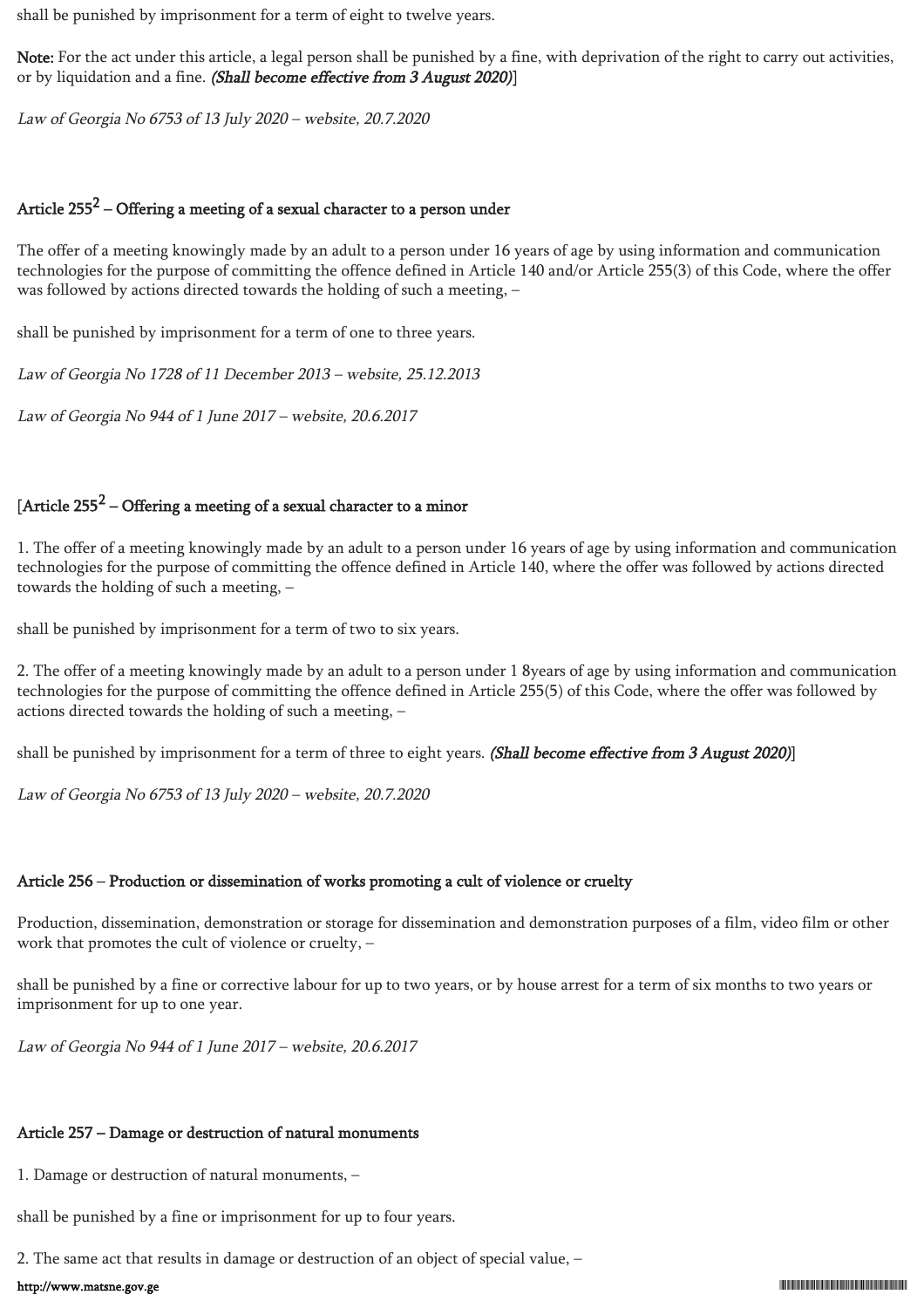shall be punished by a fine or imprisonment for a term of seven to twelve years.

3. Damage or destruction of natural monuments by negligence, –

shall be punished by a fine or imprisonment for up to two years.

4. The same act that results in damage or destruction of an object of a special value, –

shall be punished by a fine or imprisonment for up to three years.

Law of Georgia No 989 of 22 June 20001– LHG I, No 22, 6.7.2001, Art. 79

Law of Georgia No 4718 of 8 May 2007 – LHG I, No 18, 22.5.2007, Art. 148

#### Article 258 – Disrespect to the deceased

1. Desecration of a corpse or grave, as well as destruction or damage of a burial monument or other above-ground structures, –

shall be punished by a fine or community service for a term of 120 to 180 hours or corrective labour for up to one year, or by house arrest for a term of six months to one year or imprisonment for up to one year.

2. Unlawful appropriation of an item buried in or placed on a grave, –

shall be punished by a fine or house arrest for a term of one to two years, or by imprisonment for up to two years.

3. The same act committed:

a) by a group of persons;

b) due to racial, religious, national or ethnic intolerance;

c) with violence or threat of violence, –

shall be punished by imprisonment for up to three years.

Law of Georgia No 595 of 11 November 2004 – LHG I, No 34, 16.11.2004, Art. 162

Law of Georgia No 2937 of 28 April 2006 – LHG I, No 14, 15.5.2006, Art. 90

Law of Georgia No 944 of 1 June 2017 – website, 20.6.2017

## Article 259 – Torture or ill-treatment of animals

1. Torture or ill-treatment of animals having resulted in their death or mutilation, –

shall be punished by community service for a term of 120 to 240 hours, house arrest for a term of six months to one year, a fine or by imprisonment for a term of up to one year.

- 2. The same act committed:
- a) by a group of persons;

b) repeatedly;

c) in the presence of a minor, –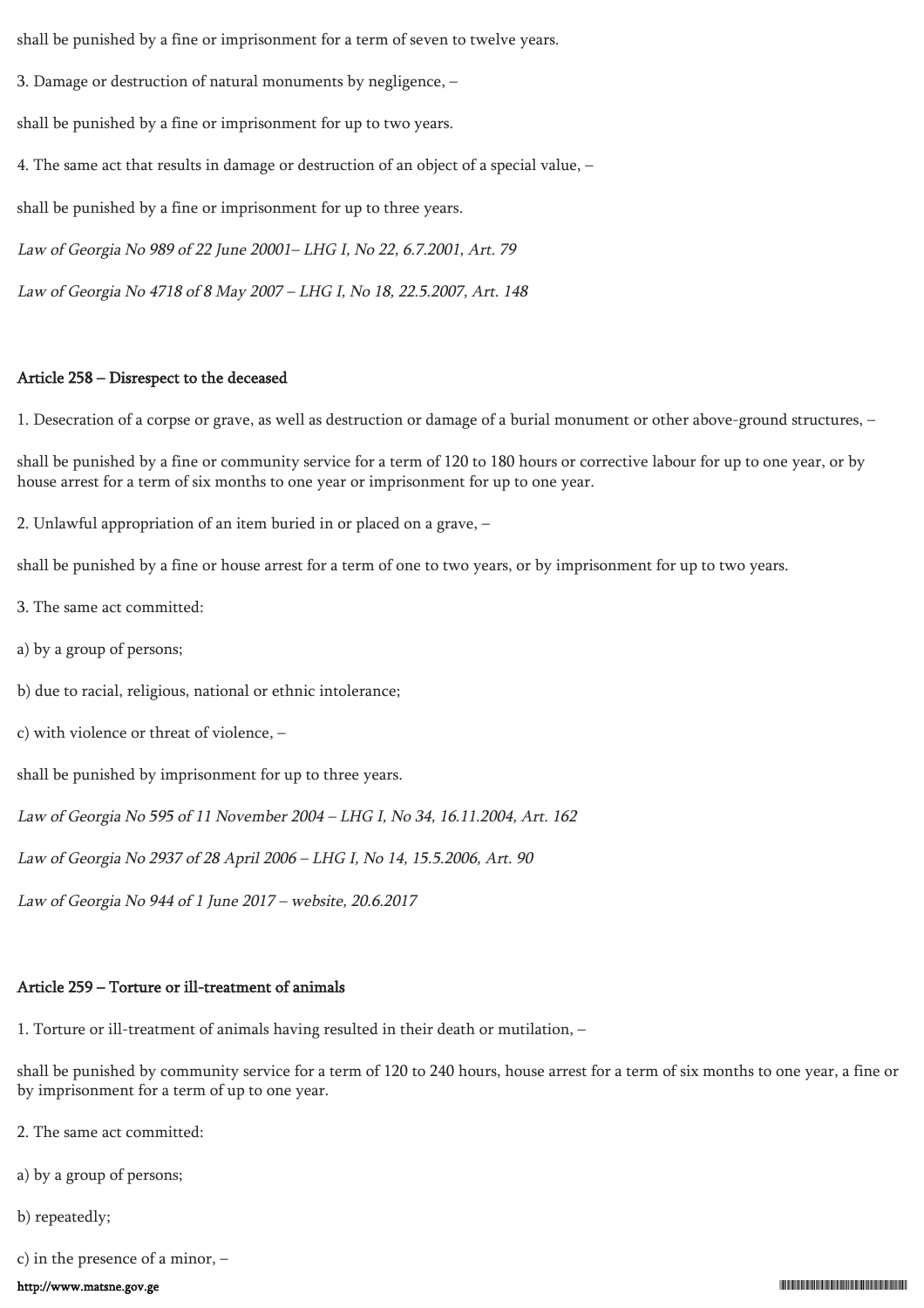shall be punished by community service for a term of 200 to 400 hours, house arrest for a term of one to two years, a fine or by imprisonment for a term of up to three years.

Law of Georgia No 4612 of 29 May 2019 – website, 5.6.2019

# $\rm CHAPTER$   $\rm XXXII}^1$  –  $\rm C$ rime against Cultural Heritage

Law of Georgia No 4718 of 8 May 2007 – LHG I, No 18, 22.5.2007, Art. 148

# Article  $259^1$  – Illegal archaeological works; damage of archaeological sites

1. Performance of any works on archaeological sites without permission for archaeological works, or intentional actions taken at an archaeological site that results in its damage or destruction or due to which it is impossible to date or identify it or obtain other major scientific information from the site, –

shall be punished by a fine or imprisonment for up to two years.

2. The same act committed by negligence, –

shall be punished by a fine or imprisonment for up to one year.

Law of Georgia No 4718 of 8 May 2007 – LHG I, No 18, 22.5.2007, Art. 148

# Article 259 $^2$  – Damage or destruction of cultural heritage

1. Intentional damage or destruction of cultural heritage sites or of other cultural heritage protected under the legislation of Georgia, –

shall be punished by a fine or imprisonment for up to two years.

2. Intentional damage of monuments of national significance, –

shall be punished by a fine or imprisonment for a term of two to four years.

3. Destruction of a monument of national significance, as well as damage or destruction of a monument included in the world heritage list, –

shall be punished by imprisonment for a term of four to eight years.

4. An act defined in paragraph 1 or 2 of this article that has been committed by negligence:

shall be punished by a fine or imprisonment for up to one year.

Law of Georgia No 4718 of 8 May 2007 – LHG I, No 18, 22.5.2007, Art. 148

# Article 259 $^3$  – Violation of the regime of a protective zone of cultural heritage

Violation of the regime of a protective zone of cultural heritage in a physical protection area that has substantially deteriorated the perception or use of the monument, reduced its historical and cultural value or created risks of its damage or destruction, as well as violation of the regime of an archaeological protection zone that has created risks for the damage or destruction of the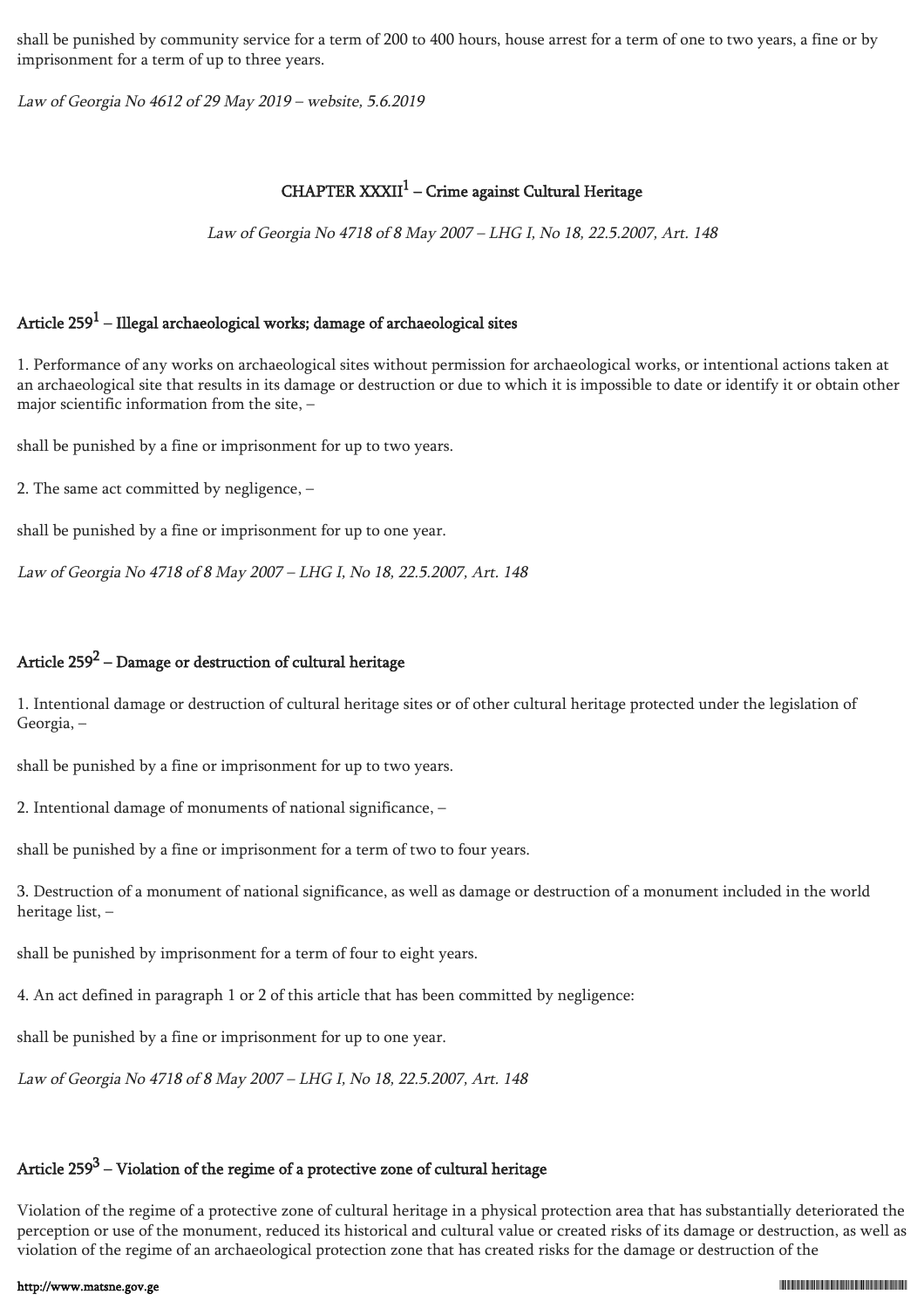archaeological object, –

shall be punished by a fine or imprisonment for up to two years.

Law of Georgia No 4718 of 8 May 2007 – LHG I, No 18, 22.5.2007, Art. 148

# Article  $259^4$  – Unauthorised removal of monuments and other cultural valuables from Georgia

Unauthorised removal of monuments, archaeological objects or of other cultural valuables provided for by the legislation of Georgia, –

shall be punished by a fine or imprisonment for up to two years.

Law of Georgia No 4718 of 8 May 2007 – LHG I, No 18, 22.5.2007, Art. 148

# CHAPTER XXXII<sup>2</sup> – International Crime in the Area of Cultural Heritage

Law of Georgia No 4718 of 8 May 2007 – LHG I, No 18, 22.5.2007, Art. 148

# Article 259<sup>5</sup> – Violation of international regulations for protecting cultural valuables during armed conflict

Intentional violation of international regulations for protecting cultural valuables that are under enhanced protection during inter-state and intra-state armed conflict, in particular:

a) damage or destruction, theft, robbery or appropriation of a movable monument that is under enhanced protection;

b) damage or destruction of an immovable monument that is under enhanced protection;

c) undertaking a military attack against a monument that is under enhanced protection, against the buildings of museums, libraries, archives or special hiding places designed for storing cultural valuables in case of armed conflict or use of these buildings or their areas for military operations, –

shall be punished by imprisonment for a term of five to ten years.

Law of Georgia No 4718 of 8 May 2007 – LHG I, No 18, 22.5.2007, Art. 148

#### CHAPTER XXXIII – Drug-related Crime

### Article 260 – Illegal manufacturing, production, purchase, storage, transportation, transfer or sale of drugs, their analogues, precursors or new psychoactive substances

1. Illegal manufacturing, production, purchase, storage, transportation, transfer or sale of drugs, their analogues or precursors, –

shall be punished by imprisonment for up to six years.

(The normative content of paragraph 1, under which imprisonment may be imposed as a criminal punishment for illegal purchase and storage of drugs, namely of dried Marijuana indicated in horizontal row 92 of Annex 2 to the Law of Georgia on Narcotic Drugs, Psychotropic Substances and Precursors, and Narcological Assistance, shall be considered invalidated) – Ruling No 3/1/708,709,710 of the Plenary Session of the Constitutional Court of Georgia of 26 February 2016 – website, 15.3.2016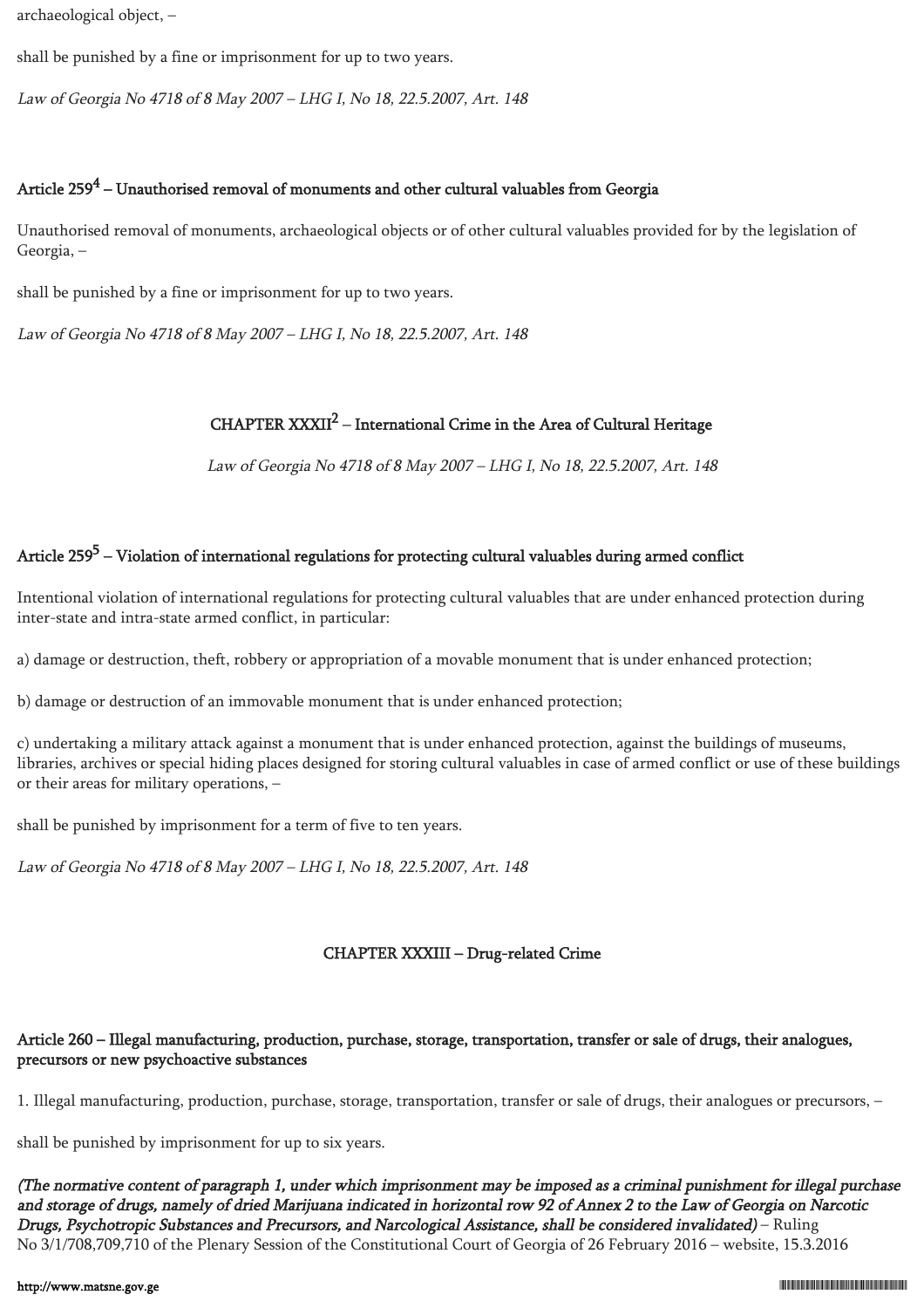(The normative content of paragraph1, under which imprisonment may be imposed as a criminal punishment for purchase and storage of drugs, namely of raw Marijuana (up to 100 gr.) indicated in horizontal row 92 of Annex 2 to the Law of Georgia on Narcotic Drugs, Psychotropic Substances and Precursors, and Narcological Assistance, shall be considered invalidated) – Decision No 3/1/855 of the Constitutional Court of Georgia of 15 February 2017 – website, 21.2.2017

2. Illegal manufacturing, production, purchase, storage, transportation or transfer of a new psychoactive substance, –

shall be punished by imprisonment for up to five years.

- 3. The act defined in paragraph 1 or 2 of this article that has been committed:
- a) in large quantities;
- b) by a group of persons with preliminary agreement;
- c) using an official position;
- d) repeatedly;

e) by a person who has previously committed any of the offences defined in this Chapter, –

shall be punished by imprisonment for a term of five to eight years.

(The normative content of paragraph 3, which provides for the possibility of application of imprisonment as a criminal punishment for production, purchase and storage of a narcotic drug defined in horizontal row 33 of Annex No 2 to the Law of Georgia on Narcotic Drugs, Psychotropic Substances and Precursors, and Narcological Assistance, namely of Desomorphine of an amount disputed by the claimant (0.00009 gr.), was declared unconstitutional) – Decision No 1/8/696 of the Constitutional Court of Georgia of 13 July 2017 – website, 20.7.2017

(The normative content of the words of paragraph 3 'shall be punished by imprisonment for a term of five to eight years', which provides for the possibility of application of imprisonment as a punishment for the illegal purchase and storage of unusable amounts of narcotic drugs, was declared invalidated) – Decision No  $1/19/1265$ , 1318 of the Constitutional Court of Georgia of 4 June 2020 – website, 8.6.2020

4. Illegal sale of drugs, their analogues, precursors or new psychoactive substances, –

shall be punished by imprisonment for a term of six to eleven years.

- 5. The act defined in paragraph 4 of this article that has been committed:
- a) in large quantities;
- b) by a group of persons with preliminary agreement;
- c) using an official position;
- d) repeatedly;
- e) by a person who has previously committed any of the offences defined in this Chapter, –

shall be punished by imprisonment for a term of seven to fourteen years.

- 6. The act defined in this article that has been committed:
- a) in particularly large quantities;
- b) by an organised group, –

shall be punished by imprisonment for a term of eight to twenty years or by life imprisonment.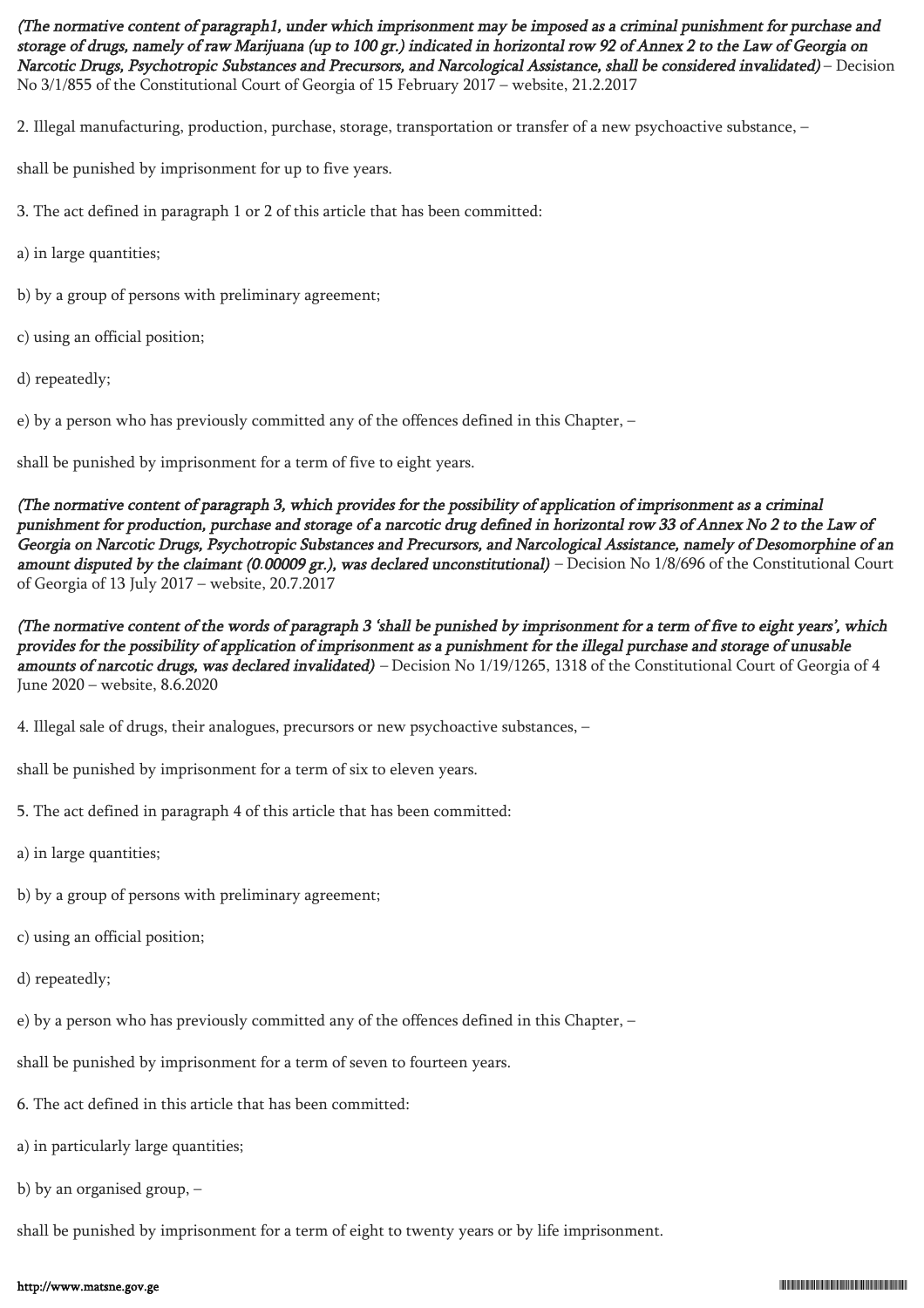#### Note:

1. Persons who voluntarily turn in drugs, their analogues, precursors, new psychoactive substances, psychotropic substances, their analogues or potent substances shall be released from criminal liability considered for the crimes defined in this Chapter, unless there are elements of another offence in their actions.

2. For the purposes of this Chapter, voluntary turning in shall mean only such actions when a person, before the commencement of investigation declared in writing or through any technical means of communication, about the intention to deliver drugs, their analogues, precursors, new psychoactive substances, psychotropic substances, their analogues or potent substances and actively assists in their seizure.

3. For an act defined in this article, a legal person shall be punished by liquidation or by deprivation of the right to carry out activities and a fine.

4. Paragraphs 2 and 4 of this article shall apply to any quantity of a new psychoactive substance.

5. The aggravating circumstances provided for by paragraphs 3(a), 5(a) and 6(a) of this article shall not apply to new psychoactive substances.

6. This article (except for paragraphs 1 and 2 of the note of this article) shall not apply to narcotic drugs, namely to cannabis plant and marijuana, defined in rows 73 and 92 of the list 'Narcotic Drugs' provided for in the table of Annex No 2 to the Law of Georgia on Narcotic Drugs, Psychotropic Substances and Precursors, and Narcological Assistance.

Law of Georgia No 3530 of 25 July 2006 – LHG I, No 37, 7.8.2006, Art. 271

Law of Georgia No 5184 of 3 July 2007 – LHG I, No 28, 18.7.2007, Art. 281

Law of Georgia No 2236 of 16 April 2014 – website, 28.4.2014

Law of Georgia No 3975 of 8 July 2015 – website, 17.7.2015

Ruling No 3/1/708,709,710 of the Plenary Session of the Constitutional Court of Georgia of 26 February 2016 – website, 15.3.2016

Ruling No 3/1/855 of the Plenary Session of the Constitutional Court of Georgia of 15 February 2017 – website, 21.2.2017

Decision No 1/8/696 of the Constitutional Court of Georgia of 13 July 2017 – website, 20.7.2017

Law of Georgia No 1221 of 26 July 2017 – website, 28.7.2017

Decision No 1/19/1265, 1318 of the Constitutional Court of Georgia of 4 June 2020 – website, 8.6.2020

### Article 261 – Illegal manufacturing, production, purchase, storage, transportation, transfer or sale of psychotropic substances, their analogues or potent substances

1. Illegal manufacturing, production, purchase, storage, transportation, carriage or sale of psychotropic substances or their analogues, –

shall be punished by a fine or corrective labour for up to two years, or by imprisonment for up to three years.

2. Illegal manufacturing, production, purchase, storage, transportation, transfer or sale of potent substances, –

shall be punished by a fine or corrective labour for up to one year.

3. An act defined in paragraph 1 or 2 of this article that has been committed:

- a) in large quantities;
- b) by a group of persons with preliminary agreement;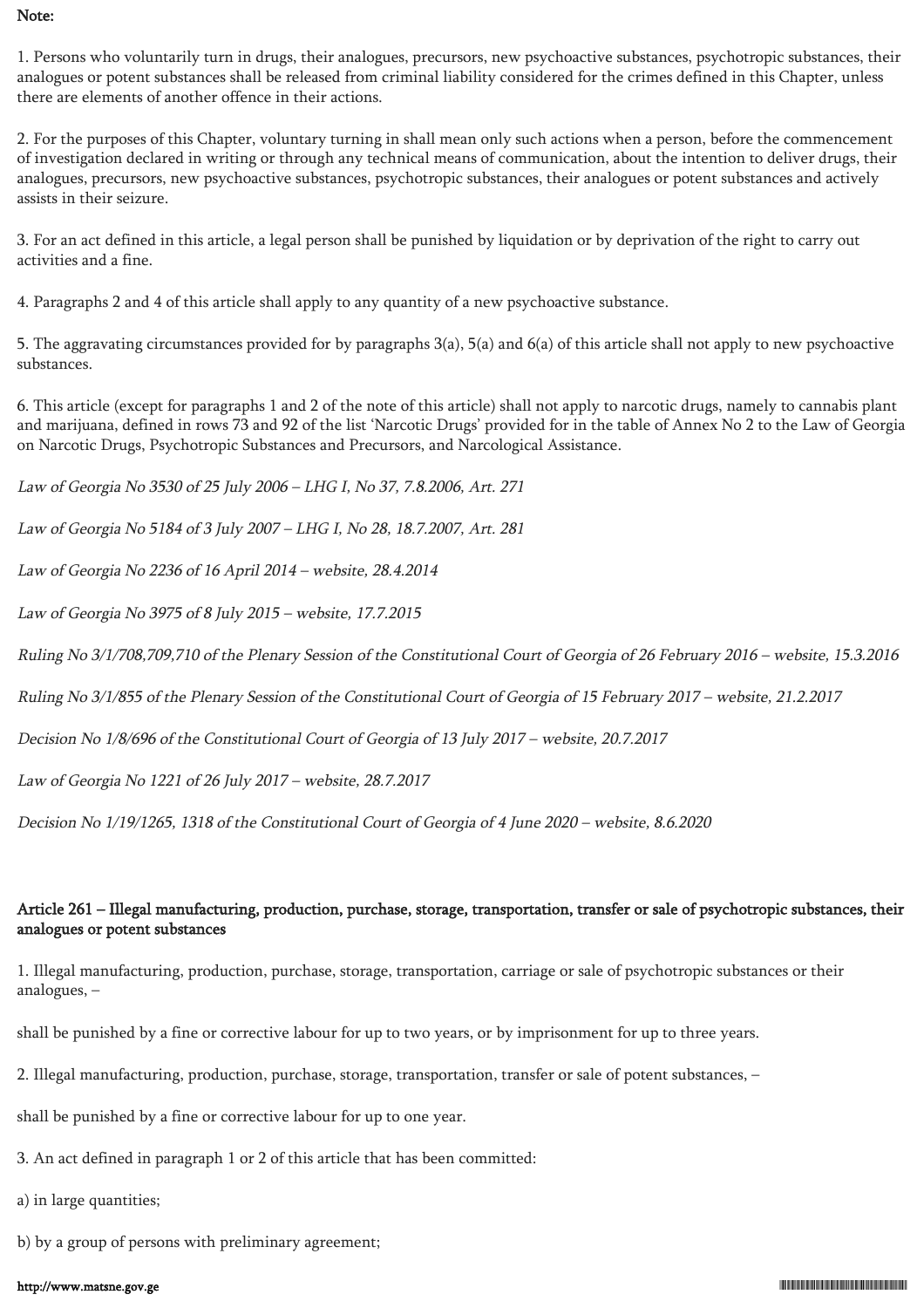c) using an official position;

d) repeatedly;

e) by a person who has previously been convicted of committing any of the offences defined in this Chapter, –

shall be punished by imprisonment for a term of three to seven years.

4. An act defined in paragraph 1 or 2 of this article that has been committed:

a) in particularly large quantities;

b) by an organised group, –

shall be punished by imprisonment for a term of seven to twelve years.

Note: For the act specified in this article, a legal person shall be punished by deprivation of the right to carry out activities or by liquidation and a fine.

Law of Georgia No 2937 of 28 April 2006 – LHG I, No 14, 15.5.2006, Art. 90

Law of Georgia No 3530 of 25 July 2006 – LHG I, No 37, 7.8.2006, Art. 271

Law of Georgia No 5184 of 3 July 2007 – LHG I, No 28, 18.7.2007, Art. 281

#### Article 262 – Illegal import or export of drugs, their analogues, precursors or new psychoactive substances to/from Georgia or their international transportation by transit

1. Illegal import or export of drugs, their analogues or precursors to/from Georgia or their international transportation by transit, –

shall be punished by imprisonment for a term of six to nine years.

 $1<sup>1</sup>$ . Illegal import or export of new psychoactive substances to/from Georgia or their international transportation by transit, -

shall be punished by imprisonment for up to five years.

2. The act provided for by paragraph 1 or 2 of this article that has been committed:

a) in large quantities;

b) by a group of persons with preliminary agreement, –

shall be punished by imprisonment for a term of eight to twelve years.

3. An act defined in paragraph 1 or 2 of this article that has been committed:

a) using an official position;

b) repeatedly;

c) by a person who has previously been convicted of committing any of the offences defined in this Chapter, –

shall be punished by imprisonment for a term of eleven to fifteen years.

4. An act defined in paragraph 1, 2 or 3 of this article and committed:

a) in particularly large quantities;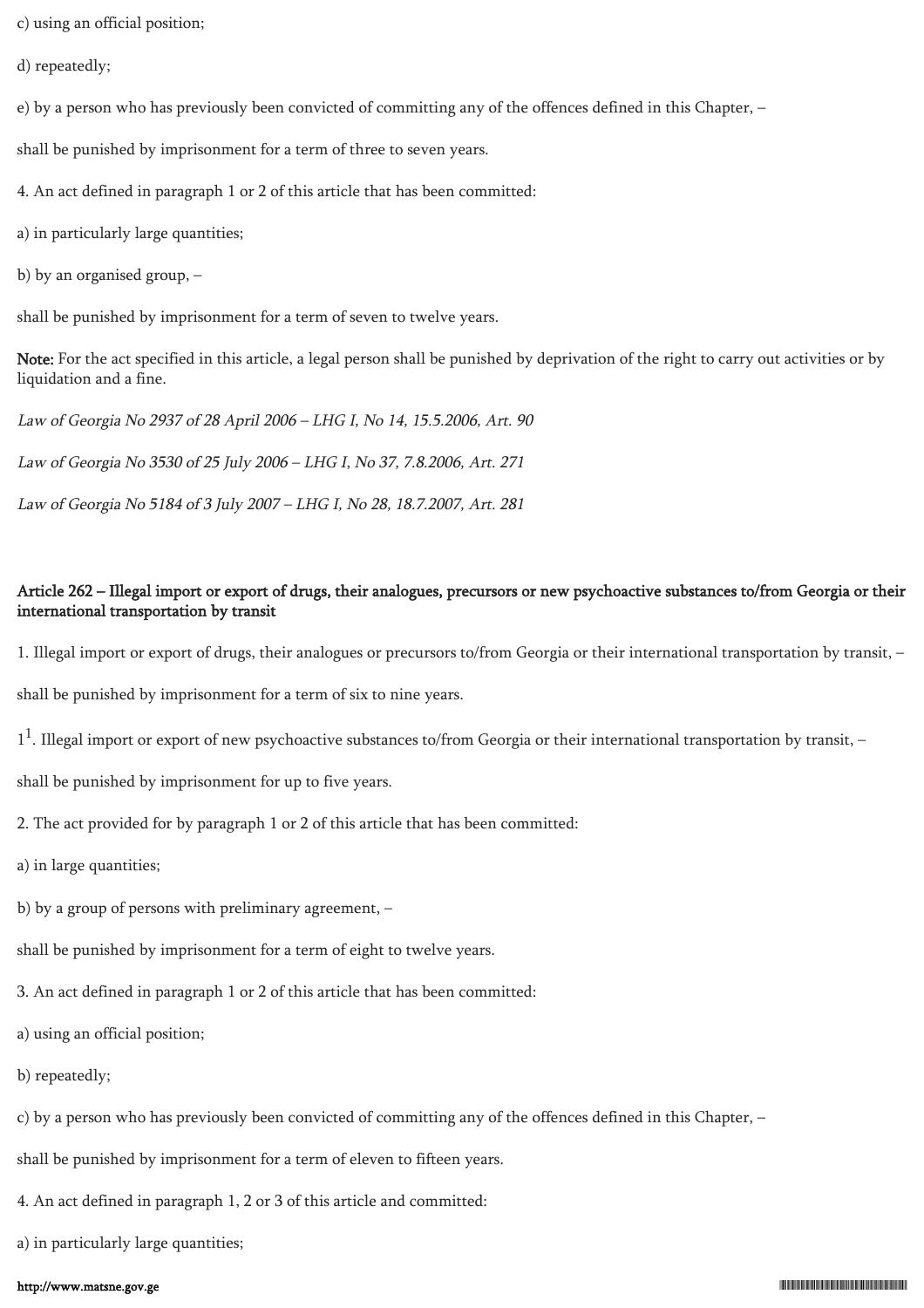b) by an organised group, –

shall be punished by imprisonment for a term of 15 to 20 years or by life imprisonment.

#### Note:

1. For an act defined in this article, a legal person shall be punished by a fine, with deprivation of the right to carry out activities, or by liquidation and a fine.

2. Paragraph 11 of this article shall apply to any quantity of new psychoactive substances.

3. Aggravating circumstances defined in paragraphs 2(a) and 4(a) of this article shall not apply to new psychoactive substances.

Law of Georgia No 2937 of 28 April 2006 – LHG I, No 14, 15.5.2006, Art. 90

Law of Georgia No 3530 of 25 July 2006 – LHG I, No 37, 7.8.2006, Art. 271

Law of Georgia No 2236 of 16 April 2014 – website, 28.4.2014

#### Article 263 – Illegal import or export of psychotropic substances, their analogues or potent substances to/from Georgia or their international transportation by transit in large quantities

1. Illegal import or export of psychotropic substances, their analogues or potent substances to/from Georgia or their international transport by transit in large quantities, –

shall be punished by imprisonment for a term of two to five years.

- 2. An act defined in paragraph 1 of this article that has been committed:
- a) jointly by more than one person;

b) by a person who has previously been convicted of committing any of the offences defined in this Chapter, –

shall be punished by imprisonment for a term of five to eight years.

- 3. An act defined in paragraph 1 of this article that has been committed:
- a) in particularly large quantities;
- b) using an official position;
- c) repeatedly, –

shall be punished by imprisonment for a term of eight to twelve years.

Note: For an act defined in this article, a legal person shall be punished by a fine, with deprivation of the right to carry out activities, or by liquidation and a fine.

Law of Georgia No 2937 of 28 April 2006 – LHG I, No 14, 15.5.2006, Art. 90

Law of Georgia No 3530 of 25 July 2006 – LHG I, No 37, 7.8.2006, Art. 271

#### Article 264 – Unlawful appropriation or extortion of drugs, their analogues, precursors, new psychoactive substances, psychotropic substances, their analogues or potent substances

1. Unlawful appropriation or extortion of drugs, their analogues, precursors, new psychoactive substances, psychotropic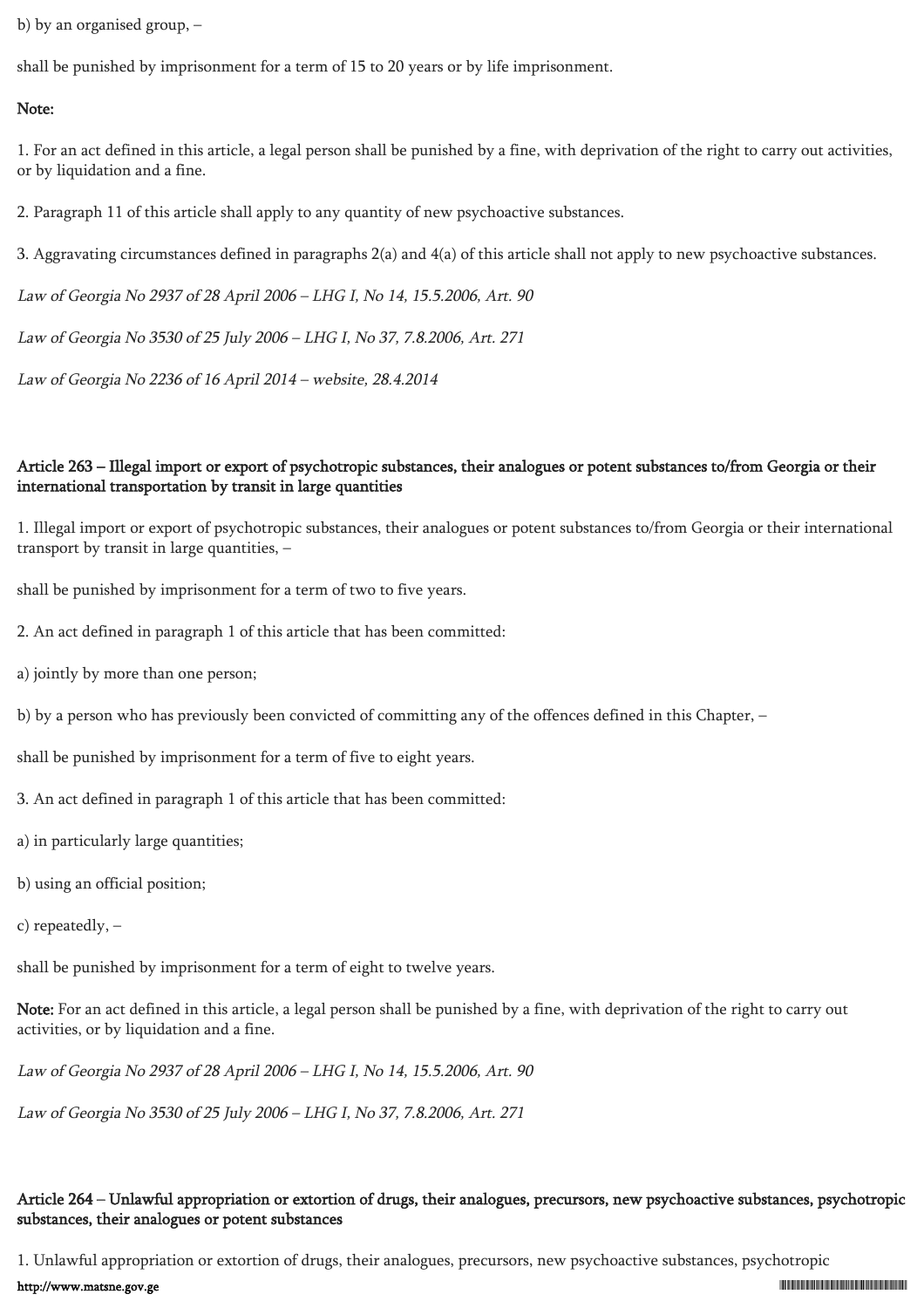substances, their analogues or potent substances, –

shall be punished by a fine or corrective labour for up to two years, or by imprisonment for a term of two to four years.

- 2. The same act committed:
- a) in large quantities;
- b) by a group of persons with preliminary agreement;
- c) using violence or threat of violence that is not dangerous to life or health, –
- shall be punished by imprisonment for a term of four to seven years.
- 3. An act defined in paragraph 1of this article that has been committed:
- a) using an official position;
- b) repeatedly;
- c) by a person who has previously been convicted of committing any of the offences defined in this Chapter, –
- shall be punished by imprisonment for a term of seven to eleven years.
- 4. An act defined in paragraph 1, 2 or 3 of this article that has been committed:
- a) in particularly large quantities;
- b) by an organised group;
- c) using violence or threat of violence that is dangerous for life or health, –
- shall be punished by imprisonment for a term of 10 to 15 years.

## Note:

1. For an act defined in this article, a legal person shall be punished by a fine, with deprivation of the right to carry out activities, or by liquidation and a fine.

- 2. Paragraph 1 of this article shall apply to any quantity of new psychoactive substances.
- 3. The aggravating circumstances defined in paragraphs 2(a) and 4(a) of this article shall not apply to new psychoactive substances.
- Law of Georgia No 2937 of 28 April 2006 LHG I, No 14, 15.5.2006, Art. 90
- Law of Georgia No 3530 of 25 July 2006 LHG I, No 37, 7.8.2006, Art. 271
- Law of Georgia No 2236 of 16 April 2014 website, 28.4.2014

# Article 265 – Illegal sowing, growing or cultivation of plants containing narcotics

1. Illegal sowing, growing or cultivation of plants containing narcotics, –

shall be punished by a fine or imprisonment for a term of two to five years.

(The normative content of Section One, which provides for imprisonment as a punishment for illegal sowing or growing of a narcotic drug defined in horizontal row 73 of Annex No 2 to the Law of Georgia on Narcotic Drugs, Psychotropic Substances and Precursors, and Narcological Assistance, namely of cannabis (plant), for personal consumption purposes, was declared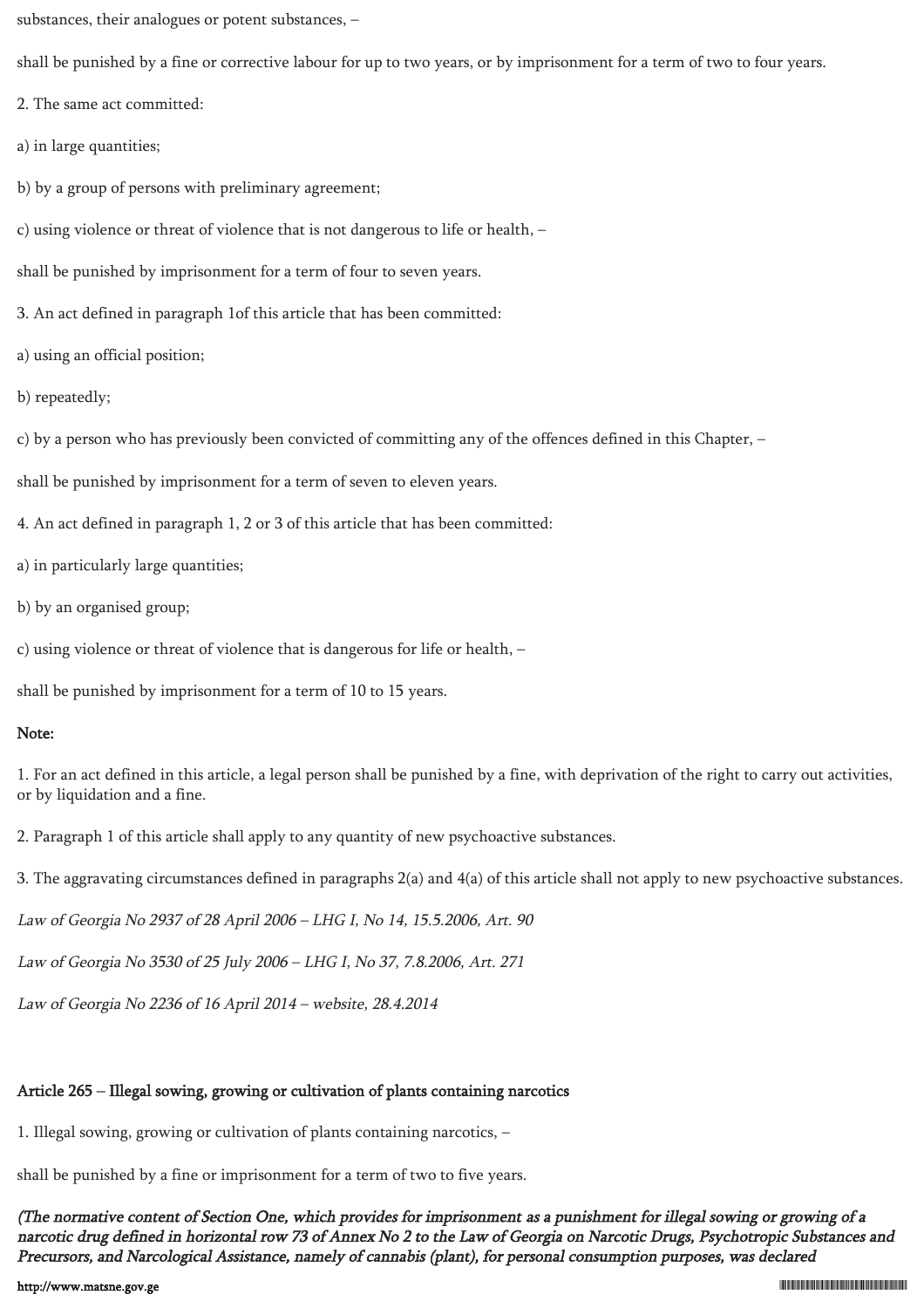unconstitutional) – Decision No 1/9/701, 722, 725 of the Constitutional Court of Georgia of 14 July 2017 – website, 20.7.2017

2. The same act committed:

- a) in large quantities;
- b) by a group of persons with preliminary agreement;
- c) using an official position;
- d) repeatedly;

e) by a person who has previously been convicted of committing any of the offences defined in this Chapter, –

shall be punished by imprisonment for a term of four to seven years.

(The normative content, which provides for imprisonment as a punishment for illegal sowing or growing of a narcotic drug defined in horizontal row 73 of Annex No 2 to the Law of Georgia on Narcotic Drugs, Psychotropic Substances and Precursors, and Narcological Assistance, namely of cannabis (plant) of an amount disputed by the claimant (up to 64 gr.), for personal consumption purposes, was declared unconstitutional) – Decision No 1/9/701, 722, 725 of the Constitutional Court of Georgia of 14 July 2017 – website, 20.7.2017

(The normative content, which provides for imprisonment as a punishment for illegal sowing, growing or cultivation of a narcotic drug defined in horizontal row 73 of Annex No 2 to the Law of Georgia on Narcotic Drugs, Psychotropic Substances and Precursors, and Narcological Assistance, namely of cannabis (plant) of an amount disputed by the claimant (up to 151 gr.), for personal consumption purposes, was declared unconstitutional) – Decision No 1/9/701, 722, 725 of the Constitutional Court of Georgia of 14 July 2017 – website, 20.7.2017

3. An act defined in paragraph 1 or 2 of this article that has been committed:

- a) in particularly large quantities;
- b) by an organised group, –

shall be punished by imprisonment for a term of six to twelve years.

(The normative content, which provides for imprisonment for a term of 'six to twelve years' as a punishment for illegal sowing or growing of a narcotic drug defined in horizontal row 73 of Annex No 2 to the Law of Georgia on Narcotic Drugs, Psychotropic Substances and Precursors, and Narcological Assistance, namely of cannabis (plant) of an amount disputed by the claimant (up to 266 gr.), for personal consumption purposes, was declared unconstitutional) – Decision No  $1/9/701$ , 722, 725 of the Constitutional Court of Georgia of 14 July 2017 – website, 20.7.2017

Note: For commission of an act under this article, a legal person shall be punished by a fine, with deprivation of the right to carry out activities, or by liquidation and a fine.

Law of Georgia No 2937 of 28 April 2006 – LHG I, No 14, 15.5.2006, Art. 90

Law of Georgia No 3530 of 25 July 2006 – LHG I, No 37, 7.8.2006, Art. 271

Law of Georgia No 5184 of 3 July 2007 – LHG I, No 28, 18.7.2007, Art. 281

Decision No 1/9/701, 722, 725 of the Constitutional Court of Georgia of 14 July 2017 – website, 20.7.2017

### Article 266 – Arrangement or maintenance of a secret laboratory for illegal production of drugs, their analogues, precursors, new psychoactive substances, psychotropic substances or their analogues

1. Arrangement or maintenance of a secret laboratory for illegal production of drugs, their analogues, precursors, new psychoactive substances, psychotropic substances or their analogues, –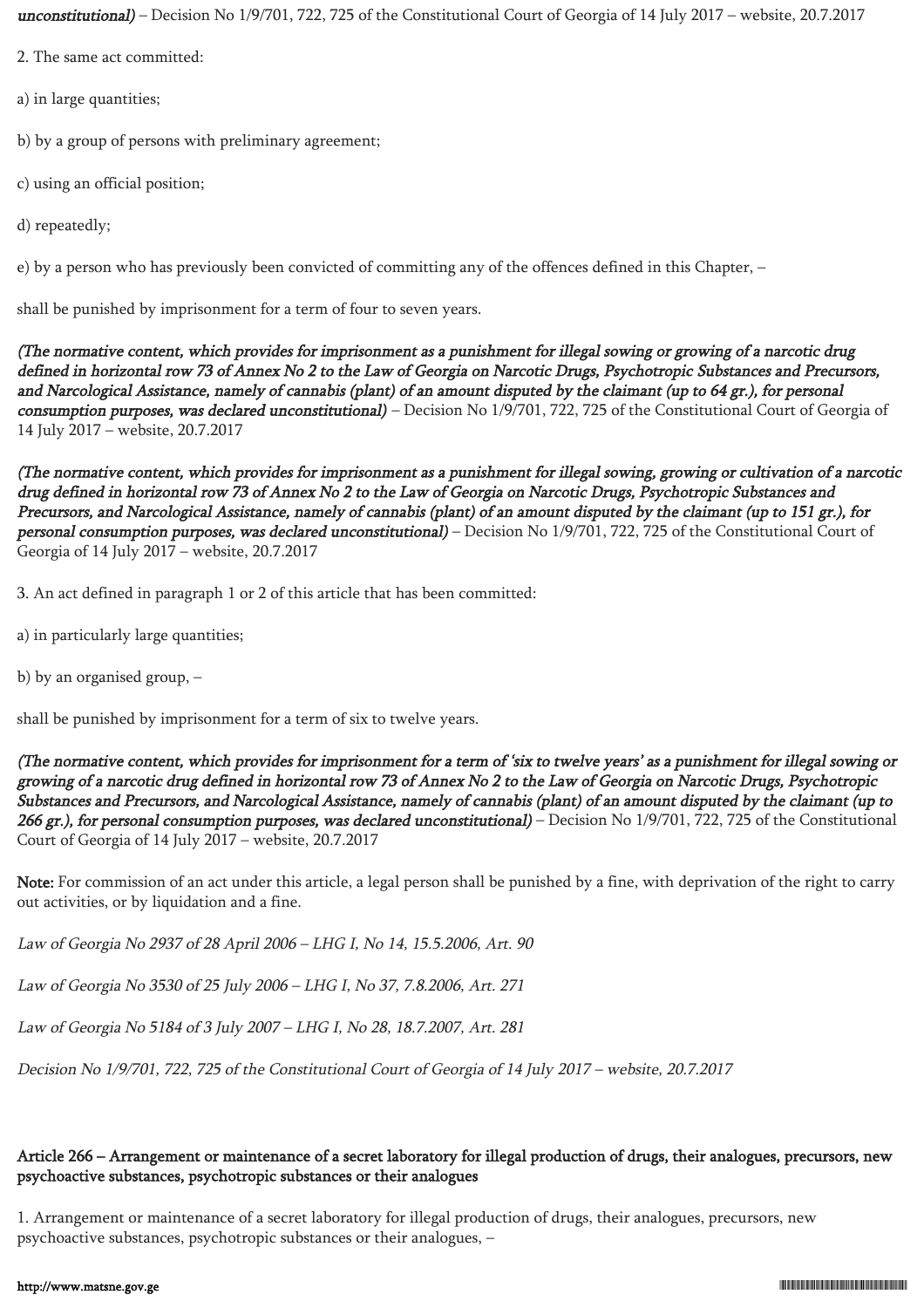shall be punished by imprisonment for a term of four to seven years.

2. The same act committed:

a) jointly by more than one person;

b) using an official position;

c) by a person who has previously been convicted of committing any of the offences defined in this Chapter, –

shall be punished by imprisonment for a term of seven to twelve years.

Note: For an act specified in this article, a legal person shall be punished by a fine, with deprivation of the right to carry out activities, or by liquidation and a fine.

Law of Georgia No 2937 of 28 April 2006 – LHG I, No 14, 15.5.2006, Art. 90

Law of Georgia No 3530 of 25 July 2006 – LHG I, No 37, 7.8.2006, Art. 271

Law of Georgia No 5184 of 3 July 2007 – LHG I, No 28, 18.7.2007, Art. 281

Law of Georgia No 2236 of 16 April 2014 – website, 28.4.2014

#### Article 267 – Making of forged prescriptions or other documents for purchasing drugs for marketing purposes, or their sale

1. Making of a false prescription or other document for purchasing a drug for marketing purposes, or their sale, –

shall be punished by a fine or corrective labour for up to two years, or by house arrest for a term of six months to two years or imprisonment for a term of three to six years.

2. The same act committed:

a) repeatedly or for the purpose of rendering services to other persons;

b) using an official position, –

shall be punished by a fine or imprisonment for a term of six to ten years, with or without deprivation of the right to hold an office or to carry out activities for up three years.

3. An act defined in paragraph 1 or 2 of this article that has been committed:

a) in large quantities;

b) by a group of persons with preliminary agreement, –

shall be punished by imprisonment for a term of nine to thirteen years, with deprivation of the right to hold an office or to carry out activities for up to three years.

Note: For an act specified in this article, a legal person shall be punished by a fine, with deprivation of the right to carry out activities, or by liquidation and a fine.

Law of Georgia No 2937 of 28 April 2006 – LHG I, No 14, 15.5.2006, Art. 90

Law of Georgia No 3530 of 25 July 2006 – LHG I, No 37, 7.8.2006, Art. 271

Law of Georgia No 5184 of 3 July 2007 – LHG I, No 28, 18.7.2007, Art. 281

Law of Georgia No 944 of 1 June 2017 – website, 20.6.2017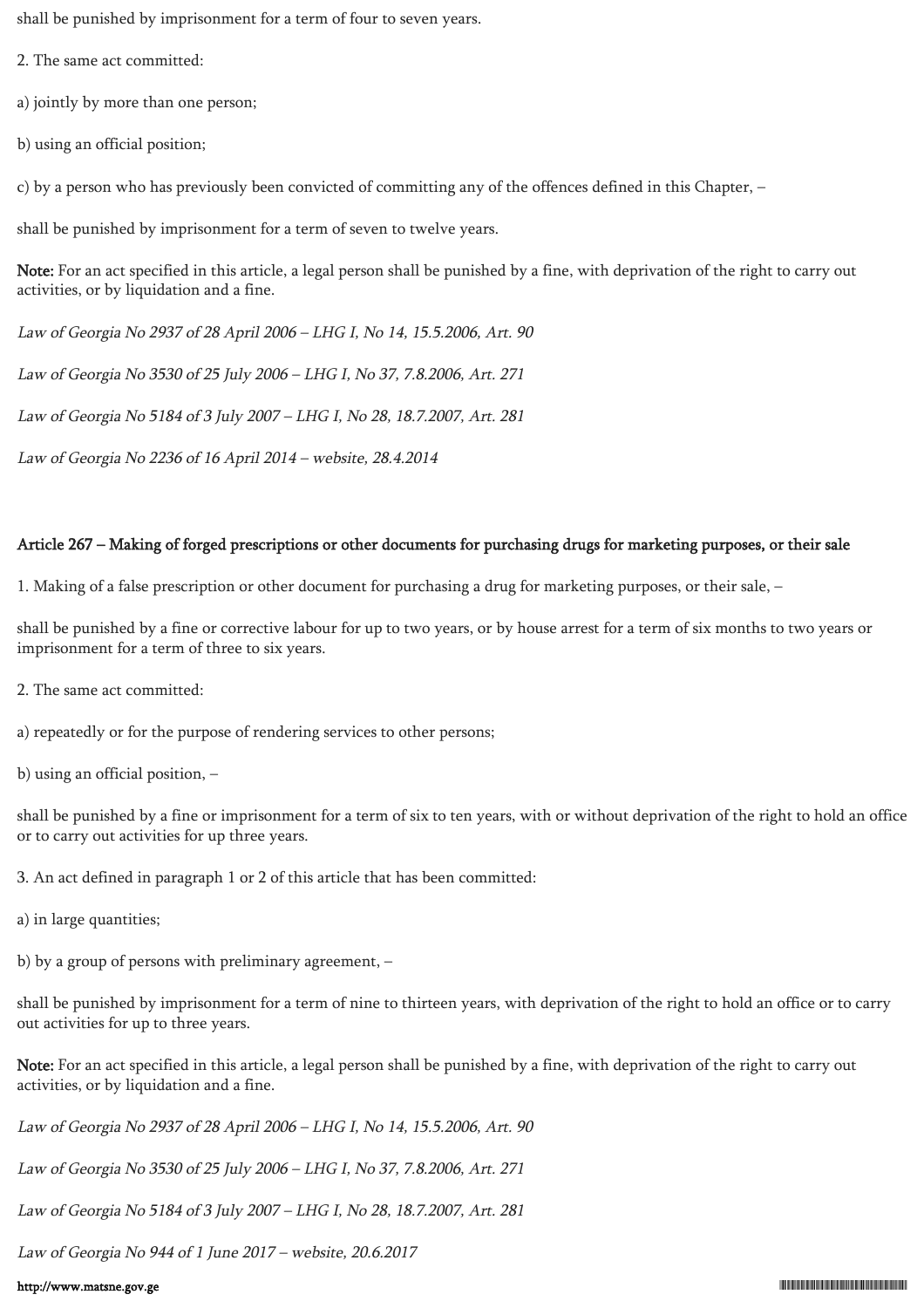### Article 268 – Making of a forged prescription or other documents for purchasing psychotropic or potent substances for marketing purposes, or their sale

1. Making of a forged prescription or other documents for purchasing psychotropic or potent substances for marketing purposes, or their sale, –

shall be punished by a fine or corrective labour for up to three years.

- 2. The same act committed:
- a) repeatedly or for the purpose of rendering services to other persons;
- b) using an official position, –

shall be punished by a fine or imprisonment for a term of three to six years, with or without deprivation of the right to hold an office or to carry out activities for up to one year.

3. The act defined in paragraph 1 or 2 of this article that has been committed:

a) in large quantities;

b) by a group of persons with preliminary agreement, –

shall be punished by imprisonment for a term of six to eleven years, with deprivation of the right to hold an office or to carry out activities for up to three years.

Note: For an act specified in this article, a legal person shall be punished by a fine, with deprivation of the right to carry out activities, or by liquidation and a fine.

Law of Georgia No 2937 of 28 April 2006 – LHG I, No 14, 15.5.2006, Art. 90

Law of Georgia No 3530 of 25 July 2006 – LHG I, No 37, 7.8.2006, Art. 271

Law of Georgia No 5184 of 3 July 2007 – LHG I, No 28, 18.7.2007, Art. 281

#### Article 269 – Violation of the procedures for manufacturing, production, receipt, keeping records of, issuance, storage, transportation, transfer or import of drugs or precursors

1. Violation of the procedures for manufacturing, production, receipt, keeping records of, issuance, storage, transportation, transfer or import of drugs or precursors that results in their illegal circulation, –

shall be punished by a fine or imprisonment for up to three years, with deprivation of the right to hold an office or to carry out activities for up three years.

2. The same act that results in illegal circulation of large quantities of drugs or precursors, or other grave consequences, –

shall be punished by imprisonment for a term of two to five years, with deprivation of the right to hold an office or to carry out activities for up to three years.

Note: For an act specified in this article, a legal person shall be punished by deprivation of the right to carry out activities or by liquidation and a fine.

Law of Georgia No 2937 of 28 April 2006 – LHG I, No 14, 15.5.2006, Art. 90

Law of Georgia No 3530 of 25 July 2006 – LHG I, No 37, 7.8.2006, Art. 271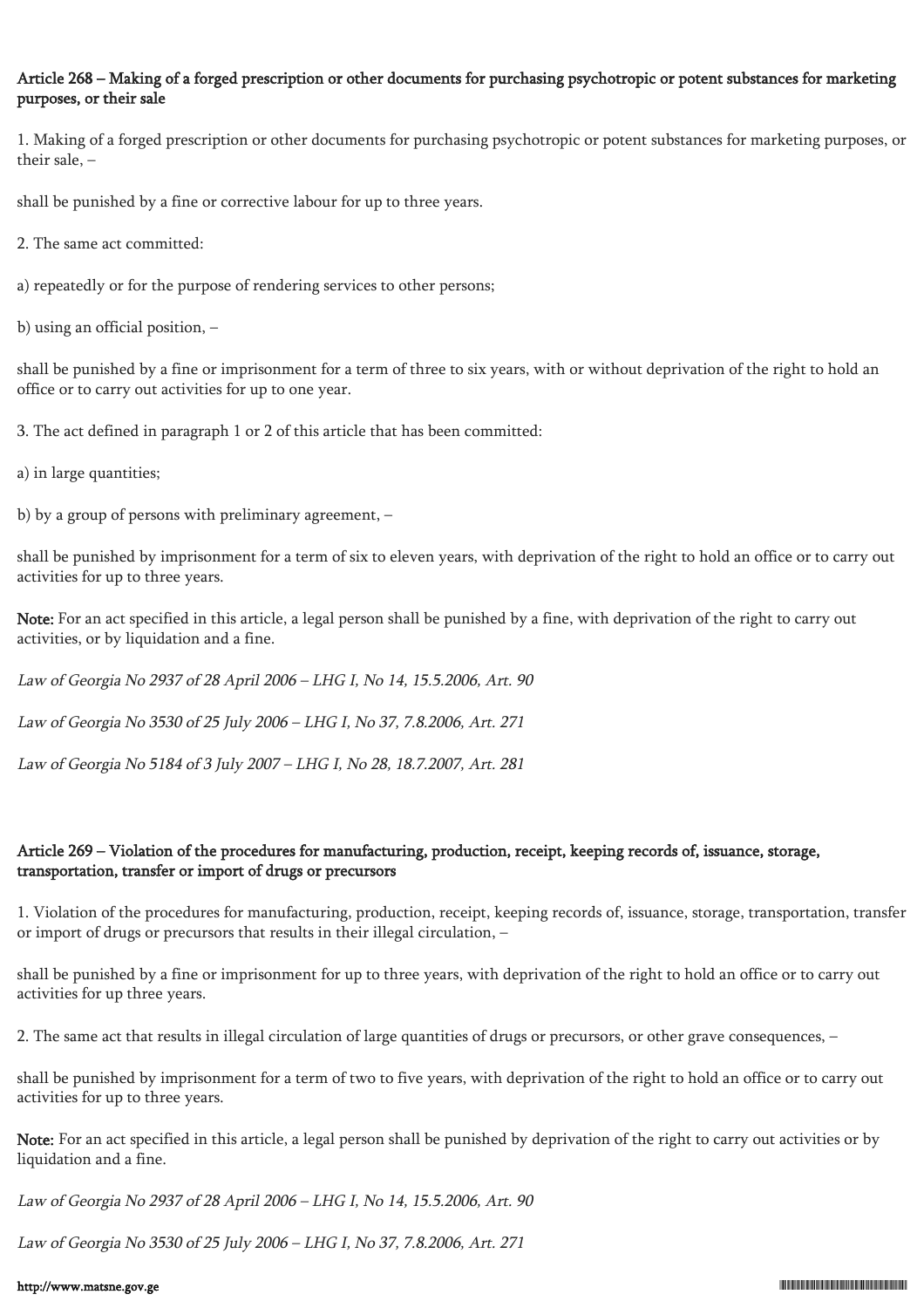### Article 270 – Violation of procedures for manufacturing, production, receipt, keeping records of, issuance, storage, transportation, transfer or import of psychotropic or potent substances

1. Violation of procedures for manufacturing, production, receipt, keeping records of, issuance, storage, transportation, transfer or import of psychotropic or potent substances that results in their illegal circulation, –

shall be punished by a fine or corrective labour for up to one year, with or without deprivation of the right to hold an office or to carry out activities.

2. The same act that results in illegal circulation of large quantities of psychotropic or potent substances or in other grave consequences, –

shall be punished by a fine or corrective labour for up to two years, or by imprisonment for the same term, with deprivation of the right to hold an office or to carry out activities for up to three years.

Note: For an act specified in this article, a legal person shall be punished by a fine, with deprivation of the right to carry out activities, or by liquidation and a fine.

Law of Georgia No 3530 of 25 July 2006 – LHG I, No 37, 7.8.2006, Art. 271

### Article 271 – Making a dwelling place or other premises available for illegal use of drugs, their analogues, new psychoactive substances, psychotropic substances or their analogues

1. Making a dwelling place or other premises available for illegal use of drugs, their analogues, new psychoactive substances, psychotropic substances or their analogues, –

shall be punished by a fine or imprisonment for up to three years.

- 2. The same act committed:
- a) repeatedly;
- b) for mercenary purposes;
- c) against a minor or a person who is undergoing a detoxification treatment, –

shall be punished by imprisonment for a term of two to five years.

3. Arrangement of special premises or organising illegal use on such premises of drugs, their analogues, new psychoactive substances, psychotropic substances or their analogues, –

shall be punished by imprisonment for a term of three to six years.

- 4. An act defined in paragraph 3 of this article that has been committed:
- a) by an organised group;
- b) repeatedly, –

shall be punished by imprisonment for a term of five to nine years.

Note: For an act specified in this article, a legal person shall be punished by a fine, with deprivation of the right to carry out activities, or by liquidation and a fine.

Law of Georgia No 2937 of 28 April 2006 – LHG I, No 14, 15.5.2006, Art. 90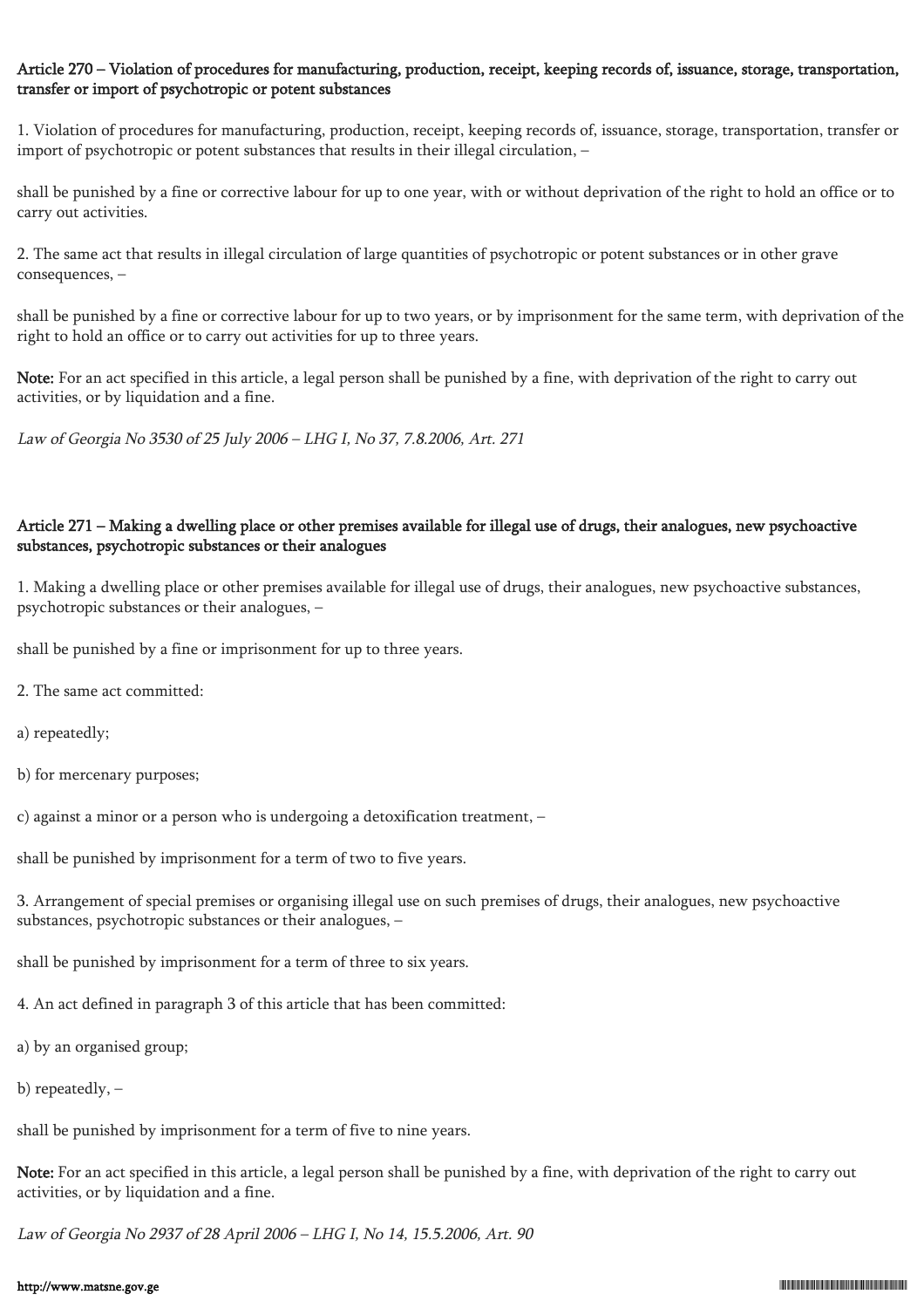Law of Georgia No 3530 of 25 July 2006 – LHG I, No 37, 7.8.2006, Art. 271

Law of Georgia No 2236 of 16 April 2014 – website, 28.4.2014

### Article 272 – Inducement to use drugs, their analogues, new psychoactive substances, psychotropic substances or their analogues

1. Inducement to use drugs, their analogues, new psychoactive substances, psychotropic substances or their analogues, –

shall be punished by a fine or imprisonment for up to three years.

2. The same act committed repeatedly, –

shall be punished by imprisonment for a term of three to six years.

3. An act under paragraph 1 of this article committed with respect to two or more persons or to a person who has not reached 21 years of age, –

shall be punished by imprisonment for a term of six to ten years.

Law of Georgia No 2937 of 28 April 2006 – LHG I, No 14, 15.5.2006, Art. 90

Law of Georgia No 2236 of 16 April 2014 – website, 28.4.2014

Law of Georgia No 3775 of 30 November 2018 – website, 20.12.2018

## Article 273 – Illegal production, purchase, storage, carrying, transfer and/or illegal consumption without medical prescription of a narcotic drug, its analogue or a precursor in small quantity

Illegal production, purchase, storage, carrying, transfer or illegal consumption without medical prescription of a narcotic drug, its analogue or a precursor in small quantity, committed by a person who was subjected to an administrative penalty for committing an administrative offence under Article 45 of the Administrative Offences Code of Georgia, or who was convicted for this crime, –

shall be punished by a fine or community service from 120 to 180 hours or by imprisonment for up to one year.

(The normative content of the words of Article 273 'illegal consumption without medical prescription', which provides for criminal liability for the consumption of marijuana, a narcotic drug defined in horizontal row 92 of Annex No 2 to the Law of Georgia on Narcotic Drugs, Psychotropic Substances and Precursors, and Narcological Assistance, was declared invalidated) – Decision No 1/13/732 of the Constitutional Court of Georgia of 30 November 2017 – website, 4.12.2017

Note: The fine under this article shall not be less than twice the amount of the fine defined by the respective article of the Administrative Offences Code of Georgia for the commission of the respective act.

Law of Georgia No 2937 of 28 April 2006 – LHG I, No 14, 15.5.2006, Art. 90

Law of Georgia No 5184 of 3 July 2007 – LHG I, No 28, 18.7.2007, Art. 281

Ruling No 3/2/771, 775, 776, 777, 786, 787, 788 of the Plenary Session of the Constitutional Court of Georgia of 29 September 2016 – website 11.10.2016

Ruling No 1/16/770 of the Plenary Session of the Constitutional Court of Georgia of 22 December 2016 – website 27.12.2016

Law of Georgia No 1221 of 26 July 2017 – website, 28.7.2017

Decision No 1/13/732 of the Constitutional Court of Georgia of 30 November 2017 – website, 4.12.2017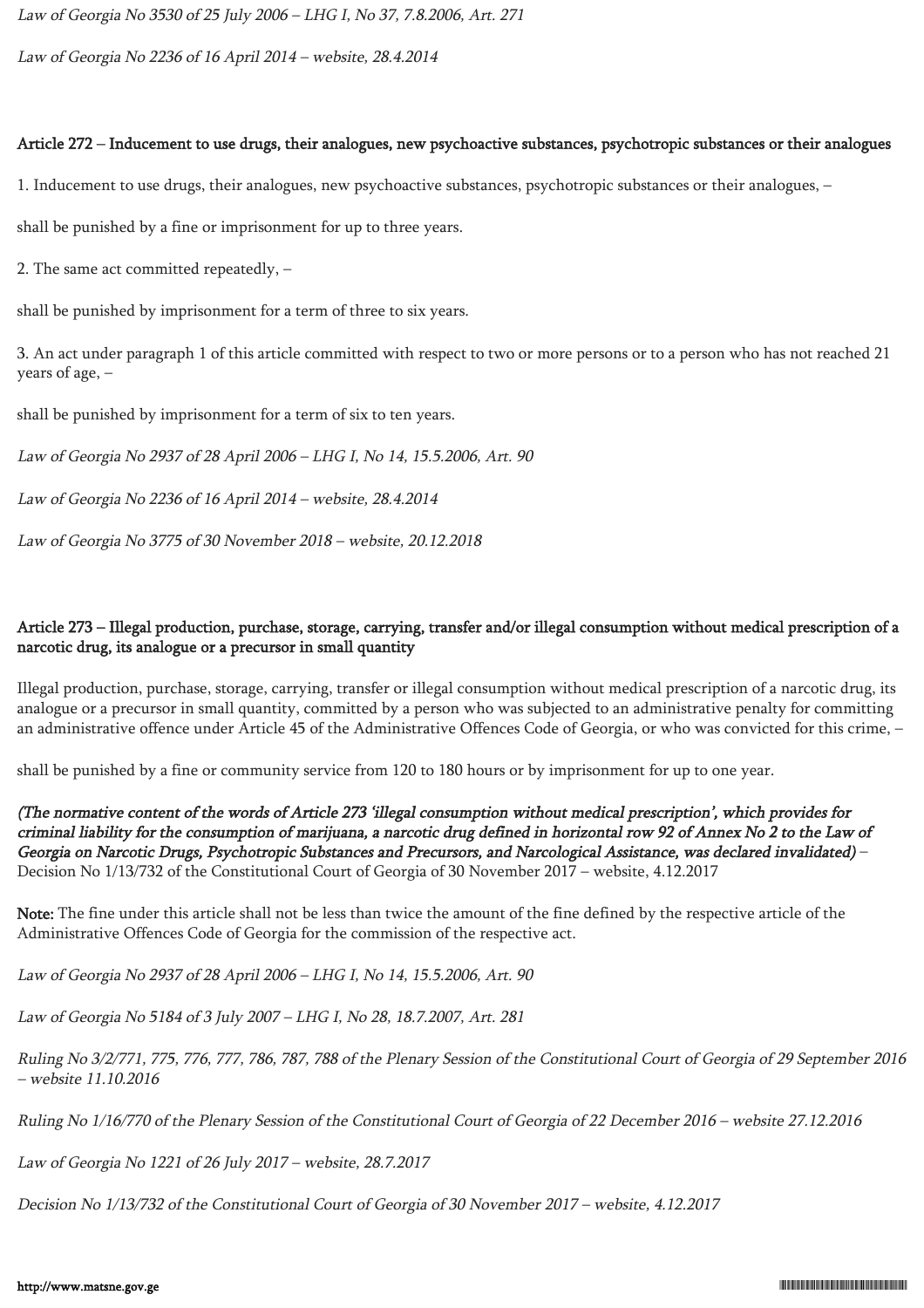## Article 273 $^{\rm 1}$  – Illegal purchase, storage, carrying, transfer and/or sale

1. Illegal purchase, storage, carrying, transfer and/or sale in small quantities of the cannabis plant, or of marijuana committed by a person who was subjected to an administrative penalty for committing an administrative offence under Article  $45^1\!(1)$  of the Administrative Offences Code of Georgia, or who was convicted for this crime, –

shall be punished by a fine or community service for a term of 100 to 160 hours.

2. Illegal purchase, storage, carrying or transfer of the cannabis plant or marijuana, –

shall be punished by a fine or community service for a term of 160 to 220 hours.

3. An act under paragraph 2 of this article committed:

a) by a group of persons with preliminary agreement;

b) repeatedly;

c) by a person who has previously committed any crime under this Chapter, –

shall be punished by a fine and/or community service for a term of 220 to 300 hours.

4. An act under paragraph 2 of this article committed in large quantities, –

shall be punished by a fine and/or community service for a term of 300 to 400 hours, or by imprisonment for a term of up to two years.

5. An act under paragraph 4 of this article committed: a) by a group of persons with preliminary agreement; b) repeatedly;

c) by a person who has previously committed any crime under this Chapter, –

shall be punished by a fine and/or community service for a term of 400 to 500 hours, or by imprisonment for a term of up to three years.

6. An act under paragraph 2 of this article committed in particularly large quantities, –

shall be punished by imprisonment for a term of two to six years.

7. An act under paragraph 6 of this article committed:

a) by a group of persons with preliminary agreement;

b) repeatedly;

c) by a person who has previously committed any crime under this Chapter, –

shall be punished by imprisonment for a term of three to seven years.

8. Illegal sale of the cannabis plant or marijuana, –

shall be punished by imprisonment for a term of three to eight years.

9. An act under paragraph 8 of this article committed:

- a) in large quantities;
- b) by a group of persons with preliminary agreement;
- c) using an official position;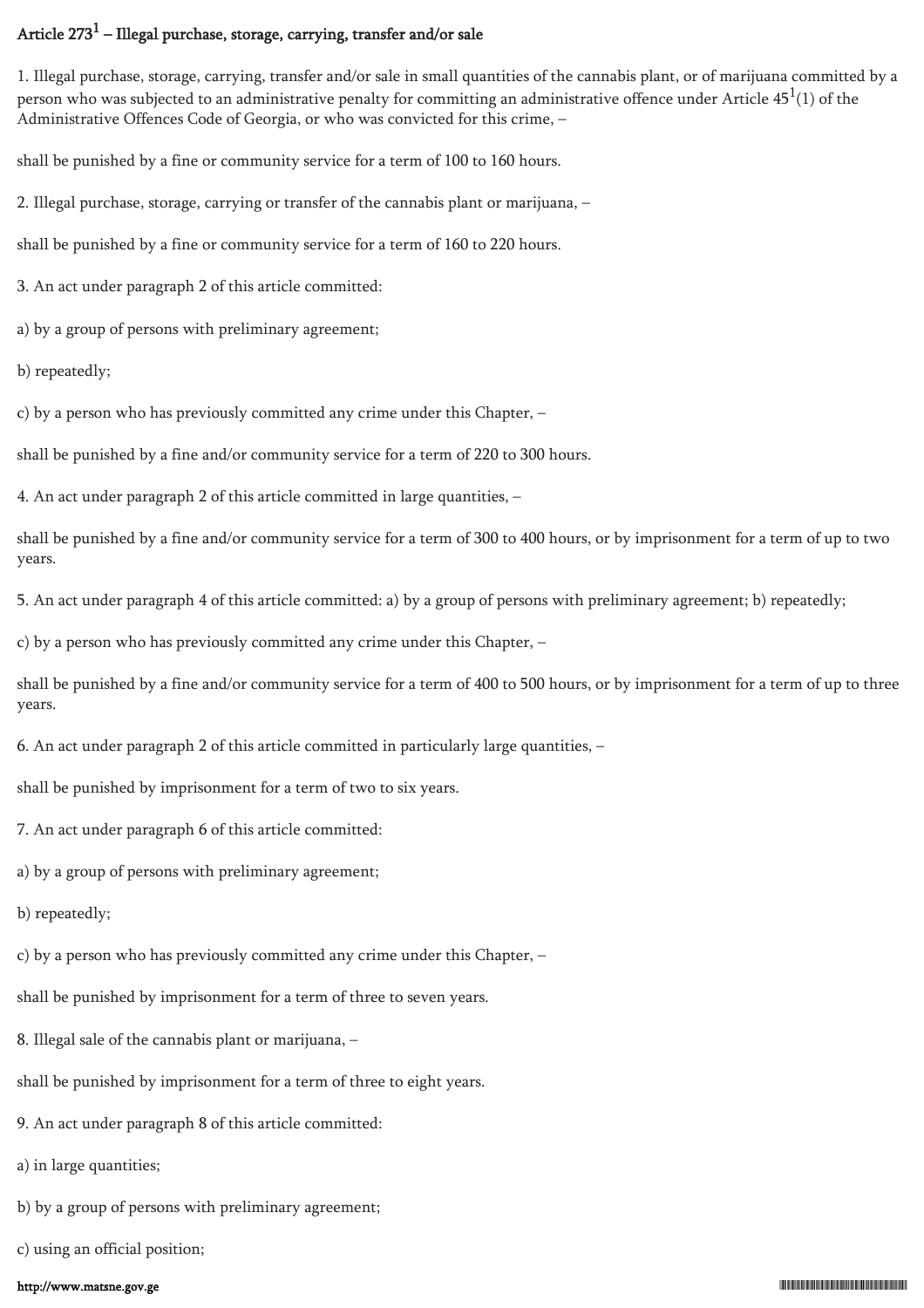d) repeatedly;

e) by a person who has previously committed any crime under this Chapter, –

shall be punished by imprisonment for a term of four to nine years.

10. An act under paragraph 8 of this article committed:

a) in particularly large quantities;

b) by an organised group of persons, –

shall be punished by imprisonment for a term of five to ten years.

#### Note:

1. The fine provided for in paragraph 1 of this article shall not be less than triple the amount of the fine defined by the respective article of the Administrative Offences Code of Georgia for the commission of the respective act.

2. The fine provided for in paragraph 2 of this article shall not be less than four times the amount of the fine defined by the respective article of the Administrative Offences Code of Georgia for the commission of the respective act.

3. The fine provided for in paragraph 3 of this article shall not be less than five times the amount of the fine defined by the respective article of the Administrative Offences Code of Georgia for the commission of the respective act.

4. The fine provided for in paragraph 4 of this article shall not be less than six times the amount of the fine defined by the respective article of the Administrative Offences Code of Georgia for the commission of the respective act.

5. The fine provided for in paragraph 5 of this article shall not be less than seven times the amount of the fine defined by the respective article of the Administrative Offences Code of Georgia for the commission of the respective act.

6. For an act provided for in paragraphs 2-10 of this article, a legal person shall be punished by liquidation or by deprivation of the right to carry out activities and a fine.

Law of Georgia No 1221 of 26 July 2017 – website, 28.7.2017

Ruling No 1/2/1282 of the Constitutional Court of Georgia of 27 April 2018 – website, 3.5.2018

Law of Georgia No 3775 of 30 November 2018 – website, 20.12.2018

#### Article 274 – Evasion of compulsory medical treatment

Persistent evasion by a drug addict of compulsory medical treatment in a special medical facility, –

shall be punished by imprisonment for up to one year.

#### CHAPTER XXXIV – Transport-related Crime

#### Article 275 – Violation of safety regulations or procedures for operating railway, water, air or cable transport traffic

1. Driving of a railway, water, air or cable transport under the influence of a narcotic/psychotropic/new psychoactive substance, –

shall be punished by a fine and/or imprisonment for a term of up to one year.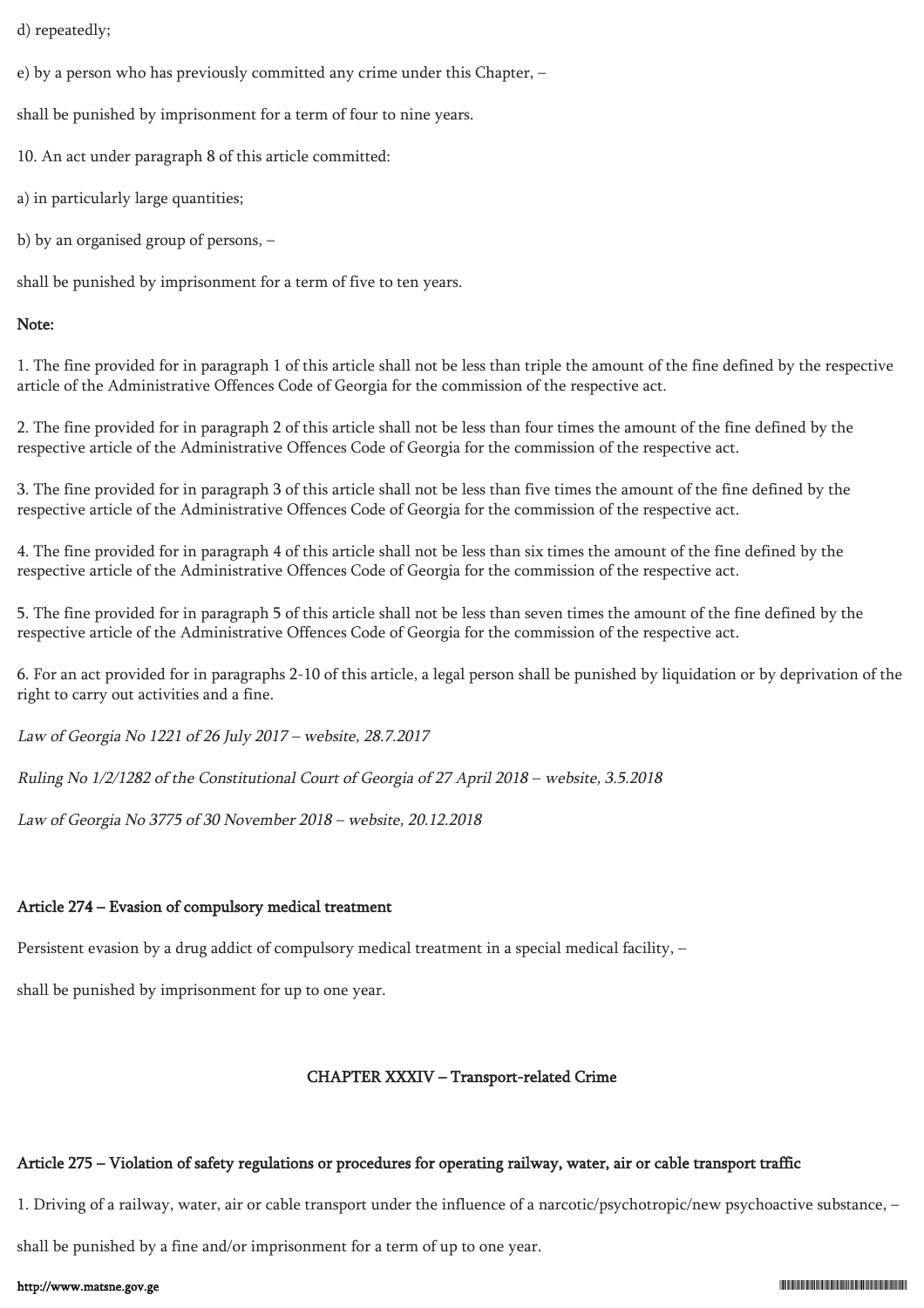2. Violation of safety regulations or procedures for operation of railway, water, air or cable transport traffic by a person specifically charged with the observance of these procedures that results in less serious or serious bodily injury, –

shall be punished by a fine or house arrest for a term of six months to two years, or by imprisonment for a term of two to five years, with or without deprivation of the right to hold an office or to carry out activities for up to three years.

3. The same act committed under the influence of alcohol or a narcotic/psychotropic/new psychoactive substance, –

shall be punished by imprisonment for a term of four to six years, with deprivation of the right to hold an office or to carry out activities for up to three years.

4. The act under paragraph 2 of this article that has resulted in the human's death, –

shall be punished by imprisonment for a term of five to seven years, with deprivation of the right to hold an office or to carry out activities for up to three years.

5. The same act committed under the influence of alcohol or a narcotic/psychotropic/new psychoactive substance, –

shall be punished by imprisonment for a term of six to nine years, with deprivation of the right to hold an office or to carry out activities for up to three years.

6. The act under paragraph 2 of this article that has resulted in the death of two or more people, –

shall be punished by imprisonment for a term of six to ten years, with deprivation of the right to hold an office or to carry out activities for up to three years.

7. The same act committed under the influence of alcohol or a narcotic/psychotropic/new psychoactive substance, –

shall be punished by imprisonment for a term of eight to twelve years, with deprivation of the right to hold an office or to carry out activities for a term of up to three years.

Law of Georgia No 292 of 5 May 2000 – LHG I, No 18, 15.5.2000, Art. 45

Law of Georgia No 458 of 30 June 2000 – LHG I, No 27, 17.7.2000, Art. 83

Law of Georgia No 2937 of 28 April 2006 – LHG I, No 14, 15.5.2006, Art. 90

Law of Georgia No 944 of 1 June 2017 – website, 20.6.2017

Law of Georgia No 3775 of 30 November 2018 – website, 20.12.2018

#### Article 276 – Violation of traffic safety rules or rules for operating transport

1. Driving of a motor car, streetcar, trolleybus, tractor or other mechanical transport under the influence of a narcotic, psychotropic or a new psychoactive substance, –

shall be punished by a fine and/or imprisonment for a term of up to one year.

2. Violation of traffic safety rules or rules for operating a motor car, streetcar, trolleybus, tractor or other mechanical transport by a person driving them that has resulted in a less serious bodily injury, –

shall be punished by a fine or house arrest for a term of six months to two years, and/or by imprisonment for a term of up to three years, with or without deprivation of the right to hold an office or to carry out activities for a term of up to three years.

3. The same act committed under the influence of alcohol or a narcotic/psychotropic/new psychoactive substance, –

shall be punished by imprisonment for a term of two to five years, with or without deprivation of the right to hold an office or to carry out activities for a term of up to three years.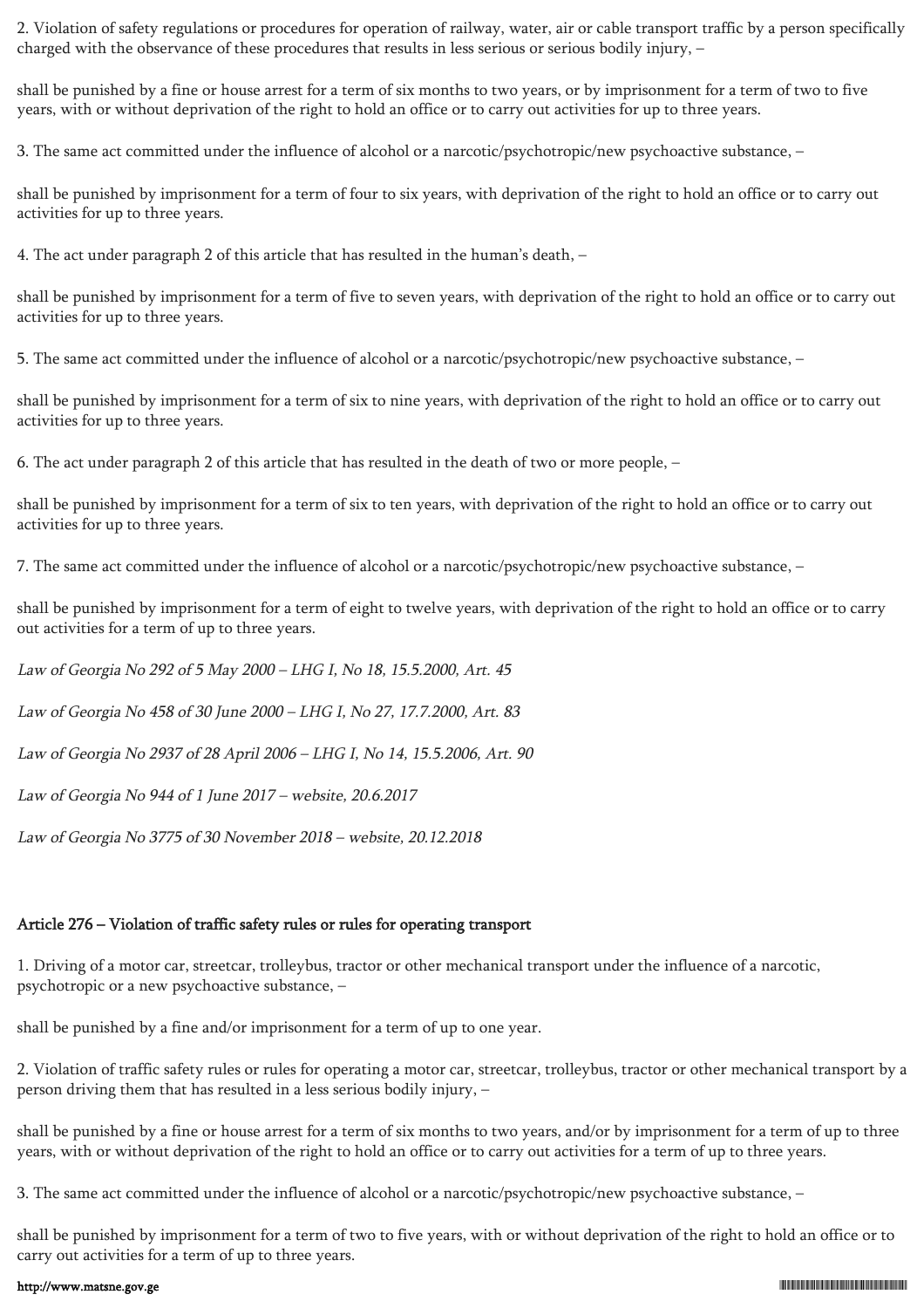4. An act under paragraph 2 of this article that has resulted in a serious bodily injury, –

shall be punished by a fine or imprisonment for a term of three to five years, with deprivation of the right to hold an office or to carry out activities for a term of up to three years.

5. The same act committed under the influence of alcohol or a narcotic/psychotropic/new psychoactive substance, –

shall be punished by imprisonment for a term of four to six years, with deprivation of the right to hold an office or to carry out activities for up to three years.

6. An act under paragraph 2 of this article that has resulted in the human's death, –

shall be punished by imprisonment for a term of four to seven years, with deprivation of the right to hold an office or to carry out activities for up to three years.

7. The same act committed under the influence of alcohol or a narcotic/psychotropic/new psychoactive substance, –

shall be punished by imprisonment for a term of six to nine years, with deprivation of the right to hold an office or to carry out activities for up to three years.

8. An act under paragraph 2 of this article that has resulted in the death of two or more people, –

shall be punished by imprisonment for a term of six to ten years, with deprivation of the right to hold an office or to carry out activities for up to three years.

9. The same act committed under the influence of alcohol or a narcotic/psychotropic/new psychoactive substance, –

shall be punished by imprisonment for a term of eight to twelve years, with deprivation of the right to hold an office or to carry out activities for up to three years.

#### Note:

1. The deprivation of the right to hold an office or to carry out activities shall be used as a measure of punishment when an act under Article 275 and/or this article of this Code is committed under the influence of alcohol.

2. Commission of an act under Article 275 of this Code and/or this article under the influence of a narcotic/psychotropic/new psychoactive substance shall be established on the basis of clinical and laboratory reports, while in the case of refusal to take a lab test, the aforementioned influence shall be established only on the basis of a clinical report.

Law of Georgia No 292 of 5 May 2000 – LHG I, No 18, 15.5.2000, Art. 45

Law of Georgia No 458 of 30 June 2000 – LHG I, No 27, 17.7.2000, Art. 83

Law of Georgia No 2937 of 28 April 2006 – LHG I, No 14, 15.5.2006, Art. 90

Law of Georgia No 944 of 1 June 2017 – website, 20.6.2017

Law of Georgia No 3775 of 30 November 2018 – website, 20.12.2018

### Article 277 – Poor quality repair of a vehicle, release for operation of malfunctioning transport

1. Poor quality repair of a vehicle, road, alarm system, communication equipment or other transport equipment, as well as release for operation of malfunctioning transport, committed by a person responsible for the technical state of the vehicle that results in less serious or serious bodily injury, –

shall be punished by a fine or house arrest for a term of six months to two years, or by imprisonment for a term of three years, with or without deprivation of the right to hold an office or to carry out activities for up to three years.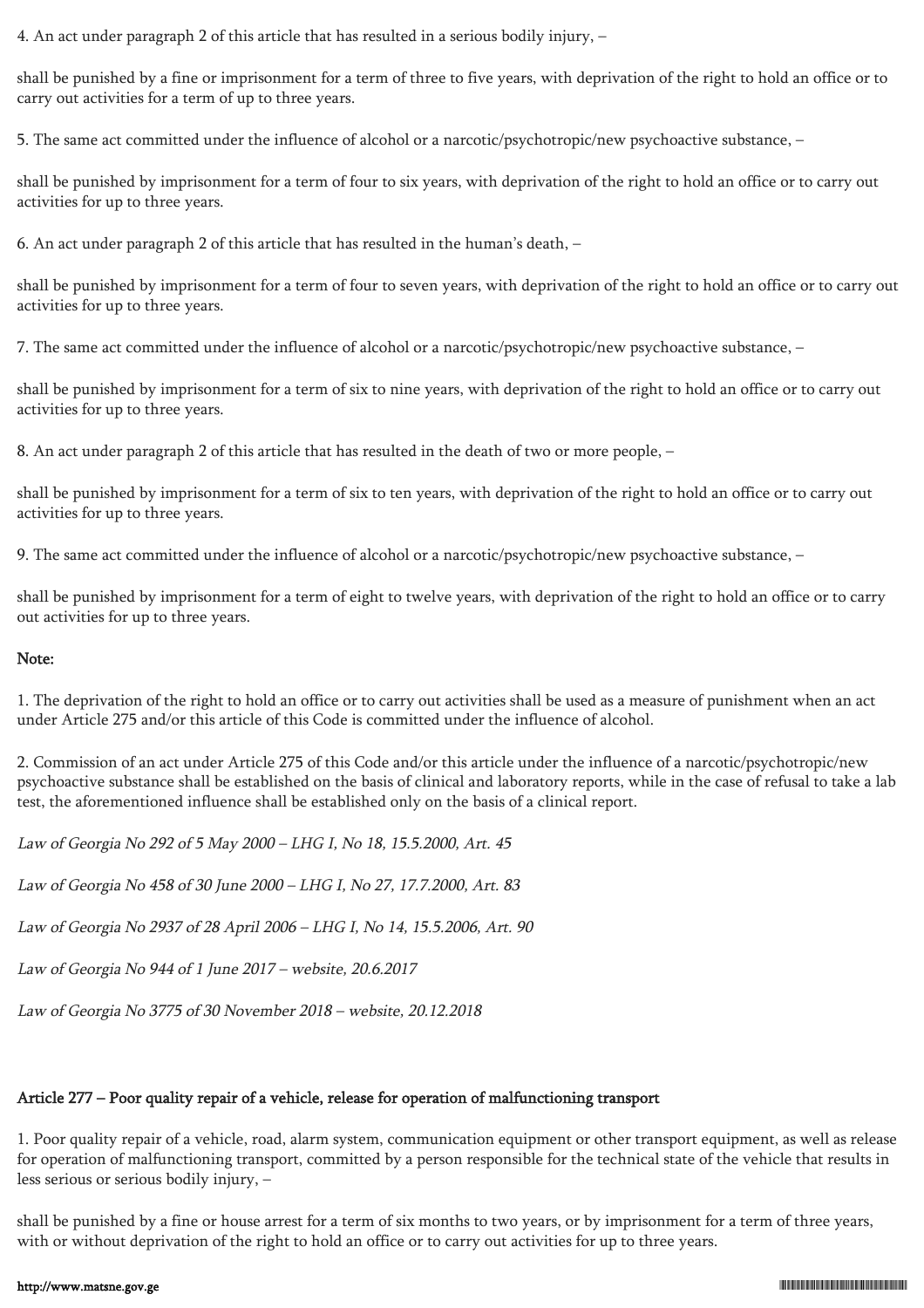2. The same act that resulted in loss of human's life, –

shall be punished by imprisonment for a term of three to seven years.

3. An act defined in paragraph 1 of this article that results in death of two or more persons, –

shall be punished by imprisonment for a term of six to ten years.

Law of Georgia No 458 of 30 June 2000 – LHG I, No 27, 17.7.2000, Art. 83

Law of Georgia No 2937 of 28 April 2006 – LHG I, No 14, 15.5.2006, Art. 90

Law of Georgia No 944 of 1 June 2017 – website, 20.6.2017

### Article 278 – Rendering a vehicle unusable

1. Damage, destruction or otherwise rendering unusable of a vehicle, road, alarm system or communication equipment or other equipment of a vehicle, as well as blockage of transport communication lines that results in less serious or serious bodily injury, –

shall be punished by a fine or imprisonment for a term of two to four years.

2. The same act that results in death, –

shall be punished by imprisonment for a term of three to seven years.

3. An act defined in paragraph 1 of this article that results in death of two or more persons, –

shall be punished by imprisonment for a term of six to ten years.

Law of Georgia No 458 of 30 June 2000 – LHG I, No 27, 17.7.2000, Art. 83

Law of Georgia No 2937 of 28 April 2006 – LHG I, No 14, 15.5.2006, Art. 90

### Article 279 – Leaving in danger by the captain of a ship

Leaving in danger by the captain of a ship of those who are perishing in a sea or other waterway, provided that the captain was able to provide aid to them without putting the ship, crew or passengers at serious risk, –

shall be punished by a fine or house arrest for a term of six months to two years, or by imprisonment for up to two years, with or without deprivation of the right to hold an office or to carry out activities for up to three years.

Law of Georgia No 944 of 1 June 2017 – website, 20.6.2017

## Article 280 – Violation of international flight rules

1. Failure to adhere to the allowed route, specified flight altitude, landing area, air gateways or other violations of international flight rules, –

shall be punished by a fine or house arrest for a term of six months to one year, or by imprisonment for up to one year, with or without deprivation of the right to hold an office or to carry out activities for up to three years.

2. The same act that has seriously endangered a populated area, –

shall be punished by house arrest for a term of six months to two years or imprisonment for up to two years, with deprivation of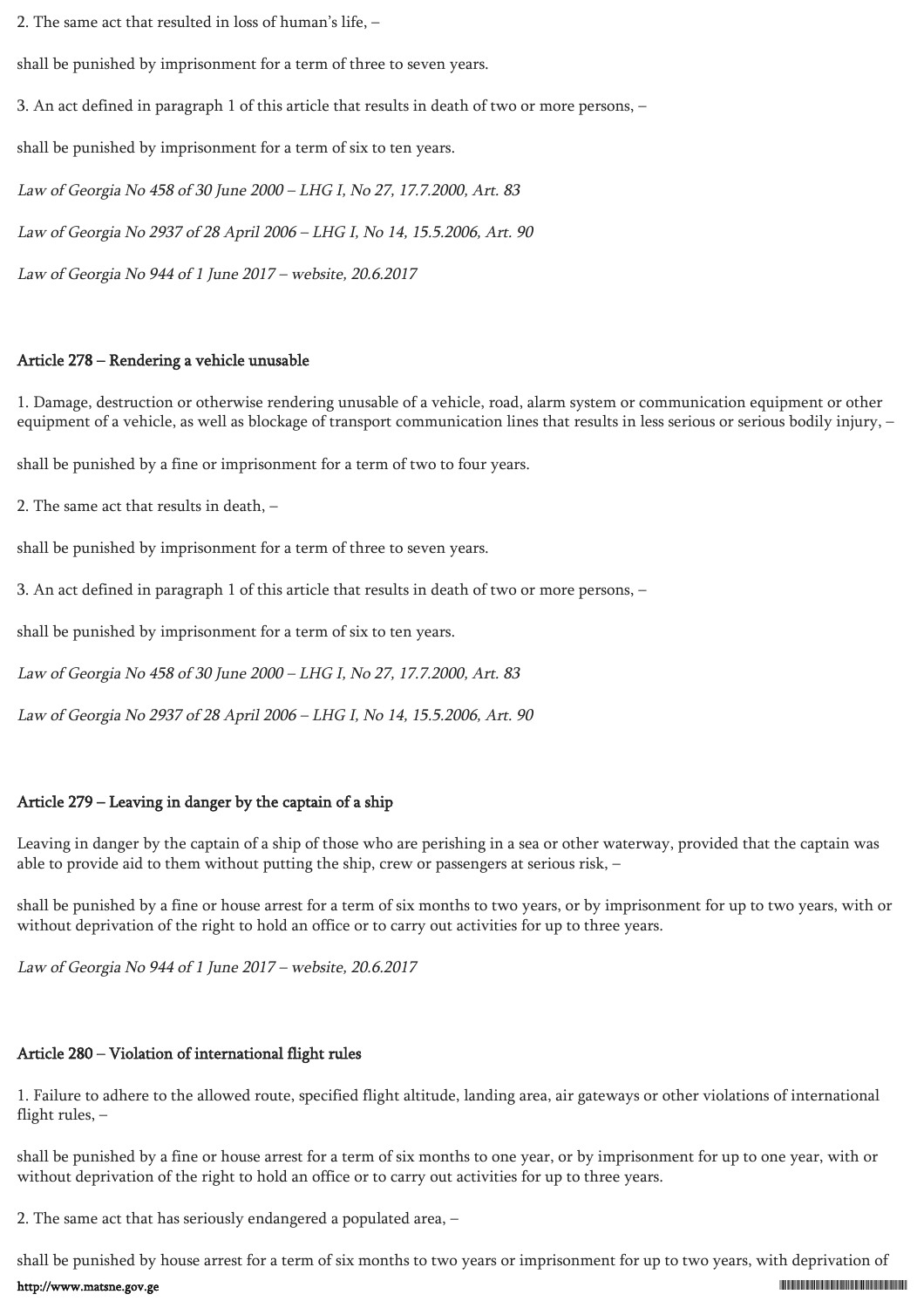the right to hold an office or carry out activities for up to three years.

Law of Georgia No 944 of 1 June 2017 – website, 20.6.2017

### Article 281 – Violation of traffic safety regulations

1. Violation of traffic safety regulations by a passenger, pedestrian or other participant of the traffic (except for a person under Article 275 or 276 of this Code) that resulted in a less serious or serious bodily injury, –

shall be punished by a fine or house arrest for a term of six months to two years, or by imprisonment for up to two years.

2. The same act that results in death by negligence, –

shall be punished by imprisonment for a term of two to four years.

3. An act defined in paragraph 1 of this article that results in negligent death of two or more persons, –

shall be punished by imprisonment for a term of five to nine years.

Law of Georgia No 458 of 30 June 2000 – LHG I, No 27, 17.7.2000, Art. 83

Law of Georgia No 2937 of 28 April 2006 – LHG I, No 14, 15.5.2006, Art. 90

Law of Georgia No 944 of 1 June 2017 – website, 20.6.2017

## Article 282 – Arbitrary stop of a train

1. Stopping a train without necessity that results in death or other grave consequences, –

shall be punished by imprisonment for a term of four to seven years.

2. The same act that results in death of two or more persons, –

shall be punished by imprisonment for a term of six to ten years.

Law of Georgia No 458 of 30 June 2000 – LHG I, No 27, 17.7.2000, Art. 83

Law of Georgia No 2937 of 28 April 2006 – LHG I, No 14, 15.5.2006, Art. 90

# Article 283 – Violation of safety regulations during the construction, operation and repair of a main pipeline

1. Violation of safety regulations during the construction, operation and repair of a main pipeline that resulted in a less serious or serious bodily injury, –

shall be punished by a fine or house arrest for a term of six months to two years, or by imprisonment for a term of up to three years, with or without deprivation of the right to hold an office or to carry out activities for up to three years.

2. The same act that resulted in loss of human's life, –

shall be punished by imprisonment for a term of two to five years.

3. An act defined in paragraph 1 of this article that has resulted in death of two or more persons, –

shall be punished by imprisonment for a term of six to nine years.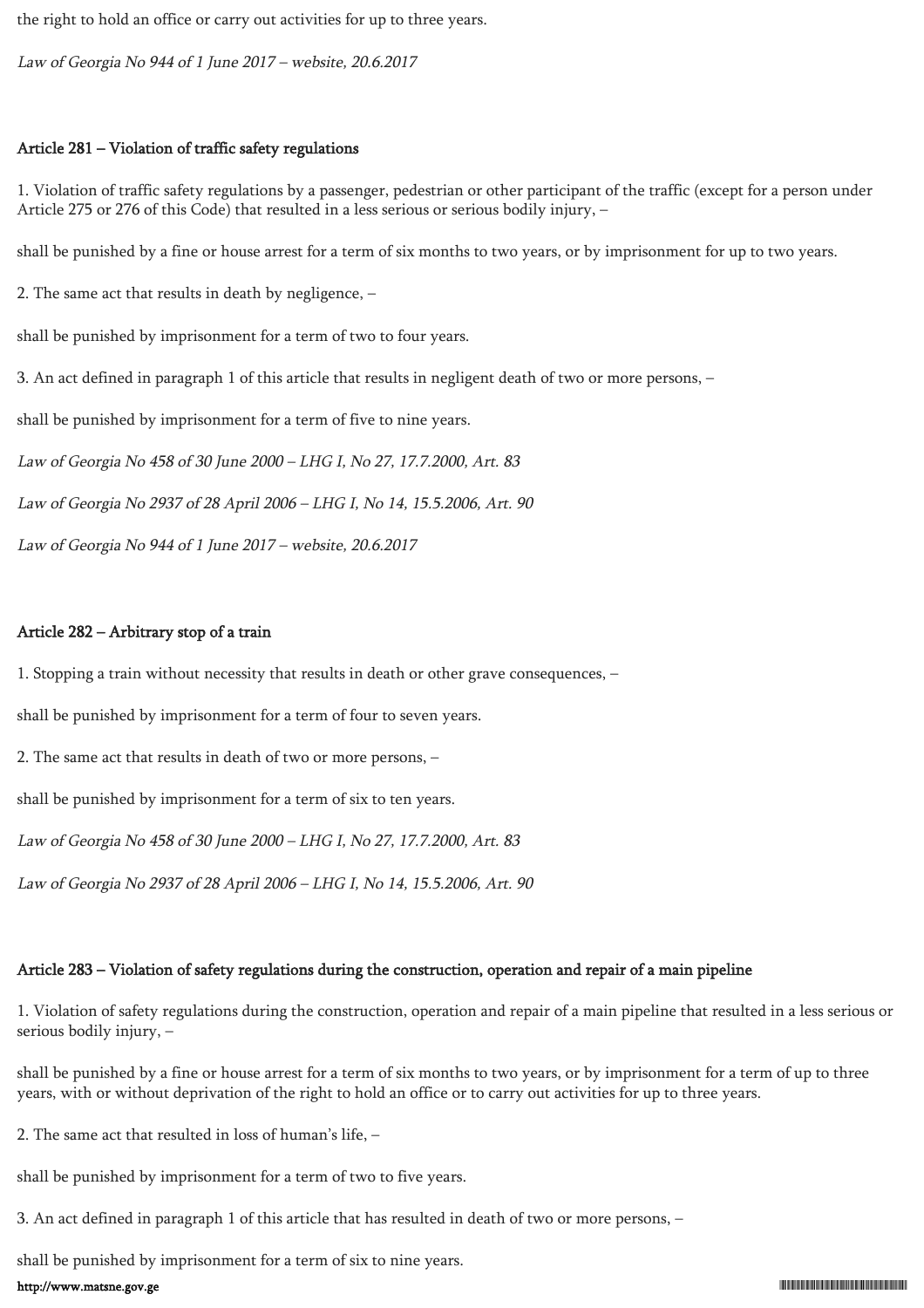Law of Georgia No 458 of 30 June 2000 – LHG I, No 27, 17.7.2000, Art. 83 Law of Georgia No 2937 of 28 April 2006 – LHG I, No 14, 15.5.2006, Art. 90 Law of Georgia No 944 of 1 June 2017 – website, 20.6.2017

#### CHAPTER XXXV – Cybercrime

Law of Georgia No 3619 of 24 September 2010 – LHG I, No 51, 29.9.2010, Art. 332

#### Article 284 – Unauthorised access to a computer system

1. Unauthorised access to a computer system, –

shall be punished by a fine or corrective labour for up to two years, or by imprisonment for the same term.

2. The same act:

a) committed by a group of persons with preliminary agreement;

b) committed using an official position;

c) committed repeatedly;

d) that has resulted in substantial damage, –

shall be punished by a fine or corrective labour for up to two years, or by imprisonment for a term of two to five years.

#### Note:

1. A computer system is any mechanism or a group of inter-connected mechanisms that automatically processes data (including personal computers, any equipment with a microprocessor, also a mobile phone) by means of software.

2. Computer data are any information displayed in any form that can be processed in the computer system, including software that ensures the operation of the computer system.

3. Unauthorised shall mean illegal, also those cases when the holder of the right has not, directly or indirectly, transferred the right to the person committing the act.

4. For the purposes of this Chapter, 'substantial damage' shall be considered damage exceeding GEL 2 000.

5. For the act specified in this article, a legal person shall be punished by a fine, with deprivation of the right to carry out activities, or by liquidation and a fine.

Law of Georgia No 292 of 5 May 2000 – LHG I, No 18, 15.5.2000, Art. 45

Law of Georgia No 458 of 30 June 2000 – LHG I, No 27, 17.7.2000, Art. 83

Law of Georgia No 2937 of 28 April 2006 – LHG I, No 14, 15.5.2006, Art. 90

Law of Georgia No 5940 of 19 March 2008 – LHG I, No 8, 28.3.2008, Art. 47

Law of Georgia No 3619 of 24 September 2010 – LHG I, No 51, 29.9.2010, Art. 332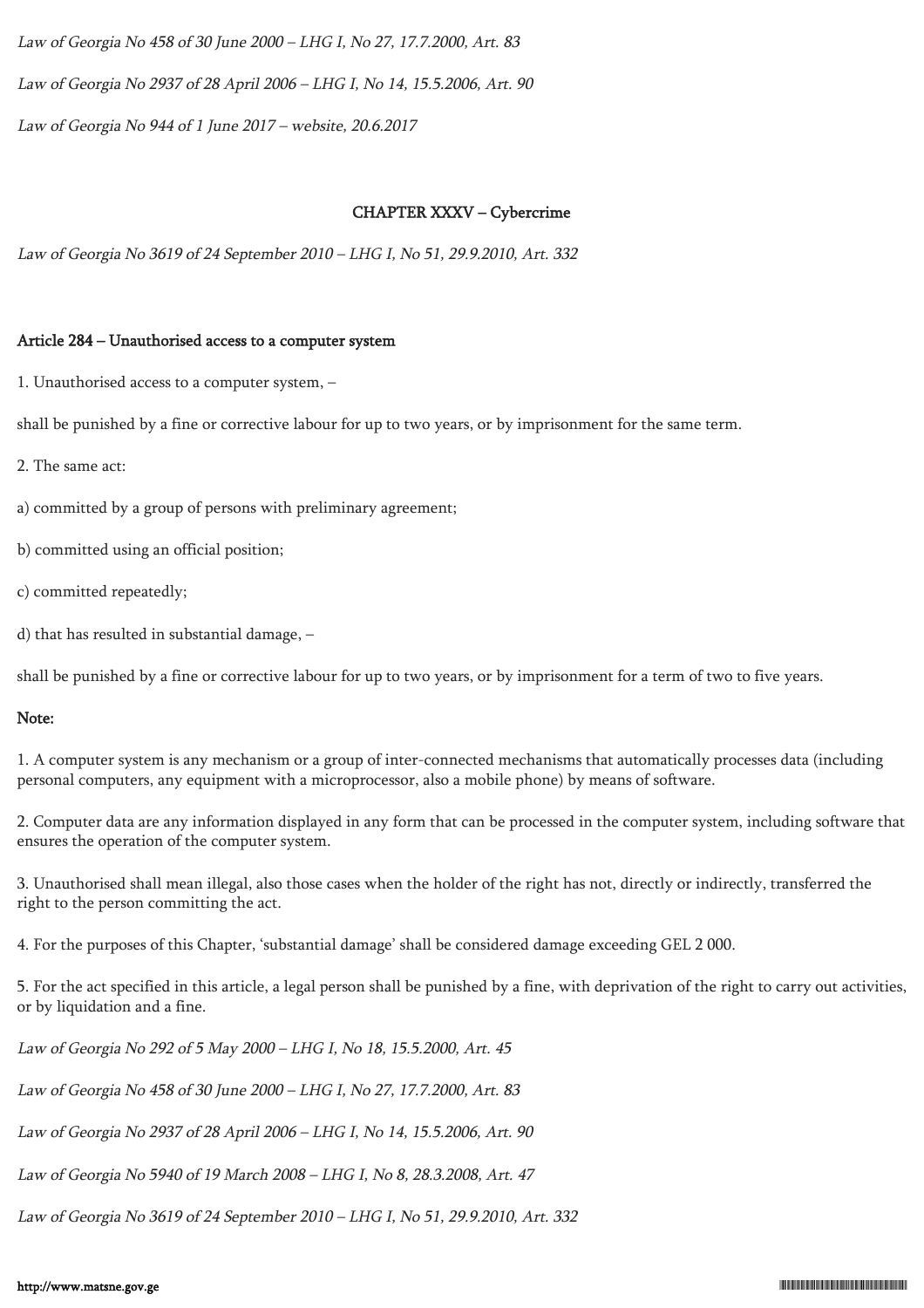#### Article 285 – Illegal use of computer data and/or computer systems

1. Unauthorised making, storage, sale, dissemination of software and/or other equipment, also of a password, access code to the computer system or of other similar data or provision of access to the above in any other way for the purpose of committing the offence defined in this Chapter and by Article 158 or 159 of this Code, –

shall be punished by a fine or corrective labour for up to two years and/or by imprisonment for up to three years.

- 2. The act defined in paragraph 1 of this article:
- a) committed by a group of persons with preliminary agreement;
- b) committed using an official position;
- c) committed repeatedly;
- d) that has resulted in substantial damage, –

shall be punished by a fine or corrective labour for up to two years, and/or by imprisonment for a term of three to six years.

Note: For the act specified in this article, a legal person shall be punished by a fine, with deprivation of the right to carry out activities, or by liquidation and a fine.

Law of Georgia No 458 of 30 June 2000 – LHG I, No 27, 17.7.2000, Art. 83

Law of Georgia No 3619 of 24 September 2010 – LHG I, No 51, 29.9.2010, Art. 332

Law of Georgia No 2378 of 2 May 2014 – website, 16.5.2014

#### Article 286 – Unauthorised handling of computer data and/or computer systems

1. Unauthorised damage, deletion, replacement or concealment of computer data, –

shall be punished by a fine or corrective labour for up to two years and/or by imprisonment for the same term.

2. The act defined in paragraph 1 of this article, also unauthorised insertion or transfer of computer data that has resulted in considerable and intentional disruption of the operation of a computer system, –

shall be punished by a fine or corrective labour for up to two years and/or by imprisonment for up to three years.

- 3. An act defined in paragraph 1 or 2 of this article:
- a) committed by a group of persons with preliminary agreement;
- b) committed using an official position;
- c) committed repeatedly;
- d) that has resulted in substantial damage, –

shall be punished by a fine or corrective labour for up to two years, or by imprisonment for a term of three to five years.

Note: For committing an act specified in this article, a legal person shall be punished by a fine, with deprivation of the right to carry out activities, or by liquidation and a fine.

Law of Georgia No 458 of 30 June 2000 – LHG I, No 27, 17.7.2000, Art. 83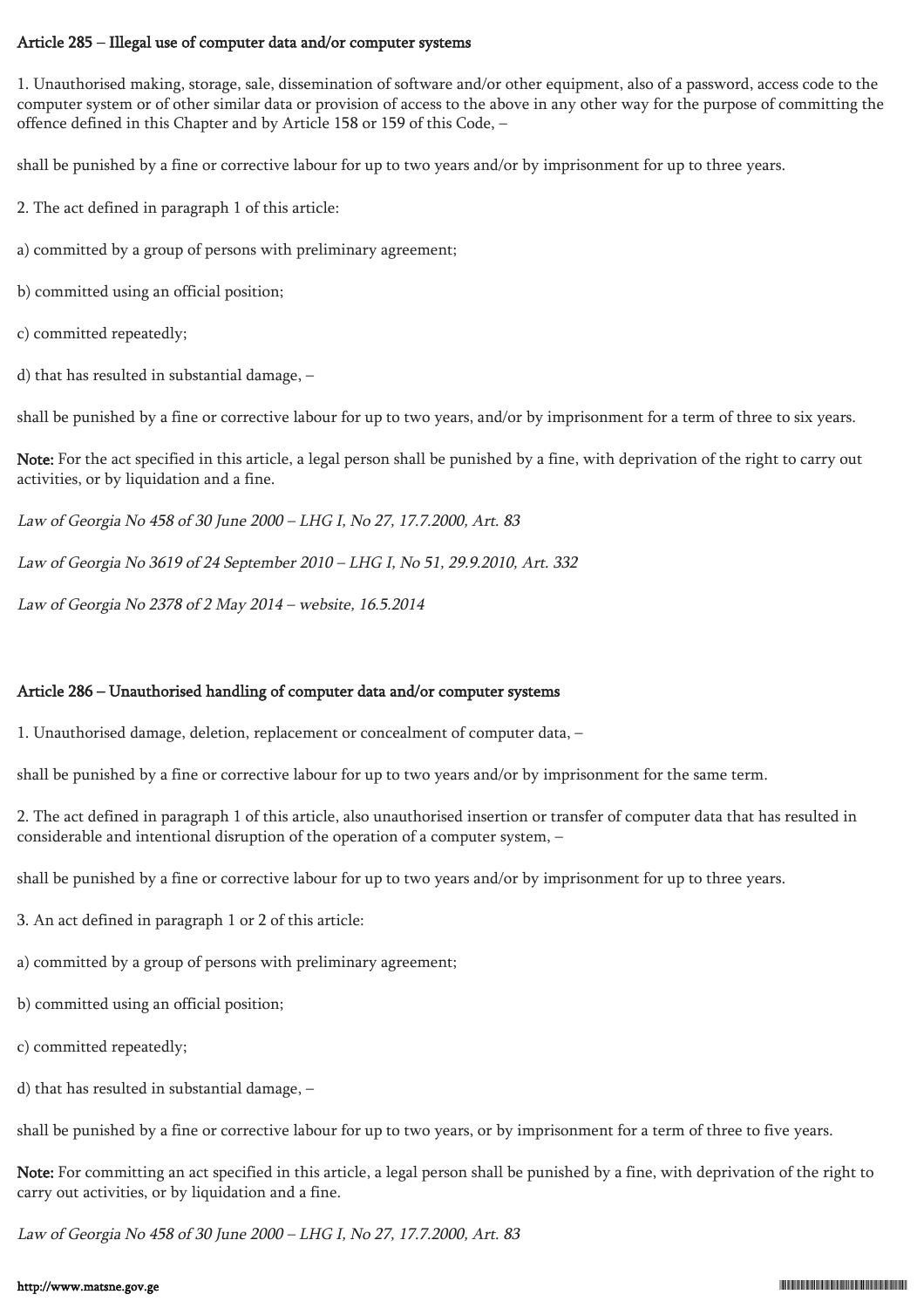Law of Georgia No 2937 of 28 April 2006 – LHG I, No 14, 15.5.2006, Art. 90

Law of Georgia No 3619 of 24 September 2010 – LHG I, No 51, 29.9.2010, Art. 332

#### SECTION TEN

#### CRIME AGAINST ENVIRONMENTAL PROTECTION AND NATURAL RESOURCE USE

#### CHAPTER XXXVI – Crime against Environmental Protection Rules

#### Article 287 – Breach of environmental protection rules when performing work

Breach of the rules for design, arrangement, reconstruction, construction, commissioning of industrial, agricultural, scientific or other facilities, or breach of environmental protection rules during their operation that has resulted in substantial deterioration of the radioactive background, harm to human health, mass destruction of fauna or flora or other grave consequences, –

shall be punished by a fine or imprisonment for a term of two to five years, with or without deprivation of the right to hold an office or to carry out activities for up to three years.

Law of Georgia No 458 of 30 June 2000 – LHG I, No 27, 17.7.2000, Art. 83

Law of Georgia No 2937 of 28 April 2006 – LHG I, No 14, 15.5.2006, Art. 90

## Article 287 $^{\rm 1}$  – Violation of the saw mill registration requirements

1. Installation of a round timber (log) sawing and/or thermal processing equipment (machine) and/or a device in a saw mill without registration, –

shall be punished by a fine or imprisonment for a term of up to one year.

2. The same act committed repeatedly, –

shall be punished by a fine and/or imprisonment for a term of one to two years.

Note: For committing the act under this article, a legal person shall be punished by liquidation or deprivation of the right to carry out activities for a term of up to three years.

Law of Georgia No 2197 of 20 April 2018 – website 10.5.2018

## Article 288 – Violation of the procedures for handling environmentally hazardous substances or waste

1. Violation of the procedures for handling toxic, bacteriological, chemical or environmentally hazardous substances or waste during their production, transport, disposal, storage, burying or use that could have substantially harmed human health or damaged the environment or resulted in other grave consequences, –

shall be punished by a fine or imprisonment for up to two years.

2. The same act that results in environmental contamination, poisoning or disease or harm to human health or mass destruction of fauna or flora, or committed during environmental emergency or in the area of ecological disaster, –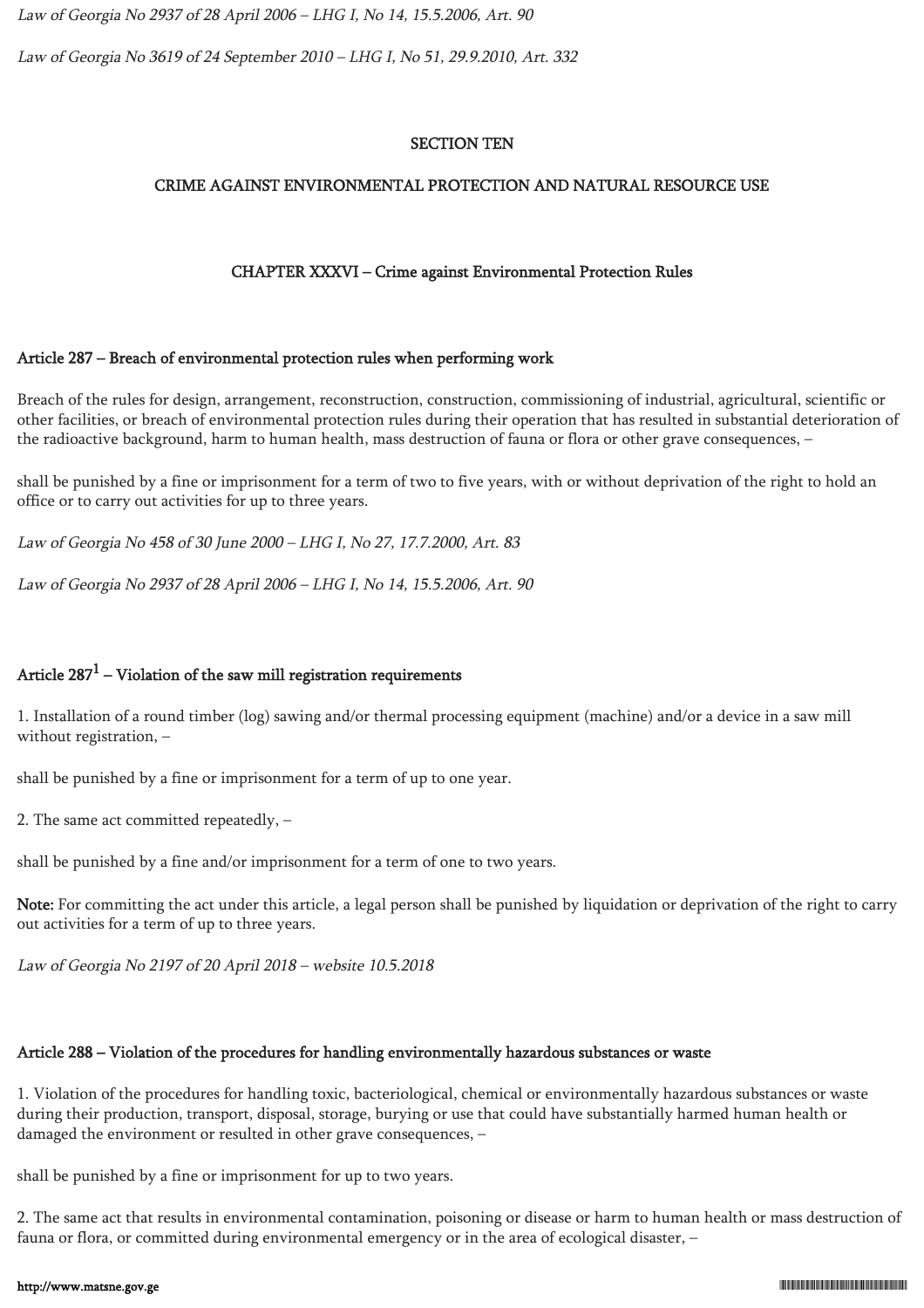shall be punished by imprisonment for a term of three to five years.

3. An act defined in paragraph 1 or 2 of this article that has resulted in death, or mass illness in humans, –

shall be punished by imprisonment for a term of five to eight years.

Law of Georgia No 458 of 30 June 2000 – LHG I, No 27, 17.7.2000, Art. 83

Law of Georgia No 2937 of 28 April 2006 – LHG I, No 14, 15.5.2006, Art. 90

#### Article 289 – Violation of the procedure for handling microbiological or other biological agents or toxins

1. Violation of the procedure for handling microbiological or other biological agents or toxins that results in injury of the human bodily, spread of epidemics or epizootic diseases or other grave consequences for the environment, –

shall be punished by a fine or imprisonment for up to three years, with or without deprivation of the right to hold an office or to carry out activities for up three years.

2. The same act that has resulted in death, –

shall be punished by imprisonment for a term of two to five years, with deprivation of the right to hold an office or to carry out activities for up to three years.

Law of Georgia No 458 of 30 June 2000 – LHG I, No 27, 17.7.2000, Art. 83

## Article  $289<sup>1</sup>$  – Violation of the procedures in the use of living genetically modified organisms

1. Violation of safety norms for transportation of living genetically modified organisms that has resulted in injury to human health and/or other grave consequences for the environment and biodiversity, –

shall be punished by a fine or imprisonment for up to one year, with deprivation of the right to carry out activities for up to two years.

2. Use of living genetically modified organisms within a closed system without the appropriate licence, which has resulted in injury to human health and/or other grave consequences for the environment and biodiversity, –

shall be punished by a fine or imprisonment for up to two years, with confiscation of property.

3. Introduction of living genetically modified organisms into the environment and/or their placement in the market network, –

shall be punished by imprisonment from three to five years, with or without deprivation of the right to carry out activities.

Note: For an act defined in this article, a legal person shall be punished by liquidation or deprivation of the right to carry out activities.

Law of Georgia No 2661 of 18 September 2014 – website, 2.10.2014

Law of Georgia No 4801 of 2 March 2016 – website 22.3.2016

### Article 290 – Violation of the veterinary-related legislation of Georgia

1. Violation of the veterinary-related legislation of Georgia that has resulted in the spread of epizootic diseases or other grave consequences, –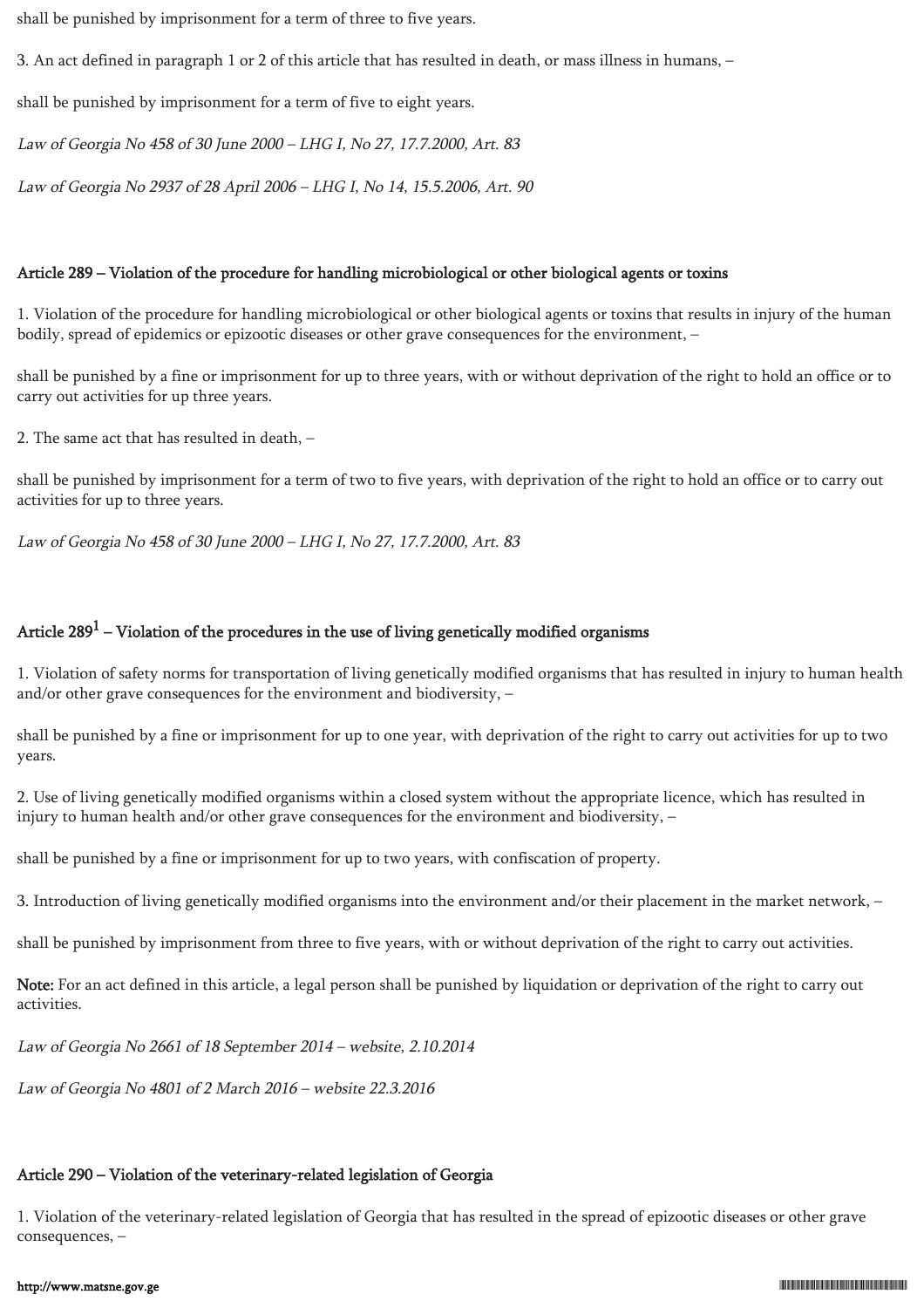shall be punished by a fine or corrective labour for up to one year, or by imprisonment for a term of up to two years.

2. Violation of the veterinary-related legislation of Georgia that results in the spread of epizootic, zoonotic, zooanthroponotic diseases or other grave consequences, –

shall be punished by deprivation of the right to hold an office or carry out activities for up to three years, or by corrective labour for up to two years or by imprisonment for up to three years.

Law of Georgia No 458 of 30 June 2000 – LHG I, No 27, 17.7.2000, Art. 83

Law of Georgia No 548 of 28 October 2004 – LHG I, No 33, 12.11.2004, Art. 153

### Article 291 – Breach of water use rules

Unauthorised seizure of water or unauthorised performance of hydraulic works on public networks, as well as other breach of water use rules that has resulted in considerable damage, –

shall be punished by a fine or corrective labour for up to one year, with or without deprivation of the right to hold an office or to carry out activities for up to three years.

Law of Georgia No 5642 of 27 December 2011 – website, 12.1.2012

Law of Georgia No 472 of 25 March 2013 – website, 5.4.2013

#### Article 292 – Water contamination

1. Contamination, littering, drying out of or exerting other negative influence on a water body that may endanger public health, reduce the fish supply, deteriorate the water supply conditions and physical, chemical and biological properties of water, reduce the natural self-cleaning ability, disrupt the hydrological and hydrogeological regime, –

shall be punished by a fine or corrective labour for up to one year, or by imprisonment for up to one year, with or without deprivation of the right to hold an office or to carry out activities for up to three years.

2. The same act that has harmed human health or resulted in mass destruction of fauna or flora, also the same act committed in the territory of the state reserve or protected area or during environmental emergency or in a zone of ecological disaster, –

shall be punished by a fine or corrective labour for up to two years, or by imprisonment for up to three years.

3. The act defined in paragraph 1 or 2 of this article that has resulted in death or other grave consequences, –

shall be punished by imprisonment for a term of two to five years.

Law of Georgia No 458 of 30 June 2000 – LHG I, No 27, 17.7.2000, Art. 83

Law of Georgia No 2937 of 28 April 2006 – LHG I, No 14, 15.5.2006, Art. 90

## Article 293 – Contamination of the sea

1. Illegal discharge into the sea from a ship, other floating facility, platform or other structure artificially constructed in the sea of substances harmful to human health or to living marine organisms, or other waste or materials, as well as contamination of the sea in violation of the procedure for their burial (of waste) that endangers human health or living marine organisms, or interferes with the lawful use of the sea, committed after an administrative penalty for such act has been imposed, –

shall be punished by a fine or corrective labour for up to one year, with deprivation of the right to hold an office or to carry out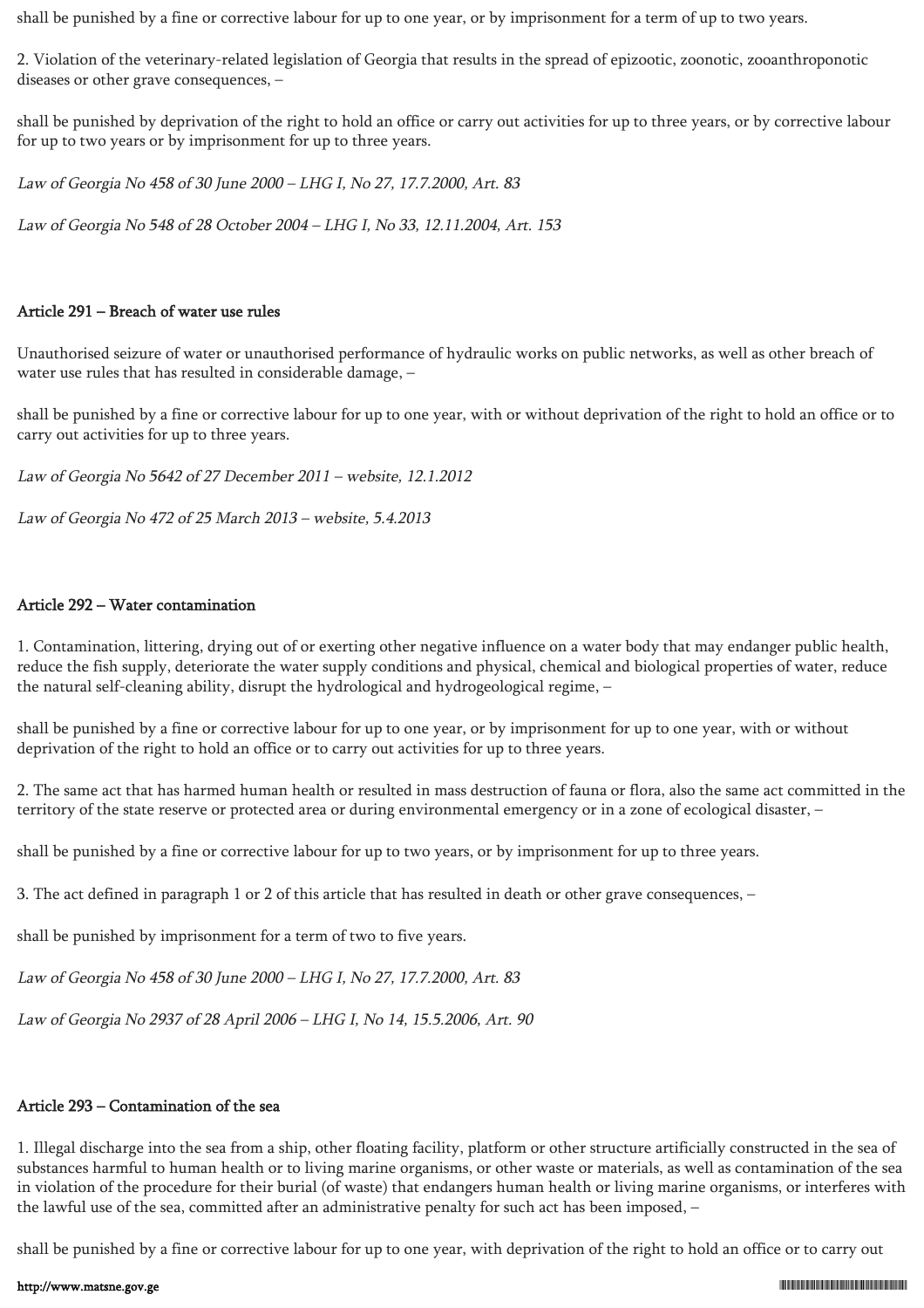activities for up to three years.

2. Illegal discharge into the sea from the land or aircraft of substances harmful to human health or to living marine organisms, or other waste or materials, as well as contamination of the sea in violation of the procedure for their burial that endangers human health or living marine organisms, or interferes with the lawful use of the sea, –

shall be punished by a fine or corrective labour for up to one year, with or without deprivation of the right to hold an office or to carry out activities for up to three years.

3. An act defined in paragraphs 1 and 2 of this article that seriously damages human health, fauna, the fish supply or other living organisms of the water, a recreation area or other good protected by law, –

shall be punished by a fine or corrective labour for up to two years, or by imprisonment for up to three years, with deprivation of the right to hold an office or to carry out activities for up to three years.

4. An act defined in paragraphs 1, 2 and 3 of this article that results in death, –

shall be punished by imprisonment for a term of two to five years.

Law of Georgia No 458 of 30 June 2000 – LHG I, No 27, 17.7.2000, Art. 83

Law of Georgia No 1627 of 4 July 2002 – LHG I, No 23, 24.7.2002, Art. 113

### Article 294 – Failure to report a discharge into the sea of substances harmful to human health or to living marine organisms, or of other waste or materials, by a person whose duty is to report such actions

Failure of a duly authorised official of a ship, other floating facility, aircraft, platform or other structure artificially constructed in the sea to notify the administration of the nearest sea port, or in the case of discharge for the purpose of burial, to additionally notify an organisation issuing permits for a discharge, of the fact that within Georgia's inner sea or territorial waters or in the open sea a discharge is being prepared or has already been carried out due to extreme necessity or there has been unavoidable loss of hazardous substances that are harmful to human health or living marine organisms, or of such mixtures that contain such hazardous substances in excess of the norm, or of other waste or materials that may harm the recreational area or interfere with the lawful use of the sea, –

shall be punished by a fine or corrective labour for up to one year, with or without deprivation of the right to hold an office or to carry out activities for up to three years.

#### Article 295 – Contamination of ambient air

1. Breach of the rules for the emission of hazardous substances into the ambient air and for the operation of cleaning equipment, structure or other facility that has considerably deteriorated the quality of the ambient air, –

shall be punished by a fine or corrective labour for up to one year, or by imprisonment for up to two years, with or without deprivation of the right to hold an office or to carry out activities for up to three years.

2. The same act that results in damage to human health, –

shall be punished by a fine or corrective labour for a term of one to two years, or by imprisonment for up to two years.

3. An act defined in paragraph 1 of this article that results in death, –

shall be punished by imprisonment for a term of two to five years.

Law of Georgia No 458 of 30 June 2000 – LHG I, No 27, 17.7.2000, Art. 83

Law of Georgia No 2937 of 28 April 2006 – LHG I, No 14, 15.5.2006, Art. 90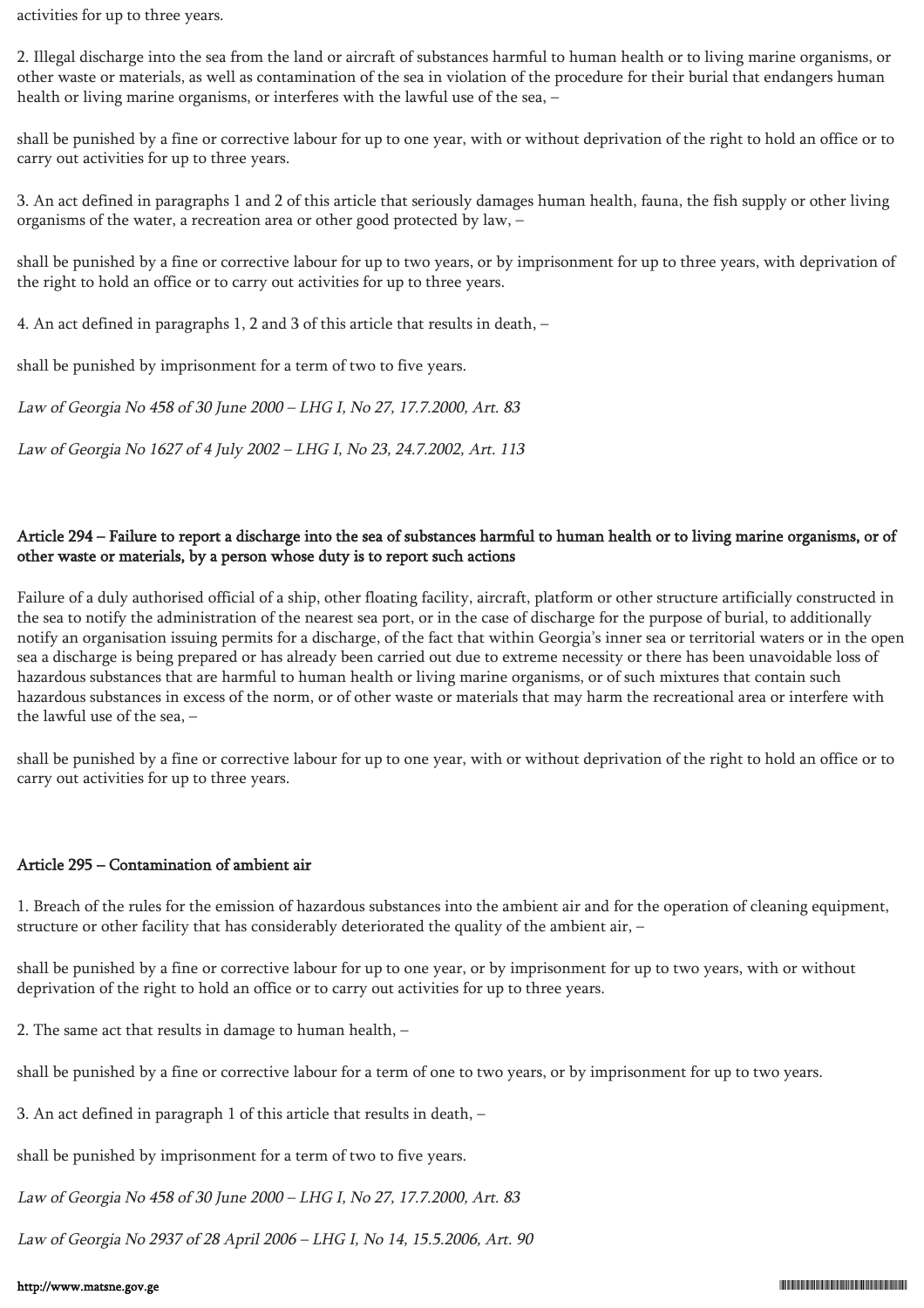#### Article 296 – Violation of the legislation related to Georgia's continental shelf, territorial waters or the Special Economic Zone

1. Unlawful erection of structures on the continental shelf, in the territorial waters or adjacent zones of Georgia, unlawful establishment of a safety zone around an artificial island, structure or equipment around the above structures or in the Special Economic Zone, or violation of the safety regulations for construction, reconstruction, operation, protection, demolition or conservation of the structures, or for sea navigation after an administrative penalty for such violation has been imposed, –

shall be punished by a fine or corrective labour for up to one year, with or without deprivation of the right to hold an office or to carry out activities for up to three years.

2. Exploration or prospecting of the continental shelf or the Special Economic Zone of Georgia without appropriate permission or the exploitation of their natural resources after an administrative penalty for the same violation has been imposed, –

shall be punished by a fine or corrective labour for up to two years, with deprivation of the right to hold an office or to carry out activities for up to three years.

Law of Georgia No 1627 of 4 July 2002 – LHG I, No 23, 24.7.2002, Art. 113

#### Article 297 – Making land unfit for use

1. Poisoning, degradation or making land otherwise unfit for use with harmful substances during entrepreneurial, economic or other activities caused by the breach of the procedure for handling fertilisers, plant growth stimulants, pesticides, other chemical or biological substances during their storage, use or transport that results in damage to human health or damage of the environment, –

shall be punished by a fine or corrective labour for up to three years, with or without deprivation of the right to hold an office or to carry out activities for up to three years.

2. The same act committed during environmental emergency or in a zone of ecological disaster which made a significant area of the land unfit for use, –

shall be punished by house arrest for a term of six months to two years or imprisonment for a term of up to three years.

3. An act defined in paragraph 1 or 2 of this article that results in death, –

shall be punished by imprisonment for a term of two to five years.

Law of Georgia No 458 of 30 June 2000 – LHG I, No 27, 17.7.2000, Art. 83

Law of Georgia No 944 of 1 June 2017 – website, 20.6.2017

#### Article 298 – Violation of the procedure for use or protection of mineral resources

Breach of the procedure for using or protecting mineral resources during the design, arrangement, reconstruction, demolition, commissioning or operation of a mining enterprise or underground structure, as well as unauthorised construction in the proximity of an area where the mineral resources are located that results in substantial damage, –

shall be punished by a fine or corrective labour for of up to two years, with deprivation of the right to hold an office or to carry out activities for up to three years.

Law of Georgia No 458 of 30 June 2000 – LHG I, No 27, 17.7.2000, Art. 83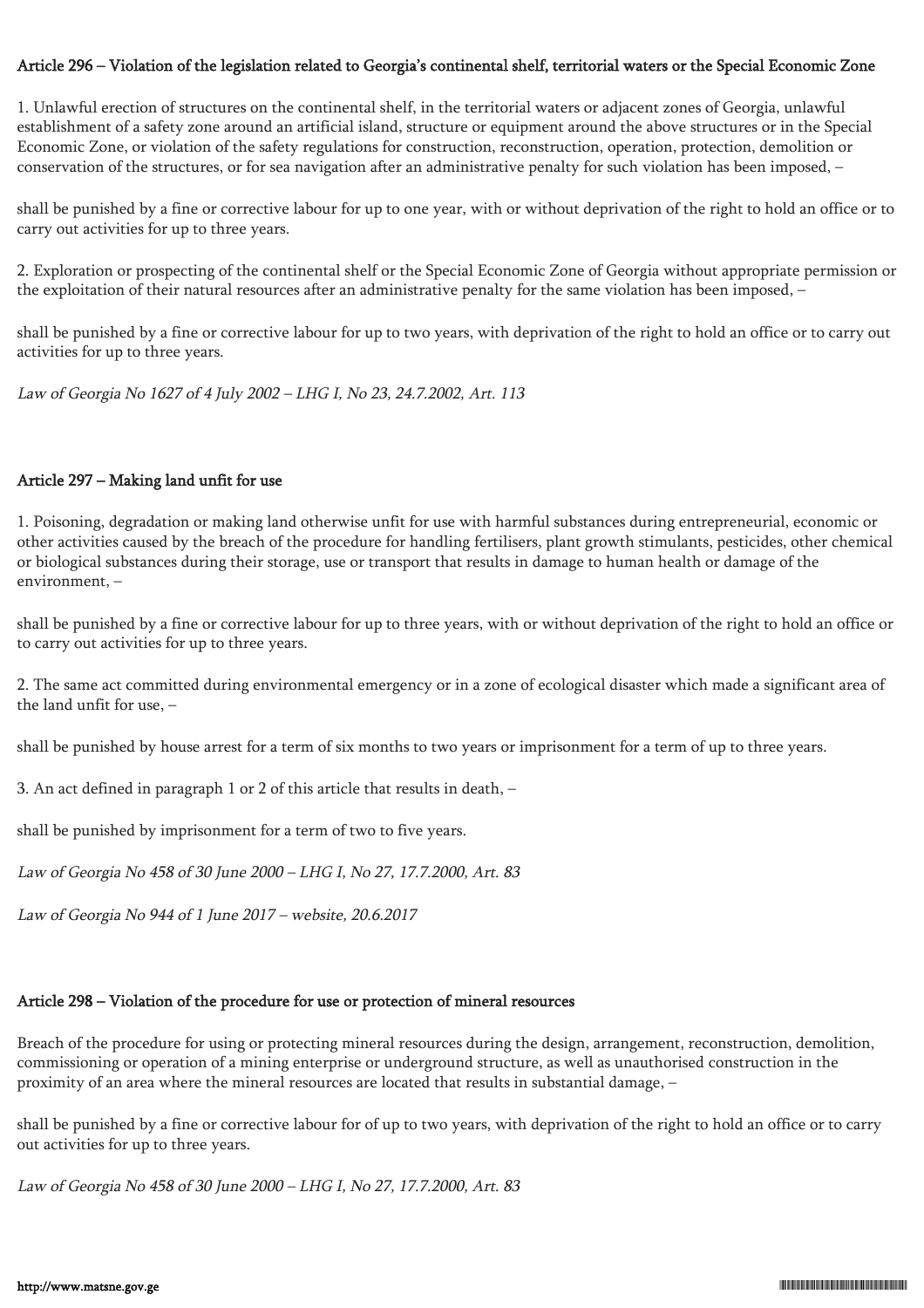#### Article 299 – Use of mineral resources without an appropriate licence

1. Use of mineral resources (except for fresh groundwater) without an appropriate licence, committed after an administrative penalty for such an act was imposed, or use of mineral resources without an appropriate licence that has resulted in substantial damage, –

shall be punished by a fine or imprisonment for a term of one to three years.

2. The same act committed repeatedly, –

shall be punished by a fine or imprisonment for a term of three to five years.

Law of Georgia No 1893 of 22 October 2009 – LHG I, No 33, 9.11.2009, Art. 212

Law of Georgia No 2197 of 20 April 2018 – website 10.5.2018

### Article 300 – Illegal fishing

1. Fishing using electric current, an electric-shock device or other prohibited means, explosive or poisonous substance, other means of mass destruction of fish or other living organisms of water, or illegally fish or other living organisms of water from a water craft with the total capacity of 100 tons or less and with the length exceeding 8 meters, or with the total capacity of more than 100 tons using fish-catching devices, or catching of fish or other living organisms of water included in the Red List of Georgia, after an administrative penalty for such violation has been imposed, –

shall be punished by a fine or corrective labour for up to six months, or by imprisonment for up to one year.

2. Fishing using electric current, an electric-shock device or other prohibited means, explosive or poisonous substances, other means for mass destruction of fish or other living organisms of the water, or catching of fish or other living organisms of the water included in the Red List of Georgia that results in considerable damage, –

shall be punished by a fine or corrective labour for up to one year, or by imprisonment for up to two years.

3. Fishing using electric current, an electric-shock device or other prohibited means, explosive or poisonous substances, other means of mass destruction of fish or other living organisms of the water, or from a water craft with the total capacity of 100 tons or less and with the length exceeding 8 meters, or with the total capacity of more than 100 tons using fish-catching devices, committed during the prohibited period or in the prohibited area or during environmental emergency or in the area of ecological disaster or in the territory of the state reserve, strict protection zone of nature of the national park, of a natural monument, of a zone of the nucleus of a biosphere reserve (strict nature reserve) or of a world heritage site, –

shall be punished by a fine or corrective labour for up to two years, or by imprisonment for up to three years.

Law of Georgia No 458 of 30 June 2000 – LHG I, No 27, 17.7.2000, Art. 83

Law of Georgia No 1627 of 4 July 2002 – LHG I, No 23, 24.7.2002, Art. 113

Law of Georgia No 2937 of 28 April 2006 – LHG I, No 14, 15.5.2006, Art. 90

Law of Georgia No 2477 of 25 December 2009 – LHG I, No 50, 31.12.2009, Art. 395

Law of Georgia No 5170 of 28 October 2011 – website, 11.11.2011

Law of Georgia No 724 of 12 June 2013 – website, 3.7.2013

# Article 301 – Illegal hunting

1. Hunting without appropriate permission, or in prohibited areas or during a prohibited period or using prohibited weapons or other means that results in substantial damage, –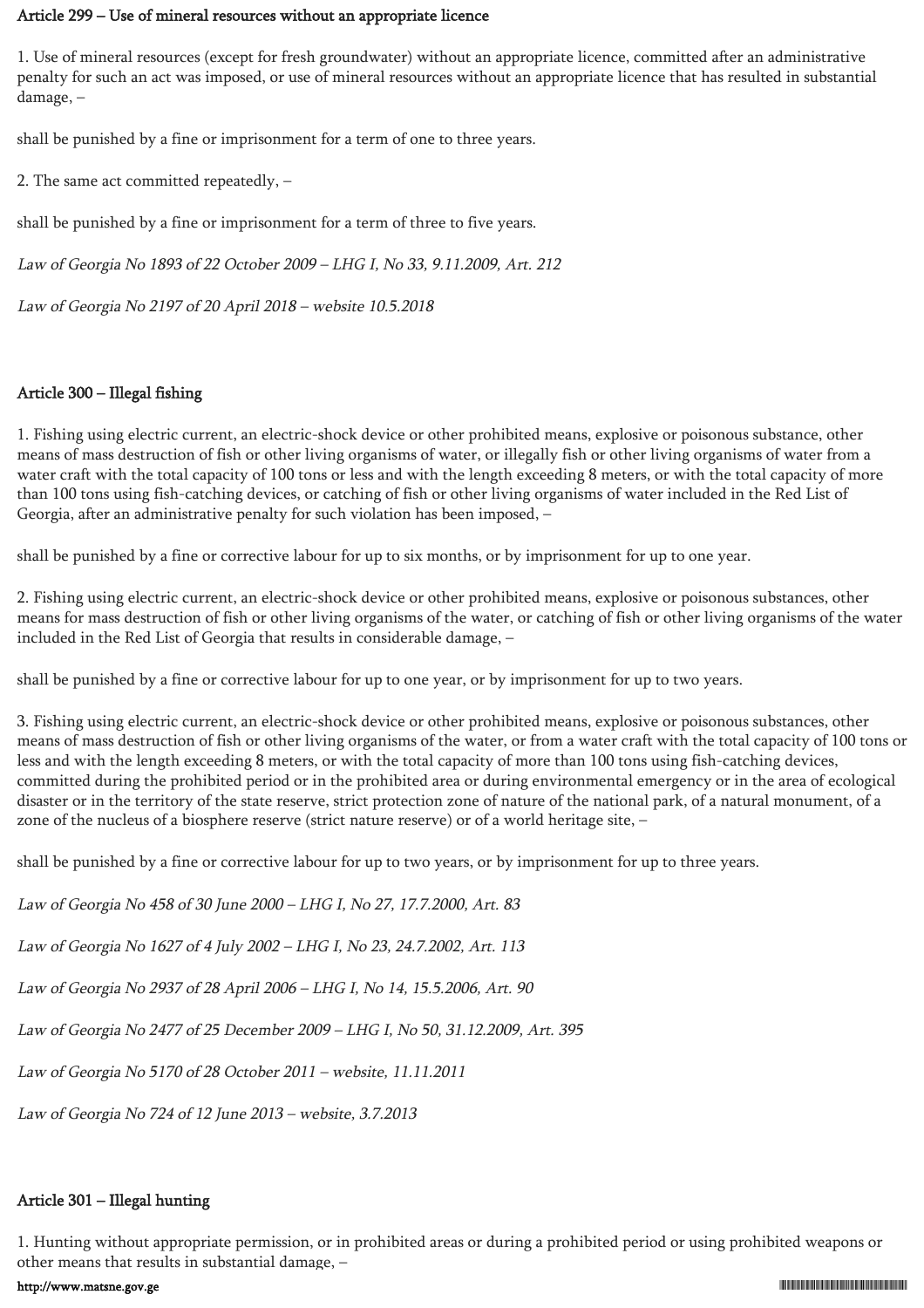shall be punished by a fine or corrective labour for up to two years, or by imprisonment for up to one year, with or without deprivation of the right to hold an office or to carry out activities for up to three years.

2. Hunting in the state reserve or other protected area where it is completely prohibited, or hunting using a mechanical transport or mass destruction device, or hunting for the animals and birds either included in the Red List of Georgia or being in a helpless condition, also hunting during environmental emergency or in the area of ecological disaster, –

shall be punished by a fine or corrective labour for up to two years, or by imprisonment for up to three years, with deprivation of the right to hold an office or to carry out activities for up to three years.

Law of Georgia No 2937 of 28 April 2006 – LHG I, No 14, 15.5.2006, Art. 90

Law of Georgia No 5201 of 8 November 2011 – website, 14.11.2011

Law of Georgia No 472 of 25 March 2013 – website, 5.4.2013

### Article 302 – Destruction of the habitat of the endangered wild animals or wild plants that have been included in the Red List of Georgia

1. Destruction of the natural habitat or breeding ground of endangered wild animals or wild plants that have been included in the Red List of Georgia, or use for other purposes of the places where the species included in the Red List of Georgia naturally dwell or grow that has through negligence created the risk of extinction of the species of plants or animals in those areas, –

shall be punished by a fine or house arrest for a term of six months to two years, or by imprisonment for up to three years, with deprivation of the right to hold an office or to carry out activities for up to three years.

2. The same act that results in the extinction through negligence of the endangered wild animals or wild plants that have been included in the Red List of Georgia, –

shall be punished by a fine or imprisonment for a term of two to five years, with deprivation of the right to hold an office or to carry out activities for up to three years.

Law of Georgia No 458 of 30 June 2000 – LHG I, No 27, 17.7.2000, Art. 83

Law of Georgia No 2386 of 6 June 2003 – LHG I, No 19, 1.7.2003, Art. 133

Law of Georgia No 2937 of 28 April 2006 – LHG I, No 14, 15.5.2006, Art. 90

Law of Georgia No 944 of 1 June 2017 – website, 20.6.2017

### Article 302 $^1$  – Illegal export, import, re-export or introduction from the sea of living or non-living specimens of the species, or parts or derivatives of the species included in the Appendices to the Convention on International Trade in Endangered Species of Wild Fauna and Flora (CITES)

Illegal export, import, re-export or introduction from the sea of a living or non-living specimen of a species, or a part or derivative of the species included in the Appendices to the Convention on International Trade in Endangered Species of Wild Fauna and Flora (CITES), committed by an organised group of persons, –

shall be punished by imprisonment for a term of two to four years.

Law of Georgia No 4030 of 22 December 2018 – website 31.12.2018

#### Article 303 – Illegal felling of trees and bushes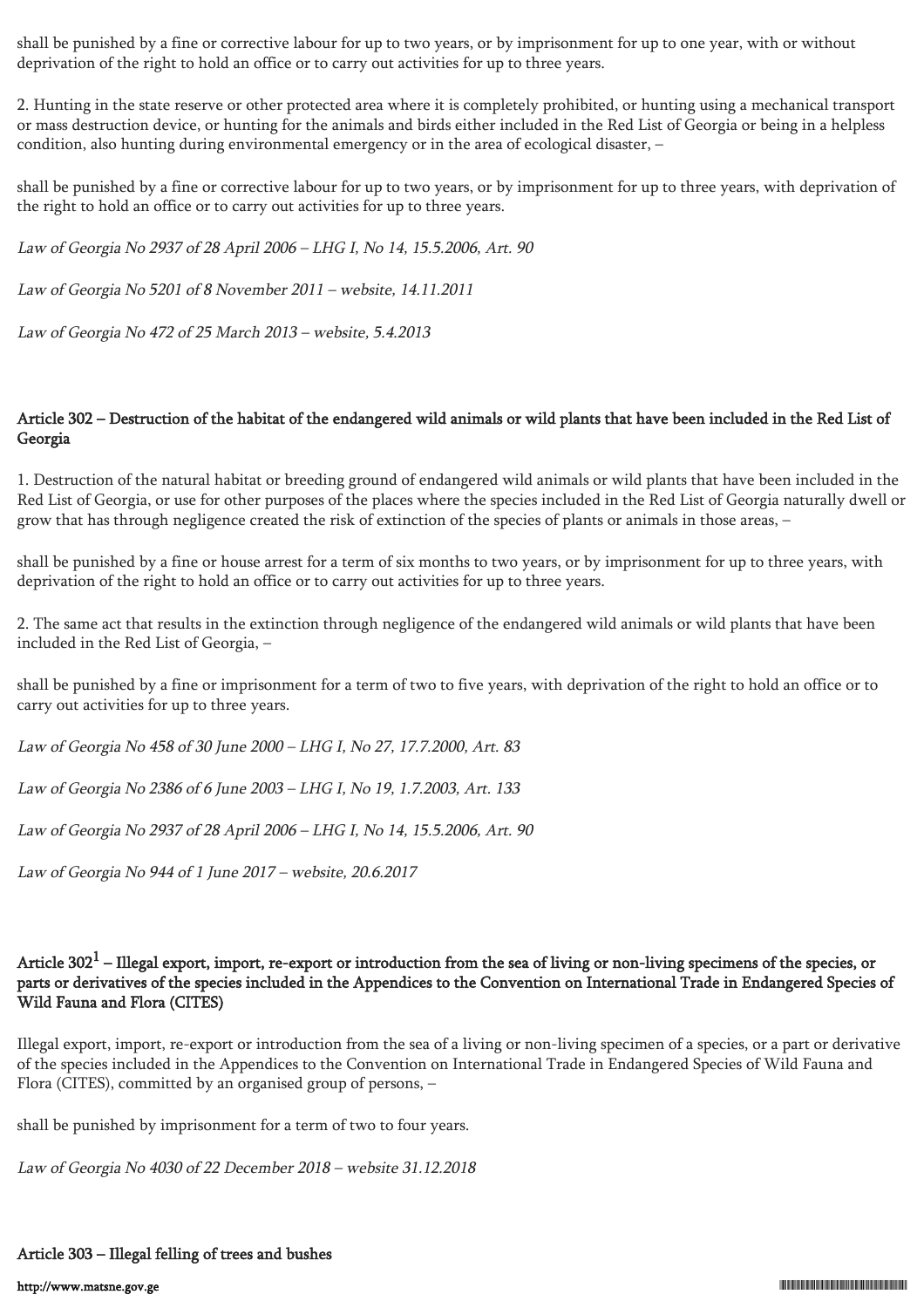1. Illegal felling of trees and bushes by a person on whom an administrative penalty was previously imposed for committing an administrative offence under Articles 64 $^1$ (1), 66(2), 151(2) or Article 151 $^1$ (2) of the Administrative Offences Code of Georgia, or illegal felling of trees and bushes that has resulted in substantial damage, –

shall be punished by a fine and/or corrective labour for up to one year, or by imprisonment for a term of up to three years.

2. The same act committed repeatedly, –

shall be punished by a fine and/or corrective labour for up to two years, or by imprisonment for a term of up to four years.

3. Illegal felling of trees and bushes, which are included in the Red List of Georgia, on the lands or protected areas of the state forest fund by a person on whom an administrative penalty was previously imposed for committing an administrative offence under Article 64 $^{1}(2)$  of the Administrative Offences Code of Georgia, –

shall be punished by a fine and/or imprisonment for a term of three to five years.

[3. Illegal felling of trees and bushes, which are included in the Red List of Georgia, in the forests or protected areas of Georgia by a person on whom an administrative penalty was previously imposed for committing an administrative offence under Article  $64<sup>1</sup>$ (2) of the Administrative Offences Code of Georgia, –

shall be punished by a fine and/or imprisonment for a term of three to five years. (Shall become effective from 1 January 2021)]

4. The act under paragraph 3 of this article committed repeatedly, –

shall be punished by a fine and/or imprisonment for a term of four to seven years.

Law of Georgia No 458 of 30 June 2000 – LHG I, No 27, 17.7.2000, Art. 83

Law of Georgia No 2197 of 20 April 2018 – website 10.5.2018

Law of Georgia No 5963 of 22 May 2020 – website 28.5.2020

#### Article 304 – Damage or destruction of forest or plantation

1. Damage or destruction of forest or plantation by negligent handling of fire or any source of enhanced danger, or its contamination with harmful substances, –

shall be punished by a fine, or corrective labour for up to two years or by imprisonment for the same term.

2. Damage or destruction of forest or plants by setting fire, by explosion or using other universally dangerous means, –

shall be punished by imprisonment for a term of four to eight years.

## Article 304 $^{\rm 1}$  – Transportation of round timber (log), tree-plants or firewood in violation of the statutory procedure

1. Transportation of round timber (log), a tree-plant or firewood in cases defined by the legislation without an appropriate document and/or marking with a special sign by a person on whom an administrative penalty was previously imposed for committing an administrative offence under Article 128<sup>2</sup>(5), (7) or (8) of the Administrative Offences Code of Georgia, –

shall be punished by a fine or imprisonment for a term of up to one year.

2. The same act committed repeatedly, –

shall be punished by a fine or imprisonment for a term of one to three years.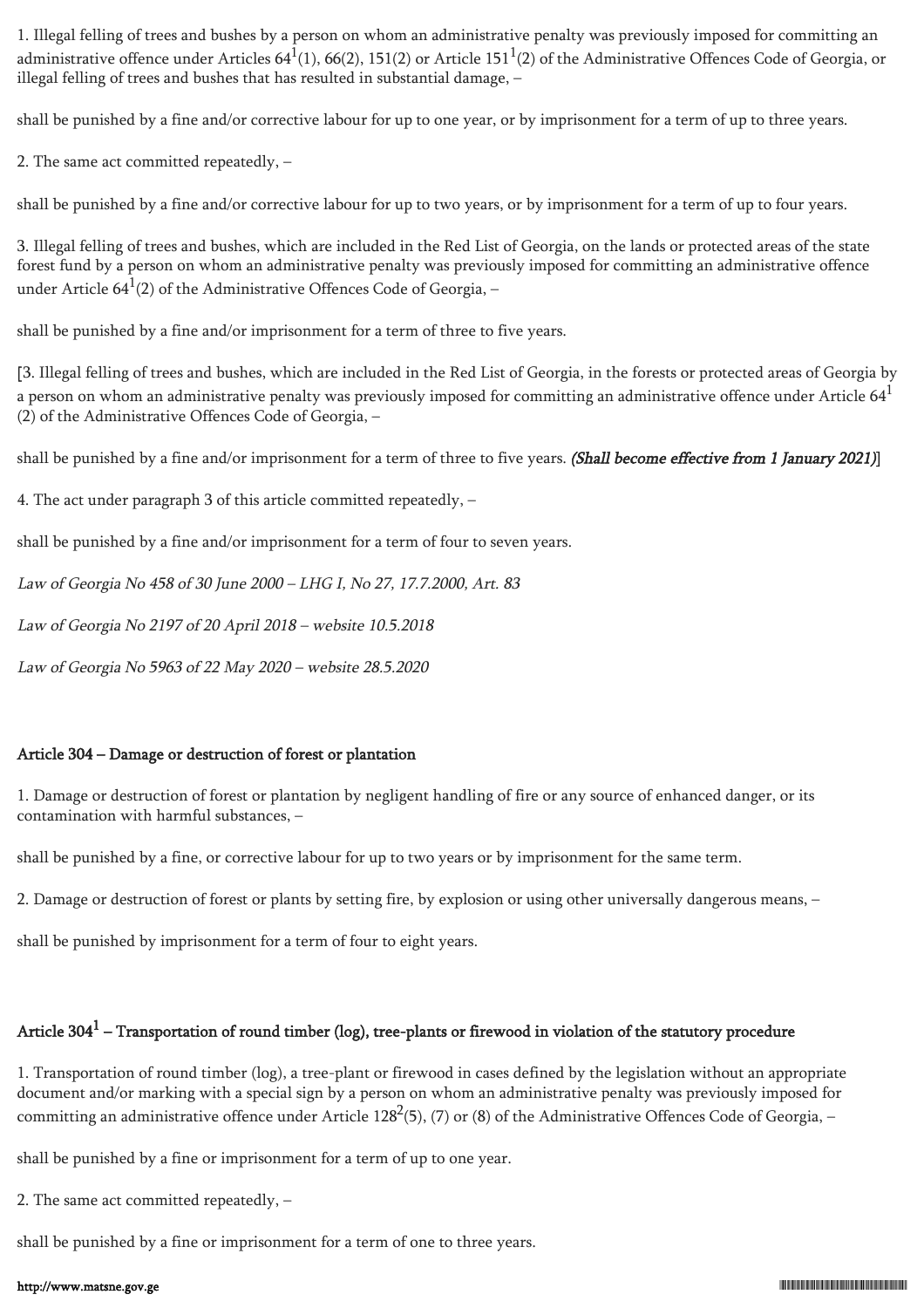### Article 305 – Violation of the regime of protected areas

Violation of the regime of the state reserve, sanctuary, national park, natural monument, protected landscape or of other protected areas that results in substantial damage, –

shall be punished by a fine or corrective labour for up to two years, or by imprisonment for the same term, with deprivation of the right to hold an office or to carry out activities for up to three years.

Law of Georgia No 458 of 30 June 2000 – LHG I, No 27, 17.7.2000, Art. 83

#### Article 306 – Activities conducted without an environmental impact permit

Conduct of activities without an environmental impact permit, committed after an administrative penalty for such an act has been imposed, –

shall be punished by a fine or corrective labour for up to two years, or by imprisonment for up to three years.

Law of Georgia No 3517 of 25 July 2006 – LHG I, No 36, 4.8.2006, Art. 262

## Article  $306^1$  – Conducting activities under the Environmental Assessment Code without the screening decision or environmental decision

Conducting an activity subject to the screening procedure without the screening decision, which has resulted in significant damage, or conducting an activity subject to the environmental impact assessment without an environmental decision under the Environmental Assessment Code, committed after an administrative penalty for such act was imposed, –

shall be punished by a fine or corrective labour for up to two years, or by imprisonment for a term of up to three years.

Law of Georgia No 910 of 1 June 2017 – website, 21.6.2017

#### SECTION ELEVEN

#### CRIME AGAINST THE STATE

### CHAPTER XXXVII – Crime against Constitutional Structure and Security Principles of Georgia

#### Article 307 – (Deleted)

Law of Georgia No 4698 of 27 April 2007 – LHG I, No 16, 7.5.2007, Art. 130

## Article 308 – Violation of the territorial integrity of Georgia

1. An act committed against Georgia that is intended to transfer the entire territory of Georgia or its part to a foreign country or to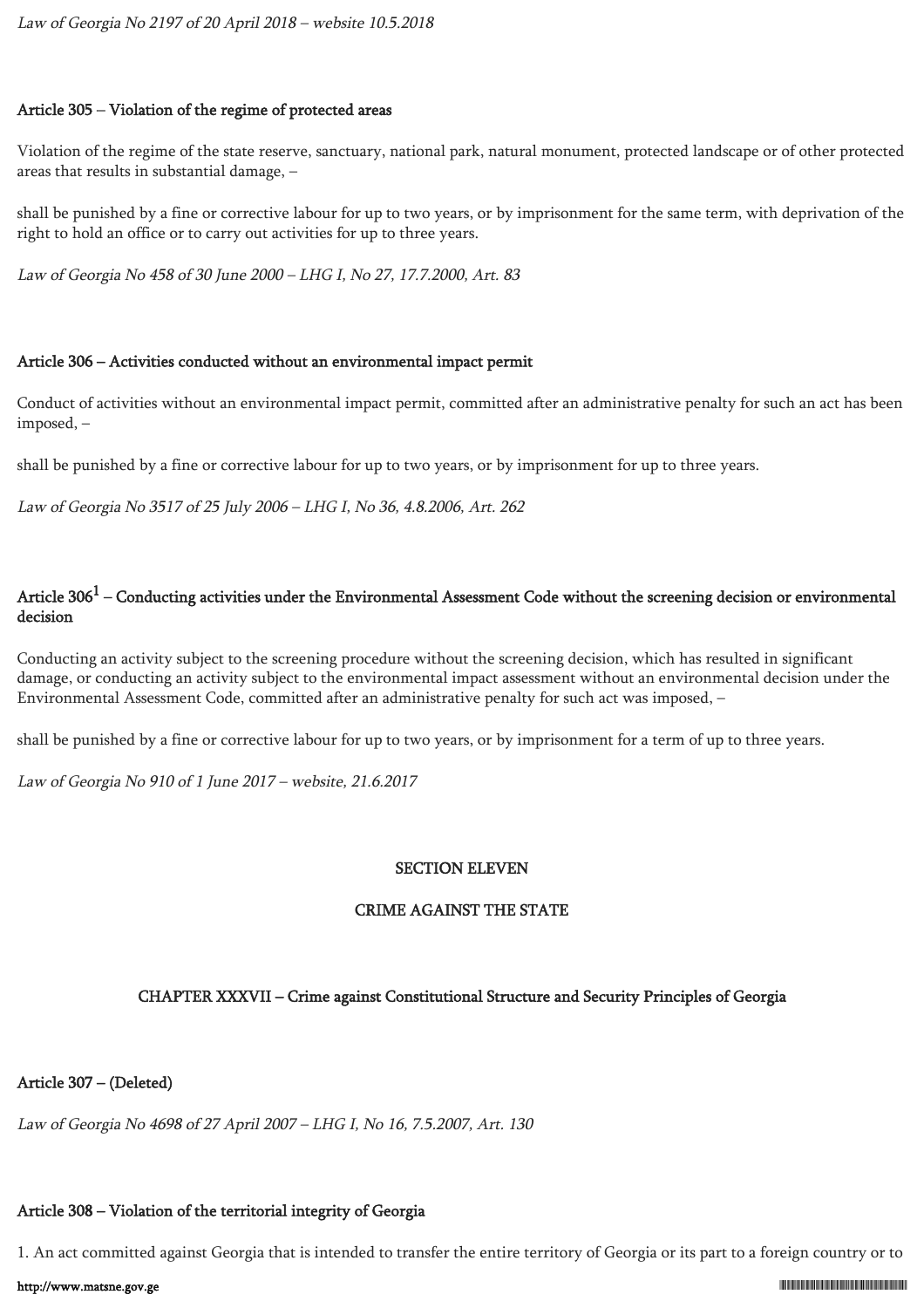separate a certain part from the Georgian territory, –

shall be punished by imprisonment for a term of ten to fifteen years.

2. The same act that results in loss of the entire territory of Georgia or its part, or other grave consequences, –

shall be punished by imprisonment for a term of fifteen to twenty years or by life imprisonment.

Law of Georgia No 2937 of 28 April 2006 – LHG I, No 14, 15.5.2006, Art. 90

#### Article 309 – Entering into anti-constitutional agreements or conducting anti-constitutional negotiations

1. Conducting anti-constitutional negotiations with a foreign country, foreign organisations or their representatives that is intended to restrict Georgia's sovereignty or otherwise prejudice its state independence, –

shall be punished by imprisonment for a term of six to ten years, or by deprivation of the right to hold an office or to carry out activities for up to three years.

2. Conclusion of an anti-constitutional agreement with a foreign country or foreign organisation on behalf of Georgia that restricts state independence of Georgia, its sovereignty or endangers Georgia's peaceful co-existence with other states, or vesting others with authority to conclude such an agreement, –

shall be punished by imprisonment for a term of ten to fifteen years, or by deprivation of the right to hold an office or to carry out activities for up to three years.

Law of Georgia No 2937 of 28 April 2006 – LHG I, No 14, 15.5.2006, Art. 90

#### Article 310 – Encroachment upon Georgia's foreign security

1. Joining a foreign country's or a foreign organisation's military service to the detriment of Georgia's foreign security, also persuasion of others to commit such an act, –

shall be punished by imprisonment for a term of five to eight years.

2. Establishment with a foreign country or a foreign organisation of such relationships that are intended to prepare or undertake a military action or other act of aggression against Georgia, or any other action intended to provoke such an act, –

shall be punished by imprisonment for a term of eight to twelve years.

3. The act defined in paragraph 1 or 2 of this article that results in grave consequences, –

shall be punished by imprisonment for a term of ten to fifteen years.

Law of Georgia No 2937 of 28 April 2006 – LHG I, No 14, 15.5.2006, Art. 90

#### Article 311 – Joining a foreign intelligence service

Joining or working in a foreign intelligence service against Georgia, –

shall be punished by imprisonment for a term of ten to fifteen years.

Law of Georgia No 2937 of 28 April 2006 – LHG I, No 14, 15.5.2006, Art. 90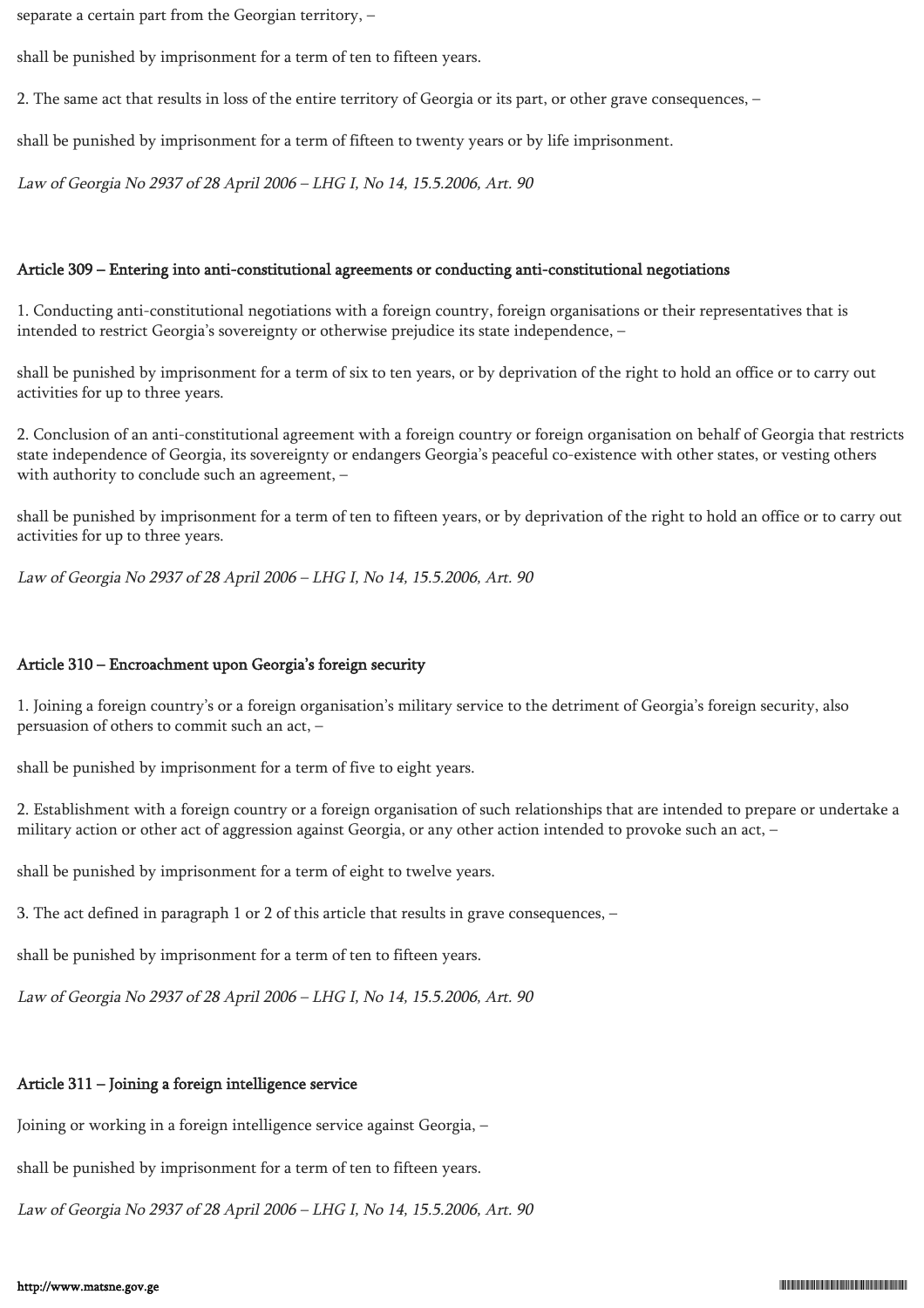#### Article 312 – Compromising Georgia's defence capacity

1. Illegal transfer of a Georgian military unit, equipment or other means of defence to a foreign country, foreign organisation or its representative, –

shall be punished by imprisonment for a term of seven to ten years.

2. Damage, making unfit for operation or destruction of military equipment or military facilities of Georgia to the detriment of the defence capacity of Georgia, or interference with the normal functioning of any other military or defence-related enterprises, establishments, organisations or agencies, –

shall be punished by imprisonment for a term of ten to fifteen years.

3. An act defined in paragraph 1 or 2 of this article that is committed during war or armed conflicts, or that results in death, or other grave consequences, –

shall be punished by imprisonment for a term of twelve to twenty years.

Law of Georgia No 2937 of 28 April 2006 – LHG I, No 14, 15.5.2006, Art. 90

### Article 313 – Divulging of state secrets

1. Divulging of a state secret, i.e. communication of a state secret of Georgia to a foreign country, foreign organisation or its representative to the detriment of Georgia or allowing state secrets to become known to the public, as well as any other act carried out for the same purpose that makes a state secret available to unauthorised persons and that has been committed by a person who is aware of this secret due to his/her official status or by a person to whom such secret has been confided in connection with specific circumstances, –

shall be punished by imprisonment for a term of eight to fifteen years, with deprivation of the right to hold an office or to carry out activities for up to three years.

2. The same act committed during war, or that results in grave consequences, –

shall be punished by imprisonment for a term of twelve to twenty years, with deprivation of the right to hold an office or to carry out activities for up to three years.

Law of Georgia No 2937 of 28 April 2006 – LHG I, No 14, 15.5.2006, Art. 90

### Article 314 – Espionage

1. Collection, storage, transfer or extortion or stealing of items, documents, information or other data containing state secrets of Georgia for the purpose of handing them to a foreign country, foreign organisation or their representatives, or collection or transfer of other information to the detriment of Georgia upon instructions of a foreign intelligence service or of a foreign organisation, –

shall be punished by imprisonment for a term of eight to twelve years.

2. Espionage committed during war or armed conflict, or that has seriously prejudiced the interests of Georgia, –

shall be punished by imprisonment for a term of twelve to twenty years.

Law of Georgia No 2937 of 28 April 2006 – LHG I, No 14, 15.5.2006, Art. 90

Decision No 2/2/516, 542 of the Constitutional Court of Georgia of 14 May 2013, website – 23.5.2013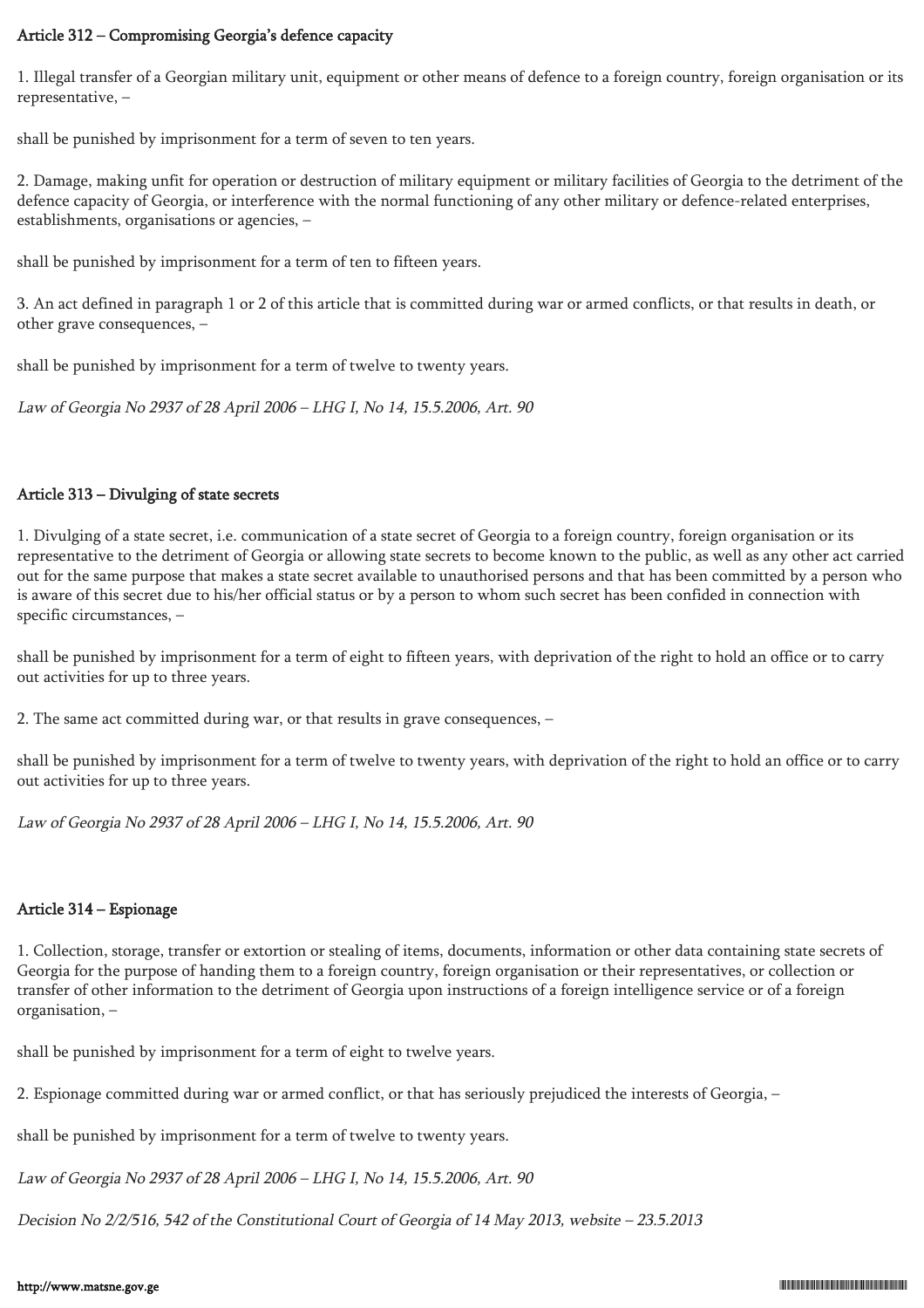#### Article 315 – Conspiracy or rebellion intended to change the constitutional order of Georgia through violence

1. Any conspiracy intended to change the constitutional order of Georgia through violence, or to overthrow or seize state power, –

shall be punished by imprisonment for a term of five to eight years.

2. Any rebellion intended to change the constitutional order of Georgia through violence, or to overthrow or seize state power, –

shall be punished by imprisonment for a term of seven to fifteen years.

3. An act defined in paragraph 2 of this article that results in death or other grave consequences, –

shall be punished by imprisonment for a term of fifteen to twenty years.

Law of Georgia No 458 of 30 June 2000 – LHG I, No 27, 17.7.2000, Art. 83

Law of Georgia No 2937 of 28 April 2006 – LHG I, No 14, 15.5.2006, Art. 90

Law of Georgia No 4698 of 27 April 2007 – LHG I, No 16, 7.5.2007, Art. 130

#### Article 316 – Unlawful seizure of military command or disobedience to the legitimate authorities

1. Unlawful seizure of military command, –

shall be punished by imprisonment for a term of five to eight years.

2. Illegal movement, gathering or change of the place of deployment of a military force or equipment by a military commander, or other disobedience to legitimate authorities, –

shall be punished by imprisonment for a term of seven to twelve years.

3. An act defined in paragraph 1 or 2 of this article that is committed during war, armed conflict, states of emergency or mass riots, or that results in grave consequences, –

shall be punished by imprisonment for a term of ten to fifteen years.

Law of Georgia No 2937 of 28 April 2006 – LHG I, No 14, 15.5.2006, Art. 90

#### Article 317 – Incitement to change the constitutional order of Georgia through violence, or to overthrow state power

Public incitement to change the constitutional order of Georgia through violence, or to overthrow of state power, or dissemination of materials containing such an appeal, as well as appeal to take up arms for the same purpose, –

shall be punished by imprisonment for up to three years.

Law of Georgia No 2937 of 28 April 2006 – LHG I, No 14, 15.5.2006, Art. 90

#### Article 318 – Sabotage

1. Interference with the normal functioning of public or other enterprises, institutions, organisations or agencies for the purpose of weakening of Georgia, –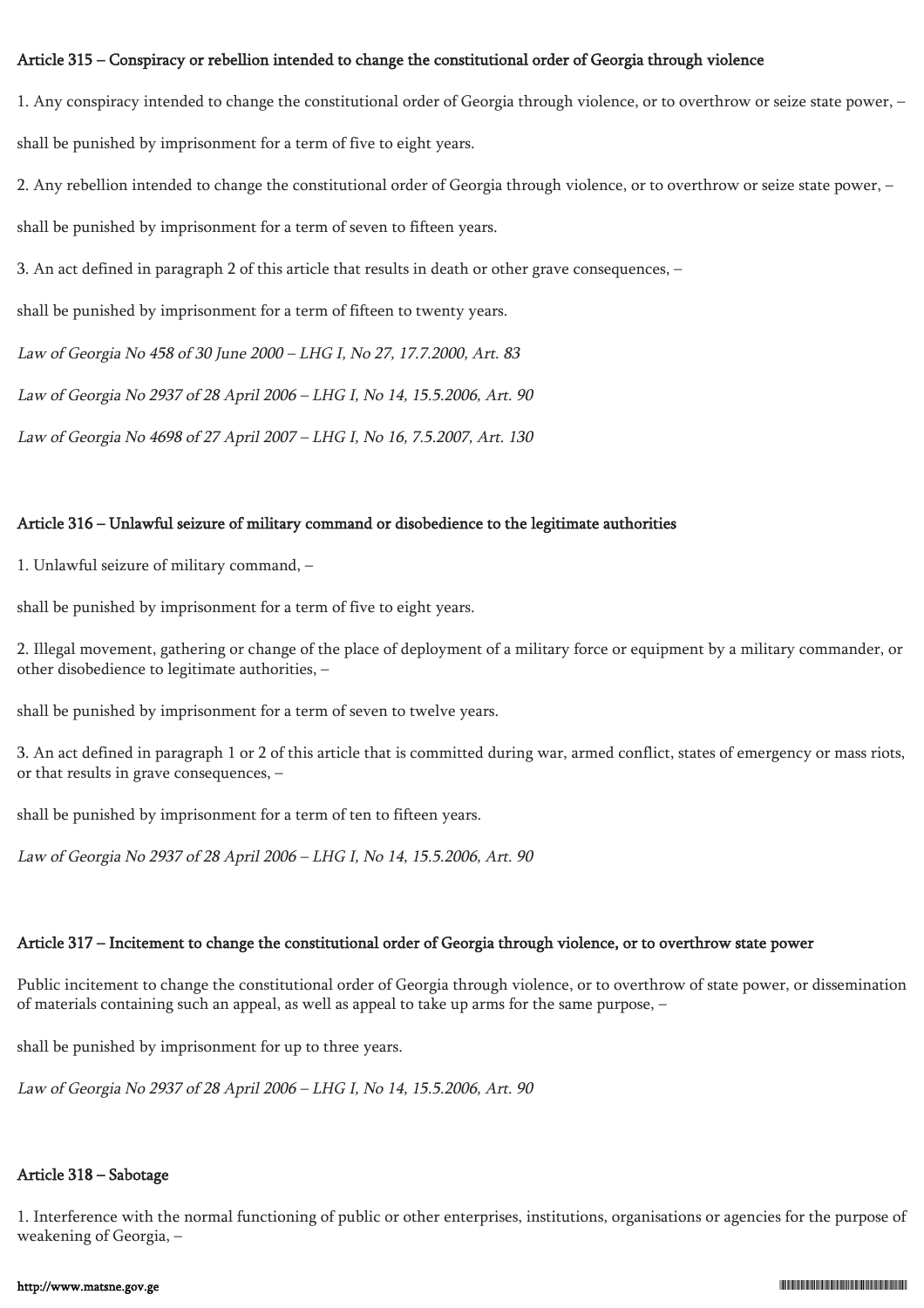shall be punished by imprisonment for a term of two to four years.

2. The damage, making unfit for operation or destruction of enterprises, transport and communication facilities or mass media, roads, structures, equipment, documents, strategic raw materials, materials or products in large quantity, as well as of facilities that are required for the normal functioning of establishments or organisations vital for the public and which are designated for the maintenance of public security or public order, or of other special purpose facilities, –

shall be punished by imprisonment for a term of five to ten years.

3. An act defined in paragraph 2 of this article, committed by explosion, setting fire or using other universally dangerous means, as well as putting nuclear power out of control, spread of epidemics or epizootics, mass poisoning or any other act that results in death or damage to human health, –

shall be punished by imprisonment for a term of ten to twenty years or by life imprisonment.

Law of Georgia No 292 of 5 May 2000 – LHG I, No 18, 15.5.2000, Art. 45

Law of Georgia No 2937 of 28 April 2006 – LHG I, No 14, 15.5.2006, Art. 90

#### Article 319 – Assistance to a foreign country, foreign organisation or an organisation controlled by a foreign state in hostile activities

Assisting a foreign country, foreign organisation or an organisation controlled by a foreign state in the activities intended to undermine the state interests of Georgia, unless there are elements of any of the acts provided for in Articles 308, 310-314, 318, 322-325 and 329 of this Code, –

shall be punished by imprisonment for a term of seven to fifteen years.

Law of Georgia No 2937 of 28 April 2006 – LHG I, No 14, 15.5.2006, Art. 90

#### Article 320 – Disclosure of state secrets

1. Disclosure of state secrets intentionally or by persons who are aware of those secrets due to their official status or to whom such secrets have been confided, unless there are elements of the crime defined in Article 313 or 314 of this Code, –

shall be punished by imprisonment for a term of three to five years, with deprivation of the right to hold an office or to carry out activities for up to three years.

2. The same act that results in grave consequences for the interests of Georgia, –

shall be punished by imprisonment for a term of five to eight years, with deprivation of the right to hold an office or to carry out activities for up to three years.

Law of Georgia No 458 of 30 June 2000 – LHG I, No 27, 17.7.2000, Art. 83

Law of Georgia No 2937 of 28 April 2006 – LHG I, No 14, 15.5.2006, Art. 90

## Article 321 – Breach of the procedure for keeping state secrets

1. Intentional or negligent breach of the procedure for handling documents or items containing a state secret that results in damage, destruction or loss of such document or item, –

shall be punished by imprisonment for up to three years, with deprivation of the right to hold an office or to carry out activities for up to three years.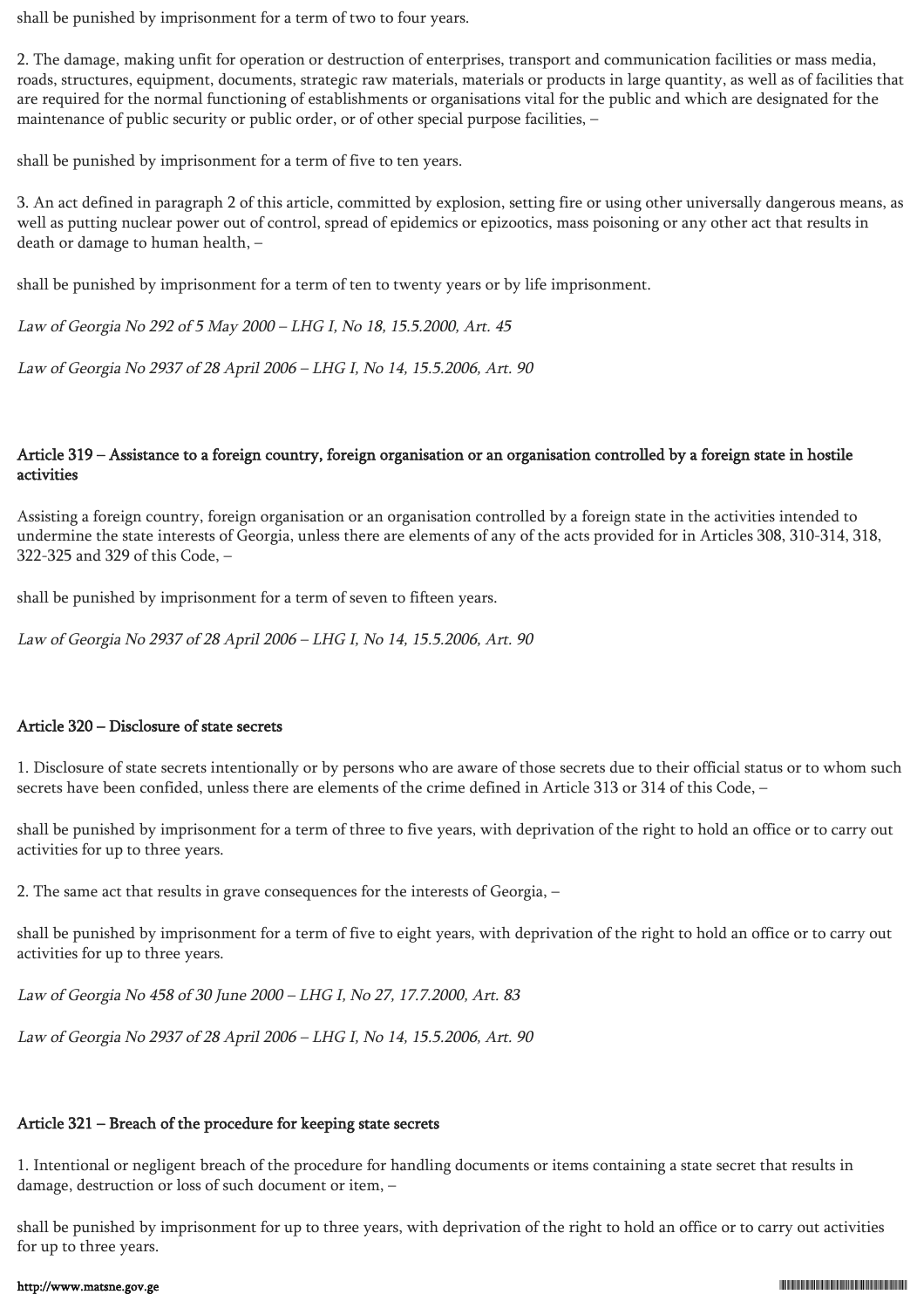2. The same act that results in disclosure of the state secret or other grave consequences, –

shall be punished by imprisonment for a term of two to six years, or by deprivation of the right to hold an office or to carry out activities for up to three years.

Law of Georgia No 458 of 30 June 2000 – LHG I, No 27, 17.7.2000, Art. 83

## Article 321 $^1$  – Financing of activities directed against the constitutional order and national security principles of Georgia or provision of other material support to such activities

1. Collection or supply of financial resources or other assets and/or material resources with prior knowledge that they will be used, or will possibly be used in full or in part, for the commission of any of the offences defined in this Chapter (other than the offences provided for in Articles 320 and 321 of this Code), –

shall be punished by imprisonment for a term of six to ten years.

2. The same act committed:

a) by an organised group;

b) repeatedly, –

shall be punished by imprisonment for a term of ten to fifteen years.

3. The act defined in paragraphs 1 or 2 of this article that results in grave consequences, –

shall be punished by imprisonment for a term of fifteen to twenty years.

Note: For an act defined in this article, a legal person shall be punished by liquidation or by deprivation of the right to carry out activities and a fine.

Law of Georgia No 3699 of 12 June 2015 – website, 29.6.2015

#### Article 322 – Active repentance of a crime against the State

A person who committed any of the offences provided for in Articles 309, 311, 314(1), 315(1) and 319 of this Code shall be discharged from criminal liability if he/she voluntarily and timely notifies public authorities of this and if the potential damage against the interests of Georgia is prevented.

## CHAPTER  $\text{XXXVII}^1$  – Violation of the Legal Regime of the Occupied Territories

Law of Georgia No 795 of 19 December 2008 – LHG I, No 40, 29.12.2008, Art. 282

### Article  $322<sup>1</sup>$  – Breach of the procedure for entry into the occupied territories

1. Entry of foreigners or stateless persons into the occupied territories in violation of the Law of Georgia on the Occupied Territories, –

shall be punished by a fine or imprisonment for a term of two to four years.

2. The act defined in paragraph 1 of this article that has been committed: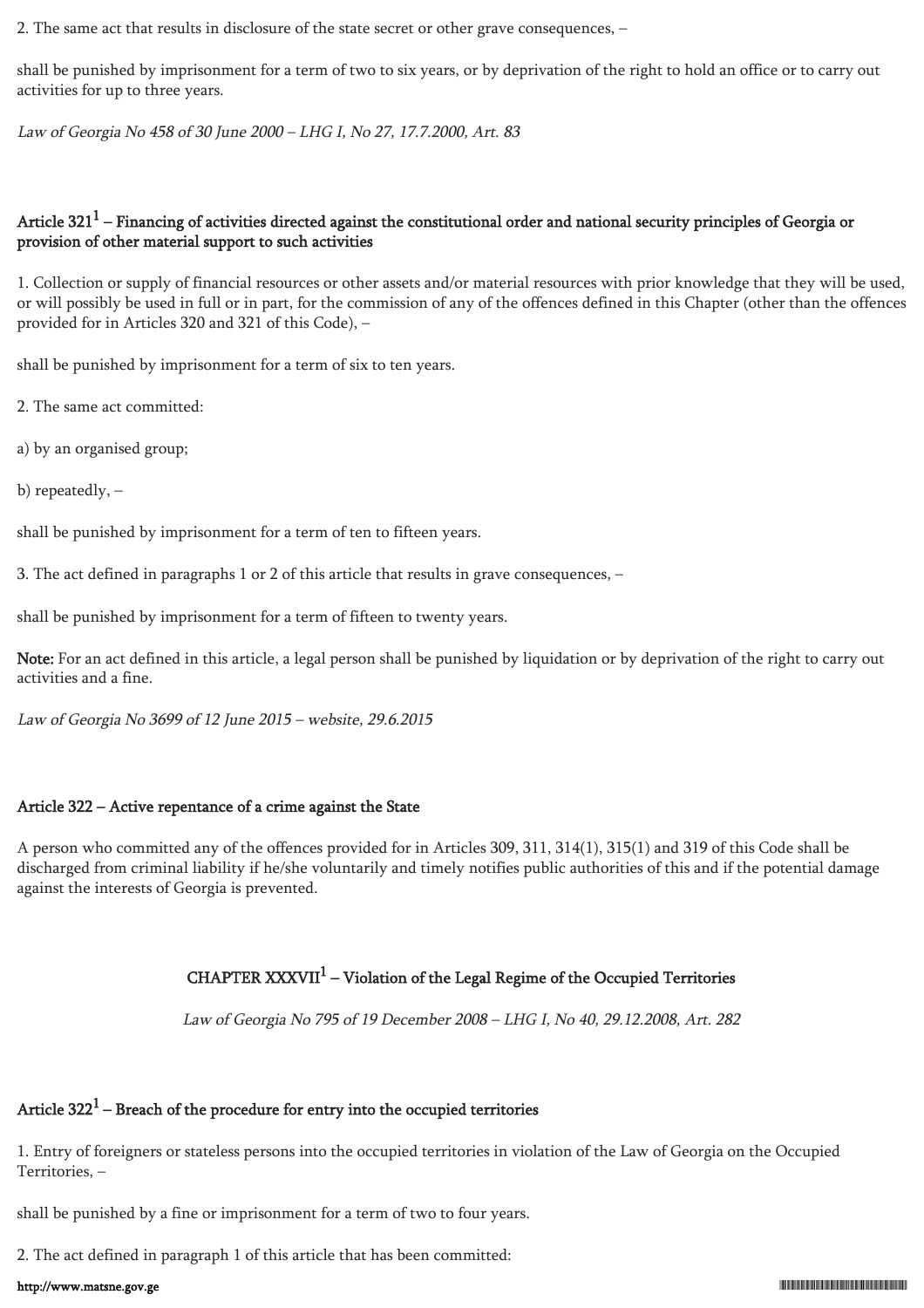- a) jointly by more than one person;
- b) repeatedly;
- c) using violence or threat of violence;
- d) by a person convicted for such an offence, –

shall be punished by imprisonment for a term of three to five years.

Note: For the commission of the offence defined in this article, a foreigner or stateless person shall be released from criminal liability if he/she entered Georgia directly from the territories where his/her life or freedom was endangered under Article 1 of the 1951 UN Convention on the Status of Refugees and who is staying in Georgia illegally and who, according to the same Convention and the legislation of Georgia, seeks asylum from the authorities of Georgia provided that he/she will immediately appear at the public authority and provide appropriate explanation about his/her illegal entry or unauthorised stay in Georgia, and if his/her act contains no elements of a crime, also of a person who has committed the above act because of his/her being a victim of human trafficking, before acquiring the status of the victim of human trafficking.

Law of Georgia No 795 of 19 December 2008 – LHG I, No 40, 29.12.2008, Art. 282

Law of Georgia No 4060 of 17 July 2015 – website, 29.7.2015

## Article  $322^2$  – Conduct of prohibited economic activities in the occupied territories

1. Conduct of such economic activities in the occupied territories that are prohibited under the Law of Georgia on the Occupied Territories, –

shall be punished by imprisonment for a term of three to five years.

- 2. The same act committed:
- a) jointly by more than one person;
- b) repeatedly;
- c) by a person previously convicted of such offence, –

shall be punished by imprisonment for a term of four to six years.

Note: For the act provided for in this article, a legal person shall be punished by a fine, with deprivation of the right to carry out activities, or by liquidation and a fine.

Law of Georgia No 795 of 19 December 2008 – LHG I, No 40, 29.12.2008, Art. 282

#### CHAPTER XXXVIII – Terrorism

#### Article 323 – Act of terrorism

1. An act of terrorism, i.e. explosion, setting fire, assault on a person, use of a weapon or any other act that creates the risk of death, substantial damage to property or the occurrence of other grave consequences that has been committed for terrorist purposes, –

shall be punished by imprisonment for a term of ten to fifteen years.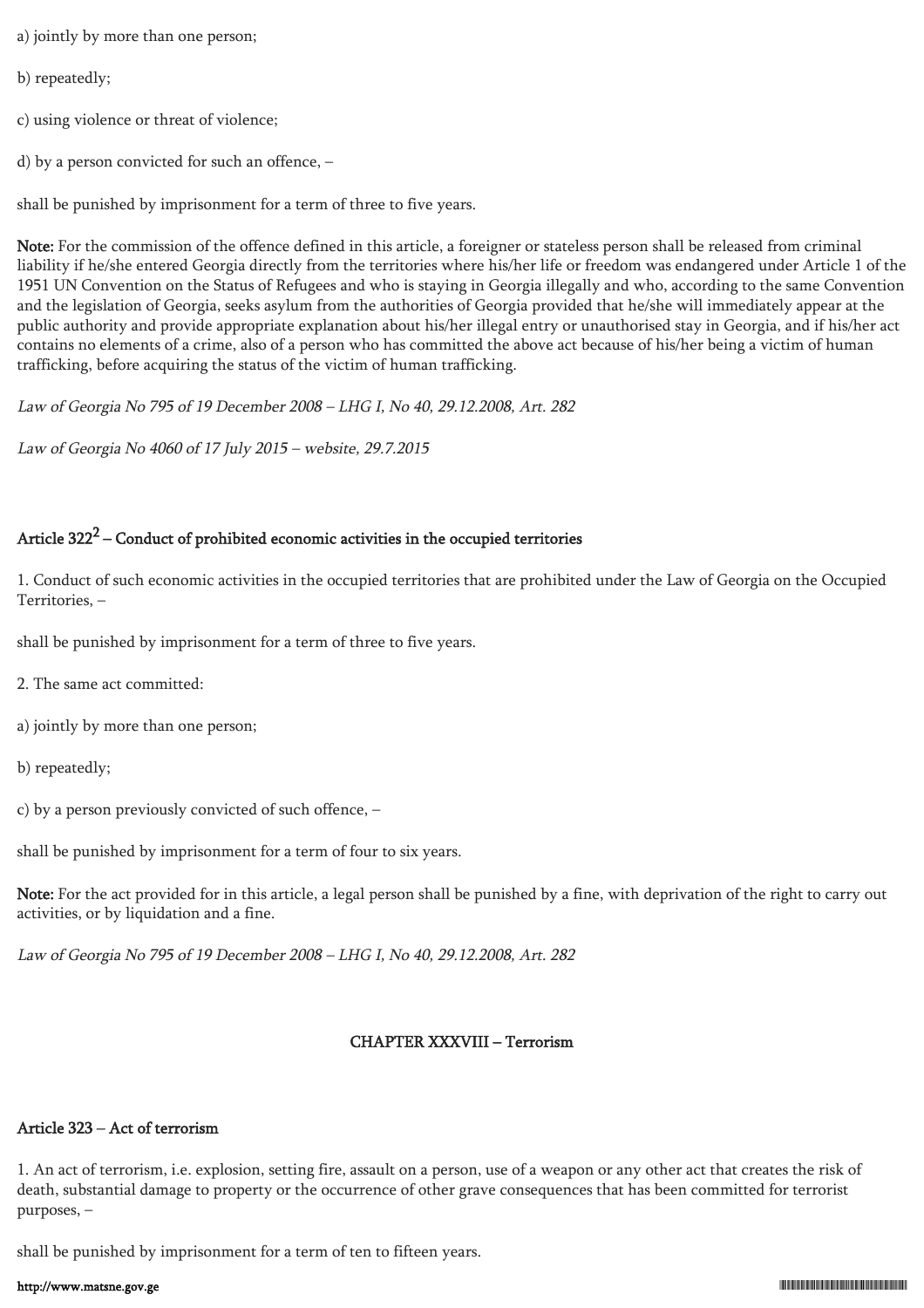$1<sup>1</sup>$ . Any threat of committing the act defined in paragraph 1 of this article, -

shall be punished by imprisonment for a term of six to twelve years.

2. The same act committed:

a) jointly by more than one person;

b) repeatedly;

c) using weapons of mass destruction, –

shall be punished by imprisonment for a term of twelve to seventeen years.

3. An act provided for in paragraph 1,  $1^1$  or 2 of this article that results in death or other grave consequences, –

shall be punished by imprisonment for a term of fifteen to twenty years or by life imprisonment.

## Note:

1. For the purposes of this Chapter, 'terrorist purpose' means threatening public or coercing public authorities, foreign authorities or international organisations into taking or refraining from taking certain actions, or to undermining or destroying fundamental political, constitutional, economic or social structures of a country/foreign country/international organisation.

2. For the act provided for in this article, a legal person shall be punished by liquidation or by deprivation of the right to carry out activities and a fine.

Law of Georgia No 458 of 30 June 2000 – LHG I, No 27, 17.7.2000, Art. 83

Law of Georgia No 1908 of 28 December 2002 - LHG I, No 4, 22.1.2003, Art. 23

Law of Georgia No 3530 of 25 July 2006 – LHG I, No 37, 7.8.2006, Art. 271

Law of Georgia No 4630 of 5 May 2011 – website, 19.5.2011

Law of Georgia No 5170 of 28 October 2011 – website, 11.11.2011

Law of Georgia No 5744 of 2 March 2012 – website, 15.3.2012

Law of Georgia No 1641 of 27 November 2013 – website, 16.12.2013

## Article 323 $^1$  – Unlawful purchase, storage, carrying, manufacturing, transportation, transfer, sale or use of firearms, ammunition, explosives or equipment for terrorist purposes

1. Unlawful purchase, storage, carrying, manufacturing, transportation, transfer, sale or use of firearms, ammunition, explosives or equipment for terrorist purposes, –

shall be punished by imprisonment for a term of six to nine years.

2. A threat to commit the act provided for in paragraph 1 of this article, –

shall be punished by imprisonment for a term of four to eight years.

3. Use of firearms, ammunition, explosives or equipment for terrorist purposes, –

shall be punished by imprisonment for a term of ten to fifteen years.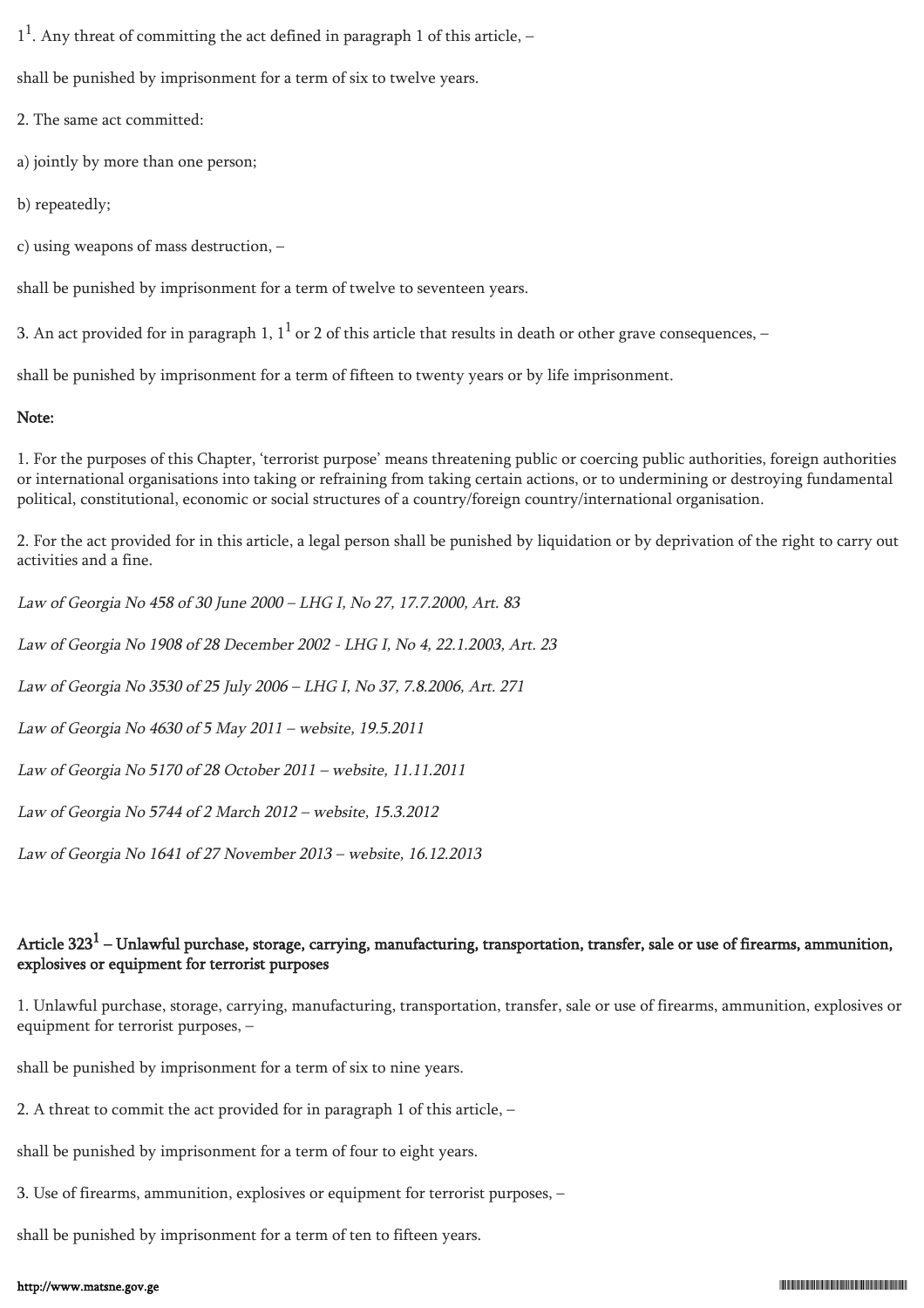4. A threat to commit the act defined in paragraph 3 of this article, –

shall be punished by imprisonment for a term of six to twelve years.

5. An act provided for in paragraphs 1, 2, 3 or 4 of this article that results in death or other grave consequences, –

shall be punished by imprisonment for a term of twelve to twenty years or by life imprisonment.

Note: For an act provided for in this article, a legal person shall be punished by liquidation or by deprivation of the right to carry out activities and a fine.

Law of Georgia No 1641 of 27 November 2013 – website, 16.12.2013

## Article  $323^2$  – Participation in international terrorism

1. Participation in international terrorism, and/or military support to a foreign country or the authorities thereof, to a group of persons or to other natural or legal persons, committed for terrorist purposes, –

shall be punished by imprisonment for a term of twelve to seventeen years.

 $1<sup>1</sup>$ . Crossing or attempting to cross the state border of Georgia for the purpose of carrying out, preparing for or participating in terrorist activities or trainings, –

shall be punished by imprisonment for a term of six to nine years.

2. An act provided for in paragraph 1:

- a) committed repeatedly;
- b) by a group of persons with preliminary agreement;
- c) committed by a terrorist organisation;

d) that has substantially damaged the state and/or results in death or other grave consequences, –

shall be punished by imprisonment for a term of eighteen to twenty years or by life imprisonment.

#### Note:

1. For the purposes of this article, international terrorism shall mean terrorist activities defined as 'international terrorism' in Article 1(d) of the Law of Georgia on Combating Terrorism.

2. For the purposes of this article, military support shall mean selection or training of relevant personnel, purchase of equipment, participation in military actions, and provision of logistic, intelligence or functional support, provision of terrorists with a bodyguard or other military services.

Law of Georgia No 2185 of 4 April 2014 – website, 16.4.2014

Law of Georgia No 3699 of 12 June 2015 – website, 29.6.2015

### Article 324 – Technological terrorism

1. Unlawful purchase, storage, carrying, production, transportation, transfer or sale of biological, radiological, chemical or bacteriological (biological) weapons or components thereof, of radioactive and/or other substances harmful to human health, or research and development of biological and chemical weapons, committed for terrorist purposes, –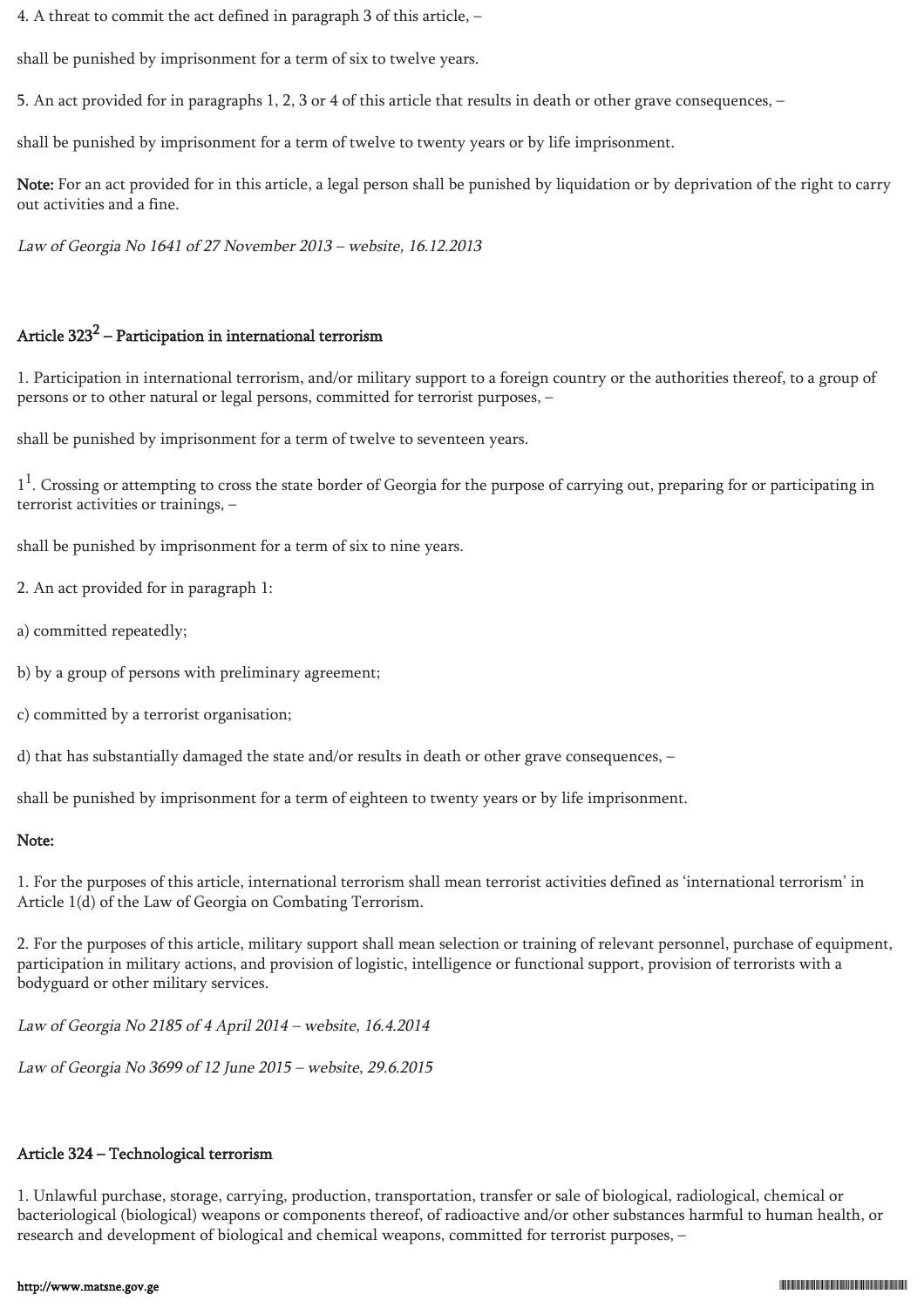shall be punished by imprisonment for a term of six to nine years.

2. A threat to commit the act defined in paragraph 1 of this article, –

shall be punished by imprisonment for a term of four to eight years.

3. Use of biological, radiological, chemical or bacteriological (biological) weapons or components thereof, of pathogenic microorganisms, radioactive and/or other substances harmful to human health, including seizure of the facilities constituting nuclear, chemical or increased technological or ecological hazard, committed to influence natural and legal persons or for terrorist purposes,–

shall be punished by imprisonment for a term of ten to fifteen years.

4. A threat to commit the act defined in paragraph 3 of this article, –

shall be punished by imprisonment for a term of six to twelve years.

5. The act provided for in paragraphs 1, 2, 3 or 4 of this article (other than the use of nuclear, radiological, chemical or bacteriological (biological) weapons or components thereof, pathogenic microorganisms, radioactive and/or other hazardous substances harmful for human health) that results in death or other grave consequences, –

shall be punished by imprisonment for a term of twelve to twenty years or by life imprisonment.

Note: For an act provided for in this article, a legal person shall be punished by liquidation or by deprivation of the right to carry out activities and a fine.

Law of Georgia No 1908 of 28 December 2002 – LHG I, No 4, 22.1.2003, Art. 23

Law of Georgia No 3542 of 25 July 2006 – LHG I, No 36, 4.8.2006, Art. 268

Law of Georgia No 5744 of 2 March 2012 – website, 15.3.2012

Law of Georgia No 1641 of 27 November 2013 – website, 16.12.2013

## Article 324 $^{\rm 1}$  – Cyberterrorism

1. Cyber terrorism, i.e. unlawful appropriation, use or threat of using computer information protected by law giving rise to the danger of grave consequences that has been committed to threaten public and/or influence authorities, –

shall be punished by imprisonment for a term of ten to fifteen years.

2. The same act that results in death or other grave consequences, –

shall be punished by imprisonment for a term of twelve to twenty years or by life imprisonment.

Note: For the acts provided for in this article, a legal person shall be punished by liquidation or by deprivation of the right to carry out activities and a fine.

Law of Georgia No 1908 of 28 December 2002 – LHG I, No 4, 22.1.2003, Art. 23

Law of Georgia No 3530 of 25 July 2006 – LHG I, No 37, 7.8.2006, Art. 271

Law of Georgia No 5744 of 2 March 2012 – website, 15.3.2012

# Article 325 – Assault on public political officials of Georgia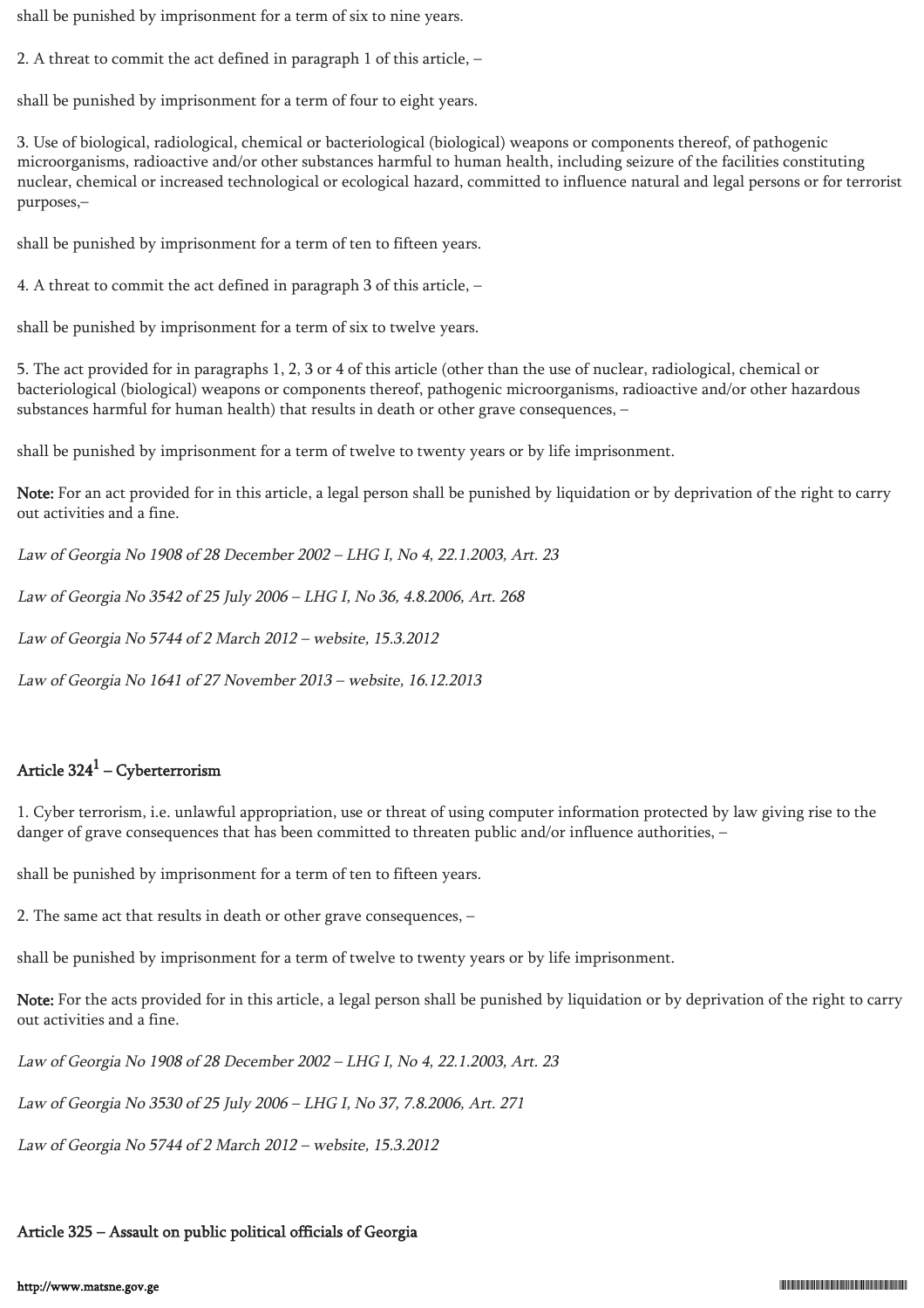1. Encroachment upon the life, health or property of the President of Georgia, other public political officials or their family members in connection with their official activities, –

shall be punished by imprisonment for a term of seven to twenty years or by life imprisonment.

2. A threat to commit an act provided for in paragraph 1 of this article, –

shall be punished by imprisonment for a term of six to twelve years.

Note: For the act provided for in this article, a legal person shall be punished by liquidation or by deprivation of the right to carry out activities and a fine.

Law of Georgia No 3530 of 25 July 2006 – LHG I, No 37, 7.8.2006, Art. 271

Law of Georgia No 1641 of 27 November 2013 – website, 16.12.2013

### Article 326 – Assault on persons or institutions enjoying international protection

1. Assault on representatives of a foreign country or on employees of a foreign organisation or on their official or residential buildings or vehicles that are under international protection, and encroachment upon the life, health or property of their family members with a political motive or with the purpose of complicating international relations, –

shall be punished by imprisonment for a term of seven to twenty years or by life imprisonment.

2. A threat to commit an act provided for in paragraph 1 of this article, –

shall be punished by imprisonment for a term of six to twelve years.

#### Note:

1. For an act provided for in this article, a legal person shall be punished by liquidation or by deprivation of the right to carry out activities and a fine.

2. 'A representative of a foreign country enjoying international protection' provided for by this article is not implied to mean 'a person with international protection' defined by the Law of Georgia on International Protection.

Law of Georgia No 3530 of 25 July 2006 – LHG I, No 37, 7.8.2006, Art. 271

Law of Georgia No 5170 of 28 October 2011 – website, 11.11.2011

Law of Georgia No 1641 of 27 November 2013 – website, 16.12.2013

Law of Georgia No 58 of 1 December 2016 – website, 15.12.2016

## Article 327 – Membership in a terrorist organisation, participation in its activities or establishment or management of terrorist organisations

1. Membership in a terrorist organisation, –

shall be punished by imprisonment for a term of ten to twelve years.

2. Participation by a member of a terrorist organisation in the activities of the organisation or conduct of activities on behalf of the organisation or for the purpose of supporting or encouraging its activities, –

shall be punished by imprisonment for a term of twelve to fifteen years.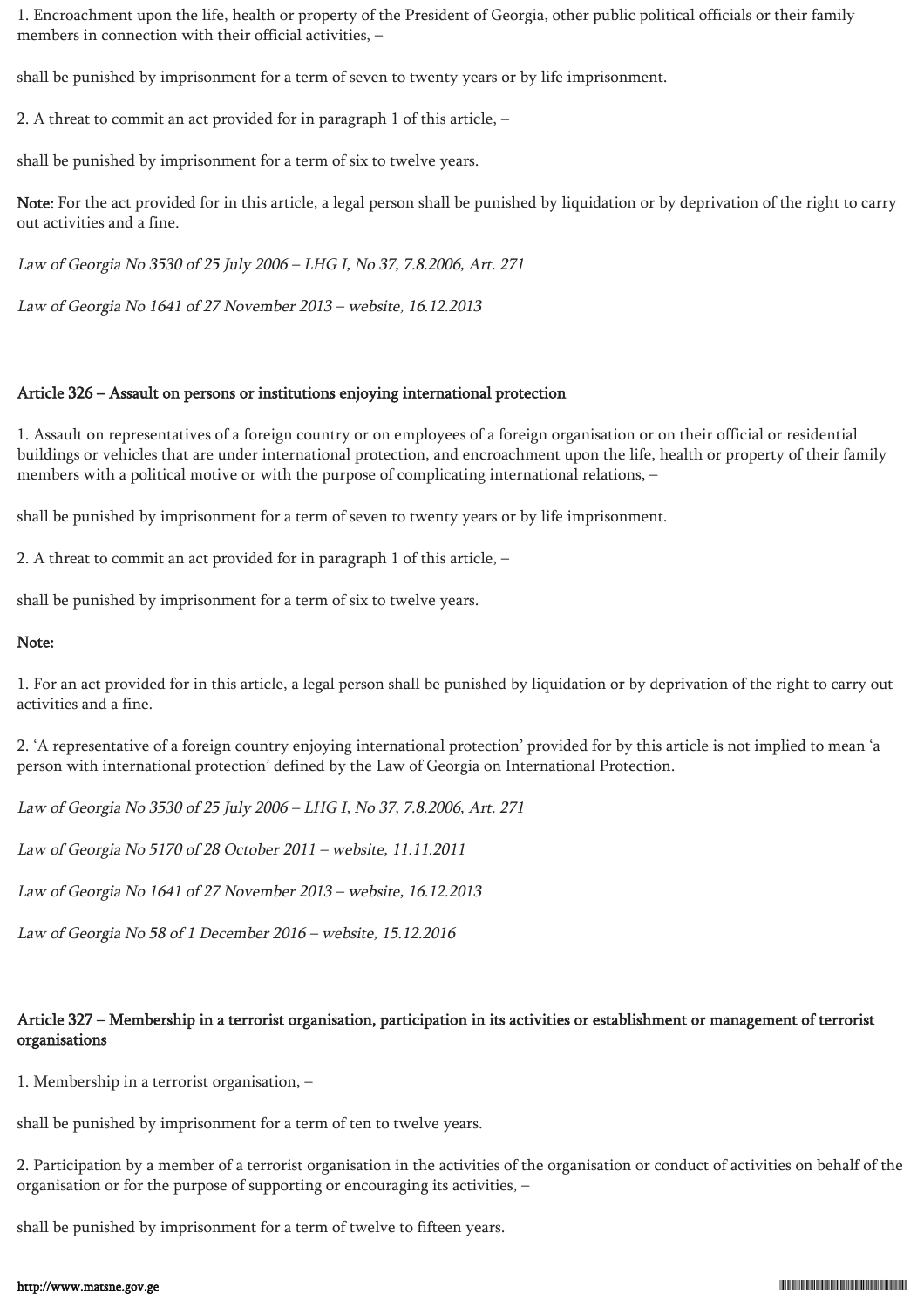3. Establishment or management of a terrorist organisation, –

shall be punished by imprisonment for a term of fifteen to twenty years.

Note: For an act provided for in this article, a legal person shall be punished by liquidation or by deprivation of the right to carry out activities and a fine.

Law of Georgia No 1908 of 28 December 2002 – LHG I, No 4, 22.1.2003, Art. 23

Law of Georgia No 3530 of 25 July 2006 – LHG I, No 37, 7.8.2006, Art. 271

Law of Georgia No 2185 of 4 April 2014 – website, 16.4.2014

## Article 327 $^1$  – Recruiting a person as a member of a terrorist organisation or for carrying out terrorist activities

Recruiting a person as a member of a terrorist organisation or for carrying out terrorist activities, –

shall be punished by imprisonment for a term of five to ten years.

Note: For the act provided for in this article, a legal person shall be punished by liquidation or by deprivation of the right to carry out activities and a fine.

Law of Georgia No 2185 of 4 April 2014 – website, 16.4.2014

Law of Georgia No 3699 of 12 June 2015 – website, 29.6.2015

## Article 328 – Joining a foreign terrorist organisation or a terrorist organisation controlled by a foreign state or supporting this organisation in terrorist activities

Joining a foreign terrorist organisation or a terrorist organisation controlled by a foreign state or supporting this organisation in terrorist activities, –

shall be punished by imprisonment for a term of ten to seventeen years.

Note: For the act provided for in this article, a legal person shall be punished by liquidation or by deprivation of the right to carry out activities and a fine.

Law of Georgia No 1908 of 28 December 2002 – LHG I, No 4, 22.1.2003, Art. 23

Law of Georgia No 3530 of 25 July 2006 – LHG I, No 37, 7.8.2006, Art. 271

Law of Georgia No 2185 of 4 April 2014 – website, 16.4.2014

## Article 329 – Taking a hostage for terrorist purposes

1. Taking a hostage for terrorist purposes or in order to coerce a religious organisation to perform or not to perform certain acts, –

shall be punished by imprisonment for a term of eight to twelve years.

2. A threat to commit an act defined in paragraph 1 of this article, –

shall be punished by imprisonment for a term of three to eight years.

3. An act provided for in paragraphs 1 or 2 of this article that has been committed: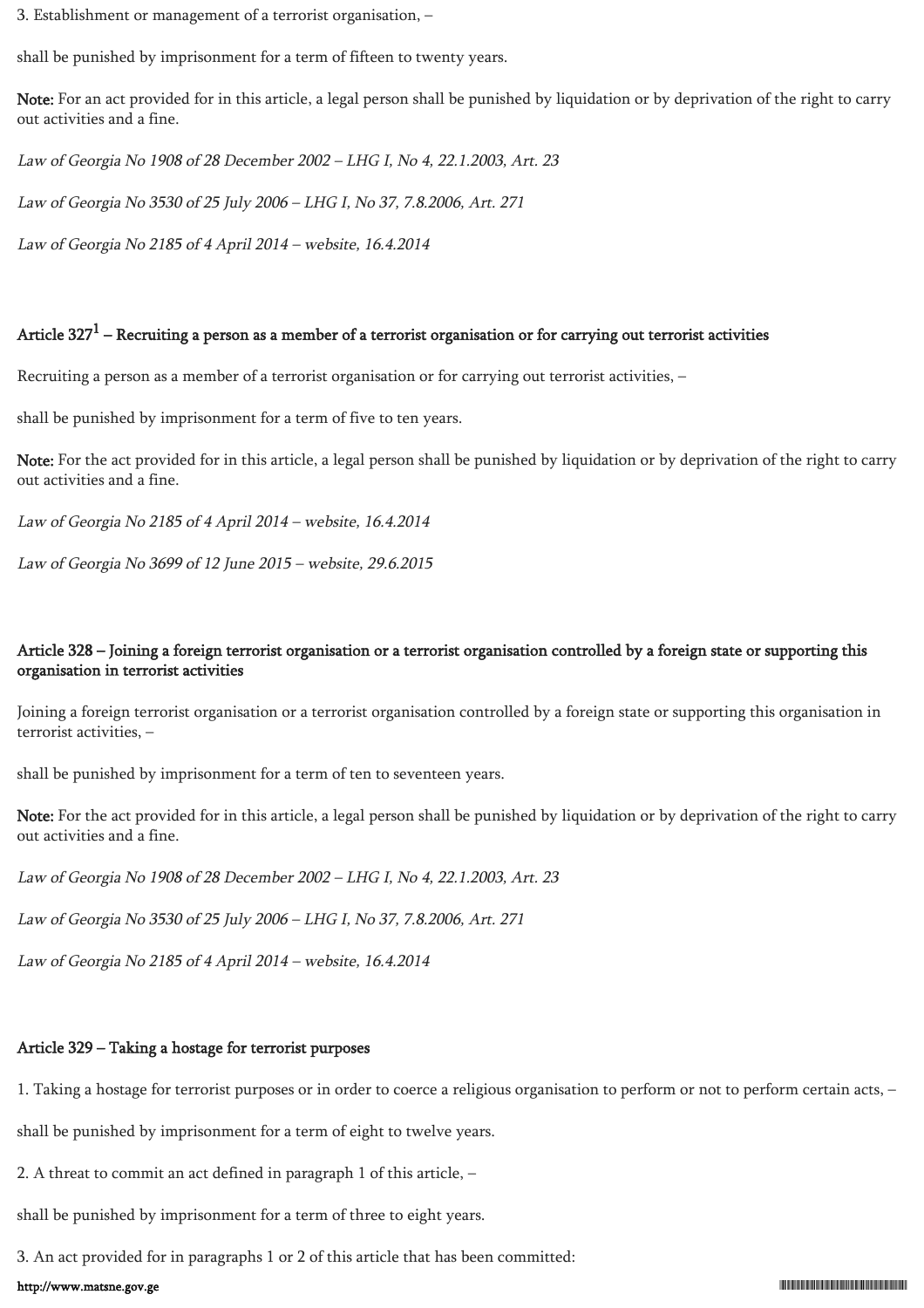- a) against public political officials of Georgia or their family members;
- b) against official foreign representatives or persons under international legal protection;
- c) jointly by more than one person;
- d) repeatedly;
- e) by a terrorist organisation, –
- shall be punished by imprisonment for a term of ten to seventeen years.
- 4. The act provided for in paragraphs 1, 2 or 3 of this article that results in death or other grave consequences, –
- shall be punished by imprisonment for a term of fourteen to twenty years.
- Note: For an act provided for in this article, a legal person shall be punished by liquidation or by deprivation of the right to carry out activities and a fine.
- Law of Georgia No 292 of 5 May 2000 LHG I, No 18, 15.5.2000, Art. 45 Law of Georgia No 2937 of 28 April 2006 – LHG I, No 14, 15.5.2006, Art. 90 Law of Georgia No 3530 of 25 July 2006 – LHG I, No 37, 7.8.2006, Art. 271 Law of Georgia No 1641 of 27 November 2013 – website, 16.12.2013
- Law of Georgia No 2185 of 4 April 2014 website, 16.4.2014

## Article 329 $^1$  – Unlawfully taking possession of an aircraft or water craft, railway rolling stock or of other public or cargo transport for terrorist purposes

1. Unlawfully taking possession of an aircraft or water craft, railway rolling stock or of other public or cargo transport, committed for terrorist purposes, –

shall be punished by imprisonment for a term of five to nine years.

- 2. A threat to commit an act defined in paragraph 1 of this article, –
- shall be punished by imprisonment for a term of four to eight years.
- 3. An act provided for in paragraph 1 of this article that has been committed:
- a) against public political officials of Georgia or their family members;
- b) against official foreign representatives or persons under international legal protection;
- c) jointly by more than one person;
- d) repeatedly;
- e) by a terrorist organisation, –

shall be punished by imprisonment for a term of eight to seventeen years.

4. A threat to commit the act defined in paragraph 3 of this article, –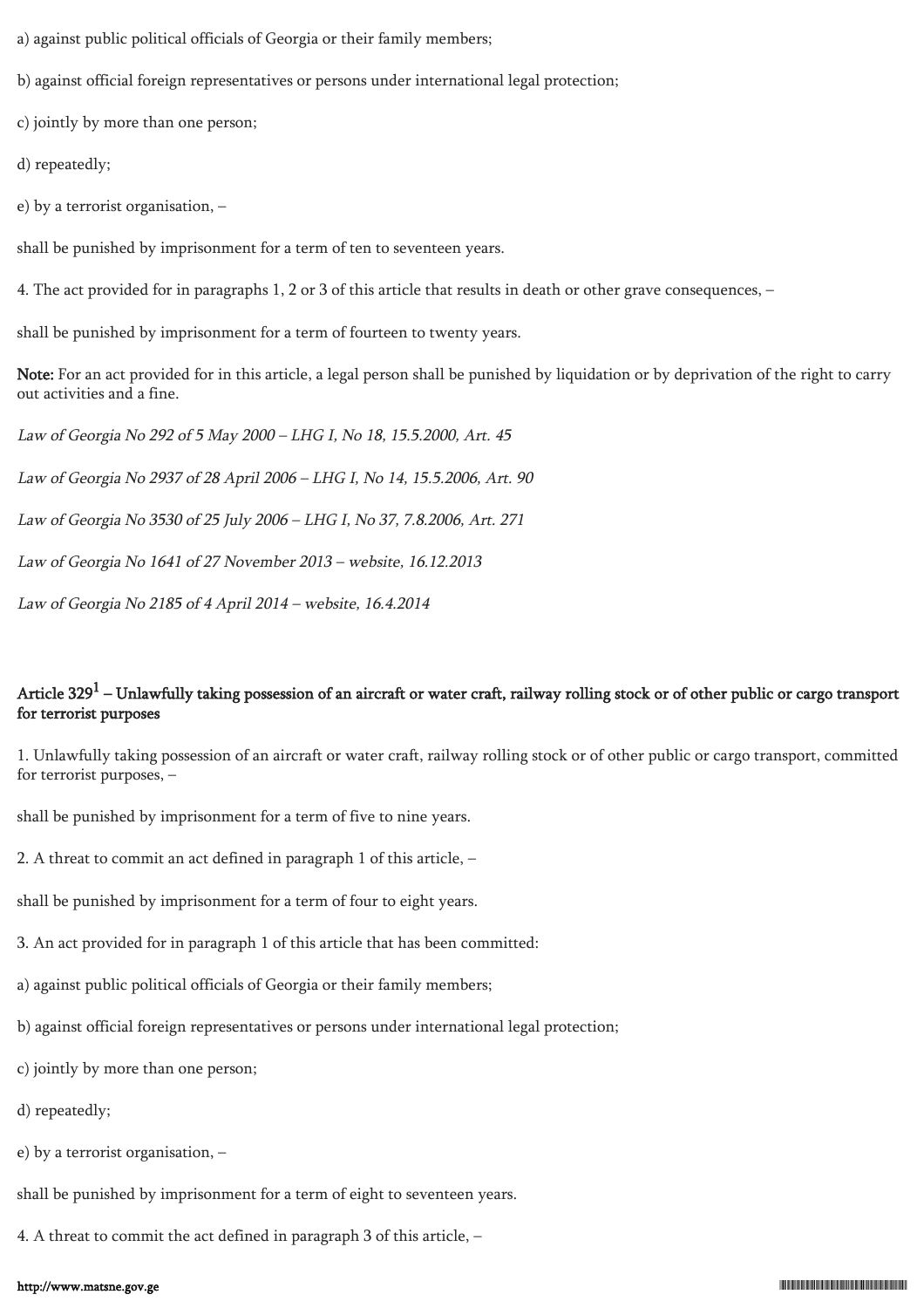shall be punished by imprisonment for a term of five to nine years.

5. The act provided for in paragraphs 1, 2, 3 or 4 of this article that results in death or other grave consequences, –

shall be punished by imprisonment for a term of eleven to seventeen years.

Note: For an act defined in this article, a legal person shall be punished by liquidation or by deprivation of the right to carry out activities and a fine.

Law of Georgia No 1642 of 27 November 2013 – website, 16.12.2013

Law of Georgia No 2185 of 4 April 2014 – website, 16.4.2014

#### Article 330 – Taking possession of or blocking strategic or other facilities of special importance for terrorist purposes

1. Taking possession of or blocking strategic or other facilities of special importance for terrorist purposes, –

shall be punished by imprisonment for a term of ten to fifteen years.

2. An act defined in paragraph (1) of this article that results in death or other grave consequences, –

shall be punished by imprisonment for a term of twelve to twenty years or by life imprisonment.

Note: For an act defined in this article, a legal person shall be punished by liquidation or by deprivation of the right to carry out activities and a fine.

Law of Georgia No 2937 of 28 April 2006 – LHG I, No 14, 15.5.2006, Art. 90

Law of Georgia No 3530 of 25 July 2006 – LHG I, No 37, 7.8.2006, Art. 271

## Article 330 $^1$  – Open support of terrorist activities and/or a terrorist organisation or public incitement to terrorism

1. Open support of terrorist activities and/or a terrorist organisation orally, in writing or by other forms of expression (except for an act defined in Article 331  $^{\rm l}$  of this Code), if such action creates a clear, immediate and substantial risk of terrorist activities, –

shall be punished by imprisonment for up to three years.

2. Public incitement to terrorist activities orally, in writing or by other forms of expression or public dissemination of information in order to carry out terrorist activities, regardless of whether or not the information contains a direct call for committing an offence, if such action creates a clear, immediate and substantial risk of terrorist activities, –

shall be punished by imprisonment for a term of two to six years.

Note: For an act defined in this article, a legal person shall be punished by liquidation or by deprivation of the right to carry out activities and a fine.

Law of Georgia No 3530 of 25 July 2006 – LHG I, No 37, 7.8.2006, Art. 271

Law of Georgia No 2185 of 4 April 2014 – website, 16.4.2014

Law of Georgia No 3699 of 12 June 2015 – website, 29.6.2015

# Article  $330^2$  – Providing training and instruction for terrorist activities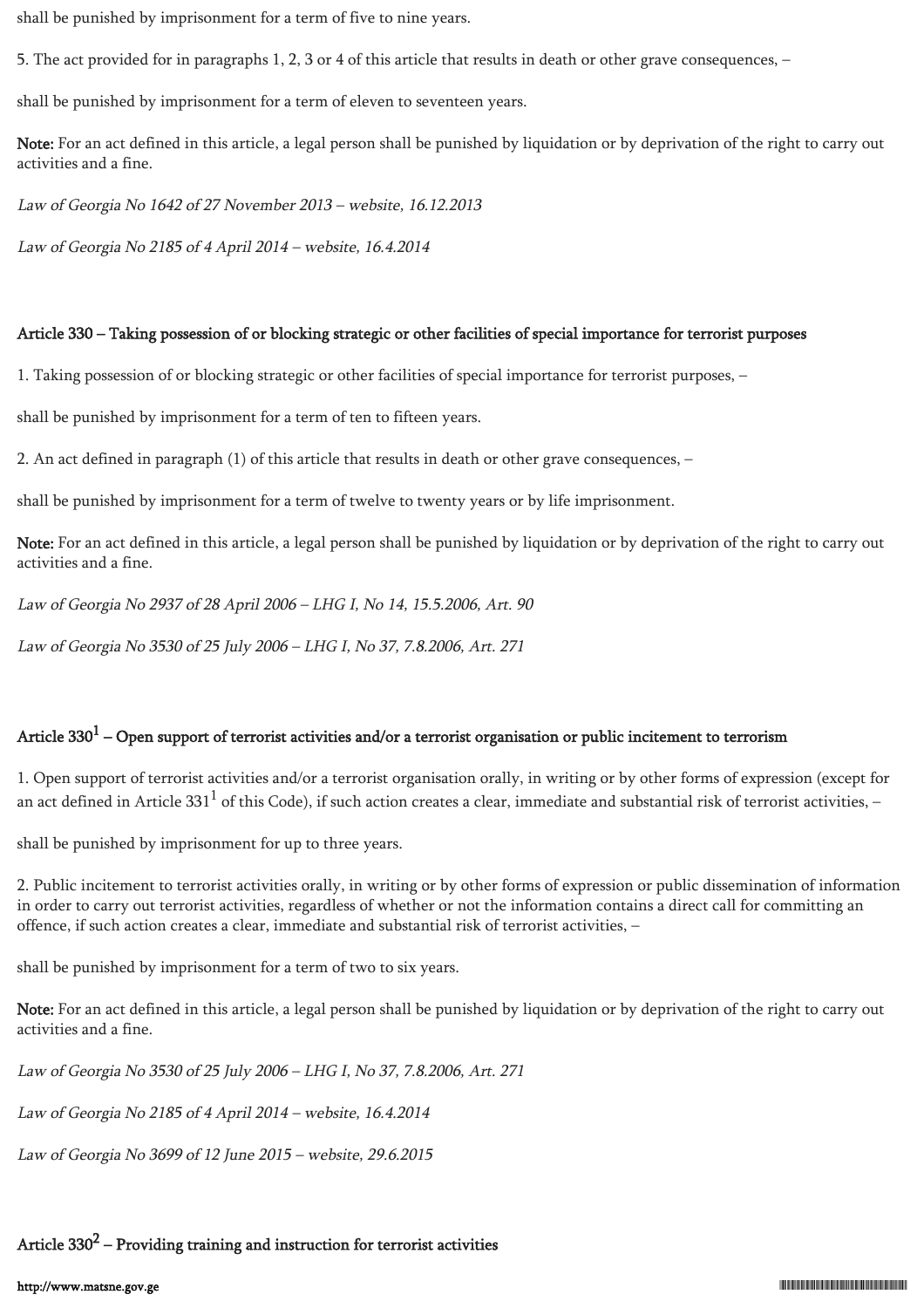1. Providing instruction for committing or contributing to the commission of terrorist activities or for preventing the detection of such activities, and/or providing instruction in the use or manufacturing of explosives, firearms or other weapons or in the use of noxious or hazardous substances and/or of other specific methods and in the manufacturing or use of equipment for the purpose of committing or contributing to the commission of terrorist activities, –

shall be punished by imprisonment for a term of eight to eleven years.

2. Knowingly receiving the instruction defined in paragraph (1) of this article, –

shall be punished by imprisonment for a term of six to nine years.

3. Conduct of military training by a terrorist organisation, –

shall be punished by imprisonment for a term of ten to fifteen years.

4. Knowingly participating in the training defined in paragraph 3 of this article, –

shall be punished by imprisonment for a term of eight to eleven years.

5. An act provided for in paragraphs 1 or 3 of this article that has been committed:

a) repeatedly;

b) against two or more persons, –

shall be punished by imprisonment for a term of eleven to fifteen years.

#### Note:

1. For an act defined in paragraph 1 or 3 of this article, a legal person shall be punished by liquidation or by deprivation of the right to carry out activities and a fine.

2. For the purposes of this article it makes no difference whether instruction or training was provided to a specified or unspecified group of persons.

Law of Georgia No 3530 of 25 July 2006 – LHG I, No 37, 7.8.2006, Art. 271

Law of Georgia No 2185 of 4 April 2014 – website, 16.4.2014

## Article  $330^3$  – Theft for the purpose of committing one of the crimes defined in this Chapter

Theft for the purpose of committing one of the offences defined in this Chapter, – shall be punished by imprisonment for a term of ten to fifteen years.

Note: For the act provided for in this article, a legal person shall be punished by liquidation or by deprivation of the right to carry out activities and a fine.

Law of Georgia No 1641 of 27 November 2013 – website, 16.12.2013

## Article 330 $^4$  – Extortion for the purpose of committing one of the offences defined in this Chapter

Extortion for the purpose of committing one of the offences defined in this Chapter, –

shall be punished by imprisonment for a term of ten to fifteen years.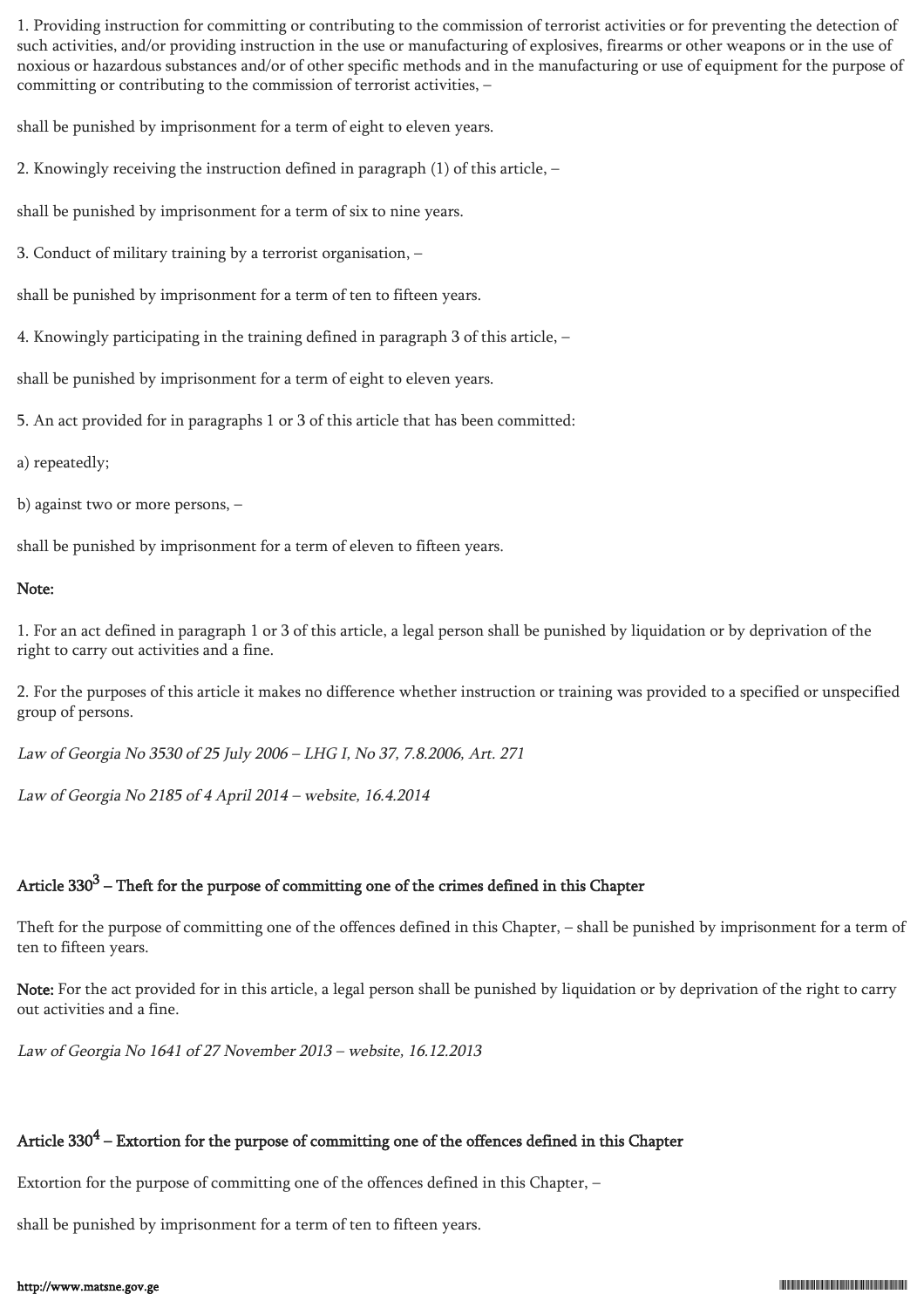Note: For the act provided for in this article, a legal person shall be punished by liquidation or by deprivation of the right to carry out activities and a fine.

Law of Georgia No 1641 of 27 November 2013 – website, 16.12.2013

## Article 330<sup>5</sup> – Making of forged official documents for the commission of one of the offences defined in this Chapter

Making of forged official documents for the commission of one of the offences defined in this Chapter, –

shall be punished by imprisonment for a term of ten to fifteen years.

Note: For the act provided for in this article, a legal person shall be punished by liquidation or by deprivation of the right to carry out activities and a fine.

Law of Georgia No 1641 of 27 November 2013 – website, 16.12.2013

#### Article 331 – False notification on terrorism

1. False notification on terrorism, –

shall be punished by a fine or corrective labour for one to two years, or by imprisonment for a term of two to five years.

- 2. The same act:
- a) committed by a group of persons with preliminary agreement;
- b) committed repeatedly;
- c) that results in substantial damage, –

shall be punished by imprisonment for a term of five to seven years.

Law of Georgia No 1205 of 25 March 2005 – LHG I, No 15, 19.4.2005, Art. 104

Law of Georgia No 2937 of 28 April 2006 – LHG I, No 14, 15.5.2006, Art. 90

Law of Georgia No 1271 of 20 September 2013 – website, 26.9.2013

# Article 331 $^{\rm 1}$  – Financing of terrorism, provision of other material support and resources to terrorists' activities

1. Collection or supply of financial resources or other assets knowing that they will or may be used in full or in part by a terrorist or a terrorist organisation and/or for carrying out terrorist activities, or for the commission of one of the offences defined in Articles 144, 227, 227<sup>1</sup>, 227<sup>2</sup>, 227<sup>3</sup>, 229, 230, 231, 231<sup>1</sup> and 231<sup>2</sup> of this Code, regardless of whether or not any of the offences defined in the above articles has been committed, and/or services have been knowingly rendered to a terrorist or a terrorist organisation, or a terrorist has been provided with a hiding place or shelter and/or resources or other material support have been provided to a terrorist or a terrorist organisation, –

shall be punished by imprisonment for a term of ten to fifteen years.

- 2. The same act committed:
- a) by a group of persons with preliminary agreement;

b) repeatedly, –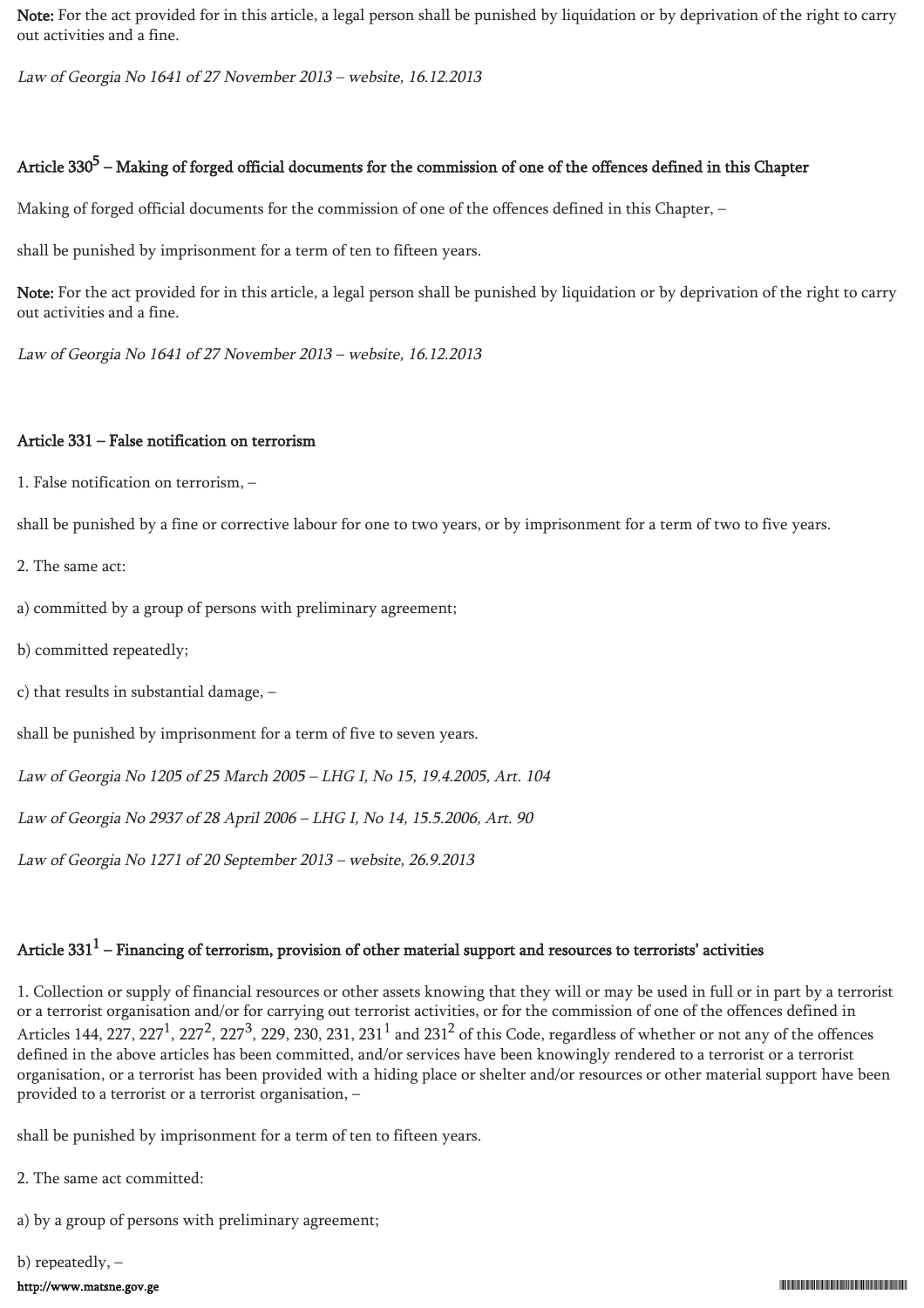shall be punished by imprisonment for a term of fourteen to seventeen years.

3. An act provided for in paragraph (1) or (2) of this article:

a) committed by a terrorist organisation;

b) that results in grave consequences, –

shall be punished by imprisonment for a term of seventeen to twenty years or by life imprisonment.

## Note:

1. For the purposes of this article, a terrorist shall mean a person who participates in activities, the liability for which is provided for by this Chapter and by Articles 144, 227-227 $^3$ , 229 and 230-231 $^2$  of this Code.

2. For the purposes of this article, a terrorist organisation shall mean an organisation (regardless of its form) that has been established to carry out activities, the liability for which is provided for by this Chapter and by Articles 144, 227-227<sup>3</sup>, 229 and 230-231<sup>2</sup> of this Code. An organisation may be recognised as a terrorist organisation if it constitutes an organised association of more than two persons during a certain period of time. For the purposes of paragraph (3) of this article, an organised association shall mean an association that has not been randomly set up for immediate commission of a crime and that does not require formal distribution of roles among its members, continuous membership or developed structure.

3. For an act provided for in this article a legal person shall be punished by liquidation or by deprivation of the right to carry out activities and/or a fine.

Law of Georgia No 3530 of 25 July 2006 – LHG I, No 37, 7.8.2006, Art. 271 Law of Georgia No 5953 of 19 March 2008 – LHG I, No 8, 28.3.2008, Art. 56 Law of Georgia No 5170 of 28 October 2011 – website, 11.11.2011 Law of Georgia No 5744 of 2 March 2012 – website, 15.3.2012 Law of Georgia No 1641 of 27 November 2013 – website, 16.12.2013 Law of Georgia No 2185 of 4 April 2014 – website, 16.4.2014 Law of Georgia No 3699 of 12 June 2015 – website, 29.6.2015

# Article 331 $^2$  – Failure to take measures to prevent acts of terrorism

Failure to take measures knowingly to prevent, within reasonable limits, the commission or completion of an act of terrorism or the occurrence of the consequences related thereto, unless it endangers the life, health or property of a person or of a person's close relative, –

shall be punished by imprisonment for up to five years.

Law of Georgia No 2185 of 4 April 2014 – website, 16.4.2014

## CHAPTER XXXIX – Official Misconduct

# Article 332 – Abuse of official powers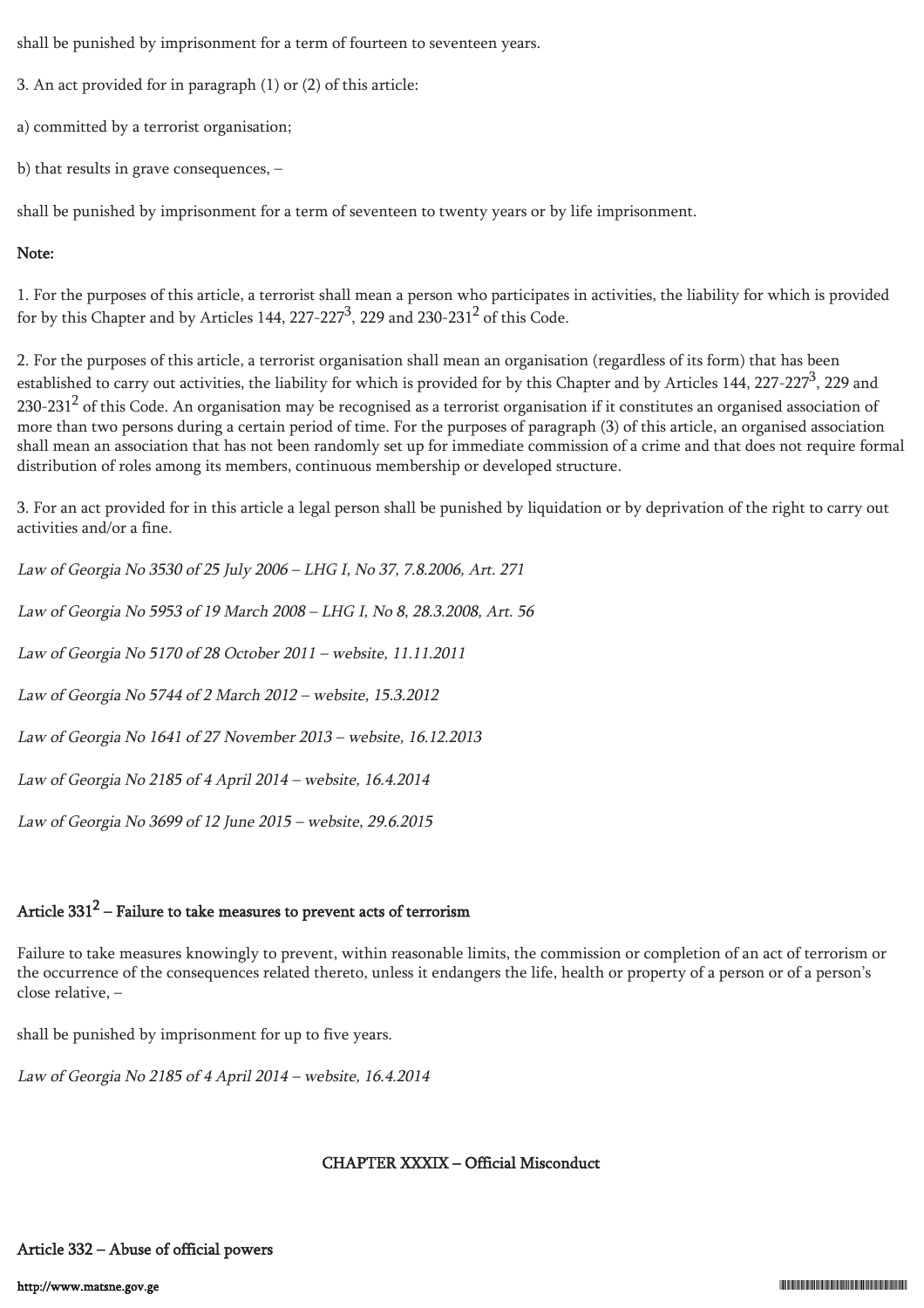1. Abuse of official powers by an official or by a person equal thereto to the detriment of public interests, in order to gain some benefit or advantage for himself/herself or for another person, which has resulted in substantial violation of the rights of natural or legal persons, or of the lawful interests of the public or the state, –

shall be punished by a fine or house arrest for a term of six months to two years, or by imprisonment for up to three years, with deprivation of the right to hold an office or to carry out activities for up to three years.

2. Abuse of official powers by a public political official, –

shall be punished by a fine or imprisonment for a term of three to five years, with deprivation of the right to hold an office or to carry out activities for up to three years.

3. The act provided for in paragraph (1) or (2) of this article which has been committed:

a) repeatedly;

b) using violence or a weapon;

c) by offending personal dignity, –

shall be punished by imprisonment for a term of five to eight years, with deprivation of the right to hold an office or to carry out activities for up to three years.

## Note:

1. The subjects of the crime provided for by this Chapter also include employees of legal entities under public law (other than political and religious associations) that exercise public law powers, members and employees of provisional commissions of the Parliament of Georgia, electoral subjects (only for the purposes of the offence provided for by Article 338 of this Code), private enforcement officers, as well as any other persons who exercise public law powers based on the legislation of Georgia.

[1. The subjects of the crime provided for by this Chapter also include employees of legal entities under public law (other than political and religious associations) that exercise public law powers, members of provisional commissions of the Parliament of Georgia, electoral subjects (only for the purposes of the offence provided for by Article 338 of this Code), private enforcement officers, as well as any other persons who exercise public law powers based on the legislation of Georgia. (Shall become effective upon the acquisition of full powers by the Parliament of Georgia elected in the next Parliamentary Elections of Georgia)]

2. For the purposes of this Chapter, a person equal to an official shall also mean a foreign official (including an employee of a public authority exercising legislative and/or administrative powers), any person performing any public duty for another state, an official of an international organisation or agency, or an employee hired on a contractual basis, as well as any seconded or nonseconded person performing the duties relevant to the duties of this official or employee, foreign jury members who perform their duties based on a foreign legislation, a member of the international parliamentary assembly, a representative of the International Criminal Court, a judge or official of the international court or judicial body.

3. The subjects of the crimes provided for by Articles 338 and 339 of this Code shall also include members of the arbitration tribunals of Georgia and foreign countries, and the subjects of the crime provided for by Articles 338– 339 $^{\rm l}$  of this Code shall also include jurors (juror candidates) who perform the said duties based on the legislation of Georgia.

Law of Georgia No 292 of 5 May 2000 – LHG I, No 18, 15.5.2000, Art. 45

Law of Georgia No 2980 of 14 August 2003 – LHG I, No 26, 5.9.2003, Art. 191

Law of Georgia No 2264 of 16 December 2005 – LHG I, No 55, 27.12.2005, Art. 367

Law of Georgia No 2937 of 28 April 2006 – LHG I, No 14, 15.5.2006, Art. 90

Law of Georgia No 3530 of 25 July 2006 – LHG I, No 37, 7.8.2006, Art. 271

Law of Georgia No 403 of 23 October 2008 – LHG I, No 29, 4.11.2008, Art. 176

Law of Georgia No 827 of 19 December 2008 – LHG I, No 41, 30.12.2008, Art. 305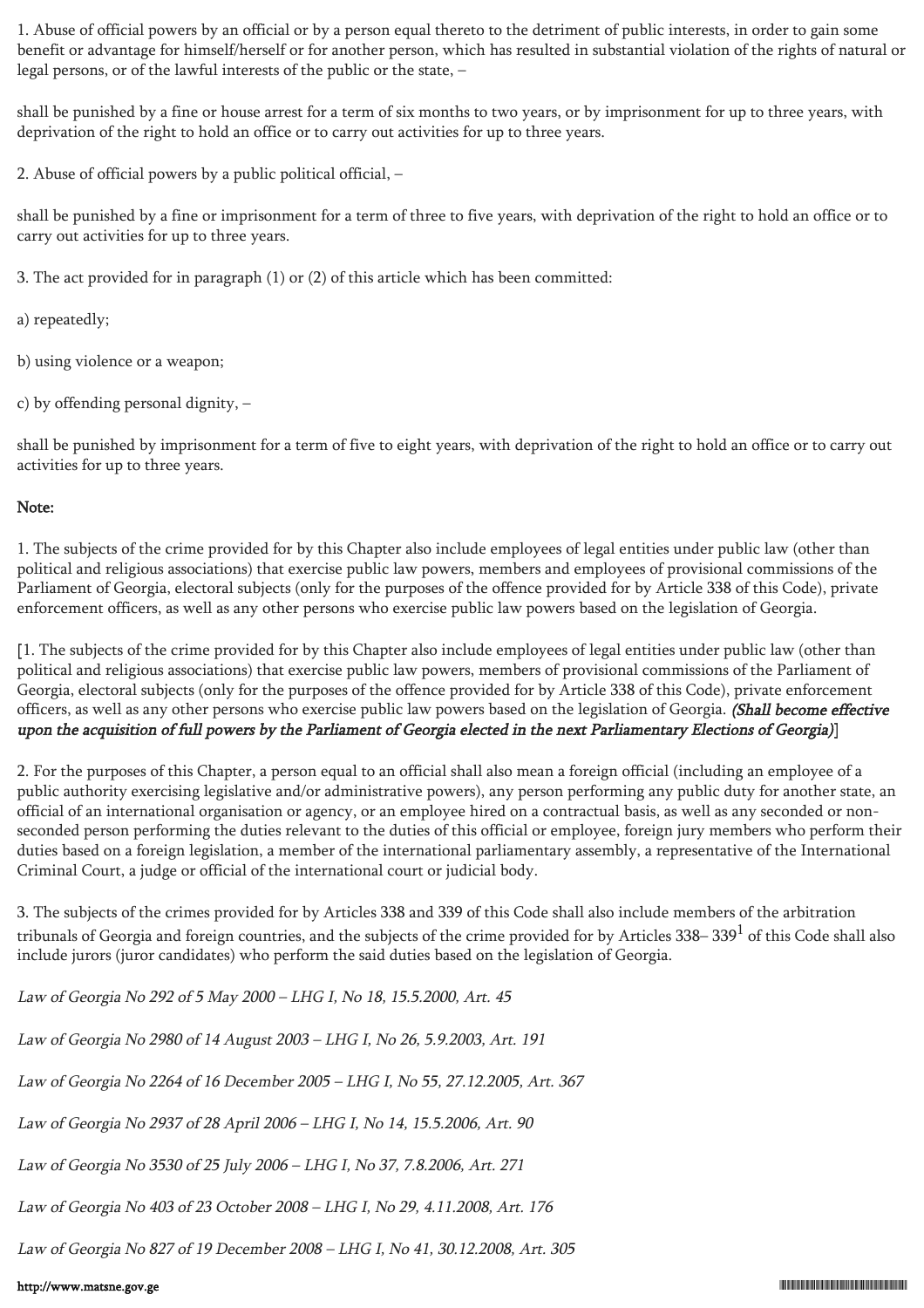Law of Georgia No 3619 of 24 September 2010 – LHG I, No 51, 29.9.2010, Art. 332

Law of Georgia No 5170 of 28 October 2011 – website, 11.11.2011

Law of Georgia No 3221 of 18 March 2015 – website, 26.3.2015

Law of Georgia No 944 of 1 June 2017 – website, 20.6.2017

Law of Georgia No 6702 of 1 July 2020 – website, 7.7.2020

#### Article 333 – Exceeding official powers

1. Exceeding official powers by an official or a person equal thereto that has resulted in the substantial violation of the rights of natural or legal persons, or of the lawful interests of the public or state, –

shall be punished by a fine or house arrest for a term of six months to two years, or by imprisonment for up to three years, with deprivation of the right to hold an office or to carry out activities for up to three years.

2. Exceeding the official powers by a public political official, –

shall be punished by a fine or imprisonment for a term of three to five years, with deprivation of the right to hold an office or to carry out activities for up to three years.

3. The act provided for by paragraph (1) or (2) of this article which has been committed:

a) repeatedly;

b) using violence or a weapon;

c) by offending the personal dignity of the victim, –

shall be punished by imprisonment for a term of five to eight years, with deprivation of the right to hold an office or to carry out activities for up to three years.

Law of Georgia No 2937 of 28 April 2006 – LHG I, No 14, 15.5.2006, Art. 90

Law of Georgia No 944 of 1 June 2017 – website, 20.6.2017

# Article 334 – Unlawful discharge of the accused from criminal liability

Unlawful discharge of the accused from criminal liability, –

shall be punished by imprisonment for a term of two to four years, with deprivation of the right to hold an office or to carry out activities for up to three years.

Law of Georgia No 2937 of 28 April 2006 – LHG I, No 14, 15.5.2006, Art. 90

Law of Georgia No 3619 of 24 September 2010 – LHG I, No 51, 29.9.2010, Art. 332

## Article 335 – Providing explanation, evidence or opinion under duress

1. Coercion of a person by deception, blackmail or other unlawful act by an official or by a person equal thereto to provide an explanation or evidence, or coercion of an expert to provide an opinion, –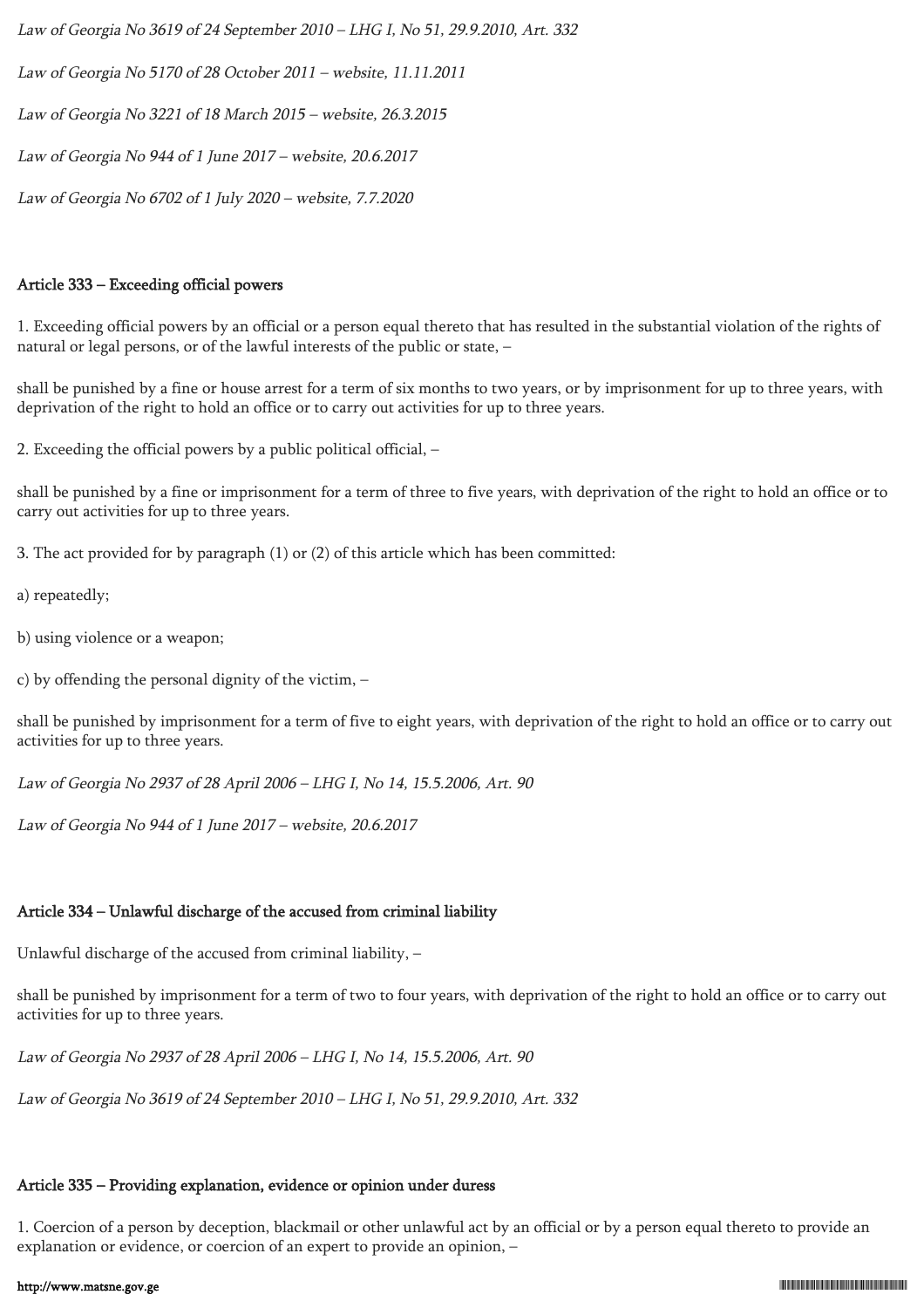shall be punished by imprisonment for a term of two to five years, with deprivation of the right to hold an office or to carry out activities for up to five years.

2. The same act committed:

a) using violence or threat of violence dangerous for life or health;

b) by an organised group, –

shall be punished by imprisonment for a term of five to nine years, with deprivation of the right to hold an office or to carry out activities for up to five years.

Law of Georgia No 2355 of 6 June 2003 – LHG I, No 18, 24.6.2003, Art. 117

Law of Georgia No 1751 of 23 June 2005 – LHG I, No 38, 15.7.2005, Art. 250

Law of Georgia No 2937 of 28 April 2006 – LHG I, No 14, 15.5.2006, Art. 90

Law of Georgia No 3530 of 25 July 2006 – LHG I, No 37, 7.8.2006, Art. 271

## Article 336 – (Deleted)

Law of Georgia No 292 of 5 May 2000 – LHG I, No 18, 15.5.2000, Art. 45

Law of Georgia No 2937 of 28 April 2006 – LHG I, No 14, 15.5.2006, Art. 90

Law of Georgia No 5205 of 4 July 2007– LHG I, No 28, 18.7.2007, Art. 290

## Article 337 – Illegal participation in entrepreneurial activities

Establishment by an official or a person equal thereto, directly or through another person, of an enterprise, organisation or agency that aims to carry out entrepreneurial activities, or participation in the management thereof notwithstanding the prohibition determined by law, if it is related to the granting of unlawful preferences or privileges or any other form of patronage to him/her, –

shall be punished by house arrest for a term of six months to two years, or by imprisonment for a term of two to four years, with deprivation of the right to hold an office or to carry out activities for up to three years.

Law of Georgia No 2937 of 28 April 2006 – LHG I, No 14, 15.5.2006, Art. 90

Law of Georgia No 944 of 1 June 2017 – website, 20.6.2017

## Article 338 – Bribe-taking

1. Taking or demanding by an official or a person equal thereto, directly or indirectly, of money, securities, other assets, pecuniary gain or of any other unlawful advantage, or accepting an offer or promise thereof for his/her own benefit or for the benefit of another person in order for the official or the person equal thereto to take or not to take certain actions during the exercise of his/her official powers for the benefit of the bribe-giver, or to use his/her official standing to achieve similar goals, or to exercise official patronage, –

shall be punished by imprisonment for a term of six to nine years.

2. Bribe-taking: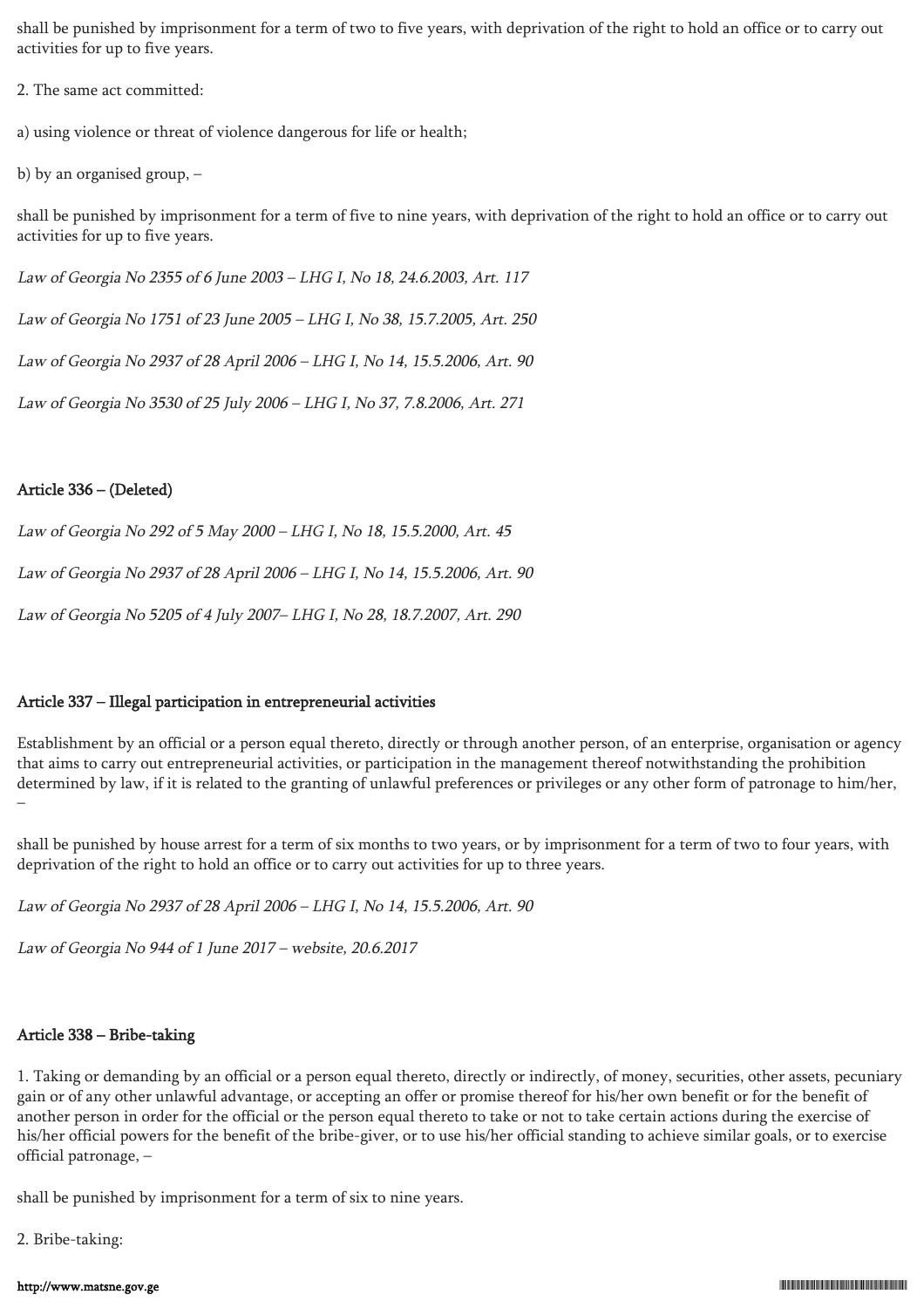a) by a public political official;

b) in a large quantities;

c) by a group of persons with preliminary agreement, –

shall be punished by imprisonment for a term of seven to eleven years.

3. The act provided for by paragraphs 1 and 2 of this article committed:

- a) by a person convicted for bribe-taking;
- b) repeatedly;
- c) by extortion;
- d) by an organised group;
- e) in particularly large quantities, –

shall be punished by imprisonment for a term of eleven to fifteen years.

Note: Taking of a bribe in large quantities shall mean the amount of money, securities, other assets or pecuniary gain exceeding GEL 10 000; bribe in particularly large quantities shall mean the amount exceeding GEL 30 000.

Law of Georgia No 2937 of 28 April 2006 – LHG I, No 14, 15.5.2006, Art. 90

Law of Georgia No 3530 of 25 July 2006 – LHG I, No 37, 7.8.2006, Art. 271

Law of Georgia No 403 of 23 October 2008 – LHG I, No 29, 4.11.2008, Art. 176

## Article 339 – Bribe-giving

1. Promising, offering or granting to an official or a person equal thereto, directly or indirectly, money, securities, other assets, pecuniary gain or other unlawful advantage, for his/her or other person's benefit, in order that he/she take or abstain from taking a certain action during the exercise of his/her official rights and performance of duties for the benefit of the bribe-giver or the other person, or use his/her official standing to achieve a similar goal, and exercise official patronage, –

shall be punished by a fine or corrective labour for up to two years, or by house arrest for a term of six months to two years or imprisonment for up to three years.

2. The same act committed for the purpose of committing an unlawful act, –

shall be punished by a fine or imprisonment for a term of four to seven years.

3. The act provided for by paragraph 1 or 2 of this article which has been committed by an organised group, –

shall be punished by imprisonment for a term of five to eight years.

## Note:

1. A bribe-giver shall be discharged from criminal liability if he/she has voluntarily declared about it to the authorities conducting criminal proceedings. A decision to discharge a person from criminal liability shall be taken by the authorities conducting criminal proceedings.

2. A fine shall be imposed on a legal person for committing the act provided for by this article.

Law of Georgia No 2937 of 28 April 2006 – LHG I, No 14, 15.5.2006, Art. 90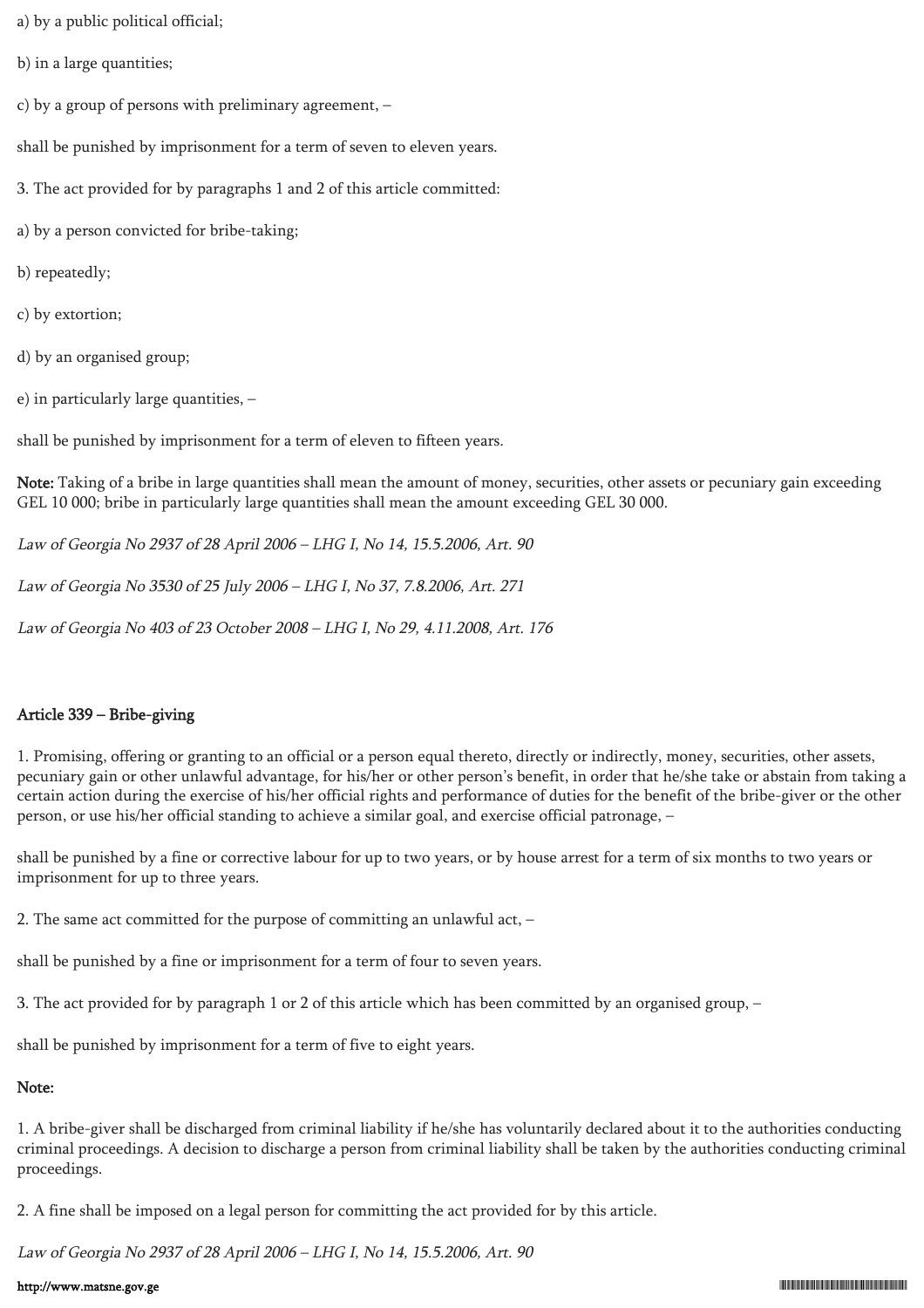Law of Georgia No 3530 of 25 July 2006 – LHG I, No 37, 7.8.2006, Art. 271

Law of Georgia No 5170 of 28 October 2011 – website, 11.11.2011

Law of Georgia No 944 of 1 June 2017 – website, 20.6.2017

# Article  $339<sup>1</sup>$  – Influence peddling

1. Whoever in his/her own interests or in those of another person promises, offers or grants money, securities, other assets, material benefit or any other unlawful advantage, directly or indirectly, to a person claiming or confirming that he/she can exert an unlawful influence, for his/her own or another person's benefit, on the decisions of an official or a person equal thereto, regardless of whether or not such influence has been exerted and/or the desirable outcome of such influence has been obtained, –

shall be punished by a fine or corrective labour for up to two years, or by house arrest for a term of six months to two years or imprisonment for up to two years.

2. If a person who claims or confirms that he/she can exert unlawful influence on the decision of an official or of a person equal to the official demands or accepts, directly or indirectly, for his/her own benefit or for the benefit of another person, money, securities, other assets, material benefit or any other unlawful advantage from a person who acts in his/her own or another person's interests, regardless of whether or not such influence has been exerted and/or the desirable outcome of such influence has been obtained, –

shall be punished by imprisonment for a term of three to five years.

3. The act provided for by paragraph 2 of this article committed by an organised group, –

shall be punished by imprisonment for a term of four to seven years.

## Note:

1. For the offence provided for by paragraph 1 of this article, criminal liability shall not apply to a person who has voluntarily notified this fact to the authorities conducting criminal proceeding. A decision to discharge a person from criminal liability shall be taken by the authorities conducting criminal proceedings.

2. A fine shall be imposed on a legal person for committing the act provided for by this article.

Law of Georgia No 3530 of 25 July 2006 – LHG I, No 37, 7.8.2006, Art. 271

Law of Georgia No 5170 of 28 October 2011 – website, 11.11.2011

Law of Georgia No 944 of 1 June 2017 – website, 20.6.2017

# Article 340 – Accepting gifts prohibited by law

1. Acceptance by an official or a person equal thereto of gifts prohibited by law, –

shall be punished by a fine or community service for a term of 100 to 300 hours, or by deprivation of the right to hold an office or carry out activities for up to three years, or by house arrest for a term of six months to two years and/or imprisonment for up to two years.

2. The same act committed repeatedly, –

shall be punished by a fine or community service from 200 to 400 hours, or by deprivation of the right to carry out activities for up to three years and/or by imprisonment for a term of two to four years.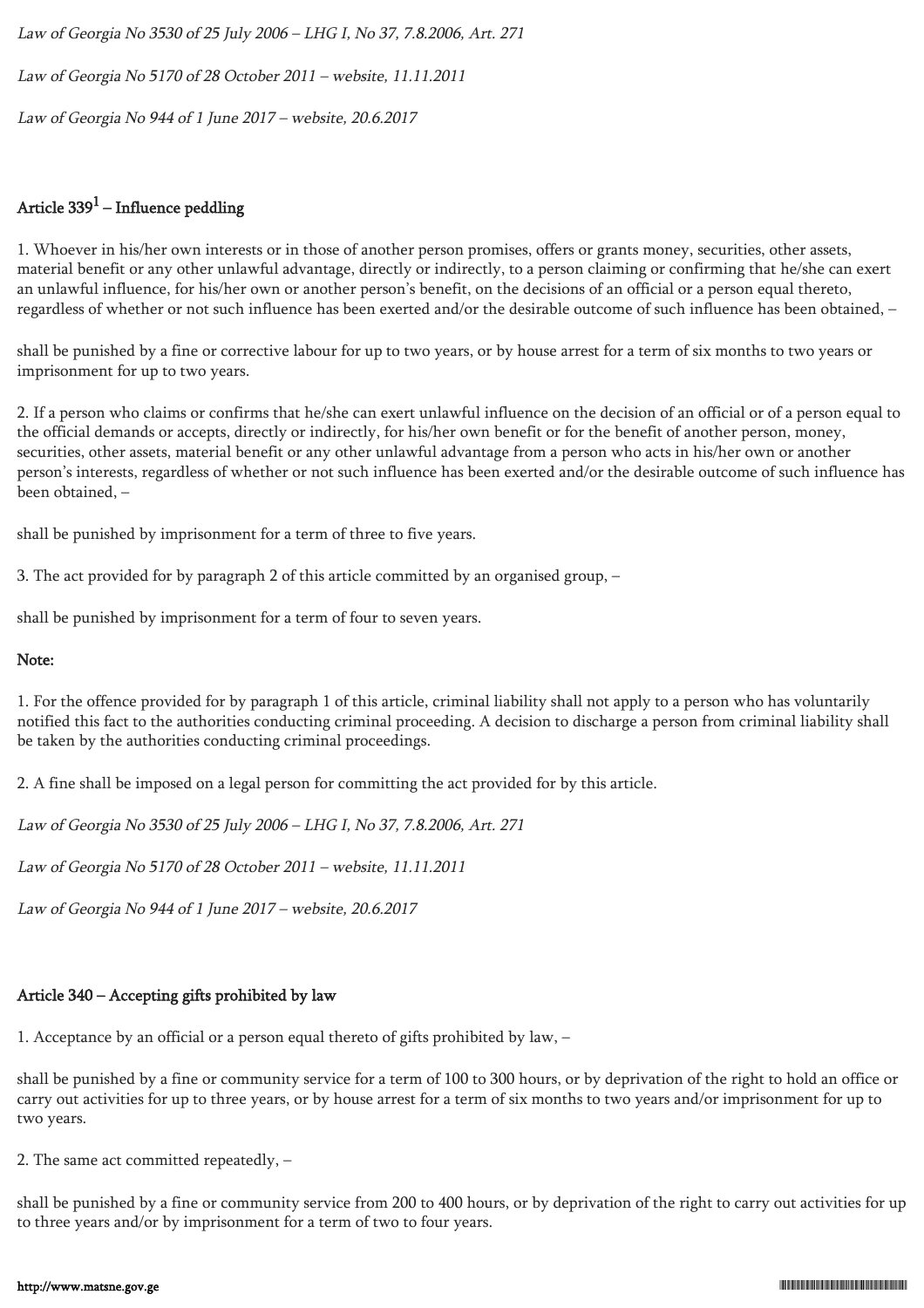Law of Georgia No 3530 of 25 July 2006 – LHG I, No 37, 7.8.2006, Art. 271

Law of Georgia No 944 of 1 June 2017 – website, 20.6.2017

## Article 341 – Forgery by an official

Forgery by an official, i.e. entry of false information or record in official documents or registry, or preparation or issuance of a forged document or forgery of the official or private documents enclosed to the case file of an enterprise, establishment or organisation by an official or a person equal thereto for mercenary purposes or with other personal motives, –

shall be punished by a fine or house arrest for a term of six months to two years, or by imprisonment for a term of two to four years.

Law of Georgia No 2937 of 28 April 2006 – LHG I, No 14, 15.5.2006, Art. 90

Law of Georgia No 944 of 1 June 2017 – website, 20.6.2017

## Article 342 – Neglect of official duty

1. Neglect of official duties, i.e. non-performance or improper performance of official duties by an official or a person equal thereto due to the careless attitude to the duties, which has resulted in substantial breach of the rights of a natural or legal person or of the lawful interests of the public or state, –

shall be punished by a fine or house arrest for a term of six months to two years, by imprisonment for up to three years.

2. The same act that has resulted in death or in other grave consequences, –

shall be punished by imprisonment for a term of two to five years.

Law of Georgia No 458 of 30 June 2000 – LHG I, No 27, 17.7.2000, Art. 83

Law of Georgia No 2264 of 16 December 2005 – LHG I, No 55, 27.12.2005, Art. 367

Law of Georgia No 2937 of 28 April 2006 – LHG I, No 14, 15.5.2006, Art. 90

Law of Georgia No 944 of 1 June 2017 – website, 20.6.2017

# Article 342 $^1$  – Violation of the internal regulations by an employee of the Special Penitentiary Service or an equivalent person

1. Non-compliance or improper compliance with the internal regulations by an employee of the state sub-agency institution operating within the system of the Ministry of Justice of Georgia – the Special Penitentiary Service or an equivalent person due to the careless attitude to the regulations, which has resulted in the escape of an accused/convicted person during his/her extradition or removal/transfer from a penitentiary institution, or disruption of the operation of a penitentiary institution, –

shall be punished by imprisonment for up to three years.

2. The same act that has resulted in death or other grave consequences, –

shall be punished by imprisonment for a term of three to five years.

Law of Georgia No 845 of 10 April 2001 – LHG I, No 11, 30.4.2001, Art. 39

Law of Georgia No 2937 of 28 April 2006 – LHG I, No 14, 15.5.2006, Art. 90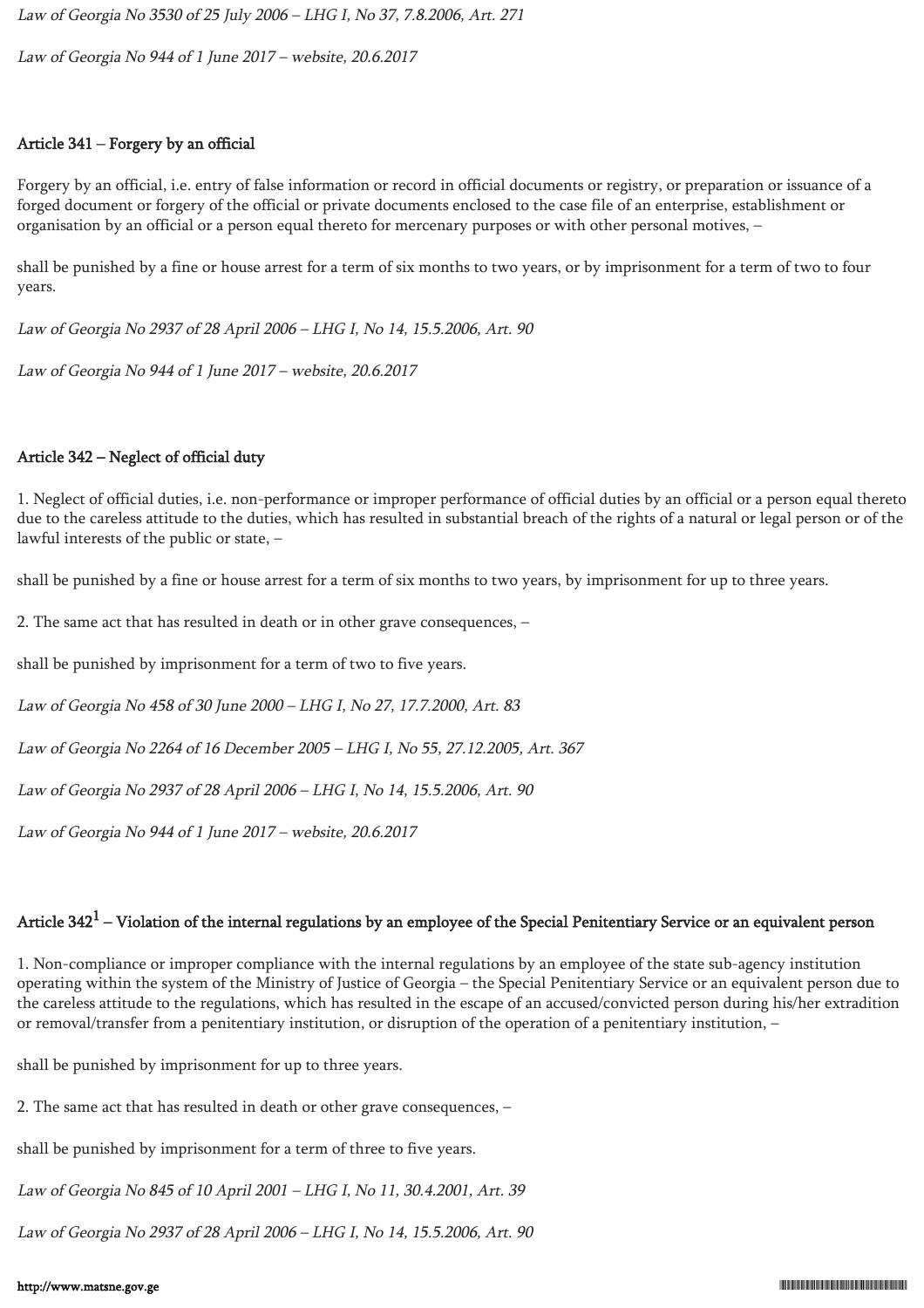Law of Georgia No 2697 of 9 March 2010 – LHG I, No 12, 24.3.2010, Art. 70

Law of Georgia No 3529 of 1 May 2015 – website, 18.5.2015

Law of Georgia No 944 of 1 June 2017 – website, 20.6.2017

Law of Georgia No 3125 of 5 July 2018 – website, 11.7.2018

Law of Georgia No 5402 of 29 November 2019 – website, 10.12.2019

## CHAPTER XL – Crime against Administrative Order

# Article 343 – Desecration of the State Coat of Arms or of the national flag

Desecration of the State Coat of Arms or of the national flag, –

shall be punished by house arrest for a term of six months to two years or imprisonment for up to two years.

Law of Georgia No 2937 of 28 April 2006 – LHG I, No 14, 15.5.2006, Art. 90

Law of Georgia No 944 of 1 June 2017 – website, 20.6.2017

## Article 343 $^1$  – Manufacturing, producing, advertising, using, bringing into Georgia, transporting in Georgia, taking out of Georgia or selling an electronic map reflecting the violation of the principle of territorial integrity of Georgia, or a printed publication thereof, as well as other objects containing such an image

Manufacturing, producing, advertising, using, bringing into Georgia, transporting in Georgia, taking out of Georgia or selling an electronic map reflecting the violation of the principle of territorial integrity of Georgia, or a printed publication thereof, as well as other objects containing such an image, for the purpose of disseminating incorrect information on the territorial integrity of Georgia, –

shall be punished by a fine or imprisonment for a term of up to two years.

## Note:

1. A person who voluntarily surrenders an object under this article shall be released from criminal liability for the commission of a crime provided for by this article, unless there are signs of another crime in his/her act.

2. For the purposes of this article, the voluntary surrender of an object under this article shall be deemed only an act where a person, prior to the commencement of investigation, declares in writing or by any technical means of communication that the object has been submitted, and shall facilitate the seizure of the object with his/her active action.

3. For the act provided for by this article, a legal person shall be punished by a fine, with deprivation of the right to carry out activities, or by liquidation and a fine.

Law of Georgia No 5924 of 22 May 2020 – website, 25.5.2020

# Article 344 – Illegal crossing of the state border of Georgia

1. Illegal crossing of the state border of Georgia, –

shall be punished by a fine or imprisonment for a term of three to five years.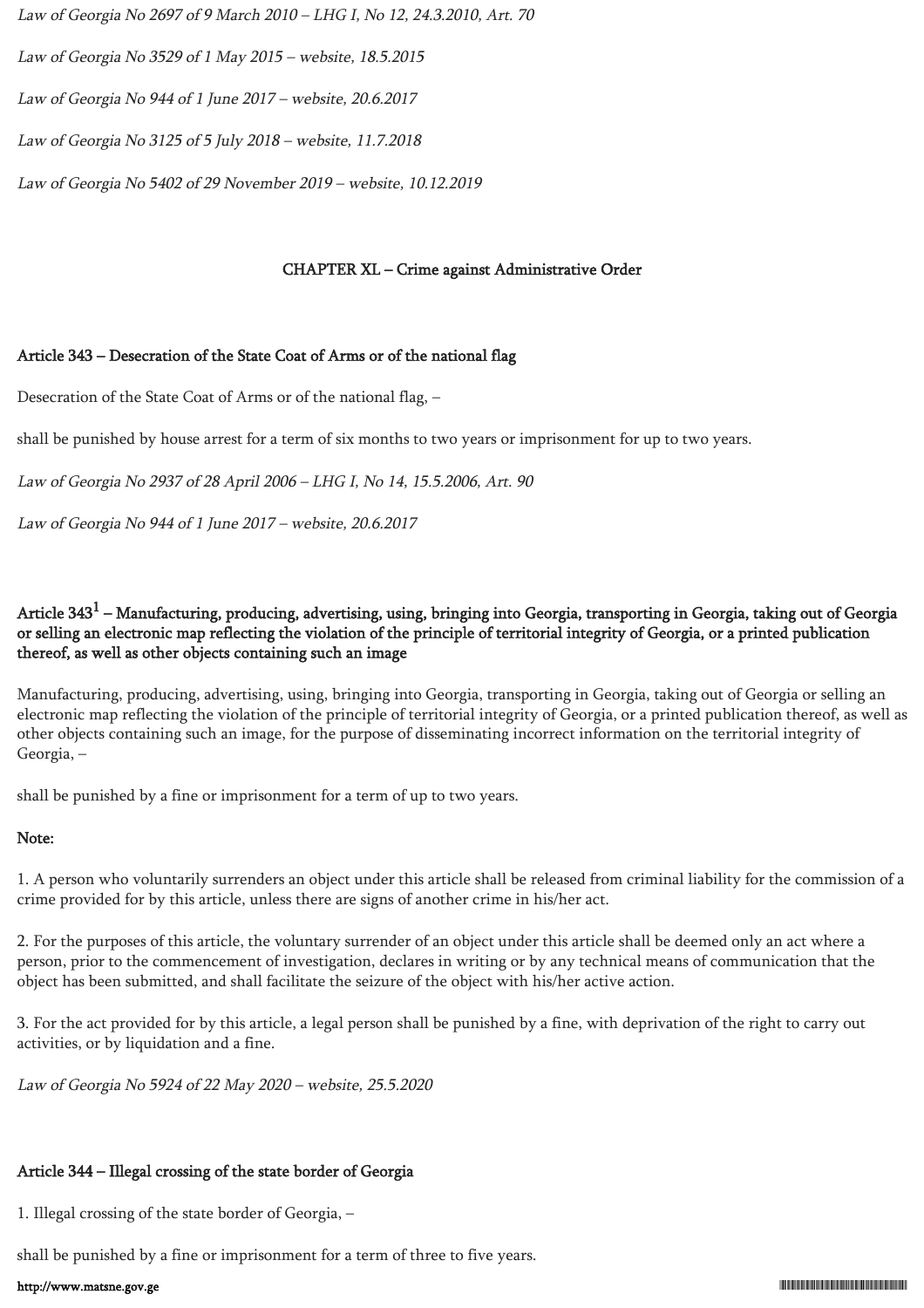2. The act provided for by paragraph 1 of this article which has been committed:

a) jointly by more than one person;

b) using violence or threat of violence, –

shall be punished by imprisonment for a term of four to five years.

Note: A foreigner or a stateless person who has entered Georgia directly from the territories where his/her life or freedom was endangered under Article 1of the 1951 UN Convention on the Status of Refugees and who is staying in Georgia illegally and who, in accordance with the same Convention and the legislation of Georgia, seeks asylum from the authorities of Georgia shall be released from criminal liability for the offence provided for by this article, provided that he/she immediately appears before the public authorities and provides adequate explanation about his/her illegal entry or unauthorised stay in Georgia, and if his/her act contains no elements of any other crime, also a person who has committed the above act because of being a victim of human trafficking, before having gained the status of the victim of human trafficking.

Law of Georgia No 1627 of 4 July 2002 – LHG I, No 23, 24.7.2002, Art. 113

Law of Georgia No 673 of 21 December 2004 – LHG I, No 42, 31.12.2004, Art. 214

Law of Georgia No 2619 of 28 December 2005 – LHG I, No 4, 18.1.2006, Art. 39

Law of Georgia No 2937 of 28 April 2006 – LHG I, No 14, 15.5.2006, Art. 90

Law of Georgia No 3309 of 20 June 2006 – LHG I, No 25, 13.7.2006, Art. 196

Law of Georgia No 4060 of 17 July 2015 – website, 29.7.2015

## Article 344 $^{\rm 1}$  – Illegal transfer of a migrant across the state border of Georgia and/or creation of the relevant conditions for a migrant's illegal stay in Georgia

1. Illegal transfer of a migrant across the state border of Georgia and/or creation of the relevant conditions (facilitation of) for the migrant's illegal stay in Georgia in violation of the procedures established by law, –

shall be punished by imprisonment for a term of two to five years.

2. The same act committed:

a) repeatedly;

- b) with respect to two or more persons;
- c) by endangering a migrant's life or health;
- d) by inhuman or humiliating treatment of a migrant, including exploitation;
- e) using forged documents, –

shall be punished by imprisonment for a term of five to eight years.

3. The act provided for in paragraph (1) or (2) of this article:

a) committed by an organised group;

b) causing the death of the victim or other grave consequences, –

shall be punished by imprisonment for a term of eight to fifteen years.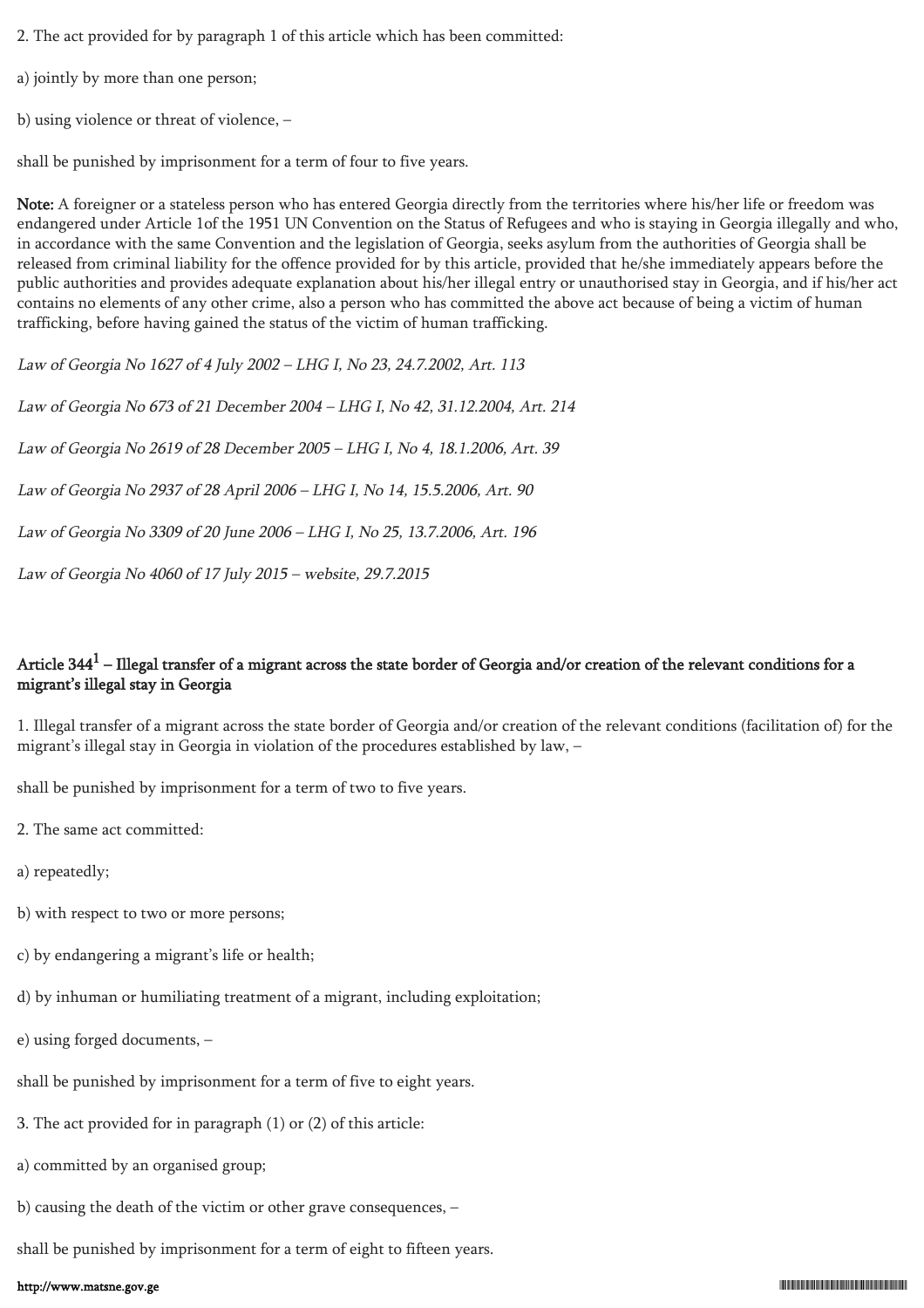Note: For an act provided for in this article a legal person shall be punished by deprivation of the right to carry out activities or by liquidation and a fine.

Law of Georgia No 3530 of 25 July 2006 – LHG I, No 37, 7.8.2006, Art. 271

## Article 344 $^2$  – Creation of appropriate conditions for/organisation of illegal stay of a Georgian citizen in a foreign country by a person, and/or facilitation/organisation by a person of submission of false information by a Georgian citizen on violation of his/her rights or freedoms for obtaining international protection in a foreign country

1. Creation of appropriate conditions for/organisation of illegal stay of a Georgian citizen in a foreign country knowingly by a person for gaining financial or another material benefit, and/or facilitation/organisation knowingly by a person, with the same purpose, of submission of false information by a Georgian citizen on violation of his/her rights or freedoms for obtaining international protection in a foreign country, –

shall be punished by a fine or imprisonment for a term of two to four years.

- 2. The same act committed:
- a) by a group of persons with prior agreement;
- b) repeatedly;
- c) against two or more persons;
- d) using a false document, –

shall be punished by imprisonment for a term of three to six years.

3. An act provided for in paragraph (1) or (2) of this article committed by an organised group, –

shall be punished by imprisonment for a term of four to seven years.

#### Note:

1. Criminal liability for committing an offence under this article shall not be imposed on a person who has created appropriate conditions for illegal stay of his/her close relative in a foreign country, and/or has organised illegal stay of this person in a foreign country.

2. Criminal liability for committing an offence under this article shall not be imposed on a person who has facilitated his/her close relative in the submission of false information for obtaining international protection in a foreign country, and/or has organised the submission of false information by this person.

3. The minimal amount of a fine for committing an offence under this article by a legal person shall correspond to a ten-fold amount of a fine provided for a natural person under Article 42 of this Code.

4. For an act provided for in this article, a legal person shall be punished by liquidation or by deprivation of the right to carry out activities and/or a fine.

Law of Georgia No 4511 of 17 April 2019 – website, 22.4.2019

## Article 345 – Illegal change of the state border of Georgia

1. Illegal change of the state border of Georgia, –

shall be punished by imprisonment for a term of two to four years.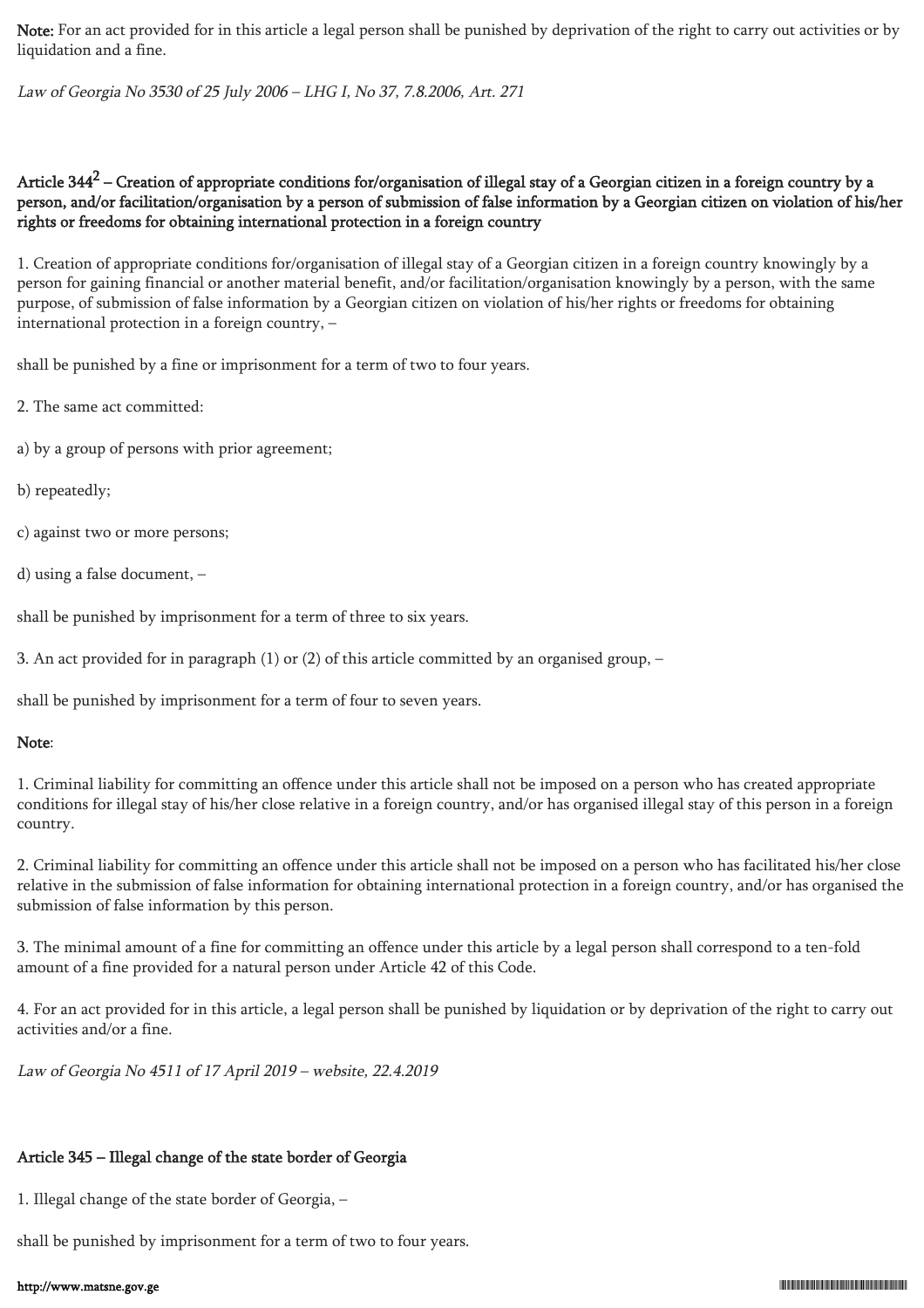- 2. The same act:
- a) committed jointly by more than one person;
- b) committed using violence or threat of violence;
- c) repeatedly;
- d) which has resulted in grave consequences, –
- shall be punished by imprisonment for a term of four to eight years.
- Law of Georgia No 458 of 30 June 2000 LHG I, No 27, 17.7.2000, Art. 83
- Law of Georgia No 2937 of 28 April 2006 LHG I, No 14, 15.5.2006, Art. 90

## Article 346 – Illegal hoisting of the national flag of Georgia

Illegal hoisting of the national flag or of an identification sign of Georgia on a ship, –

shall be punished by a fine or imprisonment for up to one year.

# Article 347 – Violation of the procedure for holding an assembly or demonstration

Violation of the procedure for holding an assembly or demonstration by its organiser, which has resulted in grave consequences, – shall be punished by a fine or house arrest for a term of six months to two years, or by corrective labour for up to one year. Law of Georgia No 458 of 30 June 2000 – LHG I, No 27, 17.7.2000, Art. 83

Law of Georgia No 944 of 1 June 2017 – website, 20.6.2017

## Article 348 – Violation of the procedure for striking

Violation of the procedure for a strike by its organiser, which has resulted in grave consequences, –

shall be punished by a fine or house arrest for a term of six months to two years, or by corrective labour for up to one year.

Law of Georgia No 458 of 30 June 2000 – LHG I, No 27, 17.7.2000, Art. 83

Law of Georgia No 944 of 1 June 2017 – website, 20.6.2017

# Article 348 $^{\rm 1}$  – Giving false evidence, false conclusions or testimonies during administrative proceedings or intentionally incorrect translation

Giving of false evidence by a witness, or false conclusion or testimony by an expert or intentionally incorrect translation by a translator during administrative proceedings, –

shall be punished by a fine or community service from one hundred and eighty to two hundred and forty hours or by corrective labour for up to two years or by imprisonment for up to one year.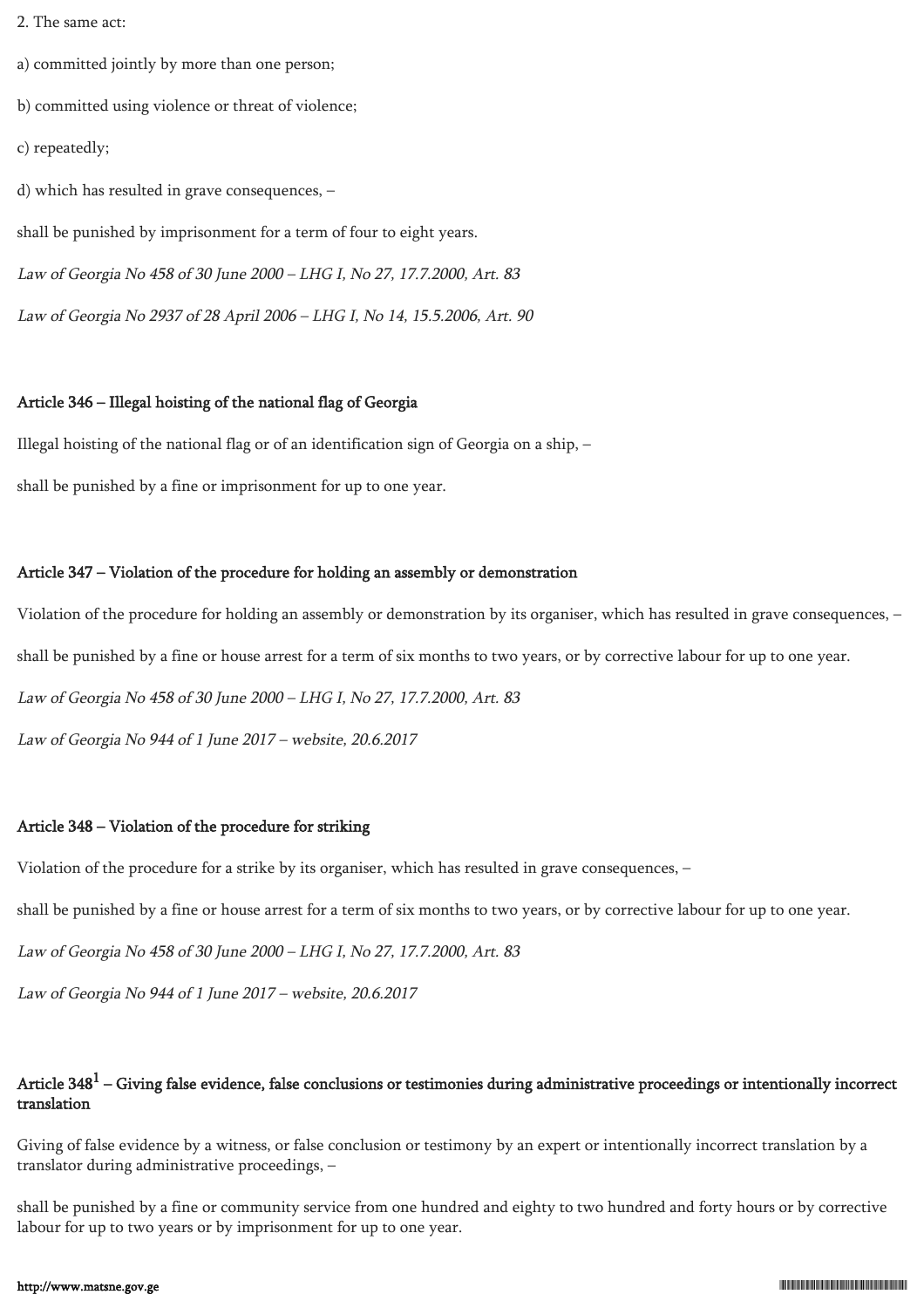Note: A witness, expert or translator shall be discharged from criminal liability if he/she voluntarily declares about his/her false evidence, false conclusion or testimony or intentionally incorrect translation before the administrative body delivers a decision.

Law of Georgia No 5982 of 21 March 2008 – LHG I, No 9, 4.4.2008, Art. 69

## Article  $348^2$  – Refusal of a witness to give evidence during administrative proceedings

Refusal of a witness to give evidence during administrative proceedings, if the obligation to give evidence is required by law, –

shall be punished by a fine or community service from one hundred and twenty to one hundred and eighty hours or by corrective labour for up to one year or by imprisonment for up to one year.

Law of Georgia No 5982 of 21 March 2008 – LHG I, No 9, 4.4.2008, Art. 69

#### Article 349 – Non-compliance with a request of the provisional investigative commission of the Parliament of Georgia

Non-compliance with a lawful request of the provisional investigative commission of the Parliament of Georgia, –

shall be punished by a fine or imprisonment for up to one year, with deprivation of the right to hold an office or to carry out activities for up to three years.

#### Article 350 – Giving false explanations to the provisional investigative commission of the Parliament of Georgia

Giving false explanations to the provisional investigative commission of the Parliament of Georgia, –

shall be punished by a fine or imprisonment of up to a year or by community service from 180 to 240 hours and/or by deprivation of the right to hold an office or to carry out activities for up to five years.

Law of Georgia No 2937 of 28 April 2006 – LHG I, No 14, 15.5.2006, Art. 90

#### Article 351 – Disclosure of the data of the provisional investigative commission of the Parliament of Georgia

Disclosure of the data of the provisional investigative commission of the Parliament of Georgia, –

shall be punished by a fine or corrective labour for up to one year, or by imprisonment for up to one year.

Law of Georgia No 2937 of 28 April 2006 – LHG I, No 14, 15.5.2006, Art. 90

## Article 352 – Influencing the Public Defender of Georgia

1. Influencing the Public Defender of Georgia in any form in order to prevent him/her from conducting his/her official activities, –

shall be punished by a fine or corrective labour for a term of one to two years, or by house arrest for a term of six months to two years.

2. The same act committed using the official position, –

shall be punished by imprisonment for up to two years, with or without deprivation of the right to hold an office or carry out activities for up to three years.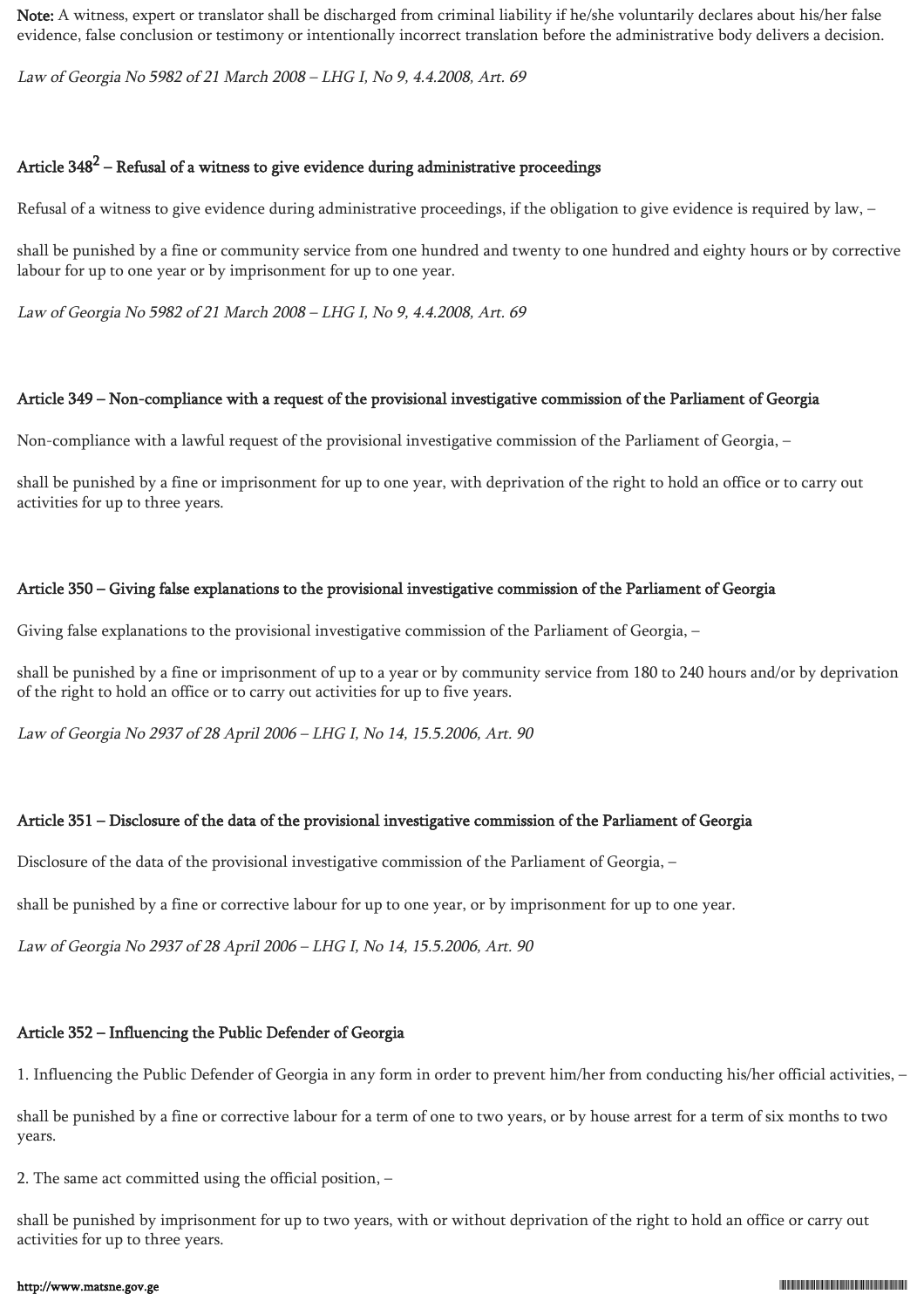Law of Georgia No 2937 of 28 April 2006 – LHG I, No 14, 15.5.2006, Art. 90

Law of Georgia No 944 of 1 June 2017 – website, 20.6.2017

# Article  $352^1$  – Influencing the State Inspector or an officer of the Office of the State Inspector

1. Influencing the State Inspector or an officer of the Office of the State Inspector in any form in order to prevent him/her from conducting his/her official activities, –

shall be punished by a fine or corrective labour for a term of one to two years, and/or by house arrest for a term of six months to two years.

2. The same act committed using the official position, –

shall be punished by imprisonment for up to two years, with or without deprivation of the right to hold an office or carry out activities for up to three years.

Law of Georgia No 3277 of 21 July 2018 – website, 9.8.2018

Law of Georgia No 4264 of 27 December 2018 – website, 29.12.2018

Law of Georgia No 4603 of 8 May 2019 – website, 8.5.2019

# Article 353 – Resistance, threat or violence against a protector of public order or other representative of the authorities

1. Resistance to a police officer, employee of the Special Penitentiary Service or other representative of authority, using violence or threat of violence, with the purpose of interfering with the protection of public order, terminating or changing his/her activity, and coercing him/her into committing an obviously unlawful act, –

shall be punished by a fine or house arrest for a term of six months to two years, or by imprisonment for a term of two to five years.

2. The same act committed by a group of persons, –

shall be punished by imprisonment for a term of four to seven years.

Law of Georgia No 2937 of 28 April 2006 – LHG I, No 14, 15.5.2006, Art. 90

Law of Georgia No 795 of 19 December 2008 – LHG I, No 40, 29.12.2008, Art. 282

Law of Georgia No 944 of 1 June 2017 – website, 20.6.2017

# Article 353 $^1$  – Attacking a police officer, employee of the Special Penitentiary Service or other representative of authority or a public institution

1. Attacking a police officer, employee of the Special Penitentiary Service or other representative of authority, or his/her official or residential building, or his/her vehicle, or his/her family member in connection with the official activities of the police officer, employee of the Special Penitentiary Service or other representative of authority, –

shall be punished by imprisonment for a term of four to seven years.

2. Harming the health of a police officer, employee of the Special Penitentiary Service or other representative of authority, or his/her family member in connection with the official activities of the police officer, employee of the Special Penitentiary Service or other representative of authority, –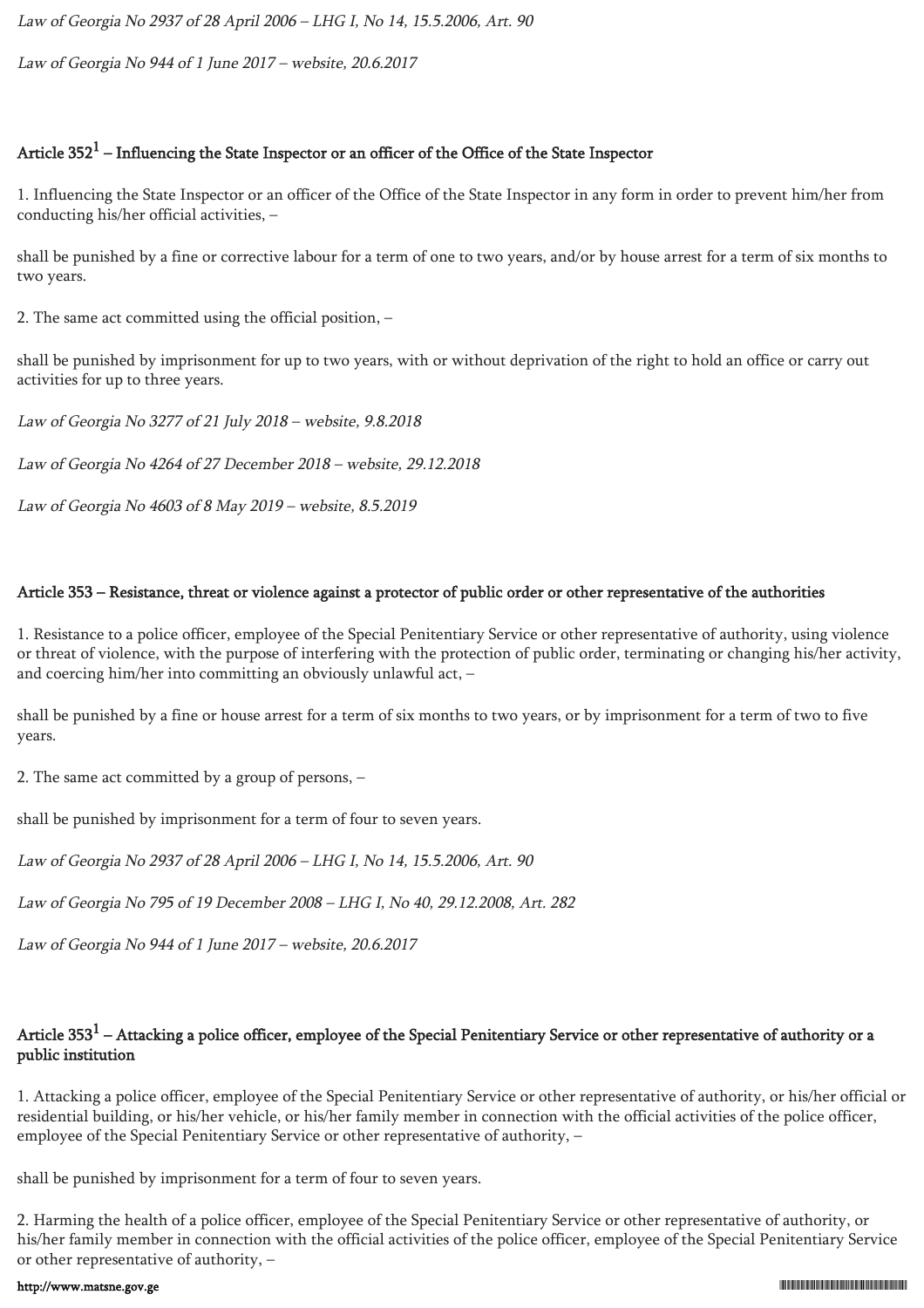shall be punished by imprisonment for a term of seven to eleven years.

3. Taking life of a police officer, employee of the Special Penitentiary Service or other representative of authority, or his/her family member in connection with the official activities of the police officer, employee of the Special Penitentiary Service or other representative of authority, –

shall be punished by imprisonment for a term of sixteen to twenty years or life imprisonment.

Law of Georgia No 4981 of 1 July 2011 – website, 14.7.2011

Law of Georgia No 944 of 1 June 2017 – website, 20.6.2017

#### Article 354 – Disclosure of details concerning the protection measures applied with respect to officials of law enforcement or controlling authorities

1. Disclosure of details concerning the protection measures applied with respect to officials of law enforcement or controlling authorities or their family members for the purpose of interfering with their official duties, –

shall be punished by a fine or imprisonment for up to one year.

2. The same act that has resulted in grave consequences, –

shall be punished by imprisonment for a term of two to five years.

Law of Georgia No 458 of 30 June 2000 – LHG I, No 27, 17.7.2000, Art. 83

Law of Georgia No 2937 of 28 April 2006 – LHG I, No 14, 15.5.2006, Art. 90

## Article 355 – Failure to submit a property declaration or entry of incomplete or incorrect information therein

Failure to submit a property declaration after an administrative penalty has been imposed for such an act, or intentional entry of incomplete or incorrect information therein, –

shall be punished by a fine or corrective labour from 120 to 200 hours, with deprivation of the right to carry out activities for up to three years.

Law of Georgia No 313 of 2 October 2008 – LHG I, No 24, 20.10.2008, Art. 159

## Article 356 – Avoidance of military service or alternative labour service by a person subject to military service

1. Evasion of military service by a person subject to conscription, including by malingering, self-harming, using a false document or otherwise deceiving, –

shall be punished by a fine or imprisonment for up to three years.

2. Evasion of an alternative labour service by a person subject to military service, –

shall be punished by a fine or community service from one hundred and eighty to two hundred hours or by imprisonment for up to one year.

3. The act provided for in paragraph (1) or (2) of this article which has been committed during a war or emergency, –

shall be punished by imprisonment for a term of two to five years.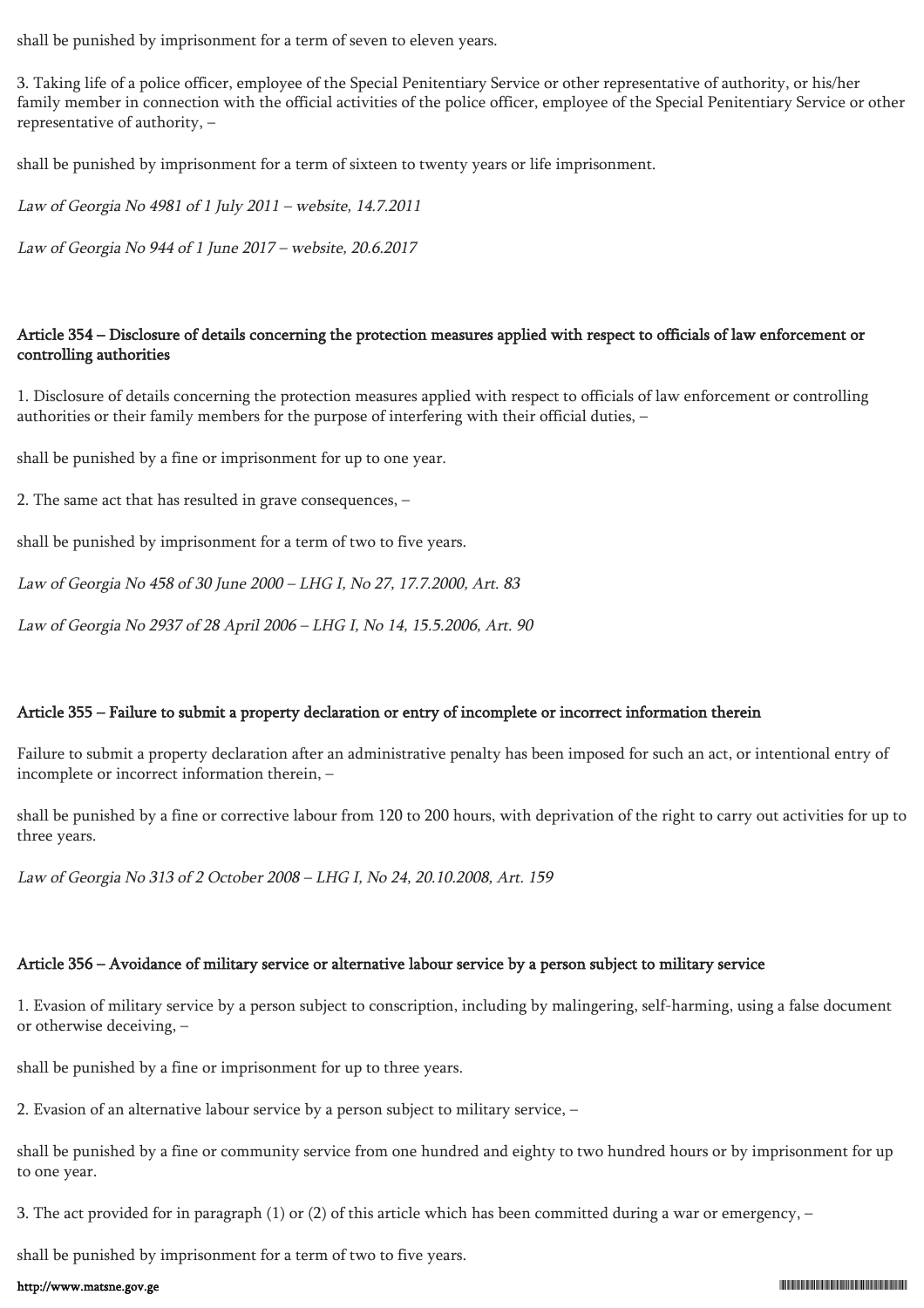Law of Georgia No 2937 of 28 April 2006 – LHG I, No 14, 15.5.2006, Art. 90

Law of Georgia No 1119 of 28 June 2017 – website, 10.7.2017

#### Article 357 – Avoidance of reserve military service

Avoidance of reserve military service by a person after an administrative penalty for such an act has been imposed, –

shall be punished by a community service from one hundred and eighty to two hundred and twenty hours or by imprisonment for up to one year.

Law of Georgia No 2937 of 28 April 2006 – LHG I, No 14, 15.5.2006, Art. 90

Law of Georgia No 4195 of 27 December 2006 – LHG I, No 49, 29.12.2006, Art. 367

#### Article 358 – Avoidance of mobilisation

Avoidance of mobilisation, –

shall be punished by imprisonment for a term of four to eight years.

Law of Georgia No 2937 of 28 April 2006 – LHG I, No 14, 15.5.2006, Art. 90

## Article 359 – Avoidance of military duties or payment of taxes during a war

Avoidance of labour mobilisation or other duties or tax payment during a war, –

shall be punished by a fine or corrective labour for up to two years, or by imprisonment for a term of two to five years.

Law of Georgia No 2937 of 28 April 2006 – LHG I, No 14, 15.5.2006, Art. 90

## Article  $359^1$  – Violation of a state of emergency or martial law

The violation of the regime of a state of emergency or martial law defined by a decree of the President of Georgia and/or other relevant normative acts (including the violation of the isolation and/or quarantine rule established regarding the issues provided for by the Law of Georgia on Public Health, if these rules are part of the regime of a state of emergency or martial law), that has been committed by a person on whom an administrative penalty was previously imposed for committing such act and/or by a person who has been convicted of a crime under this article, –

shall be punished by imprisonment for a term of up to six years, unless otherwise provided by a decree of the President of Georgia.

Note: For the act under this article, a legal person shall be punished by a fine, deprivation of the right to carry out activities or by liquidation and a fine, unless otherwise provided for by a decree of the President of Georgia.

Law of Georgia No 5889 of 23 April 2020 – website, 24.4.2020

## Article 360 – Arrogation

1. Arrogation, i.e. the exercise of one's actual or supposed right in violation of the legally established order, which has resulted in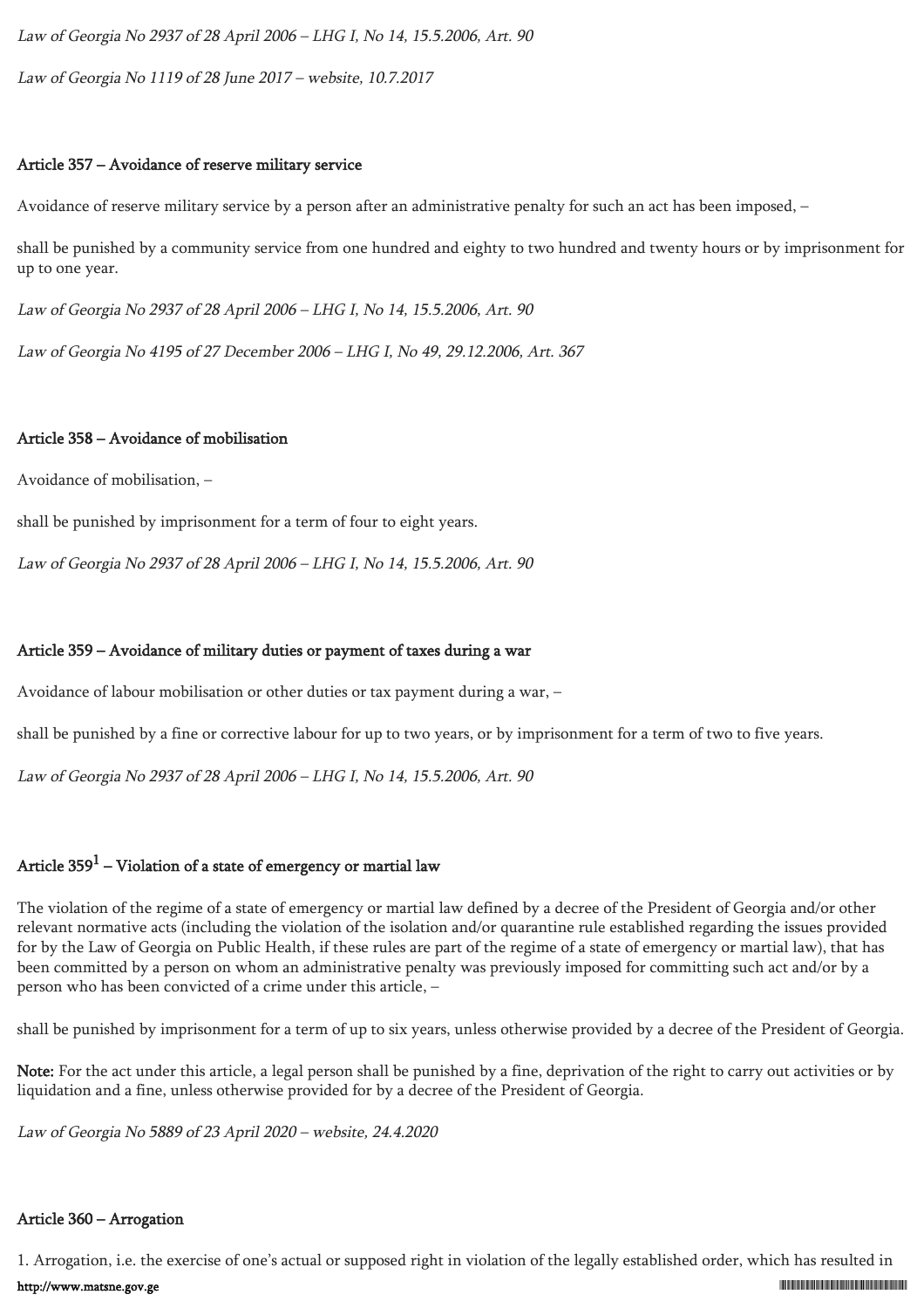substantial damage, –

shall be punished by a fine or community service from one hundred and eighty to two hundred hours or by corrective labour from one to two years or by imprisonment for up to one year.

2. The same act committed using violence or threat of violence, –

shall be punished by house arrest for a term of six months to two years or imprisonment for a term of two to four years.

Law of Georgia No 458 of 30 June 2000 – LHG I, No 27, 17.7.2000, Art. 83

Law of Georgia No 2937 of 28 April 2006 – LHG I, No 14, 15.5.2006, Art. 90

Law of Georgia No 944 of 1 June 2017 – website, 20.6.2017

## Article 361 – Purchase or sale of official documents or state awards

Purchase or sale, for mercenary purposes, of an official document or a state award, which entitles a person to something or discharges the person from certain obligations, –

shall be punished by a fine or imprisonment for up to one year.

Law of Georgia No 2937 of 28 April 2006 – LHG I, No 14, 15.5.2006, Art. 90

## Article 362 – Making, sale or use of a forged document, seal, stamp or blank forms

1. Making, purchase, storage for sale or use, sale or use of forged identity cards or other official documents, –

shall be punished by a fine or imprisonment for up to three years.

1<sup>1</sup>. Forging data/information, and own signatures and the signatures of supporters, in relevant forms of the lists of supporters provided for by the Organic Law of Georgia – the Election Code of Georgia, own, as well as the signature of the supporter, –

shall be punished by a fine.

- 2. The act under paragraph 1 or paragraph  $1^1$  of this article:
- a) committed repeatedly;
- b) that has resulted in substantial damage, –

shall be punished by imprisonment for a term of three to six years.

## Note:

1. This article shall not apply to a person who committed the above act before acquiring the status of a victim of human trafficking due to his/her being a victim of human trafficking.

2. For the act specified in this article a legal person shall be punished by a fine, with deprivation of the right to carry out activities, or by liquidation and a fine.

3. For committing an offence provided for in this article (except for the act related to the sale of forged official documents, seals, stamps or blank forms) criminal liability shall not be applied to foreigners or stateless persons who entered Georgia directly from the areas where their life or freedom was endangered under Article one of the 1951 UN Convention on the Status of Refugees and who, under the same Convention and the legislation of Georgia, seek an asylum from the authorities of Georgia, provided that they will immediately and voluntarily appear at the relevant public agency and provide appropriate explanation with regard to the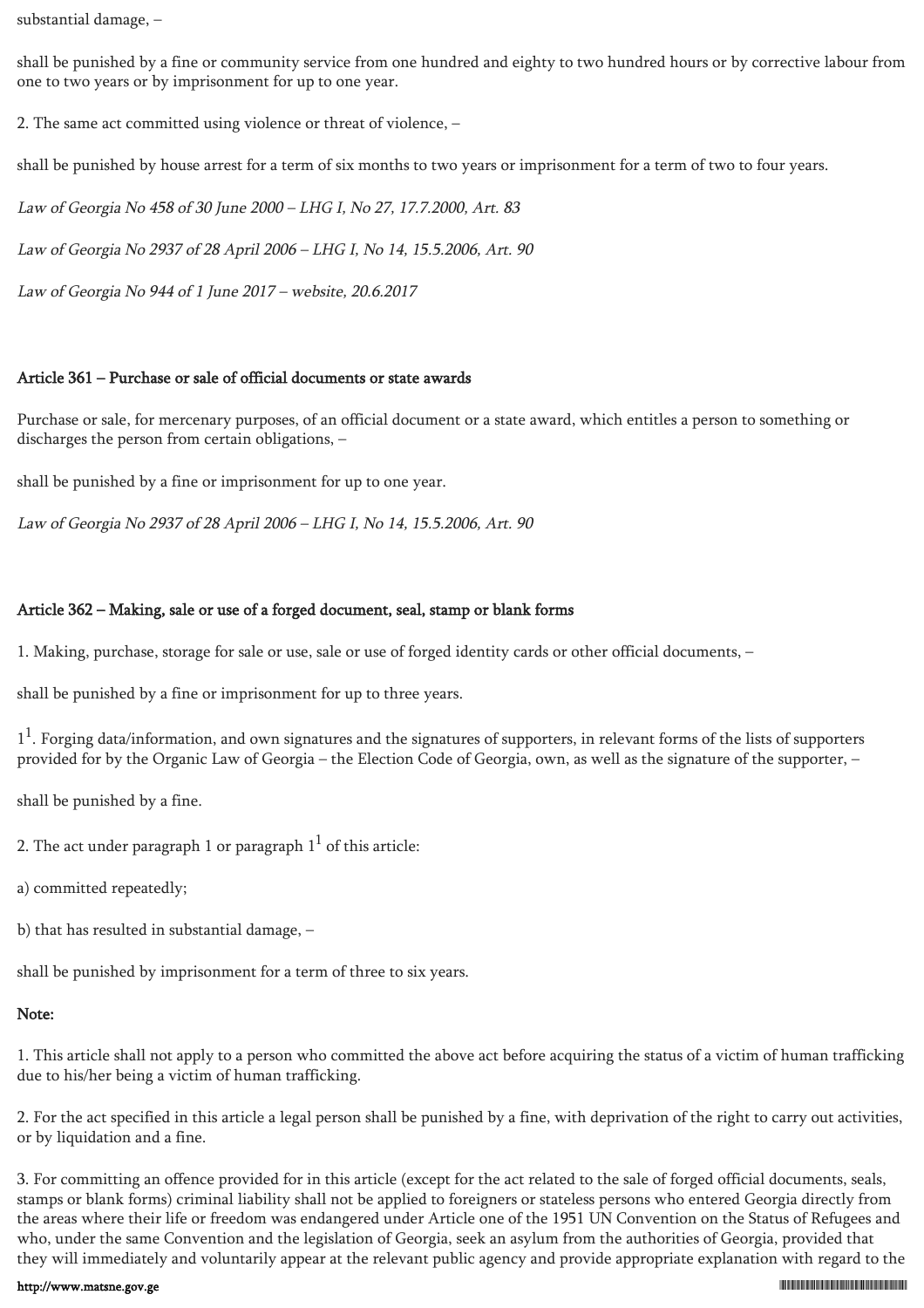reasons for committing the act provided for by this article, and unless their act contains elements of any other offence.

Law of Georgia No 458 of 30 June 2000 – LHG I, No 27, 17.7.2000, Art. 83

Law of Georgia No 2046 of 10 November 2005 – LHG I, No 48, 29.11.2005, Art. 322

Law of Georgia No 2937 of 28 April 2006 – LHG I, No 14, 15.5.2006, Art. 90

Law of Georgia No 3309 of 20 June 2006 – LHG I, No 25, 13.7.2006, Art. 196

Law of Georgia No 3446 of 16 July 2010 – LHG I, No 44, 28.7.2010, Art. 274

Law of Georgia No 3619 of 24 September 2010 – LHG I, No 51, 29.9.2010, Art. 332

Law of Georgia No 4060 of 17 July 2015 – website, 29.7.2015

Law of Georgia No 944 of 1 June 2017 – website, 20.6.2017

Law of Georgia No 6726 of 2 July 2020 – website, 3.7.2020

#### Article 363 – Illegal appropriation of documents, seals, stamps or blank forms

1. Illegal appropriation, concealment, destruction or damage of a document, seal, stamp or blank form for mercenary purposes or other personal motives, –

shall be punished by a fine or house arrest for a term of six months to two years.

2. Theft of a personal identity certificate or other important personal document, –

shall be punished by a fine or imprisonment for a term of up to one year.

Law of Georgia No 944 of 1 June 2017 – website, 20.6.2017

## SECTION TWELVE

## OFFENCE AGAINST JUDICIAL AUTHORITIES

## CHAPTER XLI – Crime against Activities of Judicial Bodies

## Article 364 – Interference with legal proceedings, investigation, or conduct of defence

1. Any form of unlawful interference with the activities of a prosecutor or an investigator, as well as with the activities of a lawyer to conduct defence in order to disrupt the comprehensive, complete and objective investigation of a case, –

shall be punished by a fine or community service from one hundred and eighty to two hundred and forty hours and/or by imprisonment for up to one year.

2. Gross interference with judicial activities in any manner in order to influence the legal proceedings, –

shall be punished by a fine or imprisonment for up to two years.

1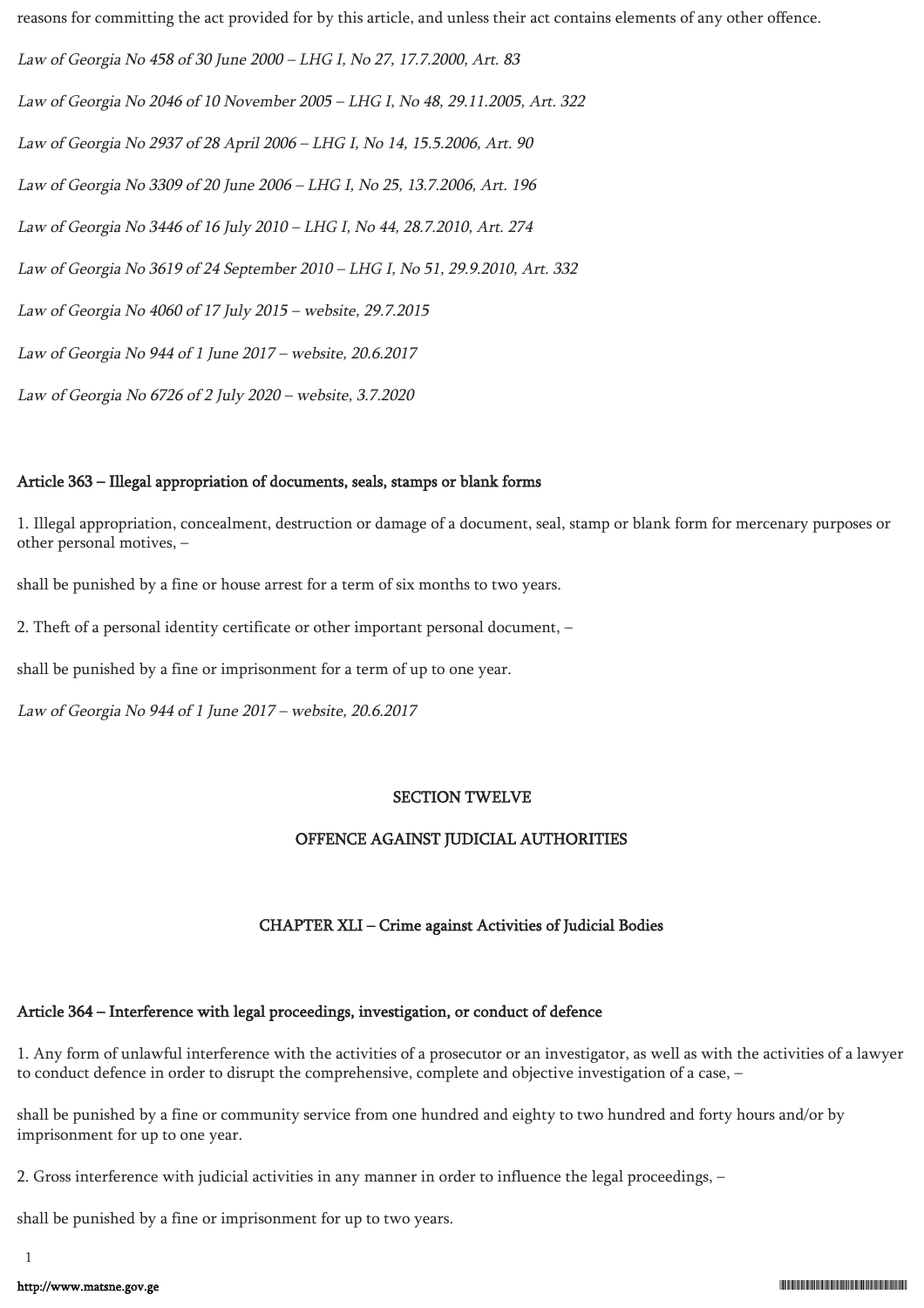2 . The unlawful interference with the activities of a jury (prospective juror) in any manner in order to influence the legal proceedings, –

shall be punished by a fine or imprisonment for up to two years.

3. The act provided for in paragraph 2 of this article, which has been committed by a public political official, –

shall be punished by a fine or imprisonment for a term of one to three years, with or without deprivation of the right to hold an office or to carry out activities for up three years.

4. The act provided for in paragraphs (1), (2) or (2<sup>1</sup>) of this article which has been committed using the official position, –

shall be punished by a fine or imprisonment for a term of two to four years, with or without deprivation of the right to hold an office or to carry out activities for up to three years.

Note: For an act provided for in this article a legal person shall be punished by a fine or deprivation of the right to carry out activities.

Law of Georgia No 1356 of 20 April 2005 – LHG I, No 19 28.4.2005, Art. 128

Law of Georgia No 2937 of 28 April 2006 – LHG I, No 14, 15.5.2006, Art. 90

Law of Georgia No 3530 of 25 July 2006 – LHG I, No 37, 7.8.2006, Art. 271

Law of Georgia No 2674 of 26 February 2010 – LHG I, No 10, 16.3.2010, Art. 38

Law of Georgia No 3619 of 24 September 2010 – LHG I, No 51, 29.9.2010, Art. 332

Law of Georgia No 5444 of 22 June 2016 – website, 29.6.2016

## Article 365 – Threat or violence with respect to legal proceedings, investigation, or conduct of defence

1. Any threat to kill or to damage the health or destroy the property of a member of the Constitutional Court, a judge, a juror or their close relatives in connection with the court hearing of a case or case material, –

shall be punished by a fine or imprisonment for up to three years.

2. The same act committed against a prosecutor, investigator, lawyer, expert, enforcement officer, another participant in the legal proceedings or their close relatives, in connection with the investigation, conduct of defence, court hearing of a case or case material and/or with the enforcement of a judgment or other court decisions, –

shall be punished by a fine or imprisonment for up to two years.

3. The act provided for by paragraphs 1 or 2 of this article committed using violence that is not dangerous for life or health, –

shall be punished by imprisonment for a term of two to five years.

4. The act provided for by paragraphs 1 or 2 of this article committed using violence that is not endangering life or health, –

shall be punished by imprisonment for a term of four to seven years.

5. The act provided for by paragraphs 1 or 2 of this article that has been committed:

a) jointly by more than one person;

b) repeatedly, –

shall be punished by imprisonment for a term of seven to ten years.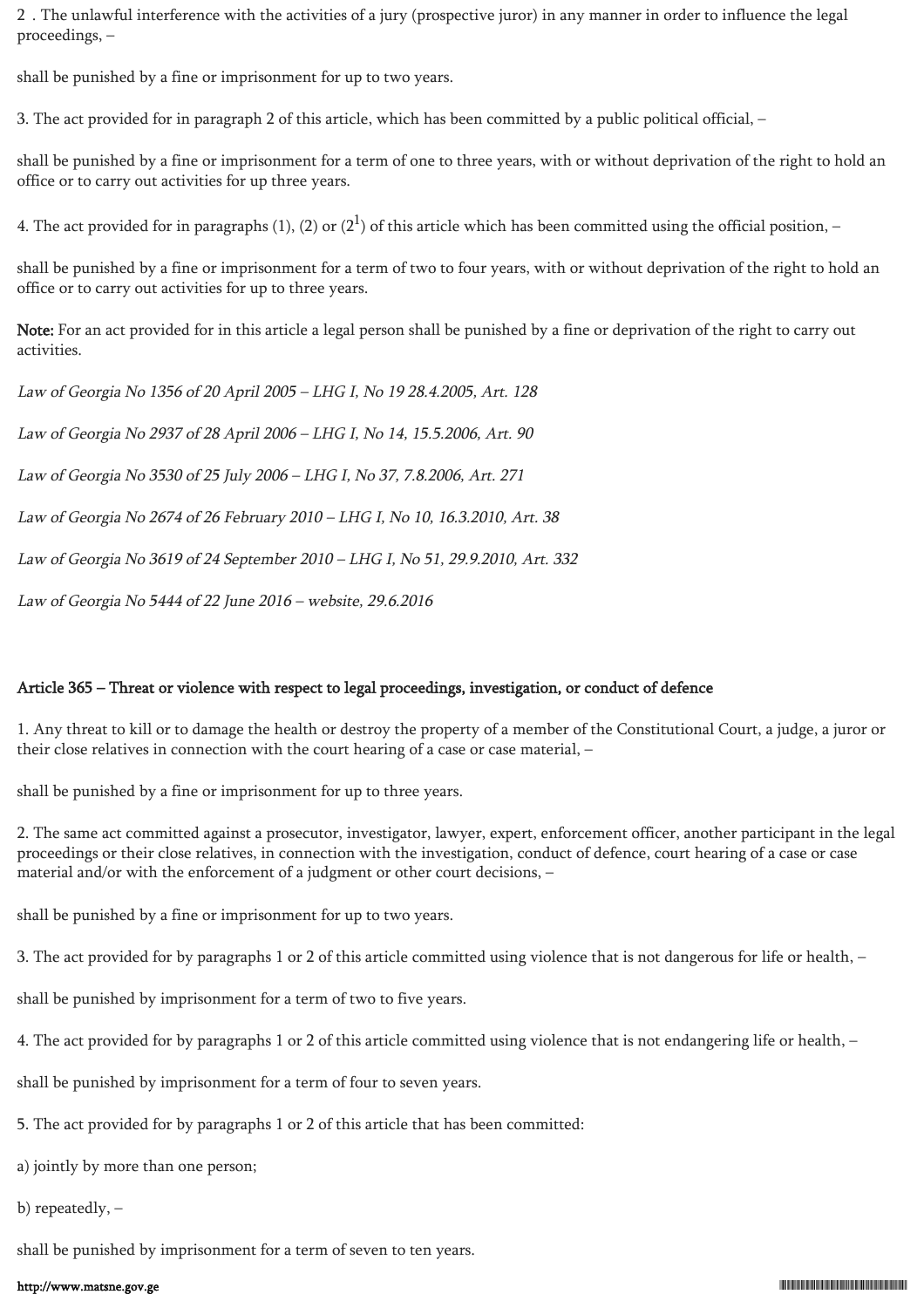Note: For the act provided for by this article a legal person shall be punished by a fine or deprivation of the right to carry out activities.

Law of Georgia No 1356 of 20 April 2005 – LHG I, No 19, 28.4.2005, Art. 128

Law of Georgia No 2937 of 28 April 2006 – LHG I, No 14, 15.5.2006, Art. 90

Law of Georgia No 3530 of 25 July 2006 – LHG I, No 37, 7.8.2006, Art. 271

Law of Georgia No 3619 of 24 September 2010 – LHG I, No 51, 29.9.2010, Art. 332

Law of Georgia No 5444 of 22 June 2016 – website, 29.6.2016

## Article  $365^1$  – Unlawful interference with the activities of members of the High Council of Justice of Georgia

Unlawful interference, in any manner, with the activities of members of the High Council of Justice of Georgia which is tasked with examining the activities of a judge appointed to office for three years, –

shall be punished by a fine or community service from one hundred and eighty to two hundred and forty hours or by imprisonment for a term of up to one year.

Law of Georgia No 2648 of 1 August 2014 – website, 18.8.2014

#### Article 366 – Contempt of court

1. Contempt of court manifested in the insult of a participant in the legal proceedings, –

shall be punished by a fine or community service for one hundred and eighty to two hundred and forty hours or by imprisonment for up to one year.

2. The same act manifested in the insult of a member of the Constitutional Court, of a judge or a juror, –

shall be punished by a fine or corrective labour from one to two years, or by imprisonment for a term of up to two years.

Law of Georgia No 2937 of 28 April 2006 – LHG I, No 14, 15.5.2006, Art. 90

## Article 367 – Disclosure of confidential information related to the security of a member of the Constitutional Court, of a judge, juror, participant in legal or criminal proceedings

1. Disclosure of confidential information related to the security of a member of the Constitutional Court, of a judge, juror or other participant in the legal proceedings, of an enforcement officer, victim, witness or other participant in the criminal proceedings, or their close relatives by a person who was aware of this confidential information due to his/her official position or who was entrusted with this information, –

shall be punished by a fine or house arrest for up to two years.

2. The same act that has resulted in grave consequences, –

shall be punished by imprisonment for a term of two to five years.

Law of Georgia No 458 of 30 June 2000 – LHG I, No 27, 17.7.2000, Art. 83

Law of Georgia No 2937 of 28 April 2006 – LHG I, No 14, 15.5.2006, Art. 90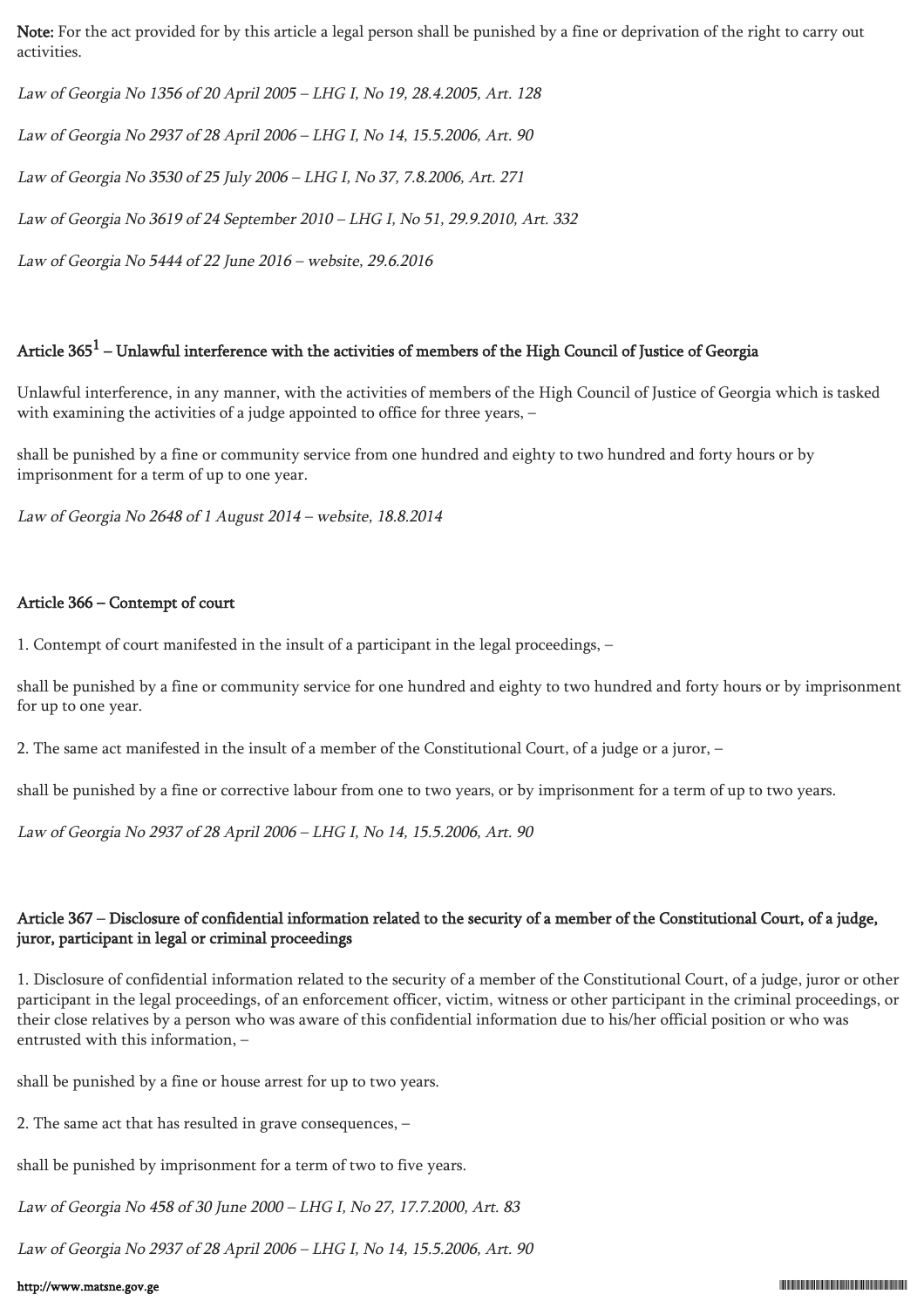Law of Georgia No 944 of 1 June 2017 – website, 20.6.2017

# Article  $367^1$  – Breach of confidentiality of jury deliberation and ballot

Breach of confidentiality of jury deliberation and ballot, –

shall be punished by a fine or imprisonment for up to two years.

Law of Georgia No 5170 of 28 October 2011 – website, 11.11.2011

# Article  $367^2$  – Misleading of a court by a juror or a prospective juror

Failure of a juror or a prospective juror to submit to the court information regarding his/her incompatibility with the position of a juror, or submission of intentionally incorrect information, –

shall be punished by a fine or imprisonment for up to two years.

Law of Georgia No 6252 of 22 May 2012 – website, 29.5.2012

# CHAPTER XLII – Crime against the Procedural Rule for Obtaining Evidence

## Article 368 – Destruction of evidence

Destruction of evidence in criminal, civil or administrative cases, –

shall be punished by a fine or imprisonment for a term of two to five years, with deprivation of the right to hold an office or to carry out activities for up to three years.

Law of Georgia No 1356 of 20 April 2005 – LHG I, No 19, 28.4.2005, Art. 128

Law of Georgia No 5035 of 22 June 2007 – LHG I, No 26, 11.7.2007, Art. 242

## Article 369 – Forgery of evidence

Forgery of evidence by a participant or representative of the participant in a civil or administrative proceeding, –

shall be punished by a fine or corrective labour for a term of one to two years, or by imprisonment for up to one year.

Law of Georgia No 458 of 30 June 2000 – LHG I, No 27, 17.7.2000, Art. 83

Law of Georgia No 1356 of 20 April 2005 – LHG I, No 19, 28.4.2005, Art. 128

Law of Georgia No 2937 of 28 April 2006 – LHG I, No 14, 15.5.2006, Art. 90

Law of Georgia No 5035 of 22 June 2007 – LHG I, No 26, 11.7.2007, Art. 242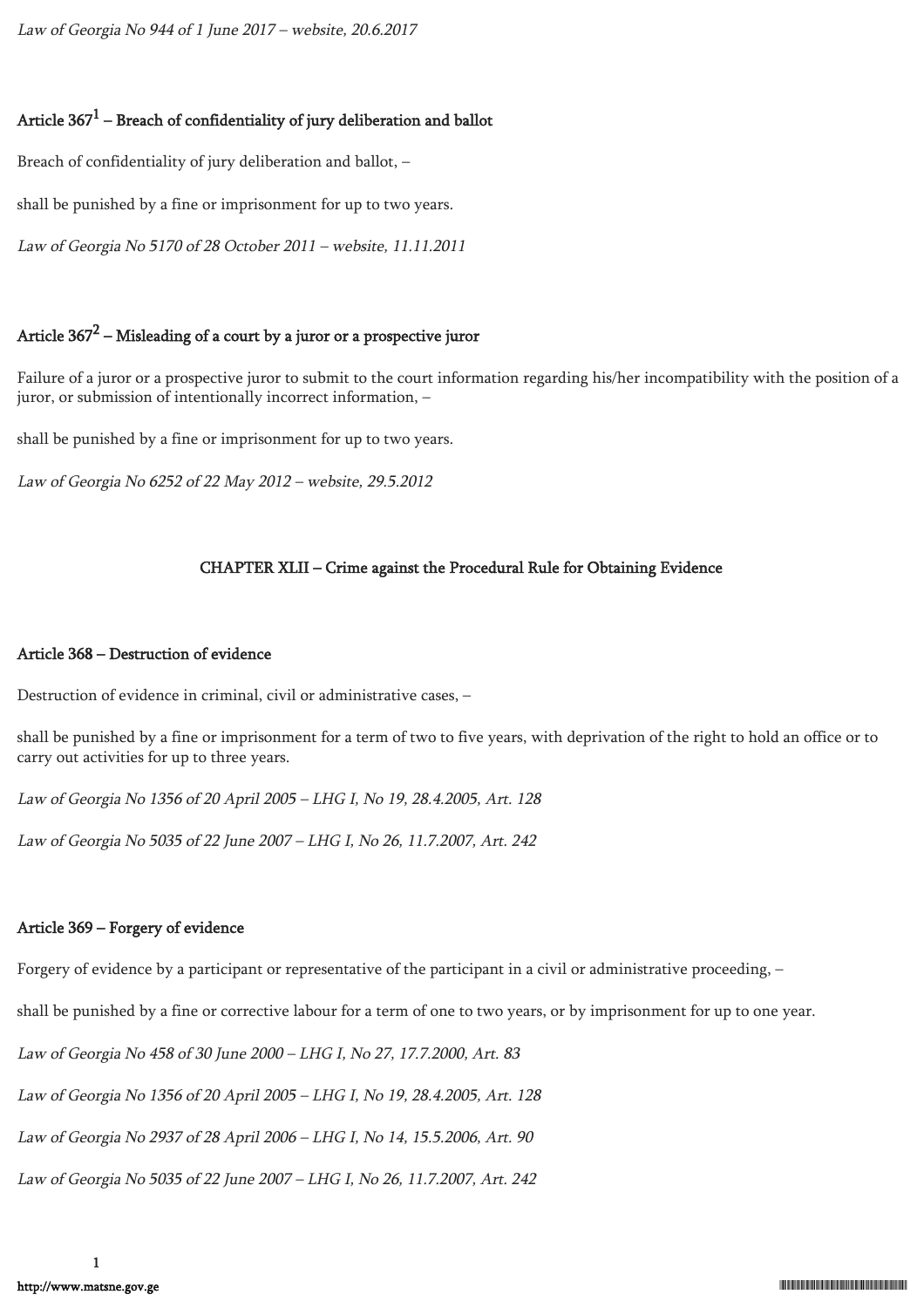#### Article 369 – Forgery of evidence in a criminal case

1. Forgery of evidence in a criminal case relating to a less serious crime, –

shall be punished by imprisonment for a term of two to four years, with deprivation of the right to hold an office or to carry out activities for up to three years.

2. The same act committed by a prosecutor, investigator or defender, –

shall be punished by imprisonment for a term of three to five years, with deprivation of the right to hold an office or to carry out activities for up to four years.

3. Forgery of evidence in a criminal case related to a serious or particularly serious crime, –

shall be punished by imprisonment for a term of four to six years, with deprivation of the right to hold an office or to carry out activities for up to three years.

Law of Georgia No 5035 of 22 June 2007 – LHG I, No 26, 11.7.2007, Art. 242

## Article 370 – False information, false testimony, false conclusion, failure to protect the object of the expert examination or incorrect translation

1. Obstruction of justice, which was expressed in the provision of false information or a false testimony by an interviewee, witness or victim, the provision of a false conclusion or a false testimony by an expert, the failure by an expert to protect the object of an expert examination intentionally or by negligence, and/or the intentional incorrect translation by an interpreter during the investigation or in court, –

shall be punished by imprisonment for a term of four years.

2. The same act committed for mercenary purposes or other personal motive, –

shall be punished by imprisonment for a term of two to six years.

3. An act under paragraph 1 of this article committed in connection with the criminal case, in which an accused person is charged for a serious or particularly serious crime, –

shall be punished by imprisonment for a term of three to seven years.

4. An act under paragraph 1 or 3 of this article committed repeatedly, –

shall be punished by imprisonment for a term of four to eight years.

Law of Georgia No 1356 of 20 April 2005 – LHG I, No 19, 28.4.2005, Art. 128

Law of Georgia No 2937 of 28 April 2006 – LHG I, No 14, 15.5.2006, Art. 90

Law of Georgia No 5035 of 22 June 2007 – LHG I, No 26, 11.7.2007, Art. 242

Law of Georgia No 3446 of 16 July 2010 – LHG I, No 44, 28.7.2010, Art. 274

Law of Georgia No 4630 of 5 May 2011 – website, 19.5.2011

Law of Georgia No 4678 of 18 December 2015 – website, 29.12.2015

Law of Georgia No 2904 of 4 July 2018 – website, 19.7.2018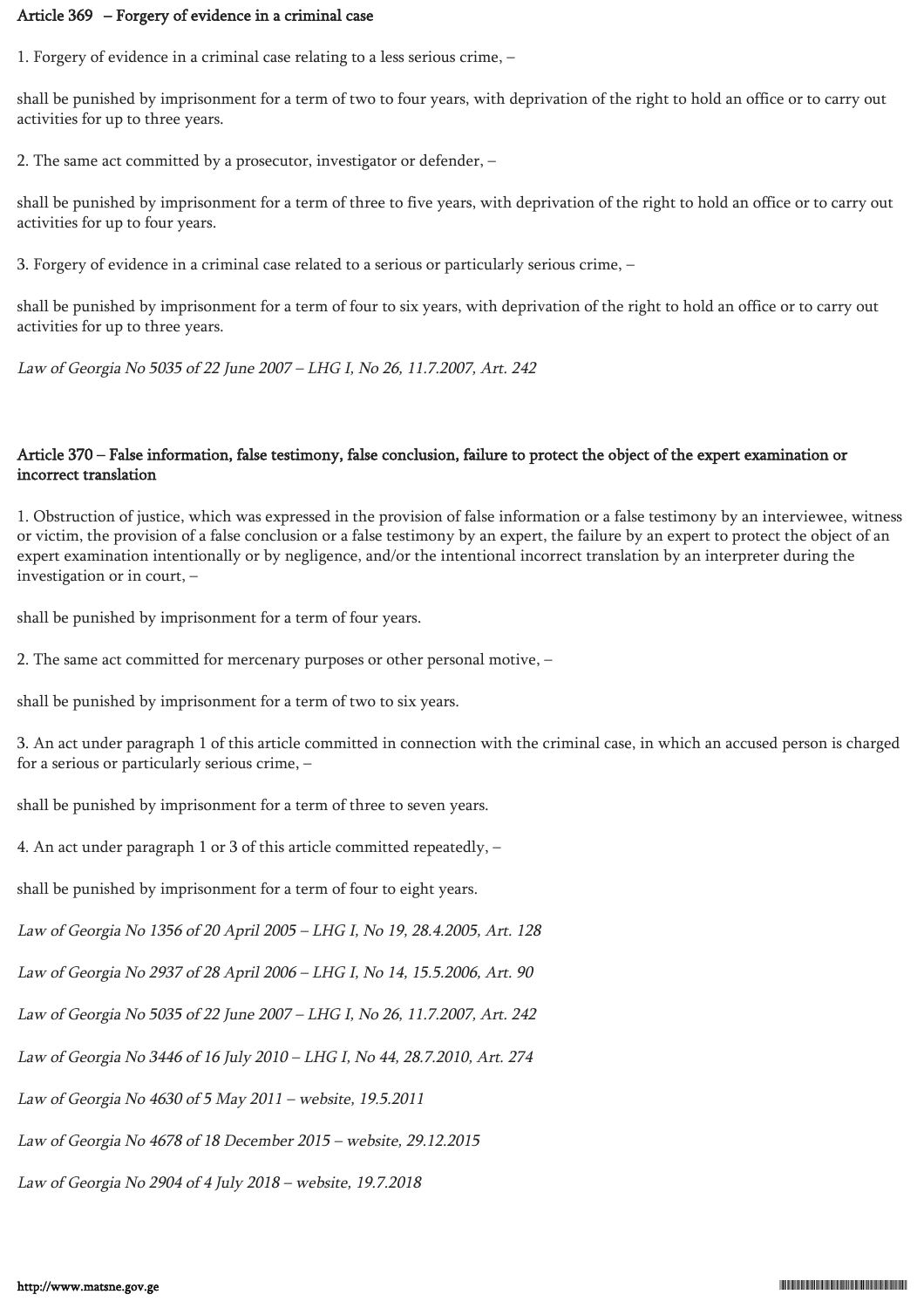#### Article 371 – Refusal of a witness or victim to give testimony

Refusal of a witness or victim to provide a testimony, –

shall be punished by a fine or community service for one hundred and twenty to one hundred and eighty hours or by corrective labour for up to one year or by imprisonment for up to six years.

Note: A person who has refused to give testimony against himself/herself or against his/her close relatives, also a victim of human trafficking shall be discharged from criminal liability for a term of the reflection period.

Law of Georgia No 2937 of 28 April 2006 – LHG I, No 14, 15.5.2006, Art. 90

Law of Georgia No 3309 of 20 June 2006 – LHG I, No 25, 13.7.2006, Art. 196

Law of Georgia No 2904 of 4 July 2018 – website, 19.7.2018

# Article 371 $^1$  – (Deleted)

Law of Georgia No 1822 of 30 June 2005 – LHG I, No 38, 15.7.2005, Art. 255

Law of Georgia No 2937 of 28 April 2006 – LHG I, No 14, 15.5.2006, Art. 90

Law of Georgia No 4678 of 18 December 2015 – website, 29.12.2015

## Article 372 – Exertion of influence on an interviewee, a witness, victim, expert or interpreter

1. Asking or persuading an interviewee, witness, victim, expert or interpreter to provide, respectively, false information or false testimony, or a false conclusion, or to refuse to provide information or a testimony, and/or to provide incorrect translation, or to change the information or testimony or conclusion he/she has provided, –

shall be punished by a fine or community service for one hundred and eighty to two hundred and forty hours, or by corrective labour for up to two years or imprisonment for a term of one to three years.

2. Subornation or coercion of an interviewee, witness, victim, expert or interpreter to provide, respectively, false information or a false testimony, or a false conclusion, or to intentionally interpret incorrectly, and/or to refuse to provide information or a testimony, or to change the testimony, if it is accompanied by an offer of any kind of material benefit to this person or his/her close relative, or by a threat to kill, exert violence, or to damage, destroy property of this person or his/her close relative and/or by other threats, –

shall be punished by a fine or imprisonment for a term of three to six years.

3. The act provided for by paragraph 2 of this article that has been committed using violence, –

shall be punished by imprisonment for a term of five to eight years.

4. The same act that is dangerous for life or health, –

shall be punished by imprisonment for a term of six to nine years.

Note: For the act provided for by this article a legal person shall be punished by a fine or by deprivation of the right to carry out activities and a fine.

Law of Georgia No 2937 of 28 April 2006 – LHG I, No 14, 15.5.2006, Art. 90

Law of Georgia No 3530 of 25 July 2006 – LHG I, No 37, 7.8.2006, Art. 271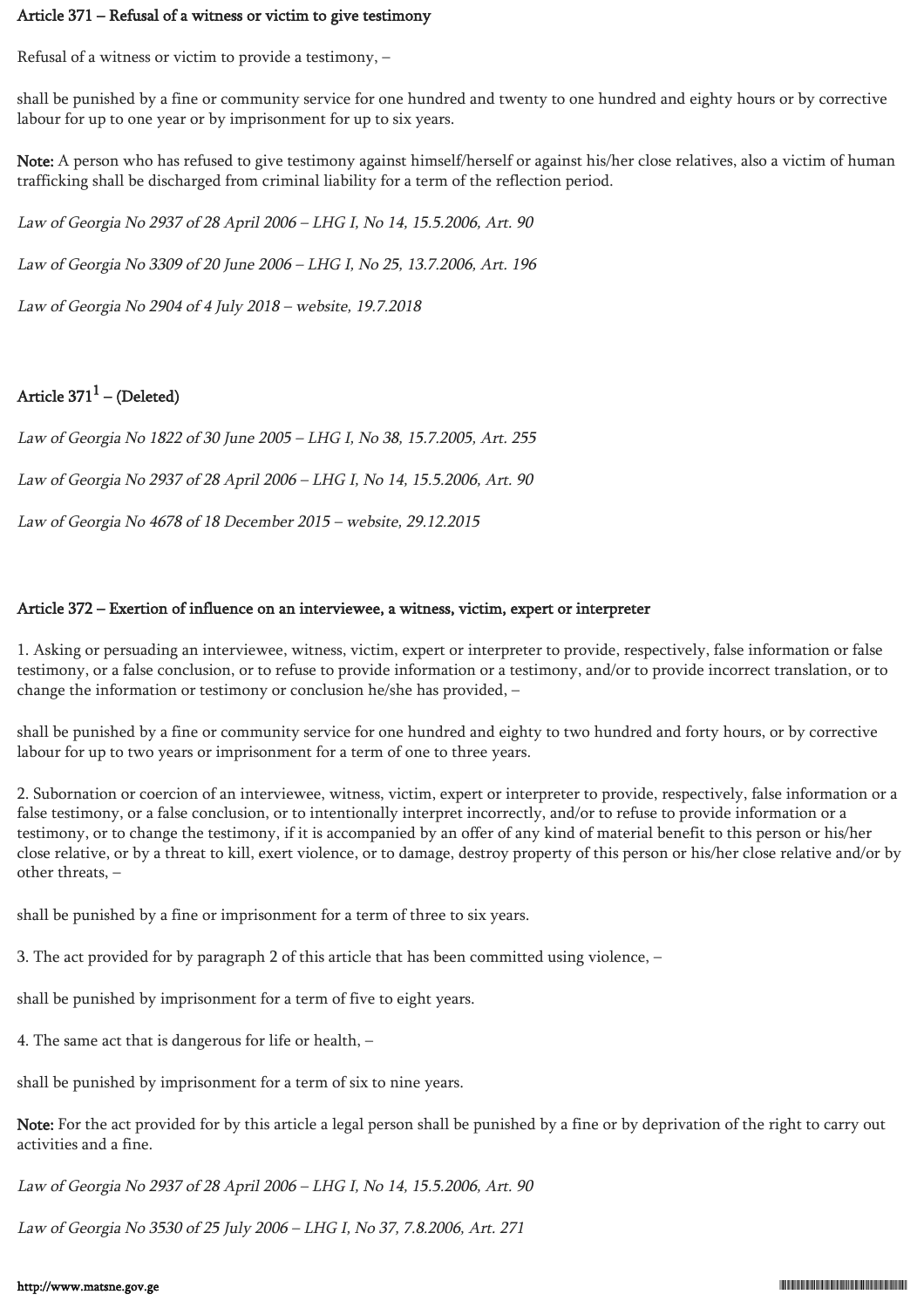Law of Georgia No 5035 of 22 June 2007 – LHG I, No 26, 11.7.2007, Art. 242

Law of Georgia No 4678 of 18 December 2015 – website, 29.12.2015

## Article 373 – False denunciation

1. False denunciation of the commission of a crime, –

shall be punished by a fine or community service from one hundred and eighty to two hundred and forty hours or with corrective labour from one to two years or with imprisonment for up to four years.

2. The same act accompanied by a charge for serious or particularly serious crime, or by a forgery of evidence supporting the accusation, –

shall be punished by imprisonment for a term of two to four years.

3. The act provided for by paragraph (2) of this article:

a) committed for mercenary purposes or with other personal motives;

b) resulting in grave consequences, –

shall be punished by imprisonment for a term of four to six years.

Law of Georgia No 2937 of 28 April 2006 – LHG I, No 14, 15.5.2006, Art. 90

# CHAPTER XLIII – Actions Aimed against Timely Prevention and Detection of Crime

# Article 374 – Disclosure of investigative information

Disclosure of materials related to operative-investigative activities or of investigative information by a person who has been duly warned that the disclosure of such information was prohibited, –

shall be punished by a fine or corrective labour for up to two years, or by imprisonment for up to one year.

Law of Georgia No 1356 of 20 April 2005 – LHG I, No 19, 28.4.2005, Art. 128

Law of Georgia No 2937 of 28 April 2006 – LHG I, No 14, 15.5.2006, Art. 90

Law of Georgia No 3619 of 24 September 2010 – LHG I, No 51, 29.9.2010, Art. 332

# Article 374 $^{\rm 1}$  – Disclosure of data concerning the monitoring of bank accounts, the seizure of bank accounts or information on the investigative activities related to computer data

1. Disclosure of data concerning the monitoring of bank accounts provided for by Article  $124^1$  of the Criminal Procedure Code of Georgia, or of information on the investigative activities related to computer data provided for in Article 136-138 of the same Code, –

shall be punished by a fine or imprisonment for up to three years.

2. Disclosure of data concerning the investigative activities related to the seizure of a bank account provided for by the Criminal Procedure Code of Georgia, before the account holder requests this information, –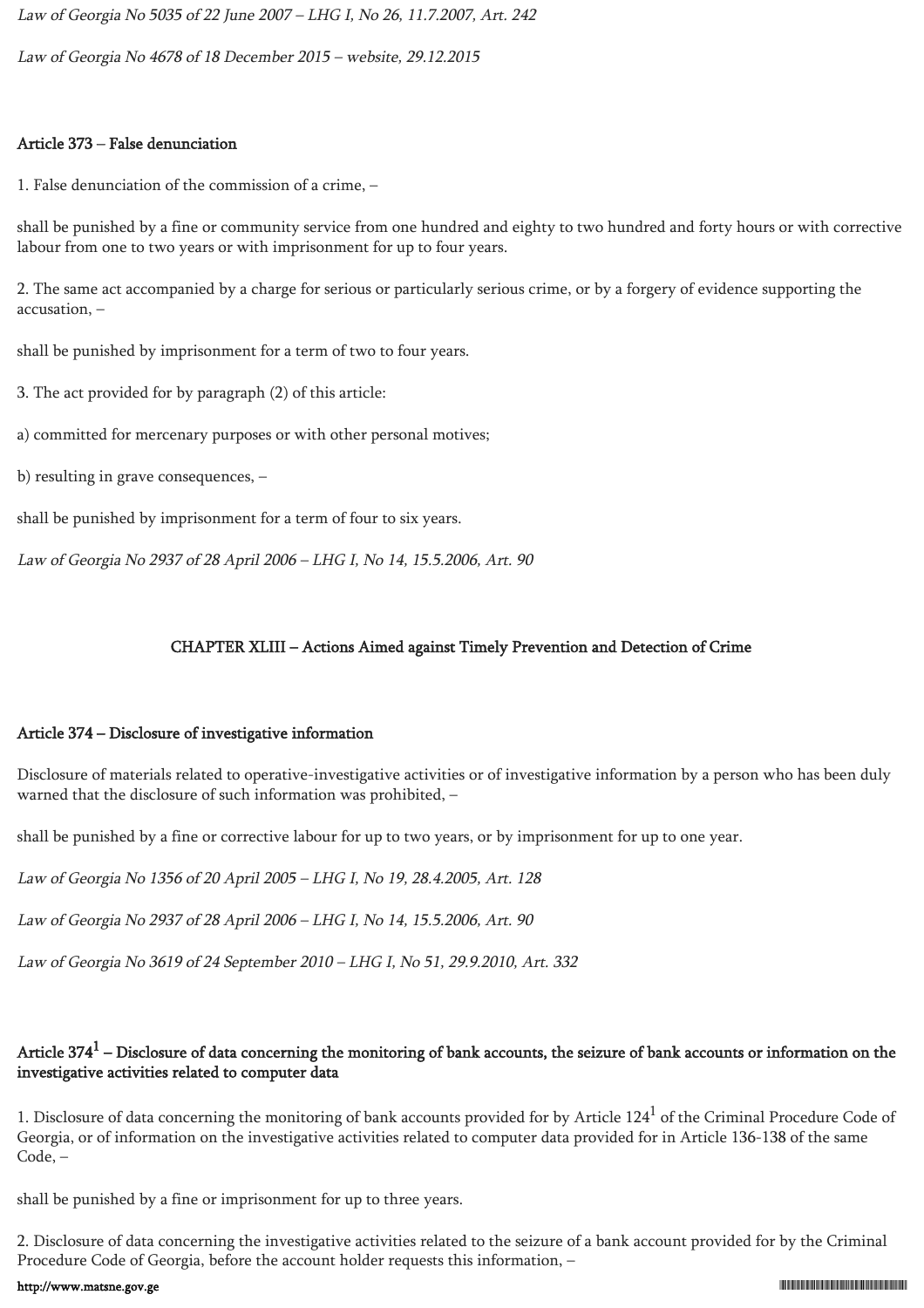shall be punished by a fine or imprisonment for up to three years.

Law of Georgia No 6447 of 12 June 2012 – website, 25.6.2012

## Article 375 – Concealment of a crime

1. Concealment of a crime under Articles 182(1), 186(1) and (2), 194<sup>1</sup>(1) and (2), 202(1), 221(1-3), 332(1) and (2), 339(1), 339<sup>1</sup>(1) and  $(2)$ , 365 $(1-3)$  and 372 $(1)$  of this Code without prior promise,  $-$ 

shall be punished by a fine or house arrest for a term of six months to two years, or imprisonment for a term of up to two years.

2. Concealment of a serious crime without prior promise, –

shall be punished by imprisonment for a term of one to four years.

3. Concealment of a particularly serious crime without prior promise, –

shall be punished by imprisonment for a term of two to six years.

Note: criminal liability for a crime under this article and Article 376 of this Code shall not be imposed on:

a) a person who concealed a crime of a close relative without prior promise;

b) an authorised person of the institution (shelter) rendering services to victims of human trafficking provided for by the Law of Georgia on Combating Human Trafficking;

c) a member of the standing task group established under the Inter-Agency Coordination Council for implementing measures against human trafficking and reviewing issues relating to the granting of a status of the victim of human trafficking;

d) a member of the group for defining the status of a victim of violence against women and/or domestic violence, established with an inter-agency commission for working on issues of gender equality, violence against women and domestic violence under the Law of Georgia on Prevention of Violence against Women and/or Domestic Violence, Protection and Assistance of Victims of Domestic Violence;

e) an employee of a facility for providing services to victims of violence/persons affected/supposed victims (a shelter/crisis centre) (except for a crime committed against a minor);

f) an employee of the Legal Entity under Public Law – Agency for State Care and Assistance for the (Statutory) Victims of Human Trafficking (except for a crime committed against a minor);

g) an operator of a free telephone assistance network for providing consultations to individuals.

Law of Georgia No 2937 of 28 April 2006 – LHG I, No 14, 15.5.2006, Art. 90

Law of Georgia No 3309 of 20 June 2006 – LHG I, No 25, 13.7.2006, Art. 196

Law of Georgia No 4213 of 29 December 2006 – LHG I, No 1, 3.1.2007, Art. 16

Law of Georgia No 403 of 23 October 2008 – LHG I, No 29, 4.11.2008, Art. 176

Law of Georgia No 5170 of 28 October 2011 – website, 11.11.2011

Law of Georgia No 2704 of 17 October 2014 – website, 31.10.2014

Law of Georgia No 763 of 4 May 2017 – website, 25.5.2017

Law of Georgia No 944 of 1 June 2017 – website, 20.6.2017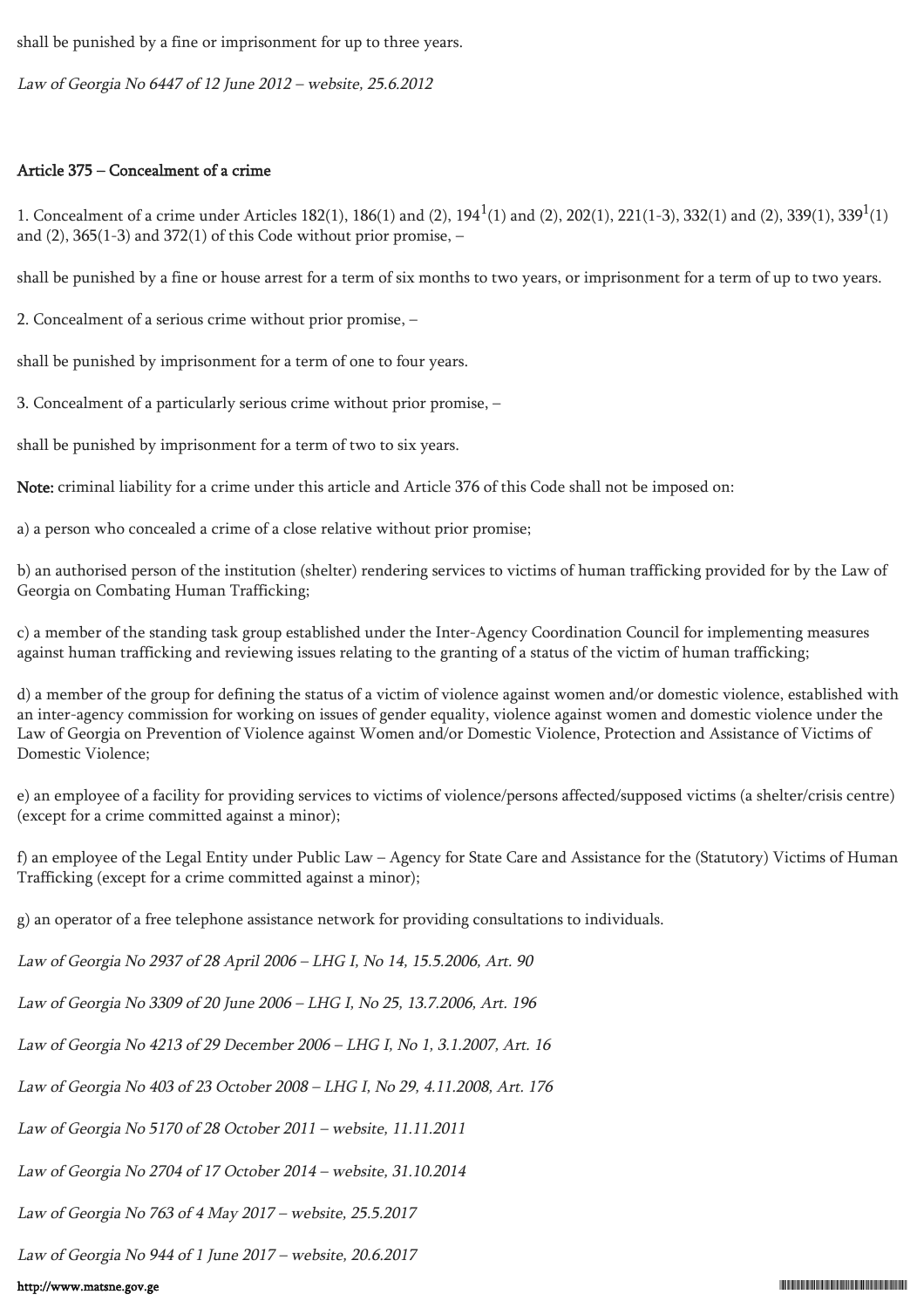Law of Georgia No 2904 of 4 July 2018 – website, 19.7.2018

Law of Georgia No 5466 of 11 December 2019 – website, 19.12.2019

#### Article 376 – Failure to report a crime

1. Failure to report a crime by a person who actually knows that a crime under Articles 255(2) and (3), 255<sup>1</sup> or 255<sup>2</sup> of this Code is being prepared or has been committed, –

shall be punished by a fine or house arrest for a term of six months to two years, or by imprisonment for a term of up to two years.

2. Failure to report a crime by a person who actually knows that a serious crime is being prepared or has been committed, –

shall be punished by imprisonment for a term of two to six years.

3. Failure to report a crime by a person who actually knows that a particularly serious crime is being prepared or has been committed, –

shall be punished by imprisonment for a term of three to seven years.

Law of Georgia No 292 of 5 May 2000 – LHG I, No 18, 15.5.2000, Art. 45

Law of Georgia No 333 of 30 May 2000 – LHG I, No 20, 31.5.2000, Art. 51

Law of Georgia No 2937 of 28 April 2006 – LHG I, No 14, 15.5.2006, Art. 90

Law of Georgia No 4213 of 29 December 2006 – LHG I, No 1, 3.1.2007, Art. 16

Law of Georgia No 1728 of 11 December 2013 – website, 25.12.2013

Law of Georgia No 944 of 1 June 2017 – website, 20.6.2017

Law of Georgia No 2354 of 17 May 2018 – website, 29.5.2018

Law of Georgia No 2904 of 4 July 2018 – website, 19.7.2018

## [Article 376 – Failure to report a crime

1. Failure to report a crime by a person who actually knows that a serious crime is being prepared or has been committed, –

shall be punished by imprisonment for a term of two to six years.

3. Failure to report a crime by a person who actually knows that a particularly serious crime is being prepared or has been committed, –

shall be punished by imprisonment for a term of three to seven years. (Shall become effective from 3 August 2020)]

Law of Georgia No 6753 of 13 July 2020 – website, 20.7.2020

## CHAPTER XLIV – Crime against Enforcement of Judicial Acts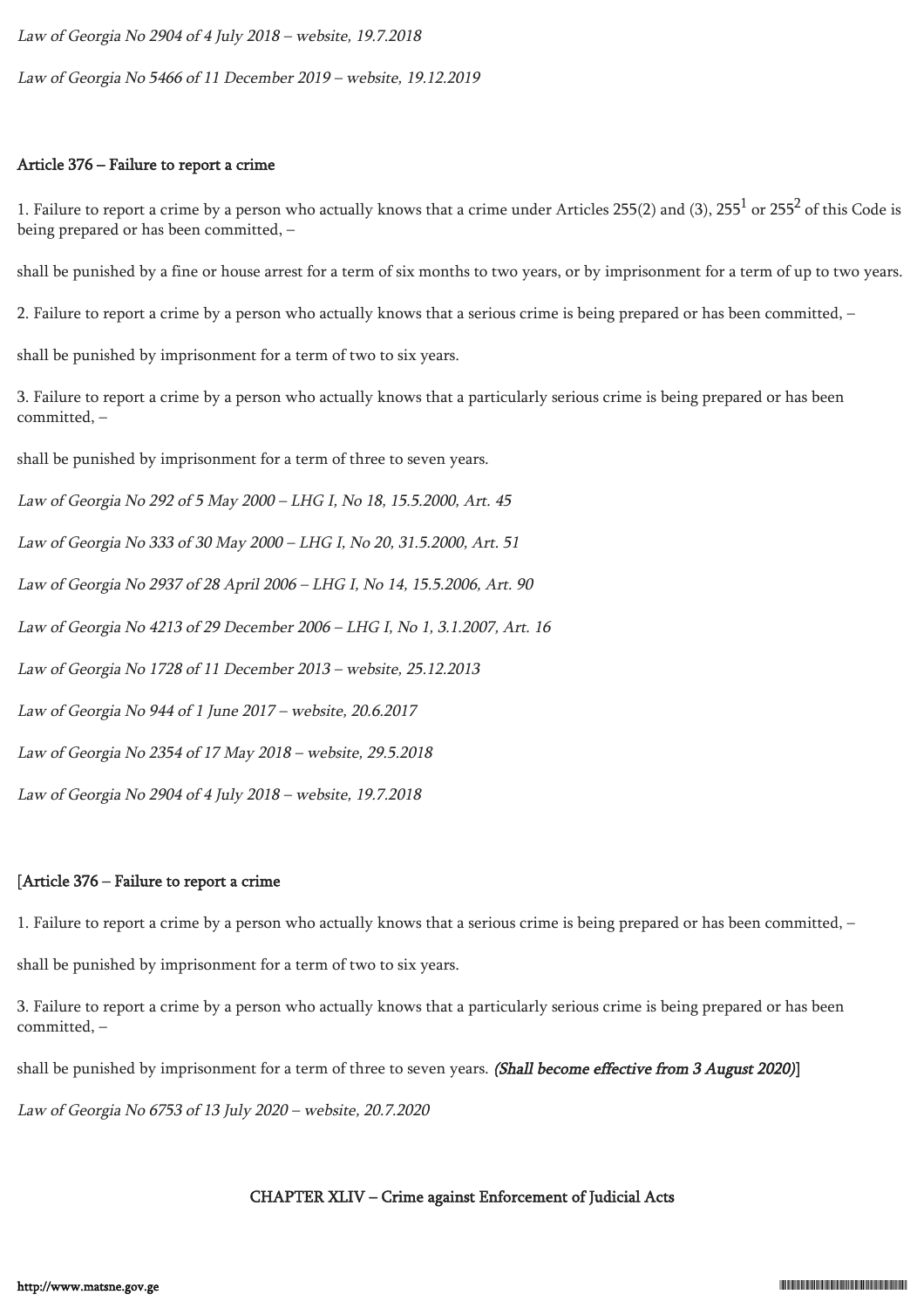#### Article 377 – Unlawful acts related to inventoried or seized property or property subject to confiscation

1. Embezzlement, alienation, concealment or illegal transfer of the inventoried or seized property by a person to whom this property has been entrusted, or conduct of bank transactions using seized funds (deposit, account) by an employee of a credit organisation, –

shall be punished by a fine or community service from one hundred and eighty to two hundred and forty hours or with imprisonment for up to two years.

2. Concealment of property subject to confiscation or evasion of the enforcement of a judgment (court decision) in any other manner, –

shall be punished by imprisonment for a term of two to five years.

Law of Georgia No 2619 of 28 December 2005 – LHG I, No 4, 18.1.2006, Art. 38

Law of Georgia No 2937 of 28 April 2006 – LHG I, No 14, 15.5.2006, Art. 90

## Article  $377<sup>1</sup>$  – Failure to submit a property list to the National Bureau of Enforcement/private enforcement officer

Failure of a debtor to submit a list of property required by law or submission of an incorrect or incomplete list to the National Bureau of Enforcement/private enforcement officer, –

shall be punished by a fine or community service from two hundred to four hundred hours or by imprisonment for up to one year.

Law of Georgia No 638 of 5December 2000 – LHG I, No 48, 16.12.2000, Art. 138

Law of Georgia No 2937 of 28 April 2006 – LHG I, No 14, 15.5.2006, Art. 90

Law of Georgia No 223 of 15 July 2008 – LHG I, No 17, 28.7.2008, Art. 138

Law of Georgia No 3971 of 10 December 2010 – LHG I, No 72, 22.12.2010, Art. 435

# Article  $377^2$  – Failure of a debtor to carry out the action ordered under the court decision

Failure of a debtor to carry out the action ordered under the court decision, which only the debtor is able to carry out, –

shall be punished by a fine or community service from one hundred and fifty to three hundred hours or by imprisonment for up to one year.

Law of Georgia No 638 of 5 December 2000 – LHG I, No 48, 16.12.2000, Art. 138

Law of Georgia No 2937 of 28 April 2006 – LHG I, No 14, 15.5.2006, Art. 90

## Article 378 – Interference with or disorganisation of the activities of a penitentiary institution

1. Insubordination to a lawful demand of an employee of a penitentiary institution, which is accompanied by a threat against him/her and/or his/her close relative to take life, damage health or property in connection with the penitentiary facility employee's official activities, or other interference with and/or disorganisation of the activities of the institution, –

shall be punished by imprisonment for up to three years.

2. Coercion of a person placed in a penitentiary institution into changing evidence or refusing to give evidence, and coercion of a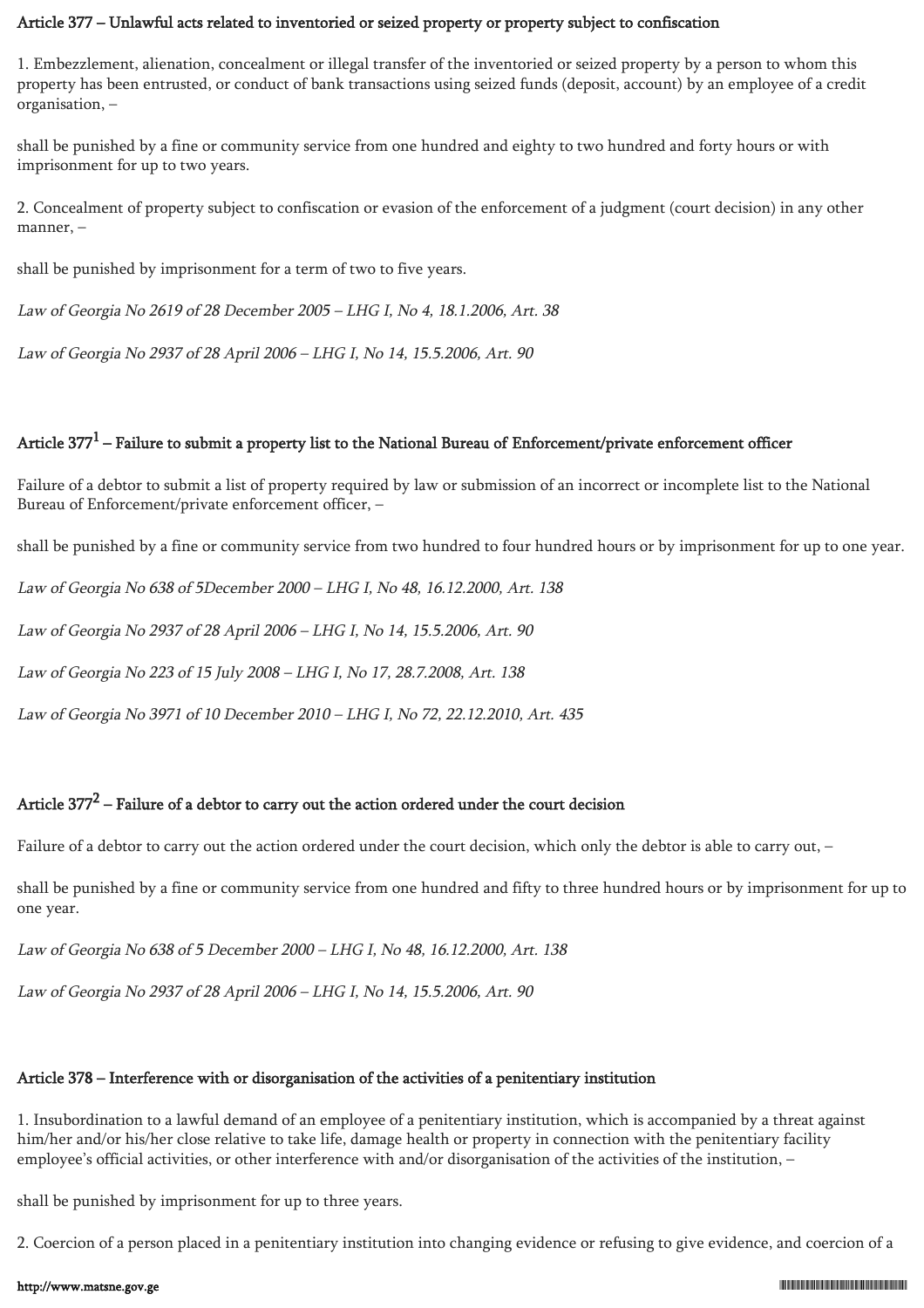convicted person in order to interfere with the fulfilment of his/her civil duties, –

shall be punished by imprisonment for a term of three to five years.

3. Physical insult of and/or other forms of violence against an employee of the state sub-agency institution operating within the system of the Ministry of Justice of Georgia or an employee of a penitentiary institution, and/or attack on the administration staff of this facility and/or creation of a criminal group or active participation in it for the same purpose in a penitentiary institution or other placement, as well as during removal/transfer or extradition, –

shall be punished by imprisonment for a term of six to eight years.

- 4. The same act:
- a) which endangers life;
- b) committed repeatedly;
- c) which has resulted in grave consequences, –

shall be punished by imprisonment for a term of eight to ten years. (The normative content of the measure of punishment determined for an act defined under Article 378(4)(b) ('shall be punished by imprisonment for a term of eight to ten years'), which applies to repeated commission of an act under paragraph 1 of this article, has been void) – Decision No  $1/10/703$  of the Constitutional Court of Georgia of 13 October 2017 – website, 19.10.2017

5. The act provided for in paragraph 3 or 4 of this article, which has been committed by a person convicted for a serious or particularly serious offence, –

shall be punished by imprisonment for a term of ten to twelve years.

Law of Georgia No 845 of 10 April 2001 – LHG I, No 11, 30.4.2001, Art. 39

Law of Georgia No 2937 of 28 April 2006 – LHG I, No 14, 15.5.2006, Art. 90

Law of Georgia No 5196 of 4 July 2007 – LHG I, No 28, 18.7.2007, Art. 283

Law of Georgia No 2697 of 9 March 2010 – LHG I, No 12, 24.3.2010, Art. 70

Law of Georgia No 5255 of 11 November 2011 – website, 24.11.2011

Law of Georgia No 3529 of 1 May 2015 – website, 18.5.2015

Law of Georgia No 944 of 1 June 2017 – website, 20.6.2017

Decision No 1/10/703 of the Constitutional Court of Georgia of 13 October 2017 – website, 19.10.2017

Law of Georgia No 3125 of 5 July 2018 – website, 11.7.2018

# Article 378 $^{\rm 1}$  – Passing of a prohibited item to an accused/convicted person in a penitentiary institution or other placement, during his/her removal/transfer or extradition, and to a person placed in a temporary holding facility or a disciplinary cell

1. Passing of a prohibited item to an accused/convicted person in a penitentiary institution or other placement, during his/her removal/transfer or extradition, and to a person placed in a temporary holding facility or a disciplinary cell, –

shall be punished by a fine or imprisonment for up to three years.

2. The same act:

a) committed repeatedly;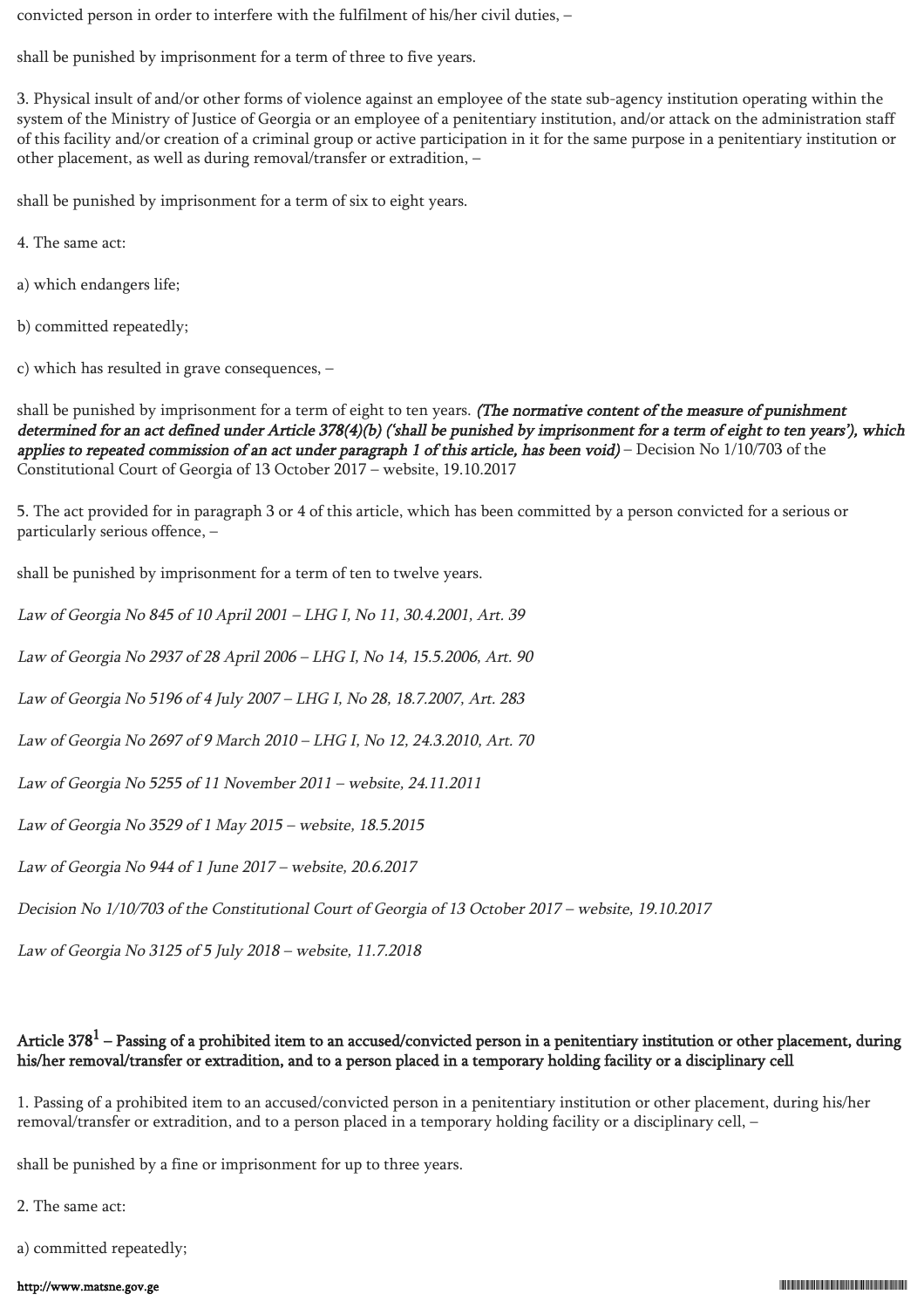b) committed by a person who had previously committed any of the crimes provided for by Articles 378-379 of this Code;

c) by a group of persons with preliminary agreement;

d) committed by transferring drugs, their analogues or precursors;

e) committed by transferring psychotropic substances, their analogues or potent substances;

f) committed by transferring a weapon;

g) which has resulted in grave consequences, –

shall be punished by imprisonment for a term of three to five years.

3. The same act committed with the use of the official position, –

shall be punished by imprisonment for a term of five to seven years.

Note: a prohibited item shall be any item (thing) other than those items (things) that a person placed in a penitentiary institution, temporary holding facility or a disciplinary cell is allowed to have with him/her.

Law of Georgia No 2378 of 20 December 2005 – LHG I, No 55, 27.12.2005, Art. 377

Law of Georgia No 5196 of 4 July 2007 – LHG I, No 28, 18.7.2007, Art. 283

Law of Georgia No 2697 of 9 March 2010 – LHG I, No 12, 24.3.2010, Art. 70

Law of Georgia No 3529 of 1 May 2015 – website, 18.5.2015

Law of Georgia No 944 of 1 June 2017 – website, 20.6.2017

## Article 378 $^2$  – Purchase, storage, carrying, consumption and/or use of a prohibited item by an accused/convicted person in a penitentiary institution or other placement, during his/her removal/transfer or extradition, and by a person placed in a temporary holding facility or a disciplinary cell

1. Purchase, storage, carrying, consumption and/or use of a prohibited item by an accused/convicted person in a penitentiary institution or other placement, during his/her removal/transfer or extradition, and by a person placed in a temporary holding facility or a disciplinary cell, –

shall be punished by imprisonment for up to three years.

2. The same act:

a) committed jointly by more than one person;

b) committed repeatedly;

c) committed by a person who had previously committed any of the offences provided for by Articles 378-379 of this Code;

d) which has resulted in grave consequences, –

shall be punished by imprisonment for a term of three to five years.

Law of Georgia No 2937 of 28 April 2006 – LHG I, No 14, 15.5.2006, Art. 90

Law of Georgia No 5196 of 4 July 2007 – LHG I, No 28, 18.7.2007, Art. 283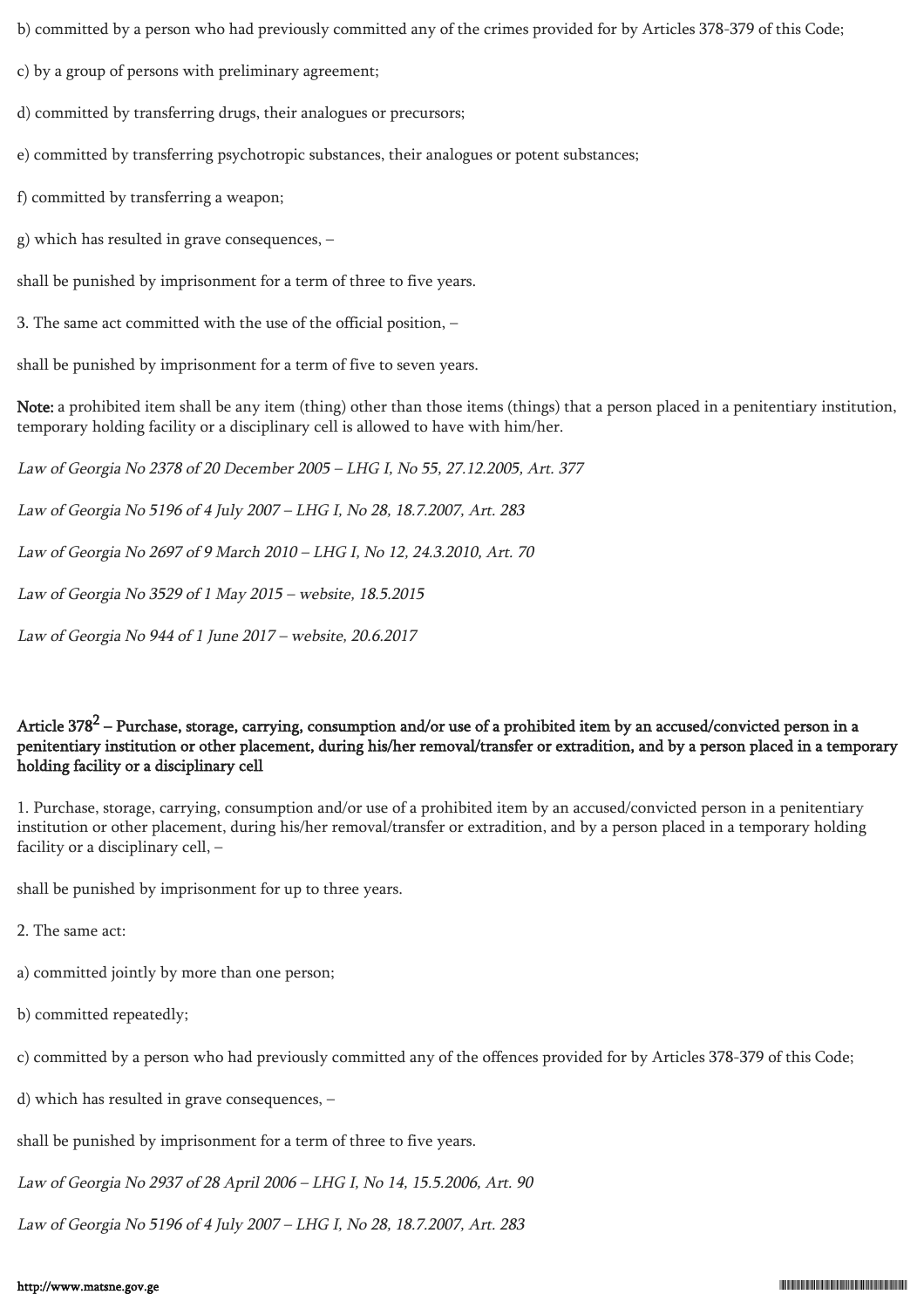Law of Georgia No 2697 of 9 March 2010 – LHG I, No 12, 24.3.2010, Art. 70

Law of Georgia No 3529 of 1 May 2015 – website, 18.5.2015

Law of Georgia No 944 of 1 June 2017 – website, 20.6.2017

## Article 379 – Escape of an accused/convicted person from the place of arrest, penitentiary institution or other placement, during his/her removal/transfer or extradition

1. Escape of an accused/convicted person from the place of arrest, penitentiary institution or other placement, during his/her removal/transfer or extradition, –

shall be punished by imprisonment for a term of three to six years.

2. The same act committed:

a) by a group of persons;

b) with violence endangering life or health, or threat of such violence, –

shall be punished by imprisonment for a term of six to eight years.

Law of Georgia No 2937 of 28 April 2006 – LHG I, No 14, 15.5.2006, Art. 90

Law of Georgia No 2697 of 9 March 2010 – LHG I, No 12, 24.3.2010, Art. 70

Law of Georgia No 3529 of 1May 2015 – website, 18.5.2015

Law of Georgia No 944 of 1 June 2017 – website, 20.6.2017

## Article 380 – Evasion of serving imprisonment as a punishment

Evasion of serving a sentence by a convicted person who is allowed to leave a penitentiary institution for a short period, –

shall be punished by imprisonment for a term of up to six years.

Note: For the purposes of this article, evasion of serving imprisonment as a punishment shall also be the non-fulfilment by a convicted person of obligations determined under Article 71 $^6$ (4) and Article 72(3<sup>5</sup>) of the Imprisonment Code.

Law of Georgia No 2697 of 9 March 2010 – LHG I, No 12, 24.3.2010, Art. 70

Law of Georgia No 3529 of 1 May 2015 – website, 18.5.2015

Law of Georgia No 944 of 1 June 2017 – website, 20.6.2017

# Article 381 – Failure to execute or interference with the execution of a judgment or other court decisions

1. Failure to execute or interference with the execution of a final judgment or other court decision, –

shall be punished by a fine or community service from one hundred and eighty to two hundred and forty hours or by imprisonment for up to two years.

2. The same act committed by a representative of authority or a government servant, –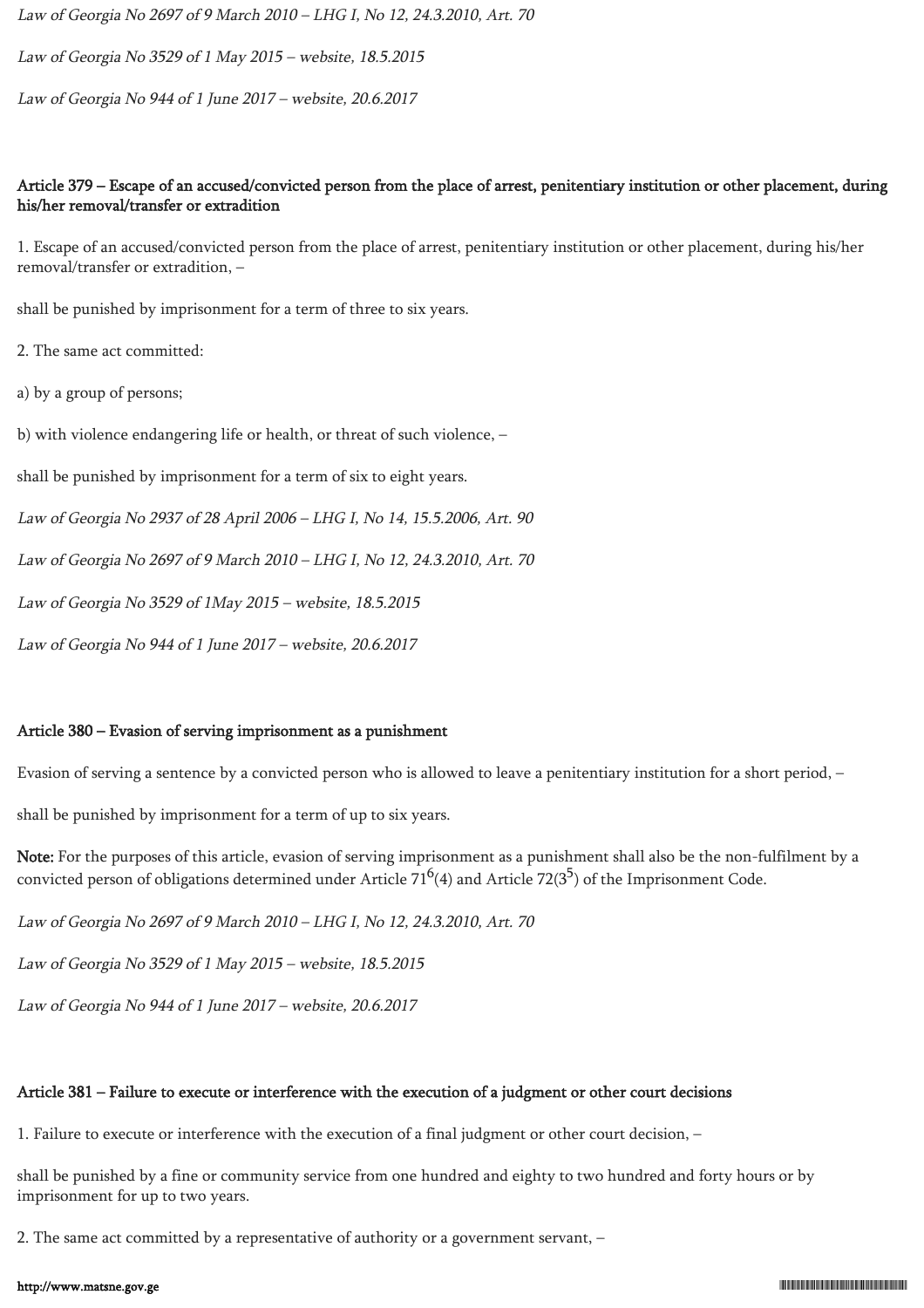shall be punished by a fine or community service from two hundred and forty to three hundred and sixty hours or by imprisonment for a term of two to four years, with deprivation of the right to hold an office or to carry out activities for up to three years.

Note: The offence against the judicial authority provided for by this Section also includes the offence against the International Criminal Court.

Law of Georgia No 2980 of 14 August 2003 – LHG I, No 26, 5.9.2003, Art. 191 Law of Georgia No 2937 of 28 April 2006 – LHG I, No 14, 15.5.2006, Art. 90 Law of Georgia No 3649 of 10 November 2006 – LHG I, No 44, 27.11.2006, Art.297 Law of Georgia No 5035 of 22 June 2007 – LHG I, No 26, 11.7.2007, Art. 242 Law of Georgia No 4377 of 27 October 2015 – website, 11.11.2015

Law of Georgia No 163 of 21 December 2016 – website, 28.12.2016

## Article  $381^1$  – Failure to perform the requirements and/or obligations provided for by a protective or restraining order. Failure to observe a social worker's decision on separation of a minor

1. Failure to perform the requirements and/or obligations under a protective or restraining order, –

shall be punished by a fine or community service from one hundred and eighty to two hundred and forty hours, or by imprisonment for a term of up to one year, with or without restriction of the rights regarding weapons.

2. Failure to observe a social worker's decision on separation of a minor committed by a person on whom an administrative penalty has been imposed for such an act under Article 175 $^2$  of the Administrative Offences Code of Georgia, –

shall be punished by a fine or community service from one hundred and eighty to two hundred and forty hours or by imprisonment for a term of up to one year, with or without restriction of the rights regarding weapons.

3. An act under paragraph (1) or (2) of this article committed repeatedly, –

shall be punished by imprisonment for a term of one to three years, with or without restriction of the rights regarding weapons.

Law of Georgia No 2513 of 28 December 2009 – LHG I, No 3, 13.1.2010, Art. 10

Law of Georgia No 5452 of 22 June 2016 – website 12.7.2016

Law of Georgia No 2395 of 30 May 2018 – website, 8.6.2018

Law of Georgia No 3772 of 30 November 2018 – website, 14.12.2018

# Article  $381^2$  – Failure to comply with the requirements of a guardianship and custodianship authority

1. Failure to comply with the demand of a guardianship and custodianship authority related to the transfer of a child by a parent to another parent under a court decision, or related to the exercise of the right of the other parent or of any other family member to interact with the child under a court decision, which has been committed by a person on whom an administrative penalty has been imposed for such an act according to Article  $173^{13}$  of the Administrative Offences Code of Georgia, –

shall be punished by a fine or community service from one hundred and eighty to two hundred and forty hours or imprisonment for a term of up to one year.

[1. Failure to comply with the demand of a guardianship and custodianship authority related to the transfer of a minor child by a http://www.matsne.gov.ge 080.000.000.05.001.000.648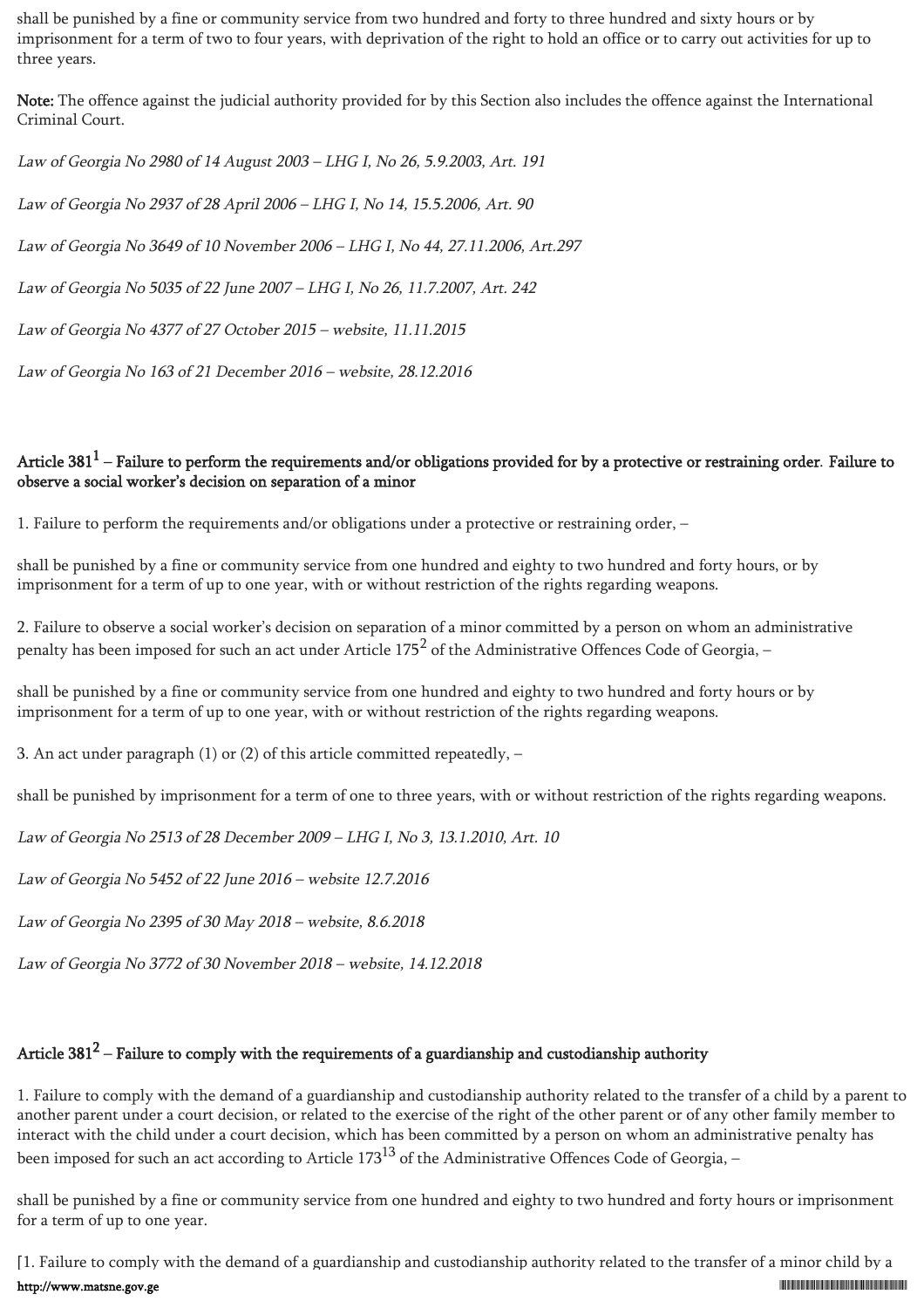parent to another parent under a court decision, or related to the exercise of the right of the other parent, other legal representative or any other family member to interact with the minor child on the basis of a court decision, or in cases of international wrongful removal/retention of a child, which has been committed by a person on whom an administrative penalty was previously imposed for such an act according to Article  $173^{13}$  of the Administrative Offences Code of Georgia, –

shall be punished by a fine or community service from one hundred and eighty to two hundred and forty hours or imprisonment for a term of up to one year. (Shall become effective from 18 July 2020)]

2. The same act committed repeatedly, –

shall be punished by imprisonment for a term of up to two years.

Law of Georgia No 3971 of 10 December 2010 – LHG I, No 72, 22.12.2010, Art. 435

Law of Georgia No 3772 of 30 November 2018 – website, 14.12.2018

Law of Georgia No 6059 of 10 June 2020 – website, 19.6.2020

#### SECTION THIRTEEN

#### CRIME AGAINST MILITARY SERVICE

## CHAPTER XLV – Crime against Subordination Procedure and Protection of Military Dignity

#### Article 382 – Concept of crime against military service

1. A crime against military service shall be an act under this Section, which is directed against the procedure for military service and committed by a military service person, or by a reservist when serving in the military reserve service.

2. Criminal liability for crime against military service during a war shall be determined by the legislation of Georgia on Martial Law.

Law of Georgia No 4195 of 27 December 2006 – LHG I, No 49, 29.12.2006, Art. 367

Law of Georgia No 3609 of 31 October 2018 – website, 21.11.2018

## Article 383 – Failure to comply with the superior's orders

1. Failure of a subordinate to comply with the duly given superior's orders issued, which has substantially damaged the interest of military service, –

shall be punished by a service restriction of a military person for up to two years or with imprisonment for up to one year.

2. The same act:

a) committed jointly by more than one person;

b) which has resulted in grave consequences by negligence, –

shall be punished by imprisonment for a term of two to five years.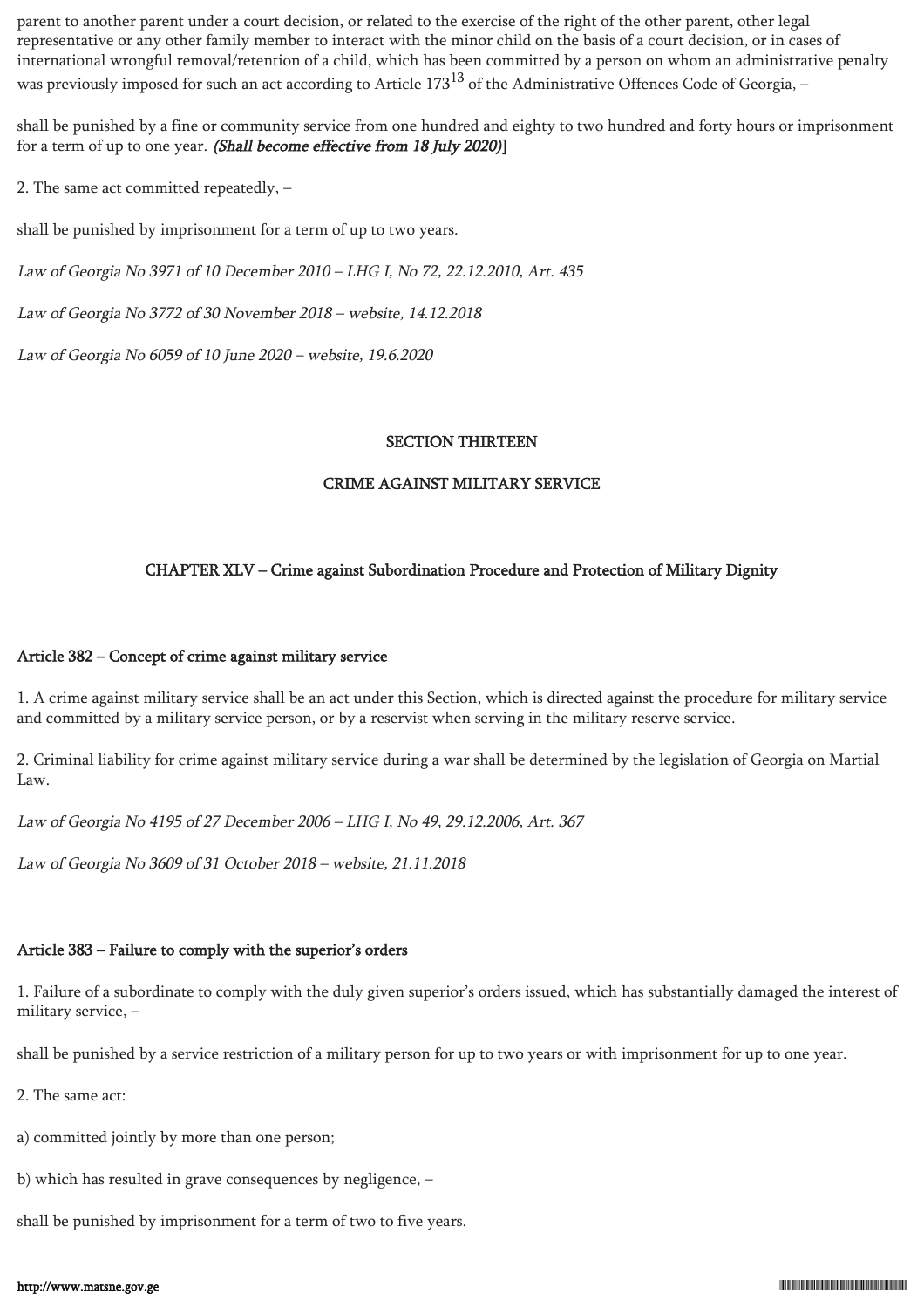3. Failure to comply with the duly given order due to the subordinate's negligent or dishonest attitude towards service, which has substantially damaged the interest of the military service, –

shall be punished by service restriction of the military person for up to one year.

Law of Georgia No 458 of 30 June 2000 – LHG I, No 27, 17.7.2000, Art. 83

Law of Georgia No 649 of 5 December 2000 – LHG I, No 47, 14.12.2000, Art. 134

Law of Georgia No 2937 of 28 April 2006 – LHG I, No 14, 15.5.2006, Art. 90

#### Article 384 – Resisting or forcing a superior to breach official duties

1. Resisting, using violence or threat of violence, a superior or a person who performs military service duty, or forcing such person to breach that duty, –

shall be punished by service restriction of the military person for up to two years, or by imprisonment for a term of two to five years.

2. The same act:

a) jointly by more than one person;

b) by using a weapon;

c) that has resulted in less serious or serious health injury or other grave consequences, –

shall be punished by imprisonment for a term of four to eight years.

Law of Georgia No 458 of 30 June 2000 – LHG I, No 27, 17.7.2000, Art. 83

Law of Georgia No 649 of 5 December 2000 – LHG I, No 47, 14.12.2000, Art. 134

Law of Georgia No 2937 of 28 April 2006 – LHG I, No 14, 15.5.2006, Art. 90

#### Article 385 – Violence against a superior

1. Beating or any other form of violence against a superior during or in connection with the performance of military service duties, –

shall be punished by service restriction of a military person for up to two years, or by imprisonment for a term of two to four years.

2. The same act:

a) committed jointly by more than one person;

b) using a weapon;

c) that has resulted in less serious or serious health injury or other grave consequences, –

shall be punished by imprisonment for a term of four to eight years.

Law of Georgia No 649 of 5 December 2000 – LHG I, No 47, 14.12.2000, Art. 134

Law of Georgia No 2937 of 28 April 2006 – LHG I, No 14, 15.5.2006, Art. 90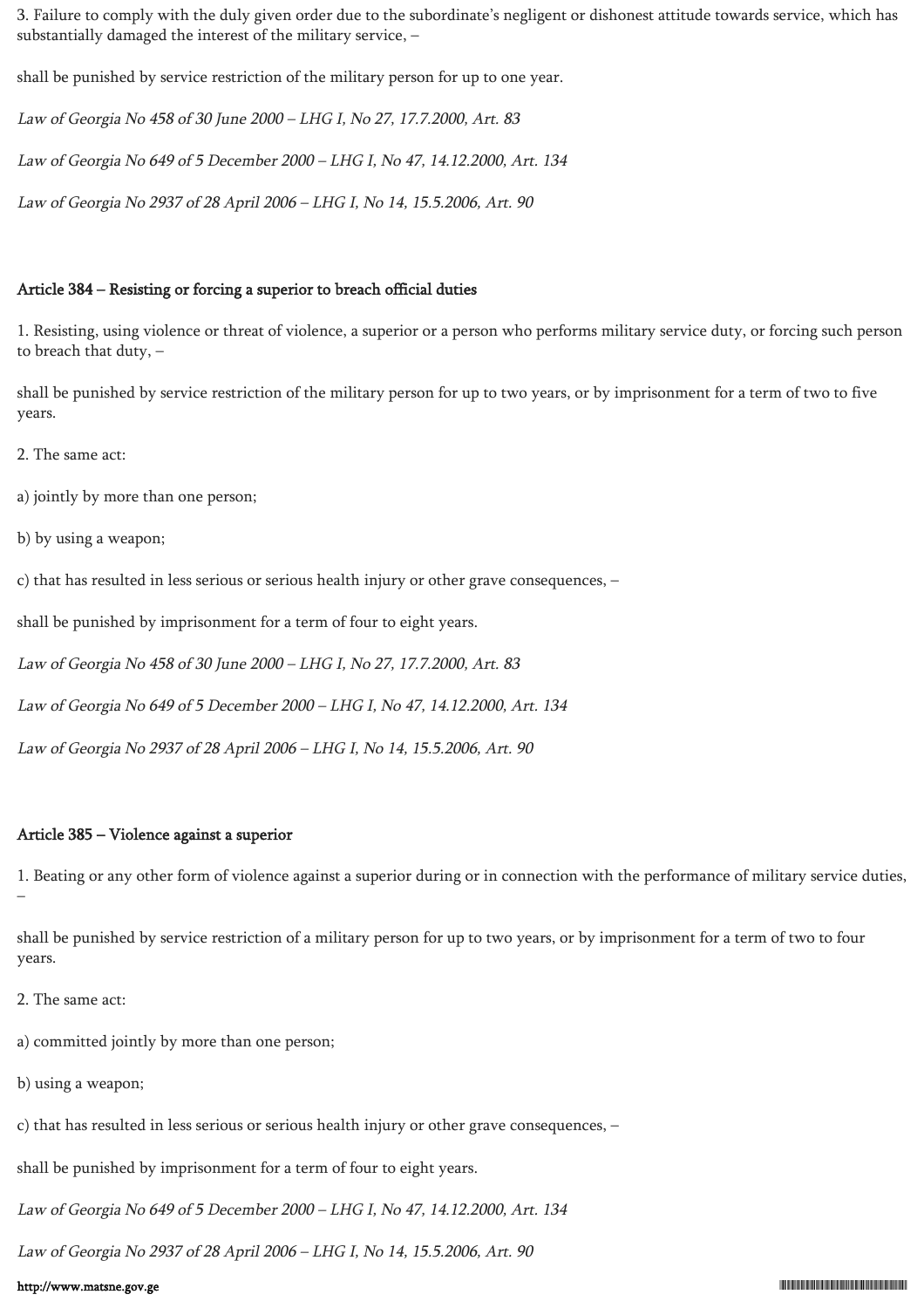### Article 386 – Breach of the subordination rules between military service persons not subordinated to each other

1. Breach of the subordination rules between military service persons not be subordinated to each other, accompanied by the humiliation of the dignity or honour of the victim or his/her coercion, –

shall be punished by imprisonment for up to three years.

- 2. The same act:
- a) committed jointly by more than one person;
- b) towards two or more persons;
- c) repeatedly;
- d) committed using a weapon;
- e) that has resulted in less serious health injury, –
- shall be punished by imprisonment for a term of two to five years.
- 3. The act provided for in paragraph (1) or (2) of this article, which has resulted in grave consequences, –

shall be punished by imprisonment for a term of four to nine years.

Law of Georgia No 458 of 30 June 2000 – LHG I, No 27, 17.7.2000, Art. 83

Law of Georgia No 649 of 5 December 2000 – LHG I, No 47, 14.12.2000 Art. 134

Law of Georgia No 2937 of 28 April 2006 – LHG I, No 14, 15.5.2006, Art. 90

## Article 387 – Insulting a military service person

1. Insult of a military service person by another military service person during the performance of military service duties or in connection with the performance of these duties, –

shall be punished by service restriction of the military person for up to six months.

2. Insult of a superior by a subordinate or insult of a subordinate by a superior during performance of military service duties or in connection with the performance of these duties, –

shall be punished by service restriction of the military service person for up to one year.

Law of Georgia No 649 of 5 December 2000 – LHG I, No 47, 14.12.2000, Art. 134

## Article 388 – Arbitrary abandonment of a military unit or another place of service

1. Arbitrary abandonment of a military unit or any other place of service by a military servant, or failure to report for duty (unit) on time without a valid reason for more than two days, but not longer than ten days, –

shall be punished by imprisonment for up to a year.

2. (Deleted).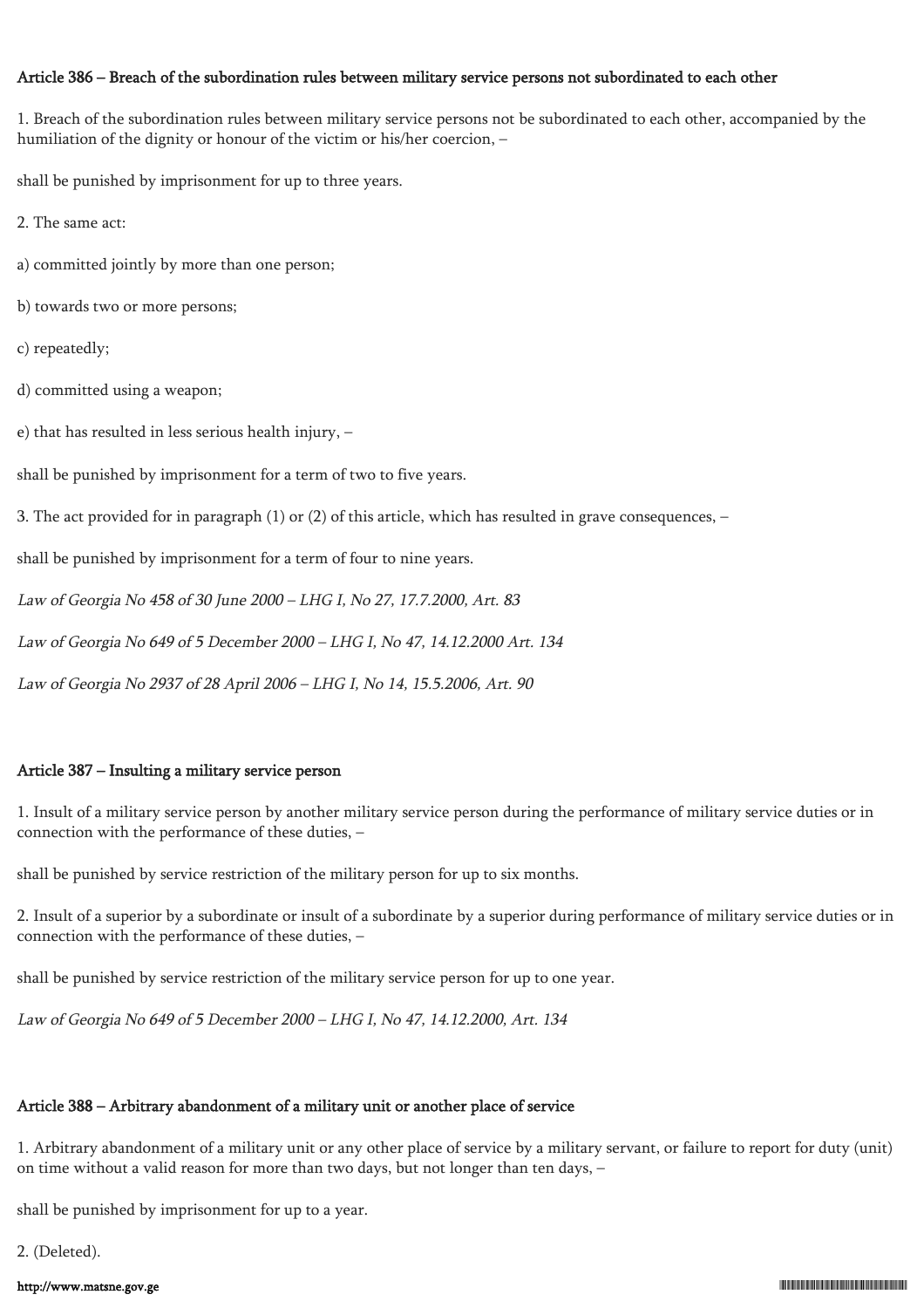3. The act provided for by paragraph 1 of this article committed for longer than 10 days but less than a month, –

shall be punished by service restriction of the military person for up to two years or by imprisonment for up to three years.

4. The act provided for by paragraph 3 of this article committed for a period exceeding one month, –

shall be punished by imprisonment for a term of two to five years.

## Note:

1. For the purposes of this article, a military service person shall be a military student/attendee/Junker, a person recruited for compulsory military service, a contractual (professional) military servant, a career officer, as well as a reservist during military training assemblies.

2. A military service person who commits for the first time the act provided for by this article may be discharged from criminal liability if they arbitrarily abandoned the military unit or other place of service due to grave circumstance.

Law of Georgia No 649 of 5 December 2000 – LHG I, No 47, 14.12.2000, Art. 134

Law of Georgia No 2937 of 28 April 2006 – LHG I, No 14, 15.5.2006, Art. 90

Law of Georgia No 3017 of 27 April 2010 – LHG I, No 23, 4.5.2010, Art. 136

Law of Georgia No 2240 of 16 April 2014 – website, 28.4.2014

## Article 389 – Desertion

1. Desertion, i.e. arbitrary abandonment of military unit or other place of service by a military service person or a reserve military service person in order to avoid military service or reserve military service, or failure to appear for service for the same purpose, –

shall be punished by imprisonment for a term of three to seven years.

2. The same act committed:

a) using the weapon assigned for service use;

b) jointly by more than one person, –

shall be punished by imprisonment for a term of five to ten years.

Note: A military service person or reserve military service person who commits for the first time the act provided for by paragraph 1 of this article may be discharged from criminal liability if the desertion was caused by grave circumstances.

Law of Georgia No 2937 of 28 April 2006 – LHG I, No 14, 15.5.2006, Art. 90

Law of Georgia No 4195 of 27 December 2006 – LHG I, No 49, 29.12.2006, Art. 367

## Article 390 – Evasion of military service by malingering or using other forms of deception

1. Evasion of military service by malingering by inflicting self-injuries, using forged documents or other forms of deception, –

shall be punished by service restriction of the military person for up to two years, or by imprisonment for up to one year.

Law of Georgia No 649 of 5 December 2000 – LHG I, No 47, 14.12.2000, Art. 134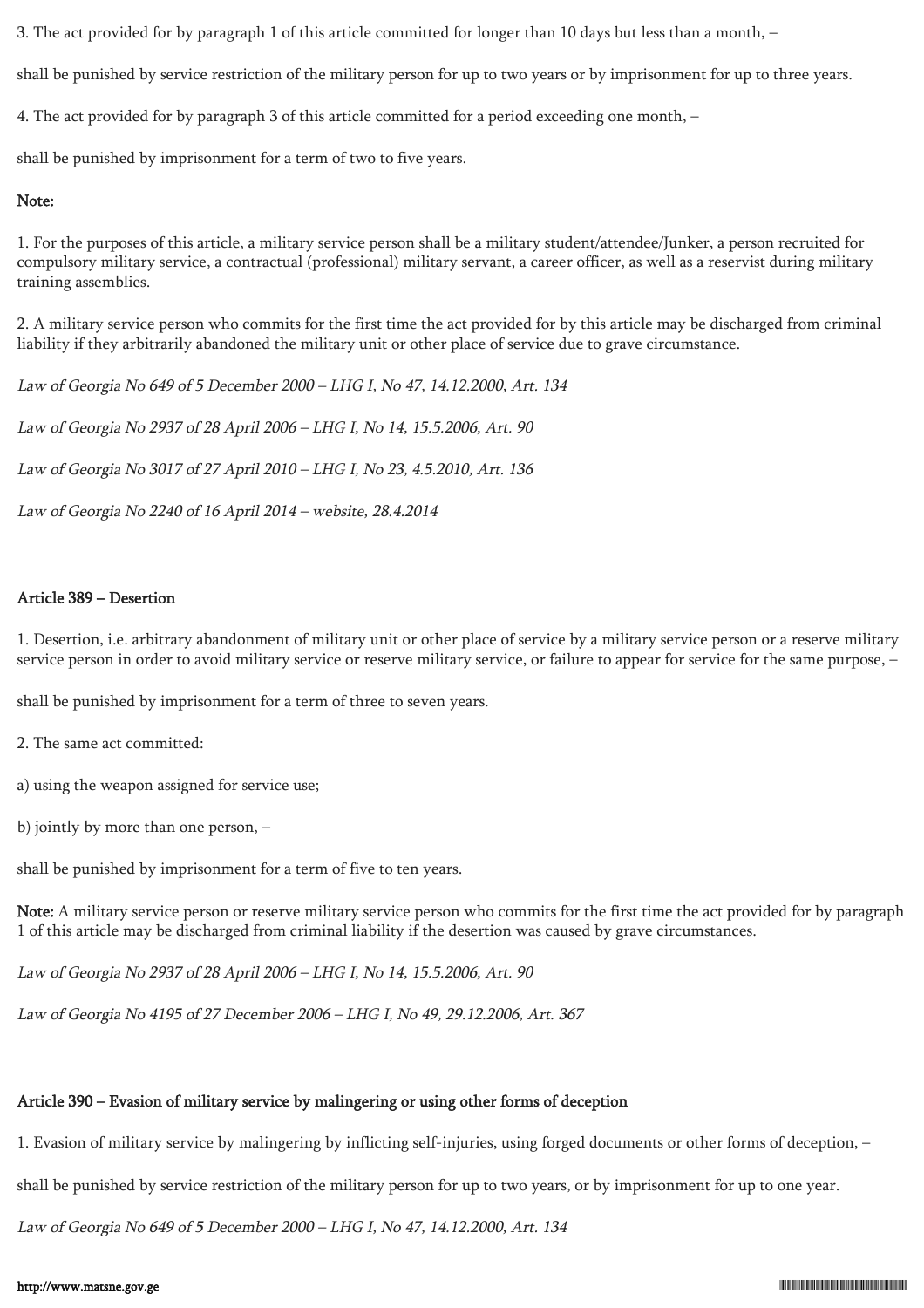# Article 390<sup>1</sup> – Evasion of reserve military service by malingering or using other forms of deception

Evasion of reserve military service by malingering, by inflicting self-injuries, using forged documents or other forms of deception, –

shall be punished by imprisonment for up to one year.

Law of Georgia No 4195 of 27 December 2006 – LHG I, No 49, 29.12.2006, Art. 367

### Article 391 – Abandonment of a doomed war-ship

Abandonment of a doomed war-ship by the commander who has not completed the performance of his/her official duties, or by a crew member without the relevant order of the commander, –

shall be punished by service restriction of the military person for up to two years, or by imprisonment for a term of two to five years.

Law of Georgia No 649 of 5 December 2000 – LHG I, No 47, 14.12.2000, Art. 134

Law of Georgia No 2937 of 28 April 2006 – LHG I, No 14, 15.5.2006, Art. 90

## Article 392 – Breach of procedures for combat duty (combat service)

1. Breach of procedures for combat duty (combat service) established for timely detection of a sudden attack on Georgia and for the repulsion of the attack, and/or for the purpose of ensuring the state security, which has or could have resulted in the violation of the interests of the state security, –

shall be punished by service restriction of the military person for up to two years, or by imprisonment for a term of two to five years.

2. The same act that has resulted in grave consequences, –

shall be punished by imprisonment for a term of four to ten years.

3. Breach of procedures for combat duty (combat service) due to negligent or dishonest attitude to these procedures, which has resulted in grave consequences,–

shall be punished by service restriction of the military person for up to two years or by imprisonment for up to three years.

Law of Georgia No 458 of 30 June 2000 – LHG I, No 27, 17.7.2000, Art. 83

Law of Georgia No 649 of 5 December 2000 – LHG I, No 47, 14.12.2000, Art. 134

Law of Georgia No 2937 of 28 April 2006 – LHG I, No 14, 15.5.2006, Art. 90

## Article 393 – Breach of border service regulations

1. Breach of border service regulations by a person included in the composition of a border patrol unit or performs other duties related to border service, which has or could have resulted in the violation of the interests of the state security, –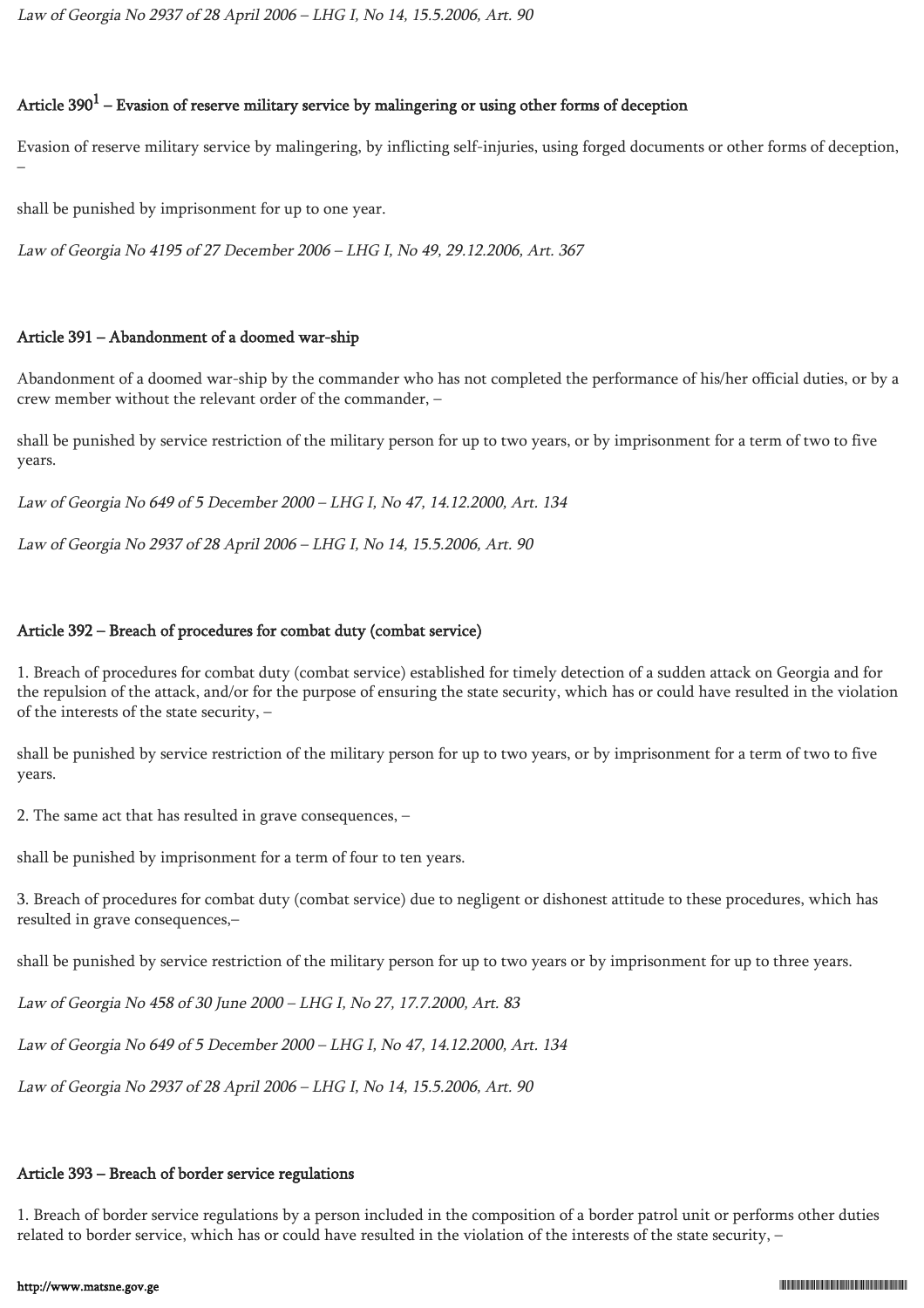shall be punished by service restriction of the military person for up to two years or by imprisonment for up three years.

2. The same act that has resulted in grave consequences, –

shall be punished by imprisonment for a term of two to five years.

3. Breach of border service regulations due to negligent or dishonest attitude to these regulations, which has resulted in grave consequences, –

shall be punished by service restriction of the military person for up to two years or by imprisonment for up to two years.

Law of Georgia No 458 of 30 June 2000 – LHG I, No 27, 17.7.2000, Art. 83

Law of Georgia No 649 of 5 December 2000 – LHG I, No 47, 14.12.2000, Art. 134

Law of Georgia No 2937 of 28 April 2006 – LHG I, No 14, 15.5.2006, Art. 90

## Article 394 – Breach of procedures for guard duty

1. Breach of procedures for guard duty by a guard (watchman), which has resulted in damage of the object guarded, –

shall be punished by service restriction of the military person for up to two years or by imprisonment for up to two years.

2. The same act that has resulted in grave consequences, –

shall be punished by imprisonment for up to three years.

3. Breach of procedures for guard duty due to negligent or dishonest attitude to these procedures, which has resulted in grave consequences, –

shall be punished by imprisonment for up to one year.

Law of Georgia No 458 of 30 June 2000 – LHG I, No 27, 17.7.2000, Art. 83

Law of Georgia No 649 of 5 December 2000 – LHG I, No 47, 14.12.2000, Art. 134

Law of Georgia No 2937 of 28 April 2006 – LHG I, No 14, 15.5.2006, Art. 90

# Article 395 – Breach of service regulations when protecting public order and public security

1. Breach of service regulations by a person included in the composition of a military detail responsible for ensuring the protection of public order or public security, which has resulted in the violation of a person's rights or lawful interests, –

shall be punished by service restriction of the military person for up to two years or by imprisonment for up to two years.

2. The same act that has resulted in grave consequences, –

shall be punished by imprisonment for a term of two to five years.

Law of Georgia No 458 of 30 June 2000 – LHG I, No 27, 17.7.2000, Art. 83

Law of Georgia No 649 of 5 December 2000 – LHG I, No 47, 14.12.2000, Art. 134

Law of Georgia No 2937 of 28 April 2006 – LHG I, No 14, 15.5.2006, Art. 90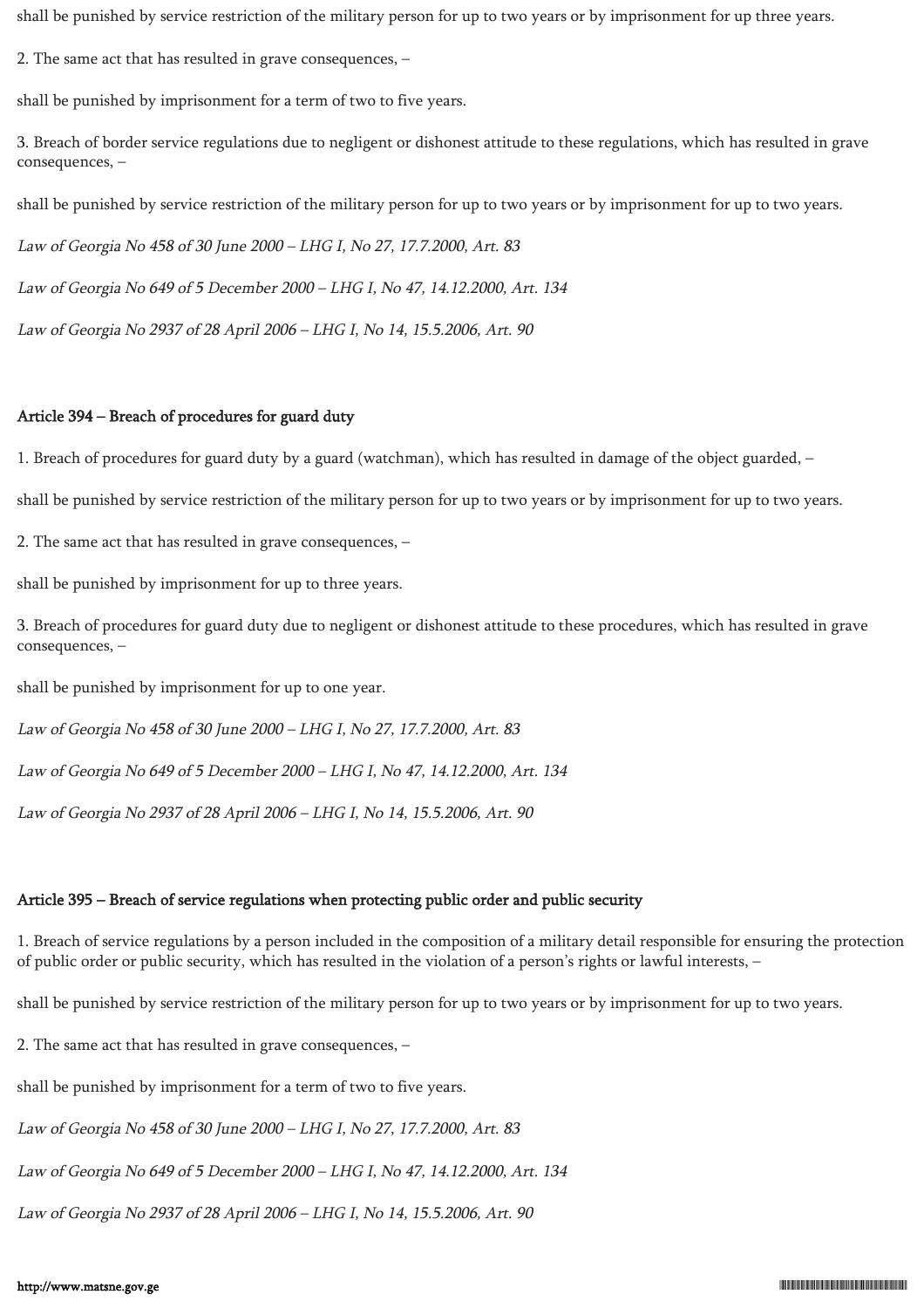### Article 396 – Breach of internal service regulations and patrolling routing in the garrison

Breach of internal service regulations by a person included in the composition of the daily detail of the unit (other than the guard duty and night-watch), or breach of patrolling routine in the garrison by a person included in the composition of the patrol unit, which has resulted in grave consequences, –

shall be punished by service restriction of the military person for up to two years, or by imprisonment for up to one year.

Law of Georgia No 458 of 30 June 2000 – LHG I, No 27, 17.7.2000, Art. 83

Law of Georgia No 649 of 5 December 2000 – LHG I, No 47, 14.12.2000, Art. 134

Law of Georgia No 2937 of 28 April 2006 – LHG I, No 14, 15.5.2006, Art. 90

#### CHAPTER XLVI – Crime against Procedure for Storing or Operating Military Property

#### Article 397 – Intentional damage or destruction of military property

1. Intentional damage or destruction of arms, ammunition, vehicles, military equipment or other military property, –

shall be punished by a fine or service restriction of the military person for up to two years or by imprisonment for up to two years.

2. The same act that has resulted in death or other grave consequences, –

shall be punished by imprisonment for a term of two to five years.

Law of Georgia No 458 of 30 June 2000 – LHG I, No 27, 17.7.2000, Art. 83

Law of Georgia No 649 of 5 December 2000 – LHG I, No 47, 14.12.2000, Art. 134

Law of Georgia No 2937 of 28 April 2006 – LHG I, No 14, 15.5.2006, Art. 90

#### Article 398 – Damage or destruction of military property through negligence

Damage or destruction of arms, ammunition, vehicles, military equipment or other military property, which has resulted in grave consequences, –

shall be punished by a fine or service restriction of a military person for up to two years or by imprisonment for up to two years.

Law of Georgia No 649 of 5 December 2000 – LHG I, No 47, 14.12.2000, Art. 134

Law of Georgia No 2937 of 28 April 2006 – LHG I, No 14, 15.5.2006, Art. 90

## Article 399 – Breach of procedures for storing military property

Breach of procedures for storing arms, ammunition, vehicles, military equipment or other military property entrusted for service use, which has resulted in their loss or unfitness for use through negligence, –

shall be punished by a fine or service restriction of the military person for up to six months or by imprisonment for up to two years.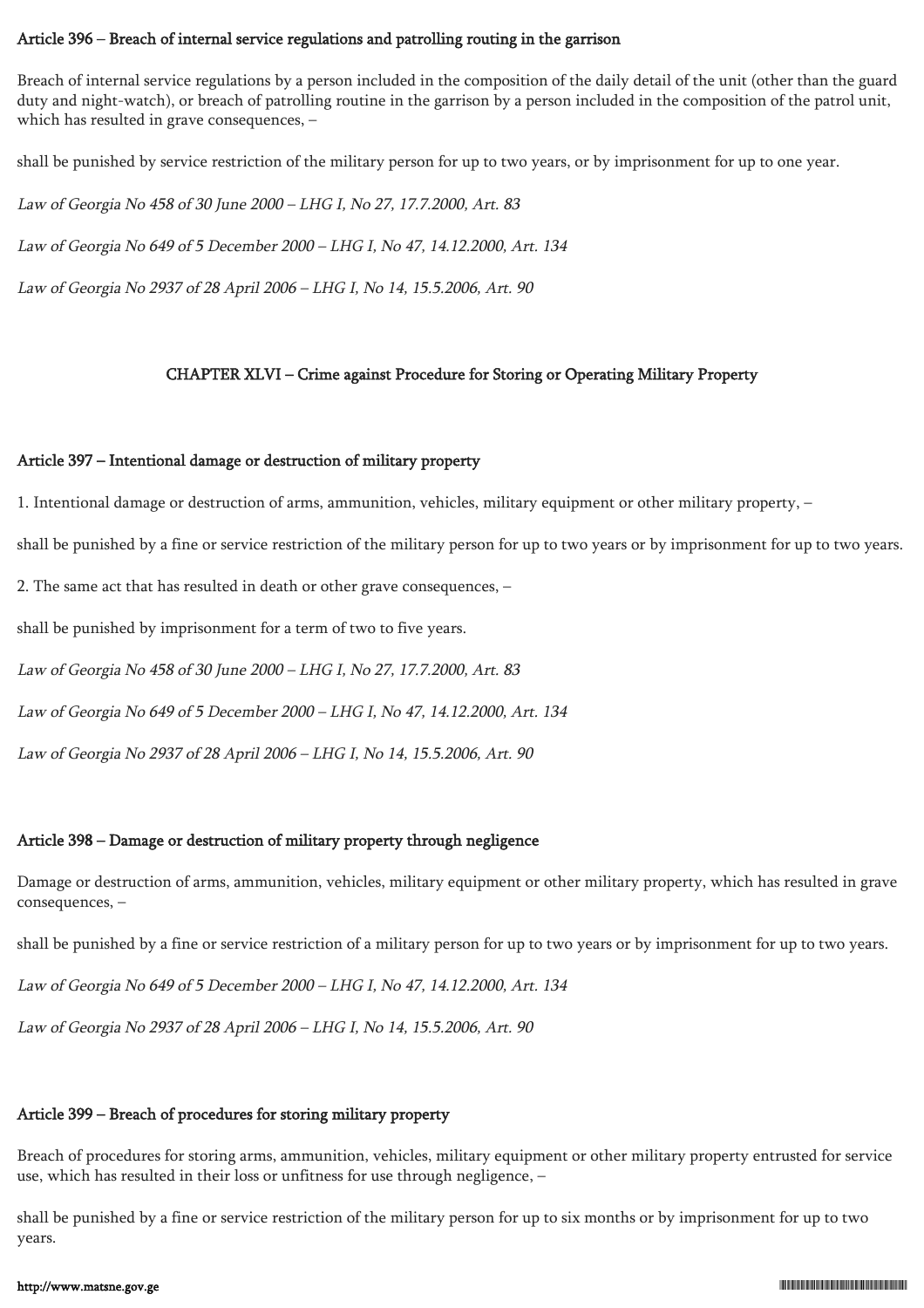Law of Georgia No 458 of 30 June 2000 – LHG I, No 27, 17.7.2000, Art. 83

Law of Georgia No 649 of 5 December 2000 – LHG I, No 47, 14.12.2000, Art. 134

Law of Georgia No 2937 of 28 April 2006 – LHG I, No 14, 15.5.2006, Art. 90

#### Article 400 – Breach of procedures for driving or operating vehicles

1. Breach of procedures for driving or operating a combat, special or transport vehicle, which has resulted in serious or less serious health injury, –

shall be punished by imprisonment for up to two years, with or without deprivation of the right to hold an office or to carry out activities for up to three years.

2. The same act that has resulted in loss of human life, –

shall be punished by imprisonment for a term of three to seven years, with or without deprivation of the right to hold an office or to carry out activities for up to three years.

3. The act provided for by paragraph 1 of this article, which has resulted in death of two or more persons, –

shall be punished by imprisonment for a term of six to ten years.

Law of Georgia No 458 of 30 June 2000 – LHG I, No 27, 17.7.2000, Art. 83

Law of Georgia No 649 of 5 December 2000 – LHG I, No 47, 14.12.2000, Art. 134

Law of Georgia No 2937 of 28 April 2006 – LHG I, No 14, 15.5.2006, Art. 90

#### Article 401 – Breach of procedures for operating or maintaining flying machines

Breach of procedures for operating or maintaining military flying machines, which has resulted in the loss of human life or other grave consequences, –

shall be punished by imprisonment for a term of five to ten years.

Law of Georgia No 458 of 30 June 2000 – LHG I, No 27, 17.7.2000, Art. 83

Law of Georgia No 2937 of 28 April 2006 – LHG I, No 14, 15.5.2006, Art. 90

# Article 402 – Violation of procedures for operating or maintaining a vessel

Breach of the procedure for operating or maintaining a military ship, which has resulted in loss of human life or other grave consequences, –

shall be punished by imprisonment for a term of five to ten years.

Law of Georgia No 458 of 30 June 2000 – LHG I, No 27, 17.7.2000, Art. 83

Law of Georgia No 2937 of 28 April 2006 – LHG I, No 14, 15.5.2006, Art. 90

## Article 403 – Breach of procedures for handling weapons that pose increased risk to the persons near it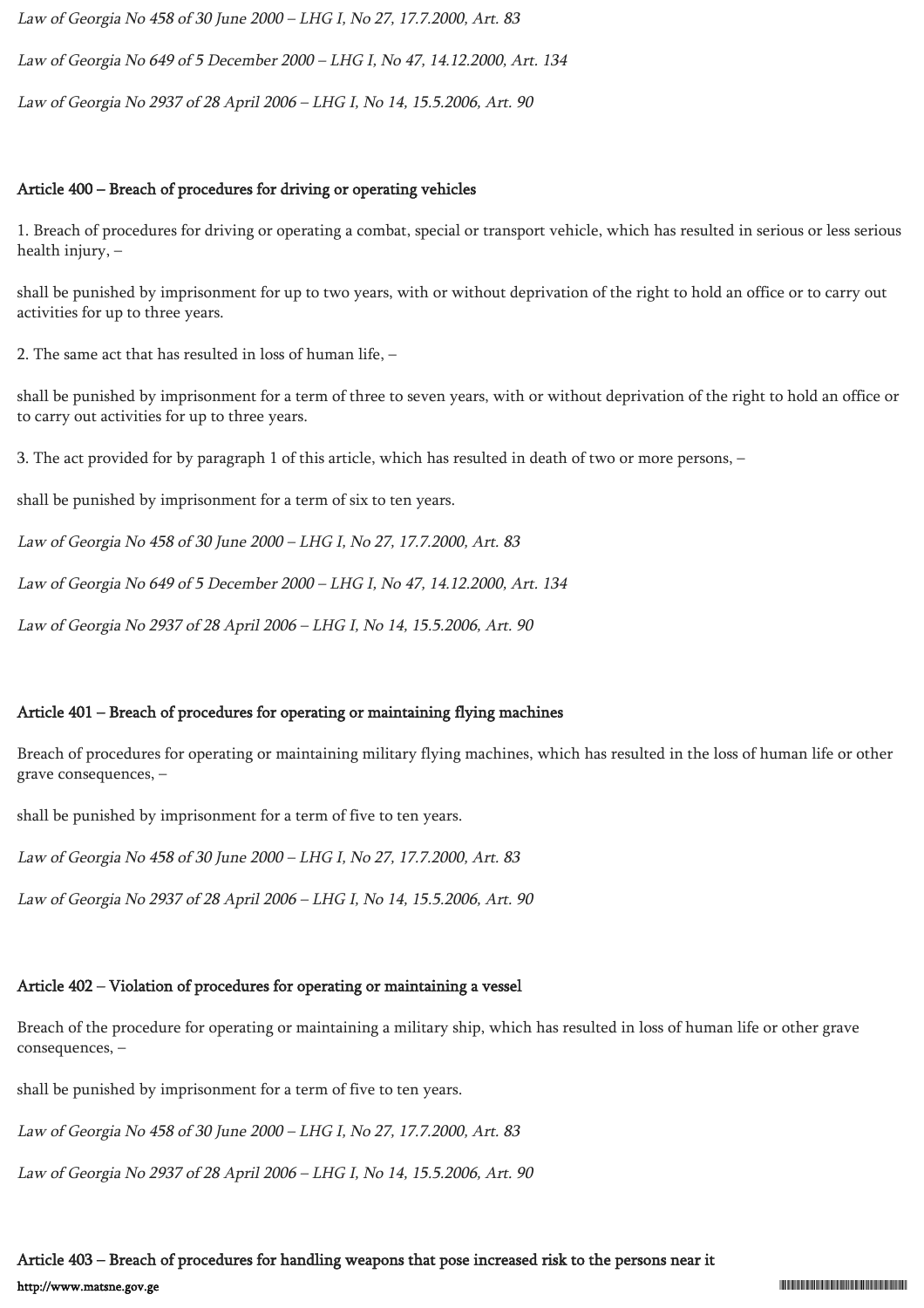1. Breach of procedures for handling weapons, ammunition, radioactive, explosive or other substances or items that pose increased risk to the persons near them, which has resulted in a less serious or serious health injury, destruction of military equipment or other grave consequences, –

shall be punished by service restriction of the military person for up to two years, or by imprisonment for a term of two to five years.

2. The same act that has resulted in loss of human life, – shall be punished by imprisonment for a term of four to six years.

3. The act provided for by paragraph 1 of this article that has resulted in death of two or more persons, –

shall be punished by imprisonment for a term of six to ten years.

Law of Georgia No 458 of 30 June 2000 – LHG I, No 27, 17.7.2000, Art. 83

Law of Georgia No 649 of 5 December 2000 – LHG I, No 47, 14.12.2000, Art. 134

Law of Georgia No 2937 of 28 April 2006 – LHG I, No 14, 15.5.2006, Art. 90

### SECTION FOURTEEN

## OFFENCE AGAINST MANKIND

## CHAPTER XLVII – Crime against Humanity, Peace and Security and against International Humanitarian Law

#### Article 404 – Planning, preparation, commencement or execution of an act of aggression

1. The planning or preparation of an act of aggression, –

shall be punished by imprisonment for a term of seven to fifteen years.

2. The commencement or execution of an act of progression, –

shall be punished by imprisonment for a term of fifteen to twenty years or by life imprisonment.

#### Note:

1. For the act provided for by this article, a person who, due to his/her position, is able to exercise efficient control or management over the state political or military actions, shall incur criminal liability.

2. For the purposes of this Chapter, an 'act of aggression' shall mean the use of the armed forces of the State against another state's sovereignty, territorial integrity or political independence, or in any other manner, which contradicts the Charter of the United Nations.

3. A person shall incur criminal liability for planning, preparation, commencement or execution of such an act of aggression which, in its nature, gravity and extent, clearly violates the Charter of the United Nations.

Law of Georgia No 2937 of 28 April 2006 – LHG I, No 14, 15.5.2006, Art. 90

Law of Georgia No 2727 of 30 October 2014 – website, 6.11.2014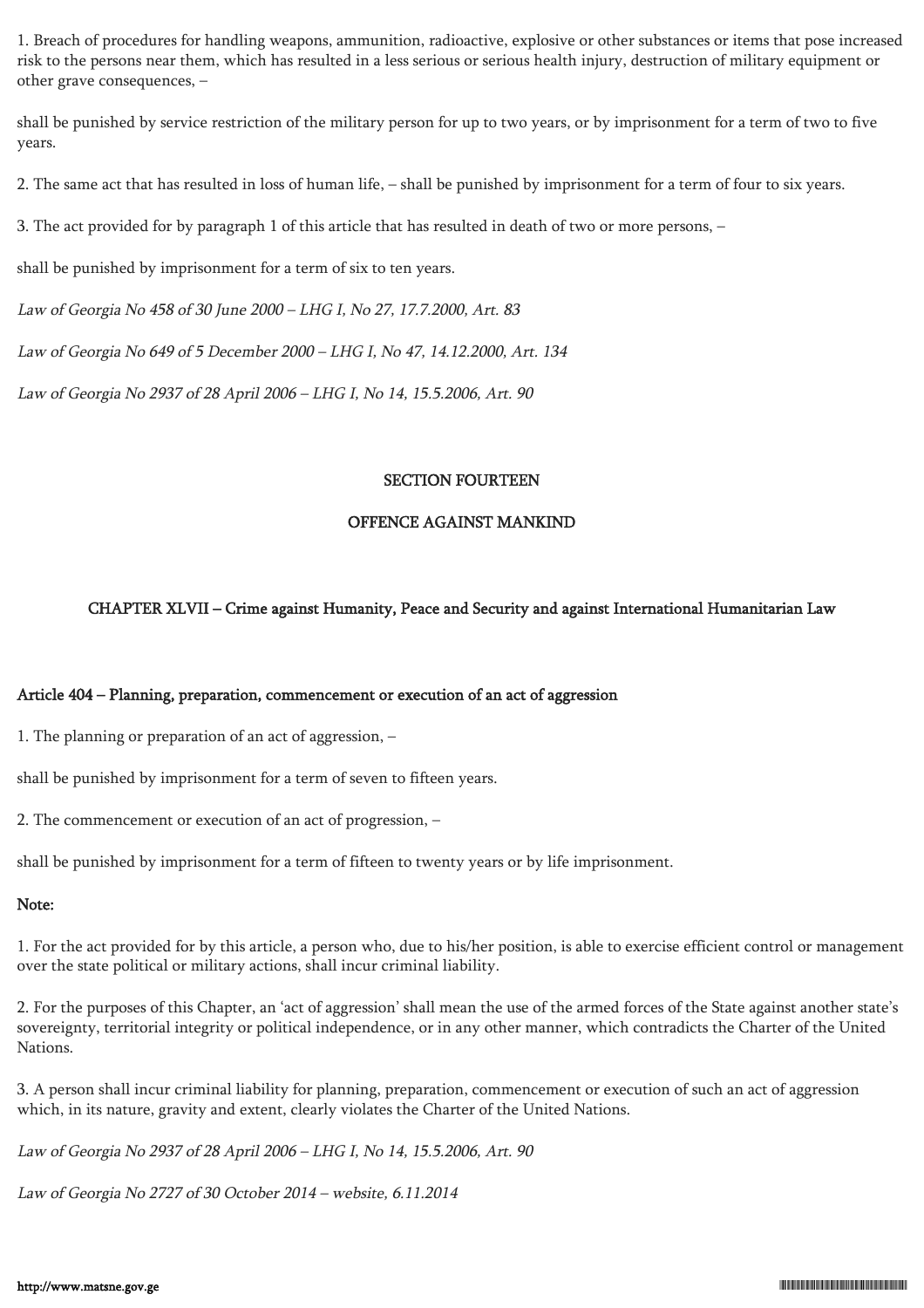### Article 405 – Calling for planning, preparation, commencement or execution of an act of aggression

1. Calling for planning, preparation, commencement or execution of an act of aggression, –

shall be punished by a fine or imprisonment for up to three years.

2. The same act committed using mass media or by a public political official, –

shall be punished by a fine or imprisonment for a term of two to five years, with deprivation of the right to carry out activities for up to three years.

Law of Georgia No 2727 of 30 October 2014 – website, 6.11.2014

#### Article 406 – Manufacturing, purchase, storage, selling, carrying, transit or transfer of weapons of mass destruction

Manufacturing, purchase, storage, selling, carrying, transit or transfer of chemical and biological weapons, or another weapon of mass destruction that are prohibited under the international agreement of Georgia, –

shall be punished by imprisonment for a term of ten to fifteen years.

Note: For the act under this article, a legal person shall be punished by a fine, with deprivation of the right to carry out activities, or by liquidation and a fine.

Law of Georgia No 2937 of 28 April 2006 – LHG I, No 14, 15.5.2006, Art. 90

Law of Georgia No 2641 of 23 February 2010 – LHG I, No 9, 15.3.2010, Art. 31

Law of Georgia No 4027 of 22 December 2018 – website, 26.12.2018

#### Article 407 – Genocide

Genocide, i.e. an act committed in order to accomplish an agreed plan to annihilate, in full or in part, a group the members of which are united by national, ethnic, racial, religious or any other signs and where such action has been manifested in the murder, serious bodily injury, intentional creation of hard living conditions for the group members, or in the forced reduction of their birth-rate or the forced transfer of children from one ethnic group to another, –

shall be punished by imprisonment for a term of twelve to twenty years or by life imprisonment.

Law of Georgia No 2937 of 28 April 2006 – LHG I, No 14, 15.5.2006, Art. 90

#### Article 408 – Crime against Humanity

Crime against humanity, i.e. any act committed in the form of a large-scale or systematic assaults on civilian population or persons, manifested in murder, mass extermination, serious health injury, deportation, illegal imprisonment, torture, sexual assault, sexual slavery, coercion of prostitution, forced pregnancy and sterilisation, persecution of a group of persons based on political, racial, national, ethnic, cultural, religious, sexual and other signs, apartheid and other inhuman treatment, which substantially impair the physical and/or mental condition of a person, –

shall be punished by imprisonment for a term of twelve to twenty years or by life imprisonment.

Law of Georgia No 2980 of 14 August 2003 – LHG I, No 26, 5.9.2003, Art. 191

Law of Georgia No 2937 of 28 April 2006 – LHG I, No 14, 15.5.2006, Art. 90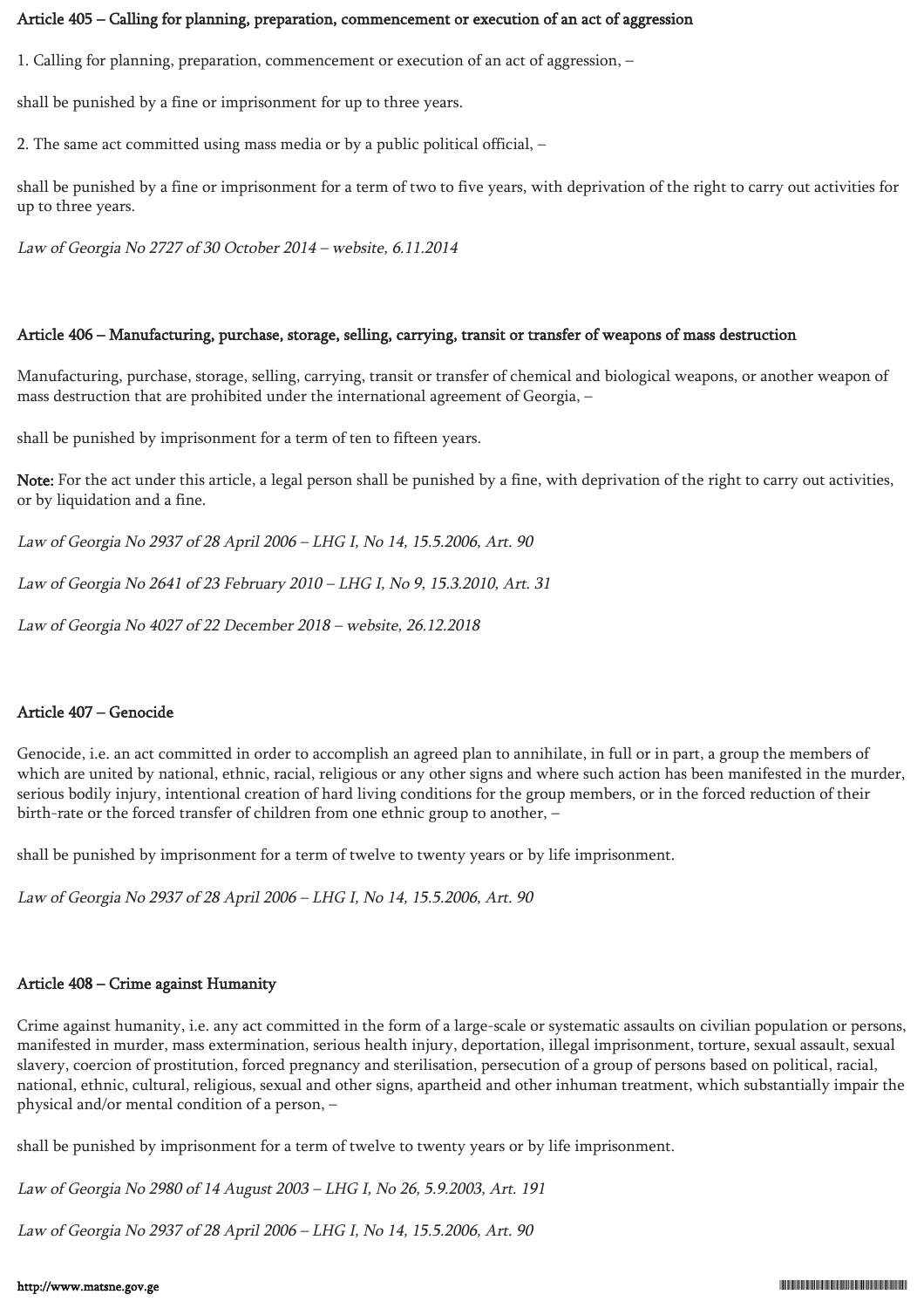### Article 409 – Ecocide

1. Ecocide i.e. contamination of the atmosphere, soil, water resources, mass destruction of fauna or flora, or any other act that could have led to an ecological disaster, –

shall be punished by imprisonment for a term of twelve to twenty years.

2. The same act committed during armed conflicts, –

shall be punished by imprisonment for a term of fourteen to twenty years or by life imprisonment.

Law of Georgia No 2980 of 14 August 2003 – LHG I, No 26, 5.9.2003, Art. 191

Law of Georgia No 2937 of 28 April 2006 – LHG I, No 14, 15.5.2006, Art. 90

#### Article 410 – Participation of mercenaries in armed conflicts or military actions

1. Enlistment, training, financing of or provision of other material support to mercenaries, as well as their use in armed conflicts or military actions, –

shall be punished by imprisonment for a term of five to seven years.

2. The same act committed using the official position or against a minor, –

shall be punished by imprisonment for a term of nine to thirteen years.

3. Participation of mercenaries in armed conflicts or military actions, –

shall be punished by imprisonment for a term of four to six years.

Note: Mercenaries shall be persons who are not citizens of the state involved in the armed conflict or military actions and who act for the purpose of gaining material benefit, who do not permanently reside in the territory of that state, as well as a person who has not been dispatched to perform official duties.

Law of Georgia No 2937 of 28 April 2006 – LHG I, No 14, 15.5.2006, Art. 90

#### Article 411 – Intentional breach of the provisions of the international humanitarian law during armed conflicts

1. Intentional breach of the provisions of the international humanitarian law during armed conflicts between states or within a state, in particular:

a) assault on civilian population or civilians;

b) indiscriminate assault on civil population or civilian objects when it is known that it will result in casualties among civilians or damage to civilian objects;

c) assault on structures or equipment with elevated danger, when it is known that this will result in casualties among civilians or damage to civilian objects;

d) assault on an unprotected or demilitarised area;

e) assault on a person when it is known that he/she has ceased to participate in military actions;

f) improper use of a flag of temporary ceasefire, state flag, other markings, forms or signals of the adversary party, the United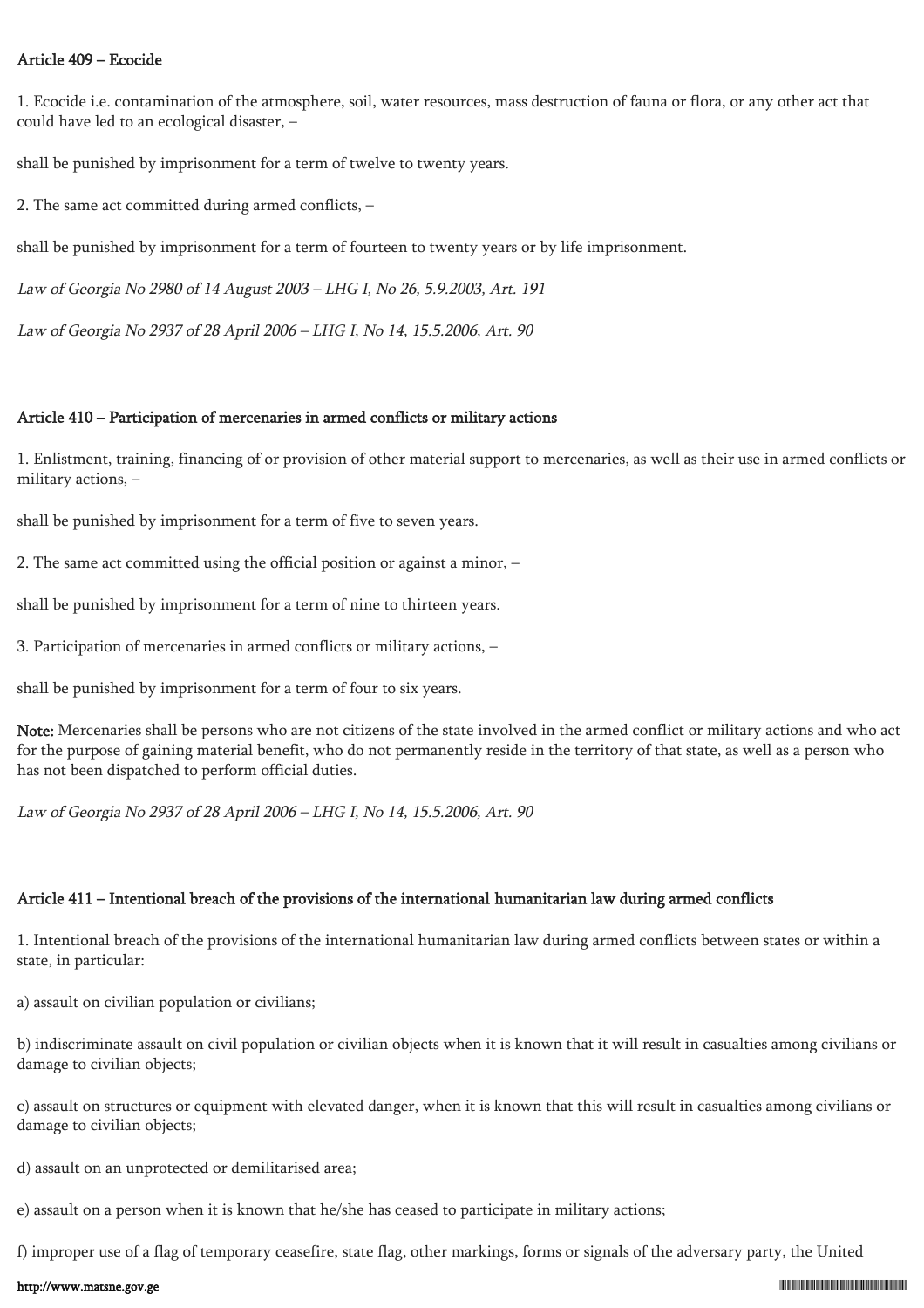Nations Organisation, the Red Cross, the Red Crescent, the Red Crystal or other markings recognised under the international humanitarian law, which has resulted in human deaths or serious bodily injuries;

g) transfer by the occupant state of its civilians to the occupied territory or deportation or other unlawful expulsion of civilians of the occupied state within or beyond this territory;

h) unreasonable impediment of repatriation of prisoners of war or of civilians;

i) apartheid or other inhuman treatment based on racial discrimination that humiliates human dignity;

j) assault on the property of the adversary party, including historical monuments, works of art or places of worship as on a part of the people's cultural heritage, which has resulted in their destruction or seizure and which has not been caused by military expediency, –

shall be punished by imprisonment for a term of ten to fifteen years.

2. Intentional breach of the provisions of the international humanitarian law during international or domestic armed conflicts against the persons who do not participate in military actions or who do not hold instruments of defence as well as against the wounded, the sick, medical personnel and the clergy, sanitary units and vehicles, prisoners of war, civilians, civilian population present in the occupied territory or in the area of military actions, refugees, apatrides, other persons who are under protection during military actions, in particular:

a) murder;

b) torture or other inhuman treatment, including medical experiments;

c) intentional infliction of serious suffering or injury that endangers a person's physical or mental state;

d) coercion of citizens of the adversary party, prisoners of war or other persons under protection into serving in the armed forces of the opposing party, and/or participate in the military actions against their own country, regardless of whether or not they served the party to the armed conflict before the commencement of the conflict;

e) deprivation of the right to fair tries from prisoners of war, or citizens of the adversary party or other persons who are under protection;

f) deportation or other unlawful expulsion or imprisonment of persons who are under protection;

g) taking a hostage;

h) arbitrary and large-scale destruction or appropriation of property not caused by military expediency, –

shall be punished by imprisonment for a term of fifteen to twenty years or by life imprisonment.

Law of Georgia No 2980 of 14 August 2003 – LHG I, No 26, 5.9.2003, Art. 191

Law of Georgia No 971 of 15 June 2017 – website, 30.6.2017

## Article 412 – Intentional breach of provisions of the international humanitarian law during armed conflicts between states or within a state, by endangering health or by mutilation

Performance of such medical procedures against a person who is under the protection of the government of the adversary party or against a person whose liberty has been restricted in any other manner which is not necessitated by their health condition and which does not comply with universally recognised medical standards, irrespective of the person's consent, in particular:

a) an act causing mutilation;

b) performance of a medical or scientific experiment;

c) removal of a human organ, part of organ or of a cell for transplantation purposes, –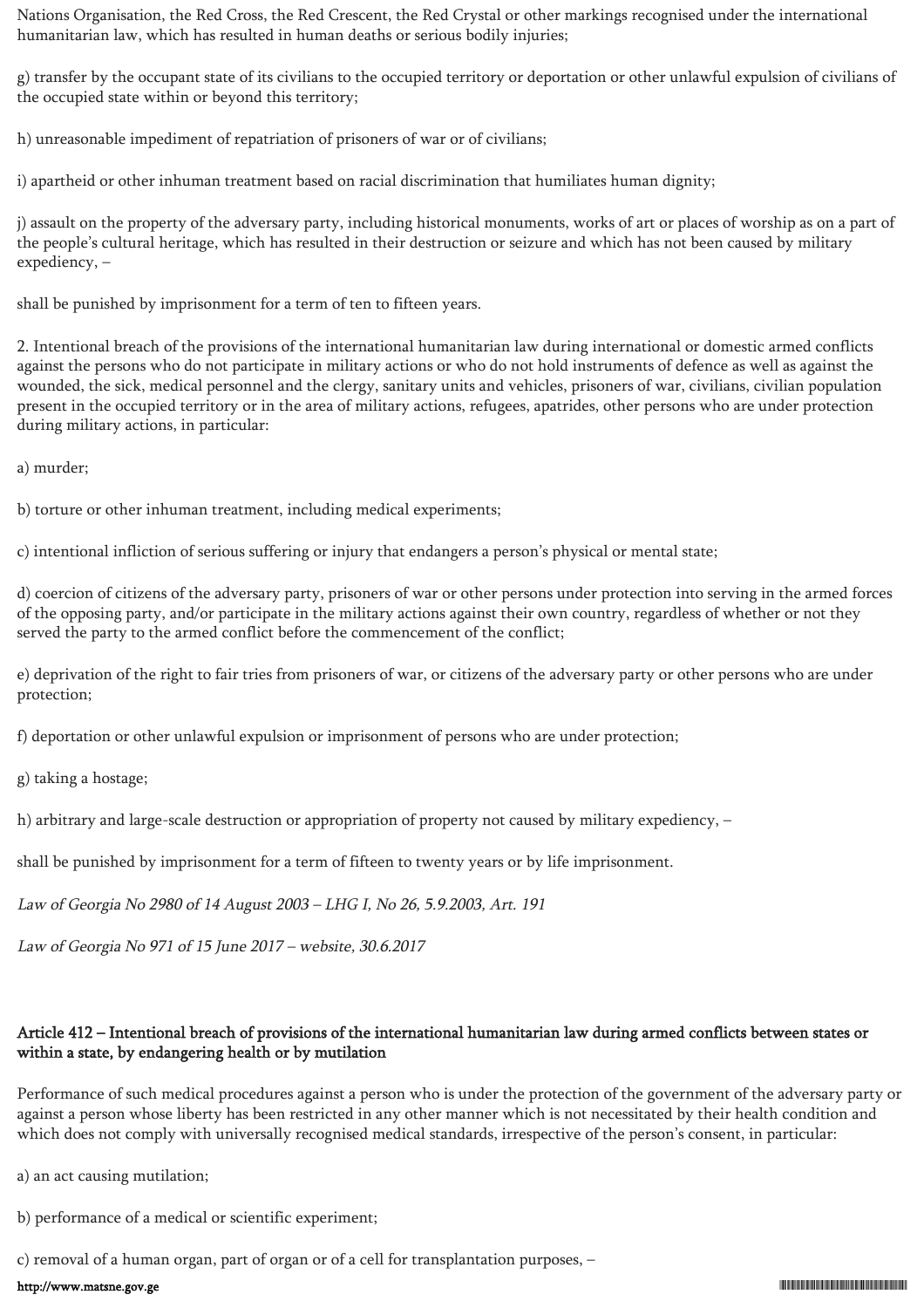shall be punished by imprisonment for a term of eight to twelve years.

Law of Georgia No 2937 of 28 April 2006 – LHG I, No 14, 15.5.2006, Art. 90

## Article 413 – Other violations of the provisions of the international humanitarian law

An act that does not contain the elements of the crime provided for in Article 411 or 412 of this Code, in particular:

a) looting, i.e. taking possession of items of the person killed or wounded during military actions as well as taking possession of citizens' property which is left in the zone of military actions, and/or robbery of settlements or other territorial entities;

b) use of citizens to protect the army or facilities from military procedures;

c) use of such weapons, ammunition, military equipment or weapons of mass destruction in a military operation or an armed conflict, also use of such methods of waging war that cause excessive damage, unjustified suffering, or violation of the norms of the international law of armed conflicts; and if such weapons, ammunition, equipment, or methods of waging war are universally banned;

d) other war crimes provided for in an international agreement of Georgia and are not punished under Article 411 or 412 of this Code, –

shall be punished by imprisonment for a term of eleven to fifteen years.

Note: For the crimes provided for by this Chapter, the commander of the armed forces involved in the armed conflict, or the commander of their sub-units shall incur liability under this Chapter even when the above crime has been committed by the armed forces subordinated to the management and/or control of the commander, and the crime was caused by inactivity of the commander and/or of any other relevant superior.

Law of Georgia No 292 of 5 May 2000 – LHG I, No 18, 15.5.2000, Art. 45

Law of Georgia No 2890 of 14 August 2003 – LHG I, No 26, 5.9.2003, Art. 191

## SECTION FIFTEEN

## TRANSITIONAL AND FINAL PROVISIONS

## CHAPTER XLVIII – Transitional Provisions

# Article 414 – Measures related to the entry into force of the Code

1. The President of Georgia shall be requested to submit, before 7 September 1999, to the Parliament of Georgia for review a draft law on Narcotic and Psychotropic Substances.

2. (Deleted).

3. A draft Law on the procedure for serving the sentence of imprisonment shall be prepared and reviewed by the Parliament of Georgia before 1 January 2001.

4. (Deleted).

5. For the convicted person who was sentenced to corrective labour without deprivation of freedom at a place other than his/her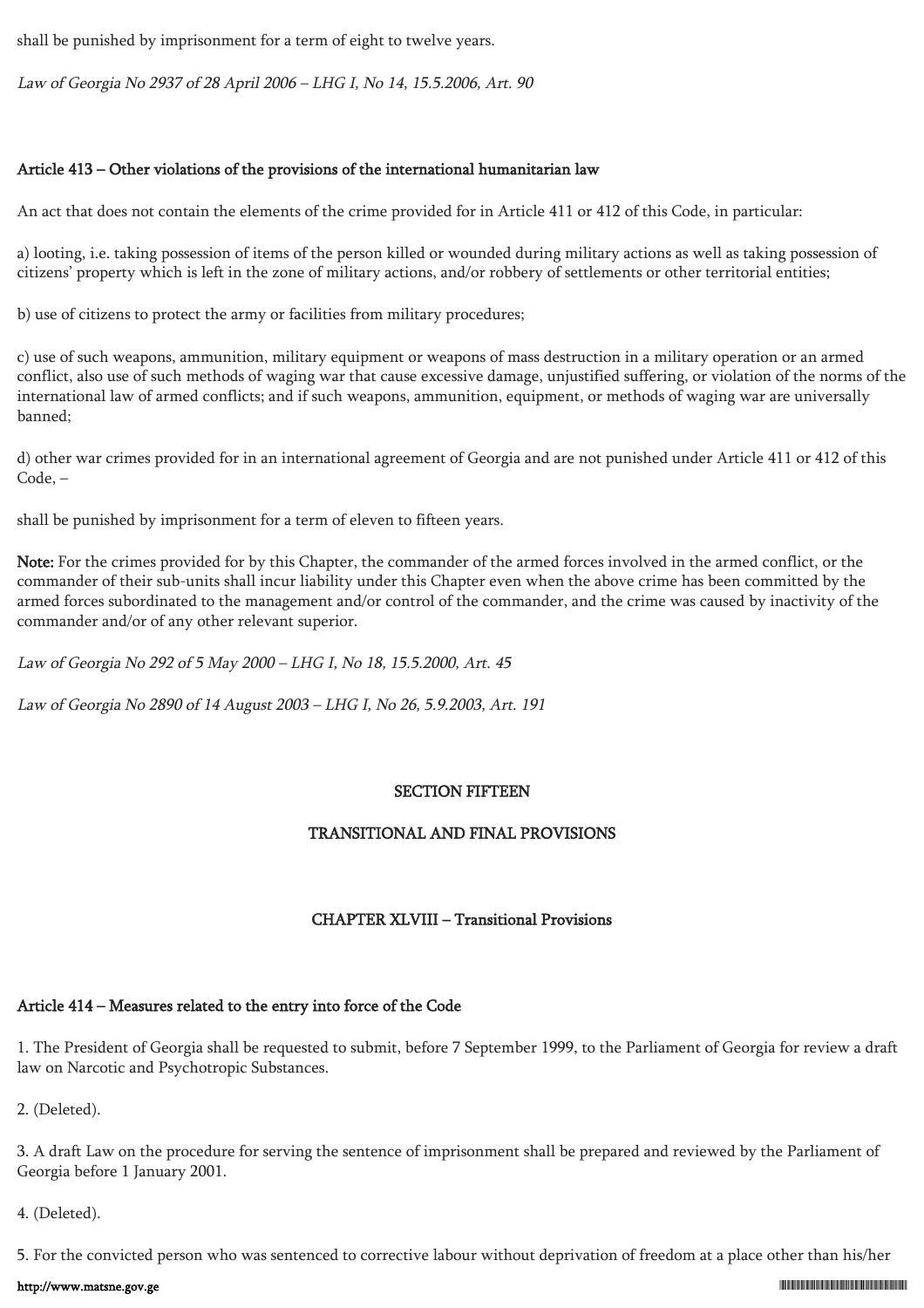working place (Article 28 of the Criminal Code of Georgia of 30 December 1960), the above sentence shall be replaced with the fine provided for by this Code. In this case, the amount of fine may not exceed the amount of the fine provided for by the respective article of the Criminal Code of Georgia.

6. A convicted person who has been sentenced to exile provided for in Article 23 of the Criminal Code of Georgia of 30 December 1960 (paragraph 1(2)), expulsion (paragraph 1(3)), public censure (paragraph 1(3)), transfer to labour-education therapy facility (Article 23(3)) or deprivation of the parental rights (Article 23(5)(2)), shall be discharged from serving the sentence by removing the criminal record.

7. (Deleted).

8. The wording of Article 59 of this Code established by the Law of Georgia on Making Amendments to the Criminal Code of Georgia of 17 April 2013 shall have a retroactive force with respect to a convicted person who has been imposed the final punishment in the case of cumulative offences/judgments before entry into force of the above amendments, according to the existing wording.

Law of Georgia No 945 of 19 June 2001 – LHG I, No 20, 3.7.2001, Art. 75

Law of Georgia No 4785 of 23 May 2007 – LHG I, No 19, 1.6.2007, Art. 166

Law of Georgia No 2641 of 23 February 2010 – LHG I, No 9, 15.3.2010, Art. 31

Law of Georgia No 546 of 17 April 2013 – website, 8.5.2013

## CHAPTER XLIX – Final Provisions

## Article 415 – Entry into force of the Code

1. This Code, except for Articles 44 and 47 and Chapter XXXIII – with respect to psychotropic substances and their analogues, shall become effective from 1 June 2000.

2. Article 44 shall become effective upon entry into force of the Law of Georgia on Procedure for Enforcing Non-custodial Sentences and Probation.

3. (Deleted – 1.6.2017, No 944).

4. Chapter XXXIII of this Code with regard to psychotropic substances and their analogues shall become effective upon entry into force of the Law of Georgia on Narcotic Drugs, Psychotropic Substances and Precursors.

5. After this Code becomes effective, the Criminal Code of Georgia of 30 December 1960 shall be declared repealed (the Bulletin of the Supreme Council of the Soviet Socialist Republic of Georgia, 1961, No 1, Art. 10).

Law of Georgia No 2361 of 8 September 1999 – LHG I, No 43(50), 21.9.1999, Art. 212

Law of Georgia No 68 of 10 December 1999 – LHG I, No 48(55), 16.12.1999, Art. 244

Law of Georgia No 292 of 5 May 2000 – LHG I, No 18, 15.5.2000, Art. 45

Law of Georgia No 333 of 30 May 2000 – LHG I, No 20, 31.5.2000, Art. 51

Law of Georgia No 386 of 14 June 2000 – LHG I, No 22, 15.6.2000, Art. 57

Law of Georgia No 945 of 19 June 2001 – LHG I, No 20, 3.7.2001, Art. 75

Law of Georgia No 1471 of 4 October 2013 – website, 16.10.2013